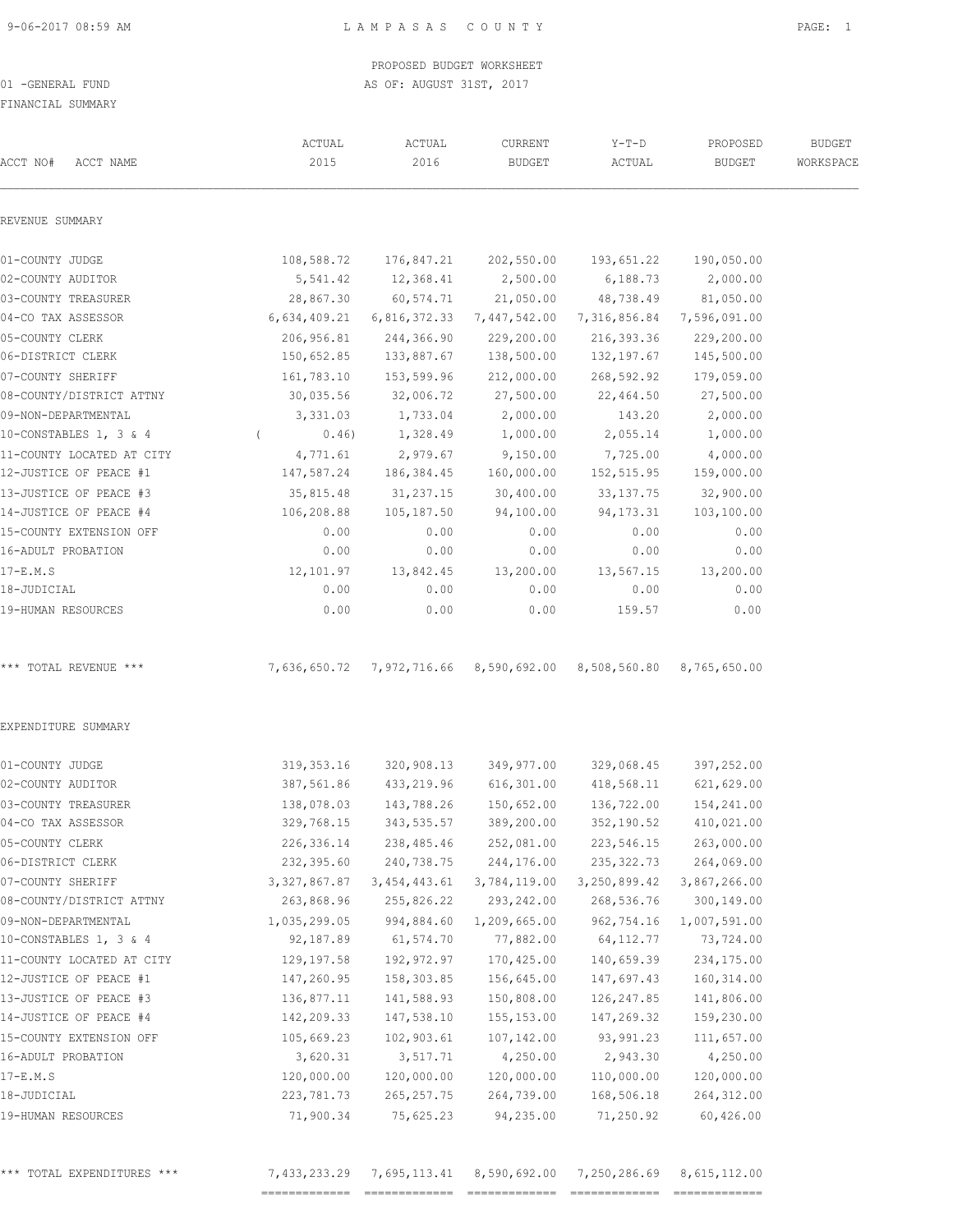DEPARTMENT - 01-COUNTY JUDGE

| .        | --------------      |        |        |         |             |               |           |
|----------|---------------------|--------|--------|---------|-------------|---------------|-----------|
|          | DEPARTMENT REVENUES |        |        |         |             |               |           |
|          |                     | ACTUAL | ACTUAL | CURRENT | $Y - T - D$ | PROPOSED      | BUDGET    |
| ACCT NO# | ACCT NAME           |        | 2016   | BUDGET  | ACTUAL      | <b>BUDGET</b> | WORKSPACE |

|                      | 101-00-001 BEGINNING FUND BALANCE      | 0.00       | 0.00       | 0.00         | 0.00       | 0.00       |  |
|----------------------|----------------------------------------|------------|------------|--------------|------------|------------|--|
|                      | 101-00-002 A GAIN ON SALE OF ASSET     | 0.00       | 0.00       | 0.00         | 0.00       | 0.00       |  |
|                      | 101-00-006 REIMBURSEMENT OF JUROR PMT  | 0.00       | 0.00       | 0.00         | 0.00       | 0.00       |  |
|                      | 101-00-031 CRIME STOPPER               | 921.31     | 0.00       | 0.00         | 0.00       | 0.00       |  |
|                      | 101-00-062 HOMELAND SECURITY           | 0.00       | 0.00       | 0.00         | 0.00       | 0.00       |  |
|                      | 101-00-085 SUBDIVISION FEES            | 0.00       | 0.00       | 0.00         | 0.00       | 0.00       |  |
|                      | 101-00-098 SANITATION FEES             | 34,670.00  | 36,885.00  | 37,500.00    | 38,225.00  | 37,500.00  |  |
|                      | 101-00-099 INTEREST REVENUE            | 4,943.64   | 7,994.65   | 6,000.00     | 9,707.78   | 8,000.00   |  |
|                      | 101-00-100 SALE OF SURPLUS EQUIP/PROPE | 160.00     | 1,080.00   | 1,000.00     | 3,431.00   | 1,000.00   |  |
|                      | 101-00-101 INC(DEC) FV OF INVESTMENTS  | 0.00       | 0.00       | 0.00         | 0.00       | 0.00       |  |
|                      | 101-00-103 STATE SUPPLEMENT-JUDGE      | 17,805.41  | 26,050.39  | 25,200.00    | 15,669.08  | 25,200.00  |  |
|                      | 101-00-109 SERVICE FEES (ADMIN)        | 4,685.00   | 22,618.73  | 5,000.00     | 6,465.60   | 5,000.00   |  |
|                      | 101-00-112 MIXED BEVERAGE TAX          | 11,080.85  | 6, 397.62  | 12,000.00    | 0.00       | 0.00       |  |
|                      | 101-00-113 LIQUOR LICENSE & PERMITS    | 0.00       | 0.00       | 0.00         | 0.00       | 0.00       |  |
|                      | 101-00-114 PROBATE COURT FEE           | 360.00     | 445.00     | 350.00       | 295.00     | 350.00     |  |
|                      | 101-00-116 GRANT REVENUE               | 0.00       | 0.00       | 0.00         | 0.00       | 0.00       |  |
| 101-00-117 LCAD COST |                                        | 0.00       | 0.00       | 0.00         | 0.00       | 0.00       |  |
|                      | 101-00-118 TOBACCO SETTLEMENT          | 7,026.27   | 6,363.36   | 8,500.00     | 8,055.36   | 8,500.00   |  |
|                      | 101-00-130 911-ADDRESSING SIGNS        | 603.00     | 795.00     | 1,000.00     | 1,010.00   | 1,000.00   |  |
|                      | 101-00-140 GENERAL PROGRAM INCOME NTF  | 0.00       | 0.00       | 0.00         | 0.00       | 0.00       |  |
|                      | 101-00-150 ELECTRONIC E-FILING         | 0.00       | 0.00       | 0.00         | 0.00       | 0.00       |  |
|                      | 101-00-166 TX TASK FORCE/INDIGENT DEFE | 20,076.25  | 19,785.00  | 24,000.00    | 19,129.25  | 24,000.00  |  |
|                      | 101-00-190 MISCELLANEOUS RECEIPTS      | 5,095.01   | 2,405.73   | 5,000.00     | 12,078.57  | 2,500.00   |  |
|                      | 101-00-194 REIMBURSEMENT-INSURANCE     | 1,000.00   | 0.00       | 0.00         | 4,250.00   | 0.00       |  |
|                      | 101-00-207 COBRA INSURANCE PREMIUM     | 161.98     | 26.73      | $1,000.00$ ( | 665.42)    | 1,000.00   |  |
|                      | 201-00-000 OTHER RESOURCE - TAX NOTE   | 0.00       | 0.00       | 0.00         | 0.00       | 0.00       |  |
|                      | 201-00-001 CONTRIBUTIONS-OTHERGOV-CITY | 0.00       | 0.00       | 0.00         | 0.00       | 0.00       |  |
|                      | 201-00-010 OPERATING TRANSFERS-IN      | 0.00       | 46,000.00  | 76,000.00    | 76,000.00  | 76,000.00  |  |
|                      | ** SUB-DEPARTMENT REVENUE TOTAL **     | 108,588.72 | 176,847.21 | 202,550.00   | 193,651.22 | 190,050.00 |  |
|                      | ** DEPARTMENT REVENUE TOTAL **         | 108,588.72 | 176,847.21 | 202,550.00   | 193,651.22 | 190,050.00 |  |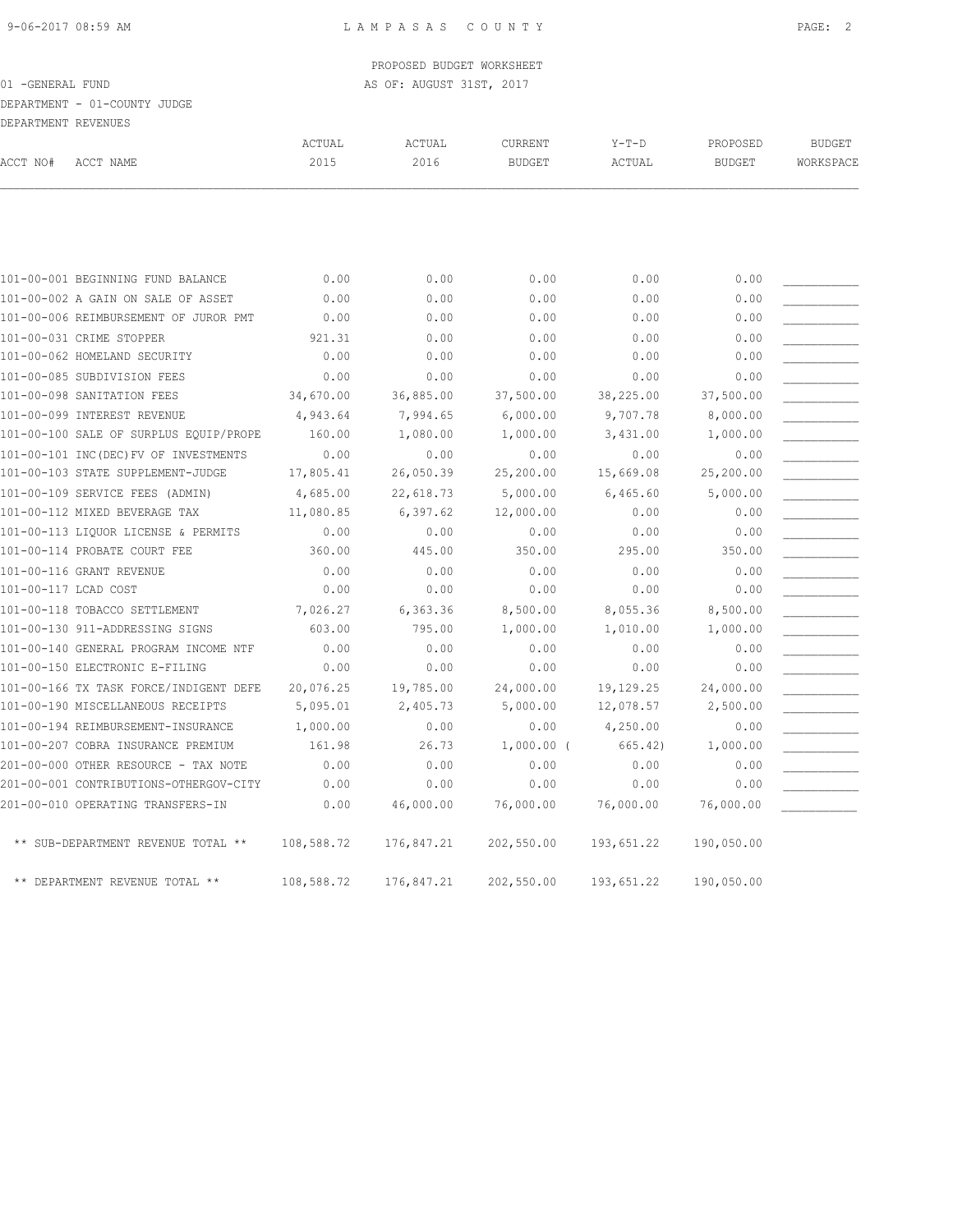DEPARTMENT - 02-COUNTY AUDITOR

| DEPARTMENT REVENUES |                                       |                |                |                                 |                   |                           |                            |
|---------------------|---------------------------------------|----------------|----------------|---------------------------------|-------------------|---------------------------|----------------------------|
| ACCT NO#            | ACCT NAME                             | ACTUAL<br>2015 | ACTUAL<br>2016 | <b>CURRENT</b><br><b>BUDGET</b> | $Y-T-D$<br>ACTUAL | PROPOSED<br><b>BUDGET</b> | <b>BUDGET</b><br>WORKSPACE |
|                     |                                       |                |                |                                 |                   |                           |                            |
|                     | 102-00-087 UNEMPLOYMENT REFUND        | 2,446.82       | 0.00           | 0.00                            | 0.00              | 0.00                      |                            |
|                     | 102-00-099 INTEREST REVENUE           | 0.00           | 27.69          | 0.00                            | 0.00              | 0.00                      |                            |
|                     | 102-00-102 INSURANCE REFUND           | 114.00         | 6, 111.61      | 0.00                            | 0.00              | 0.00                      |                            |
|                     | 102-00-143 COLLECTION DEPT            | 0.00           | 644.00         | 0.00                            | 0.00              | 0.00                      |                            |
|                     | 102-00-190 MISCELLANEOUS RECEIPTS     | 254.23         | 3,533.44       | 1,500.00                        | 4,855.23          | 1,000.00                  |                            |
|                     | 102-00-193 COUNTY COLLECTIN-OMNI BASE | 1,080.00       | 1,170.00       | 1,000.00                        | 930.00            | 1,000.00                  |                            |
|                     | 202-00-000 OTHER RESOURSE - TAX NOTE  | 0.00           | 0.00           | 0.00                            | 0.00              | 0.00                      |                            |
|                     | ** SUB-DEPARTMENT REVENUE TOTAL **    | 3,895.05       | 11,486.74      | 2,500.00                        | 5,785.23          | 2,000.00                  |                            |
|                     | 102-01-194 REIMBURSEMENT - IHC        | 0.00           | 0.00           | 0.00                            | 0.00              | 0.00                      |                            |
|                     | ** SUB-DEPARTMENT REVENUE TOTAL **    | 0.00           | 0.00           | 0.00                            | 0.00              | 0.00                      |                            |
|                     | 102-02-018 COURT APPOINTED ATTORNEY   | 1,646.37       | 881.67         | 0.00                            | 403.50            | 0.00                      |                            |
|                     | 102-02-116 GRANT REVENUE              | 0.00           | 0.00           | 0.00                            | 0.00              | 0.00                      |                            |
|                     | ** SUB-DEPARTMENT REVENUE TOTAL **    | 1,646.37       | 881.67         | 0.00                            | 403.50            | 0.00                      |                            |
|                     | ** DEPARTMENT REVENUE TOTAL **        | 5,541.42       | 12,368.41      | 2,500.00                        | 6,188.73          | 2,000.00                  |                            |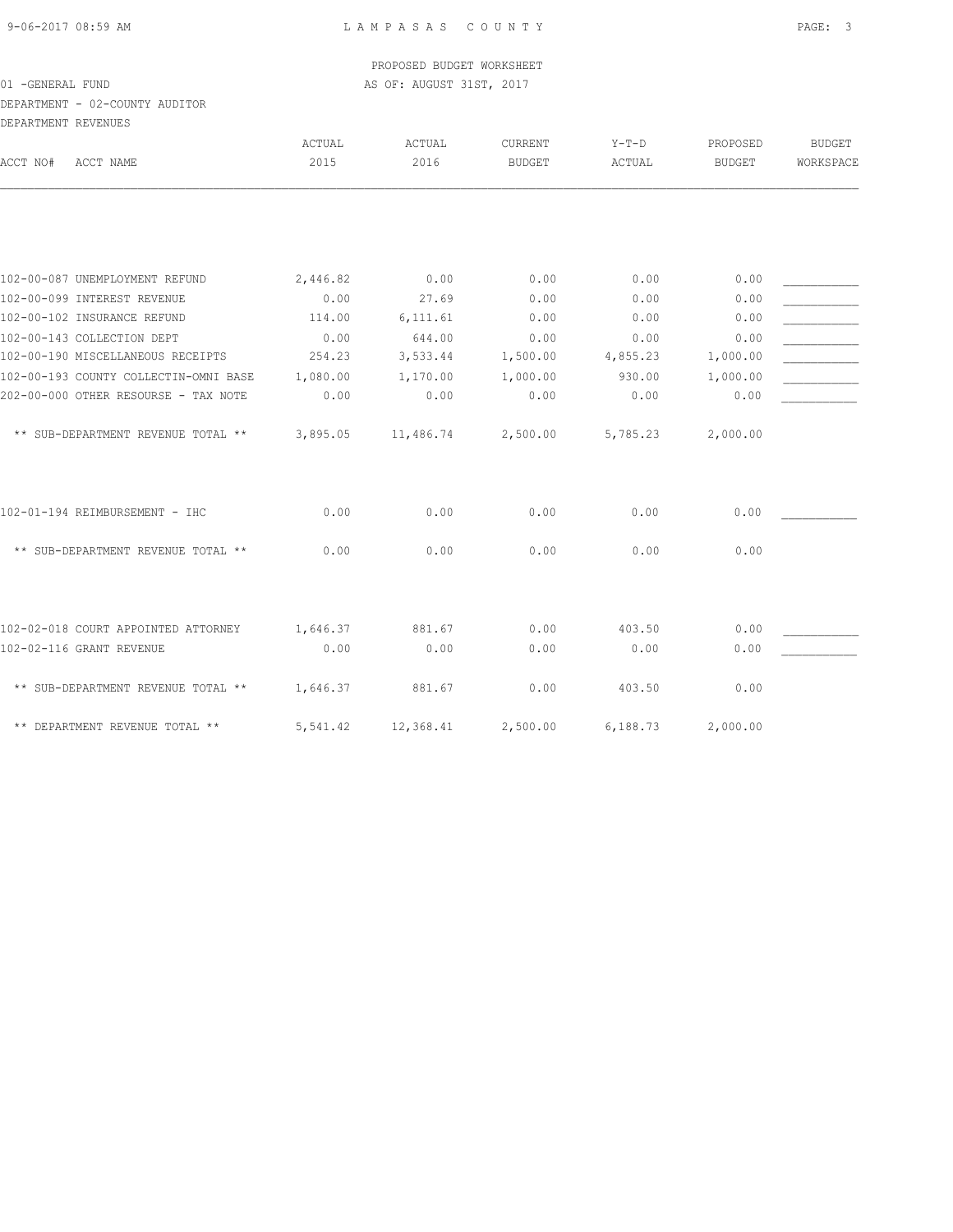# DEPARTMENT - 03-COUNTY TREASURER

| DEPARTMENT REVENUES                |            |            |               |           |               |           |
|------------------------------------|------------|------------|---------------|-----------|---------------|-----------|
|                                    | ACTUAL     | ACTUAL     | CURRENT       | $Y-T-D$   | PROPOSED      | BUDGET    |
| ACCT NAME                          | 2015       | 2016       | <b>BUDGET</b> | ACTUAL    | <b>BUDGET</b> | WORKSPACE |
|                                    |            |            |               |           |               |           |
| 103-00-099 INTEREST REVENUE        | 0.00       | 7,612.83   | 5,000.00      | 17,198.24 | 50,000.00     |           |
| 103-00-109 SERVICE FEES            | 28, 182.59 | 51, 535.15 | 15,000.00     | 30,710.20 | 30,000.00     |           |
| 103-00-117 BINGO TAX               | 0.00       | 0.00       | 0.00          | 0.00      | 0.00          |           |
| 103-00-143 COLLECTION DEPT         | 17.00      | 271.99     | 50.00         | 651.44    | 50.00         |           |
| 103-00-190 MISCELLANEOUS RECEIPTS  | 667.71     | 1,154.74   | 1,000.00      | 178.61    | 1,000.00      |           |
| ** SUB-DEPARTMENT REVENUE TOTAL ** | 28,867.30  | 60,574.71  | 21,050.00     | 48,738.49 | 81,050.00     |           |
|                                    |            |            |               |           |               |           |

\*\* DEPARTMENT REVENUE TOTAL \*\* 28,867.30 60,574.71 21,050.00 48,738.49 81,050.00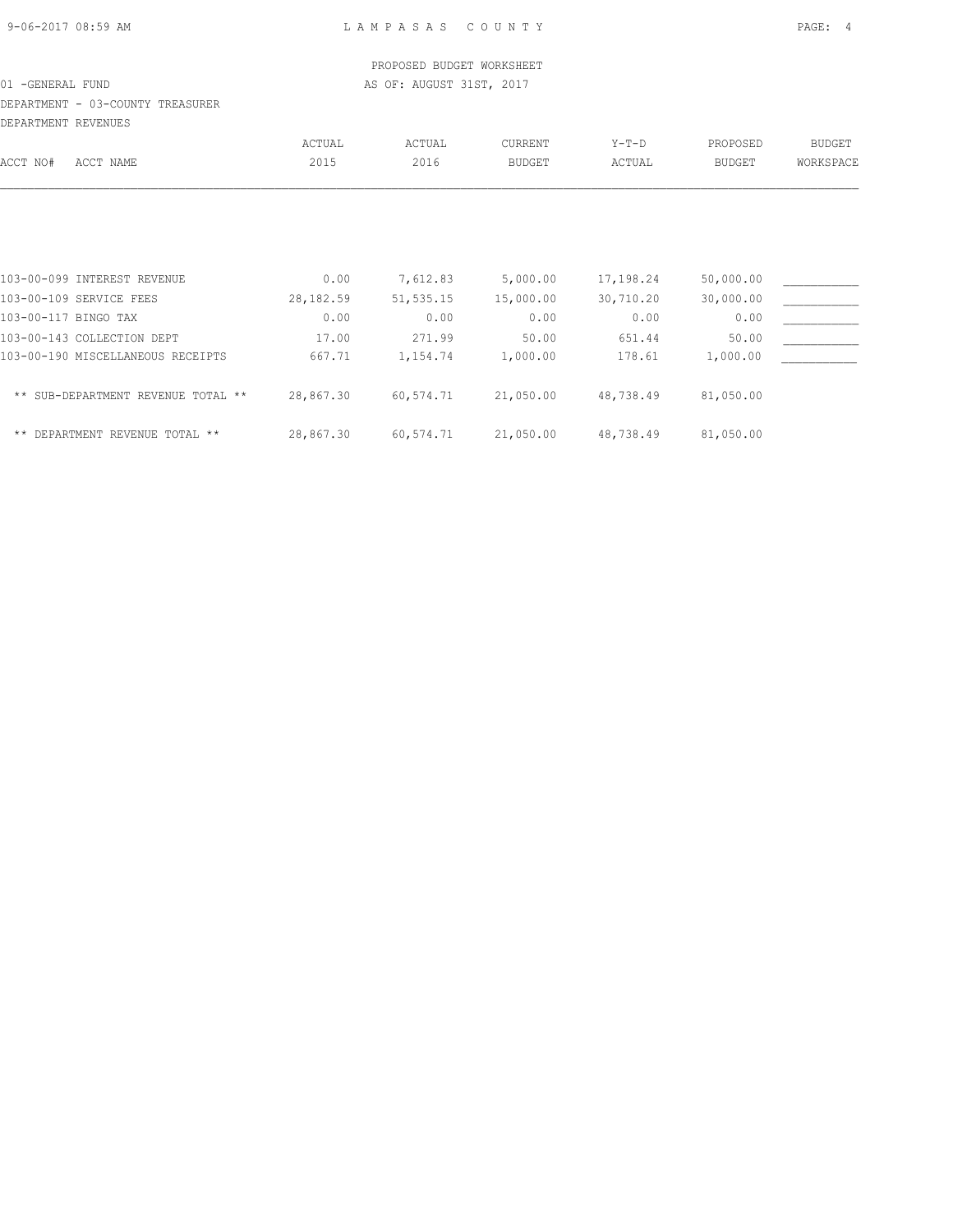DEPARTMENT - 04-CO TAX ASSESSOR

|          | DEPARTMENT REVENUES |        |        |         |        |               |           |
|----------|---------------------|--------|--------|---------|--------|---------------|-----------|
|          |                     | ACTUAL | ACTUAL | CURRENT | Y-T-D  | PROPOSED      | BUDGET    |
| ACCT NO# | ACCT NAME           | 2015   | 2016   | BUDGET  | ACTUAL | <b>BUDGET</b> | WORKSPACE |

| 104-00-010 CURRENT AD VALOREM TAXES    | 5, 431, 546.17 | 5,469,064.66 | 6, 143, 542.00            | 6,011,366.31 | 6,216,591.00 |  |
|----------------------------------------|----------------|--------------|---------------------------|--------------|--------------|--|
| 104-00-015 LOCAL OPTION 1/2% SALES TAX | 706,921.13     | 770,880.74   | 760,000.00                | 712,309.18   | 760,000.00   |  |
| 104-00-020 DELINQUENT AD VALORM TAXES  | 139, 315.74    | 118,854.38   | 120,000.00                | 79,609.26    | 120,000.00   |  |
| 104-00-030 PENALTIES & INT. AD VALOREM | 702.60         | 28,871.11    | 15,000.00                 | 76,086.38    | 15,000.00    |  |
| 104-00-031 CHILD WELFARE BOARD         | 0.00           | 0.00         | 0.00                      | 0.00         | 0.00         |  |
| 104-00-035 LCAD REFUND                 | 0.00           | 0.00         | 0.00                      | 0.00         | 0.00         |  |
| 104-00-036 POSTAGE REIMBURSEMENT       | 3,328.00       | 2,682.00     | 3,000.00                  | 1,824.90     | 4,000.00     |  |
| 104-00-043 COURT COST CHILD SAFETY FUN | 34,152.00      | 36,519.00    | 35,000.00                 | 33, 163.50   | 35,000.00    |  |
| 104-00-089 MOTOR VEHICLE VERIFICATION  | 451.00         | 414.00       | 500.00                    | 242.00       | 500.00       |  |
| 104-00-090 MOTOR VEHICLE REGISTRATION  | 61,702.45      | 64,276.20    | 62,500.00                 | 64,969.89    | 69,000.00    |  |
| 104-00-091 STATE SALES TAX REBATE      | 220,804.37     | 279,415.88   | 270,000.00                | 283,764.18   | 325,000.00   |  |
| 104-00-104 T/AC-AUTO TITLES            | 34,210.00      | 34,740.00    | 32,000.00                 | 32,985.00    | 35,000.00    |  |
| 104-00-113 LIQUOR LICENSE & PERMITS    | 762.50         | 10,310.42    | 5,000.00                  | 20,270.29    | 15,000.00    |  |
| 104-00-190 MISCELLANEOUS RECEIPTS      | 513.25         | 343.94       | 1,000.00                  | 265.95       | 1,000.00     |  |
| ** SUB-DEPARTMENT REVENUE TOTAL **     | 6,634,409.21   |              | 6,816,372.33 7,447,542.00 | 7,316,856.84 | 7,596,091.00 |  |
|                                        |                |              |                           |              |              |  |
|                                        |                |              |                           |              |              |  |

| 104-01-011 VOTER REGISTRATION      | 0.00 | 0.00 | 0.00 | 0.00                                                                       | 0.00 |  |
|------------------------------------|------|------|------|----------------------------------------------------------------------------|------|--|
| ** SUB-DEPARTMENT REVENUE TOTAL ** | 0.00 | 0.00 | 0.00 | 0.00                                                                       | 0.00 |  |
| ** DEPARTMENT REVENUE TOTAL **     |      |      |      | $6,634,409.21$ $6,816,372.33$ $7,447,542.00$ $7,316,856.84$ $7,596,091.00$ |      |  |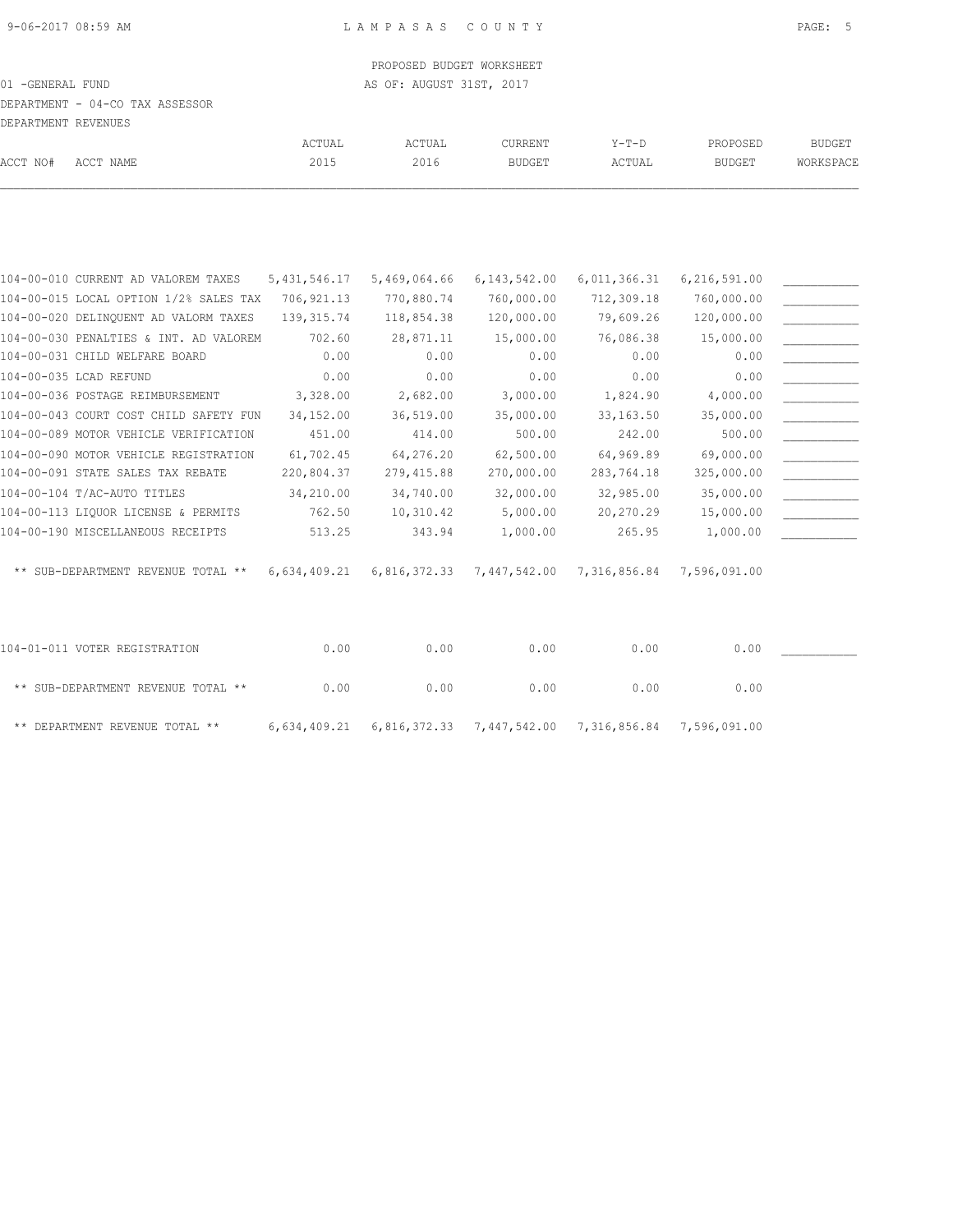# DEPARTMENT - 05-COUNTY CLERK

| DEPARTMENT REVENUES |                                        |            |            |               |            |               |               |
|---------------------|----------------------------------------|------------|------------|---------------|------------|---------------|---------------|
|                     |                                        | ACTUAL     | ACTUAL     | CURRENT       | $Y-T-D$    | PROPOSED      | <b>BUDGET</b> |
| ACCT NO#            | ACCT NAME                              | 2015       | 2016       | <b>BUDGET</b> | ACTUAL     | <b>BUDGET</b> | WORKSPACE     |
|                     |                                        |            |            |               |            |               |               |
|                     | 105-00-009 3rd DISTRICT FEES           | 0.00       | 0.00       | 0.00          | 0.00       | 0.00          |               |
|                     | 105-00-012 SUPPLE CRT GUARDIANSHIP FEE | 2,600.00   | 3,020.00   | 3,000.00      | 2,520.00   | 3,000.00      |               |
|                     | 105-00-033 PRESERVATION CLERK ACCOUNT  | 1,290.00   | 1,500.00   | 1,200.00      | 1,260.00   | 1,200.00      |               |
|                     | 105-00-106 COUNTY CLERK                | 174,183.91 | 201,076.90 | 190,000.00    | 170,856.36 | 190,000.00    |               |
|                     | 105-00-107 COUNTY CLERK-PROBATION      | 28,882.90  | 38,770.00  | 35,000.00     | 41,757.00  | 35,000.00     |               |
|                     | 105-00-120 CO.CLERK DELINOUENT COLLECT | 0.00       | 0.00       | 0.00          | 0.00       | 0.00          |               |
|                     | 105-00-190 MISCELLANEOUS RECEIPTS      | 0.00       | 0.00       | 0.00          | 0.00       | 0.00          |               |
|                     | ** SUB-DEPARTMENT REVENUE TOTAL **     | 206,956.81 | 244,366.90 | 229,200.00    | 216,393.36 | 229,200.00    |               |
|                     | ** DEPARTMENT REVENUE TOTAL **         | 206,956.81 | 244,366.90 | 229,200.00    | 216,393.36 | 229,200.00    |               |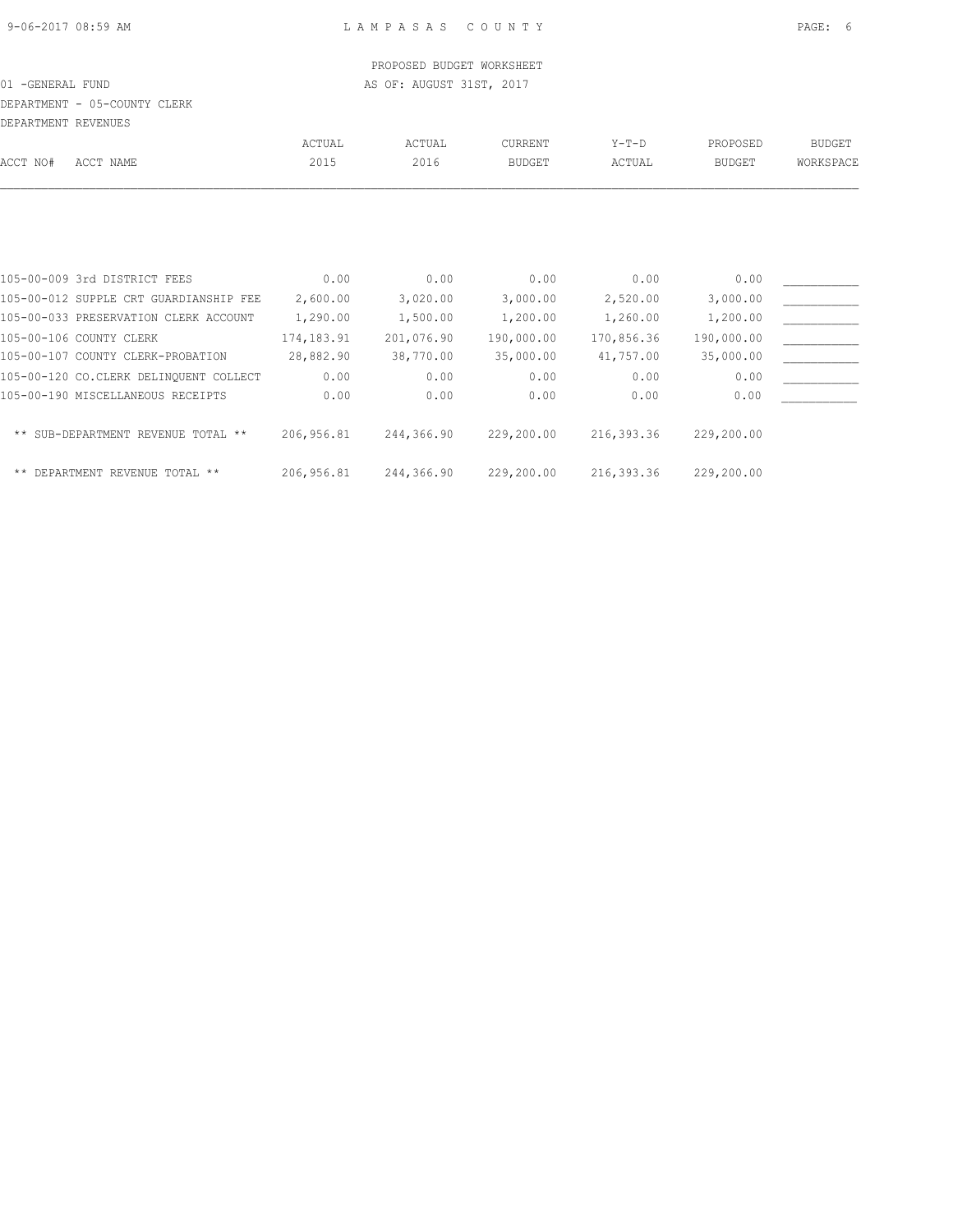# DEPARTMENT - 06-DISTRICT CLERK

| DEPARTMENT REVENUES |           |        |        |         |        |          |               |
|---------------------|-----------|--------|--------|---------|--------|----------|---------------|
|                     |           | ACTUAL | ACTUAL | CURRENT | Y-T-D  | PROPOSED | <b>BUDGET</b> |
| ACCT NO#            | ACCT NAME | 2015   | 2016   | BUDGET  | ACTUAL | BUDGET   | WORKSPACE     |
|                     |           |        |        |         |        |          |               |

| 106-00-006 REIMBURSMENT OF JUROR PMT   | 8,432.00   | 5,168.00   | 6,000.00   | 5,848.00   | 6,000.00   |  |
|----------------------------------------|------------|------------|------------|------------|------------|--|
| 106-00-008 JUVENILE DELINQUENCY PREVEN | 0.00       | 0.00       | 0.00       | 0.00       | 0.00       |  |
| 106-00-009 3rd DISTRICT FEES           | 0.00       | 0.00       | 0.00       | 0.00       | 0.00       |  |
| 106-00-036 POSTAGE REIMBURSEMENT       | 0.00       | 0.00       | 0.00       | 0.00       | 0.00       |  |
| 106-00-037 DIST CLERK RECORD MGMT      | 0.00       | 0.00       | 2,000.00   | 0.00       | 0.00       |  |
| 106-00-038 INDIGENT FEE                | 0.00       | 0.00       | 0.00       | 0.00       | 0.00       |  |
| 106-00-094 DISTRICT CLERK              | 70,423.76  | 56,930.59  | 58,000.00  | 54,644.27  | 60,000.00  |  |
| 106-00-105 DISTRICT CLK AG CHILD SUPPO | 0.00       | 0.00       | 0.00       | 0.00       | 0.00       |  |
| 106-00-108 DISTRICT CLERK-PROBATION    | 57,722.95  | 51,406.08  | 50,000.00  | 53,666.55  | 55,000.00  |  |
| 106-00-116 GRANT REVENUE - VINE        | 0.00       | 0.00       | 0.00       | 0.00       | 0.00       |  |
| 106-00-120 CHILD ABUSE PREVENTION FEE  | 30.00      | 220.00     | 0.00       | 20.00      | 0.00       |  |
| 106-00-150 ELECTRONIC E-FILING         | 0.00       | 0.00       | 0.00       | 0.00       | 0.00       |  |
| 106-00-190 MISCELLANEOUS RECEIPTS      | 4,738.14   | 11,773.00  | 12,500.00  | 5,597.20   | 12,500.00  |  |
| 206-00-010 OPERATING TRANSFERS - IN    | 0.00       | 0.00       | 0.00       | 0.00       | 0.00       |  |
| ** SUB-DEPARTMENT REVENUE TOTAL **     | 141,346.85 | 125,497.67 | 128,500.00 | 119,776.02 | 133,500.00 |  |
| 106-01-190 MISCELLANEOUS (PASSPORT)    | 9,306.00   | 8,390.00   | 10,000.00  | 12,421.65  | 12,000.00  |  |
| ** SUB-DEPARTMENT REVENUE TOTAL **     | 9,306.00   | 8,390.00   | 10,000.00  | 12,421.65  | 12,000.00  |  |

| ** DEPARTMENT REVENUE TOTAL ** |  | $150,652.85$ $133,887.67$ $138,500.00$ $132,197.67$ | 145,500.00 |
|--------------------------------|--|-----------------------------------------------------|------------|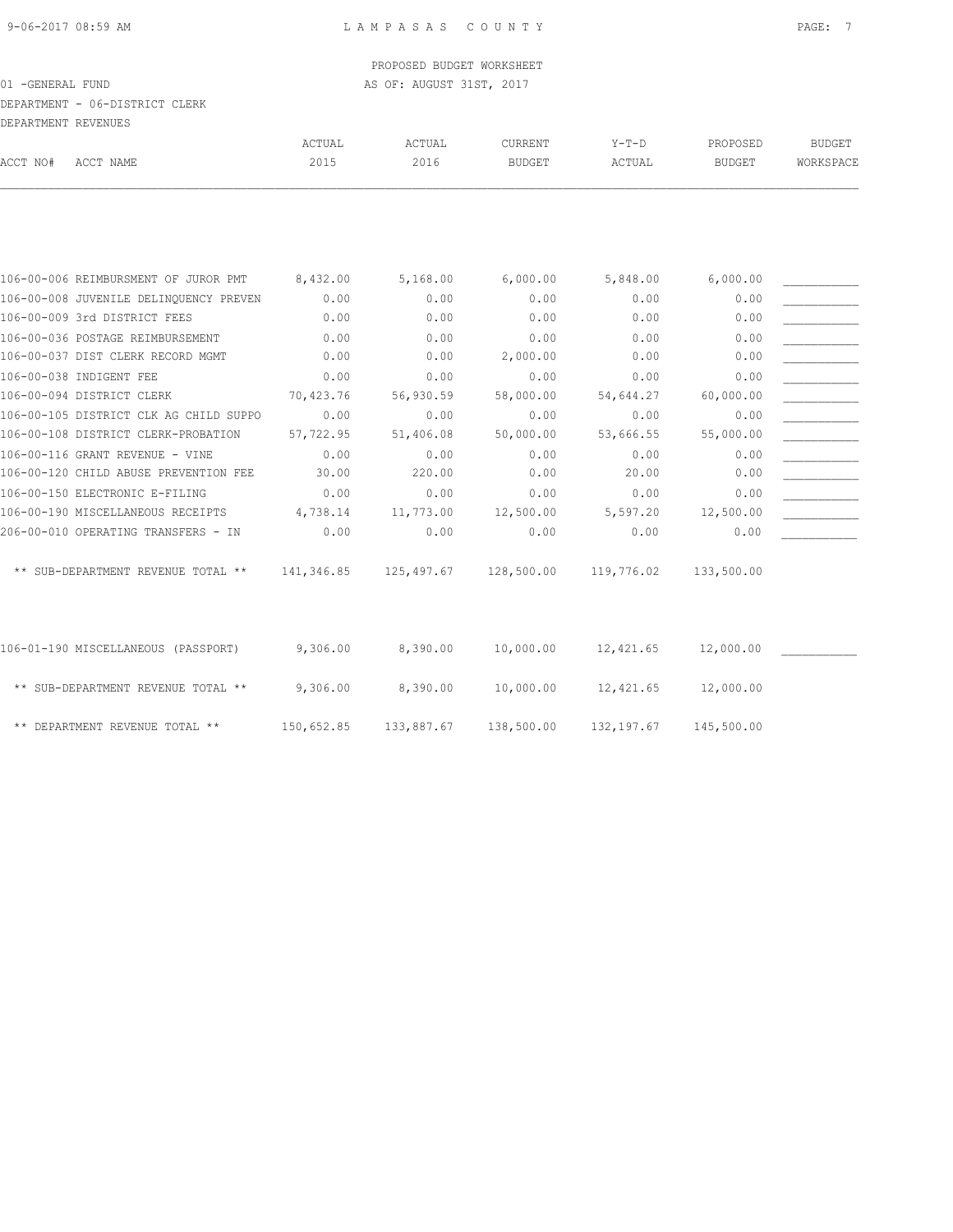ACTUAL ACTUAL CURRENT Y-T-D PROPOSED BUDGET

## DEPARTMENT - 07-COUNTY SHERIFF DEPARTMENT REVENUES

| ACCT NO# | ACCT NAME                                                             | 2015       | 2016       | BUDGET     | ACTUAL             | <b>BUDGET</b>      | WORKSPACE |
|----------|-----------------------------------------------------------------------|------------|------------|------------|--------------------|--------------------|-----------|
|          |                                                                       |            |            |            |                    |                    |           |
|          | 107-00-050 TELEPHONE COMMISSION                                       | 6,701.68   | 7,350.35   | 7,500.00   | 6, 264.50          | 7,500.00           |           |
|          | 107-00-062 HOMELAND SECURITY                                          | 0.00       | 0.00       | 0.00       | 0.00               | 0.00               |           |
|          | 107-00-092 SERVING CITATION                                           | 4,905.00   | 3,725.00   | 5,000.00   | 4,150.00           | 5,000.00           |           |
|          | 107-00-100 SALE OF SURPLUS PROPERTY                                   | 11,452.00  | 10,732.95  | 10,000.00  | 22,044.00          | 10,000.00          |           |
|          | 107-00-102 INSURANCE REFUND                                           | 0.00       | 0.00       | 0.00       | 2,194.36           | 0.00               |           |
|          | 107-00-116 GRANT REVENUE                                              | 16,059.01  | 3,742.53   | 15,000.00  | 48,618.00          | 15,000.00          |           |
|          | 107-00-119 CITY PAYMENT FOR PRISONERS                                 | 4,221.36   | 3,559.44   | 3,500.00   | 8,854.56           | 3,500.00           |           |
|          | 107-00-122 PRISONER TRANSPORTATION                                    | 5,245.50   | 1,188.15   | 3,000.00   | 1,010.50           | 3,000.00           |           |
|          | 107-00-123 STATE REIMBURSEMENT                                        | 0.00       | 0.00       | 0.00       | 3,005.00           | 0.00               |           |
|          | 107-00-125 LOMETA INTERLOCAL                                          | 0.00       | 0.00       | 0.00       | 0.00               | 0.00               |           |
|          | 107-00-188 FORFEITED PROPERTY                                         | 0.00       | 6,653.83   | 5,000.00   | 0.00               | 5,000.00           |           |
|          | 107-00-190 MISCELLANEOUS RECEIPTS                                     | 867.41     | 2,777.05   | 2,000.00   | 2,903.68           | 2,000.00           |           |
|          | 107-00-191 CITIZENS DONATIONS                                         | 0.00       | 100.00     | 0.00       | 687.00             | 0.00               |           |
|          | 107-00-194 REIMBURSEMENT-INSURANCE<br>207-00-000 OTHER RESOURCE-LEASE | 0.00       | 0.00       | 0.00       | 0.00<br>158,943.00 | 0.00<br>125,059.00 |           |
|          |                                                                       | 110,000.00 | 112,000.00 | 158,000.00 |                    |                    |           |
|          | ** SUB-DEPARTMENT REVENUE TOTAL **                                    | 159,451.96 | 151,829.30 | 209,000.00 | 258,674.60         | 176,059.00         |           |
|          | 107-01-116 GRANT REVENUE - VINE                                       | 0.00       | 0.00       | 0.00       | 0.00               | 0.00               |           |
|          | ** SUB-DEPARTMENT REVENUE TOTAL **                                    | 0.00       | 0.00       | 0.00       | 0.00               | 0.00               |           |
|          | 107-02-190 MISCELLANEOUS RECEIPTS                                     | 2,331.14   | 1,770.66   | 2,000.00   | 378.32             | 2,000.00           |           |
|          | 107-02-191 CITIZENS DONATIONS                                         | 0.00       | 0.00       | 1,000.00   | 0.00               | 1,000.00           |           |
|          | ** SUB-DEPARTMENT REVENUE TOTAL **                                    | 2,331.14   | 1,770.66   | 3,000.00   | 378.32             | 3,000.00           |           |
|          | 107-03-190 MISCELLANEOUS RECEIPTS                                     | 0.00       | 0.00       | 0.00       | 0.00               | 0.00               |           |
|          | ** SUB-DEPARTMENT REVENUE TOTAL **                                    | 0.00       | 0.00       | 0.00       | 0.00               | 0.00               |           |
|          | 107-04-116 GRANT REVENUE                                              | 0.00       | 0.00       | 0.00       | 9,540.00           | 0.00               |           |
|          | 107-04-190 MISCELLANEOUS RECEIPTS                                     | 0.00       | 0.00       | 0.00       | 0.00               | 0.00               |           |
|          |                                                                       |            |            |            |                    |                    |           |
|          | ** SUB-DEPARTMENT REVENUE TOTAL **                                    | 0.00       | 0.00       | 0.00       | 9,540.00           | 0.00               |           |

\*\* DEPARTMENT REVENUE TOTAL \*\* 161,783.10 153,599.96 212,000.00 268,592.92 179,059.00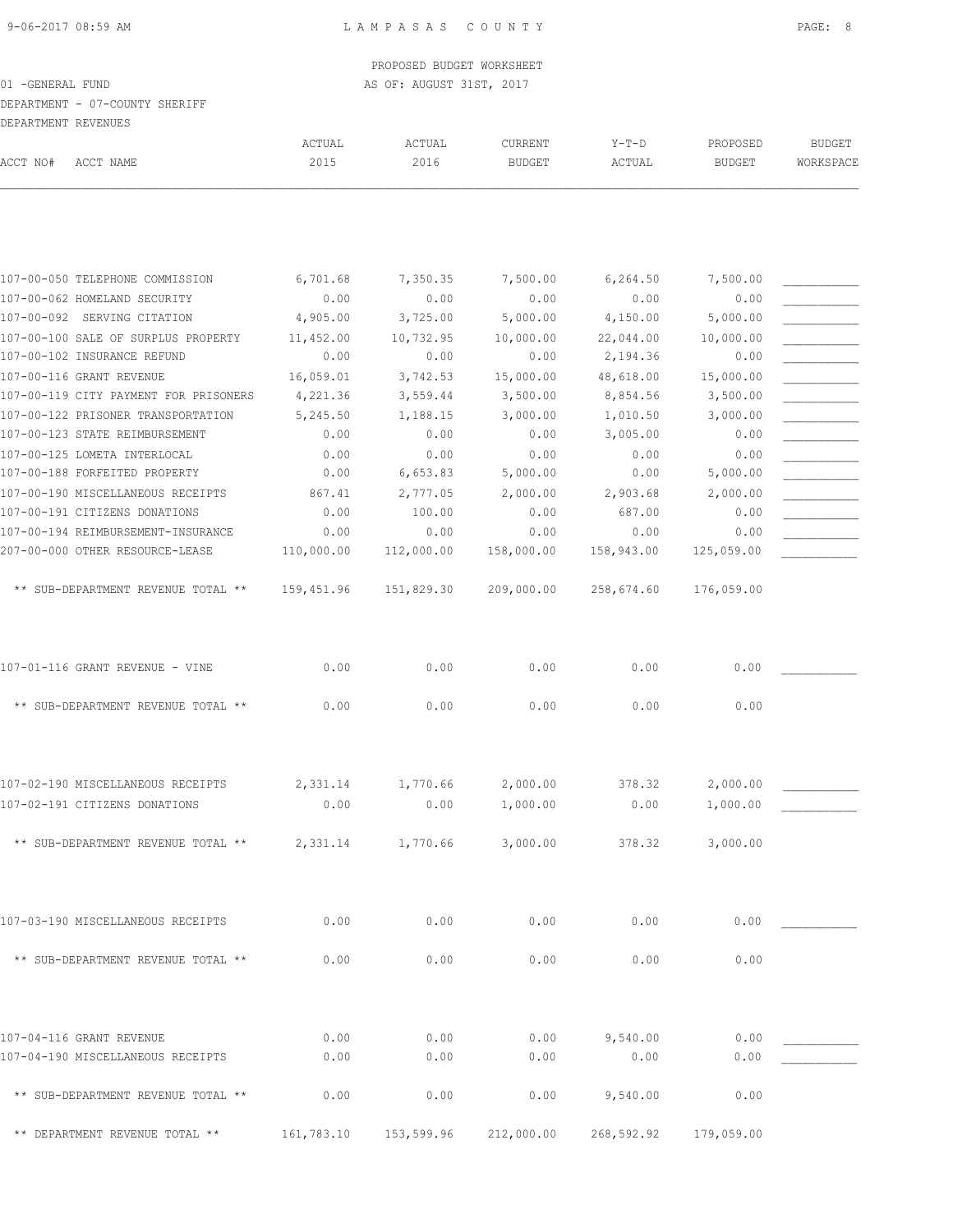## DEPARTMENT - 08-COUNTY/DISTRICT ATTNY

| DEPARTMENT REVENUES                    |           |           |                |           |           |               |
|----------------------------------------|-----------|-----------|----------------|-----------|-----------|---------------|
|                                        | ACTUAL    | ACTUAL    | <b>CURRENT</b> | $Y-T-D$   | PROPOSED  | <b>BUDGET</b> |
| ACCT NAME<br>ACCT NO#                  | 2015      | 2016      | <b>BUDGET</b>  | ACTUAL    | BUDGET    | WORKSPACE     |
|                                        |           |           |                |           |           |               |
| 108-00-103 STATE SUPPLEMENT ASST. D.A. | 2,160.00  | 4,506.72  | 0.00           | 4,131.16  | 0.00      |               |
| 108-00-116 GRANT REVENUE JUVENILE PROS | 0.00      | 0.00      | 0.00           | 0.00      | 0.00      |               |
| 108-00-123 STATE REIMBURSEMENT         | 27,500.00 | 27,500.00 | 27,500.00      | 18,333.34 | 27,500.00 |               |
| 108-00-190 MISCELLANEOUS RECEIPTS      | 375.56    | 0.00      | 0.00           | 0.00      | 0.00      |               |
| ** SUB-DEPARTMENT REVENUE TOTAL **     | 30,035.56 | 32,006.72 | 27,500.00      | 22,464.50 | 27,500.00 |               |
| ** DEPARTMENT REVENUE TOTAL **         | 30,035.56 | 32,006.72 | 27,500.00      | 22,464.50 | 27,500.00 |               |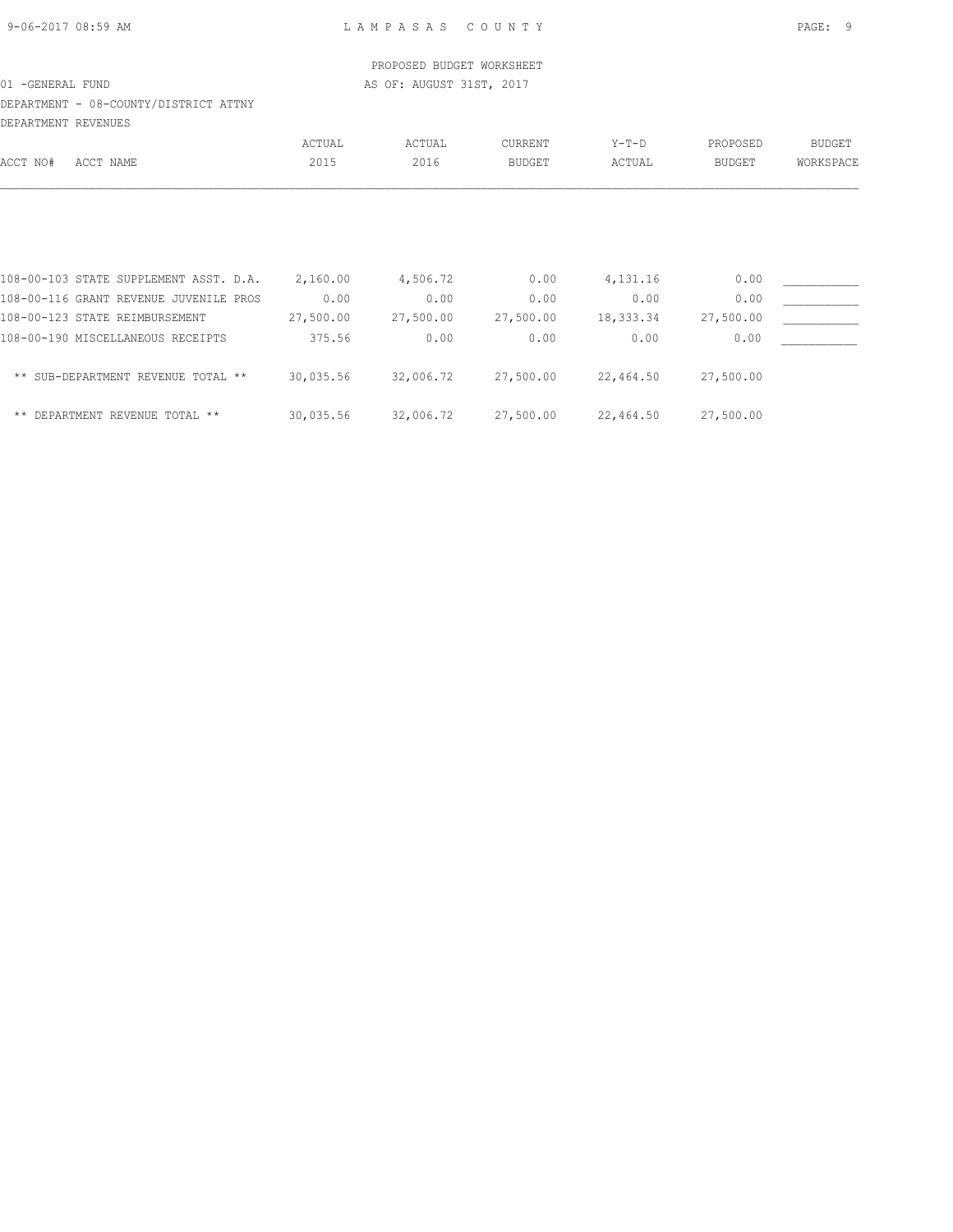| 9-06-2017 08:59 AM |  |
|--------------------|--|
|                    |  |

L A M P A S A S C O U N T Y PAGE: 10

|                                                       |          | PROPOSED BUDGET WORKSHEET |               |         |          |               |
|-------------------------------------------------------|----------|---------------------------|---------------|---------|----------|---------------|
| 01 - GENERAL FUND<br>DEPARTMENT - 09-NON-DEPARTMENTAL |          | AS OF: AUGUST 31ST, 2017  |               |         |          |               |
| DEPARTMENT REVENUES                                   |          |                           |               |         |          |               |
|                                                       | ACTUAL   | ACTUAL                    | CURRENT       | $Y-T-D$ | PROPOSED | <b>BUDGET</b> |
| ACCT NAME<br>ACCT NO#                                 | 2015     | 2016                      | <b>BUDGET</b> | ACTUAL  | BUDGET   | WORKSPACE     |
|                                                       |          |                           |               |         |          |               |
| 109-00-190 MISCELLANEOUS RECEIPTS                     | 3,331.03 | 1,733.04                  | 2,000.00      | 143.20  | 2,000.00 |               |
| ** SUB-DEPARTMENT REVENUE TOTAL **                    | 3,331.03 | 1,733.04                  | 2,000.00      | 143.20  | 2,000.00 |               |
| ** DEPARTMENT REVENUE TOTAL **                        | 3,331.03 | 1,733.04                  | 2,000.00      | 143.20  | 2,000.00 |               |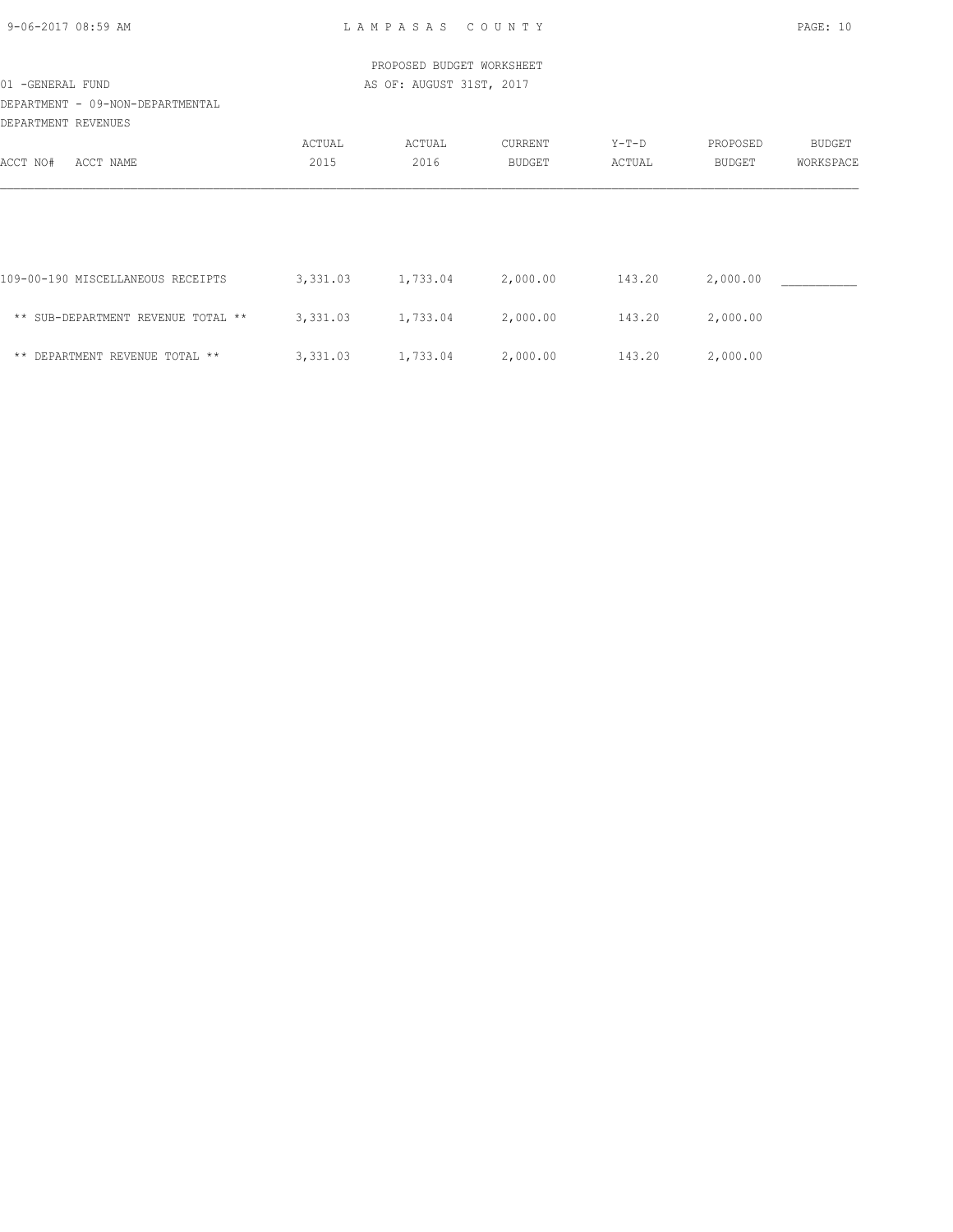## DEPARTMENT - 10-CONSTABLES 1, 3 & 4 DEPARTMENT REVENUES

| טשטעצע ואט וושטוארא                           |               |          |                |          |               |               |
|-----------------------------------------------|---------------|----------|----------------|----------|---------------|---------------|
|                                               | <b>ACTUAL</b> | ACTUAL   | <b>CURRENT</b> | $Y-T-D$  | PROPOSED      | <b>BUDGET</b> |
| ACCT NO#<br>ACCT NAME                         | 2015          | 2016     | <b>BUDGET</b>  | ACTUAL   | <b>BUDGET</b> | WORKSPACE     |
|                                               |               |          |                |          |               |               |
|                                               |               |          |                |          |               |               |
| 110-00-092 SERVING CITATION                   | 0.00          | 0.00     | 0.00           | 0.00     | 0.00          |               |
| 110-00-123 STATE REIMBURSEENT                 | 0.00          | 0.00     | 0.00           | 0.00     | 0.00          |               |
| 110-00-190 MISCELLANEOUS RECEIPTS<br>$\left($ | 0.46)         | 1,328.49 | 1,000.00       | 682.59   | 1,000.00      |               |
| ** SUB-DEPARTMENT REVENUE TOTAL ** (          | 0.46)         | 1,328.49 | 1,000.00       | 682.59   | 1,000.00      |               |
|                                               |               |          |                |          |               |               |
| 110-01-092 SERVING CITATION                   | 0.00          | 0.00     | 0.00           | 150.00   | 0.00          |               |
| 110-01-102 INSURANCE REFUND                   | 0.00          | 0.00     | 0.00           | 542.36   | 0.00          |               |
| 110-01-123 STATE REIMBURSEMENT                | 0.00          | 0.00     | 0.00           | 0.00     | 0.00          |               |
| ** SUB-DEPARTMENT REVENUE TOTAL **            | 0.00          | 0.00     | 0.00           | 692.36   | 0.00          |               |
|                                               |               |          |                |          |               |               |
| 110-02-092 SERVING CITATION                   | 0.00          | 0.00     | 0.00           | 0.00     | 0.00          |               |
| 110-02-123 STATE REIMBURSEMENT                | 0.00          | 0.00     | 0.00           | 680.19   | 0.00          |               |
| ** SUB-DEPARTMENT REVENUE TOTAL **            | 0.00          | 0.00     | 0.00           | 680.19   | 0.00          |               |
| ** DEPARTMENT REVENUE TOTAL **                | 0.46)         | 1,328.49 | 1,000.00       | 2,055.14 | 1,000.00      |               |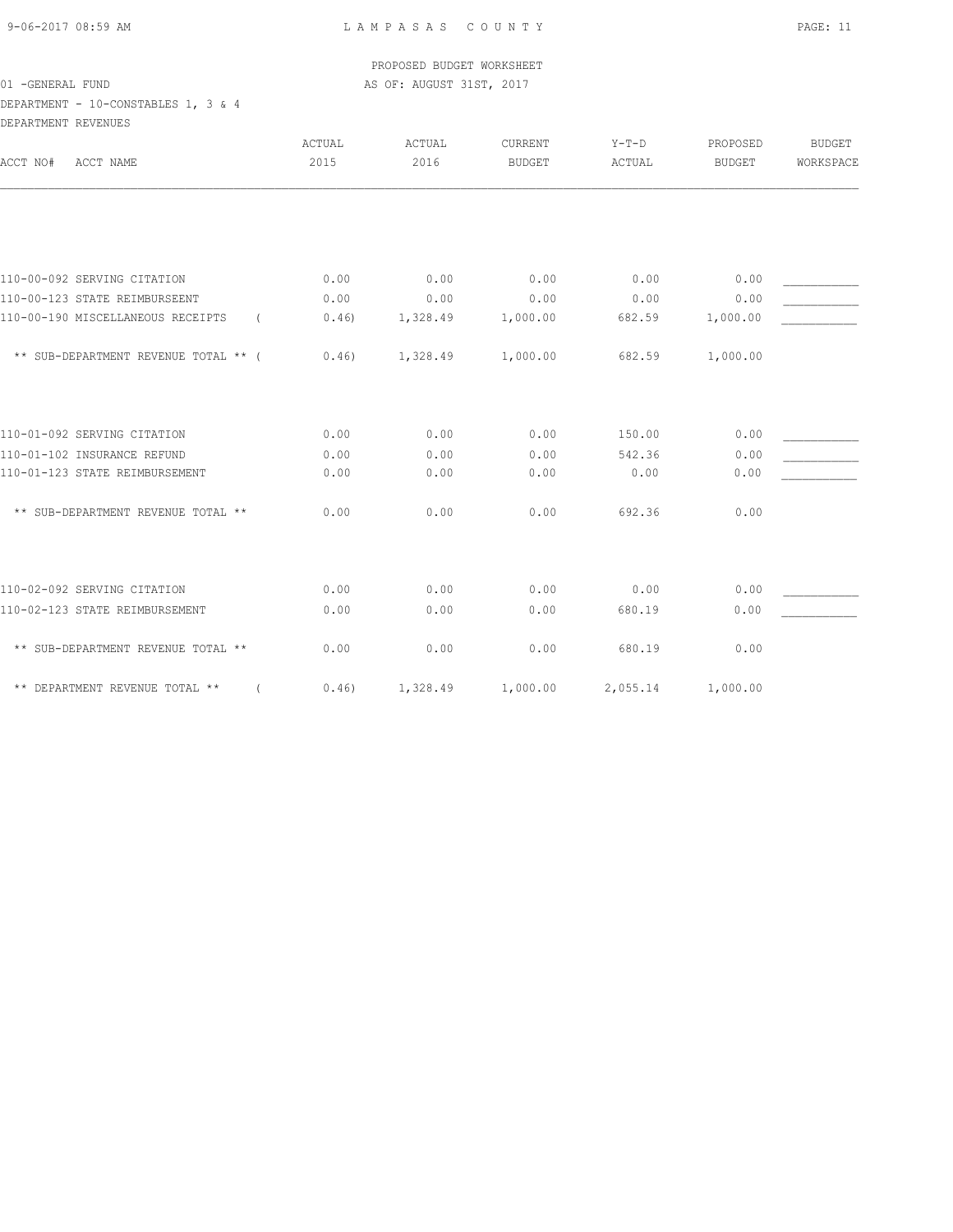9-06-2017 08:59 AM L A M P A S A S C O U N T Y PAGE: 12

 PROPOSED BUDGET WORKSHEET 01 -GENERAL FUND **AS OF: AUGUST 31ST, 2017** 

DEPARTMENT - 11-COUNTY LOCATED AT CITY DEPARTMENT REVENUES

| ACCT NO#<br>ACCT NAME              | ACTUAL<br>2015 | ACTUAL<br>2016 | CURRENT<br><b>BUDGET</b> | $Y-T-D$<br>ACTUAL | PROPOSED<br><b>BUDGET</b> | <b>BUDGET</b><br>WORKSPACE |
|------------------------------------|----------------|----------------|--------------------------|-------------------|---------------------------|----------------------------|
|                                    |                |                |                          |                   |                           |                            |
| 111-00-116 GRANT REVENUE           | 0.00           | 0.00           | 0.00                     | 0.00              | 0.00                      |                            |
| 111-00-190 MISCELLANEOUS           | 111.00         | 296.00         | 0.00                     | 191.52            | 0.00                      |                            |
| ** SUB-DEPARTMENT REVENUE TOTAL ** | 111.00         | 296.00         | 0.00                     | 191.52            | 0.00                      |                            |
| 111-01-190 MISCELLANEOUS RECEIPTS  | 3,772.48       | 2,633.67       | 4,000.00                 | 2,378.48          | 4,000.00                  |                            |
| ** SUB-DEPARTMENT REVENUE TOTAL ** | 3,772.48       | 2,633.67       | 4,000.00                 | 2,378.48          | 4,000.00                  |                            |
| 111-02-190 MISCELLANEOUS RECEIPTS  | 888.13         | 50.00          | 5,150.00                 | 5,155.00          | 0.00                      |                            |
| ** SUB-DEPARTMENT REVENUE TOTAL ** | 888.13         | 50.00          | 5,150.00                 | 5,155.00          | 0.00                      |                            |
| 111-03-190 MISCELLANOUS            | 0.00           | 0.00           | 0.00                     | 0.00              | 0.00                      |                            |
| ** SUB-DEPARTMENT REVENUE TOTAL ** | 0.00           | 0.00           | 0.00                     | 0.00              | 0.00                      |                            |
| ** DEPARTMENT REVENUE TOTAL **     | 4,771.61       | 2,979.67       | 9,150.00                 | 7,725.00          | 4,000.00                  |                            |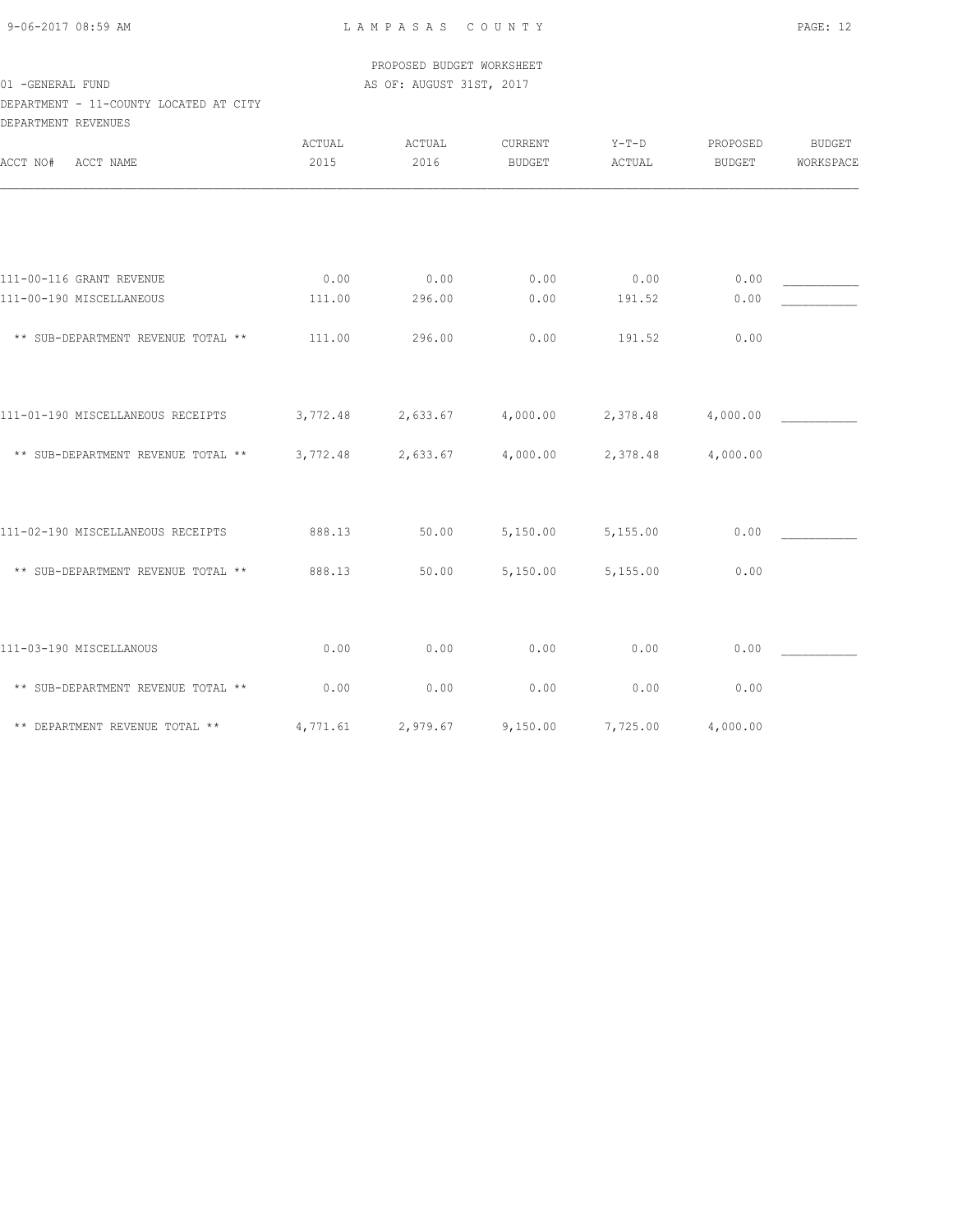## DEPARTMENT - 12-JUSTICE OF PEACE #1 DEPARTMENT REVENUES

|                  | ULFARIMLNI KLVLNULƏ                   |            |             |               |            |               |               |
|------------------|---------------------------------------|------------|-------------|---------------|------------|---------------|---------------|
|                  |                                       | ACTUAL     | ACTUAL      | CURRENT       | $Y-T-D$    | PROPOSED      | <b>BUDGET</b> |
| ACCT NO#         | ACCT NAME                             | 2015       | 2016        | <b>BUDGET</b> | ACTUAL     | <b>BUDGET</b> | WORKSPACE     |
|                  |                                       |            |             |               |            |               |               |
|                  | 112-00-003 SCHOOL EDUCATION FUND      | 0.00       | 0.00        | 0.00          | 0.00       | 0.00          |               |
|                  | 112-00-006 REIMBURSEMENT OF JUROR PMT | 0.00       | 0.00        | 0.00          | 0.00       | 0.00          |               |
|                  | 112-00-034 JP#1 SECURITY FEES         | 790.45     | 901.92      | 900.00        | 1,072.53   | 900.00        |               |
|                  | 112-00-080 JUSTICE COURT TECHNOLOGY   | 0.00       | 0.00        | 0.00          | 0.00       | 0.00          |               |
| 112-00-095 JP #1 |                                       | 133,982.54 | 162, 134.85 | 150,000.00    | 126,024.69 | 140,000.00    |               |
|                  | 112-00-116 GRANT REVENUE (DPS)        | 0.00       | 0.00        | 0.00          | 0.00       | 0.00          |               |
|                  | 112-00-150 ELECTRONIC E-FILING        | 0.00       | 0.00        | 0.00          | 0.00       | 0.00          |               |
|                  | 112-00-190 MISCELLANEOUS RECEIPTS     | 0.00       | 55.00       | 100.00        | 0.00       | 100.00        |               |
|                  | 112-00-193 JP # 1 OMNI-BASE FEES      | 5,614.14   | 6,532.14    | 6,000.00      | 6,097.18   | 6,000.00      |               |
|                  | ** SUB-DEPARTMENT REVENUE TOTAL **    | 140,387.13 | 169,623.91  | 157,000.00    | 133,194.40 | 147,000.00    |               |
|                  | 112-01-095 JP #1 (COLAGY)             | 7,200.11   | 16,760.54   | 3,000.00      | 19,321.55  | 12,000.00     |               |
|                  | ** SUB-DEPARTMENT REVENUE TOTAL **    | 7,200.11   | 16,760.54   | 3,000.00      | 19,321.55  | 12,000.00     |               |
|                  | ** DEPARTMENT REVENUE TOTAL **        | 147,587.24 | 186,384.45  | 160,000.00    | 152,515.95 | 159,000.00    |               |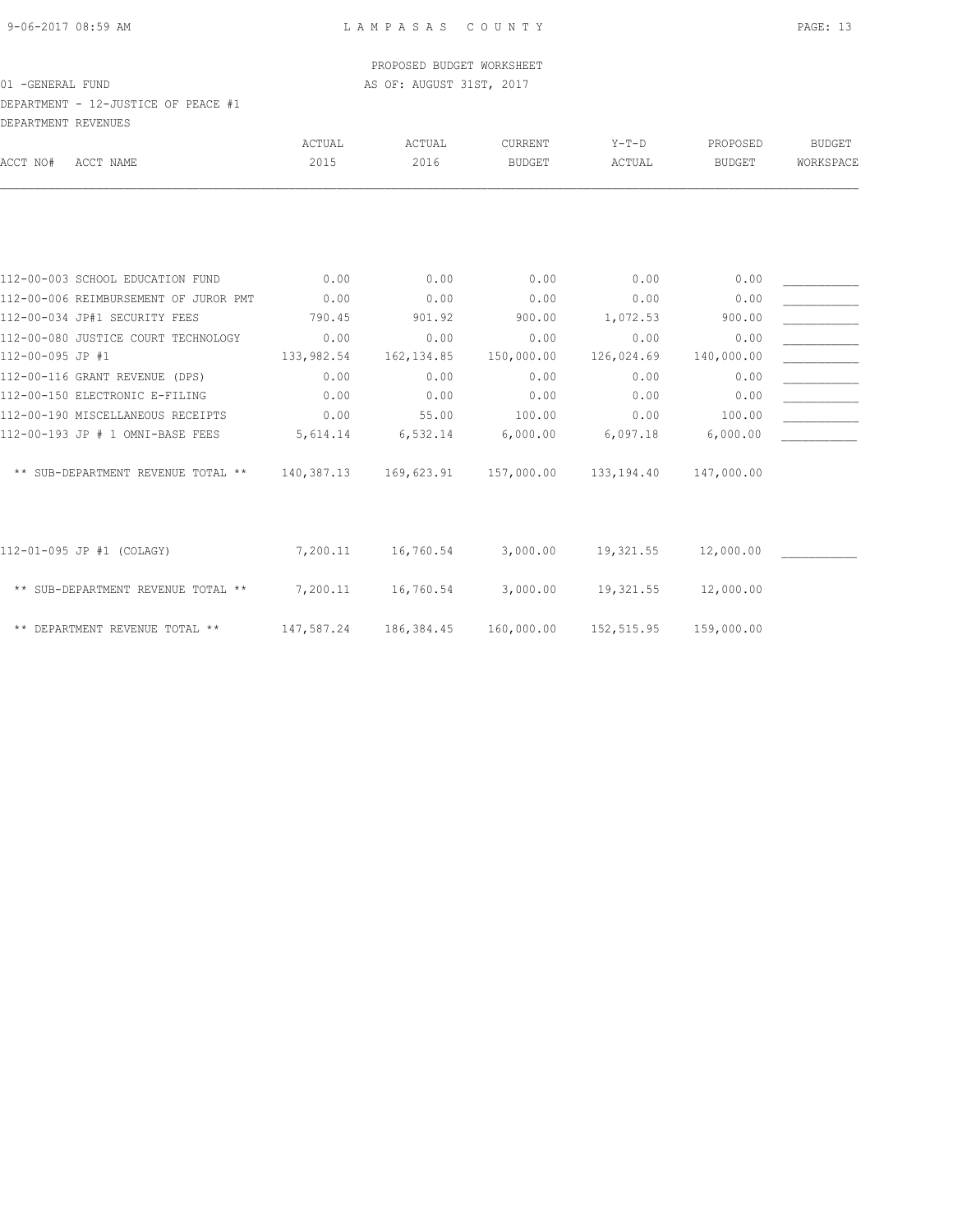DEPARTMENT - 13-JUSTICE OF PEACE #3 DEPARTMENT REVENUES

|                                        | ACTUAL    | ACTUAL     | <b>CURRENT</b> | $Y-T-D$     | PROPOSED      | <b>BUDGET</b> |
|----------------------------------------|-----------|------------|----------------|-------------|---------------|---------------|
| ACCT NAME<br>ACCT NO#                  | 2015      | 2016       | <b>BUDGET</b>  | ACTUAL      | <b>BUDGET</b> | WORKSPACE     |
|                                        |           |            |                |             |               |               |
|                                        |           |            |                |             |               |               |
| 113-00-003 SCHOOL EDUCATION FUND       | 0.00      | 0.00       | 0.00           | 0.00        | 0.00          |               |
| 113-00-034 JP#3 SECURITY FEES          | 287.45    | 283.59     | 400.00         | 209.85      | 400.00        |               |
| 113-00-080 JUSTICE COURT TECHNOLOGY FU | 0.00      | 0.00       | 0.00           | 0.00        | 0.00          |               |
| 113-00-096 JUSTICE OF PEACE 3          | 29,384.67 | 27,719.89  | 25,000.00      | 31,585.71   | 30,000.00     |               |
| 113-00-116 GRANT REVEUE (DPS)          | 0.00      | 0.00       | 0.00           | 0.00        | 0.00          |               |
| 113-00-150 ELECTRONIC E-FILING         | 0.00      | 0.00       | 0.00           | 0.00        | 0.00          |               |
| 113-00-190 MISCELLANEOUS RECEIPTS      | 0.00      | 0.00       | 0.00           | 0.00        | 0.00          |               |
| 113-00-193 JP # 3 OMNI-BASE FEES       | 2,058.57  | 907.93     | 2,000.00       | 304.04      | 1,000.00      |               |
| ** SUB-DEPARTMENT REVENUE TOTAL **     | 31,730.69 | 28, 911.41 | 27,400.00      | 32,099.60   | 31,400.00     |               |
|                                        |           |            |                |             |               |               |
| 113-01-096 JP #3 (COLAGY)              | 4,084.79  | 2,325.74   | 3,000.00       | 1,038.15    | 1,500.00      |               |
| ** SUB-DEPARTMENT REVENUE TOTAL **     | 4,084.79  | 2,325.74   | 3,000.00       | 1,038.15    | 1,500.00      |               |
| ** DEPARTMENT REVENUE TOTAL **         | 35,815.48 | 31,237.15  | 30,400.00      | 33, 137. 75 | 32,900.00     |               |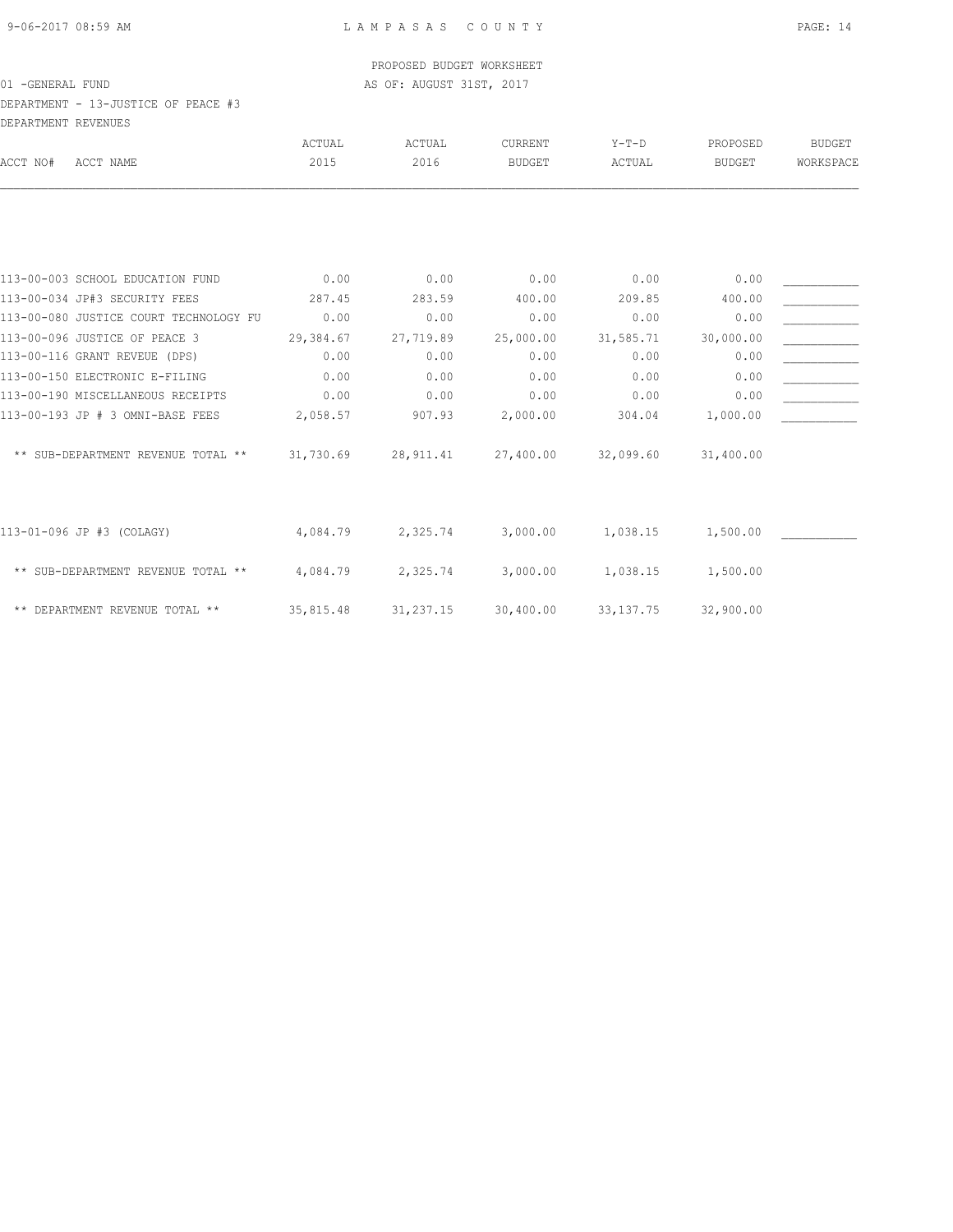DEPARTMENT - 14-JUSTICE OF PEACE #4 DEPARTMENT REVENUES

|                                        | ACTUAL     | ACTUAL     | <b>CURRENT</b> | $Y-T-D$     | PROPOSED   | <b>BUDGET</b> |
|----------------------------------------|------------|------------|----------------|-------------|------------|---------------|
| ACCT NO#<br>ACCT NAME                  | 2015       | 2016       | <b>BUDGET</b>  | ACTUAL      | BUDGET     | WORKSPACE     |
|                                        |            |            |                |             |            |               |
|                                        |            |            |                |             |            |               |
| 114-00-003 SCHOOL EDUCATION FUND       | 0.00       | 0.00       | 0.00           | 0.00        | 0.00       |               |
| 114-00-006 REIMBURSEMENT OF JUROR PMT  | 0.00       | 0.00       | 0.00           | 0.00        | 0.00       |               |
| 114-00-034 JP#4 SECURITY FEES          | 558.88     | 563.12     | 600.00         | 476.01      | 600.00     |               |
|                                        |            |            |                |             |            |               |
| 114-00-080 JUSTICE COURT TECHNOLOGY FU | 0.00       | 0.00       | 0.00           | 0.00        | 0.00       |               |
| 114-00-097 JUSTICE OF PEACE 4          | 100,062.09 | 95,650.73  | 87,000.00      | 82,775.02   | 95,000.00  |               |
| 114-00-099 INTEREST                    | 0.00       | 0.00       | 0.00           | 0.00        | 0.00       |               |
| 114-00-109 SERVICE FEES                | 0.00       | 0.00       | 0.00           | 0.00        | 0.00       |               |
| 114-00-116 GRANT REVENUE (DPS)         | 0.00       | 0.00       | 0.00           | 0.00        | 0.00       |               |
| 114-00-150 ELECTRONIC E-FILING         | 0.00       | 0.00       | 0.00           | 0.00        | 0.00       |               |
| 114-00-190 MISCELLANEOUS RECEIPTS      | 38.56      | 0.00       | 100.00         | 0.00        | 100.00     |               |
| 114-00-193 JP # 4 OMNI-BASE FEES       | 2,288.77   | 2,564.26   | 2,400.00       | 3,958.02    | 2,400.00   |               |
| ** SUB-DEPARTMENT REVENUE TOTAL **     | 102,948.30 | 98,778.11  | 90,100.00      | 87,209.05   | 98,100.00  |               |
|                                        |            |            |                |             |            |               |
| 114-01-097 JP #4 (COLAGY)              | 3,260.58   | 6,409.39   | 4,000.00       | 6,964.26    | 5,000.00   |               |
| ** SUB-DEPARTMENT REVENUE TOTAL **     | 3,260.58   | 6,409.39   | 4,000.00       | 6,964.26    | 5,000.00   |               |
| ** DEPARTMENT REVENUE TOTAL **         | 106,208.88 | 105,187.50 | 94,100.00      | 94, 173. 31 | 103,100.00 |               |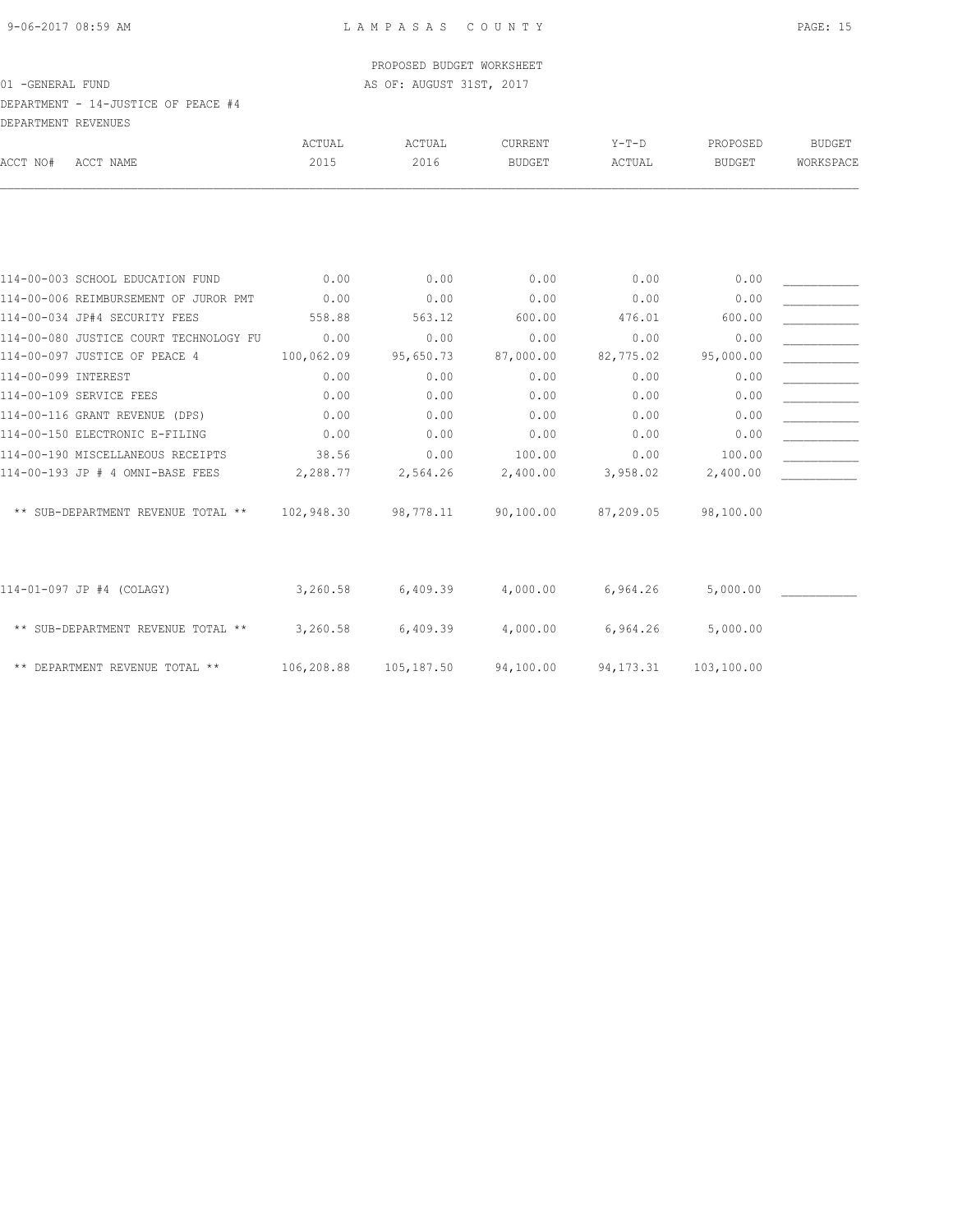## DEPARTMENT - 15-COUNTY EXTENSION OFF DEPARTMENT REVENUES

| ACCT NO#<br>ACCT NAME              | ACTUAL<br>2015 | ACTUAL<br>2016 | CURRENT<br><b>BUDGET</b> | $Y-T-D$<br>ACTUAL | PROPOSED<br><b>BUDGET</b> | <b>BUDGET</b><br>WORKSPACE |
|------------------------------------|----------------|----------------|--------------------------|-------------------|---------------------------|----------------------------|
|                                    |                |                |                          |                   |                           |                            |
| 115-00-190 MISCELLANEOUS RECEIPTS  | 0.00           | 0.00           | 0.00                     | 0.00              | 0.00                      |                            |
| ** SUB-DEPARTMENT REVENUE TOTAL ** | 0.00           | 0.00           | 0.00                     | 0.00              | 0.00                      |                            |
| ** DEPARTMENT REVENUE TOTAL **     | 0.00           | 0.00           | 0.00                     | 0.00              | 0.00                      |                            |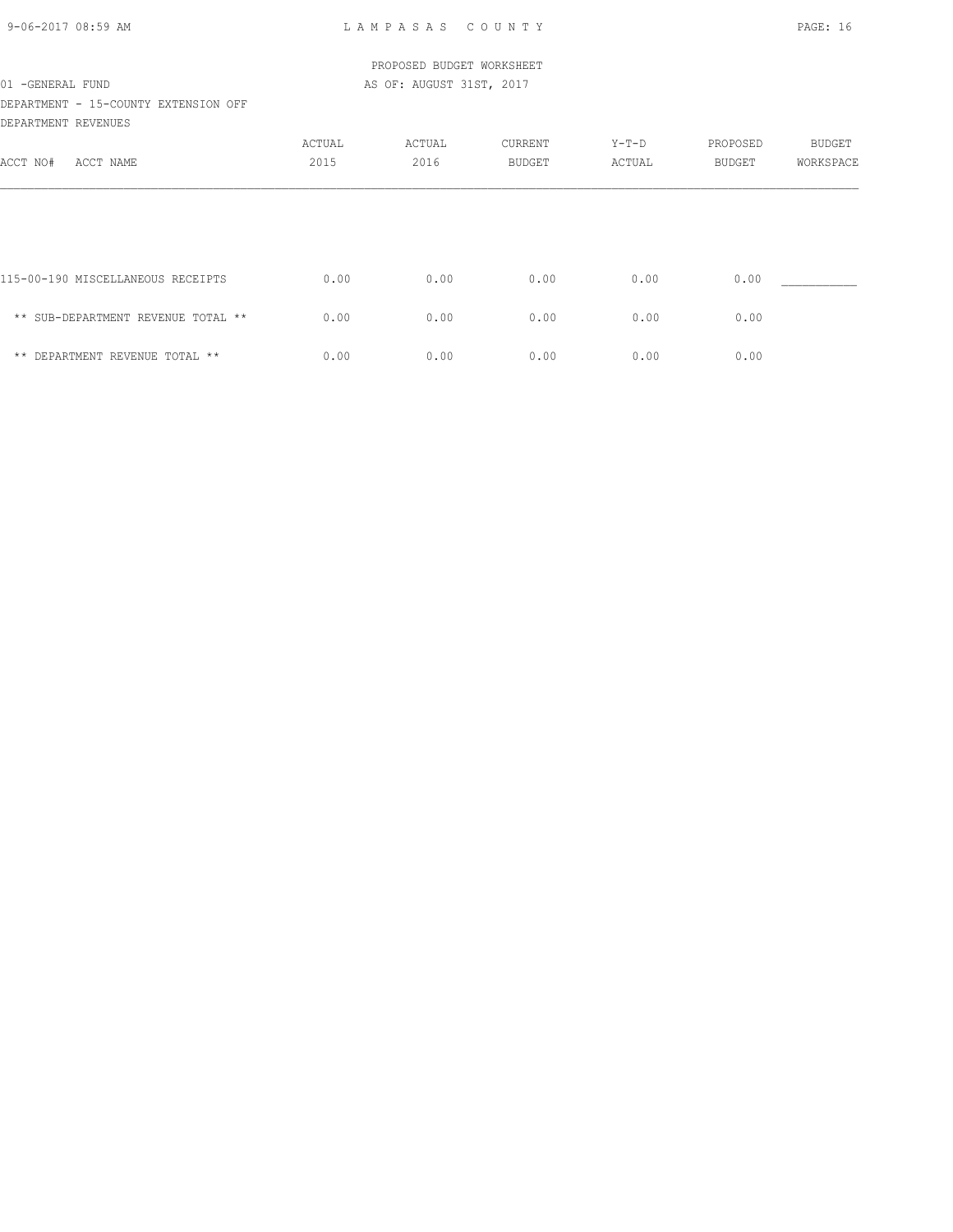| 9-06-2017 08:59 AM |  |
|--------------------|--|
|                    |  |

|                                    |        | PROPOSED BUDGET WORKSHEET |         |         |          |               |
|------------------------------------|--------|---------------------------|---------|---------|----------|---------------|
| 01 - GENERAL FUND                  |        | AS OF: AUGUST 31ST, 2017  |         |         |          |               |
| DEPARTMENT - 16-ADULT PROBATION    |        |                           |         |         |          |               |
| DEPARTMENT REVENUES                |        |                           |         |         |          |               |
|                                    | ACTUAL | ACTUAL                    | CURRENT | $Y-T-D$ | PROPOSED | <b>BUDGET</b> |
| ACCT NO#<br>ACCT NAME              | 2015   | 2016                      | BUDGET  | ACTUAL  | BUDGET   | WORKSPACE     |
|                                    |        |                           |         |         |          |               |
| 116-00-190 MISCELLANEOUS RECEIPTS  | 0.00   | 0.00                      | 0.00    | 0.00    | 0.00     |               |
| ** SUB-DEPARTMENT REVENUE TOTAL ** | 0.00   | 0.00                      | 0.00    | 0.00    | 0.00     |               |
| ** DEPARTMENT REVENUE TOTAL **     | 0.00   | 0.00                      | 0.00    | 0.00    | 0.00     |               |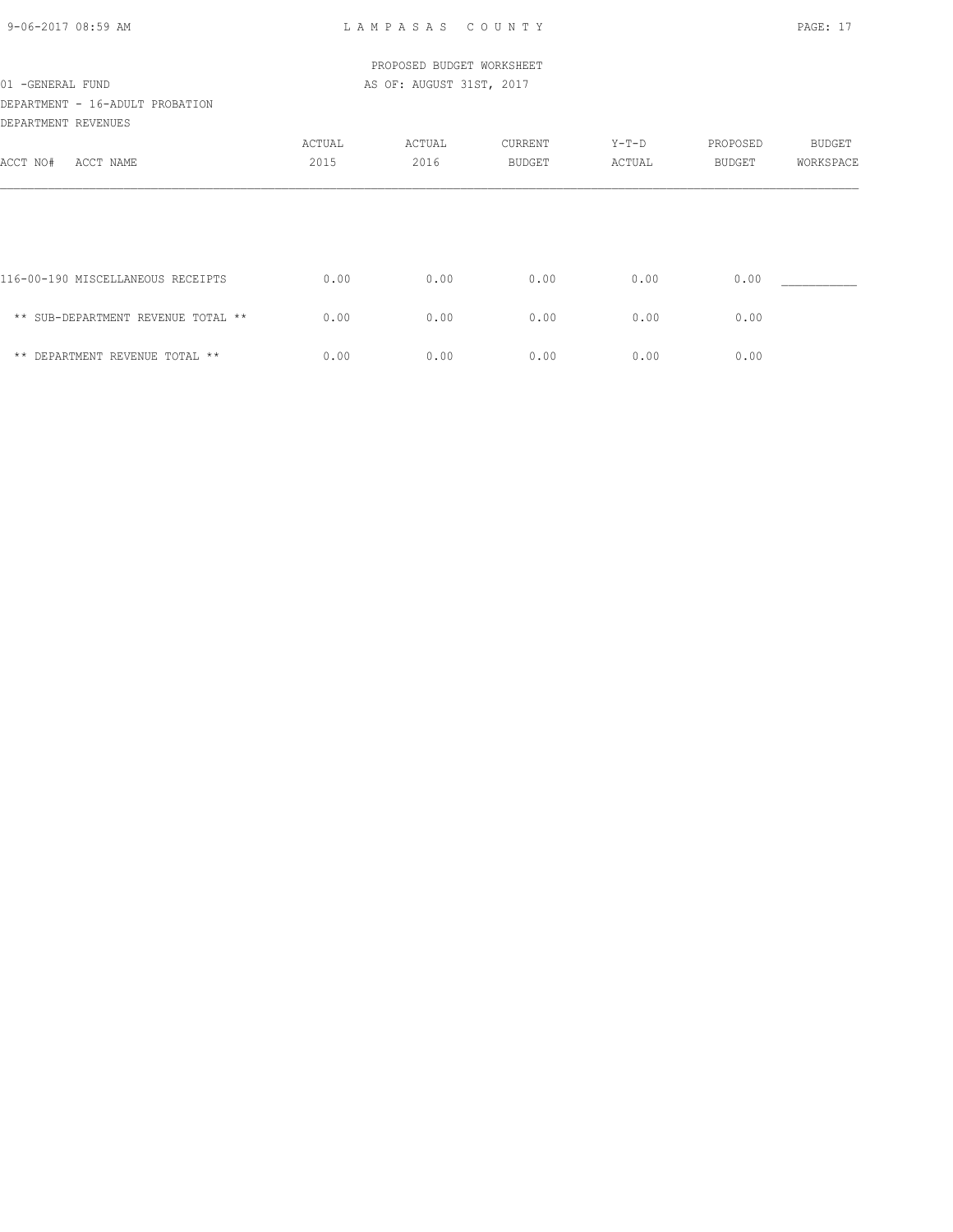DEPARTMENT - 17-E.M.S

| DEPARTMENT REVENUES |                                    |           |           |               |           |               |               |
|---------------------|------------------------------------|-----------|-----------|---------------|-----------|---------------|---------------|
|                     |                                    | ACTUAL    | ACTUAL    | CURRENT       | $Y-T-D$   | PROPOSED      | <b>BUDGET</b> |
| ACCT NO#            | ACCT NAME                          | 2015      | 2016      | <b>BUDGET</b> | ACTUAL    | <b>BUDGET</b> | WORKSPACE     |
|                     |                                    |           |           |               |           |               |               |
|                     |                                    |           |           |               |           |               |               |
|                     |                                    |           |           |               |           |               |               |
|                     | 117-00-109 SERVICE FEE             | 0.00      | 0.00      | 0.00          | 0.00      | 0.00          |               |
|                     | 117-00-190 MISCELLANEOUS RECEIPTS  | 0.00      | 0.00      | 200.00        | 0.00      | 200.00        |               |
|                     | 117-00-191 CITIZENS DONATIONS      | 12,101.97 | 13,842.45 | 13,000.00     | 13,567.15 | 13,000.00     |               |
|                     | 117-00-192 EMS COLLECTIONS         | 0.00      | 0.00      | 0.00          | 0.00      | 0.00          |               |
|                     | ** SUB-DEPARTMENT REVENUE TOTAL ** | 12,101.97 | 13,842.45 | 13,200.00     | 13,567.15 | 13,200.00     |               |

| DEPARTMENT REVENUE TOTAL ** | u | . 3.84245.<br>. | 13,200.00 | -<br>.567 | 200.00 |
|-----------------------------|---|-----------------|-----------|-----------|--------|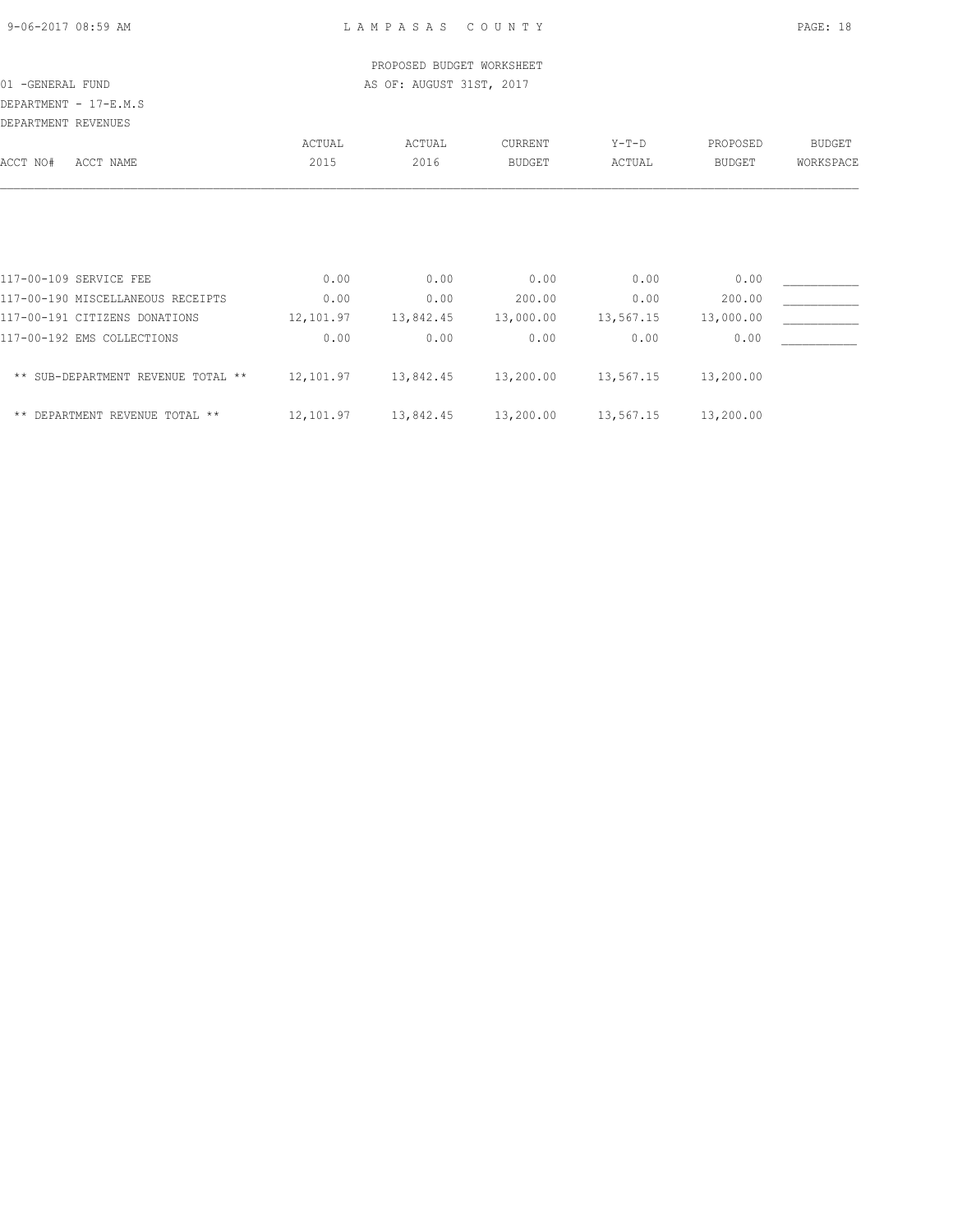| 9-06-2017 08:59 AM |  |
|--------------------|--|
|                    |  |

L A M P A S A S C O U N T Y PAGE: 19

|                                    |        | PROPOSED BUDGET WORKSHEET |         |         |          |           |
|------------------------------------|--------|---------------------------|---------|---------|----------|-----------|
| 01 - GENERAL FUND                  |        | AS OF: AUGUST 31ST, 2017  |         |         |          |           |
| DEPARTMENT - 18-JUDICIAL           |        |                           |         |         |          |           |
| DEPARTMENT REVENUES                |        |                           |         |         |          |           |
|                                    | ACTUAL | ACTUAL                    | CURRENT | $Y-T-D$ | PROPOSED | BUDGET    |
| ACCT NO#<br>ACCT NAME              | 2015   | 2016                      | BUDGET  | ACTUAL  | BUDGET   | WORKSPACE |
|                                    |        |                           |         |         |          |           |
|                                    |        |                           |         |         |          |           |
|                                    |        |                           |         |         |          |           |
| 118-00-190 MISCELLANEOUS RECEIPTS  | 0.00   | 0.00                      | 0.00    | 0.00    | 0.00     |           |
| ** SUB-DEPARTMENT REVENUE TOTAL ** | 0.00   | 0.00                      | 0.00    | 0.00    | 0.00     |           |
|                                    |        |                           |         |         |          |           |
| ** DEPARTMENT REVENUE TOTAL **     | 0.00   | 0.00                      | 0.00    | 0.00    | 0.00     |           |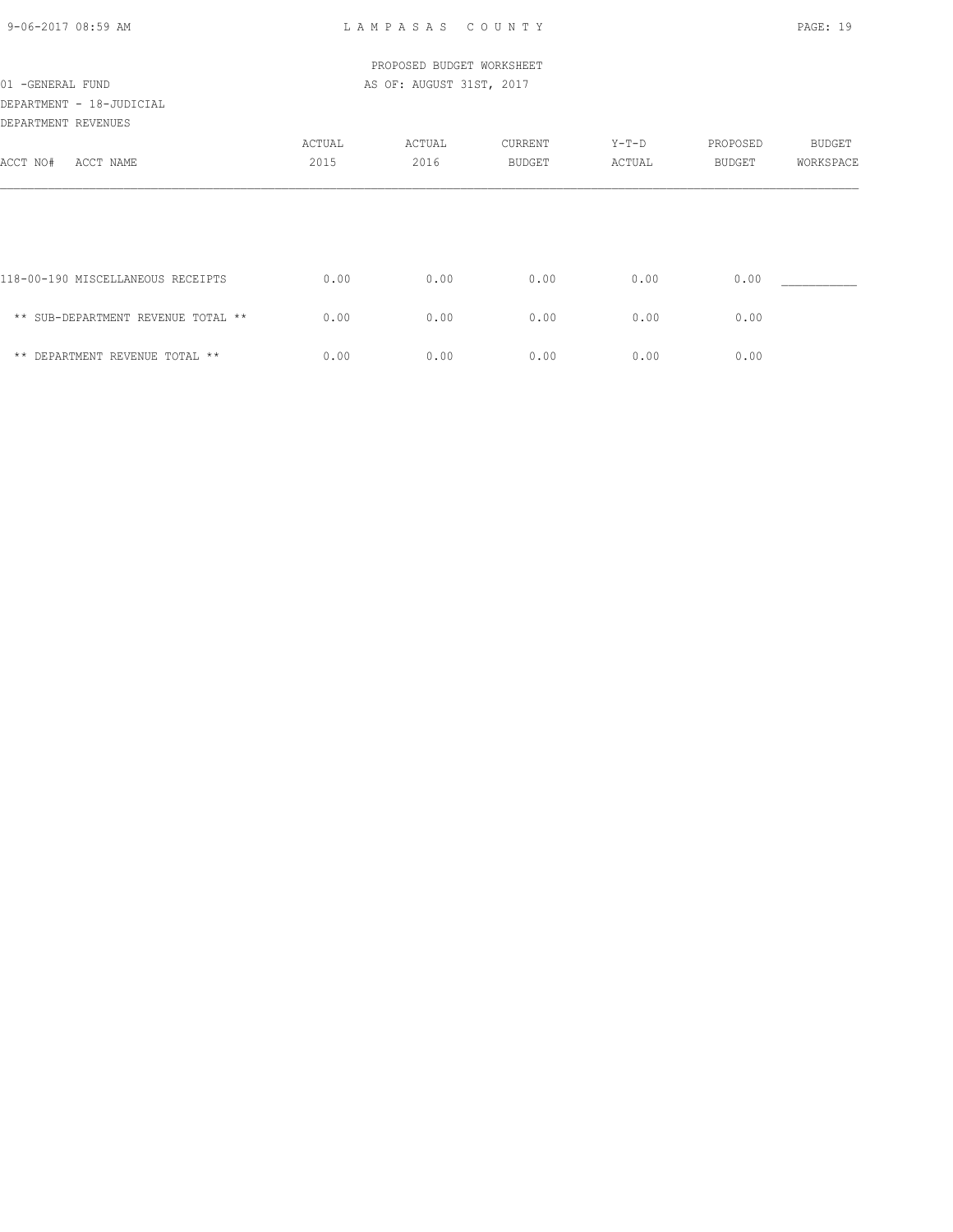# DEPARTMENT - 19-HUMAN RESOURCES

| DEPARTMENT REVENUES  |                                    |                               |             |                                            |                               |                               |               |
|----------------------|------------------------------------|-------------------------------|-------------|--------------------------------------------|-------------------------------|-------------------------------|---------------|
|                      |                                    | ACTUAL                        | ACTUAL      | CURRENT                                    | $Y-T-D$                       | PROPOSED                      | <b>BUDGET</b> |
| ACCT NO#             | ACCT NAME                          | 2015                          | 2016        | <b>BUDGET</b>                              | ACTUAL                        | <b>BUDGET</b>                 | WORKSPACE     |
|                      |                                    |                               |             |                                            |                               |                               |               |
|                      |                                    |                               |             |                                            |                               |                               |               |
|                      | 119-00-116 GRANT REVENUE           | 0.00                          | 0.00        | 0.00                                       | 0.00                          | 0.00                          |               |
| 119-00-152 CONTRACTS |                                    | 0.00                          | 0.00        | 0.00                                       | 0.00                          | 0.00                          |               |
|                      | 119-00-190 MISCELLANEOUS RECEIPTS  | 0.00                          | 0.00        | 0.00                                       | 0.00                          | 0.00                          |               |
|                      | 219-00-010 OPERATING TRANSFERS IN  | 0.00                          | 0.00        | 0.00                                       | 0.00                          | 0.00                          |               |
|                      | ** SUB-DEPARTMENT REVENUE TOTAL ** | 0.00                          | 0.00        | 0.00                                       | 0.00                          | 0.00                          |               |
|                      | 119-01-190 MISCELLANEOUS RECEIPTS  | 0.00                          | 0.00        | 0.00                                       | 159.57                        | 0.00                          |               |
|                      | ** SUB-DEPARTMENT REVENUE TOTAL ** | 0.00                          | 0.00        | 0.00                                       | 159.57                        | 0.00                          |               |
|                      | ** DEPARTMENT REVENUE TOTAL **     | 0.00                          | 0.00        | 0.00                                       | 159.57                        | 0.00                          |               |
|                      | *** FUND TOTAL REVENUES ***        | 7,636,650.72<br>============= | =========== | 7,972,716.66 8,590,692.00<br>============= | 8,508,560.80<br>============= | 8,765,650.00<br>============= |               |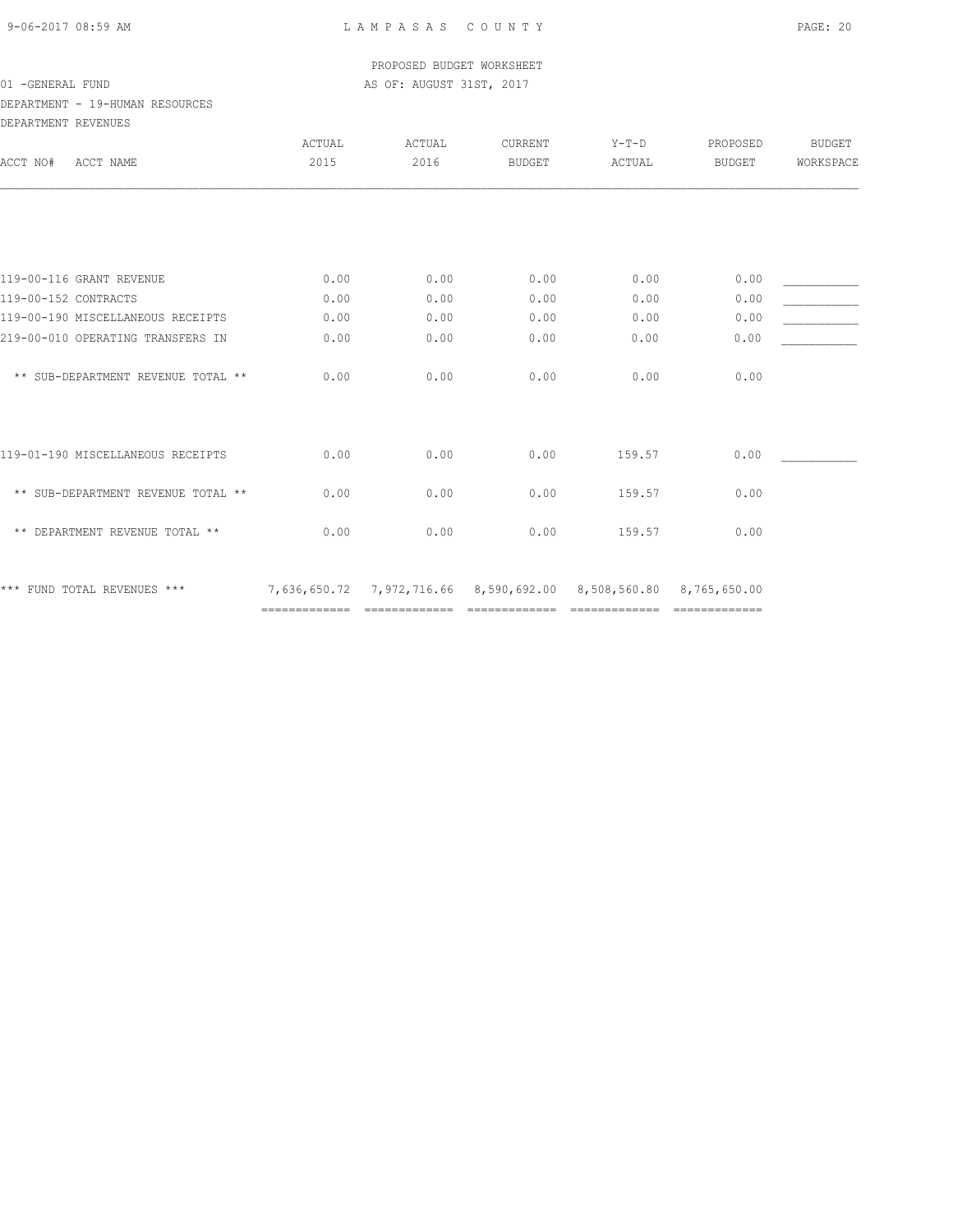| 01 - GENERAL FUND<br>DEPARTMENT - 01-COUNTY JUDGE |        | PROPOSED BUDGET WORKSHEET<br>AS OF: AUGUST 31ST, 2017 |         |        |          |           |
|---------------------------------------------------|--------|-------------------------------------------------------|---------|--------|----------|-----------|
| DEPARTMENT EXPENDITURES                           |        |                                                       |         |        |          |           |
|                                                   | ACTUAL | ACTUAL                                                | CURRENT | Y-T-D  | PROPOSED | BUDGET    |
| ACCT NAME<br>ACCT NO#                             | 2015   | 2016                                                  | BUDGET  | ACTUAL | BUDGET   | WORKSPACE |
|                                                   |        |                                                       |         |        |          |           |
|                                                   |        |                                                       |         |        |          |           |
|                                                   |        |                                                       |         |        |          |           |
|                                                   |        |                                                       |         |        |          |           |

## WAGES -----

| 401-00-101 SALARIES & WAGES ELECTED OF  | 68,861.28  | 63,695.08   | 69,457.00  | 64,092.51  | 69,734.00  |  |
|-----------------------------------------|------------|-------------|------------|------------|------------|--|
| 401-00-107 SALARIES & WAGES ADM #3058   | 34,039.93  | 34,765.56   | 36, 255.00 | 32,356.09  | 36,798.00  |  |
| 401-00-108 SALARIES & WAGES VA<br>#2882 | 7,967.44   | 8,699.69    | 8,829.00   | 8,147.76   | 8,992.00   |  |
| 401-00-113 SALARIES & WAGES ASST #0131  | 21,943.34  | 21,871.63   | 24,091.00  | 22,171.81  | 24,537.00  |  |
| 401-00-133 SALARY/SUPPLEMENT            | 17,908.39  | 25,199.98   | 25,200.00  | 23, 261.52 | 25,200.00  |  |
| 401-00-199 LONGEVITY PAYMENT            | 840.00     | 960.00      | 1,080.00   | 1,080.00   | 1,200.00   |  |
| ** CATEGORY TOTAL **                    | 151,560.38 | 155, 191.94 | 164,912.00 | 151,109.69 | 166,461.00 |  |
| EMPLOYEE BENEFITS                       |            |             |            |            |            |  |
|                                         |            |             |            |            |            |  |
| 401-00-203 FICA BENEFITS                | 11,310.26  | 12,000.20   | 12,616.00  | 11,286.13  | 12,734.00  |  |
| 401-00-204 GROUP MEDICAL INSURANCE      | 18,183.44  | 24,797.68   | 24,813.00  | 24,982.08  | 26,856.00  |  |
| 401-00-205 RETIREMENT                   | 22,846.32  | 24, 235.62  | 26,386.00  | 22,954.60  | 26,634.00  |  |
| 401-00-207 WORKMAN'S COMP               | 462.00     | 530.00      | 545.00     | 545.00     | 443.00     |  |
| 401-00-208 UNEMPLOYMENT INSURANCE       | 0.00       | 41.00       | 68.00      | 68.00      | 72.00      |  |
| ** CATEGORY TOTAL **                    | 52,802.02  | 61,604.50   | 64,428.00  | 59,835.81  | 66,739.00  |  |
| GENERAL EXPENSES                        |            |             |            |            |            |  |
| 401-00-300 COURT INTERPRETER/MEDIATOR   | 0.00       | 0.00        | 200.00     | 0.00       | 200.00     |  |
| 401-00-301 COMMUNICATIONS               | 30.00      | 0.00        | 0.00       | 0.00       | 0.00       |  |
| 401-00-302 UTILITIES                    | 0.00       | 0.00        | 0.00       | 0.00       | 0.00       |  |
| 401-00-303 COMPUTER SUPPLIES            | 0.00       | 0.00        | 1,000.00   | 0.00       | 500.00     |  |
| 401-00-304 OPERATING SUPPLIES           | 1,659.71   | 2,337.04    | 2,500.00   | 575.54     | 1,500.00   |  |
| 401-00-305 TRAVEL & INSERVICE TRAINING  | 6,275.94   | 4,540.85    | 5,000.00   | 5,039.52   | 5,000.00   |  |
| 401-00-309 COURT APPOINTED ATTORNEY     | 20,645.42  | 14,979.00   | 20,000.00  | 17,823.00  | 20,000.00  |  |
| 401-00-310 JURY FEES                    | 1,120.00   | 890.00      | 1,200.00   | 1,150.00   | 1,200.00   |  |
| 401-00-311 REPAIRS & MAINTENANCE-COURT  | 0.00       | 0.00        | 0.00       | 0.00       | 0.00       |  |
| 401-00-312 EQUIPMENT MAINTENANCE CONTR  | 1,878.00   | 819.00      | 0.00       | 25.00      | 0.00       |  |
| 401-00-315 DUES                         | 4,940.00   | 4,940.00    | 5,500.00   | 5,043.33   | 5,600.00   |  |
| 401-00-320 INVESTIGATIVE EXPENSE        | 0.00       | 0.00        | 0.00       | 270.00     | 0.00       |  |
| 401-00-333 CONTRACTED SERVICES          | 0.00       | 0.00        | 0.00       | 0.00       | 0.00       |  |
| 401-00-341 COURT REPORTER               | 1,460.00   | 1,250.00    | 1,500.00   | 1,250.00   | 1,500.00   |  |
| 401-00-358 CONSULTING FEES              | 0.00       | 0.00        | 0.00       | 0.00       | 0.00       |  |
| 401-00-361 POSTAGE                      | 177.02     | 55.00       | 0.00       | 0.00       | 0.00       |  |
| 401-00-364 PUBLICATIONS, BOOKS, MANUAL  | 52.94      | 5.58        | 200.00     | 95.00      | 200.00     |  |
| 401-00-370 EQUIPMENT RENTAL - COPIER    | 2,193.94   | 2,216.26    | 2,000.00   | 1,911.11   | 2,000.00   |  |
| 401-00-371 EXPERT WITNESS               | 0.00       | 0.00        | 0.00       | 0.00       | 0.00       |  |
| 401-00-378 RENTAL SPACE                 | 0.00       | 0.00        | 0.00       | 0.00       | 0.00       |  |
| 401-00-381 911-ADDRESSING SIGNS         | 6,042.19   | 1,244.04    | 3,000.00   | 1,586.08   | 2,000.00   |  |

401-00-383 SEPTIC TANK INSPECTION  $400.00$  0.00 0.00  $400.00$  0.00 0.00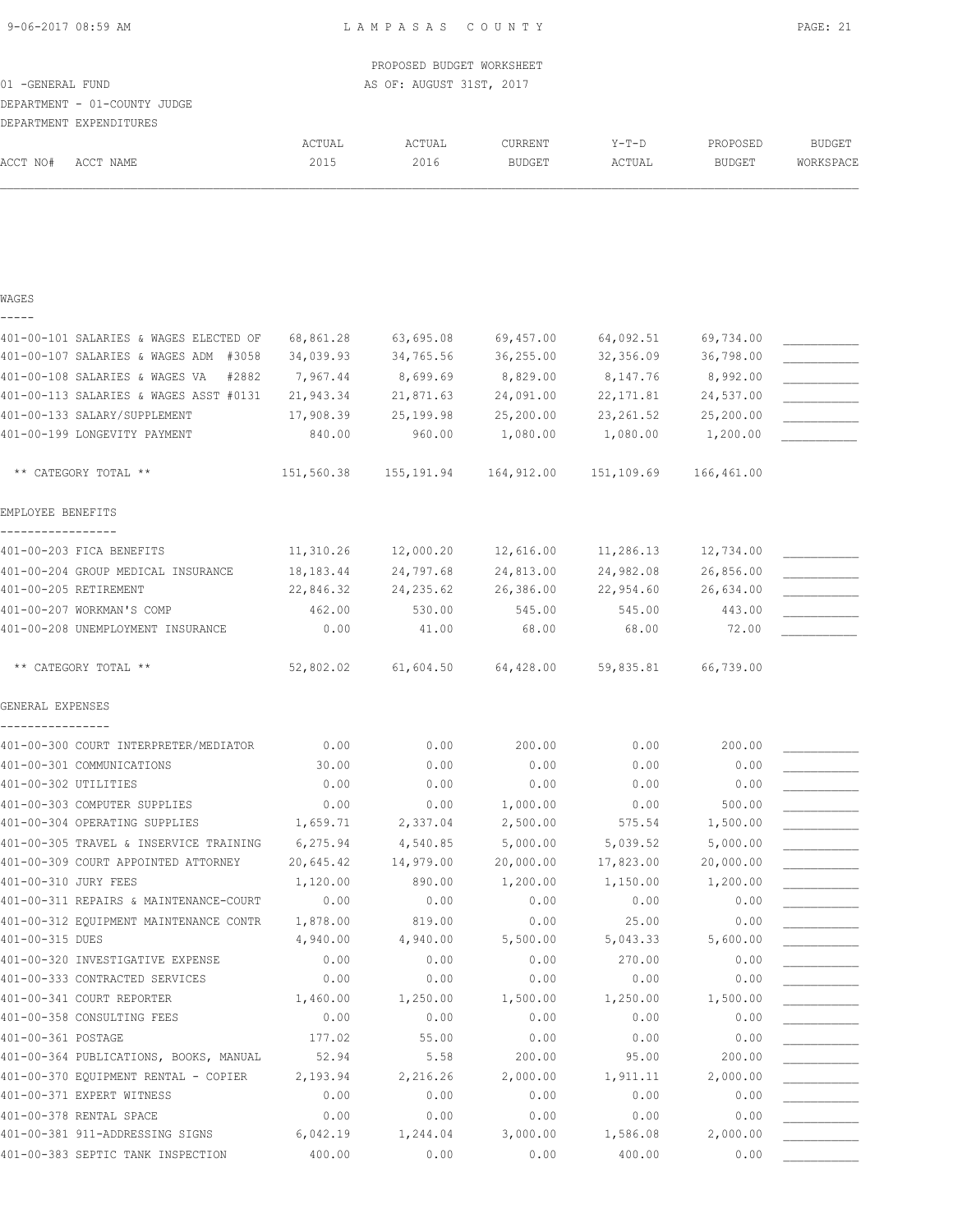DEPARTMENT - 01-COUNTY JUDGE

| DEPARTMENT EXPENDITURES                                                               |           |                     |                                                        |                     |           |           |
|---------------------------------------------------------------------------------------|-----------|---------------------|--------------------------------------------------------|---------------------|-----------|-----------|
|                                                                                       | ACTUAL    | ACTUAL              | CURRENT                                                | Y-T-D               | PROPOSED  | BUDGET    |
| ACCT NO# ACCT NAME                                                                    | 2015      | 2016                | BUDGET                                                 | ACTUAL              | BUDGET    | WORKSPACE |
| 401-00-387 VETERAN SEVICES/VET RIDE                                                   | 856.85    | 895.32              | 1,000.00                                               | 900.00              | 1,300.00  |           |
| 401-00-389 MISCELLANEOUS EXPENSE                                                      | 0.00      | 0.00                | 0.00                                                   | 0.00                | 0.00      |           |
| ** CATEGORY TOTAL **                                                                  |           | 47,732.01 34,172.09 |                                                        | 43,100.00 36,068.58 | 41,000.00 |           |
| CAPITAL OUTLAY<br>--------------                                                      |           |                     |                                                        |                     |           |           |
| 401-00-401 OFFICE MACHINES & EQUIPMENT                                                | 0.00      | 0.00                | 0.00                                                   | 0.00                | 0.00      |           |
| 401-00-402 OPERATING EQUIPMENT                                                        | 0.00      | 0.00                | 0.00                                                   | 0.00                | 0.00      |           |
| 401-00-418 ANNEX BUILDING                                                             | 0.00      | 0.00                | 0.00                                                   | 0.00                | 0.00      |           |
| ** CATEGORY TOTAL **                                                                  | 0.00      | 0.00                | 0.00                                                   | 0.00                | 0.00      |           |
| 401-00-500 OPERATING TRANSFERS OUT                                                    | 0.00      | 0.00                | 0.00                                                   | 0.00                | 0.00      |           |
|                                                                                       |           |                     |                                                        |                     |           |           |
| ** CATEGORY TOTAL **                                                                  | 0.00      | 0.00                | 0.00                                                   | 0.00                | 0.00      |           |
| ** SUB-DEPARTMENT TOTAL **                                                            |           |                     | 252,094.41 250,968.53 272,440.00 247,014.08 274,200.00 |                     |           |           |
|                                                                                       |           |                     |                                                        |                     |           |           |
| WAGES<br>-----                                                                        |           |                     |                                                        |                     |           |           |
| 401-01-104 SALARY & WAGES DEP #2840 43,154.97 43,888.46 47,476.00 43,687.12 48,188.00 |           |                     |                                                        |                     |           |           |
| 401-01-199 LONGEVITY                                                                  | 1,920.00  | 2,040.00 2,160.00   |                                                        | 2,160.00 2,280.00   |           |           |
| ** CATEGORY TOTAL **                                                                  |           | 45,074.97 45,928.46 |                                                        | 49,636.00 45,847.12 | 50,468.00 |           |
| EMPLOYEE BENEFITS                                                                     |           |                     |                                                        |                     |           |           |
| 401-01-203 FICA BENEFITS                                                              | 3,448.31  | 3,513.57            | 3,797.00                                               | 3,507.32            | 3,861.00  |           |
| 401-01-204 GROUP MEDICAL INSURANCE                                                    | 4,704.50  | 7,378.24            | 8,218.00                                               | 8,239.76            | 8,845.00  |           |
| 401-01-205 RETIREMENT                                                                 | 7,212.07  | 7,348.58            | 7,942.00                                               | 7,065.27            | 8,075.00  |           |
| 401-01-207 WORKMEN'S COMP                                                             | 131.00    | 153.00              | 164.00                                                 | 164.00              | 134.00    |           |
| 401-01-208 UNEMPLOYEMENT INSURANCE                                                    | 0.00      | 0.00                | 135.00                                                 | 135.00              | 0.00      |           |
| ** CATEGORY TOTAL **                                                                  | 15,495.88 | 18,393.39           | 20,256.00                                              | 19,111.35           | 20,915.00 |           |
| GENERAL EXPENSES                                                                      |           |                     |                                                        |                     |           |           |
|                                                                                       |           |                     |                                                        |                     |           |           |
| 401-01-301 COMMUNICATION                                                              | 1,262.35  | 1,270.61            | 1,425.00                                               | 788.59              | 1,425.00  |           |
| 401-01-304 OPERATING SUPPLIES                                                         | 1,030.51  | 1,889.48            | 950.00                                                 | 915.27              | 950.00    |           |
| 401-01-305 TRAVEL & INSERVICE TRAINING                                                | 1,630.48  | 107.98              | 1,950.00                                               | 767.17              | 1,950.00  |           |
| 401-01-308 REPAIR & MAINTENCE                                                         | 117.90    | 72.58               | 250.00                                                 | 528.95              | 600.00    |           |
| 401-01-342 GAS & OIL<br>401-01-343 REPAIRS & MAINTENANCE VEHIC                        | 961.63    | 594.73              | 1,150.00                                               | 635.26              | 1,150.00  |           |
|                                                                                       | 14.38     | 0.00                | 200.00                                                 | 150.00              | 200.00    |           |

401-01-361 POSTAGE 56.00 82.50 100.00 0.00 100.00 \_\_\_\_\_\_\_\_\_\_\_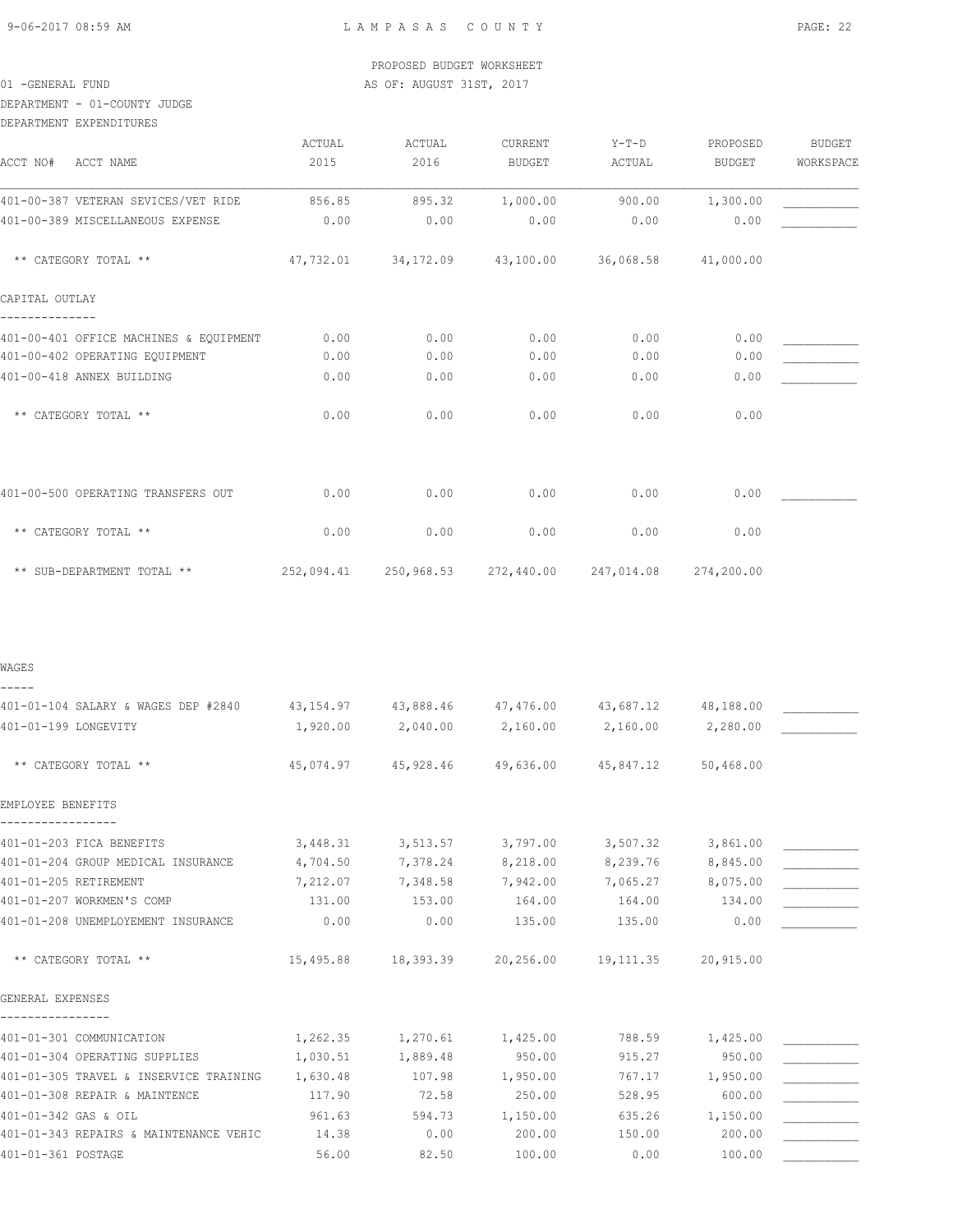DEPARTMENT - 01-COUNTY JUDGE

| DEPARTMENT EXPENDITURES |
|-------------------------|
|                         |

| ACCT NO# ACCT NAME                           | ACTUAL<br>2015 | ACTUAL<br>2016 | CURRENT<br><b>BUDGET</b>                               | $Y-T-D$<br>ACTUAL  | PROPOSED<br>BUDGET | <b>BUDGET</b><br>WORKSPACE |
|----------------------------------------------|----------------|----------------|--------------------------------------------------------|--------------------|--------------------|----------------------------|
| 401-01-370 EQUIPMENT RENTAL - COPIER         | 1,614.65       | 1,599.87       | 1,620.00                                               | 1,171.78           | 1,620.00           |                            |
| ** CATEGORY TOTAL **                         | 6,687.90       | 5,617.75       | 7,645.00                                               | 4,957.02           | 7,995.00           |                            |
| CAPITAL OUTLAY                               |                |                |                                                        |                    |                    |                            |
| ----------<br>401-01-402 OPERATING EQUIPMENT | 0.00           | 0.00           | 0.00                                                   | 0.00               | 0.00               |                            |
| ** CATEGORY TOTAL **                         | 0.00           | 0.00           | 0.00                                                   | 0.00               | 0.00               |                            |
| ** SUB-DEPARTMENT TOTAL **                   | 67,258.75      | 69,939.60      | 77,537.00                                              | 69,915.49          | 79,378.00          |                            |
|                                              |                |                |                                                        |                    |                    |                            |
| WAGES                                        |                |                |                                                        |                    |                    |                            |
| 401-02-167 MAINTENANCE TECHNICIAN            | 0.00           | 0.00           | 0.00                                                   | 7,419.60           | 24,173.00          |                            |
| 401-02-199 LONGEVITY PAYMENT                 | 0.00           | 0.00           | 0.00                                                   | 0.00               | 0.00               |                            |
| ** CATEGORY TOTAL **                         | 0.00           | 0.00           | 0.00                                                   | 7,419.60           | 24,173.00          |                            |
| EMPLOYEE BENEFITS                            |                |                |                                                        |                    |                    |                            |
| 401-02-203 FICA BENEFITS                     | 0.00           | 0.00           | 0.00                                                   | 397.48 1,877.00    |                    |                            |
| 401-02-204 GROUPT MEDICAL INSURANCE          | 0.00           | 0.00           | 0.00                                                   |                    | 2,949.06 13,129.00 |                            |
| 401-02-205 RETIREMENT                        | 0.00           | 0.00           | 0.00                                                   | 1,212.74           | 3,925.00           |                            |
| 401-02-207 WORKMEN'S COMP                    | 0.00           | 0.00           | 0.00                                                   | 0.00               | 65.00              |                            |
| 401-02-208 UNEMPLOYMENT INSURANCE            | 0.00           | 0.00           | 0.00                                                   | 0.00               | 25.00              |                            |
| 401-02-212 PHONE ALLOWANCE                   | 0.00           | 0.00           | 0.00                                                   | 160.00             | 480.00             |                            |
| ** CATEGORY TOTAL **                         | 0.00           | 0.00           | 0.00                                                   | 4,719.28 19,501.00 |                    |                            |
| ** SUB-DEPARTMENT TOTAL **                   | 0.00           | 0.00           | 0.00                                                   | 12,138.88          | 43,674.00          |                            |
| *** DEPARTMENT TOTAL ***                     |                |                | 319,353.16 320,908.13 349,977.00 329,068.45 397,252.00 |                    |                    |                            |
|                                              |                |                |                                                        |                    |                    |                            |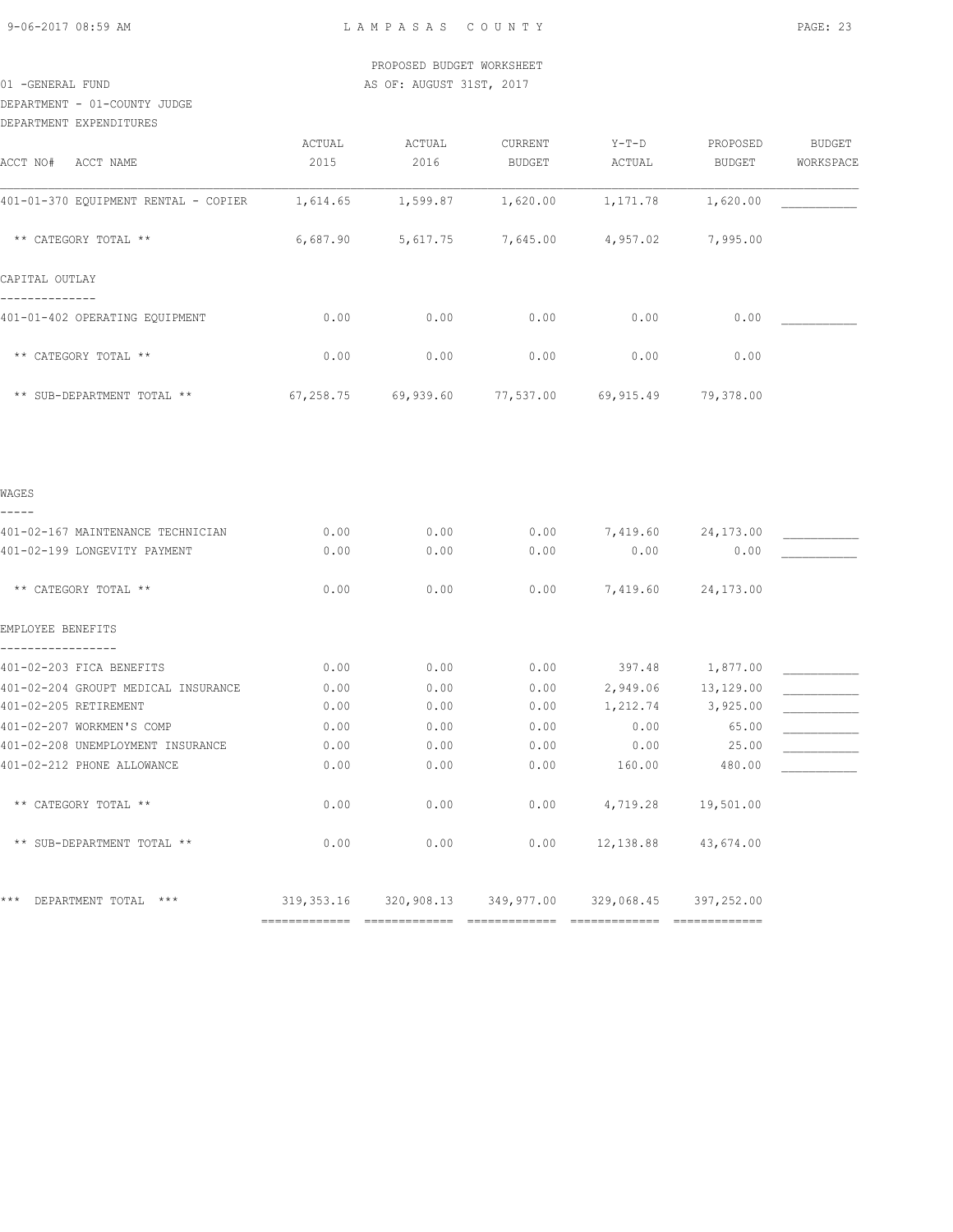## DEPARTMENT - 02-COUNTY AUDITOR

|          | DEPARTMENT EXPENDITURES |        |        |               |             |               |           |
|----------|-------------------------|--------|--------|---------------|-------------|---------------|-----------|
|          |                         | ACTUAL | ACTUAL | CURRENT       | $Y - T - D$ | PROPOSED      | BUDGET    |
| ACCT NO# | ACCT NAME               | 2015   | 2016   | <b>BUDGET</b> | ACTUAL      | <b>BUDGET</b> | WORKSPACE |

### WAGES

| _ |  | ___ |  |
|---|--|-----|--|
|   |  |     |  |

| 402-00-102 SALARIES & WAGES APPOINTED         | 58,001.91  | 53,469.83         | 58,954.00             | 54,402.61           | 60,078.00             |  |
|-----------------------------------------------|------------|-------------------|-----------------------|---------------------|-----------------------|--|
| 402-00-103 SALARIES & WAGES DEP #2878         | 28, 114.99 | 30,443.01         | 34,714.00             | 28, 247.65          | 35,235.00             |  |
| 402-00-104 SALARY & WAGES DEP<br>#3433        | 28,656.40  | 25,836.71         | 28,825.00             | 22, 315.29          | 27,403.00             |  |
| 402-00-110 PART-TIME EMPLOYEES                | 0.00       | 0.00              | 0.00                  | 0.00                | 0.00                  |  |
| 402-00-111 INFO TECHNOLOGY                    | 0.00       | 0.00              | 0.00                  | 0.00                | 0.00                  |  |
| 402-00-120 SALARY & WAGES OVERTIME            | 0.00       | 0.00              | 0.00                  | 0.00                | 0.00                  |  |
| 402-00-199 LONGEVITY PAYMENT                  | 3,000.00   | 1,680.00          | 1,800.00              | 1,800.00            | 1,920.00              |  |
| ** CATEGORY TOTAL **                          | 117,773.30 |                   | 111,429.55 124,293.00 |                     | 106,765.55 124,636.00 |  |
| EMPLOYEE BENEFITS<br>-----------------        |            |                   |                       |                     |                       |  |
| 402-00-203 FICA BENEFITS                      | 8,892.60   | 8,808.06 9,508.00 |                       | 8,029.84            | 9,533.00              |  |
| 402-00-204 GROUP MEDICAL INSURANCE            | 20,047.60  | 24,064.56         | 24,659.00             | 23,133.68           | 26,534.00             |  |
| 402-00-205 RETIREMENT                         | 18,797.76  | 18,638.15         | 19,887.00             | 16,369.07           | 19,942.00             |  |
| 402-00-207 WORKMEN'S COMP                     | 371.00     | 3,284.00          | 412.00                | 412.00              | 413.00                |  |
| 402-00-208 UNEMPLOYMENT INSURANCE             | 0.00       | 45.00             | 62.00                 | 62.00               | 62.00                 |  |
| 402-00-212 PHONE ALLOWANCE                    | 480.00     | 240.00            | 0.00                  | 0.00                | 0.00                  |  |
| ** CATEGORY TOTAL **                          | 48,588.96  | 55,079.77         |                       | 54,528.00 48,006.59 | 56,484.00             |  |
| GENERAL EXPENSES                              |            |                   |                       |                     |                       |  |
| ----------------<br>402-00-301 COMMUNICATIONS |            | 2,997.35 3,846.55 | 3,000.00              | 3,479.44            | 3,000.00              |  |
| 402-00-304 OPERATING SUPPLIES                 | 2,857.09   | 4,829.54          | 2,500.00              | 704.60              | 2,000.00              |  |
| 402-00-305 TRAVEL & INSERVICE TRAINING        | 2,084.25   | 0.00              | 2,500.00              | 1,649.36            | 2,500.00              |  |
| 402-00-308 REPAIRS & MAINTENANCE EQUIP        | 0.00       | 0.00              | 0.00                  | 0.00                | 0.00                  |  |
| 402-00-312 EQUIPMENT MAINTENANCE CONTR        | 6,273.46   | 6,518.86          | 6,800.00              | 6,844.81            | 6,800.00              |  |
| 402-00-315 DUES                               | 0.00       | 370.00            | 600.00                | 235.00              | 600.00                |  |
| 402-00-333 CONTRACTED SERVICES                | 0.00       | 0.00              | 0.00                  | 0.00                | 0.00                  |  |
| 402-00-361 POSTAGE                            | 0.00       | 0.00              | 0.00                  | 0.00                | 0.00                  |  |
| 402-00-364 PUBLICATIONS, BOOKS, MANUAL        | 696.53     | 778.00            | 500.00                | 531.60              | 700.00                |  |
| 402-00-370 EQUIPMENT RENTAL-COPIER            | 861.90     | 1,024.20          | 1,200.00              | 780.00              | 1,200.00              |  |
| 402-00-375 BANK CHARGES                       | 5.00       | 1.00              | 0.00                  | 20.00               | 0.00                  |  |
| 402-00-389 MISCELLANOUS EXPENSE               | 0.00       | 0.00              | 0.00                  | 0.00                | 0.00                  |  |
| ** CATEGORY TOTAL **                          | 15,775.58  | 17,368.15         | 17,100.00             | 14,244.81           | 16,800.00             |  |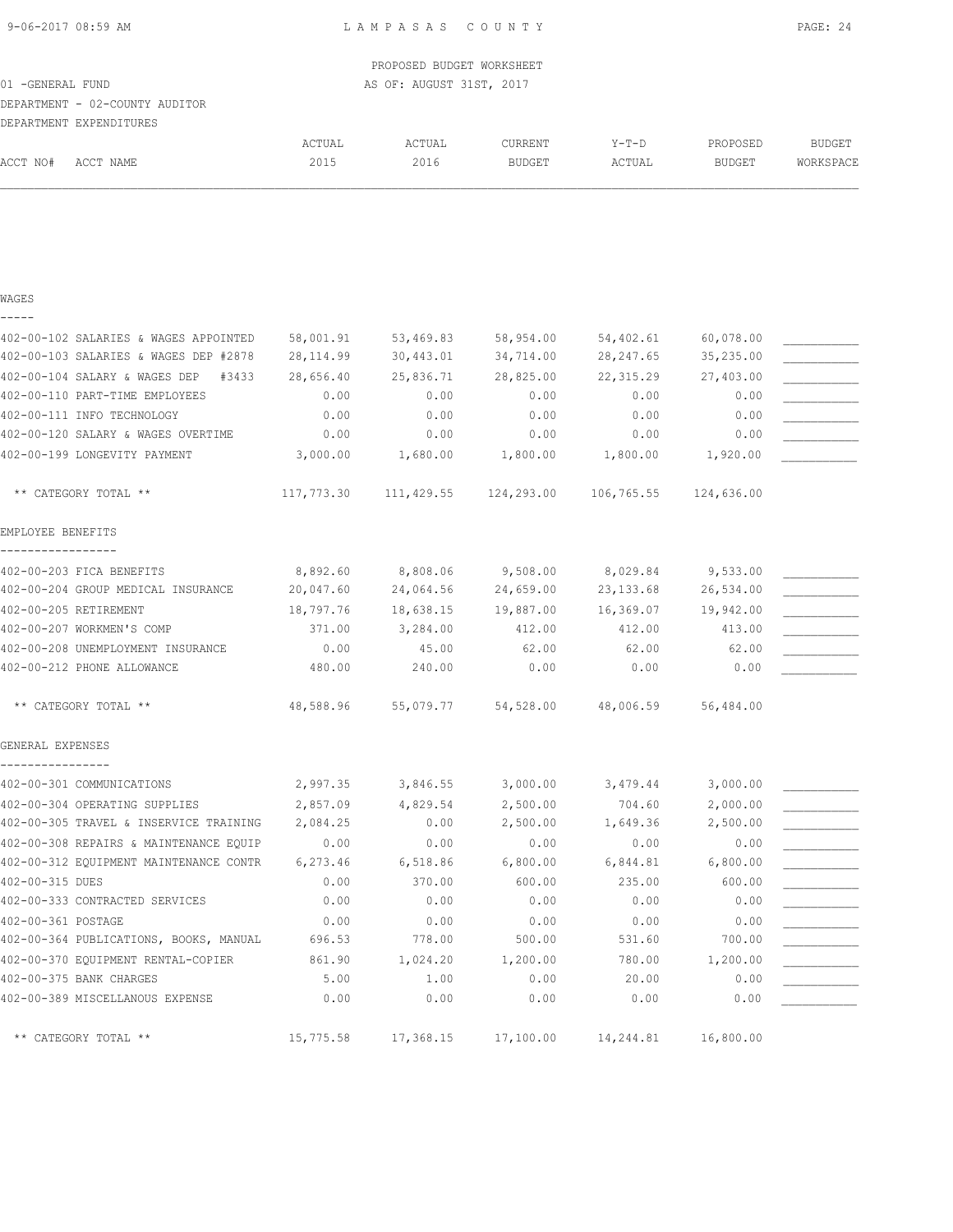DEPARTMENT - 02-COUNTY AUDITOR

| DEPARTMENT - 02-COUNTY AUDITOR<br>DEPARTMENT EXPENDITURES                                                             |                |                                                       |                          |                   |                           |                            |
|-----------------------------------------------------------------------------------------------------------------------|----------------|-------------------------------------------------------|--------------------------|-------------------|---------------------------|----------------------------|
| ACCT NO#<br>ACCT NAME                                                                                                 | ACTUAL<br>2015 | ACTUAL<br>2016                                        | CURRENT<br><b>BUDGET</b> | $Y-T-D$<br>ACTUAL | PROPOSED<br><b>BUDGET</b> | <b>BUDGET</b><br>WORKSPACE |
| CAPITAL OUTLAY                                                                                                        |                |                                                       |                          |                   |                           |                            |
| 402-00-401 OFFICE MACHINES & EQUIPMENT                                                                                | 0.00           | 0.00                                                  | 0.00                     | 0.00              | 0.00                      |                            |
| ** CATEGORY TOTAL **                                                                                                  | 0.00           | 0.00                                                  | 0.00                     | 0.00              | 0.00                      |                            |
| 402-00-501 DEPRECIATION                                                                                               | 0.00           | 0.00                                                  | 0.00                     | 0.00              | 0.00                      |                            |
| ** CATEGORY TOTAL **                                                                                                  | 0.00           | 0.00                                                  | 0.00                     | 0.00              | 0.00                      |                            |
| ** SUB-DEPARTMENT TOTAL **                                                                                            |                | 182,137.84  183,877.47  195,921.00  169,016.95        |                          |                   | 197,920.00                |                            |
| WAGES                                                                                                                 |                |                                                       |                          |                   |                           |                            |
|                                                                                                                       |                |                                                       |                          |                   |                           |                            |
| 402-01-104 SALARY & WAGES DEP #1635 45,482.20 46,213.38 53,605.00 46,500.72 54,410.00<br>402-01-199 LONGEVITY PAYMENT | 2,400.00       | 2,400.00                                              | 2,400.00                 | 2,400.00          | 2,400.00                  |                            |
| ** CATEGORY TOTAL **                                                                                                  | 47,882.20      | 48,613.38                                             | 56,005.00                | 48,900.72         | 56,810.00                 |                            |
| EMPLOYEE BENEFITS                                                                                                     |                |                                                       |                          |                   |                           |                            |
| 402-01-203 FICA BENEFITS                                                                                              | 3,596.37       | 3,652.22                                              | 4,284.00                 | 3,679.38          | 4,346.00                  |                            |
| 402-01-204 GROUP MEDICAL INSURANCE                                                                                    | 5,615.95       | 7,981.68                                              | 8,220.00                 | 8,269.34          | 8,845.00                  |                            |
| 402-01-205 RETIREMENT                                                                                                 | 7,661.14       | 7,778.08                                              | 8,961.00                 | 7,250.70          | 9,090.00                  |                            |
| 402-01-207 WORKMEN'S COMP                                                                                             | 146.00         | 162.00                                                | 186.00                   | 186.00            | 188.00                    |                            |
| 402-01-208 UNEMPLOYMENT INSURANCE                                                                                     | 0.00           |                                                       | 34.00 51.00 51.00        |                   | 58.00                     |                            |
| ** CATEGORY TOTAL **                                                                                                  |                | 17,019.46  19,607.98  21,702.00  19,436.42  22,527.00 |                          |                   |                           |                            |
| GENERAL EXPENSES                                                                                                      |                |                                                       |                          |                   |                           |                            |
|                                                                                                                       |                |                                                       |                          |                   |                           |                            |

| 402-01-301 COMMUNICATION               | 0.00         | 0.00       | 0.00       | 0.00       | 0.00       |  |
|----------------------------------------|--------------|------------|------------|------------|------------|--|
| 402-01-303 COMPUTER SUPPLIES           | 0.00         | 0.00       | 0.00       | 0.00       | 0.00       |  |
| 402-01-304 OPERATING SUPPLIES          | 0.00         | 0.00       | 0.00       | 0.00       | 0.00       |  |
| 402-01-305 TRAVEL & INSERVICE TRAINING | 0.00         | 0.00       | 400.00     | 0.00       | 400.00     |  |
| 402-01-361 POSTAGE                     | 0.00         | 0.00       | 0.00       | 0.00       | 0.00       |  |
| 402-01-364 PUBLICATIONS, BOOKS, MANUAL | 0.00         | 0.00       | 100.00     | 0.00       | 100.00     |  |
| 402-01-365 IHC HOSPITAL                | 51,930.09    | 77,774.05  | 144,948.00 | 120,000.00 | 144,948.00 |  |
| 402-01-366 IHC DOCTORS                 | 12,030.71    | 15,619.91  | 93,000.00  | 0.00       | 93,000.00  |  |
| 402-01-367 IHC LABORATORY              | 0.00         | 0.00       | 150.00     | 0.00       | 150.00     |  |
| 402-01-368 IHC X-RAYS                  | 19,278.64    | 26,606.60  | 150.00     | 0.00       | 150.00     |  |
| 402-01-369 IHC DRUGS                   | $0.00$ (     | 9.72       | 38,000.00  | 0.00       | 38,000.00  |  |
|                                        |              |            |            |            |            |  |
| ** CATEGORY TOTAL **                   | 83,239.44    | 119,990.84 | 276,748.00 | 120,000.00 | 276,748.00 |  |
|                                        |              |            |            |            |            |  |
| ** SUB-DEPARTMENT TOTAL **             | 148, 141. 10 | 188,212.20 | 354,455.00 | 188,337.14 | 356,085.00 |  |
|                                        |              |            |            |            |            |  |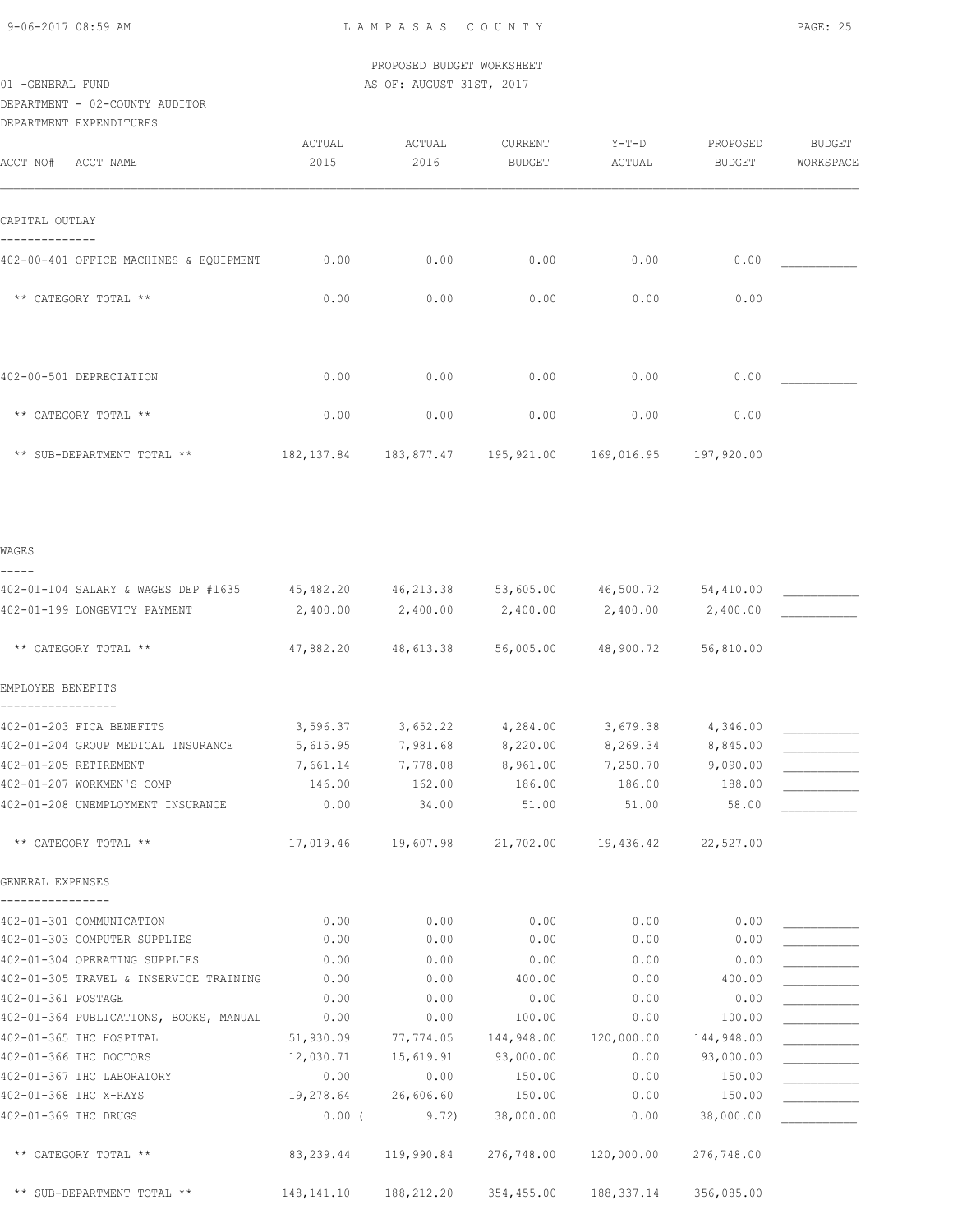9-06-2017 08:59 AM L A M P A S A S C O U N T Y PAGE: 26

 PROPOSED BUDGET WORKSHEET 01 -GENERAL FUND **AS OF: AUGUST 31ST, 2017** 

## DEPARTMENT - 02-COUNTY AUDITOR DEPARTMENT EXPENDITURES

| ACCT NO#<br>ACCT NAME                  | ACTUAL<br>2015 | ACTUAL<br>2016        | <b>CURRENT</b><br><b>BUDGET</b> | $Y-T-D$<br>ACTUAL | PROPOSED<br><b>BUDGET</b> | <b>BUDGET</b><br>WORKSPACE |
|----------------------------------------|----------------|-----------------------|---------------------------------|-------------------|---------------------------|----------------------------|
|                                        |                |                       |                                 |                   |                           |                            |
| WAGES                                  |                |                       |                                 |                   |                           |                            |
|                                        |                |                       |                                 |                   |                           |                            |
| 402-02-103 SALARIES & WAGES DEP #3070  | 35,980.95      | 37,026.58             | 39,851.00                       | 36,198.88         | 40,451.00                 |                            |
| 402-02-199 LONGEVITY PAYMENT           | 840.00         | 960.00                | 1,080.00                        | 1,080.00          | 1,200.00                  |                            |
| ** CATEGORY TOTAL **                   | 36,820.95      | 37,986.58             | 40,931.00                       | 37,278.88         | 41,651.00                 |                            |
| EMPLOYEE BENEFITS                      |                |                       |                                 |                   |                           |                            |
| 402-02-203 FICA BENEFITS               | 2,755.68       | 2,819.03              | 3,131.00                        | 2,768.83          | 3,186.00                  |                            |
| 402-02-204 GROUP MEDICAL INSURANCE     | 5,634.00       | 8,021.52              | 8,220.00                        | 9,197.62          | 8,845.00                  |                            |
| 402-02-205 RETIREMENT                  | 5,891.36       | 6,077.88              | 6,376.00                        | 5,719.41          | 6,664.00                  |                            |
| 402-02-207 WORKMEN'S COMP              | 112.00         | 126.00                | 130.00                          | 130.00            | 138.00                    |                            |
| 402-02-208 UNEMPLOYMENT INSURANCE      | 0.00           | 27.00                 | 39.00                           | 39.00             | 42.00                     |                            |
| ** CATEGORY TOTAL **                   | 14,393.04      | 17,071.43             | 17,896.00                       | 17,854.86         | 18,875.00                 |                            |
| GENERAL EXPENSES                       |                |                       |                                 |                   |                           |                            |
| 402-02-301 COMMUNICATIONS              | 0.00           | 0.00                  | 0.00                            | 0.00              | 0.00                      |                            |
| 402-02-303 COMPUTER SUPPLIES           | 2,388.00       | 2,388.00              | 2,388.00                        | 2,189.99          | 2,388.00                  |                            |
| 402-02-304 OPERATING SUPPLIES          | 2,208.72       | 2,182.05              | 2,710.00                        | 1,720.94          | 2,710.00                  |                            |
| 402-02-305 TRAVEL & INSERVICE TRAINING | 562.21         | 462.23                | 1,000.00                        | 1,507.35          | 1,000.00                  |                            |
| 402-02-315 DUES                        | 0.00           | 0.00                  | 0.00                            | 0.00              | 0.00                      |                            |
| 402-02-352 OMNI-BASE FEES              | 910.00         | 1,040.00              | 1,000.00                        | 662.00            | 1,000.00                  |                            |
| 402-02-370 EQUIPMENT RENTAL-COPIER     | 0.00           | 0.00                  | 0.00                            | 0.00              | 0.00                      |                            |
| ** CATEGORY TOTAL **                   | 6,068.93       | 6,072.28              | 7,098.00                        | 6,080.28          | 7,098.00                  |                            |
| ** SUB-DEPARTMENT TOTAL **             | 57,282.92      | 61,130.29             | 65,925.00                       | 61,214.02         | 67,624.00                 |                            |
| *** DEPARTMENT TOTAL ***               |                | 387,561.86 433,219.96 | 616,301.00                      | 418,568.11        | 621,629.00                |                            |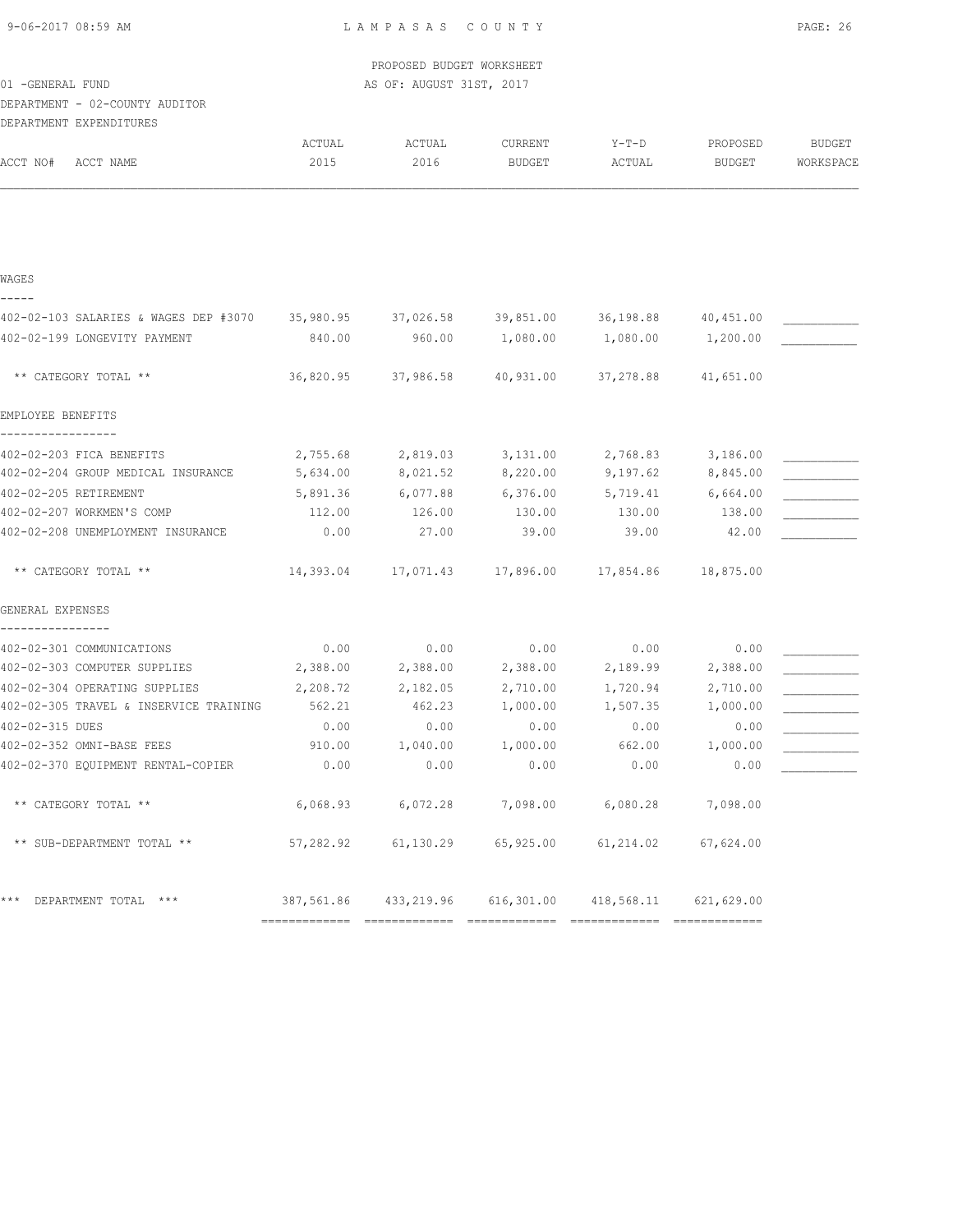PROPOSED BUDGET WORKSHEET 01 -GENERAL FUND **AS OF: AUGUST 31ST, 2017** DEPARTMENT - 03-COUNTY TREASURER DEPARTMENT EXPENDITURES ACTUAL ACTUAL CURRENT Y-T-D PROPOSED BUDGET ACCT NO# ACCT NAME 2015 2016 BUDGET ACTUAL BUDGET WORKSPACE

### WAGES

-----

| 403-00-103 SALARIES & WAGES DEPUTY<br>403-00-104 SALARY & WAGES DEP #3474<br>403-00-110 PART-TIME EMPLOYEES<br>403-00-199 LONGEVITY PAYMENT | 0.00<br>32, 477.21<br>0.00 | 0.00<br>33, 176. 44                                         | 0.00<br>35,014.00 | 0.00<br>31,452.80 | 0.00       |  |
|---------------------------------------------------------------------------------------------------------------------------------------------|----------------------------|-------------------------------------------------------------|-------------------|-------------------|------------|--|
|                                                                                                                                             |                            |                                                             |                   |                   |            |  |
|                                                                                                                                             |                            |                                                             |                   |                   | 35,214.00  |  |
|                                                                                                                                             |                            | 0.00                                                        | 0.00              | 0.00              | 0.00       |  |
|                                                                                                                                             | 0.00                       | 600.00                                                      | 720.00            | 720.00            | 840.00     |  |
| ** CATEGORY TOTAL **                                                                                                                        |                            | $90,312.54$ $89,788.71$ $94,688.00$ $86,573.97$ $96,132.00$ |                   |                   |            |  |
| EMPLOYEE BENEFITS                                                                                                                           |                            |                                                             |                   |                   |            |  |
| 403-00-203 FICA BENEFITS                                                                                                                    | 6,667.50                   | 6,767.52                                                    | 7,244.00          | 6,454.57          | 7,354.00   |  |
| 403-00-204 GROUP MEDICAL INSURANCE                                                                                                          | 10,935.80                  | 16,003.20                                                   | 16,439.00         | 16,515.56         | 17,689.00  |  |
| 403-00-205 RETIREMENT                                                                                                                       | 14,430.48                  | 14,806.84                                                   | 15,150.00         | 13,358.90         | 15,381.00  |  |
| 403-00-207 WORKMEN'S COMP                                                                                                                   | 276.00                     | 306.00                                                      | 315.00            | 315.00            | 319.00     |  |
| 403-00-208 UNEMPLOYMENT INSURANCE                                                                                                           | 0.00                       | 24.00                                                       | 36.00             | 36.00             | 36.00      |  |
| 403-00-212 PHONE ALLOWANCE                                                                                                                  | 480.00                     | 480.00                                                      | 480.00            | 440.00            | 480.00     |  |
| ** CATEGORY TOTAL **                                                                                                                        | 32,789.78                  | 38,387.56                                                   | 39,664.00         | 37,120.03         | 41,259.00  |  |
| GENERAL EXPENSES                                                                                                                            |                            |                                                             |                   |                   |            |  |
| 403-00-301 COMMUNICATIONS                                                                                                                   | 0.00                       | 0.00                                                        | 0.00              | 0.00              | 0.00       |  |
| 403-00-303 COMPUTER SUPPLIES                                                                                                                | 0.00                       | 0.00                                                        | 0.00              | 0.00              | 0.00       |  |
| 403-00-304 OPERATING SUPPLIES                                                                                                               | 4,210.23                   | 3,846.43                                                    | 4,600.00          | 2,232.08          | 4,600.00   |  |
| 403-00-305 TRAVEL & INSERVICE TRAINING                                                                                                      | 2,398.02                   | 2,938.20                                                    | 2,500.00          | 1,988.83          | 3,000.00   |  |
| 403-00-312 EQUIPMENT MAINTENANCE CONTR                                                                                                      | 6,143.40                   | 6,518.85                                                    | 6,300.00          | 6,844.80          | 6,300.00   |  |
| 403-00-315 DUES                                                                                                                             | 185.00                     | 285.00                                                      | 300.00            | 305.00            | 350.00     |  |
| 403-00-318 LEGAL NOTICES                                                                                                                    | 0.00                       | 0.00                                                        | 0.00              | 0.00              | 0.00       |  |
| 403-00-361 POSTAGE                                                                                                                          | 68.00                      | 33.00                                                       | 100.00            | 0.00              | 100.00     |  |
| 403-00-370 EQUIPMENT RENTAL-COPIER                                                                                                          | 1,971.06                   | 1,990.51                                                    | 2,500.00          | 1,657.29          | 2,500.00   |  |
| 403-00-389 MISCELLANEOUS EXPENSE                                                                                                            | 0.00                       | 0.00                                                        | 0.00              | 0.00              | 0.00       |  |
| ** CATEGORY TOTAL **                                                                                                                        |                            | $14,975.71$ $15,611.99$ $16,300.00$ $13,028.00$ $16,850.00$ |                   |                   |            |  |
| CAPITAL OUTLAY                                                                                                                              |                            |                                                             |                   |                   |            |  |
| 403-00-401 OFFICE MACHINES & EQUIPMENT                                                                                                      | 0.00                       | 0.00                                                        | 0.00              | 0.00              | 0.00       |  |
| 403-00-407 OFFICE FURNITURE & FIXTURES                                                                                                      | 0.00                       | 0.00                                                        | 0.00              | 0.00              | 0.00       |  |
| ** CATEGORY TOTAL **                                                                                                                        | 0.00                       | 0.00                                                        | 0.00              | 0.00              | 0.00       |  |
| ** SUB-DEPARTMENT TOTAL **                                                                                                                  | 138,078.03                 | 143,788.26                                                  | 150,652.00        | 136,722.00        | 154,241.00 |  |
| * * *<br>DEPARTMENT TOTAL ***                                                                                                               | 138,078.03                 | 143,788.26                                                  | 150,652.00        | 136,722.00        | 154,241.00 |  |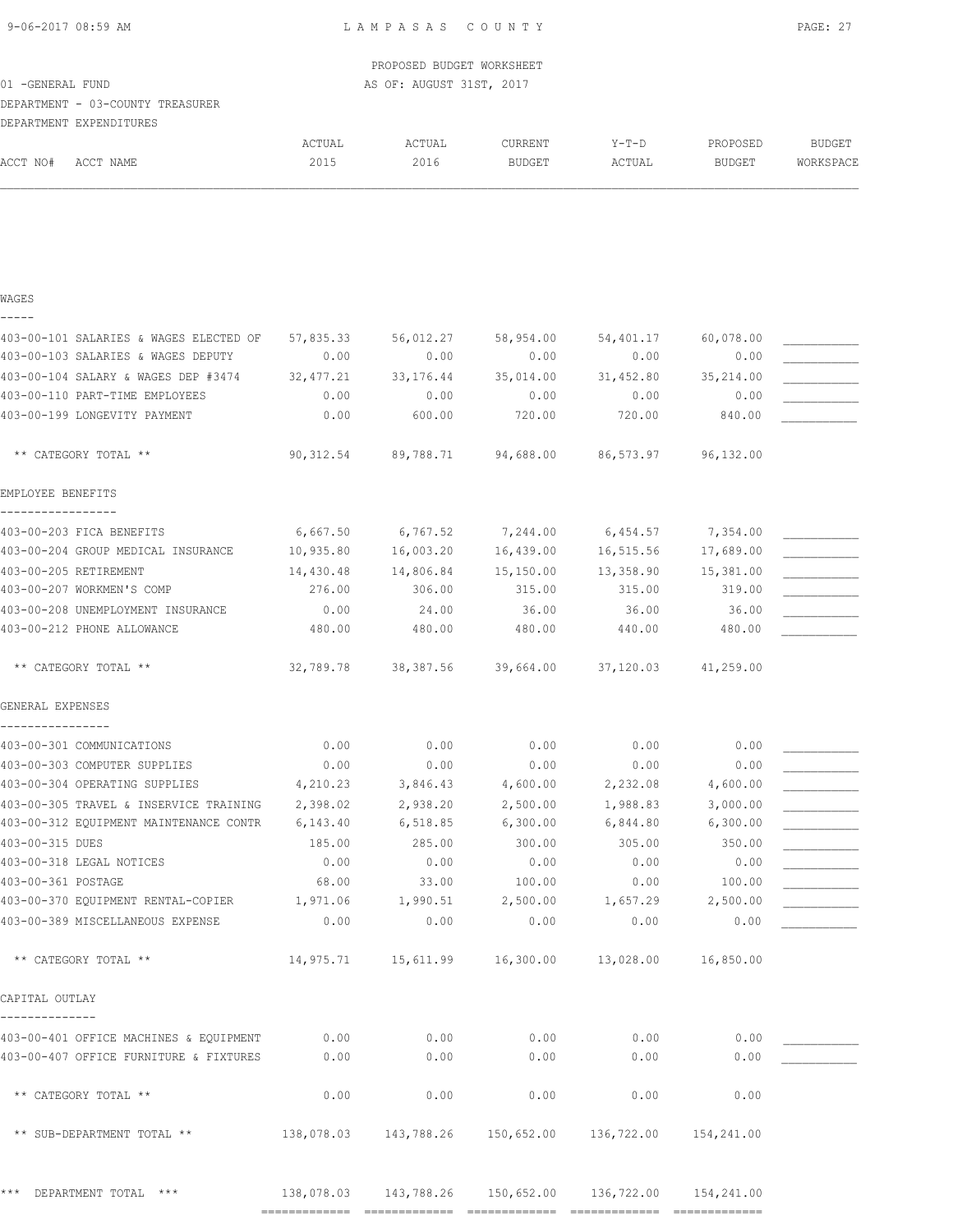| 9-06-2017 08:59 AM                     |            | LAMPASAS COUNTY           |                       |           |           | PAGE: 28      |
|----------------------------------------|------------|---------------------------|-----------------------|-----------|-----------|---------------|
|                                        |            | PROPOSED BUDGET WORKSHEET |                       |           |           |               |
| 01 - GENERAL FUND                      |            | AS OF: AUGUST 31ST, 2017  |                       |           |           |               |
| DEPARTMENT - 04-CO TAX ASSESSOR        |            |                           |                       |           |           |               |
| DEPARTMENT EXPENDITURES                |            |                           |                       |           |           |               |
|                                        | ACTUAL     | ACTUAL                    | CURRENT               | $Y-T-D$   | PROPOSED  | <b>BUDGET</b> |
| ACCT NO#<br>ACCT NAME                  | 2015       | 2016                      | BUDGET                | ACTUAL    | BUDGET    | WORKSPACE     |
|                                        |            |                           |                       |           |           |               |
| WAGES                                  |            |                           |                       |           |           |               |
| 404-00-101 SALARIES & WAGES ELECTED OF | 58,034.33  | 54,721.27                 | 58,954.00             | 54,401.17 | 60,078.00 |               |
| 404-00-103 SALARIES & WAGES DEPUTY     | 0.00       | 0.00                      | 0.00                  | 0.00      | 0.00      |               |
| 404-00-104 SALARY & WAGES DEP #1555    | 22,755.81  | 23,519.98                 | 23,843.00             | 21,666.46 | 24,537.00 |               |
| 404-00-110 PART-TIME EMPLOYEES         | 0.00       | 582.25                    | 0.00                  | 0.00      | 0.00      |               |
| 404-00-120 SALARIES & WAGES OVERTIME   | 0.00       | 238.42                    | 0.00                  | 0.00      | 0.00      |               |
| 404-00-199 LONGEVITY PAYMENT           | 0.00       | 0.00                      | 0.00                  | 0.00      | 0.00      |               |
| ** CATEGORY TOTAL **                   | 80,790.14  | 79,061.92                 | 82,797.00             | 76,067.63 | 84,615.00 |               |
| EMPLOYEE BENEFITS                      |            |                           |                       |           |           |               |
| 404-00-203 FICA BENEFITS               | 6,022.45   |                           | $6,222.53$ $6,334.00$ | 5,727.23  | 6,473.00  |               |
| 404-00-204 GROUP MEDICAL INSURANCE     | 11,988.33  | 16, 117.20                | 16,439.00             | 26,608.50 | 17,697.00 |               |
| 404-00-205 RETIREMENT                  | 12,849.33  | 13,127.03                 | 13,248.00             | 11,665.30 | 13,538.00 |               |
| 404-00-207 WORKMEN'S COMP              | 244.00     | 272.00                    | 275.00                | 275.00    | 281.00    |               |
| 404-00-208 UNEMPLOYMENT INSURANCE      | 0.00       | 69.00                     | 24.00                 | 24.00     | 25.00     |               |
| 404-00-212 PHONE ALLOWANCE             | 0.00       | 0.00                      | 0.00                  | 0.00      | 480.00    |               |
| ** CATEGORY TOTAL **                   | 31, 104.11 | 35,807.76                 | 36,320.00             | 44,300.03 | 38,494.00 |               |
| GENERAL EXPENSES                       |            |                           |                       |           |           |               |
| 404-00-301 COMMUNICATIONS              | 0.00       | 0.00                      | 0.00                  | 0.00      | 0.00      |               |
| 404-00-303 COMPUTER SUPPLIES           | 0.00       | 0.00                      | 600.00                | 539.82    | 600.00    |               |
| 404-00-304 OPERATING SUPPLIES          | 1,242.24   | 1,685.38                  | 1,500.00              | 975.66    | 1,700.00  |               |
| 404-00-305 TRAVEL & INSERVICE TRAINING | 1,789.38   | 747.48                    | 2,000.00              | 885.64    | 2,000.00  |               |
| 404-00-307 INSURANCE AND BONDS         | 0.00       | 0.00                      | 0.00                  | 0.00      | 0.00      |               |

404-00-312 EQUIPMENT MAINTENANCE CONTR 0.00 0.00 180.00 0.00 0.00 \_\_\_\_\_\_\_\_\_\_\_ 404-00-315 DUES 85.00 85.00 100.00 85.00 100.00 \_\_\_\_\_\_\_\_\_\_\_

404-00-370 EQUIPMENT RENTAL - COPIER 1,088.89 1,286.87 1,200.00 1,673.47 1,200.00 \_\_\_\_\_\_\_\_\_\_\_\_\_\_\_\_\_\_\_\_\_\_\_\_\_\_\_\_<br>404-00-389 MISCRIIANROUS EXPENSE

404-00-332 DISTRICT TAX ASSESSOR COLLE 120,248.47 121,472.74 150,630.00 140,520.77 169,000.00 404-00-361 POSTAGE 6 114.00 55.00 114.00 0.00 0.00

404-00-364 PUBLICATIONS, BOOKS, MANUAL 0.00 0.00 0.00 0.00 0.00 0.00 0.00<br>404-00-370 EQUIPMENT RENTAL - COPIER 1,088.89 1,286.87 1,200.00 1,673.47 1,200.00

404-00-389 MISCELLANEOUS EXPENSE 0.00 0.00 0.00 0.00 0.00 \_\_\_\_\_\_\_\_\_\_\_

\*\* CATEGORY TOTAL \*\* 124,567.98 125,332.47 156,624.00 144,680.36 174,600.00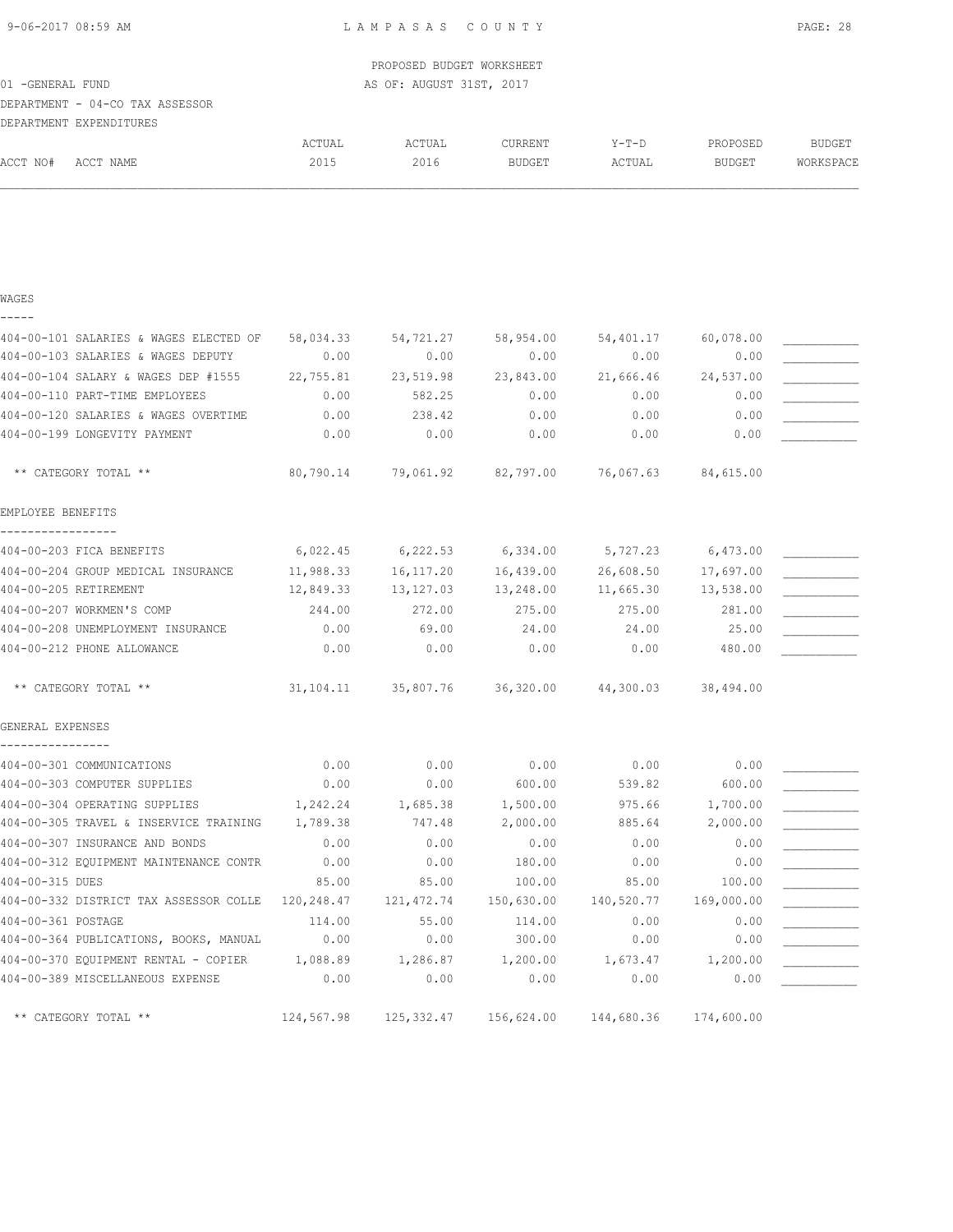## DEPARTMENT - 04-CO TAX ASSESSOR

DEPARTMENT EXPENDITURES

|                                        | ACTUAL     | ACTUAL     | CURRENT    | $Y-T-D$    | PROPOSED      | BUDGET    |
|----------------------------------------|------------|------------|------------|------------|---------------|-----------|
| ACCT NO#<br>ACCT NAME                  | 2015       | 2016       | BUDGET     | ACTUAL     | <b>BUDGET</b> | WORKSPACE |
|                                        |            |            |            |            |               |           |
| CAPITAL OUTLAY                         |            |            |            |            |               |           |
| 404-00-401 OFFICE MACHINES & EQUIPMENT | 0.00       | 0.00       | 0.00       | 0.00       | 0.00          |           |
| ** CATEGORY TOTAL **                   | 0.00       | 0.00       | 0.00       | 0.00       | 0.00          |           |
| ** SUB-DEPARTMENT TOTAL **             | 236,462.23 | 240,202.15 | 275,741.00 | 265,048.02 | 297,709.00    |           |

| WAGES                                          |           |             |                     |                    |                     |  |
|------------------------------------------------|-----------|-------------|---------------------|--------------------|---------------------|--|
| -----<br>404-01-103 SALARIES & WAGES DEP #2415 | 36,082.94 |             | 36,891.76 41,098.00 | 34,010.86          | 41,714.00           |  |
| 404-01-104 SALARY & WAGES DEP<br>#3000         | 26,273.52 | 27,025.97   | 30,834.00           | 26,612.19          | 31,064.00           |  |
| 404-01-120 SALARY/OVERTIME                     | 0.00      | 787.82      | 0.00                | 0.00               | 0.00                |  |
| 404-01-199 LONGEVITY PAYMENT                   | 3, 145.44 | 3,240.00    | 3,360.00            | 3,378.73           | 3,480.00            |  |
| ** CATEGORY TOTAL **                           | 65,501.90 |             | 67,945.55 75,292.00 | 64,001.78          | 76,258.00           |  |
| EMPLOYEE BENEFITS                              |           |             |                     |                    |                     |  |
| 404-01-203 FICA BENEFITS                       | 4,404.08  | 4,765.51    | 5,760.00            | 4,484.92           | 5,834.00            |  |
| 404-01-204 GROUP MEDICAL INSURANCE             | 12,721.50 |             | 19,529.04 20,039.00 | 8,201.00 17,689.00 |                     |  |
| 404-01-205 RETIREMENT                          | 10,480.44 |             | 10,871.32 12,047.00 |                    | 10,133.80 12,201.00 |  |
| 404-01-207 WORKMAN'S COMP                      | 198.00    | 222.00      | 250.00              | 250.00             | 253.00              |  |
| 404-01-208 UNEMPLOYMENT INSURANCE              | 0.00      | 0.00        | 71.00               | 71.00              | 77.00               |  |
| ** CATEGORY TOTAL **                           |           |             |                     |                    |                     |  |
| GENERAL EXPENSES                               |           |             |                     |                    |                     |  |
| 404-01-303 COMPUTER SUPPLIES                   | 0.00      | 0.00        | 0.00                | 0.00               | 0.00                |  |
| ** CATEGORY TOTAL **                           | 0.00      | 0.00        | 0.00                | 0.00               | 0.00                |  |
| ** SUB-DEPARTMENT TOTAL **                     | 93,305.92 | 103, 333.42 | 113,459.00          | 87,142.50          | 112,312.00          |  |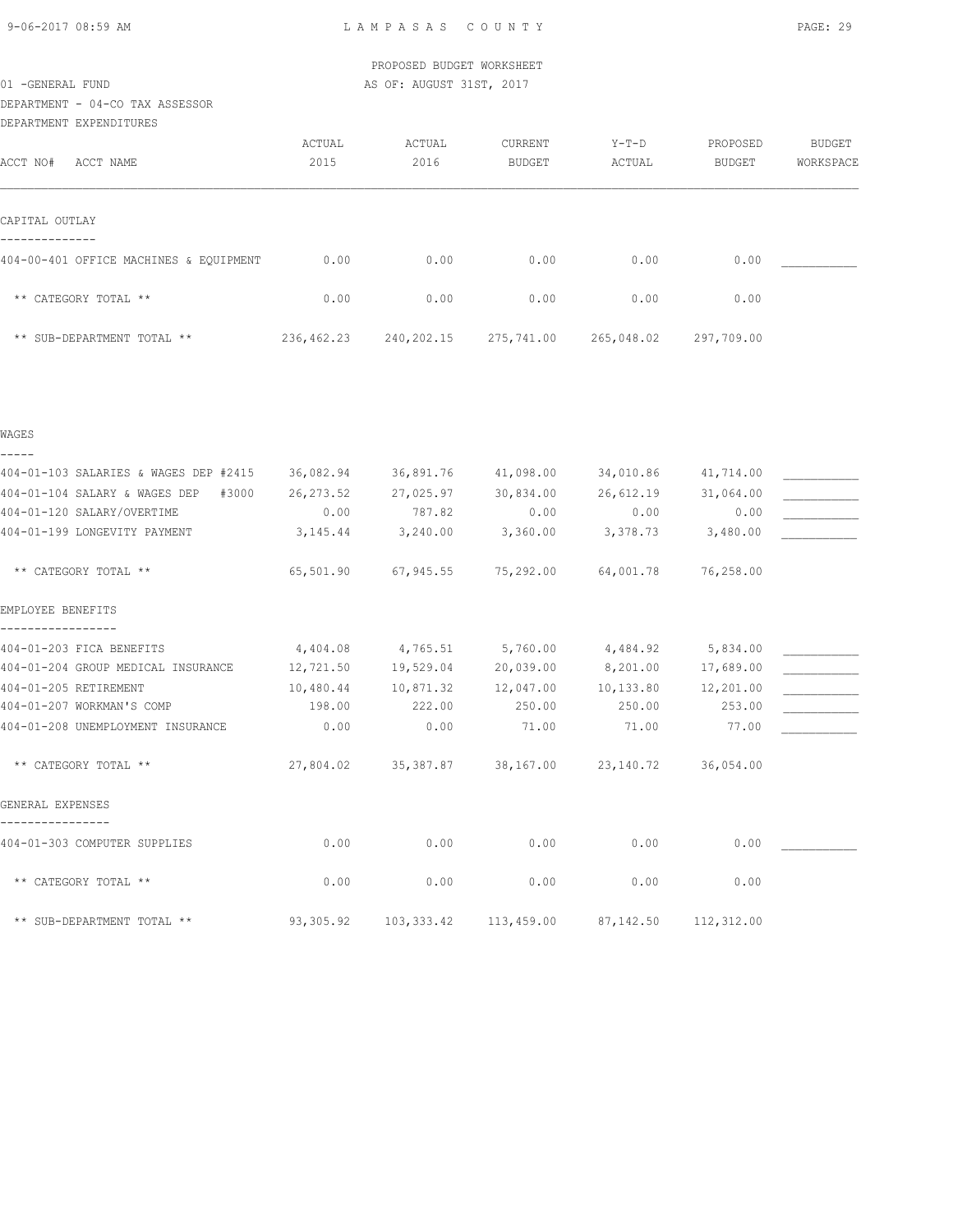### DEPARTMENT - 04-CO TAX ASSESSOR DEPARTMENT EXPENDITURES

| DEFAKIMENI EAFENDITUKES                |               |            |            |            |               |           |
|----------------------------------------|---------------|------------|------------|------------|---------------|-----------|
|                                        | ACTUAL        | ACTUAL     | CURRENT    | $Y-T-D$    | PROPOSED      | BUDGET    |
| ACCT NO#<br>ACCT NAME                  | 2015          | 2016       | BUDGET     | ACTUAL     | BUDGET        | WORKSPACE |
| GENERAL EXPENSES                       |               |            |            |            |               |           |
| 404-02-301 COMMUNICATIONS              | 0.00          | 0.00       | 0.00       | 0.00       | 0.00          |           |
| 404-02-354 VOTER REGISTRATION SUPPLIES | 0.00          | 0.00       | 0.00       | 0.00       | 0.00          |           |
| ** CATEGORY TOTAL **                   | 0.00          | 0.00       | 0.00       | 0.00       | 0.00          |           |
| ** SUB-DEPARTMENT TOTAL **             | 0.00          | 0.00       | 0.00       | 0.00       | 0.00          |           |
| $***$<br>$***$<br>DEPARTMENT TOTAL     | 329,768.15    | 343,535.57 | 389,200.00 | 352,190.52 | 410,021.00    |           |
|                                        | ============= |            |            |            | ============= |           |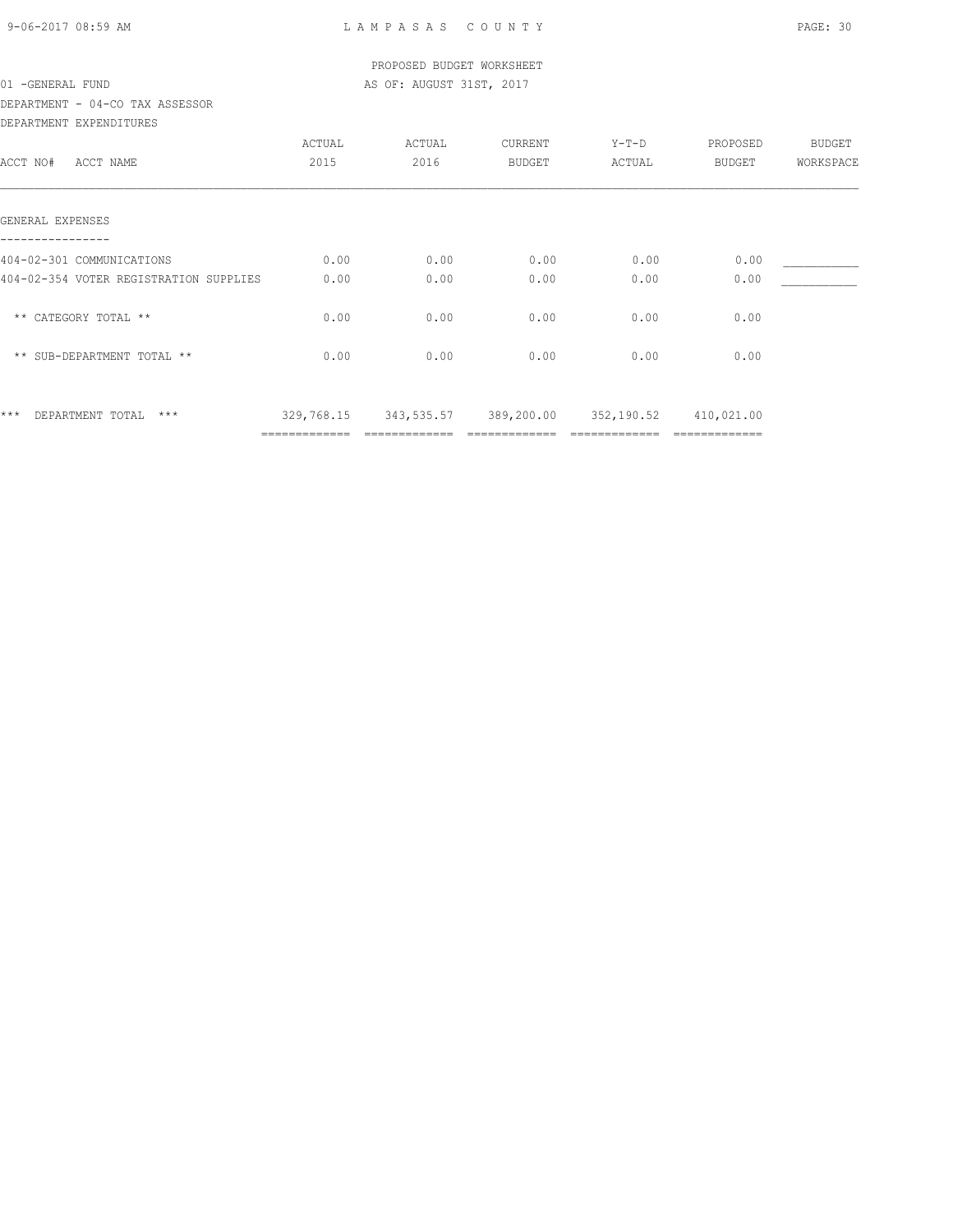|                   |                                        |           | PROPOSED BUDGET WORKSHEET |           |           |               |               |
|-------------------|----------------------------------------|-----------|---------------------------|-----------|-----------|---------------|---------------|
| 01 - GENERAL FUND |                                        |           | AS OF: AUGUST 31ST, 2017  |           |           |               |               |
|                   | DEPARTMENT - 05-COUNTY CLERK           |           |                           |           |           |               |               |
|                   | DEPARTMENT EXPENDITURES                |           |                           |           |           |               |               |
|                   |                                        | ACTUAL    | ACTUAL                    | CURRENT   | Y-T-D     | PROPOSED      | <b>BUDGET</b> |
| ACCT NO#          | ACCT NAME                              | 2015      | 2016                      | BUDGET    | ACTUAL    | <b>BUDGET</b> | WORKSPACE     |
|                   |                                        |           |                           |           |           |               |               |
|                   |                                        |           |                           |           |           |               |               |
|                   |                                        |           |                           |           |           |               |               |
|                   |                                        |           |                           |           |           |               |               |
|                   |                                        |           |                           |           |           |               |               |
| WAGES             |                                        |           |                           |           |           |               |               |
|                   |                                        |           |                           |           |           |               |               |
|                   | 405-00-101 SALARIES & WAGES ELECTED OF | 58,091.33 | 54,500.27                 | 58,954.00 | 54,401.17 | 60,078.00     |               |
|                   | 405-00-103 SALARIES & WAGES DEP #3600  | 43,858.81 | 44,519.15                 | 46,858.00 | 38,780.01 | 49,591.00     |               |
|                   |                                        |           |                           |           |           |               |               |

| 405-00-103 SALARIES & WAGES DEP #3600 43,858.81      |        | 44,519.15                                                   | 46,858.00           | 38,780.01             | 49,591.00           |  |
|------------------------------------------------------|--------|-------------------------------------------------------------|---------------------|-----------------------|---------------------|--|
| 405-00-104 SALARY AND WAGES DEP #2290 26,058.25      |        |                                                             | 26,764.53 30,623.00 |                       | 24,667.29 31,063.00 |  |
| 405-00-106 TEMPORARY EMPLOYEE                        | 0.00   | 0.00                                                        | 0.00                | 0.00                  | 0.00                |  |
| 405-00-110 PART-TIME EMPLOYEES                       | 0.00   | 0.00                                                        | 0.00                | 0.00                  | 0.00                |  |
| 405-00-120 SALARY & WAGES OVERTIME                   | 0.00   | 0.00                                                        | 0.00                | 0.00                  | 0.00                |  |
| 405-00-199 LONGEVITY PAYMENT                         | 720.00 | 840.00                                                      | 960.00              |                       | 960.00 1,080.00     |  |
| ** CATEGORY TOTAL **                                 |        | 128,728.39  126,623.95  137,395.00  118,808.47  141,812.00  |                     |                       |                     |  |
| EMPLOYEE BENEFITS                                    |        |                                                             |                     |                       |                     |  |
| -----------------<br>405-00-203 FICA BENEFITS        |        | $9,672.68$ $9,899.21$ $10,511.00$ $9,016.29$                |                     |                       | 10,848.00           |  |
| 405-00-204 GROUP MEDICAL INSURANCE                   |        | 17,496.46 26,720.72 24,659.00                               |                     | 24,676.86             | 26,534.00           |  |
| 405-00-205 RETIREMENT                                |        | 20,510.39  20,865.50  21,983.00  18,358.25                  |                     |                       | 22,687.00           |  |
| 405-00-207 WORKMEN'S COMP                            | 392.00 | 436.00                                                      | 456.00              |                       | 456.00 470.00       |  |
| 405-00-208 UNEMPLOYMENT INSURANCE                    | 0.00   | 52.00                                                       | 77.00               | 77.00                 | 81.00               |  |
| ** CATEGORY TOTAL **                                 |        | 48,071.53 57,973.43 57,686.00 52,584.40                     |                     |                       | 60,620.00           |  |
| GENERAL EXPENSES                                     |        |                                                             |                     |                       |                     |  |
| ----------------<br>405-00-301 COMMUNICATIONS        | 0.00   | 0.00                                                        | 0.00                | 0.00                  | 0.00                |  |
| 405-00-302 UTILITIES                                 | 0.00   | 0.00                                                        | 0.00                | 0.00                  | 0.00                |  |
| 405-00-304 OPERATING SUPPLIES                        |        | $12,393.63$ $13,099.97$ $13,000.00$ $12,573.53$             |                     |                       | 15,000.00           |  |
| 405-00-305 TRAVEL & INSERVICE TRAINING 716.86        |        | 1,012.44                                                    | 1,500.00            | 1,119.45              | 1,500.00            |  |
| 405-00-308 REPAIRS - RESTORING BOOKS                 | 0.00   | 0.00                                                        | 0.00                | 0.00                  | 0.00                |  |
| 405-00-312 EQUIPMENT MAINTENANCE CONTR               | 0.00   | 0.00                                                        | 200.00              | 0.00                  | 200.00              |  |
| 405-00-315 DUES                                      | 125.00 | 125.00                                                      | 85.00               | 50.00                 | 150.00              |  |
| 405-00-335 RECORD STORAGE                            | 0.00   | 0.00                                                        | 0.00                | 0.00                  | 0.00                |  |
| 405-00-337 ELECTIONS, JUDGES & SUPPLIE               | 0.00   | 0.00                                                        | 0.00                | 0.00                  | 0.00                |  |
| 405-00-361 POSTAGE                                   | 68.00  | 33.00                                                       | 125.00              | 0.00                  | 125.00              |  |
| 405-00-364 PUBLICATIONS, BOOKS, MANUAL               | 0.00   | 0.00                                                        | 150.00              | 0.00                  | 150.00              |  |
| 405-00-370 EQUIPMENT RENTAL-COPIER 3,818.90 3,835.79 |        |                                                             |                     | $3,600.00$ $3,187.07$ | 3,600.00            |  |
| 405-00-372 EQUIPMENT LEASE - VEHICLE                 | 0.00   | 0.00                                                        | 0.00                | 0.00                  | 0.00                |  |
| 405-00-389 MISCELLANEOUS EXPENSE                     | 0.00   | 0.00                                                        | 0.00                | 0.00                  | 0.00                |  |
| ** CATEGORY TOTAL **                                 |        | $17,122.39$ $18,106.20$ $18,660.00$ $16,930.05$ $20,725.00$ |                     |                       |                     |  |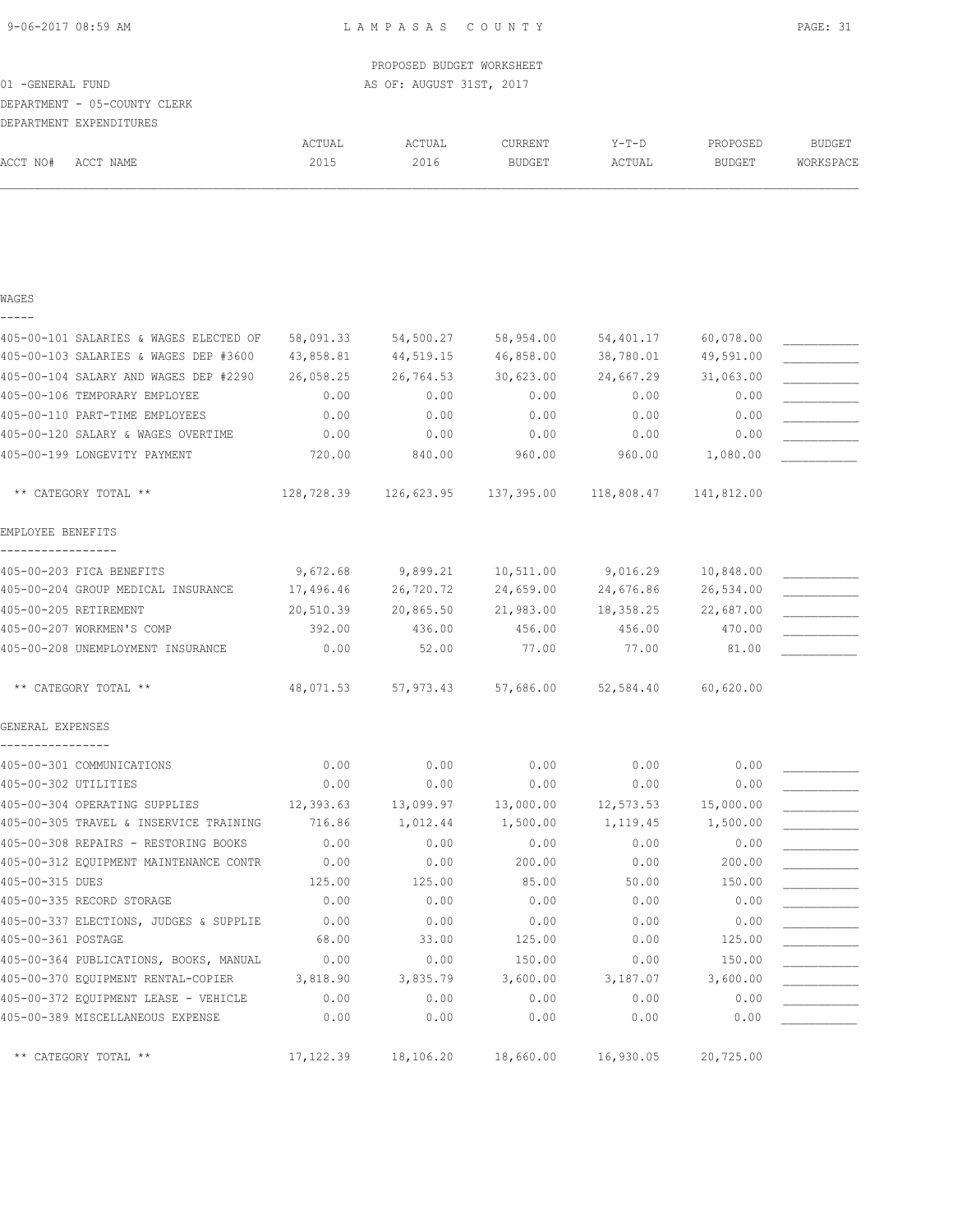DEPARTMENT - 05-COUNTY CLERK

|  | DEPARTMENT EXPENDITURES |
|--|-------------------------|
|--|-------------------------|

| ACCT NO#<br>ACCT NAME                  | ACTUAL<br>2015 | ACTUAL<br>2016 | CURRENT<br>BUDGET | $Y-T-D$<br>ACTUAL | PROPOSED<br>BUDGET | BUDGET<br>WORKSPACE |
|----------------------------------------|----------------|----------------|-------------------|-------------------|--------------------|---------------------|
| CAPITAL OUTLAY                         |                |                |                   |                   |                    |                     |
| 405-00-401 OFFICE MACHINES & EQUIPMENT | 0.00           | 0.00           | 0.00              | 0.00              | 0.00               |                     |
| ** CATEGORY TOTAL **                   | 0.00           | 0.00           | 0.00              | 0.00              | 0.00               |                     |
| ** SUB-DEPARTMENT TOTAL **             | 193, 922.31    | 202,703.58     | 213,741.00        | 188,322.92        | 223,157.00         |                     |

| WAGES                                                                                   |               |               |                                                       |                        |            |  |
|-----------------------------------------------------------------------------------------|---------------|---------------|-------------------------------------------------------|------------------------|------------|--|
| 405-01-103 SALARIES & WAGES DEP #0541 21,984.21 22,406.47 24,276.00 21,945.70 24,982.00 |               |               |                                                       |                        |            |  |
| 405-01-104 SALARIES & WAGES DEPUTY                                                      | 0.00          | 0.00          | 0.00                                                  | 0.00                   | 0.00       |  |
| 405-01-199 LONGEVITY PAYMENT                                                            | 0.00          | 0.00          | 0.00                                                  | 0.00                   | 0.00       |  |
| ** CATEGORY TOTAL **                                                                    |               |               | 21,984.21  22,406.47  24,276.00  21,945.70  24,982.00 |                        |            |  |
| EMPLOYEE BENEFITS                                                                       |               |               |                                                       |                        |            |  |
| 405-01-203 FICA BENEFITS                                                                | 1,650.10      | 1,671.90      | 1,855.00                                              | 1,638.80               | 1,911.00   |  |
| 405-01-204 GROUP MEDICAL INSURANCE                                                      | 5,192.00      | 8,021.52      | 8,220.00                                              | 8,167.68               | 8,845.00   |  |
| 405-01-205 RETIREMENT                                                                   | 3,517.52      | 3,584.99      | 3,880.00                                              | 3,362.05               | 3,997.00   |  |
| 405-01-207 WORKMAN'S COMP                                                               | 70.00         | 80.00         | 83.00                                                 | 83.00                  | 83.00      |  |
| 405-01-208 UNEMPLOYMENT INSURANCE                                                       | 0.00          | 17.00         | 26.00                                                 | 26.00                  | 25.00      |  |
| ** CATEGORY TOTAL **                                                                    | 10,429.62     | 13,375.41     |                                                       | 14,064.00    13,277.53 | 14,861.00  |  |
| ** SUB-DEPARTMENT TOTAL **                                                              | 32,413.83     |               | 35,781.88 38,340.00 35,223.23                         |                        | 39,843.00  |  |
| ***<br>DEPARTMENT TOTAL<br>$***$                                                        | 226,336.14    | 238,485.46    | 252,081.00                                            | 223,546.15             | 263,000.00 |  |
|                                                                                         | ============= | ============= |                                                       |                        |            |  |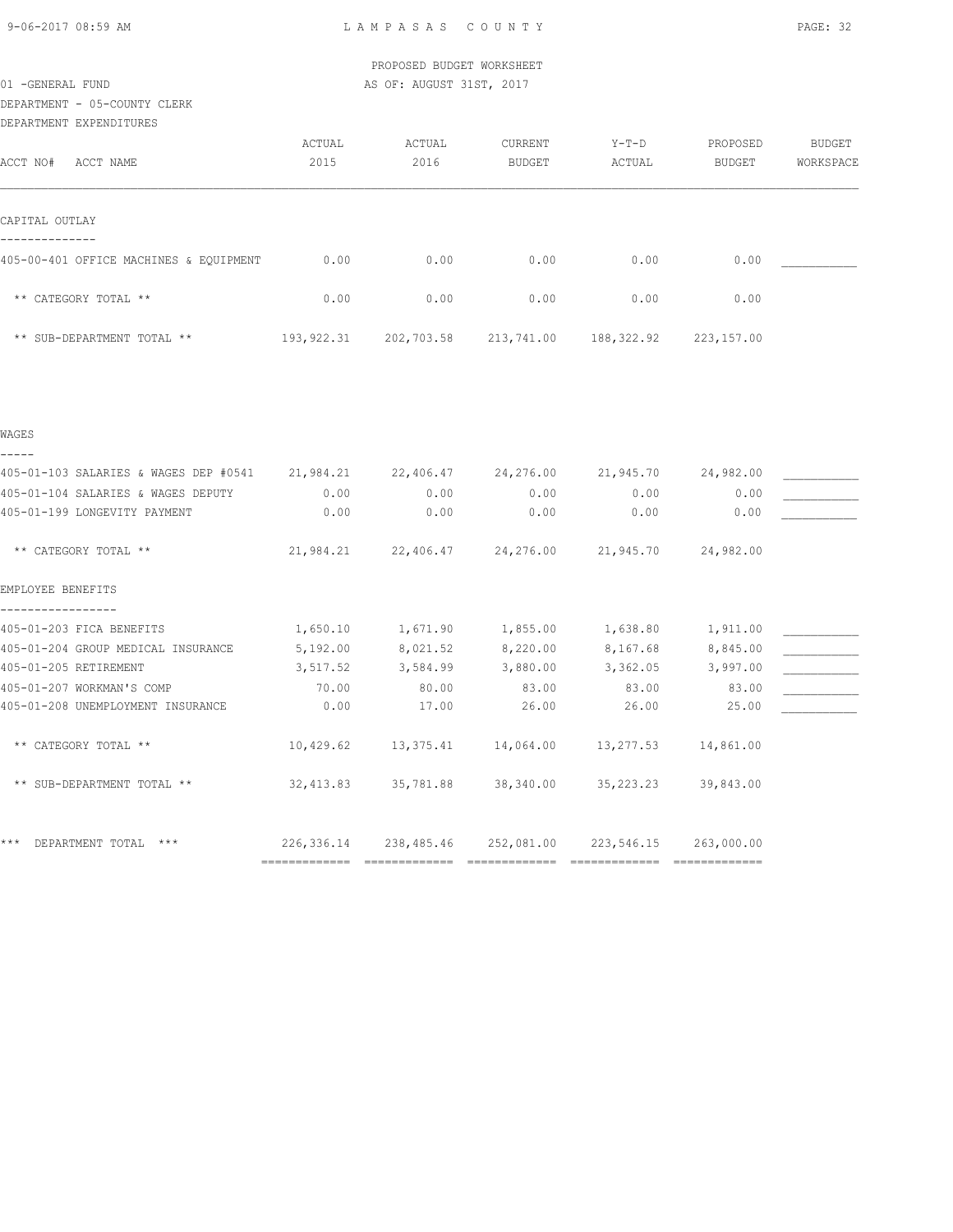|                                |        | PROPOSED BUDGET WORKSHEET |         |        |          |           |
|--------------------------------|--------|---------------------------|---------|--------|----------|-----------|
| 01 - GENERAL FUND              |        | AS OF: AUGUST 31ST, 2017  |         |        |          |           |
| DEPARTMENT - 06-DISTRICT CLERK |        |                           |         |        |          |           |
| DEPARTMENT EXPENDITURES        |        |                           |         |        |          |           |
|                                | ACTUAL | ACTUAL                    | CURRENT | Y-T-D  | PROPOSED | BUDGET    |
| ACCT NAME<br>ACCT NO#          | 2015   | 2016                      | BUDGET  | ACTUAL | BUDGET   | WORKSPACE |
|                                |        |                           |         |        |          |           |
|                                |        |                           |         |        |          |           |
|                                |        |                           |         |        |          |           |
|                                |        |                           |         |        |          |           |
|                                |        |                           |         |        |          |           |
| WAGES                          |        |                           |         |        |          |           |

| 406-00-101 SALARIES & WAGES ELECTED OF          | 57,943.33 | 55,167.56                                                        | 58,954.00           | 54,401.17 | 60,078.00 |  |
|-------------------------------------------------|-----------|------------------------------------------------------------------|---------------------|-----------|-----------|--|
| 406-00-103 SALARIES & WAGES DEP #1881           | 26,454.52 | 34,007.84                                                        | 25,226.00           | 22,456.31 | 25,604.00 |  |
| 406-00-104 SALARY & WAGES DEP #1942             | 29,661.84 | 18,751.67                                                        | 29,821.00           | 26,472.92 | 33,956.00 |  |
| 406-00-106 TEMPORARY EMPLOYEE                   | 0.00      | 0.00                                                             | 0.00                | 0.00      | 0.00      |  |
| 406-00-110 PART-TIME EMPLOYEES                  | 0.00      | 0.00                                                             | 0.00                | 0.00      | 0.00      |  |
| 406-00-120 SALARY & WAGES OVERTIME              | 0.00      | 345.79                                                           | 0.00                | 110.30    | 0.00      |  |
| 406-00-199 LONGEVITY PAYMENT                    | 600.00    | 0.00                                                             | 0.00                | 0.00      | 0.00      |  |
| ** CATEGORY TOTAL **                            |           | $114,659.69$ $108,272.86$ $114,001.00$ $103,440.70$ $119,638.00$ |                     |           |           |  |
| EMPLOYEE BENEFITS                               |           |                                                                  |                     |           |           |  |
| 406-00-203 FICA BENEFITS                        | 8,577.95  |                                                                  | 8,276.83 8,721.00   | 7,463.76  | 9,152.00  |  |
| 406-00-204 GROUP MEDICAL INSURANCE              | 17,526.80 | 23,369.54                                                        | 24,659.00           | 25,790.84 | 26,702.00 |  |
| 406-00-205 RETIREMENT                           | 18,283.14 |                                                                  | 17,884.09 18,240.00 | 15,936.28 | 19,142.00 |  |
| 406-00-207 WORKMEN'S COMP                       | 341.00    | 465.00                                                           | 380.00              | 380.00    | 397.00    |  |
| 406-00-208 UNEMPLOYMENT INSURANCE               | 0.00      | 40.00                                                            | 56.00               | 56.00     | 55.00     |  |
| 406-00-212 PHONE ALLOWANCE                      | 0.00      | 160.00                                                           | 0.00                | 440.00    | 480.00    |  |
| ** CATEGORY TOTAL **                            | 44,728.89 |                                                                  | 50,195.46 52,056.00 | 50,066.88 | 55,928.00 |  |
| GENERAL EXPENSES                                |           |                                                                  |                     |           |           |  |
| 406-00-301 COMMUNICATIONS                       | 0.00      | 0.00                                                             | 0.00                | 28.00     | 0.00      |  |
| 406-00-304 OPERATING SUPPLIES                   | 6, 262.39 | 19,732.36                                                        | 7,500.00            | 12,500.59 | 8,500.00  |  |
| 406-00-305 TRAVEL & INSERVICE TRAINING          | 925.55    | 1,858.78                                                         | 2,500.00            | 2,119.85  | 3,000.00  |  |
| 406-00-310 JURY FEES                            | 16,560.00 | 12,670.00                                                        | 15,000.00           | 14,970.00 | 15,000.00 |  |
| 406-00-312 EQUIPMENT MAINTENANCE CONTR 8,987.00 |           | 8,987.00                                                         | 9,000.00            | 8,987.00  | 10,335.00 |  |
| 406-00-315 DUES                                 | 100.00    | 350.00                                                           | 225.00              | 325.00    | 400.00    |  |
| 406-00-333 CONTRACTED SERVICES                  | 0.00      | 0.00                                                             | 0.00                | 0.00      | 0.00      |  |
| 406-00-361 POSTAGE                              | 68.00     | 33.00                                                            | 72.00               | 103.00    | 72.00     |  |
| 406-00-363 JURY MEALS                           | 0.00      | 0.00                                                             | 350.00              | 0.00      | 350.00    |  |
| 406-00-364 PUBLICATIONS, BOOKS, MANUAL          | 0.00      | 0.00                                                             | 250.00              | 84.00     | 350.00    |  |
| 406-00-370 EQUIPMENT RENTAL-COPIER 3,738.67     |           | 3,451.08                                                         | 3,500.00            | 2,880.71  | 3,500.00  |  |
| 406-00-378 ELECTRONIC E-FILING                  | 0.00      | 0.00                                                             | 0.00                | 0.00      | 0.00      |  |
| 406-00-389 MISCELLANEOUS EXPENSE                | 0.00      | 0.00                                                             | 0.00                | 0.00      | 0.00      |  |
| ** CATEGORY TOTAL **                            | 36,641.61 | 47,082.22                                                        | 38,397.00           | 41,998.15 | 41,507.00 |  |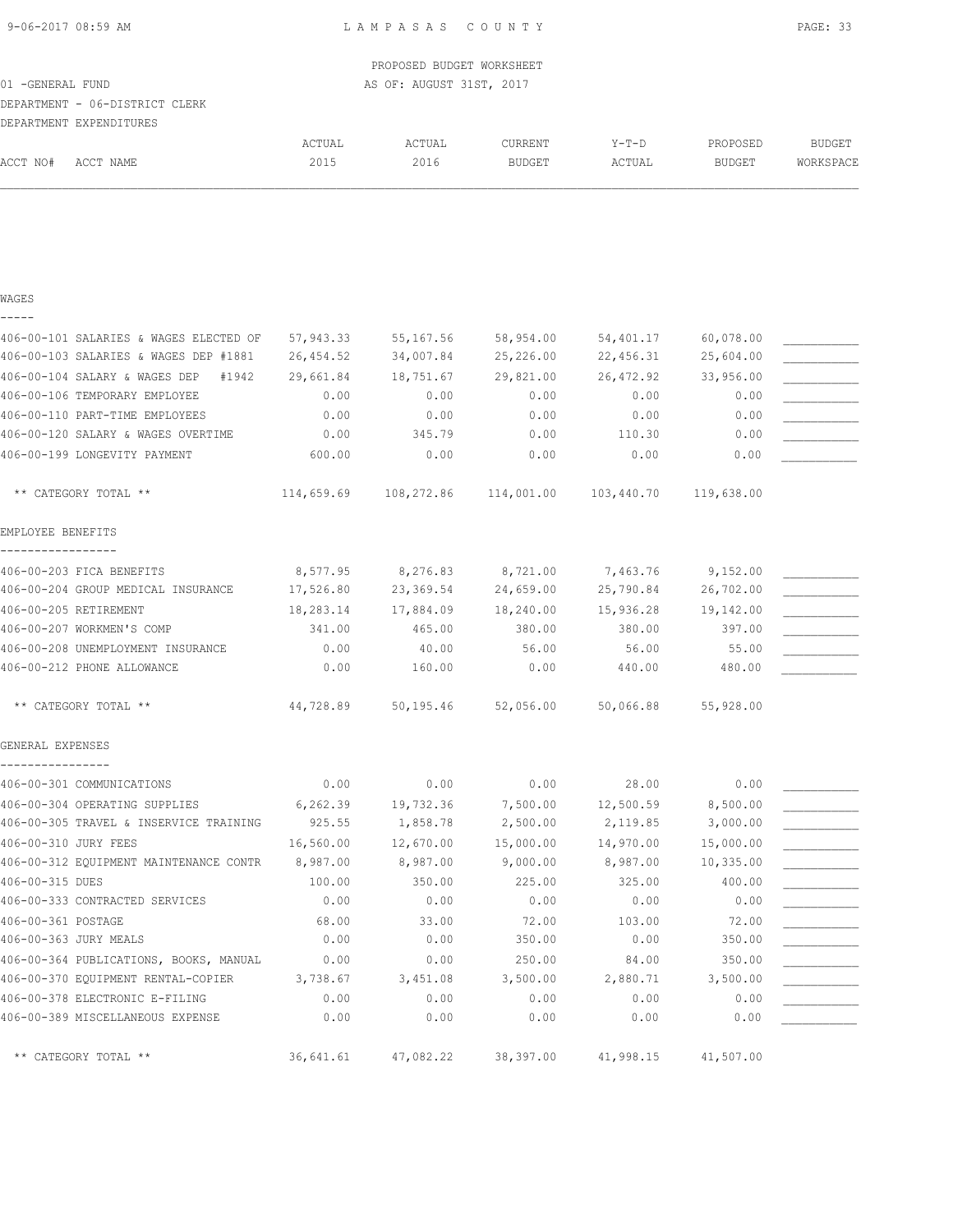# DEPARTMENT - 06-DISTRICT CLERK

DEPARTMENT EXPENDITURES

| DEFARIMENI EAFENDIIURES                |            |            |               |            |               |               |
|----------------------------------------|------------|------------|---------------|------------|---------------|---------------|
|                                        | ACTUAL     | ACTUAL     | CURRENT       | Y-T-D      | PROPOSED      | <b>BUDGET</b> |
| ACCT NO#<br>ACCT NAME                  | 2015       | 2016       | <b>BUDGET</b> | ACTUAL     | <b>BUDGET</b> | WORKSPACE     |
|                                        |            |            |               |            |               |               |
|                                        |            |            |               |            |               |               |
| CAPITAL OUTLAY                         |            |            |               |            |               |               |
| 406-00-401 OFFICE MACHINES & EQUIPMENT | 0.00       | 0.00       | 0.00          | 0.00       | 0.00          |               |
| 406-00-407 OFFICE FURNITURE & FIXTURES | 0.00       | 0.00       | 0.00          | 0.00       | 0.00          |               |
|                                        |            |            |               |            |               |               |
| ** CATEGORY TOTAL **                   | 0.00       | 0.00       | 0.00          | 0.00       | 0.00          |               |
| ** SUB-DEPARTMENT TOTAL **             | 196,030.19 | 205,550.54 | 204,454.00    | 195,505.73 | 217,073.00    |               |
|                                        |            |            |               |            |               |               |
|                                        |            |            |               |            |               |               |

| WAGES                               |               |                                                   |                                     |            |                     |  |
|-------------------------------------|---------------|---------------------------------------------------|-------------------------------------|------------|---------------------|--|
| 406-01-103 SALARY & WAGES DEP #2002 | 24,819.55     |                                                   | 22,792.46 25,270.00                 |            | 22,651.19 25,604.00 |  |
| 406-01-199 LONGEVITY PAYMENT        | 0.00          | 0.00                                              | 0.00                                | 0.00       | 0.00                |  |
| ** CATEGORY TOTAL **                |               | 24,819.55 22,792.46 25,270.00 22,651.19 25,604.00 |                                     |            |                     |  |
| EMPLOYEE BENEFITS                   |               |                                                   |                                     |            |                     |  |
| 406-01-203 FICA BENEFITS            | 1,828.84      | 1,596.34                                          | 1,979.00                            |            | 1,140.07 1,959.00   |  |
| 406-01-204 GROUP MEDICAL INSURANCE  | 5,671.00      | 7,134.60                                          | 8,220.00                            | 12,436.78  | 15,229.00           |  |
| 406-01-205 RETIREMENT               | 3,971.02      | 3,646.81                                          | 4,139.00                            | 3,474.96   | 4,096.00            |  |
| 406-01-207 WORKMEN'S COMP           | 75.00         | 0.00                                              | 86.00                               | 86.00      | 83.00               |  |
| 406-01-208 UNEMPLOYMENT INSURANCE   | 0.00          | 18.00                                             | 28.00                               | 28.00      | 25.00               |  |
| ** CATEGORY TOTAL **                | 11,545.86     |                                                   | 12,395.75    14,452.00    17,165.81 |            | 21,392.00           |  |
| ** SUB-DEPARTMENT TOTAL **          | 36, 365. 41   |                                                   | 35,188.21 39,722.00                 |            | 39,817.00 46,996.00 |  |
| DEPARTMENT TOTAL<br>$***$<br>* * *  | 232,395.60    |                                                   | 240,738.75 244,176.00               | 235,322.73 | 264,069.00          |  |
|                                     | ============= |                                                   |                                     |            |                     |  |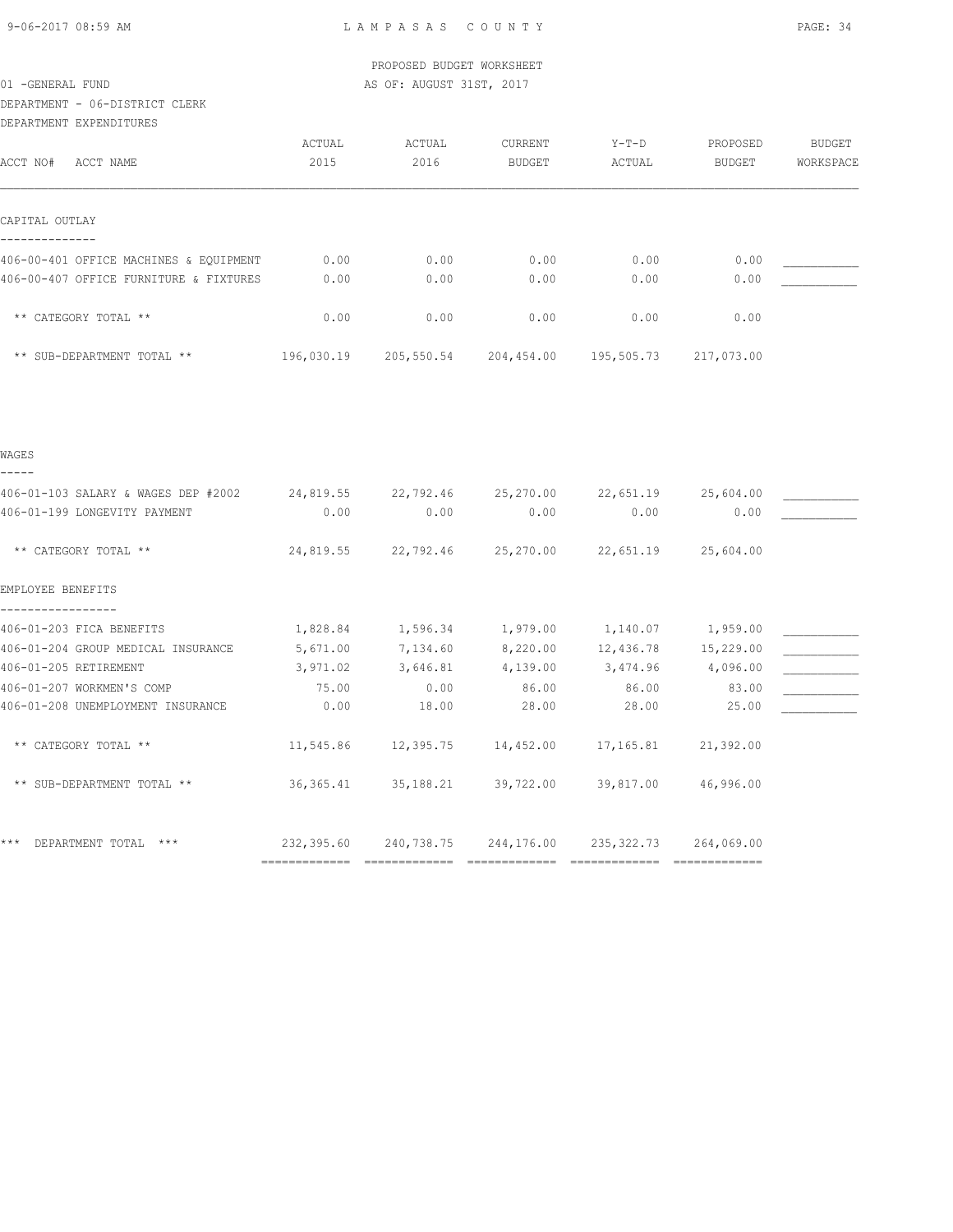PROPOSED BUDGET WORKSHEET 01 -GENERAL FUND **AS OF: AUGUST 31ST, 2017** DEPARTMENT - 07-COUNTY SHERIFF DEPARTMENT EXPENDITURES ACTUAL ACTUAL CURRENT Y-T-D PROPOSED BUDGET ACCT NO# ACCT NAME 2015 2016 BUDGET ACTUAL BUDGET WORKSPACE

### WAGES

| - | - | $\overline{\phantom{a}}$ | - |  |
|---|---|--------------------------|---|--|
|   |   |                          |   |  |

| 407-00-101 SALARY ELECTED OFF<br>#2883 | 84,539.36   | 40,466.27   | 79,758.00  | 73,598.96  | 81,278.00    |  |
|----------------------------------------|-------------|-------------|------------|------------|--------------|--|
| 407-00-103 SALARY DEPUTY SHERIFF #0130 | 38,568.28   | 39,954.48   | 42,265.00  | 39,027.36  | 44,970.00    |  |
| 407-00-114 SALARY OFFICE MANAGER #2884 | 38,612.03   | 39, 345.78  | 45,072.00  | 39, 351.07 | 45,084.00    |  |
| 407-00-118 SALARY DEPUTY SHERIFF #1115 | 46,888.56   | 21,892.37   | 47,645.00  | 31,757.95  | 48, 425.00   |  |
| 407-00-120 SALARY/OVERTIME             | 12,616.84   | 11,921.48   | 15,000.00  | 9,301.70   | 15,000.00    |  |
| 407-00-121 SALARY DEPUTY SHERIFF #1358 | 38,775.40   | 47,549.74   | 46,696.00  | 43,959.45  | 47,287.00    |  |
| 407-00-122 SALARY DEPUTY SHERIFF #3572 | 42,499.27   | 42,459.55   | 46,184.00  | 43, 178.35 | 47,570.00    |  |
| 407-00-123 SALARY DEPUTY SHERIFF #1055 | 41,213.70   | 42, 415.72  | 41,630.00  | 39,238.04  | 47,449.00    |  |
| 407-00-124 SALARY DEPUTY SHERIFF #3059 | 55,885.58   | 56, 514.07  | 57,257.00  | 53,003.06  | 64,255.00    |  |
| 407-00-125 SALARY DEPUTY SHERIFF #1972 | 60,754.50   | 61,487.37   | 62,190.00  | 57,387.86  | 70,000.00    |  |
| 407-00-132 SALARY DEPUTY SHERIFF #2432 | 46,873.11   | 30,826.31   | 47,633.00  | 32,835.70  | 35,500.00    |  |
| 407-00-133 SALARY SUPPLEMENT           | 20,502.31   | 27,161.90   | 0.00       | 0.00       | 0.00         |  |
| 407-00-134 SALARY DEPUTY SHERIFF #3047 | 38,085.82   | 38,408.96   | 41,033.00  | 38,986.42  | 43,661.00    |  |
| 407-00-148 SALARY DEPUTY SHERIFF #3301 | 49,645.06   | 50,376.00   | 51,103.00  | 47,195.85  | 58,776.00    |  |
| 407-00-149 SALARY DEPUTY SHERIFF #0941 | 42,769.23   | 44,807.38   | 45,502.00  | 42,784.00  | 46,185.00    |  |
| 407-00-153 SALARY DEPUTY SHERIFF #0880 | 47,777.64   | 48,359.09   | 48,099.00  | 45, 159.61 | 52, 211.00   |  |
| 407-00-154 SALARY DEPUTY SHERIFF #1403 | 39,486.64   | 36,164.46   | 38,108.00  | 38,030.09  | 36,565.00    |  |
| 407-00-156 SALARY DEPUTY SHERIFF #1877 | 41,207.44   | 42,260.38   | 41,844.00  | 39, 378.34 | 44,970.00    |  |
| 407-00-157 SALARY DEPUTY SHERIFF #3503 | 33,526.12   | 34, 377.59  | 33,936.00  | 31,834.21  | 36,565.00    |  |
| 407-00-159 SALARY DEPUTY SHERIFF #0602 | 41,720.67   | 41,849.80   | 41,327.00  | 38,810.52  | 46,319.00    |  |
| 407-00-162 SALARY DEPUTY SHERIFF #0128 | 46,391.21   | 46,035.61   | 45,398.00  | 42,774.59  | 47,780.00    |  |
| 407-00-163 SALARY/DEPUTY SHERIFF #3500 | 37,098.43   | 37,338.19   | 39,839.00  | 37,800.95  | 41,154.00    |  |
| 407-00-199 LONGEVITY PAYMENT           | 17,280.09   | 11,521.61   | 12,480.00  | 13, 334.23 | 12,240.00    |  |
| ** CATEGORY TOTAL **                   | 962,717.29  | 893, 494.11 | 969,999.00 | 878,728.31 | 1,013,244.00 |  |
| EMPLOYEE BENEFITS                      |             |             |            |            |              |  |
| 407-00-203 FICA BENEFITS               | 69,880.89   | 69, 371.31  | 74,205.00  | 64,930.25  | 77,522.00    |  |
| 407-00-204 GROUP MEDICAL INSURANCE     | 102, 124.50 | 148,226.51  | 166,527.00 | 171,495.88 | 181,859.00   |  |
| 407-00-205 RETIREMENT                  | 153,612.45  | 150,434.18  | 155,200.00 | 136,201.24 | 162,138.00   |  |
| 407-00-207 WORKMEN'S COMP              | 8,233.60    | 29,569.56   | 16,435.00  | 16,435.00  | 17,170.00    |  |
| 407-00-208 UNEMPLOYMENT INSURANCE      | 0.00        | 618.00      | 893.00     | 893.00     | 979.00       |  |
| 407-00-212 PHONE ALLOWANCE             | 9,280.00    | 8,320.00    | 9,880.00   | 7,640.00   | 9,880.00     |  |
| ** CATEGORY TOTAL **                   | 343, 131.44 | 406,539.56  | 423,140.00 | 397,595.37 | 449,548.00   |  |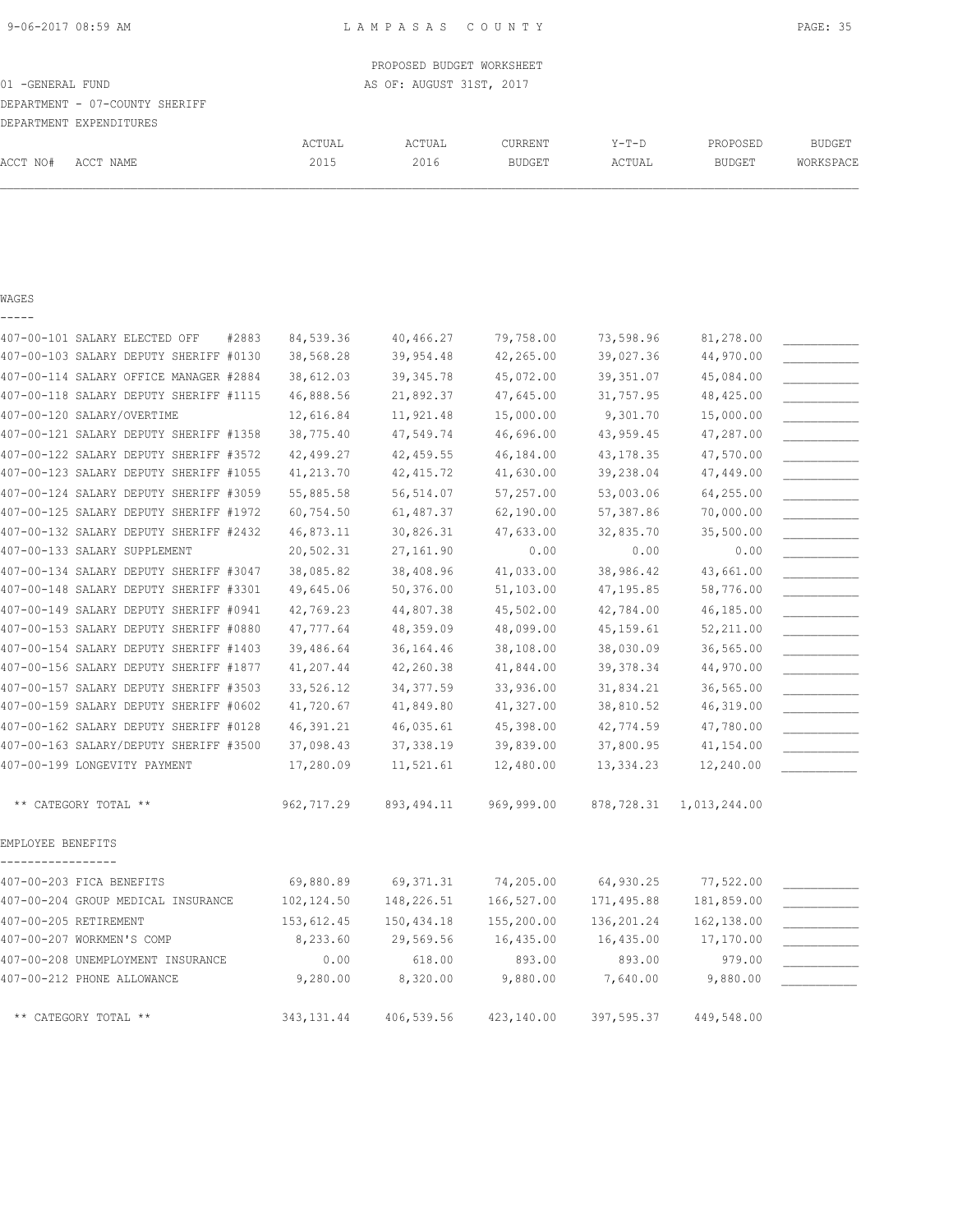PROPOSED BUDGET WORKSHEET

## 01 -GENERAL FUND AS OF: AUGUST 31ST, 2017

DEPARTMENT - 07-COUNTY SHERIFF

DEPARTMENT EXPENDITURES

|                     |                                                                                              | ACTUAL      | ACTUAL              | CURRENT       | $Y-T-D$                                                                                    | PROPOSED      | <b>BUDGET</b> |
|---------------------|----------------------------------------------------------------------------------------------|-------------|---------------------|---------------|--------------------------------------------------------------------------------------------|---------------|---------------|
| ACCT NO#            | ACCT NAME                                                                                    | 2015        | 2016                | <b>BUDGET</b> | ACTUAL                                                                                     | <b>BUDGET</b> | WORKSPACE     |
| GENERAL EXPENSES    |                                                                                              |             |                     |               |                                                                                            |               |               |
|                     |                                                                                              |             |                     |               |                                                                                            |               |               |
|                     | 407-00-301 COMMUNICATIONS                                                                    | 8,529.63    | 13,074.25           | 15,000.00     | 10,287.98                                                                                  | 15,000.00     |               |
|                     | 407-00-302 UTILITIES                                                                         | 20,599.08   | 20,590.92           | 17,500.00     | 17, 123.33                                                                                 | 17,500.00     |               |
|                     | 407-00-303 COMPUTER SUPPLIES                                                                 | 126,658.21  | 8,833.71            | 8,000.00      | 1,202.63                                                                                   | 8,000.00      |               |
|                     | 407-00-304 OPERATING SUPPLIES                                                                | 7,692.98    | 9,983.19            | 7,500.00      | 14,025.07                                                                                  | 7,500.00      |               |
|                     | 407-00-305 TRAVEL & INSERVICE TRAINING                                                       | 18,775.00   | 22,677.51           | 20,000.00     | 17,002.04                                                                                  | 20,000.00     |               |
|                     | 407-00-308 REPAIRS & MAINTENANCE EQUIP                                                       | 3,264.15    | 5,124.86            | 3,500.00      | 2,160.18                                                                                   | 3,500.00      |               |
|                     | 407-00-312 EQUIPMENT MAINTENANCE CONTR                                                       | 1,196.48    | 3,321.48            | 3,350.00      | 3,044.69                                                                                   | 3,350.00      |               |
| 407-00-315 DUES     |                                                                                              | 0.00        | 0.00                | 0.00          | 0.00                                                                                       | 0.00          |               |
|                     | 407-00-318 LEGAL EXPENDITURES                                                                | 0.00        | 0.00                | 0.00          | 0.00                                                                                       | 0.00          |               |
|                     | 407-00-320 INVESTIGATIVE EXPENSE                                                             | 5,334.75    | 12,699.40           | 7,000.00      | 9,644.66                                                                                   | 7,000.00      |               |
|                     | 407-00-333 CONTRACTED SERVICES/ANIMAL                                                        | 0.00        | 0.00                | 0.00          | 0.00                                                                                       | 0.00          |               |
|                     | 407-00-336 OUT OF CO PRISONER MAINTENA                                                       | 0.00        | 0.00                | 0.00          | 0.00                                                                                       | 0.00          |               |
|                     | 407-00-342 GAS & OIL                                                                         | 57,538.62   | 55,383.95           | 75,000.00     | 51,846.92                                                                                  | 60,000.00     |               |
|                     | 407-00-343 REPAIRS & MAINTENANCE VEHIC                                                       | 12,366.40   | 16,834.97           | 20,000.00     | 21,361.89                                                                                  | 20,000.00     |               |
|                     | 407-00-345 MEDICAL SERVICES                                                                  | 128.00      | 0.00                | 0.00          | 0.00                                                                                       | 0.00          |               |
| 407-00-346 FOOD     |                                                                                              | 0.00        | 0.00                | 0.00          | 0.00                                                                                       | 0.00          |               |
| 407-00-347 UNIFORMS |                                                                                              | 6,582.30    | 9,820.09            | 7,000.00      | 5,062.15                                                                                   | 7,000.00      |               |
| 407-00-361 POSTAGE  |                                                                                              | 0.00        | 0.00                | 0.00          | 0.00                                                                                       | 0.00          |               |
|                     | 407-00-362 HOMELAND SECURITY                                                                 | 0.00        | 0.00                | 0.00          | 0.00                                                                                       | 0.00          |               |
|                     | 407-00-364 PUBLICATIONS, BOOKS, MANUAL                                                       | 133.28      | 880.60              | 1,000.00      | 787.00                                                                                     | 1,000.00      |               |
|                     | 407-00-370 EQUIPMENT RENTAL-COPIER                                                           | 2,382.71    | 2,626.39            | 2,350.00      | 2,235.88                                                                                   | 2,350.00      |               |
|                     | 407-00-372 EQUIPMENT LEASE - VEHICLES                                                        | 0.00        | 1,528.55            | 0.00          | 836.99                                                                                     | 0.00          |               |
|                     | 407-00-373 EQUIPMENT SUPPLIES-SHERIFF                                                        | 10,240.53   | 35, 319.02          | 25,000.00     | 16,269.65                                                                                  | 25,000.00     |               |
|                     | ** CATEGORY TOTAL **                                                                         | 281, 422.12 | 218,698.89          | 212,200.00    | 172,891.06                                                                                 | 197,200.00    |               |
|                     |                                                                                              |             |                     |               |                                                                                            |               |               |
| CAPITAL OUTLAY      |                                                                                              |             |                     |               |                                                                                            |               |               |
|                     | 407-00-401 OFFICE MACHINES & EQUIPMENT                                                       | 0.00        | 0.00                | 0.00          | 52,979.55                                                                                  | 0.00          |               |
|                     | 407-00-402 OPERATING EQUIPMENT                                                               | 106,649.53  | 116,072.95          | 158,000.00    | 158,543.36                                                                                 | 125,059.00    |               |
|                     | 407-00-407 OFFICE FURNITURE & FIXTURES                                                       | 0.00        | 0.00                | 0.00          | 0.00                                                                                       | 0.00          |               |
|                     | 407-00-419 RURAL AREA NARCOTIC TASK FO                                                       | 0.00        | 0.00                | 0.00          | 0.00                                                                                       | 0.00          |               |
|                     | ** CATEGORY TOTAL **                                                                         |             |                     |               | $106,649.53$ $116,072.95$ $158,000.00$ $211,522.91$ $125,059.00$                           |               |               |
| CAPITAL LEASE       |                                                                                              |             |                     |               |                                                                                            |               |               |
|                     | 407-00-903 CAPITAL PURCHASE PRINCIPAL 158,454.06 324,234.54 162,623.00 110,554.92 126,772.00 |             |                     |               |                                                                                            |               |               |
|                     | 407-00-904 CAPITAL PURCHASES - INTERES                                                       |             | 13,970.61 20,348.15 | 11,836.00     | 5,848.86                                                                                   | 6,665.00      |               |
|                     | ** CATEGORY TOTAL **                                                                         |             |                     |               | 172, 424.67 344, 582.69 174, 459.00 116, 403.78 133, 437.00                                |               |               |
|                     |                                                                                              |             |                     |               |                                                                                            |               |               |
|                     | ** SUB-DEPARTMENT TOTAL **                                                                   |             |                     |               | $1,866,345.05 \quad 1,979,388.20 \quad 1,937,798.00 \quad 1,777,141.43 \quad 1,918,488.00$ |               |               |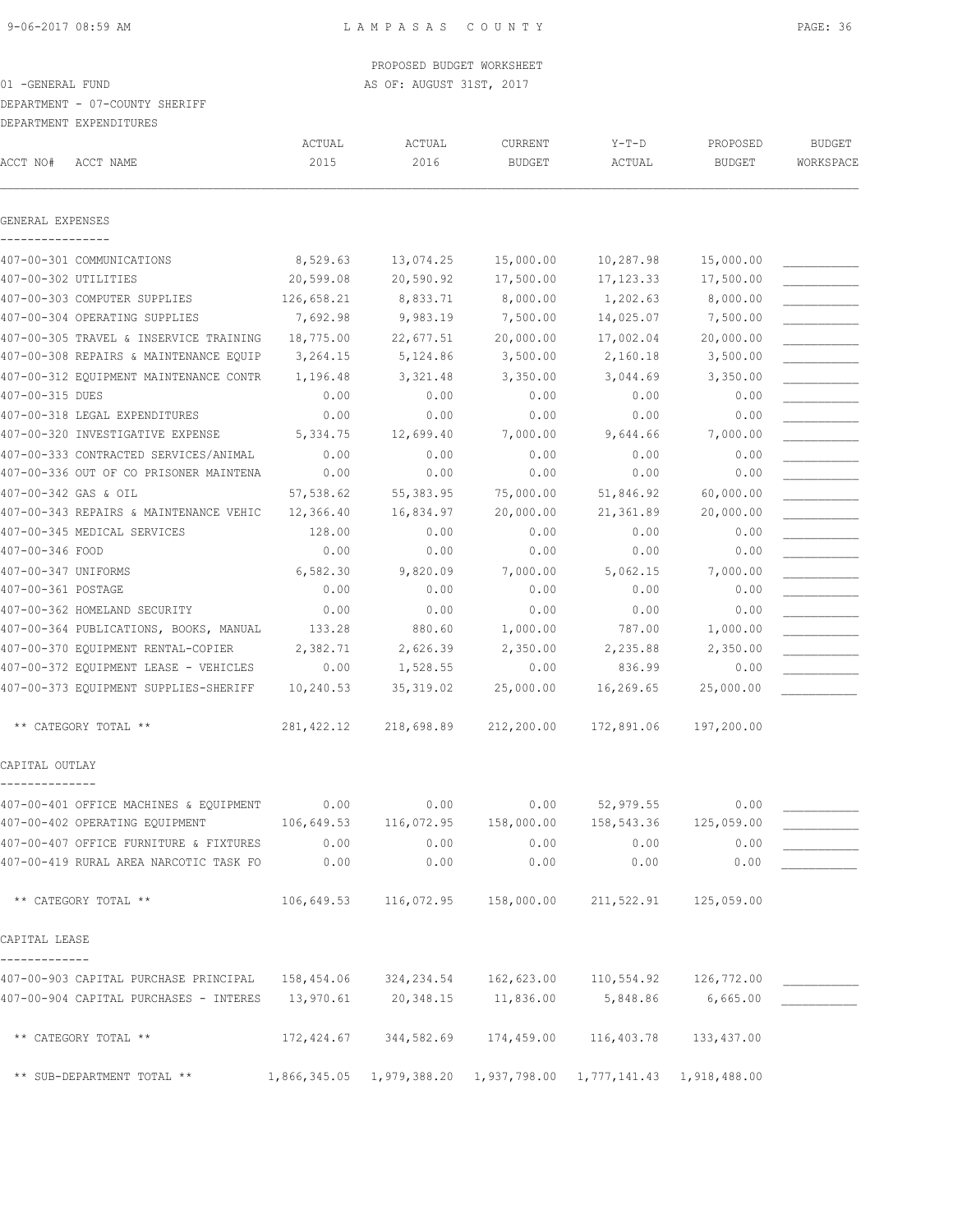PROPOSED BUDGET WORKSHEET 01 -GENERAL FUND **AS OF: AUGUST 31ST, 2017** DEPARTMENT - 07-COUNTY SHERIFF DEPARTMENT EXPENDITURES ACTUAL ACTUAL CURRENT Y-T-D PROPOSED BUDGET ACCT NO# ACCT NAME 2015 2016 BUDGET ACTUAL BUDGET WORKSPACE

# WAGES -----

| 407-01-105 JAIL ADMINISTRATOR<br>#0886 | 52,481.67  | 53, 215.18  | 53,397.00  | 49,445.14  | 60,000.00  |  |
|----------------------------------------|------------|-------------|------------|------------|------------|--|
| 407-01-110 PART-TIME EMPLOYEES         | 0.00       | 0.00        | 17,659.00  | 0.00       | 17,659.00  |  |
| 407-01-117 SALARY DETENTION OFF #1195  | 30, 902.51 | 31,806.28   | 31,210.00  | 29,335.86  | 40,980.00  |  |
| 407-01-118 SALARY DETENTION OFF #open  | 28,615.31  | 22, 299.75  | 28,552.00  | 19,188.54  | 30,160.00  |  |
| 407-01-119 SALARY DETENTION OFF #0888  | 20,284.80  | 25,041.45   | 34,651.00  | 23,776.01  | 35,350.00  |  |
| 407-01-120 SALARY/OVERTIME             | 34, 452.32 | 45,843.77   | 35,000.00  | 61,620.05  | 35,000.00  |  |
| 407-01-135 SALARY DETENTION OFF #3199  | 14,179.02  | 27,501.24   | 27,239.00  | 25,005.83  | 40,980.00  |  |
| 407-01-136 ASSISTANT JAIL ADMIN #1982  | 42,004.07  | 43,748.63   | 45,080.00  | 41,608.97  | 50,000.00  |  |
| 407-01-141 SALARY DETENTION OFF #open  | 32,638.22  | 33, 244.54  | 33,014.00  | 12,870.35  | 30,160.00  |  |
| 407-01-147 JAIL OPS COORDINATOR #2885  | 33,289.03  | 26, 233.43  | 34,492.00  | 31,984.46  | 37,457.00  |  |
| 407-01-150 SALARY DETENTION OFF #1647  | 27,046.18  | 27,507.67   | 27,249.00  | 25,220.38  | 30,160.00  |  |
| 407-01-151 SALARY DETENTION OFF #2552  | 32,867.75  | 33,408.48   | 33,202.00  | 31,019.24  | 40,980.00  |  |
| 407-01-152 SALARY DETENTION OFF #0453  | 27,122.04  | 27,426.42   | 27,280.00  | 25,669.62  | 35,350.00  |  |
| 407-01-155 SALARY DETENTION OFF #3020  | 32, 915.42 | 33,645.35   | 33,165.00  | 31,281.82  | 40,980.00  |  |
| 407-01-158 SALARY DETENTION OFF #3323  | 33, 253.49 | 33,667.65   | 33,340.00  | 31, 364.46 | 40,980.00  |  |
| 407-01-160 SALARY DETENTION OFF #3330  | 32,019.90  | 32,707.53   | 32, 352.00 | 30,544.86  | 38,628.00  |  |
| 407-01-161 SALARY DETENTION OFF #3134  | 31,799.61  | 30,577.51   | 34,495.00  | 32,500.75  | 40,980.00  |  |
| 407-01-164 SALARY DETENTION OFF #0553  | 0.00       | 15,742.33   | 33,508.00  | 19,163.34  | 30,160.00  |  |
| 407-01-165 SALARY DETENTION OFF #0497  | 0.00       | 0.00        | 26,255.00  | 22,515.84  | 30,160.00  |  |
| 407-01-166 SALARY DETENTION OFF #open  | 0.00       | 0.00        | 27,043.00  | 14,741.18  | 30,160.00  |  |
| 407-01-199 LONGEVITY PAYMENT           | 5,713.82   | 6,951.02    | 8,640.00   | 8,854.67   | 9,360.00   |  |
| ** CATEGORY TOTAL **                   | 511,585.16 | 550,568.23  | 656,823.00 | 567,711.37 | 745,644.00 |  |
| EMPLOYEE BENEFITS                      |            |             |            |            |            |  |
| 407-01-203 FICA BENEFITS               | 37,743.86  | 40,603.70   | 50, 197.00 | 41,930.96  | 57,042.00  |  |
| 407-01-204 GROUP MEDICAL INSURANCE     | 90,653.76  | 109,099.14  | 142,347.00 | 121,920.48 | 193,704.00 |  |
| 407-01-205 RETIREMENT                  | 81,753.34  | 88,225.27   | 104,990.00 | 87, 352.86 | 119,303.00 |  |
| 407-01-207 WORKMAN'S COMP              | 7,854.00   | 9,069.00    | 11,330.00  | 11,330.00  | 12,334.00  |  |
| 407-01-208 UNEMPLOYMENT INSURANCE      | 0.00       | 2,182.00    | 721.00     | 721.00     | 728.00     |  |
| 407-01-212 PHONE ALLOWANCE             | 0.00       | 840.00      | 960.00     | 1,320.00   | 960.00     |  |
| ** CATEGORY TOTAL **                   | 218,004.96 | 250,019.11  | 310,545.00 | 264,575.30 | 384,071.00 |  |
| GENERAL EXPENSES                       |            |             |            |            |            |  |
| 407-01-302 UTILITIES                   | 19,061.55  | 19,741.62   | 17,500.00  | 16,428.58  | 17,500.00  |  |
| 407-01-303 COMPUTER SUPPLIES           | 0.00       | 0.00        | 0.00       | 0.00       | 0.00       |  |
| 407-01-304 OPERATING SUPPLIES          | 24,568.49  | 26, 443.54  | 25,000.00  | 20,895.21  | 25,000.00  |  |
| 407-01-305 TRAVEL & INSERVICE TRAINING | 10,076.74  | 4,805.65    | 8,000.00   | 5,814.25   | 12,000.00  |  |
| 407-01-312 EQUIPMENT & MAINTENANCE CON | 12,370.75  | 10,787.89   | 22,000.00  | 16,631.62  | 22,000.00  |  |
| 407-01-336 OUT OF CO PRISONER MAINTENA | 255,593.99 | 139, 172.00 | 250,000.00 | 212,561.75 | 250,000.00 |  |
| 407-01-344 REPAIRS & MAINTENANCE JAIL  | 37,206.92  | 66,149.44   | 140,000.00 | 20,338.65  | 75,000.00  |  |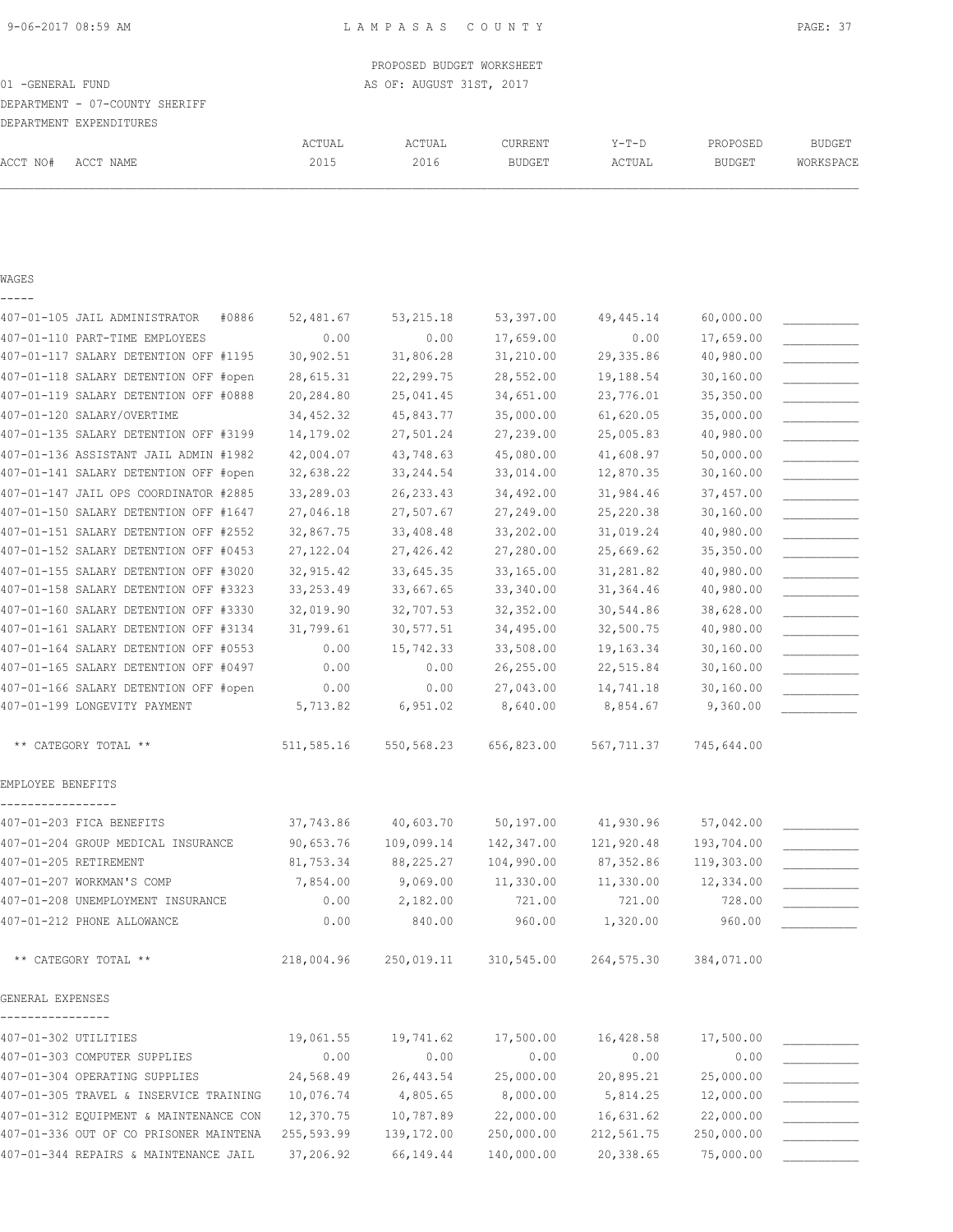DEPARTMENT - 07-COUNTY SHERIFF

DEPARTMENT EXPENDITURES

| ACCT NO#            | ACCT NAME                               | ACTUAL<br>2015 | ACTUAL<br>2016 | <b>CURRENT</b><br><b>BUDGET</b> | $Y-T-D$<br>ACTUAL | PROPOSED<br>BUDGET | <b>BUDGET</b><br>WORKSPACE |
|---------------------|-----------------------------------------|----------------|----------------|---------------------------------|-------------------|--------------------|----------------------------|
|                     | 407-01-345 MEDICAL SERVICES             | 91, 115.27     | 71,370.70      | 90,000.00                       | 81,840.68         | 90,000.00          |                            |
| 407-01-346 FOOD     |                                         | 78,396.09      | 68,320.38      | 70,000.00                       | 54,991.83         | 70,000.00          |                            |
| 407-01-347 UNIFORMS |                                         | 2,610.81       | 3,200.71       | 3,500.00                        | 4,382.59          | 6,500.00           |                            |
| 407-01-361 POSTAGE  |                                         | 0.00           | 0.00           | 0.00                            |                   |                    |                            |
|                     |                                         |                |                |                                 | 0.00              | 0.00               |                            |
|                     | 407-01-364 PUBLICATIONS, BOOKS, MANUALS | 159.00         | 0.00           | 250.00                          | 0.00              | 250.00             |                            |
|                     | 407-01-372 OPERATING SUPPLIES JAIL      | 15,797.99      | 16,345.25      | 12,000.00                       | 5,654.99          | 12,000.00          |                            |
|                     | 407-01-399 PRE-BOND-JAIL                | 0.00           | 3,015.00       | 0.00                            | 8,685.00          | 0.00               |                            |
|                     | ** CATEGORY TOTAL **                    | 546,957.60     | 429,352.18     | 638,250.00                      | 448,225.15        | 580,250.00         |                            |
| CAPITAL OUTLAY      |                                         |                |                |                                 |                   |                    |                            |
|                     | 407-01-401 OFFICE MACHINE & EQUIPMENT   | 0.00           | 0.00           | 0.00                            | 0.00              | 0.00               |                            |
|                     | 407-01-402 OPERATING EQUIPMENT          | 0.00           | 0.00           | 0.00                            | 0.00              | 0.00               |                            |
|                     | 407-01-403 REAL ESTATE                  | 0.00           | 0.00           | 0.00                            | 0.00              | 0.00               |                            |
|                     | 407-01-407 OFFICE FURNITURE & FIXTURES  | 0.00           | 0.00           | 0.00                            | 0.00              | 0.00               |                            |
|                     | ** CATEGORY TOTAL **                    | 0.00           | 0.00           | 0.00                            | 0.00              | 0.00               |                            |
| CAPITAL LEASE       |                                         |                |                |                                 |                   |                    |                            |
|                     | 407-01-903 CAPITAL PURCHASE PRINCIPLE   | 0.00           | 0.00           | 0.00                            | 0.00              | 0.00               |                            |
|                     | 407-01-904 CAPITAL PURCHASES INTEREST   | 0.00           | 0.00           | 0.00                            | 0.00              | 0.00               |                            |
|                     | ** CATEGORY TOTAL **                    | 0.00           | 0.00           | 0.00                            | 0.00              | 0.00               |                            |

\*\* SUB-DEPARTMENT TOTAL \*\* 1,276,547.72 1,229,939.52 1,605,618.00 1,280,511.82 1,709,965.00

WAGES

| 407-02-103 SALARY ANIMAL CONTROL #3121 | 39,841.38 | 47,548.13 | 50,602.00 | 41,942.76 | 51,302.00 |  |
|----------------------------------------|-----------|-----------|-----------|-----------|-----------|--|
| 407-02-110 PART-TIME EMPLOYEES         | 0.00      | 0.00      | 0.00      | 0.00      | 0.00      |  |
| 407-02-120 SALARY/OVERTIME             | 97.85     | 429.37    | 750.00    | 430.97    | 750.00    |  |
| 407-02-199 LONGEVITY PAYMENT           | 604.33    | 723.20    | 840.00    | 842.02    | 960.00    |  |
|                                        |           |           |           |           |           |  |
| ** CATEGORY TOTAL **                   | 40,543.56 | 48,700.70 | 52,192.00 | 43,215.75 | 53,012.00 |  |
|                                        |           |           |           |           |           |  |
| EMPLOYEE BENEFITS                      |           |           |           |           |           |  |
|                                        |           |           |           |           |           |  |
| 407-02-203 FICA BENEFITS               | 3,009.08  | 3,609.19  | 3,994.00  | 3,189.13  | 3,998.00  |  |
| 407-02-204 GROUP MEDICAL INSURANCE     | 5,671.00  | 8,021.52  | 8,220.00  | 9,153.36  | 8,845.00  |  |
| 407-02-205 RETIREMENT                  | 6,486.90  | 7,792.19  | 8,351.00  | 6,628.13  | 8,362.00  |  |
| 407-02-207 WORKMAN'S COMP              | 673.00    | 794.00    | 794.00    | 794.00    | 885.00    |  |
| 407-02-208 UNEMPLOYMENT INSURANCE      | 0.00      | 0.00      | 0.00      | 0.00      | 52.00     |  |
|                                        |           |           |           |           |           |  |
| ** CATEGORY TOTAL **                   | 15,839.98 | 20,216.90 | 21,359.00 | 19,764.62 | 22,142.00 |  |
|                                        |           |           |           |           |           |  |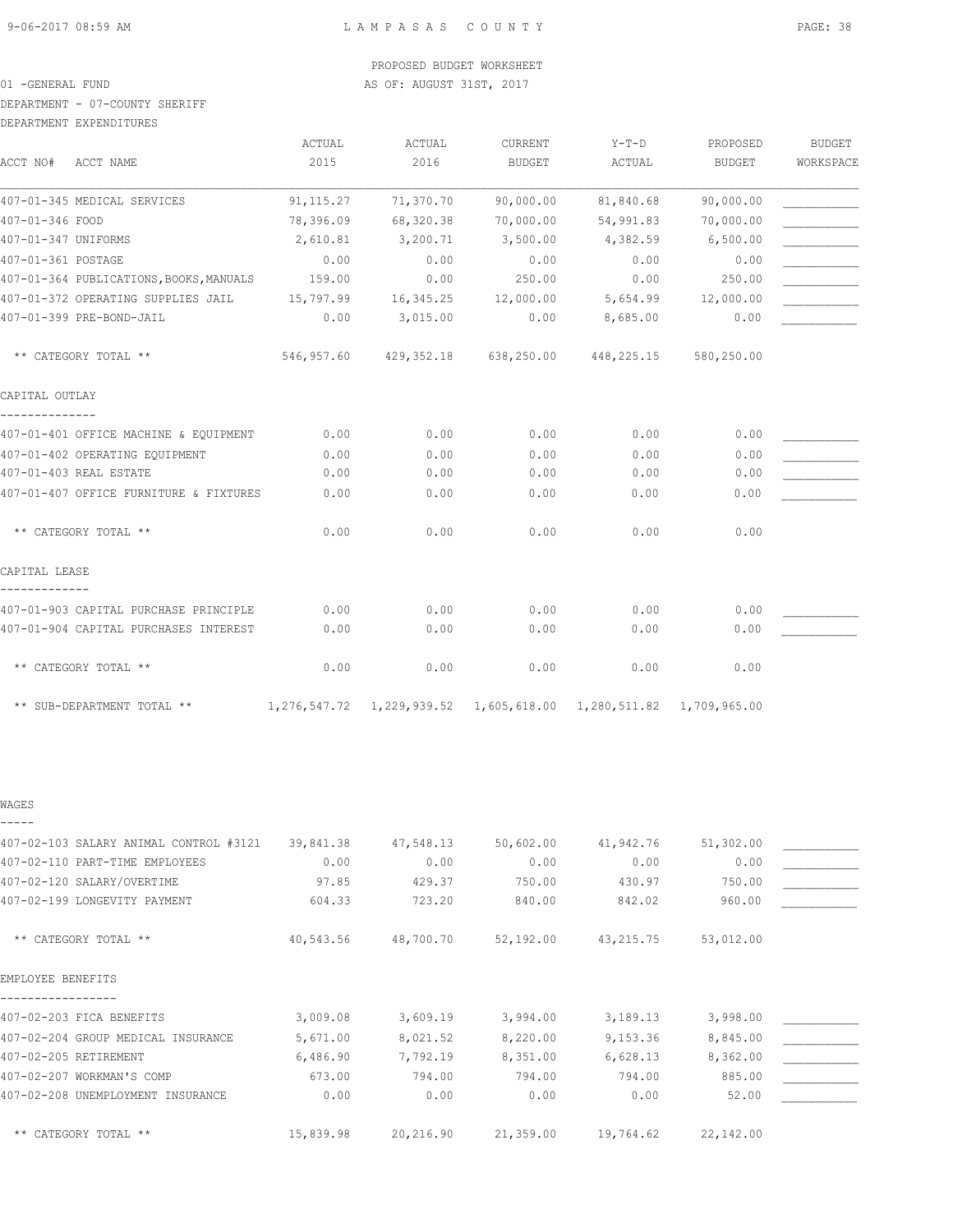PROPOSED BUDGET WORKSHEET

## 01 -GENERAL FUND **AS OF: AUGUST 31ST, 2017**

DEPARTMENT - 07-COUNTY SHERIFF

DEPARTMENT EXPENDITURES

|                  |                                         | ACTUAL    | ACTUAL      | <b>CURRENT</b>              | $Y-T-D$                                                    | PROPOSED          | <b>BUDGET</b> |
|------------------|-----------------------------------------|-----------|-------------|-----------------------------|------------------------------------------------------------|-------------------|---------------|
| ACCT NO#         | ACCT NAME                               | 2015      | 2016        | <b>BUDGET</b>               | ACTUAL                                                     | <b>BUDGET</b>     | WORKSPACE     |
| GENERAL EXPENSES |                                         |           |             |                             |                                                            |                   |               |
| . <u>.</u> .     | 407-02-304 OPERATING SUPPLIES           | 220.07    | 1,302.03    | 1,200.00                    | 0.00                                                       | 1,200.00          |               |
|                  | 407-02-305 TRAVEL & INSERVICE TRAINING  | 784.85    | 0.00        | 1,100.00                    | 0.00                                                       | 1,100.00          |               |
|                  | 407-02-308 REPAIRS & MAINTENANCE EQUIP  | 0.00      | 0.00        | 0.00                        | 0.00                                                       | 0.00              |               |
| 407-02-315 DUES  |                                         | 0.00      | 0.00        | 0.00                        | 0.00                                                       | 0.00              |               |
|                  | 407-02-333 CONTRACTED SERVICES/ANIMAL   | 64,214.11 | 81,474.59   | 96,000.00                   | 67, 208.11                                                 | 96,000.00         |               |
|                  | 407-02-342 GAS & OIL                    | 4,632.71  | 4,520.49    | 9,000.00                    | 2,930.77                                                   | 5,000.00          |               |
|                  | 407-02-343 REPAIRS & MAINTANCE VEHICLE  | 923.82    | 2,789.83    | 3,250.00                    | 1,342.35                                                   | 5,000.00          |               |
|                  | 407-02-345 MEDICAL SERVICES             | 0.00      | 0.00        | 1,237.00                    | 0.00                                                       | 1,237.00          |               |
|                  | 407-02-347 UNIFORMS                     | 234.85    | 278.96      | 600.00                      | 0.00                                                       | 600.00            |               |
|                  | 407-02-364 PUBLICATIONS, BOOKS, MANUALS | 0.00      | 0.00        | 0.00                        | 0.00                                                       | 0.00              |               |
|                  | 407-02-373 OPERATING SUPPLIES POLICE E  | 0.00      | 0.00        | 0.00                        | 0.00                                                       | 0.00              |               |
|                  | 407-02-389 MISCELLANOUS                 | 0.00      | 1,500.00    | 0.00                        | 0.00                                                       | 0.00              |               |
|                  | ** CATEGORY TOTAL **                    | 71,010.41 | 91,865.90   | 112,387.00                  | 71,481.23                                                  | 110,137.00        |               |
| CAPITAL OUTLAY   |                                         |           |             |                             |                                                            |                   |               |
| . <u>.</u> .     | 407-02-402 OPERATING EQUIPMENT          | 0.00      | 33, 187. 22 | 0.00                        | 0.00                                                       | 0.00              |               |
|                  | ** CATEGORY TOTAL **                    | 0.00      | 33, 187. 22 | 0.00                        | 0.00                                                       | 0.00              |               |
| CAPITAL LEASE    |                                         |           |             |                             |                                                            |                   |               |
| . <u>.</u>       | 407-02-903 CAPITAL PURCHASE PRINCIPAL   | 0.00      | 0.00        | 0.00                        | 0.00                                                       | 0.00              |               |
|                  | ** CATEGORY TOTAL **                    | 0.00      | 0.00        | 0.00                        | 0.00                                                       | 0.00              |               |
|                  | ** SUB-DEPARTMENT TOTAL **              |           |             |                             | 127,393.95  193,970.72  185,938.00  134,461.60  185,291.00 |                   |               |
|                  |                                         |           |             |                             |                                                            |                   |               |
| WAGES            |                                         |           |             |                             |                                                            |                   |               |
|                  |                                         |           |             |                             |                                                            |                   |               |
|                  | 407-03-113 SALARY/ASSISTANT #1082       | 37,002.97 | 0.00        | 32,560.81 35,094.00<br>0.00 | 30,450.41<br>0.00                                          | 33,589.00<br>0.00 |               |
|                  | 407-03-199 LONGEVITY PAYMENT            | 1,920.00  |             |                             |                                                            |                   |               |

\*\* CATEGORY TOTAL \*\* 38,922.97 32,560.81 35,094.00 30,450.41 33,589.00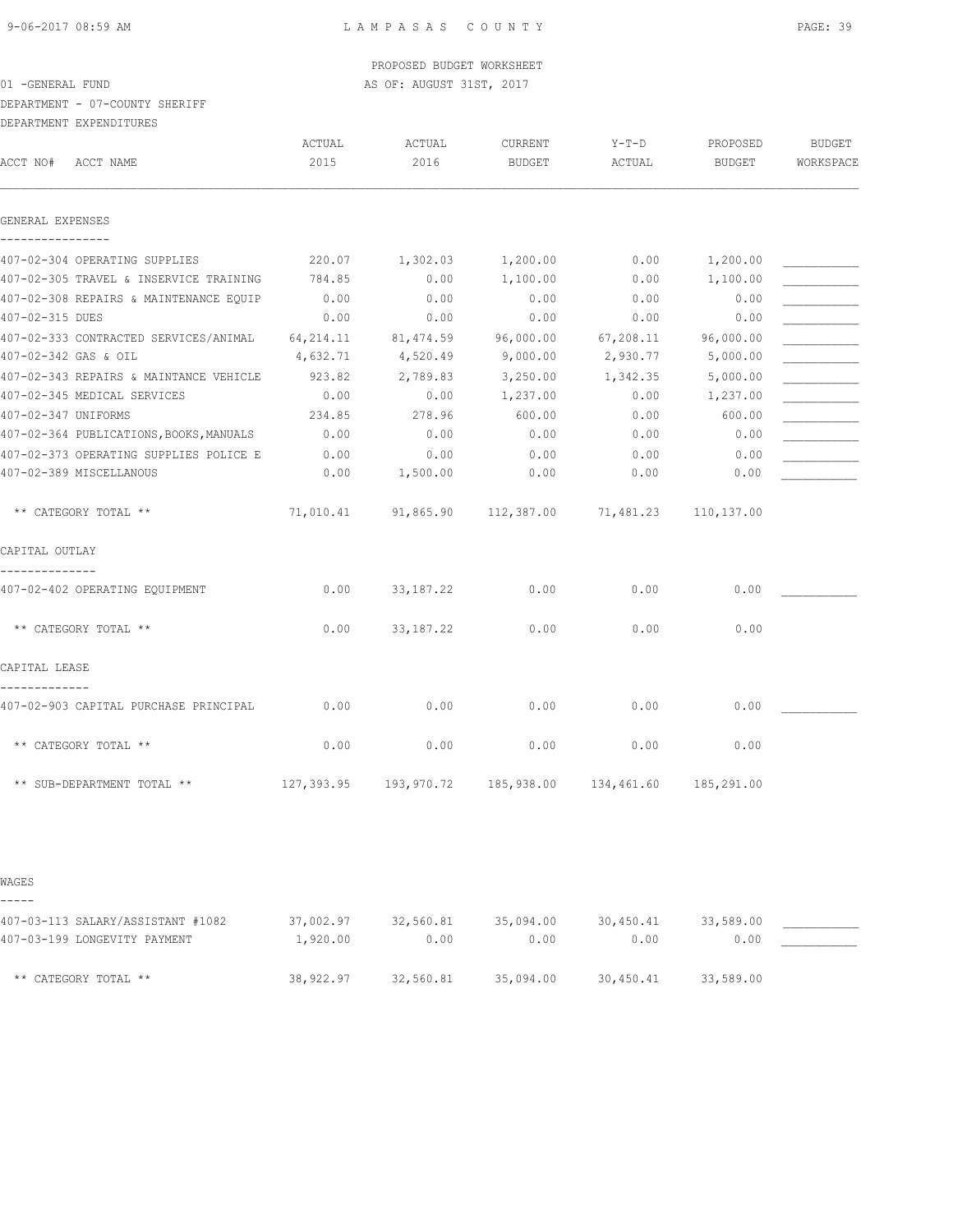DEPARTMENT - 07-COUNTY SHERIFF

| DEPARTMENT EXPENDITURES |  |
|-------------------------|--|

| ACCT NO#<br>ACCT NAME                  | ACTUAL<br>2015 | ACTUAL<br>2016                                            | CURRENT<br><b>BUDGET</b> | Y-T-D<br>ACTUAL   | PROPOSED<br><b>BUDGET</b> | <b>BUDGET</b><br>WORKSPACE |
|----------------------------------------|----------------|-----------------------------------------------------------|--------------------------|-------------------|---------------------------|----------------------------|
| EMPLOYEE BENEFITS                      |                |                                                           |                          |                   |                           |                            |
| 407-03-203 FICA BENEFITS               | 2,894.05       | 2,396.30                                                  | 2,685.00                 | 2,239.24          | 2,570.00                  |                            |
| 407-03-204 GROUP MEDICAL INSURANCE     | 5,634.00       | 8,021.52                                                  | 8,220.00                 | 7,530.56          | 8,845.00                  |                            |
| 407-03-205 RETIREMENT                  | 6,227.74       | 5,209.72                                                  | 5,615.00                 | 4,668.45          | 5,374.00                  |                            |
| 407-03-207 WORKMEN'S COMP              | 107.00         | 108.00                                                    | 116.00                   | 116.00            | 111.00                    |                            |
| 407-03-208 UNEMPLOYMENT INSURANCE      | 0.00           | 25.00                                                     | 35.00                    | 35.00             | 33.00                     |                            |
| ** CATEGORY TOTAL **                   |                | 14,862.79   15,760.54   16,671.00   14,589.25   16,933.00 |                          |                   |                           |                            |
| GENERAL EXPENSES                       |                |                                                           |                          |                   |                           |                            |
| 407-03-301 COMMUNICATIONS              |                | 1,866.27 1,863.30                                         |                          | 2,000.00 1,719.70 | 2,000.00                  |                            |
| 407-03-304 OPERATING SUPPLIES          | 978.46         | 960.52                                                    | 1,000.00                 | 709.21            | 1,000.00                  |                            |
| 407-03-347 UNIFORMS                    | 0.00           | 0.00                                                      | 0.00                     | 0.00              | 0.00                      |                            |
| ** CATEGORY TOTAL **                   |                | 2,844.73 2,823.82                                         |                          | 3,000.00 2,428.91 | 3,000.00                  |                            |
| CAPITAL OUTLAY                         |                |                                                           |                          |                   |                           |                            |
| 407-03-402 OPERATING EQUIPMENT         | 0.00           | 0.00                                                      | 0.00                     | 0.00              | 0.00                      |                            |
| ** CATEGORY TOTAL **                   | 0.00           | 0.00                                                      | 0.00                     | 0.00              | 0.00                      |                            |
| ** SUB-DEPARTMENT TOTAL **             |                | 56,630.49 51,145.17 54,765.00 47,468.57 53,522.00         |                          |                   |                           |                            |
| WAGES                                  |                |                                                           |                          |                   |                           |                            |
| 407-04-103 SALARY DEPUTY SHERIFF       | 0.00           | 0.00                                                      | 0.00                     | 0.00              | 0.00                      |                            |
| 407-04-110 PART-TIME EMPLOYEES         | 0.00           | 0.00                                                      | 0.00                     | 0.00              | 0.00                      |                            |
| 407-04-118 SALARY DEPUTY SHERIFF #0490 | 330.41         | 0.00                                                      | 0.00                     | 0.00              | 0.00                      |                            |
| 407-04-120 SALARY/OVERTIME             | 439.78         | 0.00                                                      | 0.00                     | 0.00              | 0.00                      |                            |
| 407-04-199 LONGEVITY PAYMENT           | 0.00           | 0.00                                                      | 0.00                     | 0.00              | 0.00                      |                            |
| ** CATEGORY TOTAL **                   | 770.19         | 0.00                                                      | 0.00                     | 0.00              | 0.00                      |                            |
| EMPLOYEE BENEFITS                      |                |                                                           |                          |                   |                           |                            |
| 407-04-203 FICA BENEFITS               | 57.22          | 0.00                                                      | 0.00                     | 0.00              | 0.00                      |                            |
| 407-04-204 GROUP MEDICAL INSURANCE     | 0.00           | 0.00                                                      | 0.00                     | 0.00              | 0.00                      |                            |
| 407-04-205 RETIREMENT                  | 123.25         | 0.00                                                      | 0.00                     | 0.00              | 0.00                      |                            |
| 407-04-207 WORKMEN'S COMP              | 0.00           | 0.00                                                      | 0.00                     | 0.00              | 0.00                      |                            |
| 407-04-208 UNEMPLOYMENT INSURANCE      | 0.00           | 0.00                                                      | 0.00                     | 0.00              | 0.00                      |                            |

\*\* CATEGORY TOTAL \*\* <br>180.47 0.00 0.00 0.00 0.00 0.00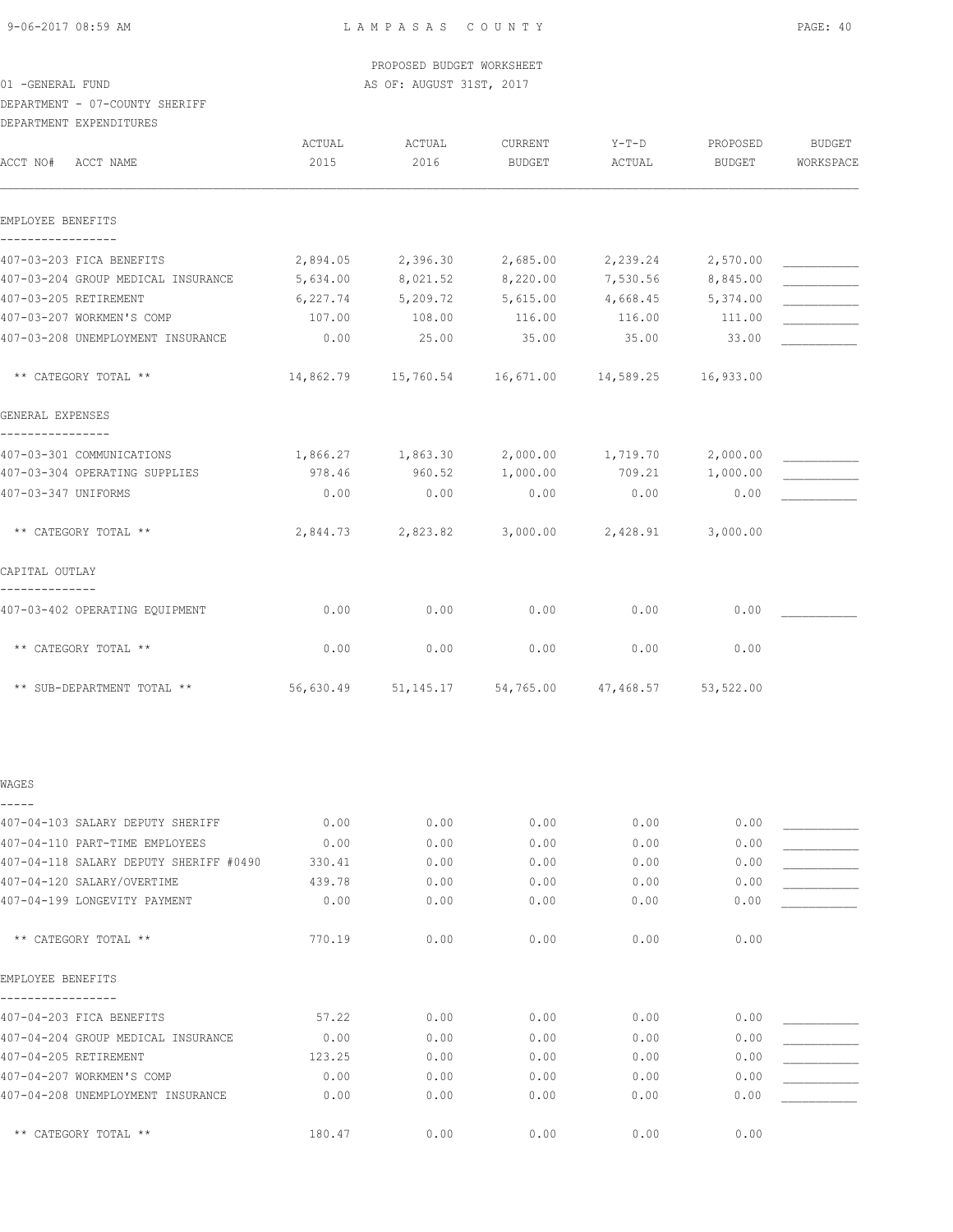DEPARTMENT - 07-COUNTY SHERIFF

| DEPARTMENT EXPENDITURES |
|-------------------------|
|                         |

| ACTUAL<br>ACTUAL<br>CURRENT<br>$Y-T-D$<br>BUDGET<br>PROPOSED<br>2015<br>2016<br>WORKSPACE<br>BUDGET<br>ACTUAL<br>BUDGET | ACCT NO#<br>ACCT NAME                  |
|-------------------------------------------------------------------------------------------------------------------------|----------------------------------------|
|                                                                                                                         |                                        |
|                                                                                                                         | GENERAL EXPENSES                       |
| 0.00<br>0.00<br>0.00<br>0.00<br>0.00                                                                                    | 407-04-301 COMMUNICATIONS              |
| 0.00<br>0.00<br>0.00<br>0.00<br>11,316.00                                                                               | 407-04-304 OPERATING SUPPLIES          |
| 0.00<br>0.00<br>0.00<br>0.00<br>0.00                                                                                    | 407-04-305 TRAVEL & INSERVICE          |
| 0.00<br>0.00<br>0.00<br>0.00<br>0.00                                                                                    | 407-04-342 GAS & OIL                   |
| 0.00<br>0.00<br>0.00<br>0.00<br>0.00                                                                                    | 407-04-343 REPAIRS & MAINTENANCE VEHIC |
| 0.00<br>0.00<br>0.00<br>0.00<br>0.00                                                                                    | 407-04-346 FOOD                        |
| 0.00<br>0.00<br>0.00<br>0.00<br>0.00                                                                                    | 407-04-347 UNIFORMS                    |
| 0.00<br>0.00<br>0.00<br>0.00<br>0.00                                                                                    | 407-04-361 POSTAGE                     |
| 0.00<br>0.00<br>0.00<br>11,316.00<br>0.00                                                                               | ** CATEGORY TOTAL **                   |
|                                                                                                                         | CAPITAL OUTLAY                         |
| 0.00<br>0.00<br>0.00<br>0.00<br>0.00                                                                                    | 407-04-402 OPERATING EQUIPMENT         |
| 0.00<br>0.00<br>0.00<br>0.00<br>0.00                                                                                    | ** CATEGORY TOTAL **                   |
| 11,316.00<br>950.66<br>0.00<br>0.00<br>0.00                                                                             | ** SUB-DEPARTMENT TOTAL **             |
| 3, 327, 867.87 3, 454, 443.61 3, 784, 119.00 3, 250, 899.42 3, 867, 266.00                                              | ***<br>DEPARTMENT TOTAL<br>$***$       |
|                                                                                                                         |                                        |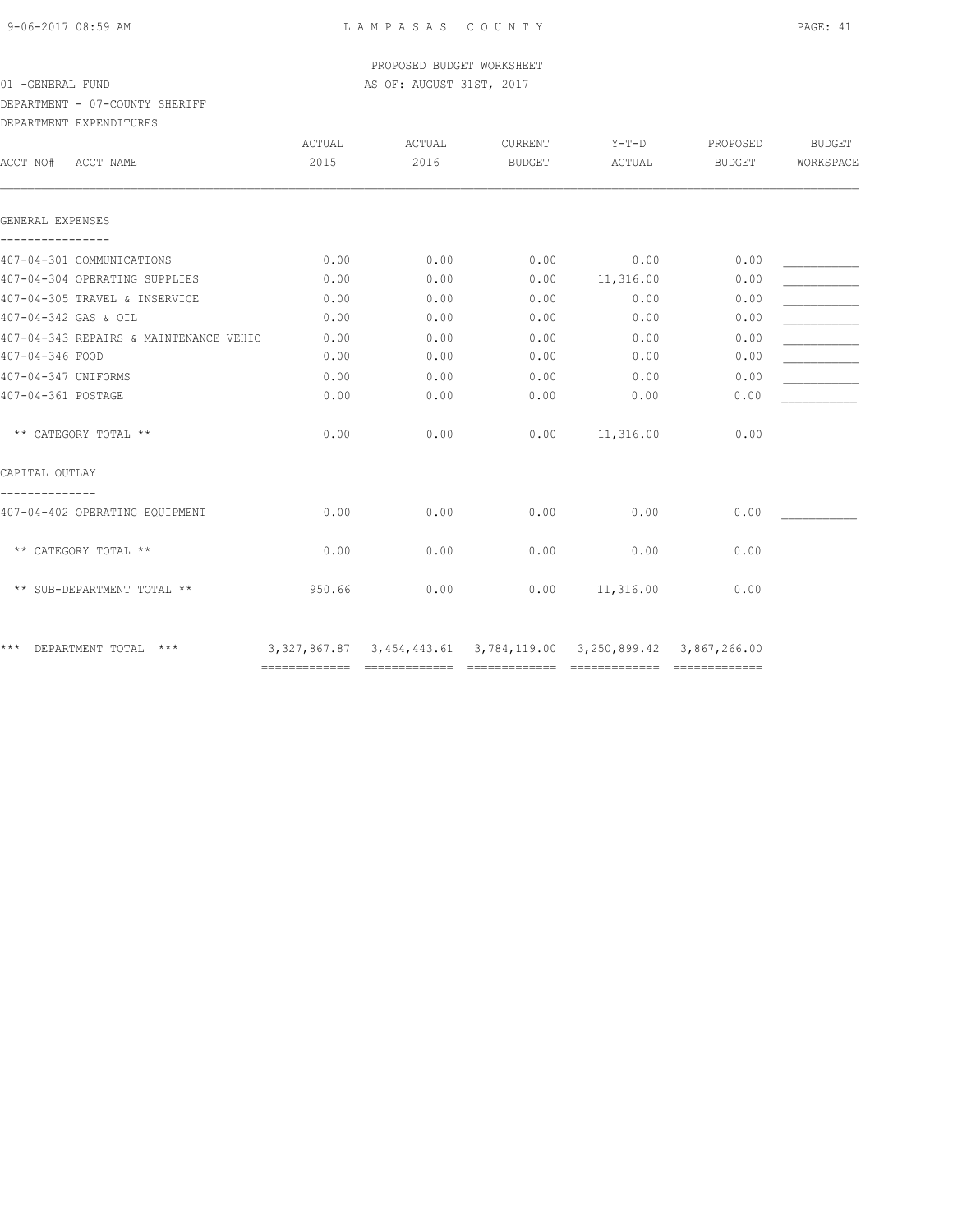# DEPARTMENT - 08-COUNTY/DISTRICT ATTNY

DEPARTMENT EXPENDITURES

|          | DBIANINDNI BAIBNDIIUNDU |        |        |               |         |               |           |
|----------|-------------------------|--------|--------|---------------|---------|---------------|-----------|
|          |                         | ACTUAL | ACTUAL | CURRENT       | $Y-T-D$ | PROPOSED      | BUDGET    |
| ACCT NO# | ACCT NAME               | 2015   | 2016   | <b>BUDGET</b> | ACTUAL  | <b>BUDGET</b> | WORKSPACE |
|          |                         |        |        |               |         |               |           |

## WAGES

| _ |  | ___ |  |
|---|--|-----|--|
|   |  |     |  |

| 408-00-103 SALARIES & WAGES DEP #1192    | 39,491.17 | 33,746.16                                                        | 45,252.00           | 41, 155. 41 | 45,254.00 |  |
|------------------------------------------|-----------|------------------------------------------------------------------|---------------------|-------------|-----------|--|
| 408-00-104 SALARIES & WAGES DEP<br>#2436 | 24,140.79 | 23,634.13                                                        | 24, 242.00          | 22,377.67   | 24,986.00 |  |
| 408-00-110 PART-TIME EMPLOYEES           | 0.00      | 0.00                                                             | 0.00                | 0.00        | 0.00      |  |
| 408-00-113 SALARIES & WAGES ASST #0885   | 60,749.33 | 61,481.20                                                        | 75,000.00           | 68,712.48   | 77,268.00 |  |
| 408-00-114 SALARY & WAGES OFFICE #0615   | 39,065.00 | 39,734.72                                                        | 44,789.00           | 37,618.13   | 45,254.00 |  |
| 408-00-133 SALARY/SUPP #615 #1192 #88    | 3,223.92  | 6,628.49                                                         | 0.00                | 5,146.32    | 0.00      |  |
| 408-00-199 LONGEVITY PAYMENT             | 4,320.00  | 4,440.00                                                         | 4,560.00            | 4,560.00    | 4,680.00  |  |
| ** CATEGORY TOTAL **                     |           | $170,990.21$ $169,664.70$ $193,843.00$ $179,570.01$ $197,442.00$ |                     |             |           |  |
| EMPLOYEE BENEFITS                        |           |                                                                  |                     |             |           |  |
| 408-00-203 FICA BENEFITS                 | 12,210.77 | 12,909.15                                                        | 14,829.00           | 13,031.63   | 15,104.00 |  |
| 408-00-204 GROUP MEDICAL INSURANCE       | 25,060.27 | 29,843.78                                                        | 34,079.00           | 32,251.86   | 36,020.00 |  |
| 408-00-205 RETIREMENT                    | 27,264.47 | 27,813.60                                                        | 31,015.00           | 27,647.31   | 31,591.00 |  |
| 408-00-207 WORKMEN'S COMP                | 653.00    | 38.00                                                            | 76.00               | 76.00       | 84.00     |  |
| 408-00-208 UNEMPLOYMENT INSURANCE        | 0.00      | 77.00                                                            | 194.00              | 194.00      | 122.00    |  |
| 408-00-212 PHONE ALLOWANCE               | 0.00      | 0.00                                                             | 0.00                | 0.00        | 480.00    |  |
| ** CATEGORY TOTAL **                     | 65,188.51 |                                                                  | 70,681.53 80,193.00 | 73,200.80   | 83,401.00 |  |
| GENERAL EXPENSES                         |           |                                                                  |                     |             |           |  |
| 408-00-301 COMMUNICATIONS                | 1,913.00  | 2,090.45                                                         | 2,000.00            | 587.30      | 2,000.00  |  |
| 408-00-302 UTILITIES                     | 0.00      | 0.00                                                             | 0.00                | 0.00        | 0.00      |  |
| 408-00-304 OPERATING SUPPLIES            | 4,517.05  | 2,209.31                                                         | 3,000.00            | 3,483.72    | 3,500.00  |  |
| 408-00-305 TRAVEL & INSERVICE TRAINING   | 2,320.24  | 946.12                                                           | 2,500.00            | 1,691.93    | 2,500.00  |  |
| 408-00-307 INSURANCE & BONDS             | 0.00      | 0.00                                                             | 400.00              | 0.00        | 0.00      |  |
| 408-00-312 EQUIPMENT MAINTENANCE CONTR   | 0.00      | 7,500.00                                                         | 7,500.00            | 0.00        | 7,500.00  |  |
| 408-00-320 INVESTIGATIVE EXPENSES        | 837.99    | 456.11                                                           | 2,000.00            | 793.00      | 2,000.00  |  |
| 408-00-333 CONTRACTED SERVICE            | 8,520.00  | 0.00                                                             | 0.00                | 0.00        | 0.00      |  |
| 408-00-361 POSTAGE                       | 0.00      | 55.00                                                            | 126.00              | 0.00        | 126.00    |  |
| 408-00-370 EQUIPMENT RENTAL - COPIER     | 2,081.96  | 2,223.00                                                         | 1,680.00            | 1,710.00    | 1,680.00  |  |
| 408-00-389 MISCELLANEOUS EXPENSE         | 0.00      | 0.00                                                             | 0.00                | 0.00        | 0.00      |  |
| ** CATEGORY TOTAL **                     |           | 20,190.24 15,479.99 19,206.00 8,265.95 19,306.00                 |                     |             |           |  |
|                                          |           |                                                                  |                     |             |           |  |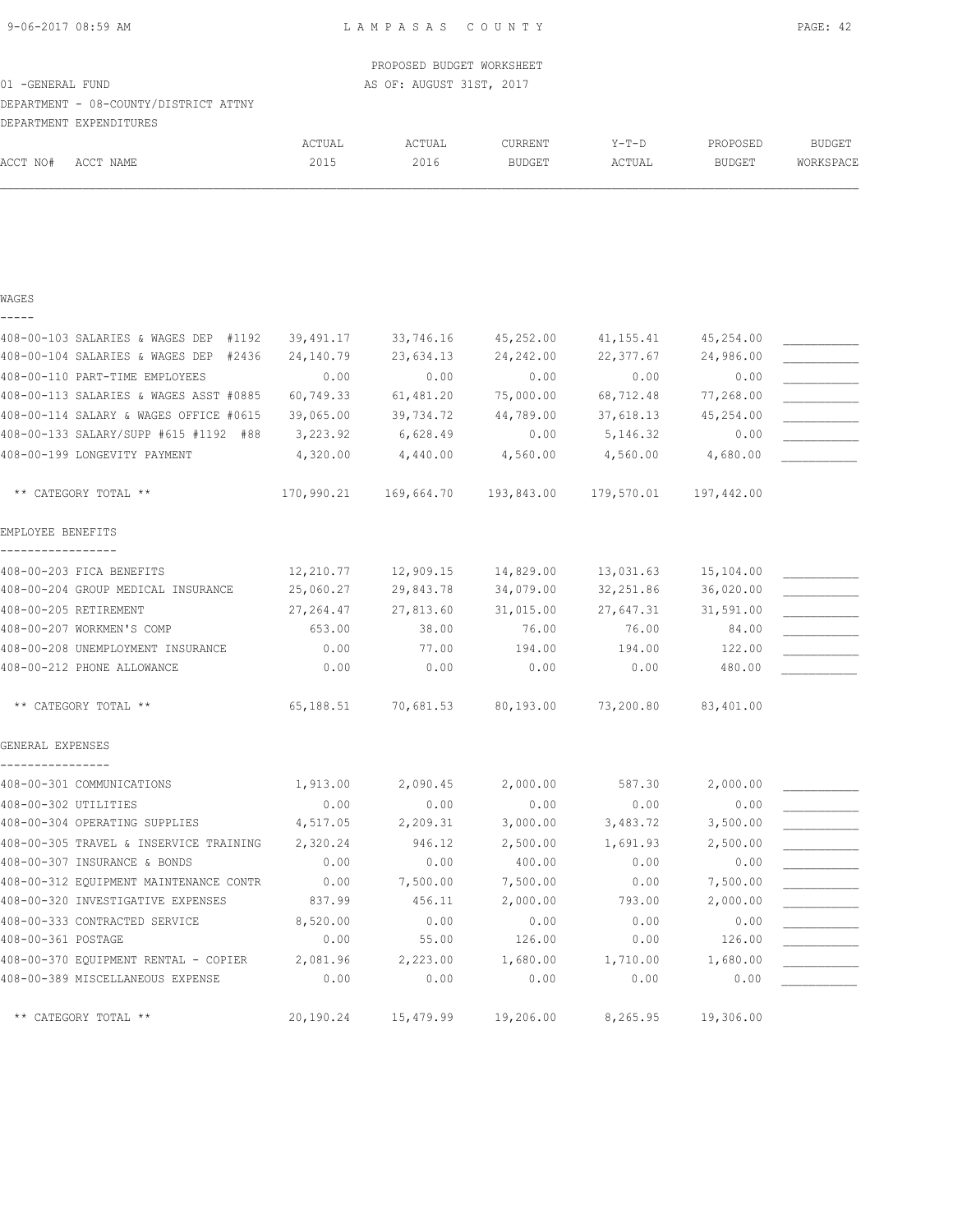| 9-06-2017 08:59 AM |  |
|--------------------|--|
|                    |  |

# DEPARTMENT - 08-COUNTY/DISTRICT ATTNY DEPARTMENT EXPENDITURES

|                                        | ACTUAL        | ACTUAL     | CURRENT       | $Y-T-D$    | PROPOSED   | <b>BUDGET</b> |
|----------------------------------------|---------------|------------|---------------|------------|------------|---------------|
| ACCT NAME<br>ACCT NO#                  | 2015          | 2016       | <b>BUDGET</b> | ACTUAL     | BUDGET     | WORKSPACE     |
|                                        |               |            |               |            |            |               |
| CAPITAL OUTLAY                         |               |            |               |            |            |               |
| 408-00-401 OFFICE MACHINES & EQUIPMENT | 7,500.00      | 0.00       | 0.00          | 7,500.00   | 0.00       |               |
| 408-00-407 OFFICE FURNITURE & FIXTURES | 0.00          | 0.00       | 0.00          | 0.00       | 0.00       |               |
| ** CATEGORY TOTAL **                   | 7,500.00      | 0.00       | 0.00          | 7,500.00   | 0.00       |               |
| ** SUB-DEPARTMENT TOTAL **             | 263,868.96    | 255,826.22 | 293,242.00    | 268,536.76 | 300,149.00 |               |
| ***<br>DEPARTMENT TOTAL<br>$***$       | 263,868.96    | 255,826.22 | 293,242.00    | 268,536.76 | 300,149.00 |               |
|                                        | ============= |            |               |            |            |               |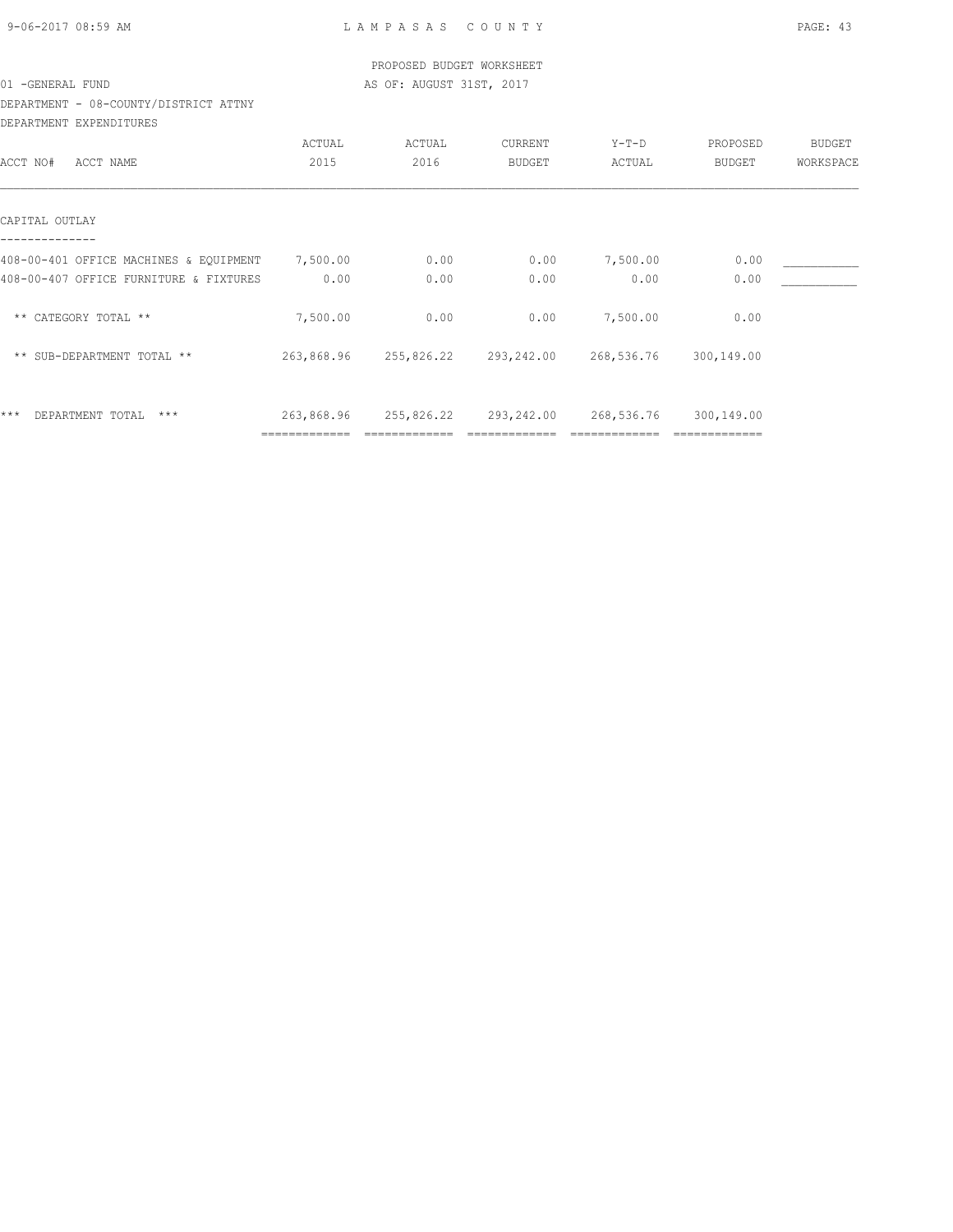PROPOSED BUDGET WORKSHEET 01 -GENERAL FUND **AS OF: AUGUST 31ST, 2017** DEPARTMENT - 09-NON-DEPARTMENTAL DEPARTMENT EXPENDITURES ACTUAL ACTUAL CURRENT Y-T-D PROPOSED BUDGET ACCT NO# ACCT NAME 2015 2016 BUDGET ACTUAL BUDGET WORKSPACE

| GENERAL EXPENSES                       |            |            |            |             |            |  |
|----------------------------------------|------------|------------|------------|-------------|------------|--|
| 409-00-301 COMMUNICATION               | 27,325.62  | 28,721.35  | 25,000.00  | 7,814.67    | 20,000.00  |  |
| 409-00-302 UTILITIES                   | 74,718.97  | 70,068.31  | 65,000.00  | 55,575.05   | 65,000.00  |  |
| 409-00-305 SEPTIC INSP TRAVEL & INSVC  | 318.92     | 799.03     | 0.00       | 0.00        | 0.00       |  |
| 409-00-307 INSURANCE & BONDS           | 40,673.42  | 133,724.27 | 86,350.00  | 53,303.65   | 86,350.00  |  |
| 409-00-309 COURT APPOINTED ATTORNEY    | 1,917.00   | 300.00     | 0.00       | 0.00        | 0.00       |  |
| 409-00-311 REPAIRS & MAINTENANCE-COURT | 49,188.20  | 31,478.26  | 40,000.00  | 34,027.82   | 40,000.00  |  |
| 409-00-312 EQUIPMENT MAINTENANCE CONTR | 12,546.38  | 13,082.87  | 15,000.00  | 13,076.59   | 15,000.00  |  |
| 409-00-313 JANITORIAL CONTRACT         | 34,792.80  | 34,883.09  | 35,340.00  | 22,818.80   | 0.00       |  |
| 409-00-314 JANITORIAL SUPPLIES         | 3,687.09   | 2,988.79   | 3,200.00   | 3,685.64    | 3,200.00   |  |
| 409-00-315 DUES                        | 0.00       | 0.00       | 2,000.00   | 0.00        | 0.00       |  |
| 409-00-316 CHILD WELFARE BOARD         | 10,000.00  | 10,000.00  | 10,000.00  | 10,000.00   | 10,000.00  |  |
| 409-00-318 LEGAL EXPENDITURES          | 0.00       | 0.00       | 2,000.00   | 0.00        | 0.00       |  |
| 409-00-319 AUDIT                       | 27,000.00  | 28,000.00  | 27,500.00  | 28,000.00   | 27,500.00  |  |
| 409-00-321 HISTORICAL COMMISSION       | 1,000.00   | 1,000.00   | 1,000.00   | 1,000.00    | 1,000.00   |  |
| 409-00-322 SOIL CONSERVATION           | 1,500.00   | 0.00       | 1,500.00   | 1,500.00    | 1,500.00   |  |
| 409-00-324 BOUNTIES                    | 394.00     | 587.00     | 500.00     | 275.00      | 500.00     |  |
| 409-00-326 SARATOGA WATER DISTRICT     | 3,000.00   | 3,000.00   | 3,000.00   | 3,000.00    | 3,000.00   |  |
| 409-00-327 C T YOUTH SER BUREAU        | 0.00       | 0.00       | 0.00       | 0.00        | 0.00       |  |
| 409-00-328 CONTINGENCY                 | 21,759.01  | 5,395.14   | 77,598.00  | 33,601.51   | 75,000.00  |  |
| 409-00-329 RENT - MHMR                 | 4,200.00   | 4,200.00   | 4,500.00   | 3,850.00    | 4,500.00   |  |
| 409-00-330 PREDATOR CONTROL            | 64,800.00  | 64,800.00  | 67,000.00  | 54,000.00   | 73,800.00  |  |
| 409-00-331 HILL CTY CHILD ADVOCACY CTR | 3,000.00   | 3,000.00   | 3,000.00   | 3,000.00    | 3,000.00   |  |
| 409-00-333 CONTRACTED SERVICES         | 20,081.97  | 19,017.04  | 18,900.00  | 27,625.51   | 23,000.00  |  |
| 409-00-334 HCCAA CONTRIBUTION (SC)     | 6, 199.00  | 6,199.00   | 6, 200.00  | 6,199.00    | 6, 200.00  |  |
| 409-00-340 INDIGENT BURIAL             | 500.00     | 500.00     | 1,000.00   | 895.00      | 1,100.00   |  |
| 409-00-343 REPAIRS & MAINTENANCE VECHI | 0.00       | 0.00       | 0.00       | 0.00        | 0.00       |  |
| 409-00-345 MEDICAL SERVICES            | 1,816.00   | 7,448.00   | 3,500.00   | 2,809.00    | 3,500.00   |  |
| 409-00-348 AUTOPSIES                   | 14, 172.50 | 25,108.10  | 25,000.00  | 21,064.05   | 25,000.00  |  |
| 409-00-356 ADMINISTRATIVE COSTS        | 1,475.54   | 1,110.00   | 900.00     | 825.00      | 0.00       |  |
| 409-00-358 CONSULTING FEES             | 0.00       | 0.00       | 0.00       | 0.00        | 0.00       |  |
| 409-00-361 POSTAGE                     | 21,927.00  | 20,000.00  | 20,000.00  | 17,000.00   | 20,000.00  |  |
| 409-00-362 HOMELAND SECURITY           | 0.00       | 0.00       | 0.00       | 0.00        | 0.00       |  |
| 409-00-383 SEPTIC TANK INSPECTION      | 17,655.46  | 16,145.00  | 18,000.00  | 16,240.00   | 18,000.00  |  |
| 409-00-386 COMMUNITY SERVICE SUPERVISI | 6,248.62   | 5,922.42   | 7,500.00   | 5,487.87    | 0.00       |  |
| 409-00-387 VETERANS AFFAIR             | 0.00       | 193.40     | 700.00     | 0.00        | 700.00     |  |
| 409-00-388 CASA                        | 1,200.00   | 1,200.00   | 1,200.00   | 1,100.00    | 1,200.00   |  |
| 409-00-389 MISC EXPENSE/LCHEC/DAM      | 9,201.55   | 17,513.53  | 10,000.00  | 8,500.00    | 10,500.00  |  |
| ** CATEGORY TOTAL **                   | 482,299.05 | 556,384.60 | 582,388.00 | 436, 274.16 | 538,550.00 |  |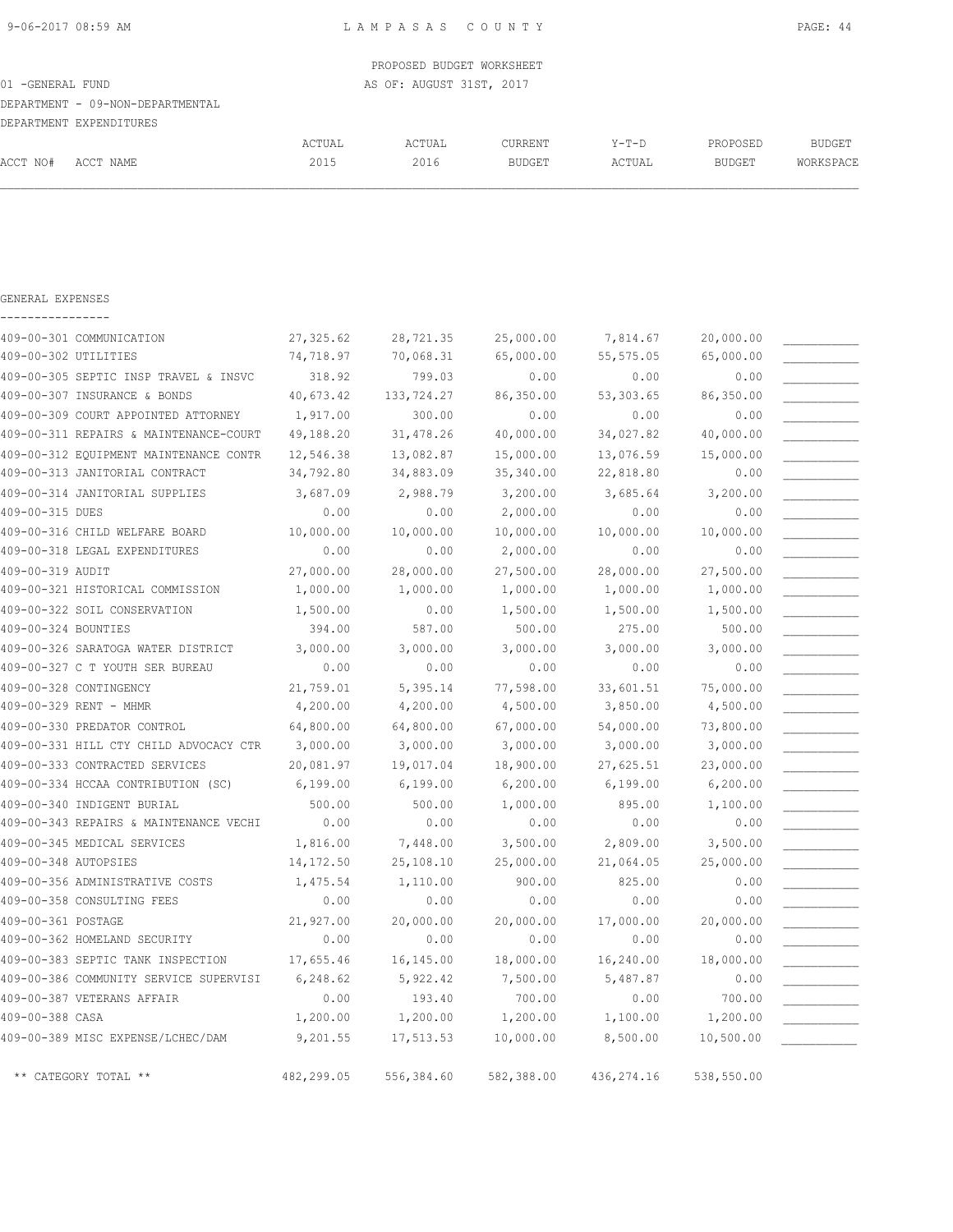DEPARTMENT - 09-NON-DEPARTMENTAL

| DEPARTMENT EXPENDITURES                |            |            |                                                 |            |            |           |
|----------------------------------------|------------|------------|-------------------------------------------------|------------|------------|-----------|
|                                        | ACTUAL     | ACTUAL     | CURRENT                                         | $Y-T-D$    | PROPOSED   | BUDGET    |
| ACCT NO#<br>ACCT NAME                  | 2015       | 2016       | <b>BUDGET</b>                                   | ACTUAL     | BUDGET     | WORKSPACE |
| CAPITAL OUTLAY                         |            |            |                                                 |            |            |           |
| 409-00-402 OPERATING EQUIPMENT         | 0.00       | 0.00       | 0.00                                            | 0.00       | 0.00       |           |
| 409-00-419 RURAL AREA NARCOTIC TASK FO | 0.00       | 0.00       | 0.00                                            | 0.00       | 0.00       |           |
| ** CATEGORY TOTAL **                   | 0.00       | 0.00       | 0.00                                            | 0.00       | 0.00       |           |
| 409-00-500 OPERATING TRANSFER-OUT      | 433,000.00 | 438,500.00 | 624,777.00                                      | 523,980.00 | 466,541.00 |           |
| ** CATEGORY TOTAL **                   | 433,000.00 | 438,500.00 | 624,777.00                                      | 523,980.00 | 466,541.00 |           |
| ** SUB-DEPARTMENT TOTAL **             | 915,299.05 |            | 994,884.60 1,207,165.00 960,254.16 1,005,091.00 |            |            |           |
|                                        |            |            |                                                 |            |            |           |
| GENERAL EXPENSES                       |            |            |                                                 |            |            |           |

| 409-01-334 HCCAA SENIOR CENTER (Lometa) | 0.00         | 0.00       | 2,500.00     | 2,500.00   | 2,500.00     |  |
|-----------------------------------------|--------------|------------|--------------|------------|--------------|--|
| 409-01-389 MISC/COLA                    | 120,000.00   | 0.00       | 0.00         | 0.00       | 0.00         |  |
| ** CATEGORY TOTAL **                    | 120,000.00   | 0.00       | 2,500.00     | 2,500.00   | 2,500.00     |  |
| SUB-DEPARTMENT TOTAL **<br>$***$        | 120,000.00   | 0.00       | 2,500.00     | 2,500.00   | 2,500.00     |  |
| $***$<br>$***$<br>DEPARTMENT TOTAL      | 1,035,299.05 | 994,884.60 | 1,209,665.00 | 962,754.16 | 1,007,591.00 |  |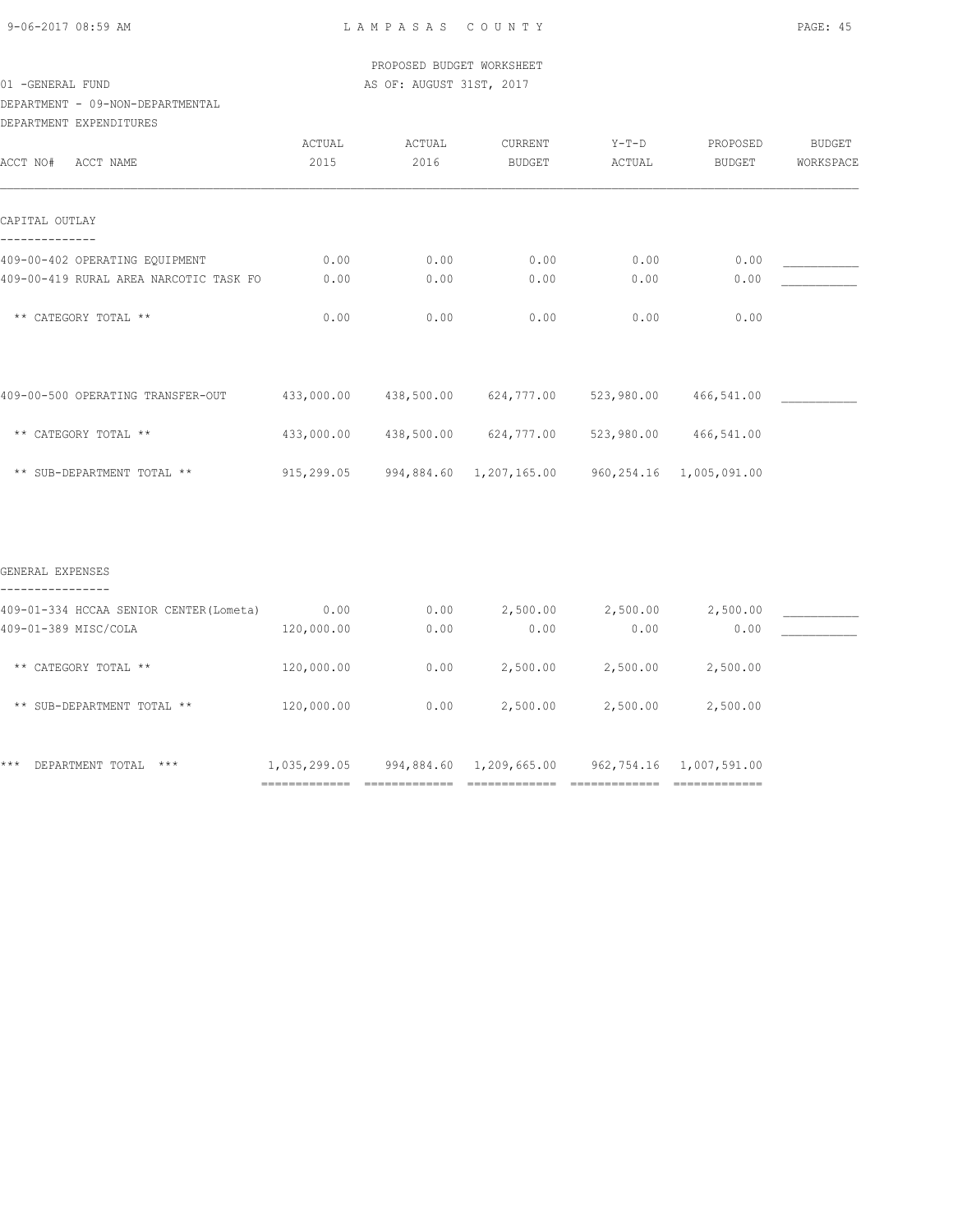| 9-06-2017 08:59 AM |  |
|--------------------|--|
|                    |  |

| 9-06-2017 08:59 AM                  |                   | LAMPASAS COUNTY           |               |          |               | PAGE: 46  |
|-------------------------------------|-------------------|---------------------------|---------------|----------|---------------|-----------|
|                                     |                   | PROPOSED BUDGET WORKSHEET |               |          |               |           |
| 01 - GENERAL FUND                   |                   | AS OF: AUGUST 31ST, 2017  |               |          |               |           |
| DEPARTMENT - 10-CONSTABLES 1, 3 & 4 |                   |                           |               |          |               |           |
| DEPARTMENT EXPENDITURES             |                   |                           |               |          |               |           |
|                                     | ACTUAL            | ACTUAL                    | CURRENT       | $Y-T-D$  | PROPOSED      | BUDGET    |
| ACCT NO#<br>ACCT NAME               | 2015              | 2016                      | <b>BUDGET</b> | ACTUAL   | <b>BUDGET</b> | WORKSPACE |
|                                     |                   |                           |               |          |               |           |
| WAGES<br>-----                      |                   |                           |               |          |               |           |
| 410-00-101 SALARY ELECTED OFF #1000 | 9,343.70 8,906.85 |                           | 10,000.00     | 9,545.83 | 10,191.00     |           |
| 410-00-133 SALARY-SUPPLEMENT        | 0.00              | 0.00                      | 0.00          | 0.00     | 0.00          |           |
| ** CATEGORY TOTAL **                | 9,343.70          | 8,906.85                  | 10,000.00     | 9,545.83 | 10,191.00     |           |

| EMPLOYEE BENEFITS                      |          |                                                             |                          |          |          |  |
|----------------------------------------|----------|-------------------------------------------------------------|--------------------------|----------|----------|--|
| 410-00-203 FICA BENEFITS               | 669.81   | 810.94                                                      | 765.00                   | 705.79   | 780.00   |  |
| 410-00-204 GROUP MEDICAL INSURANCE     | 704.64   | 114.00                                                      | 8,220.00                 | 21.87    | 154.00   |  |
| 410-00-205 RETIREMENT                  | 1,374.54 | 1,772.53                                                    | 1,600.00                 | 1,485.68 | 1,631.00 |  |
| 410-00-207 WORKMEN'S COMP              | 129.00   | 160.00                                                      | 169.00                   | 169.00   | 152.00   |  |
| 410-00-208 UNEMPLOYMENT INSURANCE      | 0.00     | 0.00                                                        | 0.00                     | 0.00     | 0.00     |  |
| 410-00-212 PHONE ALLOWANCE             | 520.00   | 480.00                                                      | 480.00                   | 120.00   | 480.00   |  |
| ** CATEGORY TOTAL **                   |          | 3,397.99 3,337.47 11,234.00 2,502.34 3,197.00               |                          |          |          |  |
| GENERAL EXPENSES                       |          |                                                             |                          |          |          |  |
| 410-00-304 OPERATING SUPPLIES          | 9.24     | 0.00                                                        | 500.00                   | 422.97   | 1,000.00 |  |
| 410-00-305 TRAVEL & INSERVICE TRAINING | 1,368.19 | 513.15                                                      | 1,000.00                 | 547.52   | 1,000.00 |  |
| 410-00-315 DUES                        | 60.00    | 60.00                                                       | 60.00                    | 60.00    | 60.00    |  |
| 410-00-342 GAS AND OIL                 | 0.00     | 0.00                                                        | 0.00                     | 97.38    | 1,200.00 |  |
| 410-00-343 REPAIR & MAINTENANCE VEHICL | 488.68   | 0.00                                                        | 1,000.00                 | 783.33   | 1,000.00 |  |
| 410-00-364 PUBLICATIONS, BOOKS, MANUAL | 0.00     | 0.00                                                        | 0.00                     | 0.00     | 500.00   |  |
| 410-00-389 MISCELLANOUS                | 0.00     | 0.00                                                        | 0.00                     | 275.00   | 300.00   |  |
| ** CATEGORY TOTAL **                   | 1,926.11 |                                                             | 573.15 2,560.00 2,186.20 |          | 5,060.00 |  |
| CAPITAL OUTLAY                         |          |                                                             |                          |          |          |  |
| 410-00-402 OPERATING EQUIPMENT         | 0.00     | 0.00                                                        | 0.00                     | 0.00     | 0.00     |  |
| ** CATEGORY TOTAL **                   | 0.00     | 0.00                                                        | 0.00                     | 0.00     | 0.00     |  |
| ** SUB-DEPARTMENT TOTAL **             |          | $14,667.80$ $12,817.47$ $23,794.00$ $14,234.37$ $18,448.00$ |                          |          |          |  |
|                                        |          |                                                             |                          |          |          |  |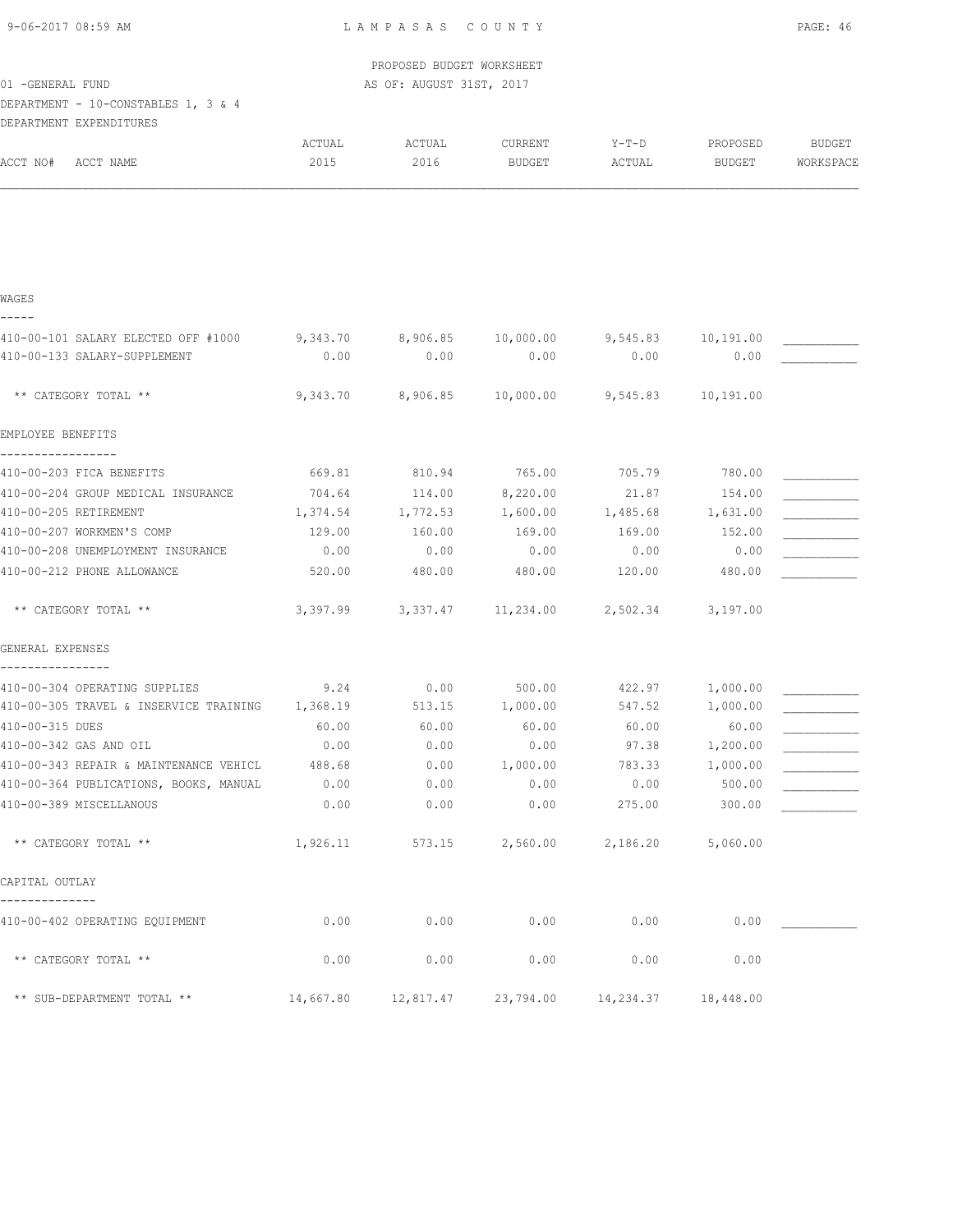| 9-06-2017 08:59 AM |  |
|--------------------|--|
|                    |  |

 PROPOSED BUDGET WORKSHEET 01 -GENERAL FUND **AS OF: AUGUST 31ST, 2017** 

DEPARTMENT - 10-CONSTABLES 1, 3 & 4

DEPARTMENT EXPENDITURES

|                                                                        | ACTUAL       | ACTUAL            | CURRENT                             | Y-T-D        | PROPOSED          | <b>BUDGET</b> |
|------------------------------------------------------------------------|--------------|-------------------|-------------------------------------|--------------|-------------------|---------------|
| ACCT NO#<br>ACCT NAME                                                  | 2015         | 2016              | <b>BUDGET</b>                       | ACTUAL       | <b>BUDGET</b>     | WORKSPACE     |
|                                                                        |              |                   |                                     |              |                   |               |
|                                                                        |              |                   |                                     |              |                   |               |
| WAGES                                                                  |              |                   |                                     |              |                   |               |
|                                                                        |              |                   |                                     |              |                   |               |
| 410-01-101 SALARY ELECTED OFF #1980                                    | 0.00         | 10,598.85         | 10,000.00                           | 9,225.83     | 10,191.00         |               |
| 410-01-128 SALARY ELECTED OFFICER#2250<br>410-01-133 SALARY/SUPPLEMENT | 8,394.70     | 0.00              | 0.00                                | 0.00         | 0.00              |               |
|                                                                        | 0.00         | 0.00              | 0.00                                | 0.00         | 0.00              |               |
| ** CATEGORY TOTAL **                                                   | 8,394.70     |                   | 10,598.85 10,000.00                 | 9,225.83     | 10,191.00         |               |
| EMPLOYEE BENEFITS                                                      |              |                   |                                     |              |                   |               |
| 410-01-203 FICA BENEFITS                                               |              | 652.62 800.01     | 765.00                              | 702.85       | 780.00            |               |
| 410-01-204 GROUP MEDICAL INSURANCE                                     | 6,889.44     | 8,068.40          | 8,220.00                            | 8,098.49     | 8,844.00          |               |
| 410-01-205 RETIREMENT                                                  | 1,363.10     | 1,772.53 1,600.00 |                                     |              | 1,485.68 1,631.00 |               |
| 410-01-207 WORKMAN'S COMP                                              | 136.00       | 160.00            | 169.00                              | 169.00       | 152.00            |               |
| 410-01-208 UNEMPLOYMENT INSURANCE                                      | 0.00         | 0.00              | 0.00                                | 0.00         | 0.00              |               |
| 410-01-212 PHONE ALLOWANCE                                             | 440.00       | 480.00            | 480.00                              | 440.00       | 480.00            |               |
| ** CATEGORY TOTAL **                                                   | 9,481.16     |                   | 11,280.94    11,234.00              | 10,896.02    | 11,887.00         |               |
| GENERAL EXPENSES                                                       |              |                   |                                     |              |                   |               |
| 410-01-304 OPERATING SUPPLIES                                          | 5,070.00     | 0.00              | 200.00                              | 0.00         | 400.00            |               |
| 410-01-305 TRAINING/TRAVEL                                             | 181.17)      | 0.00              | 200.00                              | 546.54       | 750.00            |               |
| 410-01-308 EQUIPMENT MAINTENANCE                                       | 449.08       | 7.50              | 600.00                              | 42.50        | 600.00            |               |
| 410-01-315 DUES                                                        | 60.00        | 60.00             | 60.00                               | 60.00        | 60.00             |               |
| 410-01-342 GAS/OIL                                                     | 1,178.26     | 836.32            | 1,500.00                            | 416.53       | 1,500.00          |               |
| 410-01-343 REPAIR & MAINTENANCE VEHICL                                 | 445.54       | 1,927.84          | 600.00                              | 6,041.94     | 1,000.00          |               |
| 410-01-347 UNIFORMS<br>410-01-361 POSTAGE                              | 206.99       | 77.90             | 300.00                              | 304.26       | 600.00            |               |
| 410-01-373 REPAIRS AND MAINTENANCE VEH                                 | 0.00<br>0.00 | 0.00<br>0.00      | 0.00<br>0.00                        | 0.00<br>0.00 | 0.00<br>0.00      |               |
| ** CATEGORY TOTAL **                                                   |              |                   | 7,228.70 2,909.56 3,460.00 7,411.77 |              | 4,910.00          |               |
| CAPITAL OUTLAY                                                         |              |                   |                                     |              |                   |               |
| 410-01-402 OPERATING EQUIPMENT                                         | 0.00         | 0.00              | 0.00                                | 0.00         | 0.00              |               |
| ** CATEGORY TOTAL **                                                   | 0.00         | 0.00              | 0.00                                | 0.00         | 0.00              |               |
| ** SUB-DEPARTMENT TOTAL **                                             | 25,104.56    | 24,789.35         | 24,694.00                           | 27,533.62    | 26,988.00         |               |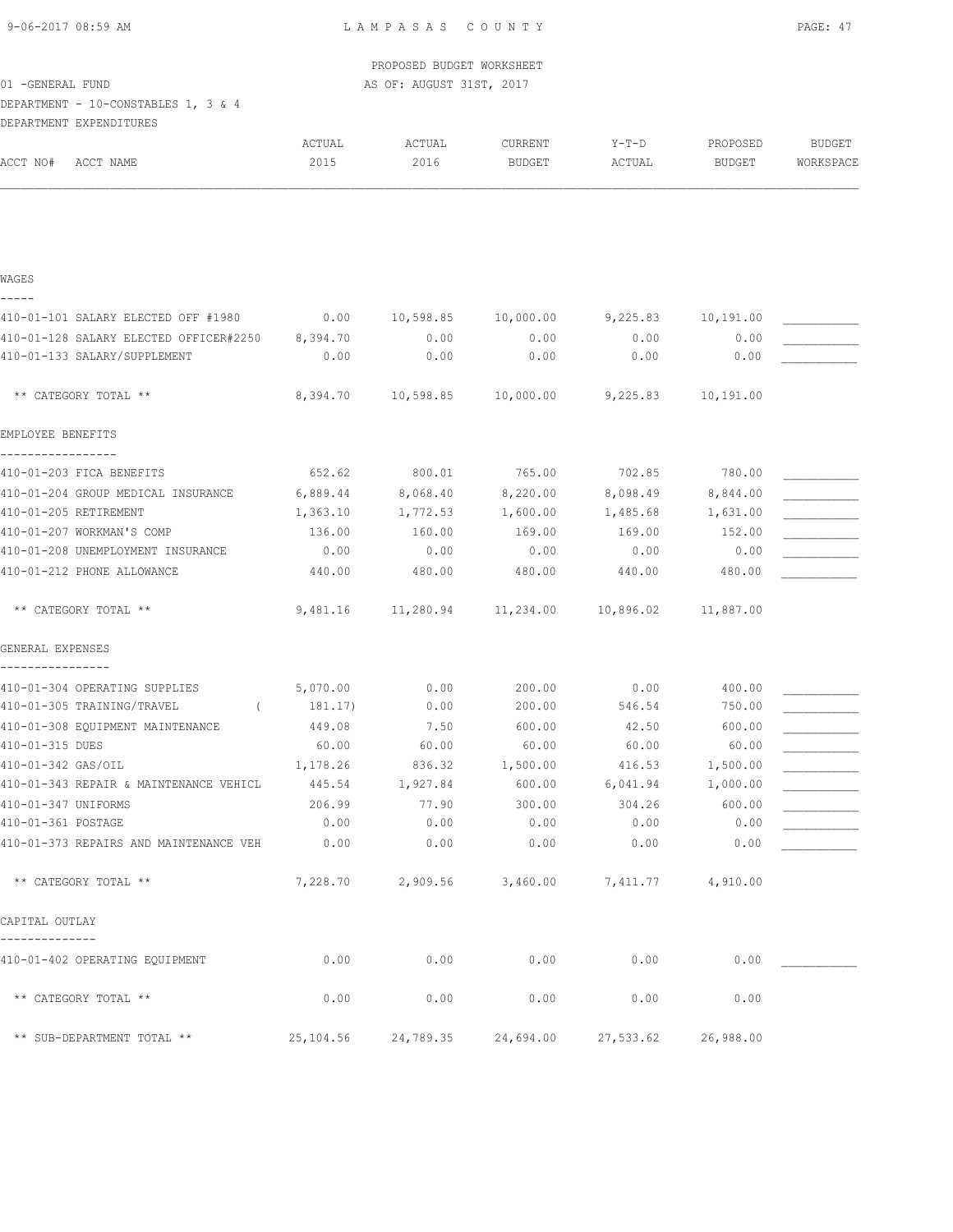| 9-06-2017 08:59 AM |  |
|--------------------|--|
|                    |  |

 PROPOSED BUDGET WORKSHEET 01 -GENERAL FUND AS OF: AUGUST 31ST, 2017

DEPARTMENT - 10-CONSTABLES 1, 3 & 4 DEPARTMENT EXPENDITURES

| ACCT NO#<br>ACCT NAME                             | ACTUAL<br>2015 | ACTUAL<br>2016                                    | CURRENT<br><b>BUDGET</b> | Y-T-D<br>ACTUAL            | PROPOSED<br>BUDGET | <b>BUDGET</b><br>WORKSPACE |
|---------------------------------------------------|----------------|---------------------------------------------------|--------------------------|----------------------------|--------------------|----------------------------|
|                                                   |                |                                                   |                          |                            |                    |                            |
| WAGES                                             |                |                                                   |                          |                            |                    |                            |
| 410-02-101 SALARY ELECTED OFF #3151               |                | 8,393.99 9,482.89 10,000.00                       |                          | 9,228.11                   | 10,191.00          |                            |
| ** CATEGORY TOTAL **                              |                | 8,393.99 9,482.89 10,000.00 9,228.11              |                          |                            | 10,191.00          |                            |
| EMPLOYEE BENEFITS                                 |                |                                                   |                          |                            |                    |                            |
| 410-02-203 FICA BENEFITS                          | 630.97         | 733.03                                            | 765.00                   | 691.72                     | 780.00             |                            |
| 410-02-204 GROUP MEDICAL INSURANCE                | 5,557.00       | 7,907.52                                          | 8,220.00                 | 8,113.96                   | 8,844.00           |                            |
| 410-02-205 RETIREMENT                             | 1,339.64       | 1,574.79                                          | 1,600.00                 | 1,486.05                   | 1,631.00           |                            |
| 410-02-207 WORKMAN'S COMP                         | 137.00         | 160.00                                            | 169.00                   | 169.00                     | 152.00             |                            |
| 410-02-208 UNEMPLOYMENT INSURANCE                 | 0.00           | 0.00                                              | 0.00                     | 0.00                       | 0.00               |                            |
| 410-02-212 PHONE ALLOWANCE                        | 200.00         | 360.00                                            | 480.00                   | 440.00                     | 480.00             |                            |
| ** CATEGORY TOTAL **                              | 7,864.61       | $10,735.34$ $11,234.00$ $10,900.73$ $11,887.00$   |                          |                            |                    |                            |
| GENERAL EXPENSES                                  |                |                                                   |                          |                            |                    |                            |
| ----------------<br>410-02-304 OPERATION SUPPLIES | 642.00         | 571.05                                            | 1,000.00                 | 258.65                     | 700.00             |                            |
| 410-02-305 TRAINING/TRAVEL                        | 1,852.31       | 968.79                                            | 1,500.00                 | 0.00                       | 1,000.00           |                            |
| 410-02-308 EQUIPMENT MAINTENANCE                  | 0.00           | 16.75                                             | 1,000.00                 | 47.64                      | 1,000.00           |                            |
| 410-02-315 DUES                                   | 60.00          | 60.00                                             | 60.00                    | 60.00                      | 60.00              |                            |
| 410-02-342 GAS/OIL                                | 1,287.10       | 875.72                                            | 2,000.00                 | 1,125.61                   | 1,500.00           |                            |
| 410-02-343 REPAIR & MAINTENANCE VEHICL            | 701.20         | 934.10                                            | 2,000.00                 | 618.50                     | 1,500.00           |                            |
| 410-02-347 UNIFORMS                               | 227.18         | 323.24                                            | 500.00                   | 0.00                       | 250.00             |                            |
| 410-02-361 POSTAGE                                | 30.35          | 0.00                                              | 100.00                   | 105.54                     | 200.00             |                            |
| ** CATEGORY TOTAL **                              | 4,800.14       | 3,749.65                                          |                          | 8,160.00 2,215.94 6,210.00 |                    |                            |
| CAPITAL OUTLAY                                    |                |                                                   |                          |                            |                    |                            |
|                                                   |                |                                                   |                          |                            |                    |                            |
| 410-02-402 OPERATING EQUIPMENT 31,356.79 0.00     |                |                                                   | 0.00                     | 0.00                       | 0.00               |                            |
| ** CATEGORY TOTAL **                              | 31,356.79      | 0.00                                              | 0.00                     | 0.00                       | 0.00               |                            |
| ** SUB-DEPARTMENT TOTAL **                        |                | 52,415.53 23,967.88 29,394.00 22,344.78 28,288.00 |                          |                            |                    |                            |
| *** DEPARTMENT TOTAL ***                          |                | 92,187.89 61,574.70 77,882.00 64,112.77 73,724.00 |                          |                            |                    |                            |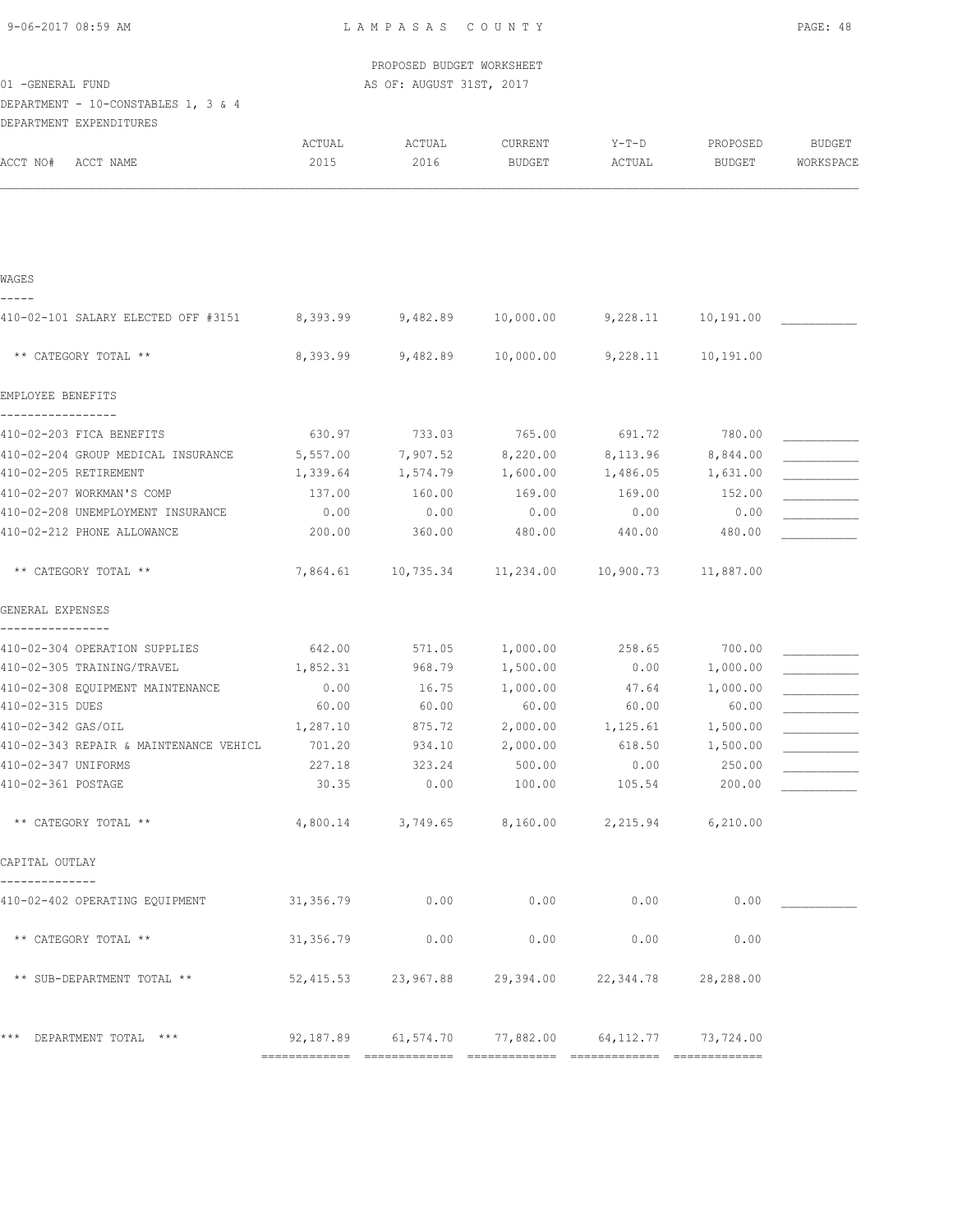| 9-06-2017 08:59 AM |  |
|--------------------|--|
|                    |  |

 PROPOSED BUDGET WORKSHEET 01 -GENERAL FUND AS OF: AUGUST 31ST, 2017

# DEPARTMENT - 11-COUNTY LOCATED AT CITY DEPARTMENT EXPENDITURES

| DELAKIMENI FYLEMDIIOKE2                   |                |                |                          |                   |                    |                            |
|-------------------------------------------|----------------|----------------|--------------------------|-------------------|--------------------|----------------------------|
| ACCT NO#<br>ACCT NAME                     | ACTUAL<br>2015 | ACTUAL<br>2016 | CURRENT<br><b>BUDGET</b> | $Y-T-D$<br>ACTUAL | PROPOSED<br>BUDGET | <b>BUDGET</b><br>WORKSPACE |
|                                           |                |                |                          |                   |                    |                            |
|                                           |                |                |                          |                   |                    |                            |
|                                           |                |                |                          |                   |                    |                            |
| WAGES                                     |                |                |                          |                   |                    |                            |
|                                           |                |                |                          |                   |                    |                            |
| 411-00-102 SALARIES & WAGES APPOINTED     | 0.00           | 0.00           | 0.00                     | 0.00              | 0.00               |                            |
| ** CATEGORY TOTAL **                      | 0.00           | 0.00           | 0.00                     | 0.00              | 0.00               |                            |
| EMPLOYEE BENEFITS                         |                |                |                          |                   |                    |                            |
| -------------<br>411-00-203 FICA BENEFITS | 0.00           | 0.00           | 0.00                     | 0.00              | 0.00               |                            |
| 411-00-204 GROUP MEDICAL INSURANCE        | 0.00           | 0.00           | 0.00                     | 0.00              | 0.00               |                            |
| 411-00-205 RETIREMENT                     | 0.00           | 0.00           | 0.00                     | 0.00              | 0.00               |                            |
| 411-00-207 WORKMEN'S COMP                 | 0.00           | 0.00           | 0.00                     | 0.00              | 0.00               |                            |
| 411-00-208 UNEMPLOYMENT INSURANCE         | 0.00           | 0.00           | 0.00                     | 0.00              | 0.00               |                            |
| ** CATEGORY TOTAL **                      | 0.00           | 0.00           | 0.00                     | 0.00              | 0.00               |                            |
| GENERAL EXPENSES                          |                |                |                          |                   |                    |                            |
| 411-00-304 OPERATING SUPPLIES             | 6,994.72       | 17,276.05      | 7,000.00                 | 5,406.30          | 7,000.00           |                            |
| 411-00-305 TRAVEL & INSERVICE TRAINING    | 0.00           | 650.00         | 3,000.00                 | 842.35            | 3,000.00           |                            |
| 411-00-308 REPAIRS & MAINTENANCE EQUIP    | 11,518.56      | 31,467.48      | 20,000.00                | 9,982.51          | 20,000.00          |                            |
| 411-00-320 INVESTIGATIVE EXPENSES         | 447.25         | 3,771.61       | 2,000.00                 | 3,689.81          | 3,000.00           |                            |
| 411-00-333 CONTRACTED SERVICES            | 24,184.28      | 23,568.34      | 22,775.00                | 18,916.74         | 22,775.00          |                            |
| 411-00-342 GAS & OIL                      | 2,937.05       | 4,629.18       | 5,000.00                 | 6,320.74          | 7,000.00           |                            |
| 411-00-345 MEDICAL SERVICES               | 0.00           | 0.00           | 0.00                     | 0.00              | 0.00               |                            |
| ** CATEGORY TOTAL **                      | 46,081.86      | 81,362.66      | 59,775.00                | 45,158.45         | 62,775.00          |                            |
| CAPITAL OUTLAY                            |                |                |                          |                   |                    |                            |
| 411-00-402 OPERATING EQUIPMENT            | 0.00           | 20,300.00      | 10,000.00                | 0.00              | 10,000.00          |                            |
| 411-00-415 CITY CAPITAL OUTLAY            | 0.00           | 0.00           | 0.00                     | 0.00              | 0.00               |                            |
| ** CATEGORY TOTAL **                      | 0.00           | 20,300.00      | 10,000.00                | 0.00              | 10,000.00          |                            |
| ** SUB-DEPARTMENT TOTAL **                | 46,081.86      | 101,662.66     | 69,775.00                | 45, 158.45        | 72,775.00          |                            |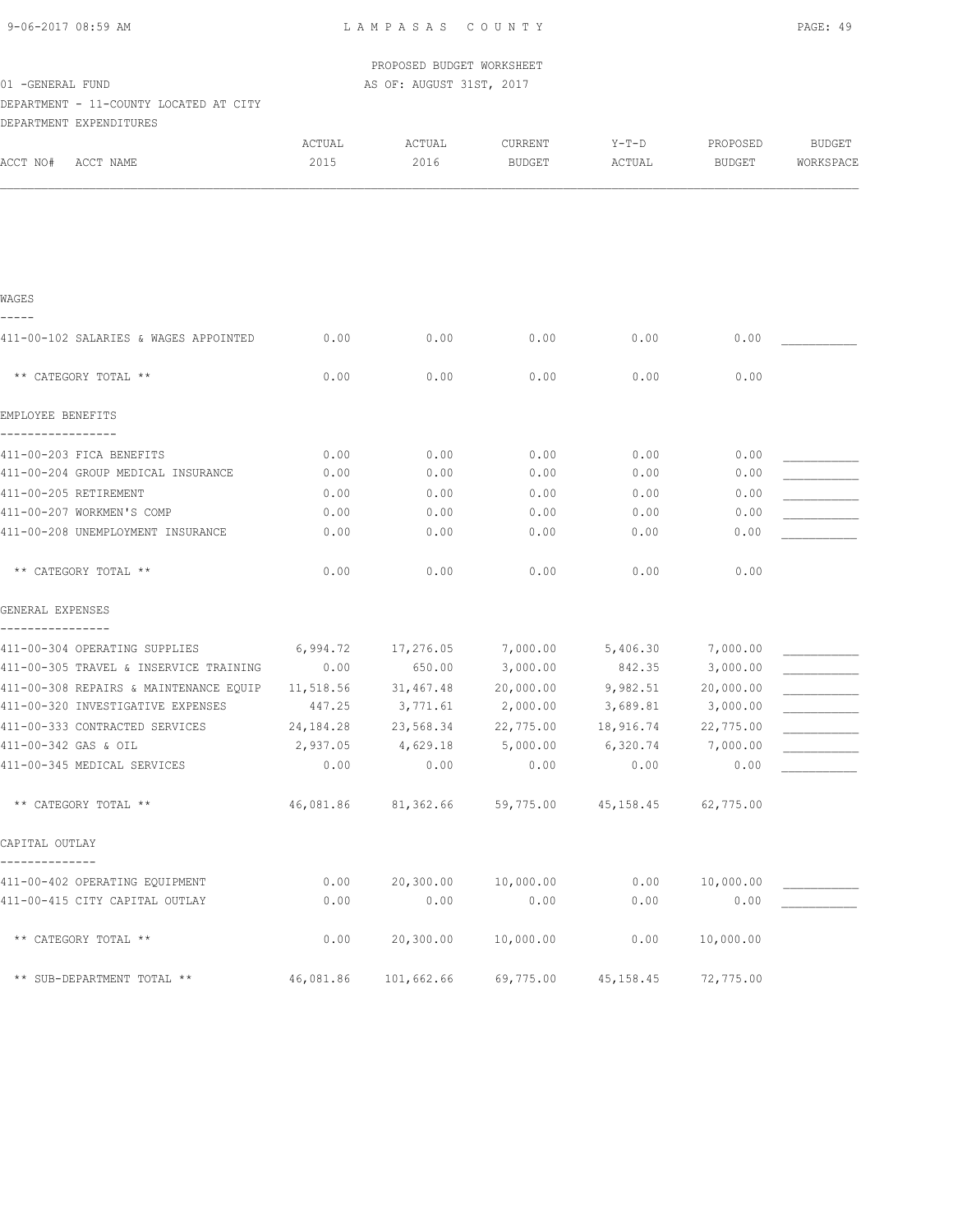DEPARTMENT - 11-COUNTY LOCATED AT CITY DEPARTMENT EXPENDITURES

|          | DULINININI UNIUNDIIONU |        |        |         |        |          |           |
|----------|------------------------|--------|--------|---------|--------|----------|-----------|
|          |                        | ACTUAL | ACTUAL | CURRENT | Y-T-D  | PROPOSED | BUDGET    |
| ACCT NO# | ACCT NAME              | 2015   | 2016   | BUDGET  | ACTUAL | BUDGET   | WORKSPACE |
|          |                        |        |        |         |        |          |           |
|          |                        |        |        |         |        |          |           |

| GENERAL EXPENSES                       |           |           |           |           |            |  |
|----------------------------------------|-----------|-----------|-----------|-----------|------------|--|
| 411-01-301 COMMUNICATIONS              | 3,336.65  | 3,705.89  | 3,000.00  | 2,637.53  | 3,120.00   |  |
| 411-01-302 UTILITIES                   | 8,238.63  | 5,279.63  | 8,000.00  | 4,696.89  | 6,000.00   |  |
| 411-01-304 OPERATING SUPPLIES          | 25,543.45 | 30,622.25 | 20,000.00 | 20,955.98 | 20,800.00  |  |
| 411-01-305 TRAVEL & INSERVICE TRAINING | 16.40     | 0.00      | 1,000.00  | 431.10    | 1,040.00   |  |
| 411-01-308 REPAIRS & MAINTENANCE KEMPN | 23,689.07 | 17,362.23 | 20,000.00 | 18,555.31 | 20,800.00  |  |
| 411-01-312 EQUIPMENT MAINTENANCE CONTR | 0.00      | 0.00      | 0.00      | 0.00      | 0.00       |  |
| 411-01-342 GAS & OIL                   | 5,748.33  | 4,896.79  | 5,000.00  | 3,320.85  | 5,000.00   |  |
| ** CATEGORY TOTAL **                   | 66,572.53 | 61,866.79 | 57,000.00 | 50,597.66 | 56,760.00  |  |
| CAPITAL OUTLAY                         |           |           |           |           |            |  |
| 411-01-413 KEMPNER CAPITAL OUTLAY      | 0.00      | 0.00      | 6,500.00  | 5,700.00  | 55,490.00  |  |
| ** CATEGORY TOTAL **                   | 0.00      | 0.00      | 6,500.00  | 5,700.00  | 55,490.00  |  |
| ** SUB-DEPARTMENT TOTAL **             | 66,572.53 | 61,866.79 | 63,500.00 | 56,297.66 | 112,250.00 |  |

### GENERAL EXPENSES ----------------

| 411-02-301 COMMUNICATIONS              | 199.83    | 0.00      | 2,000.00  | 10,035.93  | 2,000.00  |  |
|----------------------------------------|-----------|-----------|-----------|------------|-----------|--|
| 411-02-302 UTILITIES                   | 1,568.43  | 987.66    | 1,650.00  | 1,032.22   | 1,650.00  |  |
| 411-02-304 OPERATING SUPPLIES          | 6,973.51  | 14,973.92 | 11,500.00 | 11,376.89  | 12,000.00 |  |
| 411-02-305 TRAVEL & INSERVICE          | 0.00      | 0.00      | 1,000.00  | 0.00       | 1,000.00  |  |
| 411-02-308 REPAIRS & MAINTENANCE ADAMS | 2,901.38  | 3,231.64  | 5,000.00  | 2,713.17   | 5,000.00  |  |
| 411-02-342 GAS & OIL                   | 1,307.76  | 1,474.82  | 2,000.00  | 1,286.54   | 2,000.00  |  |
| ** CATEGORY TOTAL **                   | 12,950.91 | 20,668.04 | 23,150.00 | 26, 444.75 | 23,650.00 |  |
| CAPITAL OUTLAY                         |           |           |           |            |           |  |
| 411-02-412 ADAMSVILLE CAPITAL OUTLAY   | 0.00      | 0.00      | 0.00      | 0.00       | 0.00      |  |
| ** CATEGORY TOTAL **                   | 0.00      | 0.00      | 0.00      | 0.00       | 0.00      |  |
| ** SUB-DEPARTMENT TOTAL **             | 12,950.91 | 20,668.04 | 23,150.00 | 26,444.75  | 23,650.00 |  |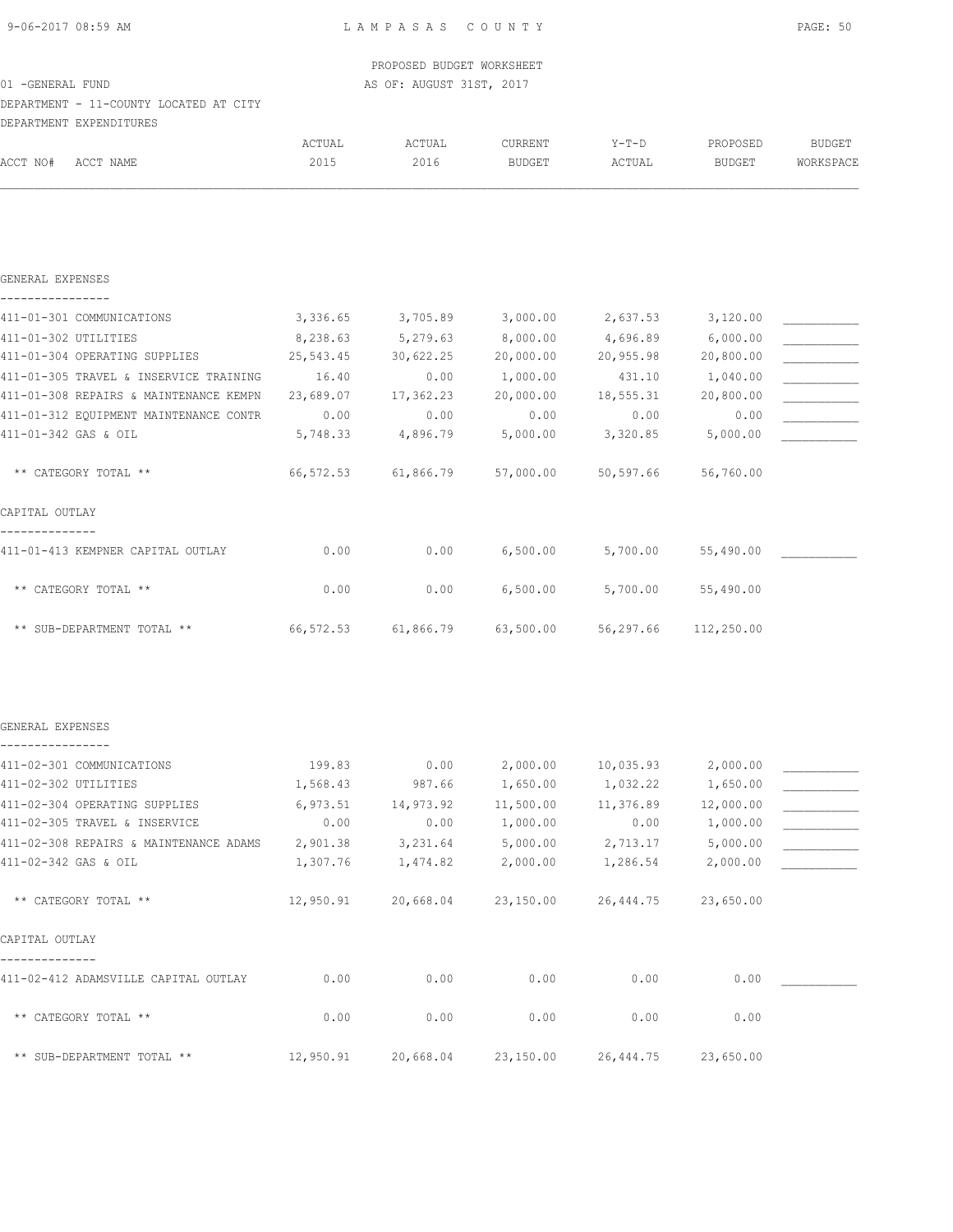| 9-06-2017 08:59 AM |  |
|--------------------|--|
|                    |  |

 PROPOSED BUDGET WORKSHEET 01 -GENERAL FUND AS OF: AUGUST 31ST, 2017

# DEPARTMENT - 11-COUNTY LOCATED AT CITY

| DEPARTMENT EXPENDITURES                |                             |          |                                                                                         |          |                     |               |
|----------------------------------------|-----------------------------|----------|-----------------------------------------------------------------------------------------|----------|---------------------|---------------|
|                                        | ACTUAL                      | ACTUAL   | CURRENT                                                                                 | $Y-T-D$  | PROPOSED            | <b>BUDGET</b> |
| ACCT NAME<br>ACCT NO#                  | 2015                        | 2016     | <b>BUDGET</b>                                                                           | ACTUAL   | BUDGET              | WORKSPACE     |
|                                        |                             |          |                                                                                         |          |                     |               |
|                                        |                             |          |                                                                                         |          |                     |               |
| GENERAL EXPENSES                       |                             |          |                                                                                         |          |                     |               |
| 411-03-304 OPERATING SUPPLIES          | 615.20                      |          | 5,362.77 4,000.00                                                                       |          | 5,307.19 17,500.00  |               |
| 411-03-308 REPAIRS & MAINTENANCE LOMET | 2,142.49                    | 2,747.76 | 7,000.00                                                                                | 5,724.69 | 5,000.00            |               |
| 411-03-342 GAS & OIL                   | 834.59                      | 664.95   | 3,000.00                                                                                | 1,726.65 | 3,000.00            |               |
| ** CATEGORY TOTAL **                   | 3,592.28                    |          | 8,775.48 14,000.00                                                                      |          | 12,758.53 25,500.00 |               |
| CAPITAL OUTLAY                         |                             |          |                                                                                         |          |                     |               |
| 411-03-414 LOMETA CAPITAL OUTLAY       | 0.00                        | 0.00     | 0.00                                                                                    | 0.00     | 0.00                |               |
| ** CATEGORY TOTAL **                   | 0.00                        | 0.00     | 0.00                                                                                    | 0.00     | 0.00                |               |
| ** SUB-DEPARTMENT TOTAL **             | 3,592.28                    |          | 8,775.48  14,000.00  12,758.53  25,500.00                                               |          |                     |               |
| ***<br>DEPARTMENT TOTAL ***            |                             |          |                                                                                         |          |                     |               |
|                                        | =========================== |          | 129,197.58 192,972.97 170,425.00 140,659.39 234,175.00<br>============================= |          | -------------       |               |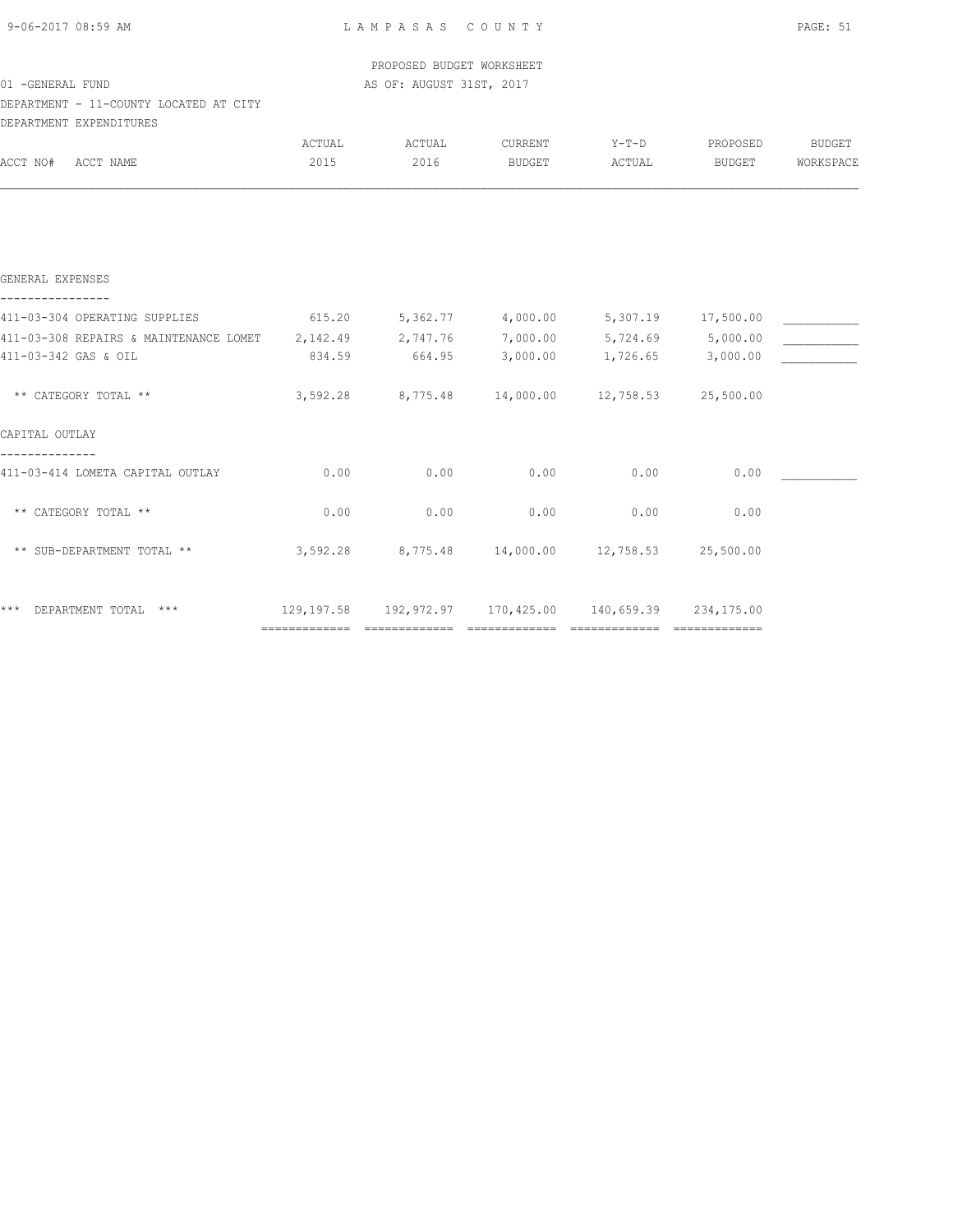9-06-2017 08:59 AM L A M P A S A S C O U N T Y PAGE: 52

|                                     | PROPOSED BUDGET WORKSHEET |  |
|-------------------------------------|---------------------------|--|
| 01 -GENERAL FUND                    | AS OF: AUGUST 31ST, 2017  |  |
| DEPARTMENT - 12-JUSTICE OF PEACE #1 |                           |  |
| DEPARTMENT EXPENDITURES             |                           |  |
|                                     |                           |  |

|          |              | ACTUAL | ACTUAL | CURRENT       | $V - T - D$ | PROPOSED      | <b>DIINCET</b><br>DUNGEI |
|----------|--------------|--------|--------|---------------|-------------|---------------|--------------------------|
| ACCT NO# | Δ∩∩ጥ<br>NAME | 2015   | 2016   | <b>BUDGET</b> | ACTUAL      | <b>BUDGET</b> | <b>MORKSPACE</b>         |
|          |              |        |        |               |             |               |                          |

## WAGES

-----

| 57,853.33                                        | 56,036.27 | 58,954.00 | 54,401.17  | 60,078.00 |                                                                                                                                                               |
|--------------------------------------------------|-----------|-----------|------------|-----------|---------------------------------------------------------------------------------------------------------------------------------------------------------------|
| 0.00                                             | 0.00      | 0.00      | 2,873.95   | 0.00      |                                                                                                                                                               |
| 0.00                                             | 0.00      | 0.00      | 0.00       | 0.00      |                                                                                                                                                               |
| 412-00-113 SALARIES & WAGES ASST #3460 26,884.68 | 27,618.75 | 30,623.00 | 25, 341.24 | 31,056.00 |                                                                                                                                                               |
| 0.00                                             | 0.00      | 0.00      | 0.00       | 0.00      |                                                                                                                                                               |
| 960.00                                           | 1,080.00  |           | 1,200.00   |           |                                                                                                                                                               |
| 85,698.01                                        |           |           |            |           |                                                                                                                                                               |
|                                                  |           |           |            |           |                                                                                                                                                               |
| 6,496.96                                         | 6,603.58  | 6,944.00  | 6,396.28   | 7,073.00  |                                                                                                                                                               |
| 13,913.76                                        | 16,022.20 | 16,439.00 | 16,488.70  | 17,689.00 |                                                                                                                                                               |
| 13,689.29                                        | 14,078.44 | 14,524.00 | 12,800.15  | 14,793.00 |                                                                                                                                                               |
| 260.00                                           | 289.00    | 301.00    | 301.00     | 307.00    |                                                                                                                                                               |
| 0.00                                             | 20.00     | 30.00     | 30.00      | 33.00     |                                                                                                                                                               |
| 2,100.00                                         |           | 2,100.00  |            |           |                                                                                                                                                               |
| 480.00                                           | 480.00    | 480.00    | 440.00     | 480.00    |                                                                                                                                                               |
| 36,940.01                                        |           |           |            |           |                                                                                                                                                               |
|                                                  |           |           |            |           |                                                                                                                                                               |
| 0.00                                             | 232.81    | 0.00      | 0.00       | 0.00      |                                                                                                                                                               |
| 2,373.72                                         | 2,009.42  | 2,400.00  | 2,089.07   | 2,400.00  |                                                                                                                                                               |
| 930.52                                           | 792.52    | 1,000.00  | 1,182.12   | 1,300.00  |                                                                                                                                                               |
| 630.00                                           | 560.00    | 700.00    | 340.00     | 700.00    |                                                                                                                                                               |
| 412-00-312 EQUIPMENT MAINTENANCE CONTR 1,909.01  | 1,972.95  | 2,500.00  | 2,071.60   | 2,500.00  |                                                                                                                                                               |
| 60.00                                            | 235.00    | 200.00    | 235.00     | 235.00    |                                                                                                                                                               |
| 0.00                                             | 0.00      | 0.00      | 0.00       | 0.00      |                                                                                                                                                               |
| 13,724.05                                        | 22,796.91 | 12,000.00 | 15,200.15  | 12,000.00 |                                                                                                                                                               |
| 0.00                                             | 0.00      | 0.00      | 0.00       | 0.00      |                                                                                                                                                               |
| 0.00                                             | 0.00      | 0.00      | 0.00       | 0.00      |                                                                                                                                                               |
| 4,836.00                                         | 5,200.00  | 5,500.00  | 3,556.00   | 5,500.00  |                                                                                                                                                               |
| 50.00                                            | 24.00     | 50.00     | 0.00       | 50.00     |                                                                                                                                                               |
| 36.00                                            | 152.00    | 350.00    | 36.00      | 350.00    |                                                                                                                                                               |
| 73.63                                            | 0.00      | 350.00    | 790.00     | 350.00    |                                                                                                                                                               |
| 24,622.93                                        |           |           |            |           |                                                                                                                                                               |
|                                                  |           | 2,100.00  | 1,200.00   | 1,925.00  | 1,320.00<br>84,735.02 90,777.00 83,816.36 92,454.00<br>2,100.00<br>39,593.22 40,818.00 38,381.13 42,475.00<br>$33,975.61$ $25,050.00$ $25,499.94$ $25,385.00$ |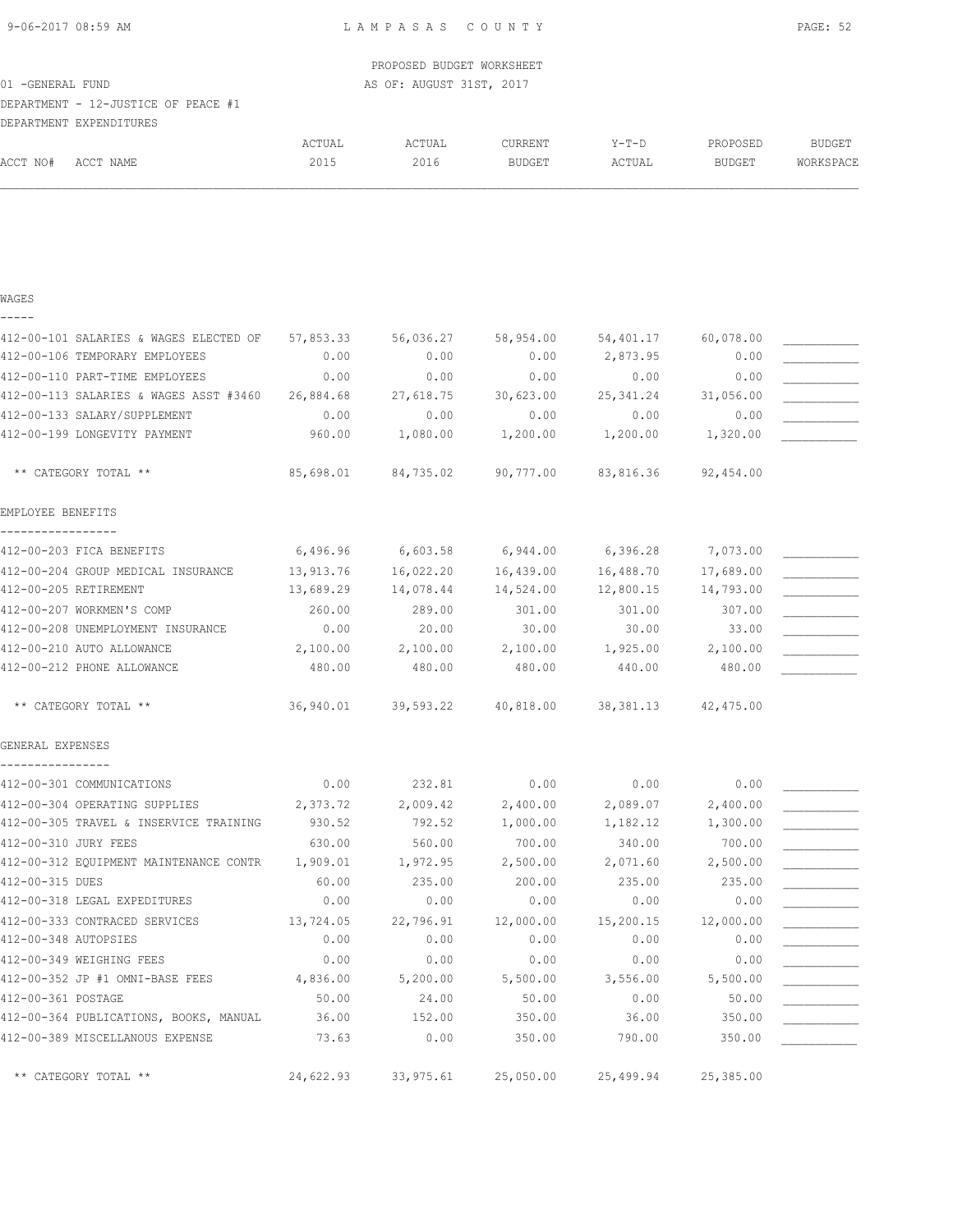| 9-06-2017 08:59 AM |  |
|--------------------|--|
|                    |  |

 PROPOSED BUDGET WORKSHEET 01 -GENERAL FUND AS OF: AUGUST 31ST, 2017

DEPARTMENT - 12-JUSTICE OF PEACE #1 DEPARTMENT EXPENDITURES

| ACCT NO#<br>ACCT NAME                  | ACTUAL<br>2015 | ACTUAL<br>2016                                    | CURRENT<br><b>BUDGET</b> | Y-T-D<br>ACTUAL | PROPOSED<br><b>BUDGET</b> | BUDGET<br>WORKSPACE |
|----------------------------------------|----------------|---------------------------------------------------|--------------------------|-----------------|---------------------------|---------------------|
| CAPITAL OUTLAY                         |                |                                                   |                          |                 |                           |                     |
| 412-00-401 OFFICE MACHINES & EQUIPMENT | 0.00           | 0.00                                              | 0.00                     | 0.00            | 0.00                      |                     |
| 412-00-407 OFFICE FURNITURE & FIXTURES | 0.00           | 0.00                                              | 0.00                     | 0.00            | 0.00                      |                     |
| ** CATEGORY TOTAL **                   | 0.00           | 0.00                                              | 0.00                     | 0.00            | 0.00                      |                     |
| ** SUB-DEPARTMENT TOTAL **             |                | 147,260.95   158,303.85   156,645.00   147,697.43 |                          |                 | 160,314.00                |                     |
| $***$<br>DEPARTMENT TOTAL<br>***       |                | 147,260.95 158,303.85 156,645.00 147,697.43       |                          |                 | 160,314.00                |                     |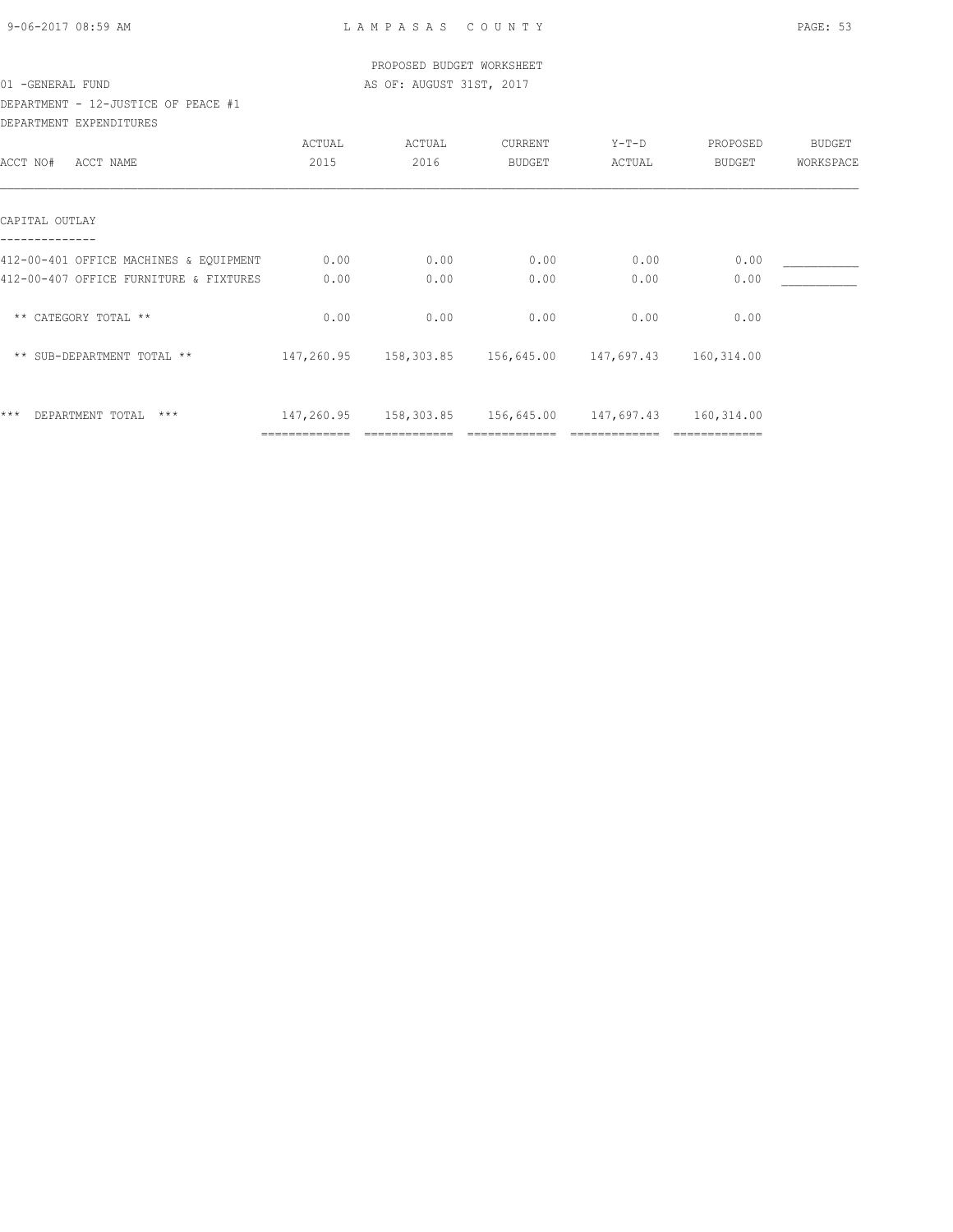9-06-2017 08:59 AM L A M P A S A S C O U N T Y PAGE: 54

 PROPOSED BUDGET WORKSHEET 01 -GENERAL FUND AS OF: AUGUST 31ST, 2017

DEPARTMENT - 13-JUSTICE OF PEACE #3 DEPARTMENT EXPENDITURES

| ---------------- | _________________ |        |                                                           |               |             |          |           |
|------------------|-------------------|--------|-----------------------------------------------------------|---------------|-------------|----------|-----------|
|                  |                   | ACTUAL | ACTUAL<br>the contract of the contract of the contract of | CURRENT       | $V - T - T$ | PROPOSED | BUDGET    |
| ACCT NO#         | ACCT NAME         | 2015   | 2016                                                      | <b>BUDGET</b> | ACTUAL      | BUDGET   | WORKSPACE |
|                  |                   |        |                                                           |               |             |          |           |

### WAGES -----

413-00-101 SALARIES & WAGES ELECTED OF 57,840.33 56,106.27 58,954.00 54,401.17 60,078.00 \_\_\_\_\_\_\_\_\_\_\_  $413-00-106$  TEMPORARY EMPLOYEE  $0.00$   $0.00$   $0.00$   $0.00$   $0.00$   $0.00$   $0.00$ 413-00-110 PART-TIME EMPLOYEE  $0.00$  0.00 0.00 0.00 0.00 0.00 413-00-113 SALARIES & WAGES ASST #3057 28,744.84 29,382.56 30,834.00 24,698.08 27,403.00 \_\_\_\_\_\_\_\_\_\_\_ 413-00-199 LONGEVITY PAYMENT  $1,200.00$   $1,320.79$   $1,440.00$   $1,440.00$   $0.00$  \*\* CATEGORY TOTAL \*\* 87,785.17 86,809.62 91,228.00 80,539.25 87,481.00 EMPLOYEE BENEFITS ----------------- 413-00-203 FICA BENEFITS  $5,691.79$   $6,164.44$   $6,979.00$   $5,854.20$   $6,692.00$ 413-00-204 GROUP MEDICAL INSURANCE 12,323.44 19,624.04 20,039.00 16,636.26 17,689.00 413-00-205 RETIREMENT 14,025.23 14,315.07 14,596.00 12,416.67 13,997.00 413-00-207 WORKMEN'S COMP 2867.00 296.00 304.00 304.00 304.00 290.00 413-00-208 UNEMPLOYMENT INSURANCE  $0.00$  21.00  $32.00$  32.00  $32.00$  27.00 413-00-212 PHONE ALLOWANCE 480.00 480.00 480.00 480.00 440.00 480.00 480.00 450.00 \*\* CATEGORY TOTAL \*\* 32,787.46 40,900.55 42,430.00 35,683.13 39,175.00 GENERAL EXPENSES ---------------- 413-00-301 COMMUNICATIONS  $2,558.98$   $2,420.44$   $2,200.00$   $2,546.69$   $2,200.00$ 413-00-302 UTILITIES 600.00 3,457.50 3,144.72 2,600.00 2,928.20 2,600.00 413-00-304 OPERATING SUPPLIES 663.58 876.06 1,000.00 640.84 1,000.00 413-00-305 TRAVEL & INSERVICE TRAINING  $2,657.86$  837.31  $1,800.00$   $1,077.52$  1,800.00 413-00-310 JURY FEES 600.00 0.00 0.00 0.00 600.00 0.00 600.00 600.00 600.00 413-00-312 EQUIPMENT MAINTENANCE CONTR 1,100.00 1,552.77 1,300.00 835.09 1,300.00 \_\_\_\_\_\_\_\_\_\_\_ 413-00-313 JANITORIAL CONTRACT  $0.00$   $0.00$   $0.00$   $0.00$   $0.00$   $0.00$  $413-00-315$  DUES  $0.00$   $0.00$   $100.00$   $0.00$   $0.00$   $0.00$   $0.00$   $100.00$ 413-00-329 RENT 0.00 0.00 0.00 0.00 0.00 \_\_\_\_\_\_\_\_\_\_\_ 413-00-333 CONTRACTED SERVICES 3,121.59 2,711.68 3,000.00 1,164.92 1,500.00 413-00-343 REPAIRS & MAINTENANCE  $142.33$  282.82  $1,000.00$  0.00 500.00 413-00-348 AUTOPSIES 0.00 0.00 0.00 0.00 0.00 \_\_\_\_\_\_\_\_\_\_\_ 413-00-349 WEIGHING FEES  $0.00$   $0.00$   $0.00$   $0.00$   $0.00$   $0.00$ 413-00-352 JP #3 OMNI-BASE FEES  $1,638.00$   $1,302.00$   $2,500.00$   $304.00$   $2,500.00$ 413-00-361 POSTAGE 212.12 103.00 250.00 0.00 250.00 250.00 413-00-364 PUBLICATION, BOOKS, MANUALS 0.00 104.00 200.00 0.00 0.00 200.00 413-00-370 EQUIPMENT RENTAL-COPIER 552.52 543.96 600.00 528.21 600.00 \*\* CATEGORY TOTAL \*\* 16,304.48 13,878.76 17,150.00 10,025.47 15,150.00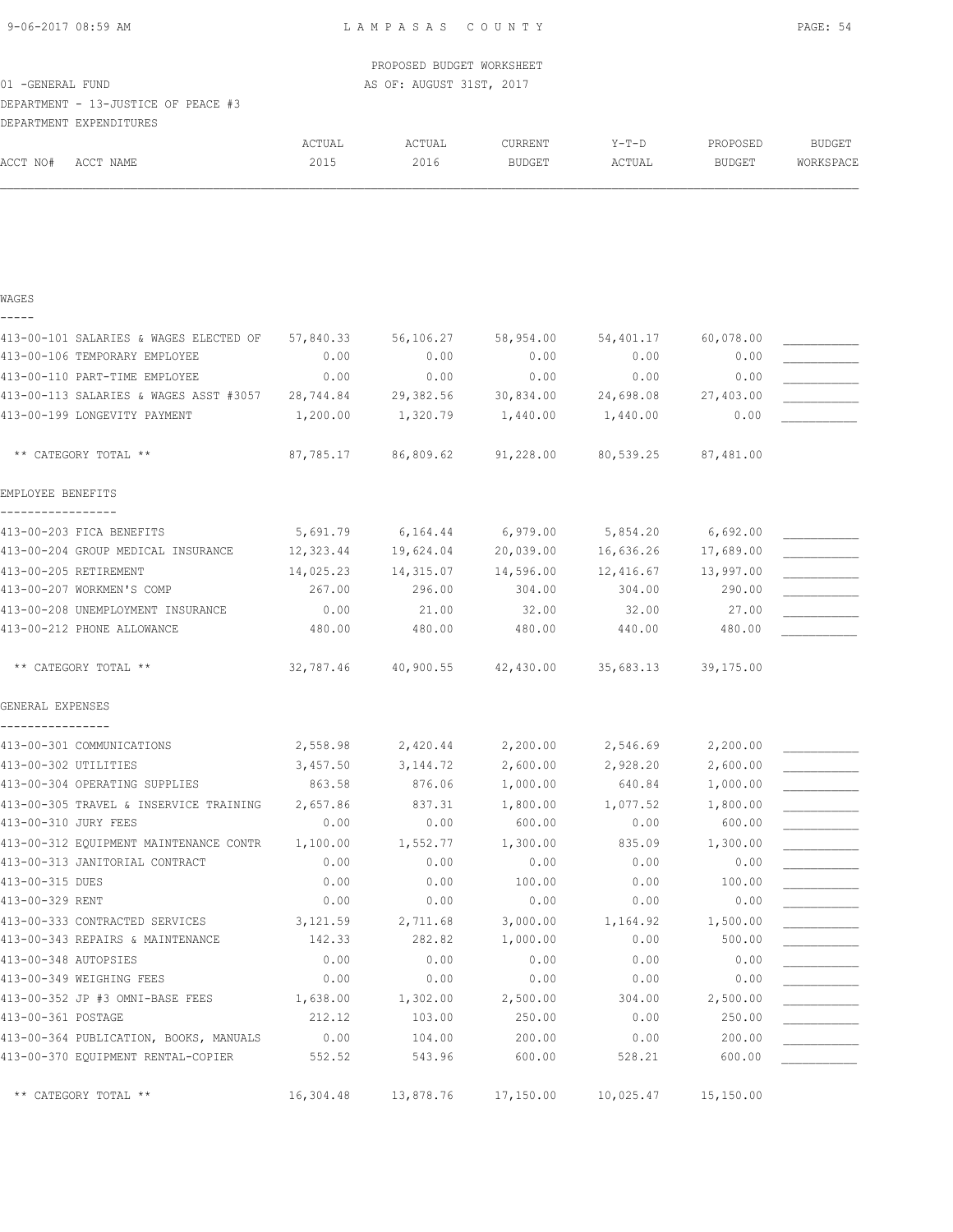| 9-06-2017 08:59 AM |  |
|--------------------|--|
|                    |  |

DEPARTMENT - 13-JUSTICE OF PEACE #3 DEPARTMENT EXPENDITURES

|                                        | ACTUAL | ACTUAL                                      | CURRENT       | $Y-T-D$               | PROPOSED   | BUDGET    |
|----------------------------------------|--------|---------------------------------------------|---------------|-----------------------|------------|-----------|
| ACCT NAME<br>ACCT NO#                  | 2015   | 2016                                        | <b>BUDGET</b> | ACTUAL                | BUDGET     | WORKSPACE |
|                                        |        |                                             |               |                       |            |           |
| CAPITAL OUTLAY                         |        |                                             |               |                       |            |           |
| 413-00-401 OFFICE MACHINES & EQUIPMENT | 0.00   | 0.00                                        | 0.00          | 0.00                  | 0.00       |           |
| 413-00-403 REAL ESTATE                 | 0.00   | 0.00                                        | 0.00          | 0.00                  | 0.00       |           |
| ** CATEGORY TOTAL **                   | 0.00   | 0.00                                        | 0.00          | 0.00                  | 0.00       |           |
| ** SUB-DEPARTMENT TOTAL **             |        | 136,877.11 141,588.93                       |               | 150,808.00 126,247.85 | 141,806.00 |           |
| ***<br>DEPARTMENT TOTAL<br>$***$       |        | 136,877.11 141,588.93 150,808.00 126,247.85 |               |                       | 141,806.00 |           |
|                                        |        |                                             |               |                       |            |           |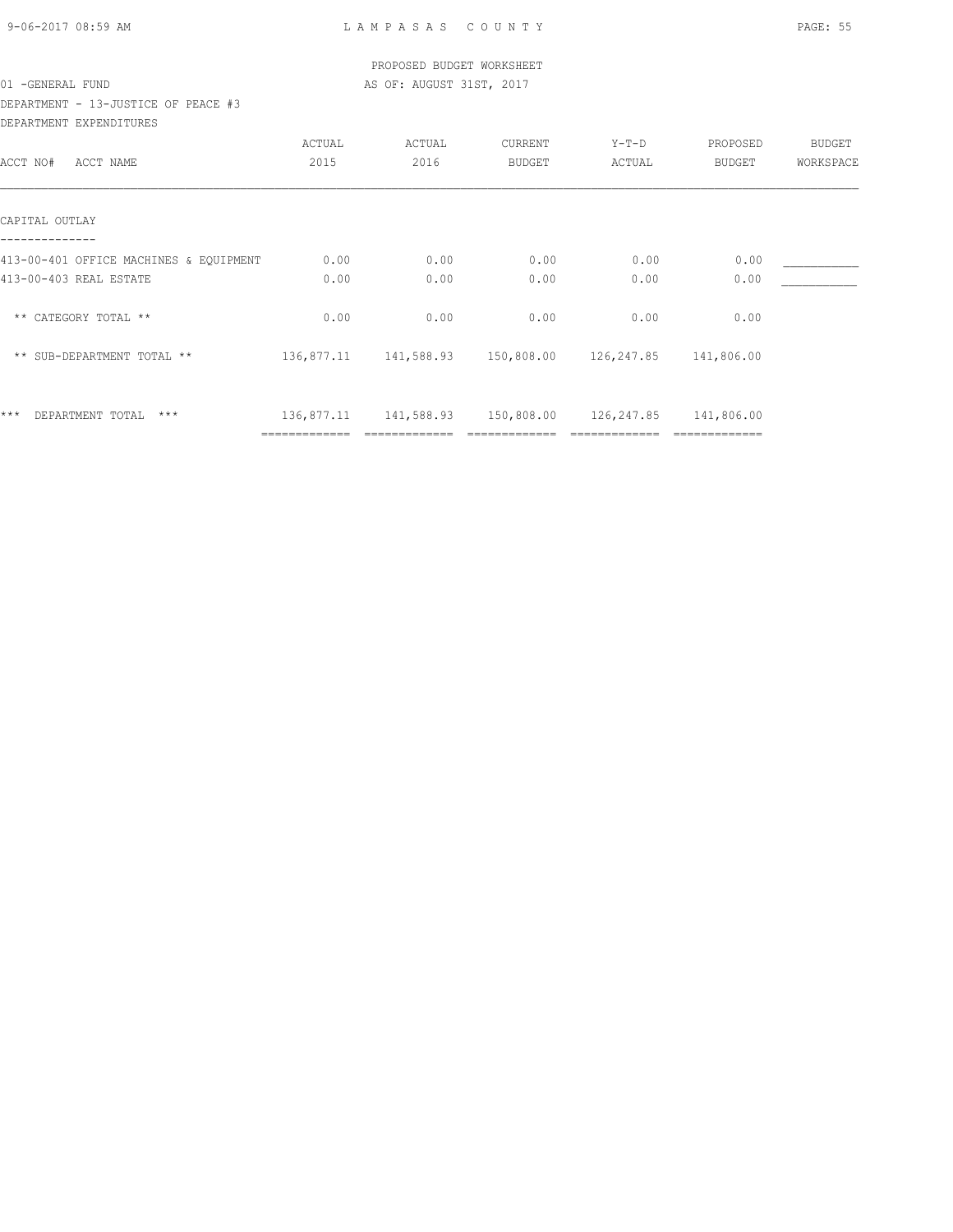| 9-06-2017 08:59 AM                                                   |           | LAMPASAS COUNTY           |                                                             |                     |           | PAGE: 56      |
|----------------------------------------------------------------------|-----------|---------------------------|-------------------------------------------------------------|---------------------|-----------|---------------|
|                                                                      |           | PROPOSED BUDGET WORKSHEET |                                                             |                     |           |               |
| 01 - GENERAL FUND                                                    |           | AS OF: AUGUST 31ST, 2017  |                                                             |                     |           |               |
| DEPARTMENT - 14-JUSTICE OF PEACE #4                                  |           |                           |                                                             |                     |           |               |
| DEPARTMENT EXPENDITURES                                              |           |                           |                                                             |                     |           |               |
|                                                                      | ACTUAL    | ACTUAL                    | CURRENT                                                     | Y-T-D               | PROPOSED  | <b>BUDGET</b> |
| ACCT NO#<br>ACCT NAME                                                | 2015      | 2016                      | BUDGET                                                      | ACTUAL              | BUDGET    | WORKSPACE     |
| WAGES                                                                |           |                           |                                                             |                     |           |               |
| 414-00-101 SALARIES & WAGES ELECTED OF 57,835.33 56,165.27 58,954.00 |           |                           |                                                             | 54,401.17 60,078.00 |           |               |
| 414-00-113 SALARIES & WAGES ASST #1060                               | 26,292.24 | 27,025.94 30,852.00       |                                                             | 26,612.17 31,064.00 |           |               |
| 414-00-199 LONGEVITY PAYMENT                                         | 720.00    | 840.00                    | 960.00                                                      | 960.00              | 1,080.00  |               |
| ** CATEGORY TOTAL **                                                 |           |                           | 84,847.57 84,031.21 90,766.00 81,973.34                     |                     | 92,222.00 |               |
| EMPLOYEE BENEFITS                                                    |           |                           |                                                             |                     |           |               |
| 414-00-203 FICA BENEFITS                                             |           |                           | $6,482.49$ $6,579.63$ $6,944.00$ $6,260.77$ $7,055.00$      |                     |           |               |
| 414-00-204 GROUP MEDICAL INSURANCE                                   |           |                           | $11,858.64$ $16,043.04$ $16,439.00$ $17,146.22$ $17,689.00$ |                     |           |               |
| 414-00-205 RETIREMENT                                                | 13,556.08 | 13,861.14 14,523.00       |                                                             | 12,660.71 14,756.00 |           |               |
| 414-00-207 WORKMEN'S COMP                                            | 257.00    | 287.00                    | 301.00                                                      | 301.00              | 305.00    |               |
| 414-00-208 UNEMPLOYMENT INSURANCE                                    | 0.00      | 19.00                     | 30.00                                                       | 30.00               | 33.00     |               |

414-00-212 PHONE ALLOWANCE 480.00 480.00 480.00 480.00 440.00 480.00 480.00 450.00

| ** CATEGORY TOTAL **                   | 32,634.21 | 37,269.81 | 38,717.00 | 36,838.70 | 40,318.00 |  |
|----------------------------------------|-----------|-----------|-----------|-----------|-----------|--|
| GENERAL EXPENSES                       |           |           |           |           |           |  |
|                                        |           |           |           |           |           |  |
| 414-00-301 COMMUNICATIONS              | 2,762.88  | 2,942.40  | 3,000.00  | 2,831.69  | 3,200.00  |  |
| 414-00-302 UTILITIES                   | 2,271.01  | 1,601.54  | 2,500.00  | 1,157.71  | 2,000.00  |  |
| 414-00-304 OPERATING SUPPLIES          | 2,709.75  | 1,413.58  | 2,000.00  | 1,477.51  | 1,800.00  |  |
| 414-00-305 TRAVEL & INSERVICE TRAINING | 2,672.62  | 2,601.55  | 3,000.00  | 2,293.40  | 3,000.00  |  |
| 414-00-310 JURY FEES                   | 0.00      | 120.00    | 500.00    | 0.00      | 500.00    |  |
| 414-00-311 REPAIRS & MAINTENANCE       | 742.41    | 23.94     | 800.00    | 6,516.99  | 1,600.00  |  |
| 414-00-312 EQUIPMENT MAINTENANCE CONTR | 1,923.69  | 2,019.87  | 2,200.00  | 2,120.87  | 2,200.00  |  |
| 414-00-313 JANITORIAL CONTRACT         | 1,270.00  | 1,320.00  | 1,320.00  | 1,210.00  | 1,440.00  |  |
| 414-00-315 DUES                        | 60.00     | 60.00     | 150.00    | 0.00      | 150.00    |  |
| 414-00-318 LEGAL EXPENDITURE           | 0.00      | 0.00      | 0.00      | 0.00      | 0.00      |  |
| 414-00-333 CONTRACTED SERVICES         | 5,620.76  | 7,443.58  | 4,500.00  | 6,546.38  | 5,000.00  |  |
| 414-00-348 AUTOPSIES                   | 0.00      | 0.00      | 0.00      | 0.00      | 0.00      |  |
| 414-00-352 JP #4 OMNI-BASE FEES        | 2,054.00  | 1,324.00  | 3,250.00  | 2,620.00  | 3,250.00  |  |
|                                        |           |           |           |           |           |  |

| 414-00-313 JANITORIAL CONTRACT         | 1,270.00  | 1,320.00  | 1,320.00  | 1,210.00  | 1,440.00  |  |
|----------------------------------------|-----------|-----------|-----------|-----------|-----------|--|
| 414-00-315 DUES                        | 60.00     | 60.00     | 150.00    | 0.00      | 150.00    |  |
| 414-00-318 LEGAL EXPENDITURE           | 0.00      | 0.00      | 0.00      | 0.00      | 0.00      |  |
| 414-00-333 CONTRACTED SERVICES         | 5,620.76  | 7,443.58  | 4,500.00  | 6,546.38  | 5,000.00  |  |
| 414-00-348 AUTOPSIES                   | 0.00      | 0.00      | 0.00      | 0.00      | 0.00      |  |
| 414-00-352 JP #4 OMNI-BASE FEES        | 2,054.00  | 1,324.00  | 3,250.00  | 2,620.00  | 3,250.00  |  |
| 414-00-361 POSTAGE                     | 251.40    | 434.95    | 200.00    | 293.79    | 300.00    |  |
| 414-00-364 PUBLICATIONS, BOOKS, MANUAL | 54.00     | 92.50     | 250.00    | 54.00     | 250.00    |  |
| 414-00-370 EQUIPMENT RENTAL-COPIER     | 2,335.03  | 1,589.17  | 2,000.00  | 1,334.94  | 2,000.00  |  |
| 414-00-389 MISCELLANOUS                | 0.00      | 3,250.00  | 0.00      | 0.00      | 0.00      |  |
|                                        |           |           |           |           |           |  |
| ** CATEGORY TOTAL **                   | 24,727.55 | 26,237.08 | 25,670.00 | 28,457.28 | 26,690.00 |  |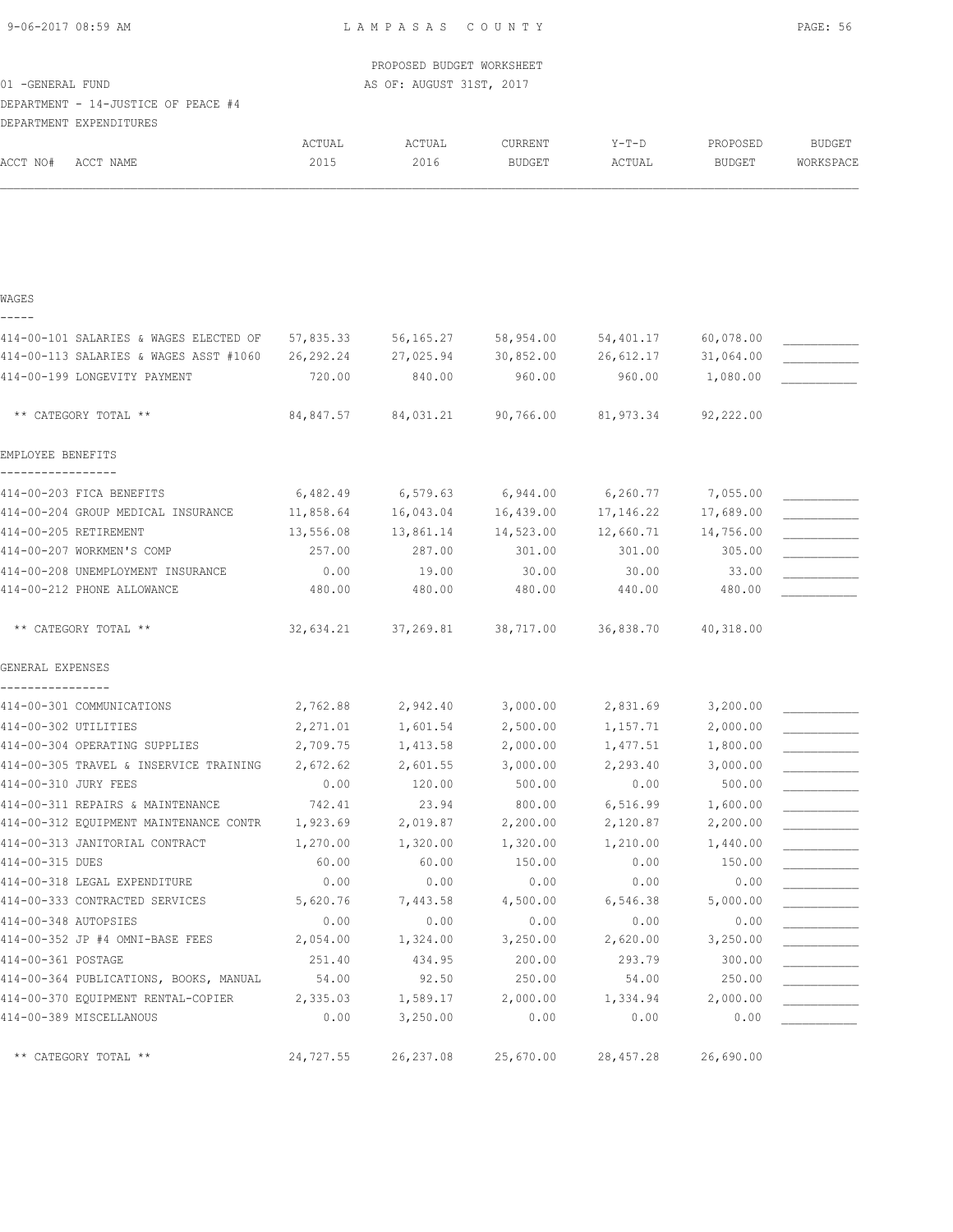| 9-06-2017 08:59 AM |  |
|--------------------|--|
|                    |  |

# DEPARTMENT - 14-JUSTICE OF PEACE #4 DEPARTMENT EXPENDITURES

| ACCT NO#<br>ACCT NAME                                                            | ACTUAL<br>2015 | ACTUAL<br>2016                                  | CURRENT<br><b>BUDGET</b>         | Y-T-D<br>ACTUAL | PROPOSED<br>BUDGET | <b>BUDGET</b><br>WORKSPACE |
|----------------------------------------------------------------------------------|----------------|-------------------------------------------------|----------------------------------|-----------------|--------------------|----------------------------|
| CAPITAL OUTLAY                                                                   |                |                                                 |                                  |                 |                    |                            |
| 414-00-401 OFFICE MACHINES & EQUIPMENT<br>414-00-407 OFFICE FURNITURE & FIXTURES | 0.00<br>0.00   | 0.00<br>0.00                                    | 0.00<br>0.00                     | 0.00<br>0.00    | 0.00<br>0.00       |                            |
| ** CATEGORY TOTAL **                                                             | 0.00           | 0.00                                            | 0.00                             | 0.00            | 0.00               |                            |
| ** SUB-DEPARTMENT TOTAL **                                                       | 142,209.33     |                                                 | 147,538.10 155,153.00 147,269.32 |                 | 159,230.00         |                            |
| $***$<br>DEPARTMENT TOTAL<br>$***$                                               |                | 142, 209.33 147, 538.10 155, 153.00 147, 269.32 |                                  |                 | 159,230.00         |                            |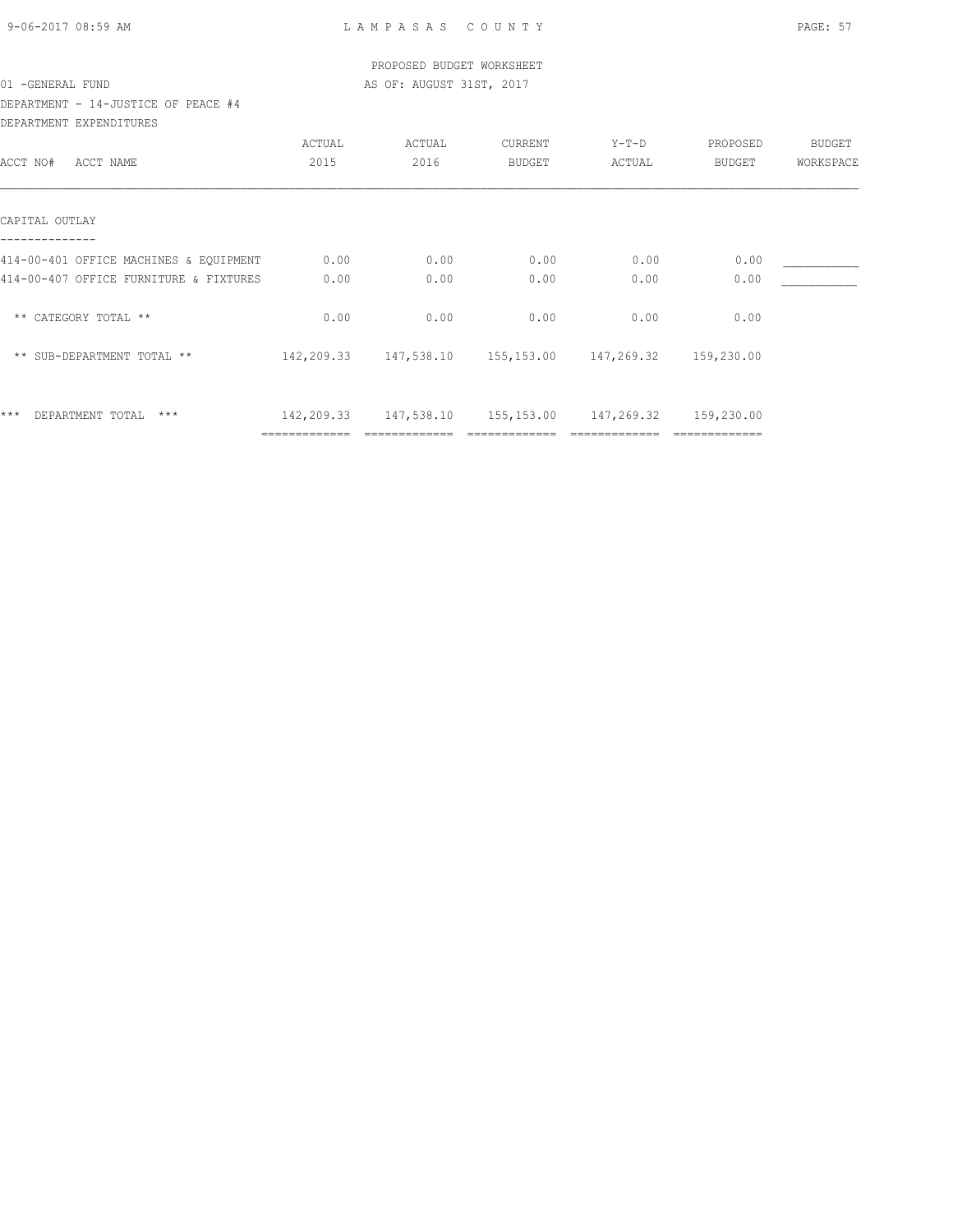|                  |                                      |        | PROPOSED BUDGET WORKSHEET |         |         |          |           |
|------------------|--------------------------------------|--------|---------------------------|---------|---------|----------|-----------|
| 01 -GENERAL FUND |                                      |        | AS OF: AUGUST 31ST, 2017  |         |         |          |           |
|                  | DEPARTMENT - 15-COUNTY EXTENSION OFF |        |                           |         |         |          |           |
|                  | DEPARTMENT EXPENDITURES              |        |                           |         |         |          |           |
|                  |                                      | ACTUAL | ACTUAL                    | CURRENT | $Y-T-D$ | PROPOSED | BUDGET    |
| ACCT NO#         | ACCT NAME                            | 2015   | 2016                      | BUDGET  | ACTUAL  | BUDGET   | WORKSPACE |
|                  |                                      |        |                           |         |         |          |           |
|                  |                                      |        |                           |         |         |          |           |

| WAGES                                                     |              |                                                             |                |                     |                |  |
|-----------------------------------------------------------|--------------|-------------------------------------------------------------|----------------|---------------------|----------------|--|
| 415-00-102 SALARY APPOINTED OFF #560                      | 18,649.79    | 16,829.98                                                   | 19,032.00      | 17,497.86           | 19,396.00      |  |
| 415-00-110 PART-TIME EMPLOYEES #1546                      | 0.00         | 0.00                                                        | 0.00           | 0.00                | 0.00           |  |
| 415-00-114 SALARY & WAGES OFFICE                          | 28,111.66    | 25,678.06                                                   | 25,149.00      | 23, 214.73          | 25,909.00      |  |
| 415-00-199 LONGEVITY PAYMENT                              | 0.00         | 0.00                                                        | 0.00           | 0.00                | 0.00           |  |
| ** CATEGORY TOTAL **                                      |              | 46,761.45 42,508.04                                         |                | 44,181.00 40,712.59 | 45,305.00      |  |
| EMPLOYEE BENEFITS                                         |              |                                                             |                |                     |                |  |
| 415-00-203 FICA BENEFITS                                  | 3,338.05     | 3,399.64                                                    | 3,380.00       | 3,081.48            | 3,466.00       |  |
| 415-00-204 GROUP MEDICAL INSURANCE                        | 6,224.64     | 7,353.06                                                    | 8,220.00       | 8,171.76            | 8,845.00       |  |
| 415-00-205 RETIREMENT                                     | 4,497.79     | 4,108.37                                                    | 4,024.00       | 3,404.73            | 4,145.00       |  |
| 415-00-207 WORKMEN'S COMP                                 | 87.00        | 220.00                                                      | 170.00         | 170.00              | 85.00          |  |
| 415-00-208 UNEMPLOYMENT INSURANCE                         | 0.00         | 21.00                                                       | 57.00          | 57.00               | 26.00          |  |
| 415-00-212 PHONE ALLOWANCE                                | 0.00         | 0.00                                                        | 0.00           | 0.00                | 480.00         |  |
| ** CATEGORY TOTAL **                                      |              | $14,147.48$ $15,102.07$ $15,851.00$ $14,884.97$ $17,047.00$ |                |                     |                |  |
| GENERAL EXPENSES                                          |              |                                                             |                |                     |                |  |
|                                                           |              | 0.00                                                        |                |                     |                |  |
| 415-00-301 COMMUNICATIONS<br>415-00-303 COMPUTER SUPPLIES | 0.00<br>0.00 | 0.00                                                        | 0.00<br>500.00 | 0.00<br>685.00      | 0.00<br>800.00 |  |
| 415-00-304 OPERATING SUPPLIES                             | 2,609.29     | 2,081.91                                                    | 1,490.00       | 835.76              | 2,000.00       |  |
| 415-00-305 TRAVEL & INSERVICE TRAINING                    | 10,683.20    | 10,769.50                                                   | 9,000.00       | 5,603.58            | 9,000.00       |  |
| 415-00-312 EQUIPMENT MAINTENANCE CONTR                    | 0.00         | 0.00                                                        | 60.00          | 0.00                | 60.00          |  |
| 415-00-315 DUES                                           | 175.00       | 420.00                                                      | 415.00         | 345.00              | 415.00         |  |
| 415-00-343 REPAIR AND MAINTENANCE VEHI                    | 0.00         | 0.00                                                        | 0.00           | 0.00                | 500.00         |  |
| 415-00-351 LIVESTOCK SHOWS                                | 2,858.27     | 1,879.55                                                    | 6,000.00       | 5,414.65            | 6,000.00       |  |
| 415-00-361 POSTAGE                                        | 0.00         | 0.00                                                        | 0.00           | 0.00                | 0.00           |  |
| 415-00-364 PUBLICATION, BOOKS, MANUALS 94.00              |              | 0.00                                                        | 0.00           | 0.00                | 0.00           |  |
| 415-00-370 EQUIPMENT RENTAL-COPIER 3,023.54               |              | 3,284.57                                                    | 3,600.00       | 2,811.55            | 3,600.00       |  |
| ** CATEGORY TOTAL **                                      |              | 19,443.30 18,435.53 21,065.00                               |                | 15,695.54           | 22,375.00      |  |
| CAPITAL OUTLAY                                            |              |                                                             |                |                     |                |  |
| 415-00-401 OFFICE MACHINES & EQUIPMENT                    | 0.00         | 0.00                                                        | 0.00           | 0.00                | 0.00           |  |
| 415-00-407 OFFICE FURNITURE & FIXTURES                    | 0.00         | 0.00                                                        | 0.00           | 0.00                | 0.00           |  |
| ** CATEGORY TOTAL **                                      | 0.00         | 0.00                                                        | 0.00           | 0.00                | 0.00           |  |
| ** SUB-DEPARTMENT TOTAL **                                | 80, 352.23   | 76,045.64                                                   | 81,097.00      | 71,293.10           | 84,727.00      |  |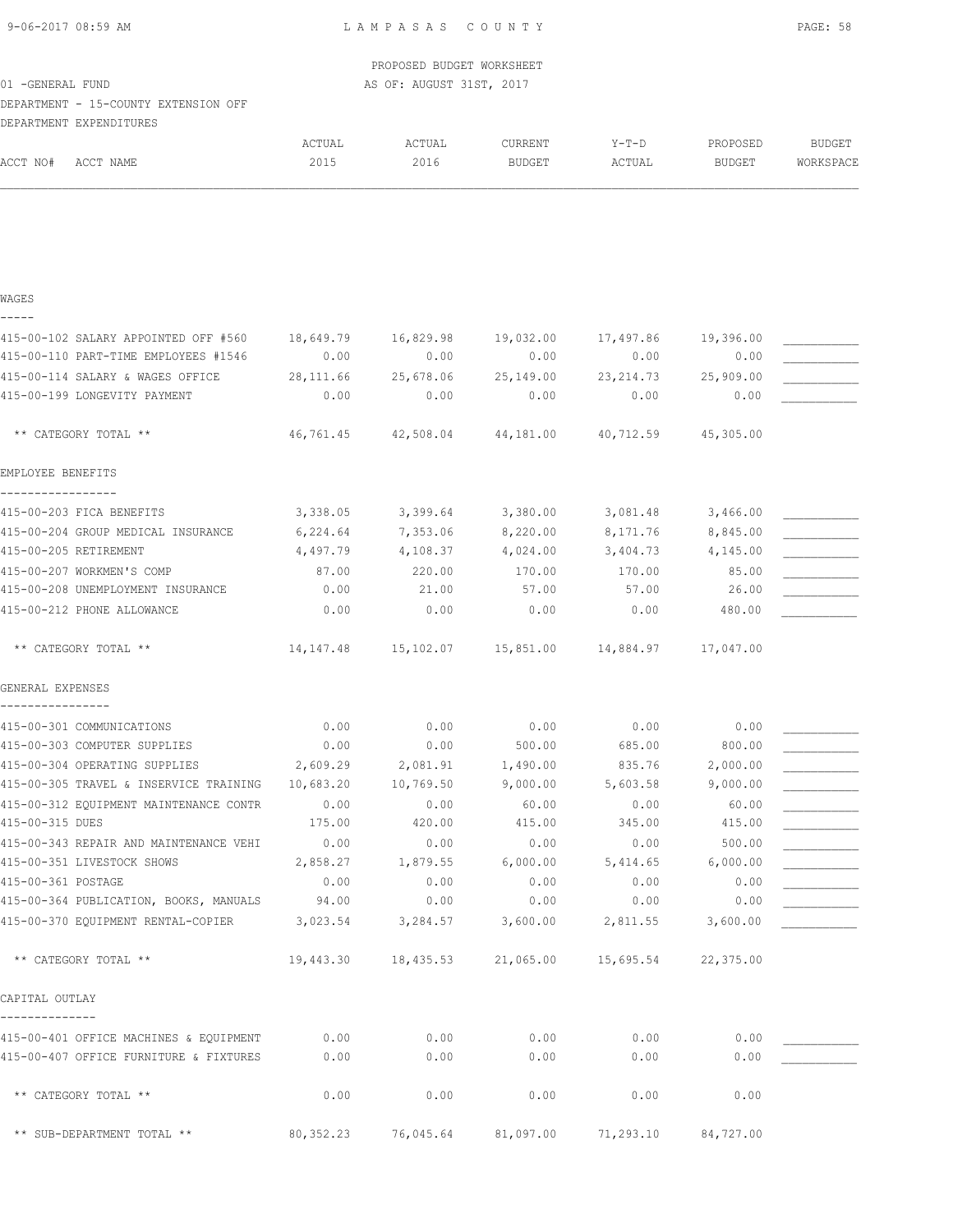| 9-06-2017 08:59 AM |  |
|--------------------|--|
|                    |  |

 PROPOSED BUDGET WORKSHEET 01 -GENERAL FUND AS OF: AUGUST 31ST, 2017

### DEPARTMENT - 15-COUNTY EXTENSION OFF DEPARTMENT EXPENDITURES

|      |                | CURRENT        |                                                                          |        | <b>BUDGET</b>                                                                                                                                                                                                                                                                                                                                                                                                                                                                                                                |
|------|----------------|----------------|--------------------------------------------------------------------------|--------|------------------------------------------------------------------------------------------------------------------------------------------------------------------------------------------------------------------------------------------------------------------------------------------------------------------------------------------------------------------------------------------------------------------------------------------------------------------------------------------------------------------------------|
|      |                | BUDGET         | ACTUAL                                                                   | BUDGET | WORKSPACE                                                                                                                                                                                                                                                                                                                                                                                                                                                                                                                    |
|      |                |                |                                                                          |        |                                                                                                                                                                                                                                                                                                                                                                                                                                                                                                                              |
|      |                |                |                                                                          |        |                                                                                                                                                                                                                                                                                                                                                                                                                                                                                                                              |
|      |                |                |                                                                          |        |                                                                                                                                                                                                                                                                                                                                                                                                                                                                                                                              |
|      |                |                |                                                                          |        |                                                                                                                                                                                                                                                                                                                                                                                                                                                                                                                              |
|      |                |                |                                                                          |        |                                                                                                                                                                                                                                                                                                                                                                                                                                                                                                                              |
|      |                |                |                                                                          |        |                                                                                                                                                                                                                                                                                                                                                                                                                                                                                                                              |
|      |                |                |                                                                          |        |                                                                                                                                                                                                                                                                                                                                                                                                                                                                                                                              |
|      |                |                |                                                                          |        |                                                                                                                                                                                                                                                                                                                                                                                                                                                                                                                              |
| 0.00 |                |                |                                                                          | 50.00  |                                                                                                                                                                                                                                                                                                                                                                                                                                                                                                                              |
| 0.00 | 0.00           | 0.00           | 0.00                                                                     | 0.00   |                                                                                                                                                                                                                                                                                                                                                                                                                                                                                                                              |
|      |                |                |                                                                          |        |                                                                                                                                                                                                                                                                                                                                                                                                                                                                                                                              |
|      |                |                |                                                                          |        |                                                                                                                                                                                                                                                                                                                                                                                                                                                                                                                              |
|      |                |                |                                                                          |        |                                                                                                                                                                                                                                                                                                                                                                                                                                                                                                                              |
|      |                |                |                                                                          |        |                                                                                                                                                                                                                                                                                                                                                                                                                                                                                                                              |
|      |                |                |                                                                          |        |                                                                                                                                                                                                                                                                                                                                                                                                                                                                                                                              |
|      |                |                |                                                                          |        |                                                                                                                                                                                                                                                                                                                                                                                                                                                                                                                              |
|      | ACTUAL<br>2015 | ACTUAL<br>2016 | $0.00$ 57.00<br>415-01-305 TRAVEL & INSERVICE TRAINING 5,871.36 6,622.58 |        | $Y-T-D$<br>PROPOSED<br>415-01-102 SALARY APPOINTED OFF #3492 18,063.79 18,797.44 19,032.00 17,562.88 19,396.00<br>18,063.79  18,797.44  19,032.00  17,562.88  19,396.00<br>$1,381.85$ $1,437.95$ $1,456.00$ $1,343.64$ $1,484.00$<br>0.00<br>1,381.85 1,437.95 1,513.00 1,343.64 1,534.00<br>5,500.00 3,791.61 6,000.00<br>5,871.36 6,622.58 5,500.00 3,791.61 6,000.00<br>25,317.00  26,857.97  26,045.00  22,698.13  26,930.00<br>*** DEPARTMENT TOTAL *** $105,669.23$ $102,903.61$ $107,142.00$ $93,991.23$ $111,657.00$ |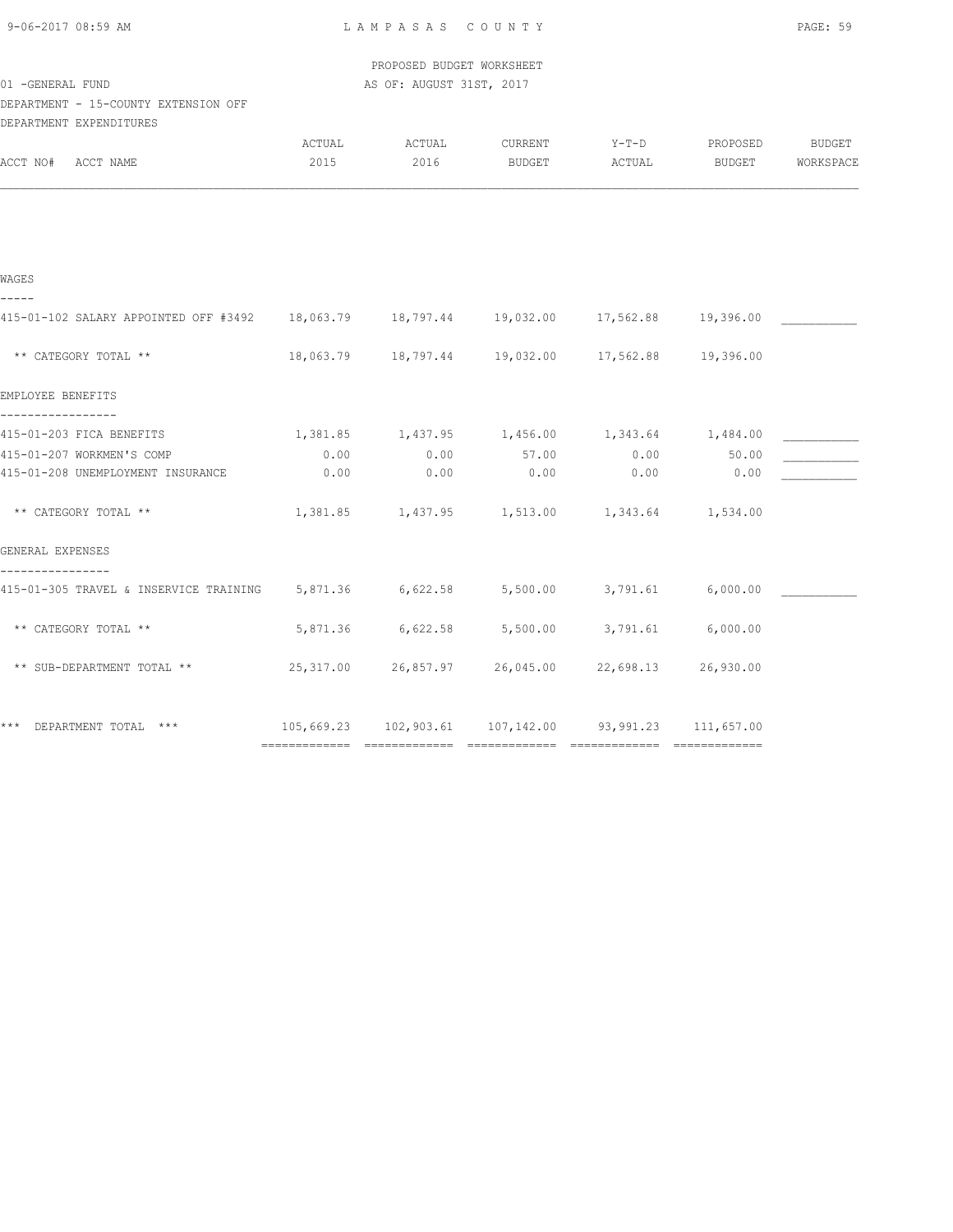--------------

| 9-06-2017 08:59 AM                                         |          | LAMPASAS COUNTY           |                                             |          |          | PAGE: 60      |
|------------------------------------------------------------|----------|---------------------------|---------------------------------------------|----------|----------|---------------|
|                                                            |          | PROPOSED BUDGET WORKSHEET |                                             |          |          |               |
| 01 -GENERAL FUND                                           |          | AS OF: AUGUST 31ST, 2017  |                                             |          |          |               |
| DEPARTMENT - 16-ADULT PROBATION<br>DEPARTMENT EXPENDITURES |          |                           |                                             |          |          |               |
|                                                            | ACTUAL   | ACTUAL                    | CURRENT                                     | Y-T-D    | PROPOSED | <b>BUDGET</b> |
| ACCT NO#<br>ACCT NAME                                      | 2015     | 2016                      | BUDGET                                      | ACTUAL   | BUDGET   | WORKSPACE     |
|                                                            |          |                           |                                             |          |          |               |
|                                                            |          |                           |                                             |          |          |               |
|                                                            |          |                           |                                             |          |          |               |
| GENERAL EXPENSES                                           |          |                           |                                             |          |          |               |
| 416-00-301 COMMUNICATIONS                                  | 0.00     | 0.00                      | 0.00                                        | 0.00     | 0.00     |               |
| 416-00-304 OPERATING SUPPLIES                              | 0.00     | 578.59                    | 0.00                                        | 0.00     | 0.00     |               |
| 416-00-308 REPAIRS & MAINTENANCE EQUIP                     | 0.00     | 0.00                      | 400.00                                      | 0.00     | 300.00   |               |
| 416-00-312 EQUIPMENT MAINTENANCE CONTR                     | 0.00     | 0.00                      | 0.00                                        | 0.00     | 0.00     |               |
| 416-00-342 GAS & OIL                                       | 119.55   | 90.05                     | 250.00                                      | 136.50   | 250.00   |               |
| 416-00-345 MEDICAL SERVICES                                | 1,300.00 | 600.00                    | 1,300.00                                    | 907.10   | 1,300.00 |               |
| 416-00-361 POSTAGE                                         | 0.00     | 0.00                      | 0.00                                        | 0.00     | 0.00     |               |
| 416-00-370 EQUIPMENT RENTAL-COPIER                         | 2,200.76 | 2,249.07                  | 2,300.00                                    | 1,899.70 | 2,400.00 |               |
| ** CATEGORY TOTAL **                                       |          |                           | $3,620.31$ $3,517.71$ $4,250.00$ $2,943.30$ |          | 4,250.00 |               |
| CAPITAL OUTLAY                                             |          |                           |                                             |          |          |               |

416-00-401 OFFICE MACHINES & EQUIPMENT 0.00 0.00 0.00 0.00 0.00 0.00 0.00 416-00-407 OFFICE FURNITURE & FIXTURES  $0.00$  0.00 0.00 0.00 0.00 0.00 0.00

============= ============= ============= ============= =============

\*\* CATEGORY TOTAL \*\* 0.00 0.00 0.00 0.00 0.00

\*\* SUB-DEPARTMENT TOTAL \*\* 3,620.31 3,517.71 4,250.00 2,943.30 4,250.00

\*\*\* DEPARTMENT TOTAL \*\*\* 3,620.31 3,517.71 4,250.00 2,943.30 4,250.00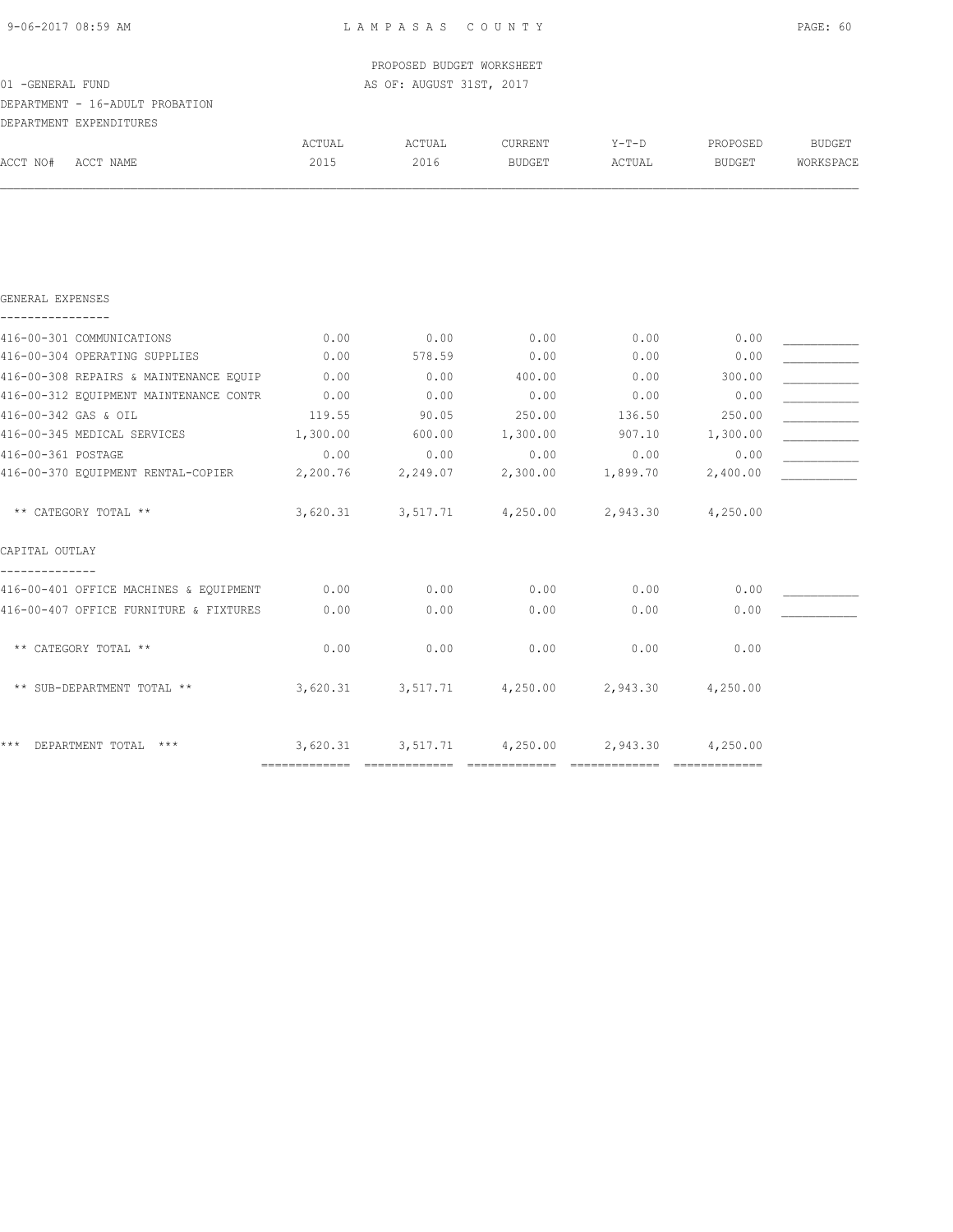PROPOSED BUDGET WORKSHEET 01 -GENERAL FUND AS OF: AUGUST 31ST, 2017

# DEPARTMENT - 17-E.M.S

| DEPARTMENT EXPENDITURES |
|-------------------------|

| ACTUAL     | ACTUAL        | CURRENT       | $Y-T-D$    | PROPOSED      | <b>BUDGET</b> |
|------------|---------------|---------------|------------|---------------|---------------|
| 2015       | 2016          | <b>BUDGET</b> | ACTUAL     | <b>BUDGET</b> | WORKSPACE     |
|            |               |               |            |               |               |
|            |               |               |            |               |               |
|            |               |               |            |               |               |
|            |               |               |            |               |               |
| 0.00       | 0.00          | 0.00          | 0.00       | 0.00          |               |
| 0.00       | 0.00          | 0.00          | 0.00       | 0.00          |               |
|            |               |               |            |               |               |
| 120,000.00 | 120,000.00    | 120,000.00    | 110,000.00 | 120,000.00    |               |
| 120,000.00 | 120,000.00    | 120,000.00    | 110,000.00 | 120,000.00    |               |
| 120,000.00 | 120,000.00    | 120,000.00    | 110,000.00 | 120,000.00    |               |
|            |               |               |            |               |               |
| 120,000.00 | 120,000.00    | 120,000.00    | 110,000.00 | 120,000.00    |               |
|            | ============= |               | FEEEEEEE   | ============= | ============= |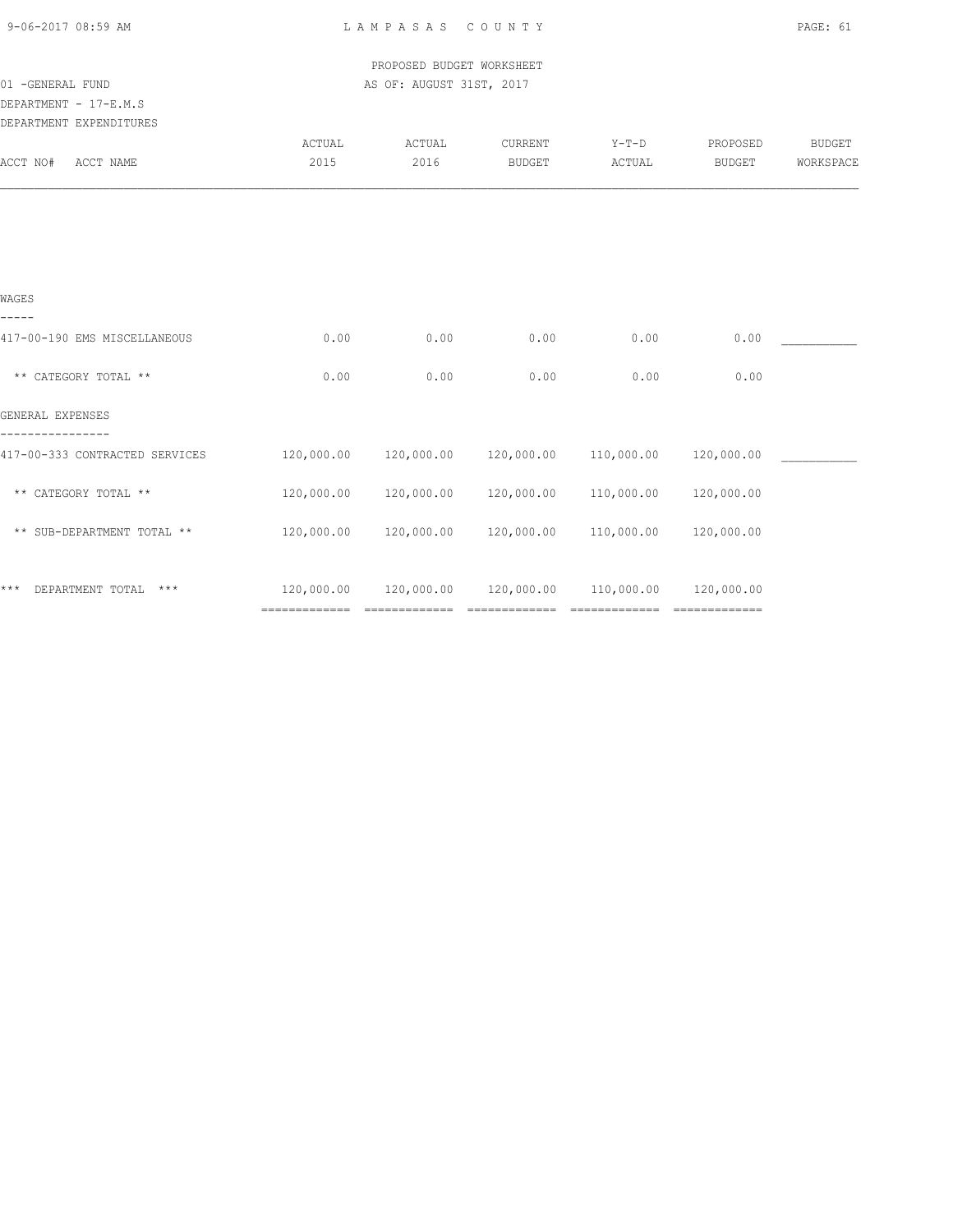PROPOSED BUDGET WORKSHEET 01 -GENERAL FUND **AS OF: AUGUST 31ST, 2017** 

DEPARTMENT - 18-JUDICIAL

| DEPARTMENT EXPENDITURES                                  |                       |                       |                          |                   |                           |                            |
|----------------------------------------------------------|-----------------------|-----------------------|--------------------------|-------------------|---------------------------|----------------------------|
| ACCT NO#<br>ACCT NAME                                    | ACTUAL<br>2015        | ACTUAL<br>2016        | CURRENT<br><b>BUDGET</b> | $Y-T-D$<br>ACTUAL | PROPOSED<br><b>BUDGET</b> | <b>BUDGET</b><br>WORKSPACE |
|                                                          |                       |                       |                          |                   |                           |                            |
|                                                          |                       |                       |                          |                   |                           |                            |
| GENERAL EXPENSES                                         |                       |                       |                          |                   |                           |                            |
| 418-00-304 OPERATING SUPPLIES                            | 0.00                  | 0.00                  | 0.00                     | 0.00              | 0.00                      |                            |
| 418-00-348 AUTOPSIES                                     | 0.00                  | 0.00                  | 0.00                     | 0.00              | 0.00                      |                            |
| 418-00-371 EXPERT WITNESS                                | 0.00                  | 0.00                  | 0.00                     | 0.00              | 0.00                      |                            |
| ** CATEGORY TOTAL **                                     | 0.00                  | 0.00                  | 0.00                     | 0.00              | 0.00                      |                            |
| ** SUB-DEPARTMENT TOTAL **                               | 0.00                  | 0.00                  | 0.00                     | 0.00              | 0.00                      |                            |
| WAGES                                                    |                       |                       |                          |                   |                           |                            |
|                                                          |                       |                       |                          |                   |                           |                            |
| 418-01-103 PRE-TRIAL SERVICES                            | 0.00                  | 0.00                  | 0.00                     | 0.00              | 0.00                      |                            |
| 418-01-106 COURT COORDINATOR                             | 0.00                  | 0.00                  | 0.00                     | 0.00              | 35,000.00                 |                            |
| 418-01-199 LONEVITY                                      | 0.00                  | 0.00                  | 0.00                     | 0.00              | 0.00                      |                            |
| ** CATEGORY TOTAL **                                     | 0.00                  | 0.00                  | 0.00                     | 0.00              | 35,000.00                 |                            |
| EMPLOYEE BENEFITS                                        |                       |                       |                          |                   |                           |                            |
| 418-01-203 FICA BENEFITS                                 | 0.00                  | 0.00                  | 0.00                     | 0.00              | 2,678.00                  |                            |
| 418-01-204 GROUP MEDICAL INSURANCE                       | 0.00                  | 0.00                  | 0.00                     | 0.00              | 8,845.00                  |                            |
| 418-01-205 RETIREMENT                                    | 0.00                  | 0.00                  | 0.00                     | 0.00              | 5,600.00                  |                            |
| 418-01-207 WORKMAN'S COMP                                | 0.00                  | 0.00                  | 0.00                     | 0.00              | 93.00                     |                            |
| 418-01-208 UNEMPLOYMENT INSURANCE                        | 0.00                  | 0.00                  | 0.00                     | 0.00              | 35.00                     |                            |
| ** CATEGORY TOTAL **                                     | 0.00                  | 0.00                  | 0.00                     | 0.00              | 17,251.00                 |                            |
| GENERAL EXPENSES                                         |                       |                       |                          |                   |                           |                            |
| 418-01-300 COURT INTERPRETER/MEDIATOR                    | 4,161.80              | 1,550.00              | 4,000.00                 | 966.88            | 4,000.00                  |                            |
| 418-01-304 OPERATING SUPPLIES                            | 0.00                  | 0.00                  | 200.00                   | 473.85            | 400.00                    |                            |
| 418-01-305 TRAVEL & INSERVICE TRAINING                   | 6,434.87              | 6,323.01              | 5,000.00                 | 5,178.92          | 5,000.00                  |                            |
| 418-01-309 COURT APPOINTED ATTORNEY                      | 176,656.47            | 132,693.84            | 135,000.00               | 79,438.18         | 100,000.00                |                            |
| 418-01-318 LEGAL NOTICES                                 | 0.00                  | 0.00                  | 0.00                     | 0.00              | 0.00                      |                            |
| 418-01-320 INVESTIGATIVE EXPENSES                        | 360.00                | 1,095.00              | 1,000.00                 | 1,080.00          | 2,000.00                  |                            |
| 418-01-339 3RD JUDICIAL SUPREME COURT                    | 0.00                  | 1,322.11              | 1,500.00                 | 1,256.00          | 2,000.00                  |                            |
| 418-01-341 COURT REPORTER<br>418-01-345 MEDICAL SERVICES | 10,996.87<br>1,800.00 | 15,746.08<br>1,415.00 | 12,000.00<br>0.00        | 4,936.40<br>0.00  | 12,000.00<br>0.00         |                            |
| 418-01-348 AUTOPSIES                                     | 0.00                  | 0.00                  | 0.00                     | 0.00              | 0.00                      |                            |
| 418-01-370 EQUIPMENT RENTAL-COPIER                       | 2,137.72              | 1,808.84              | 2,300.00                 | 1,479.96          | 2,300.00                  |                            |

418-01-371 EXPERT WITNESS 1,850.00 900.00 3,000.00 0.00 3,000.00 \_\_\_\_\_\_\_\_\_\_\_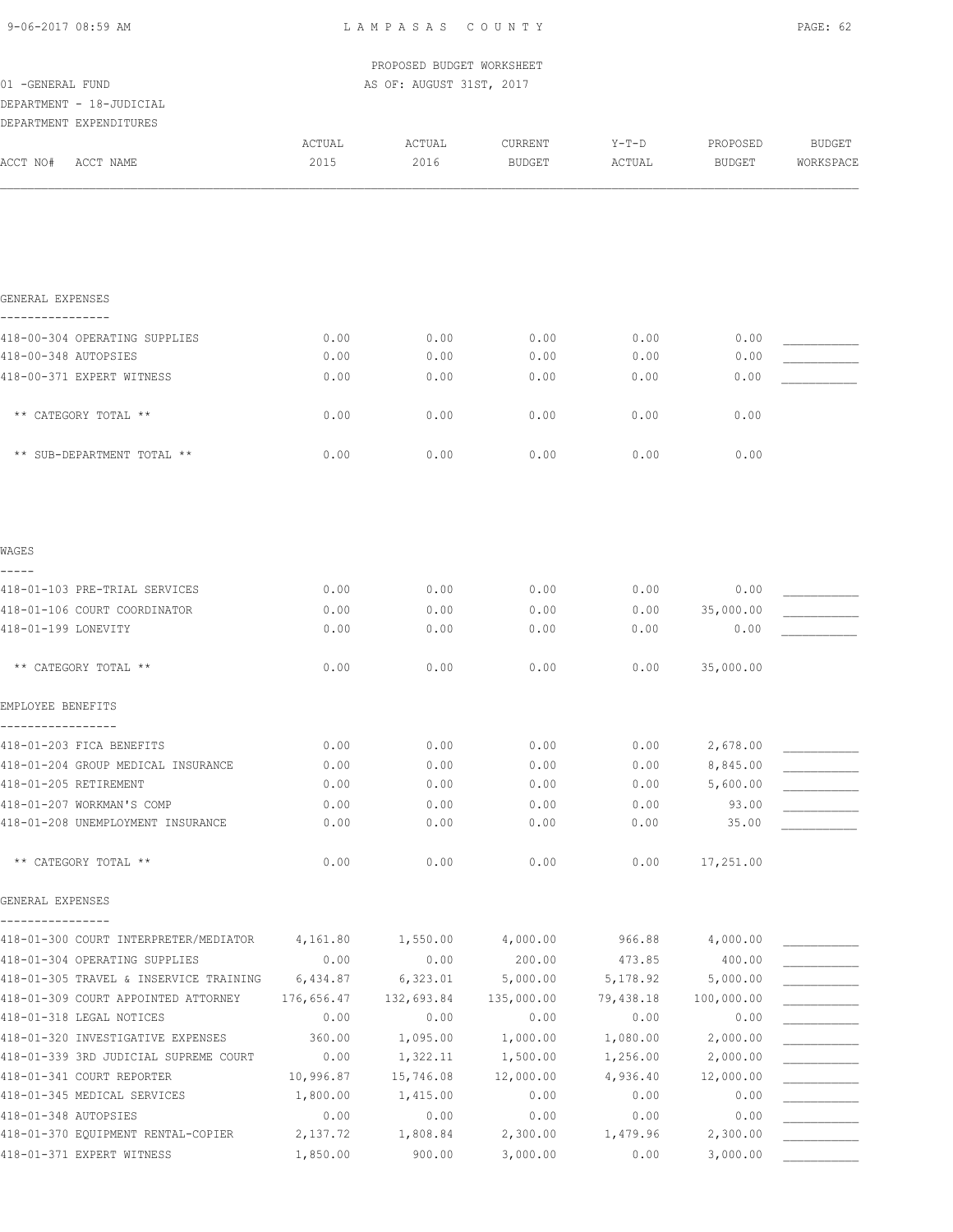DEPARTMENT - 18-JUDICIAL

### DEPARTMENT EXPENDITURES

| ACCT NO#<br>ACCT NAME               | ACTUAL<br>2015 | ACTUAL<br>2016 | CURRENT<br><b>BUDGET</b> | $Y-T-D$<br>ACTUAL | PROPOSED<br><b>BUDGET</b> | <b>BUDGET</b><br>WORKSPACE |
|-------------------------------------|----------------|----------------|--------------------------|-------------------|---------------------------|----------------------------|
| 418-01-376 COURT APPOINTED REPORTER | 19,384.00      | 20,004.00      | 20,739.00                | 20,739.00         | 21,361.00                 |                            |
| 418-01-377 CAPITAL MURDER EXPENSES  | 0.00           | 0.00           | 0.00                     | 0.00              | 0.00                      |                            |
| ** CATEGORY TOTAL **                | 223,781.73     | 182,857.88     | 184,739.00               | 115,549.19        | 152,061.00                |                            |
| ** SUB-DEPARTMENT TOTAL **          | 223,781.73     | 182,857.88     | 184,739.00               | 115,549.19        | 204,312.00                |                            |

### GENERAL EXPENSES

| $***$<br>$***$<br>DEPARTMENT TOTAL                       | 223,781.73 | 265, 257. 75 | 264,739.00 | 168,506.18 | 264,312.00 |  |
|----------------------------------------------------------|------------|--------------|------------|------------|------------|--|
| ** SUB-DEPARTMENT TOTAL **                               | 0.00       | 82,399.87    | 80,000.00  | 52,956.99  | 60,000.00  |  |
| ** CATEGORY TOTAL **                                     | 0.00       | 82,399.87    | 80,000.00  | 52,956.99  | 60,000.00  |  |
| ----------------<br>418-02-309 COURT APPOINTED ATTNY CPS | 0.00       | 82,399.87    | 80,000.00  | 52,956.99  | 60,000.00  |  |
|                                                          |            |              |            |            |            |  |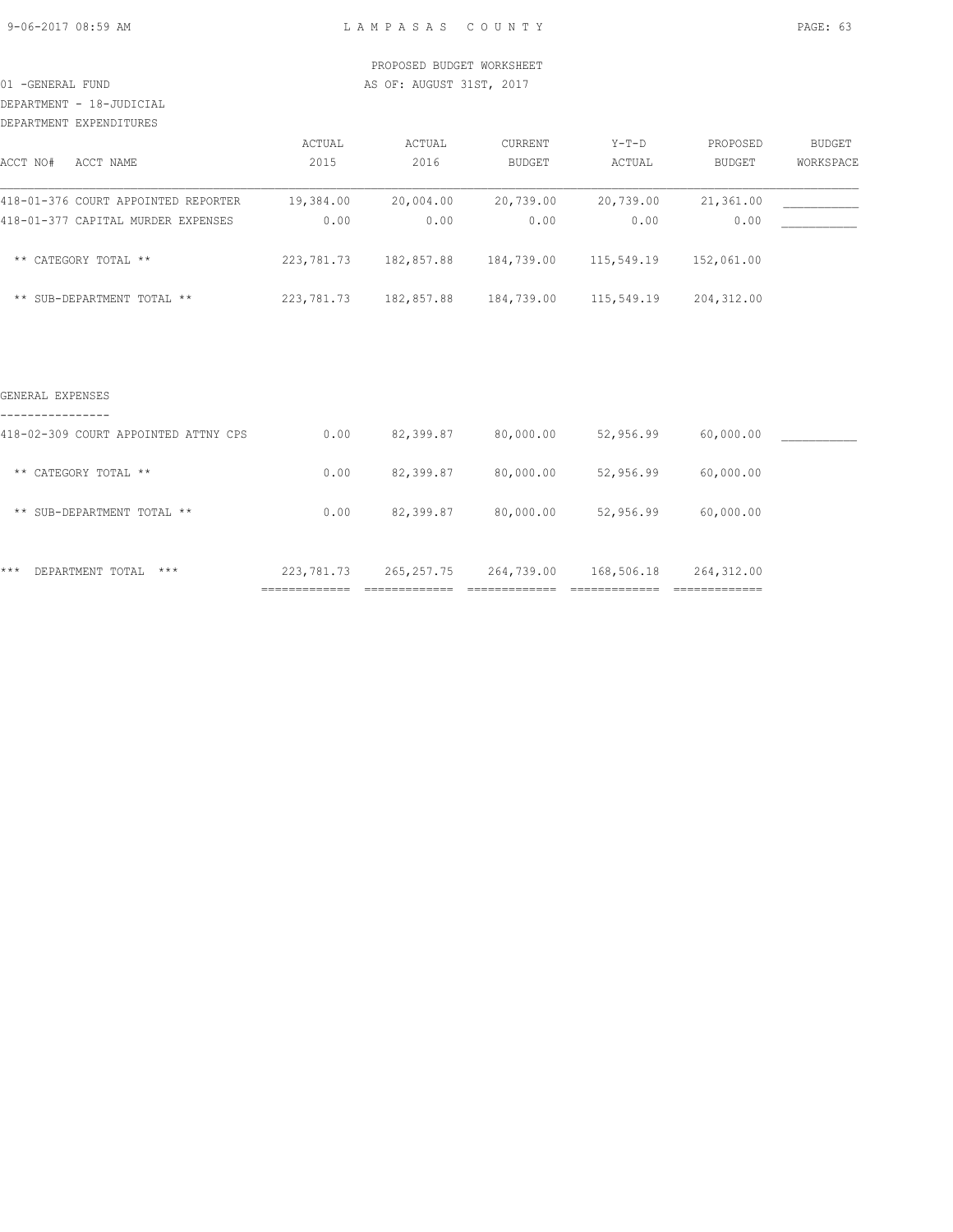|                  |                                 |        | PROPOSED BUDGET WORKSHEET |         |         |          |           |
|------------------|---------------------------------|--------|---------------------------|---------|---------|----------|-----------|
| 01 -GENERAL FUND |                                 |        | AS OF: AUGUST 31ST, 2017  |         |         |          |           |
|                  | DEPARTMENT - 19-HUMAN RESOURCES |        |                           |         |         |          |           |
|                  | DEPARTMENT EXPENDITURES         |        |                           |         |         |          |           |
|                  |                                 | ACTUAL | ACTUAL                    | CURRENT | $Y-T-D$ | PROPOSED | BUDGET    |
| ACCT NO#         | ACCT NAME                       | 2015   | 2016                      | BUDGET  | ACTUAL  | BUDGET   | WORKSPACE |
|                  |                                 |        |                           |         |         |          |           |

WAGES -----

| 419-00-102 SALARIES & WAGES APPT #2435        | 48,798.60 | 48,128.27                                  | 49,797.00 | 38,401.57 | 34,509.00 |  |
|-----------------------------------------------|-----------|--------------------------------------------|-----------|-----------|-----------|--|
| 419-00-103 SALARY & WAGES DEPUTY              | 0.00      | 0.00                                       | 0.00      | 0.00      | 0.00      |  |
| 419-00-104 SALARIES & WAGES DEP #2881         | 0.00      | 0.00                                       | 0.00      | 0.00      | 0.00      |  |
| 419-00-106 TEMPORARY EMPLOYEES                | 0.00      | 0.00                                       | 0.00      | 0.00      | 0.00      |  |
| 419-00-110 PART-TIME EMPLOYEE #2877           | 0.00      | 0.00                                       | 12,500.00 | 7,765.98  | 0.00      |  |
| 419-00-120 SALARY/OVERTIME                    | 0.00      | 0.00                                       | 0.00      | 0.00      | 0.00      |  |
| 419-00-199 LONGEVITY PAYMENT                  | 840.00    | 960.00                                     | 1,080.00  | 1,080.00  | 0.00      |  |
| ** CATEGORY TOTAL **                          |           | 49,638.60 49,088.27                        | 63,377.00 | 47,247.55 | 34,509.00 |  |
| EMPLOYEE BENEFITS                             |           |                                            |           |           |           |  |
| 419-00-203 FICA BENEFITS                      | 3,667.71  | 3,732.16                                   | 4,848.00  | 3,537.55  | 2,640.00  |  |
| 419-00-204 GROUP MEDICAL INSURANCE            | 6, 261.40 | 8,021.52                                   | 8,220.00  | 6,880.86  | 8,845.00  |  |
| 419-00-205 RETIREMENT                         | 7,941.60  | 8,129.55                                   | 10,140.00 | 7,253.69  | 5,521.00  |  |
| 419-00-207 WORKMEN'S COMP                     | 148.00    | 165.00                                     | 190.00    | 190.00    | 114.00    |  |
| 419-00-208 UNEMPLOYMENT INSURANCE             | 0.00      | 10.00                                      | 63.00     | 63.00     | 0.00      |  |
| 419-00-212 PHONE ALLOWANCE                    | 480.00    | 480.00                                     | 480.00    | 360.00    | 480.00    |  |
| ** CATEGORY TOTAL **                          | 18,498.71 | 20,538.23  23,941.00  18,285.10  17,600.00 |           |           |           |  |
| GENERAL EXPENSES                              |           |                                            |           |           |           |  |
|                                               |           |                                            |           |           |           |  |
| 419-00-300 INTERPRETER                        | 0.00      | 0.00                                       | 0.00      | 0.00      | 0.00      |  |
| 419-00-301 COMMUNICATIONS                     | 0.00      | 0.00                                       | 0.00      | 0.00      | 0.00      |  |
| 419-00-303 COMPUTER SUPPLIES                  | 922.57    | 1,034.45                                   | 0.00      | 0.00      | 0.00      |  |
| 419-00-304 OPERATING SUPPLIES                 | 0.00      | 1,584.62                                   | 2,075.00  | 2,909.52  | 2,575.00  |  |
| 419-00-305 TRAVEL & INSERVICE TRAINING        | 476.45    | 585.70                                     | 1,300.00  | 283.50    | 2,200.00  |  |
| 419-00-311 REPAIR/MAINTENANCE                 | 0.00      | 0.00                                       | 0.00      | 0.00      | 0.00      |  |
| 419-00-315 DUES                               | 0.00      | 0.00                                       | 150.00    | 0.00      | 150.00    |  |
| 419-00-337 ELECTIONS, JUDGES & SUPPLIE        | 0.00      | 0.00                                       | 0.00      | 0.00      | 0.00      |  |
| 419-00-358 CONSULTING FEES                    | 350.00    | 350.00                                     | 1,100.00  | 700.00    | 1,100.00  |  |
| 419-00-361 POSTAGE                            | 0.00      | 0.00                                       | 0.00      | 0.00      | 0.00      |  |
| 419-00-370 EQUIPMENT RENTAL - COPIER 2,014.01 |           | 2,397.73                                   | 2,192.00  | 1,825.25  | 2,192.00  |  |
| 419-00-389 MISCELLANOUS EXPENSE               | 0.00      | 46.23                                      | 100.00    | 0.00      | 100.00    |  |
| ** CATEGORY TOTAL **                          | 3,763.03  | 5,998.73                                   | 6,917.00  | 5,718.27  | 8,317.00  |  |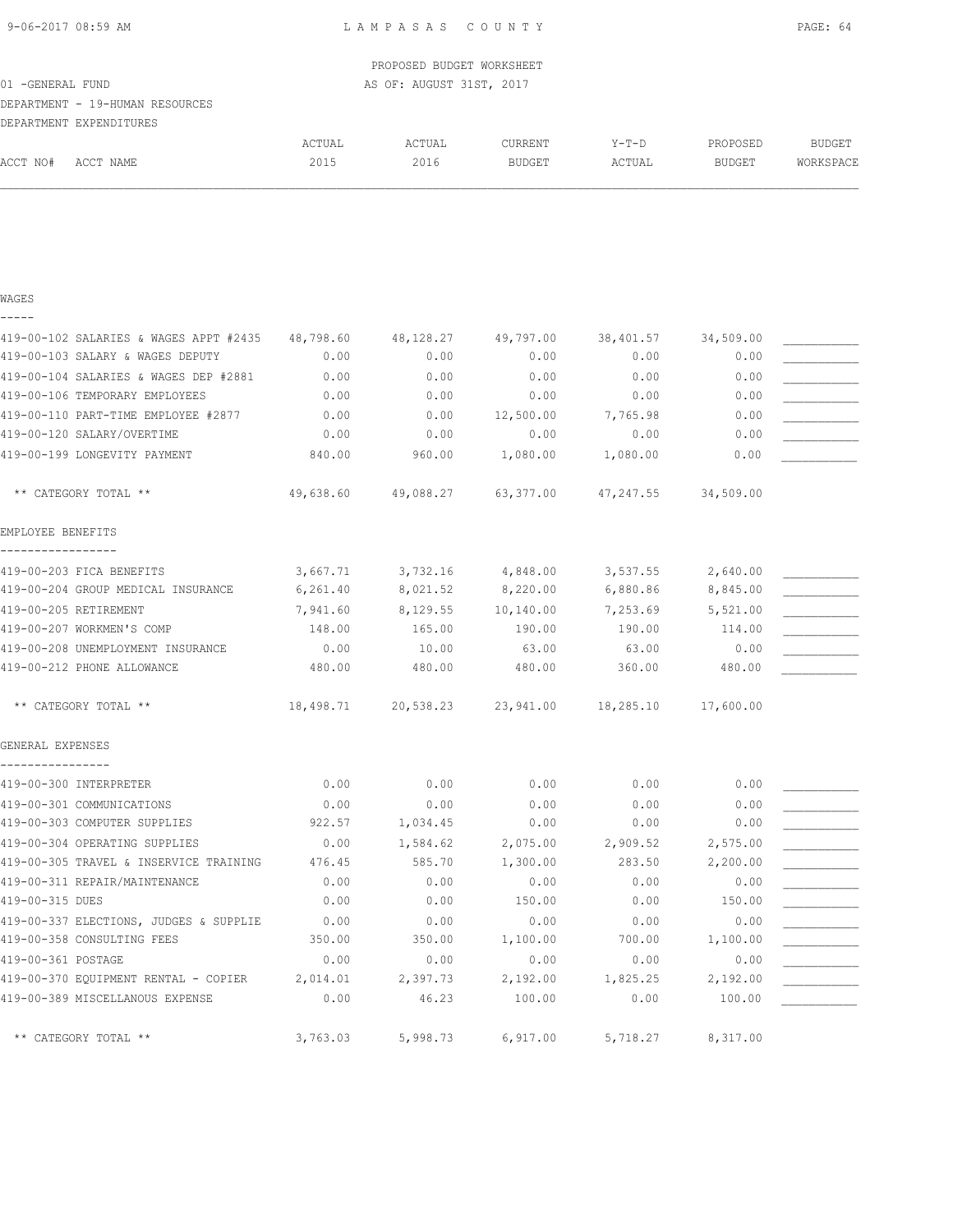9-06-2017 08:59 AM L A M P A S A S C O U N T Y PAGE: 65

 PROPOSED BUDGET WORKSHEET 01 -GENERAL FUND **AS OF: AUGUST 31ST, 2017** 

DEPARTMENT - 19-HUMAN RESOURCES DEPARTMENT EXPENDITURES

| DELARIMENI PYLEMDIIOKES                |                |                |                   |                                                   |                    |                     |
|----------------------------------------|----------------|----------------|-------------------|---------------------------------------------------|--------------------|---------------------|
| ACCT NO#<br>ACCT NAME                  | ACTUAL<br>2015 | ACTUAL<br>2016 | CURRENT<br>BUDGET | $Y-T-D$<br>ACTUAL                                 | PROPOSED<br>BUDGET | BUDGET<br>WORKSPACE |
| CAPITAL OUTLAY                         |                |                |                   |                                                   |                    |                     |
| 419-00-401 OFFICE MACHINES & EQUIPMENT | 0.00           | 0.00           | 0.00              | 0.00                                              | 0.00               |                     |
| ** CATEGORY TOTAL **                   | 0.00           | 0.00           | 0.00              | 0.00                                              | 0.00               |                     |
| 419-00-500 OPERATING TRANSFERS-OUT     | 0.00           | 0.00           | 0.00              | 0.00                                              | 0.00               |                     |
| ** CATEGORY TOTAL **                   | 0.00           | 0.00           | 0.00              | 0.00                                              | 0.00               |                     |
| ** SUB-DEPARTMENT TOTAL **             |                |                |                   | 71,900.34 75,625.23 94,235.00 71,250.92           | 60,426.00          |                     |
| GENERAL EXPENSES                       |                |                |                   |                                                   |                    |                     |
| 419-01-354 VOTER REGISTRATION SUPPLIES | 0.00           | 0.00           | 0.00              | 0.00                                              | 0.00               |                     |
| ** CATEGORY TOTAL **                   | 0.00           | 0.00           | 0.00              | 0.00                                              | 0.00               |                     |
| ** SUB-DEPARTMENT TOTAL **             | 0.00           | 0.00           | 0.00              | 0.00                                              | 0.00               |                     |
| *** DEPARTMENT TOTAL ***               |                |                |                   | 71,900.34 75,625.23 94,235.00 71,250.92 60,426.00 |                    |                     |
|                                        |                |                |                   |                                                   |                    |                     |

\*\*\* FUND TOTAL EXPENDITURES \*\*\* 7,433,233.29 7,695,113.41 8,590,692.00 7,250,286.69 8,615,112.00 ============= ============= ============= ============= =============

\*\*\* END OF REPORT \*\*\*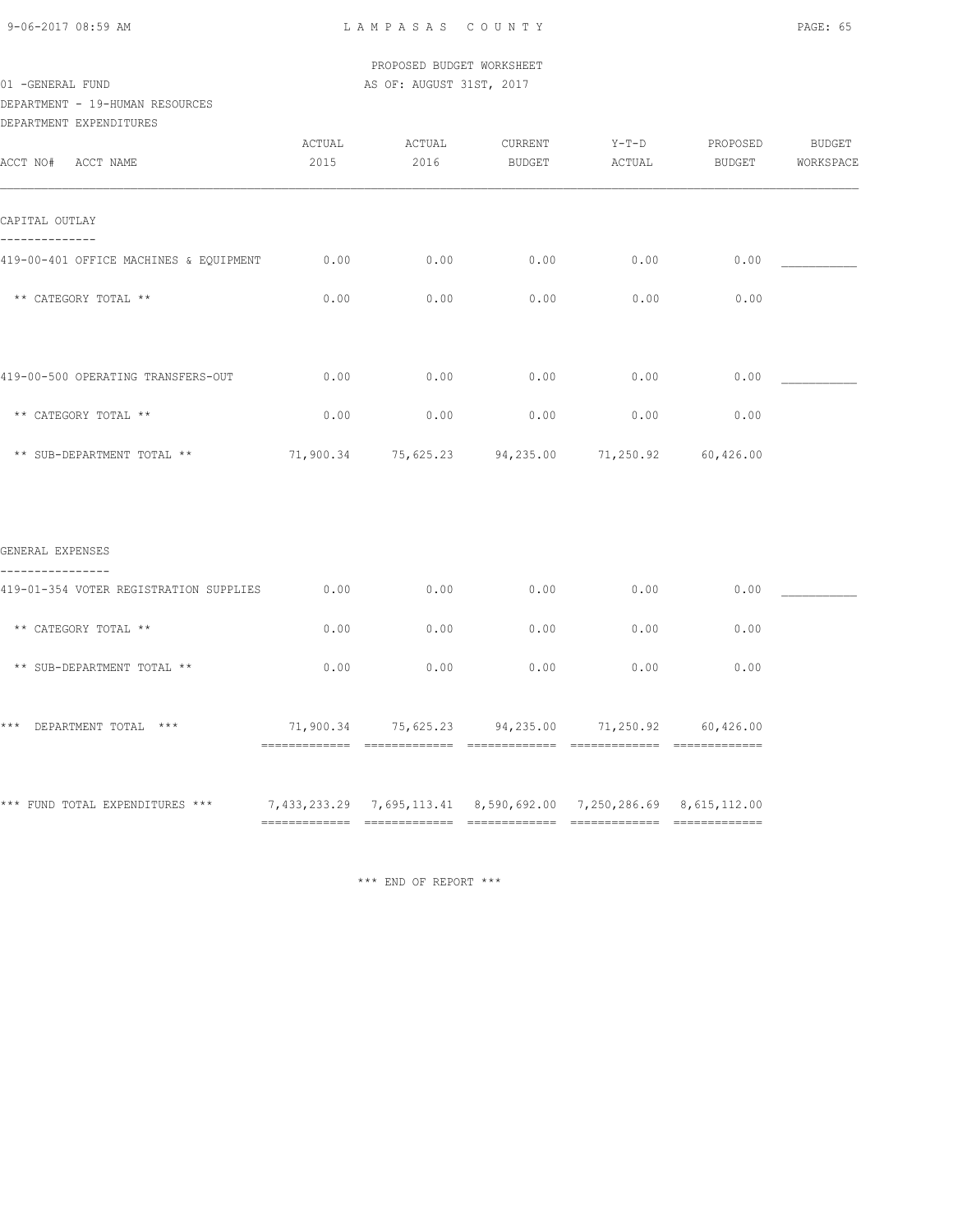9-06-2017 09:02 AM L A M P A S A S C O U N T Y PAGE: 1

# PROPOSED BUDGET WORKSHEET 02 -GENERAL JURY FUND **AS OF: AUGUST 31ST, 2017**

# FINANCIAL SUMMARY

| ACCT NO# ACCT NAME                              | ACTUAL<br>2015 | ACTUAL<br>2016                | CURRENT<br>BUDGET      | $Y-T-D$<br>ACTUAL     | PROPOSED<br><b>BUDGET</b> | BUDGET<br>WORKSPACE |
|-------------------------------------------------|----------------|-------------------------------|------------------------|-----------------------|---------------------------|---------------------|
| REVENUE SUMMARY                                 |                |                               |                        |                       |                           |                     |
| 06-JURY FUND                                    | 0.00           | 0.00                          | 0.00                   | 0.00                  | 0.00                      |                     |
| *** TOTAL REVENUE ***                           | 0.00           | 0.00                          | 0.00                   | 0.00                  | 0.00                      |                     |
| EXPENDITURE SUMMARY                             |                |                               |                        |                       |                           |                     |
| 06-JURY FUND                                    | 20.00          | 0.00                          | 0.00                   | 0.00                  | 0.00                      |                     |
| *** TOTAL EXPENDITURES ***                      | 20.00          | 0.00                          | 0.00                   | 0.00                  | 0.00<br>====              |                     |
| REVENUES OVER/(UNDER) EXPENDITURES (20.00) 0.00 |                | ============================= | 0.00<br>-------------- | 0.00<br>============= | 0.00<br>=============     |                     |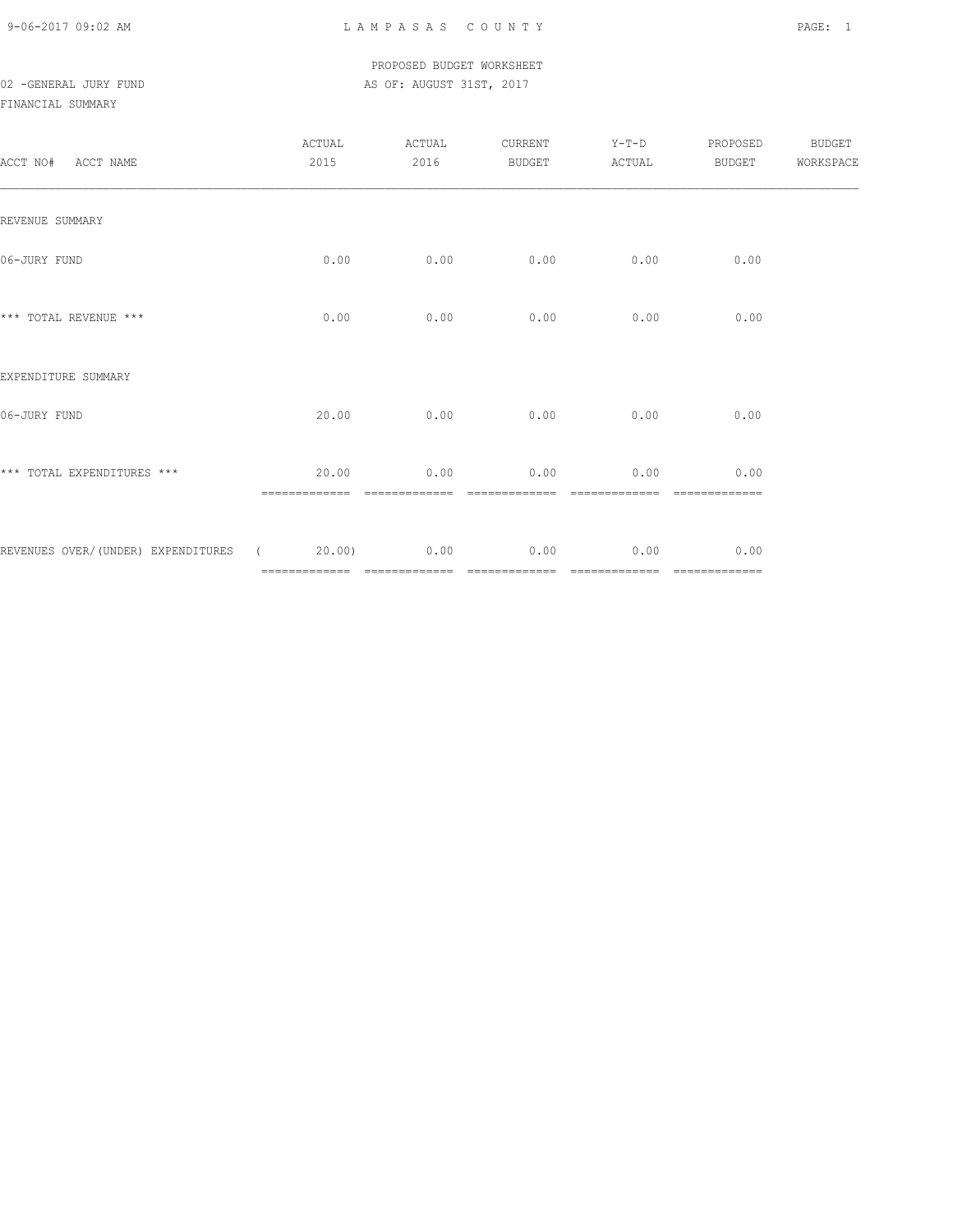DEPARTMENT - 06-JURY FUND

DEPARTMENT REVENUES

| DEFANIMENI NEVENUEO                |               |        |               |         |               |               |
|------------------------------------|---------------|--------|---------------|---------|---------------|---------------|
|                                    | ACTUAL        | ACTUAL | CURRENT       | $Y-T-D$ | PROPOSED      | <b>BUDGET</b> |
| ACCT NAME<br>ACCT NO#              | 2015          | 2016   | <b>BUDGET</b> | ACTUAL  | <b>BUDGET</b> | WORKSPACE     |
|                                    |               |        |               |         |               |               |
|                                    |               |        |               |         |               |               |
| 106-00-099 INTEREST REVENUE        | 0.00          | 0.00   | 0.00          | 0.00    | 0.00          |               |
| 106-00-190 MISCELLANEOUS           | 0.00          | 0.00   | 0.00          | 0.00    | 0.00          |               |
| 206-00-010 OPERATING TRANSFERS IN  | 0.00          | 0.00   | 0.00          | 0.00    | 0.00          |               |
| ** SUB-DEPARTMENT REVENUE TOTAL ** | 0.00          | 0.00   | 0.00          | 0.00    | 0.00          |               |
| ** DEPARTMENT REVENUE TOTAL **     | 0.00          | 0.00   | 0.00          | 0.00    | 0.00          |               |
|                                    |               |        |               |         |               |               |
| ***<br>FUND TOTAL REVENUES ***     | 0.00          | 0.00   | 0.00          | 0.00    | 0.00          |               |
|                                    | ============= |        |               |         | ==========    |               |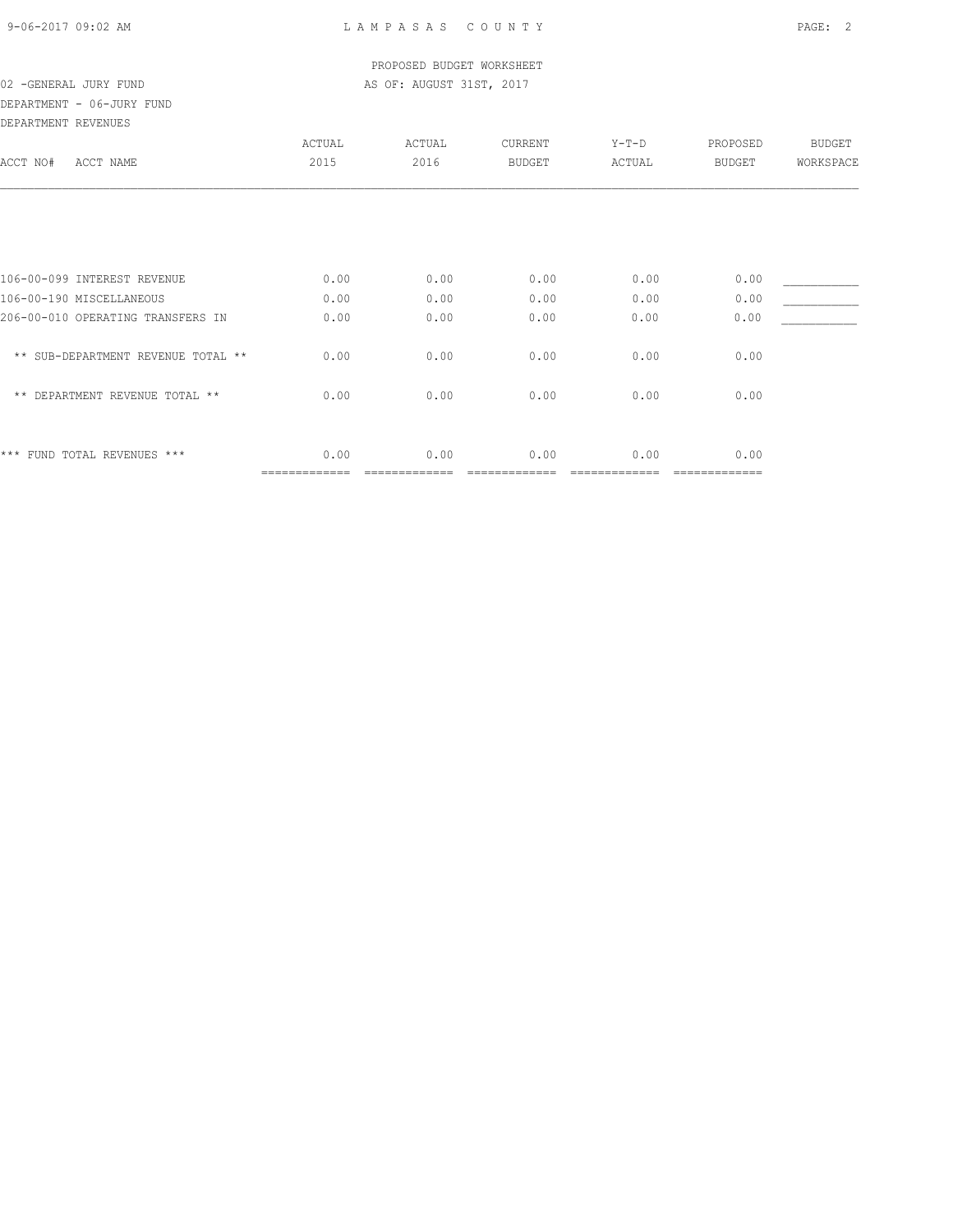| 9-06-2017 09:02 AM |  |  |
|--------------------|--|--|
|                    |  |  |

 PROPOSED BUDGET WORKSHEET 02 -GENERAL JURY FUND **AS OF: AUGUST 31ST, 2017** 

DEPARTMENT - 06-JURY FUND

| DEPARTMENT EXPENDITURES           |                                       |        |                                                                                                                                                                                                                                                                                                                                                                                                                                                                                                |                                                                                                                                                                                                                                                                                                                                                                                                                                                                                                |                      |               |
|-----------------------------------|---------------------------------------|--------|------------------------------------------------------------------------------------------------------------------------------------------------------------------------------------------------------------------------------------------------------------------------------------------------------------------------------------------------------------------------------------------------------------------------------------------------------------------------------------------------|------------------------------------------------------------------------------------------------------------------------------------------------------------------------------------------------------------------------------------------------------------------------------------------------------------------------------------------------------------------------------------------------------------------------------------------------------------------------------------------------|----------------------|---------------|
|                                   | ACTUAL                                | ACTUAL | CURRENT                                                                                                                                                                                                                                                                                                                                                                                                                                                                                        | $Y-T-D$                                                                                                                                                                                                                                                                                                                                                                                                                                                                                        | PROPOSED             | <b>BUDGET</b> |
| ACCT NO#<br>ACCT NAME             | 2015                                  | 2016   | BUDGET                                                                                                                                                                                                                                                                                                                                                                                                                                                                                         | ACTUAL                                                                                                                                                                                                                                                                                                                                                                                                                                                                                         | BUDGET               | WORKSPACE     |
|                                   |                                       |        |                                                                                                                                                                                                                                                                                                                                                                                                                                                                                                |                                                                                                                                                                                                                                                                                                                                                                                                                                                                                                |                      |               |
| GENERAL EXPENSES                  |                                       |        |                                                                                                                                                                                                                                                                                                                                                                                                                                                                                                |                                                                                                                                                                                                                                                                                                                                                                                                                                                                                                |                      |               |
| 406-00-310 JURY FEES              | 20.00                                 | 0.00   | 0.00                                                                                                                                                                                                                                                                                                                                                                                                                                                                                           | 0.00                                                                                                                                                                                                                                                                                                                                                                                                                                                                                           | 0.00                 |               |
| 406-00-375 BANK CHARGES           | 0.00                                  | 0.00   | 0.00                                                                                                                                                                                                                                                                                                                                                                                                                                                                                           | 0.00                                                                                                                                                                                                                                                                                                                                                                                                                                                                                           | 0.00                 |               |
| ** CATEGORY TOTAL **              | 20.00                                 | 0.00   | 0.00                                                                                                                                                                                                                                                                                                                                                                                                                                                                                           | 0.00                                                                                                                                                                                                                                                                                                                                                                                                                                                                                           | 0.00                 |               |
| 406-00-500 OPERATING TRANSFER OUT | 0.00                                  | 0.00   | 0.00                                                                                                                                                                                                                                                                                                                                                                                                                                                                                           | 0.00                                                                                                                                                                                                                                                                                                                                                                                                                                                                                           | 0.00                 |               |
| ** CATEGORY TOTAL **              | 0.00                                  | 0.00   | 0.00                                                                                                                                                                                                                                                                                                                                                                                                                                                                                           | 0.00                                                                                                                                                                                                                                                                                                                                                                                                                                                                                           | 0.00                 |               |
| ** SUB-DEPARTMENT TOTAL **        | 20.00                                 | 0.00   | 0.00                                                                                                                                                                                                                                                                                                                                                                                                                                                                                           | 0.00                                                                                                                                                                                                                                                                                                                                                                                                                                                                                           | 0.00                 |               |
| $***$<br>DEPARTMENT TOTAL ***     | 20.00<br>============================ | 0.00   | 0.00<br>$\begin{array}{cccccccccccccc} \multicolumn{2}{c}{} & \multicolumn{2}{c}{} & \multicolumn{2}{c}{} & \multicolumn{2}{c}{} & \multicolumn{2}{c}{} & \multicolumn{2}{c}{} & \multicolumn{2}{c}{} & \multicolumn{2}{c}{} & \multicolumn{2}{c}{} & \multicolumn{2}{c}{} & \multicolumn{2}{c}{} & \multicolumn{2}{c}{} & \multicolumn{2}{c}{} & \multicolumn{2}{c}{} & \multicolumn{2}{c}{} & \multicolumn{2}{c}{} & \multicolumn{2}{c}{} & \multicolumn{2}{c}{} & \multicolumn{2}{c}{} & \$ | 0.00<br>$\begin{array}{cccccccccccccc} \multicolumn{2}{c}{} & \multicolumn{2}{c}{} & \multicolumn{2}{c}{} & \multicolumn{2}{c}{} & \multicolumn{2}{c}{} & \multicolumn{2}{c}{} & \multicolumn{2}{c}{} & \multicolumn{2}{c}{} & \multicolumn{2}{c}{} & \multicolumn{2}{c}{} & \multicolumn{2}{c}{} & \multicolumn{2}{c}{} & \multicolumn{2}{c}{} & \multicolumn{2}{c}{} & \multicolumn{2}{c}{} & \multicolumn{2}{c}{} & \multicolumn{2}{c}{} & \multicolumn{2}{c}{} & \multicolumn{2}{c}{} & \$ | 0.00<br>essessessess |               |
| *** FUND TOTAL EXPENDITURES ***   | 20.00<br>============================ | 0.00   | 0.00                                                                                                                                                                                                                                                                                                                                                                                                                                                                                           | 0.00                                                                                                                                                                                                                                                                                                                                                                                                                                                                                           | 0.00                 |               |

\*\*\* END OF REPORT \*\*\*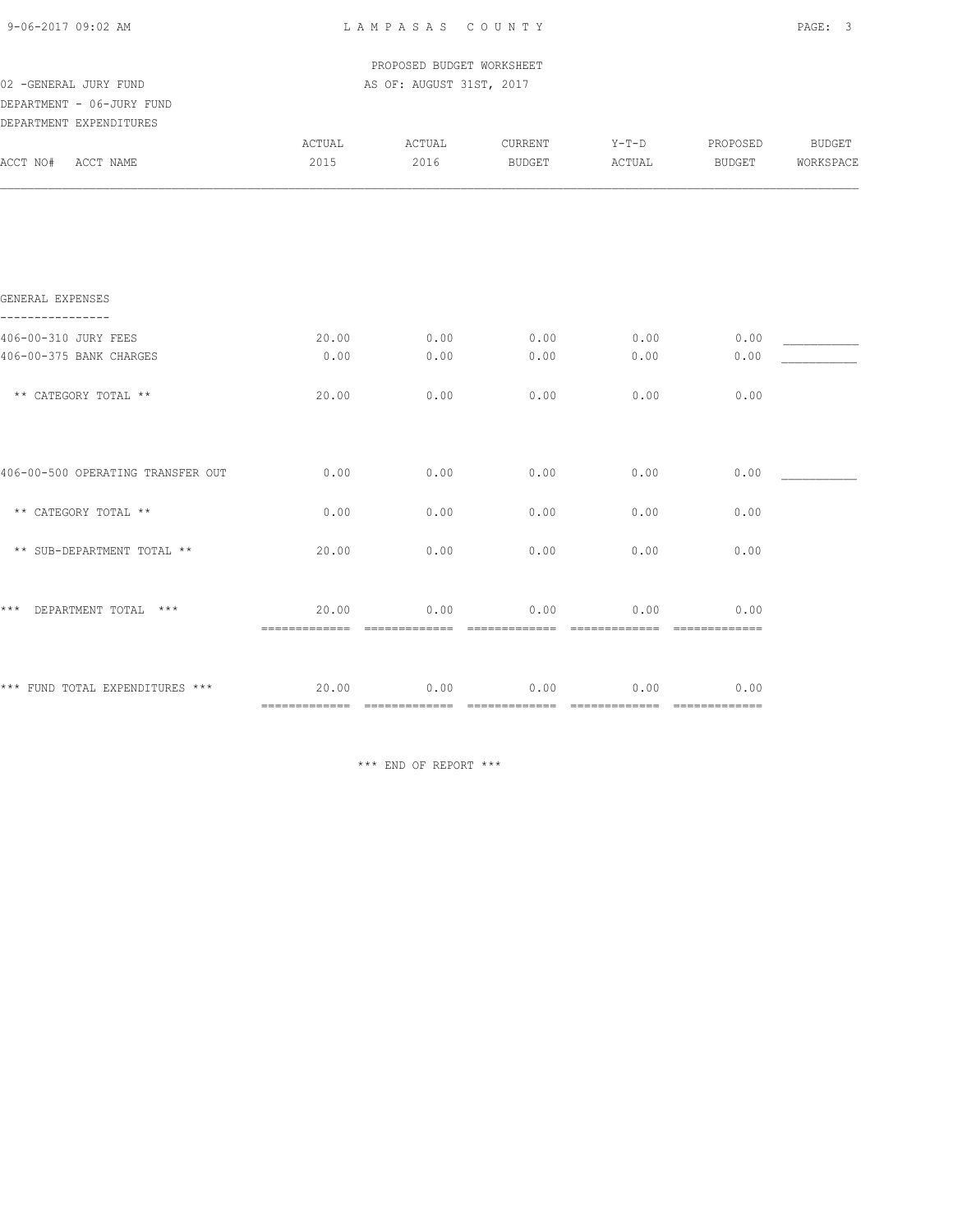9-06-2017 09:02 AM L A M P A S A S C O U N T Y PAGE: 1

# PROPOSED BUDGET WORKSHEET 03 -JUDICIAL COURT TECH AS OF: AUGUST 31ST, 2017

FINANCIAL SUMMARY

| 118.69 140.30<br>3,219.06 3,716.03<br>1, 194. 35 1, 177. 39<br>2,327.57 2,384.87 |      | $0.00$ 147.74<br>$0.00$ $3,082.43$<br>$0.00$ 895.36                    | 0.00<br>0.00<br>0.00 |                                                                                                                          |
|----------------------------------------------------------------------------------|------|------------------------------------------------------------------------|----------------------|--------------------------------------------------------------------------------------------------------------------------|
|                                                                                  |      |                                                                        |                      |                                                                                                                          |
|                                                                                  |      |                                                                        |                      |                                                                                                                          |
|                                                                                  |      |                                                                        |                      |                                                                                                                          |
|                                                                                  |      |                                                                        |                      |                                                                                                                          |
|                                                                                  |      |                                                                        |                      |                                                                                                                          |
|                                                                                  |      | $0.00$ 2,047.64                                                        | 0.00                 |                                                                                                                          |
|                                                                                  |      |                                                                        | 0.00                 |                                                                                                                          |
|                                                                                  |      |                                                                        |                      |                                                                                                                          |
|                                                                                  |      |                                                                        | 0.00                 |                                                                                                                          |
|                                                                                  | 0.00 |                                                                        | 0.00                 |                                                                                                                          |
| 523.68                                                                           | 0.00 | 0.00                                                                   | 0.00                 |                                                                                                                          |
|                                                                                  |      |                                                                        | 0.00                 |                                                                                                                          |
|                                                                                  |      |                                                                        |                      |                                                                                                                          |
| 55.00<br>154.00                                                                  |      | 6,859.67 7,418.59<br>1,106.82 854.30 0.00<br>0.00<br>1,315.82 1,377.98 | 0.00                 | $0.00$ 6,173.17<br>221.50<br>620.00<br>841.50<br>REVENUES OVER/(UNDER) EXPENDITURES 5,543.85 6,040.61 0.00 5,331.67 0.00 |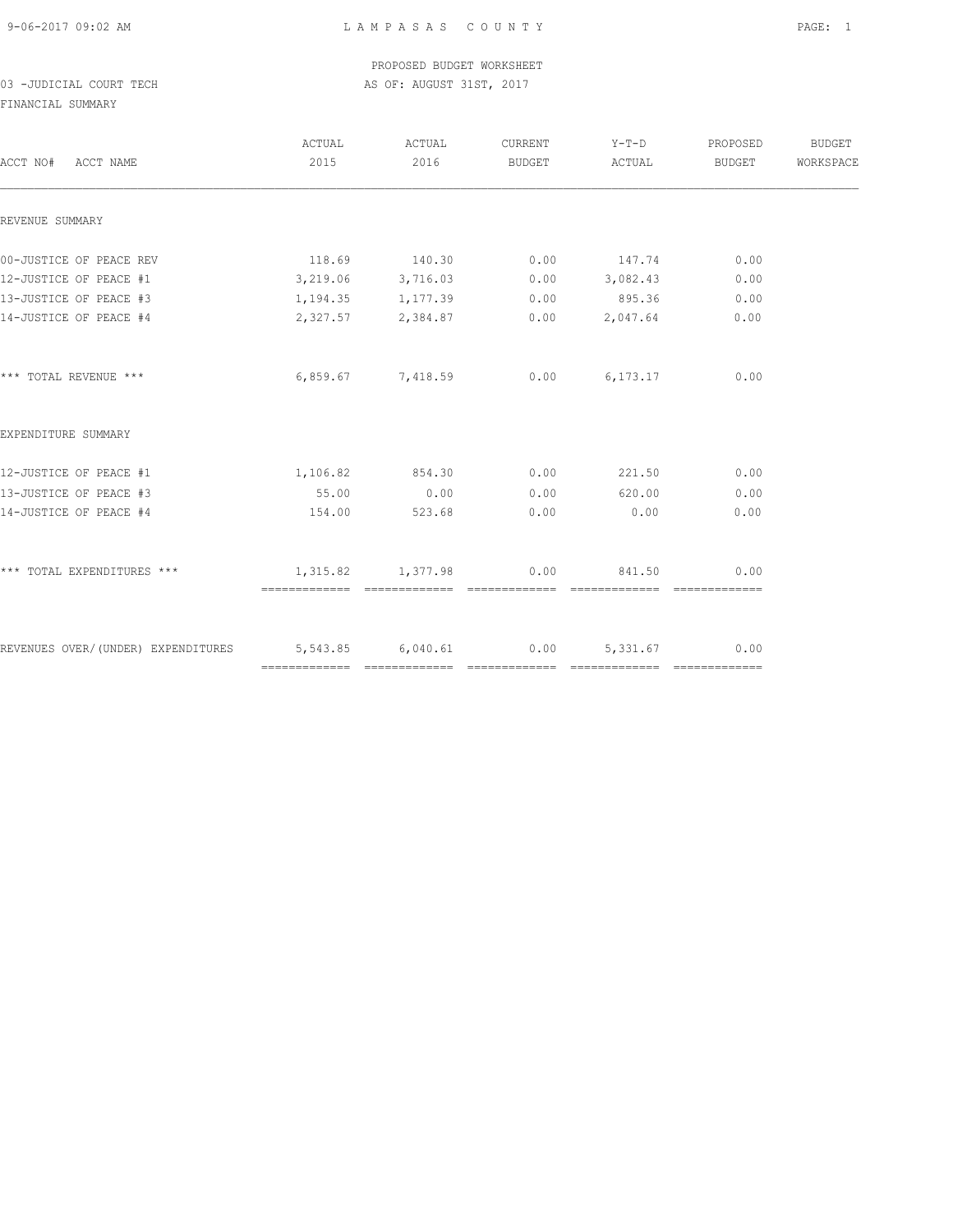| 9-06-2017 09:02 AM |  |
|--------------------|--|
|                    |  |

# PROPOSED BUDGET WORKSHEET 03 -JUDICIAL COURT TECH **AS OF: AUGUST 31ST, 2017**

DEPARTMENT - 00-JUSTICE OF PEACE REV DEPARTMENT REVENUES

|                                    | ACTUAL | ACTUAL | CURRENT       | $Y-T-D$ | PROPOSED | <b>BUDGET</b> |
|------------------------------------|--------|--------|---------------|---------|----------|---------------|
| ACCT NO#<br>ACCT NAME              | 2015   | 2016   | <b>BUDGET</b> | ACTUAL  | BUDGET   | WORKSPACE     |
|                                    |        |        |               |         |          |               |
|                                    |        |        |               |         |          |               |
|                                    |        |        |               |         |          |               |
| 100-00-099 INTEREST REVENUE        | 118.69 | 140.30 | 0.00          | 147.74  | 0.00     |               |
| ** SUB-DEPARTMENT REVENUE TOTAL ** | 118.69 | 140.30 | 0.00          | 147.74  | 0.00     |               |
| ** DEPARTMENT REVENUE TOTAL **     | 118.69 | 140.30 | 0.00          | 147.74  | 0.00     |               |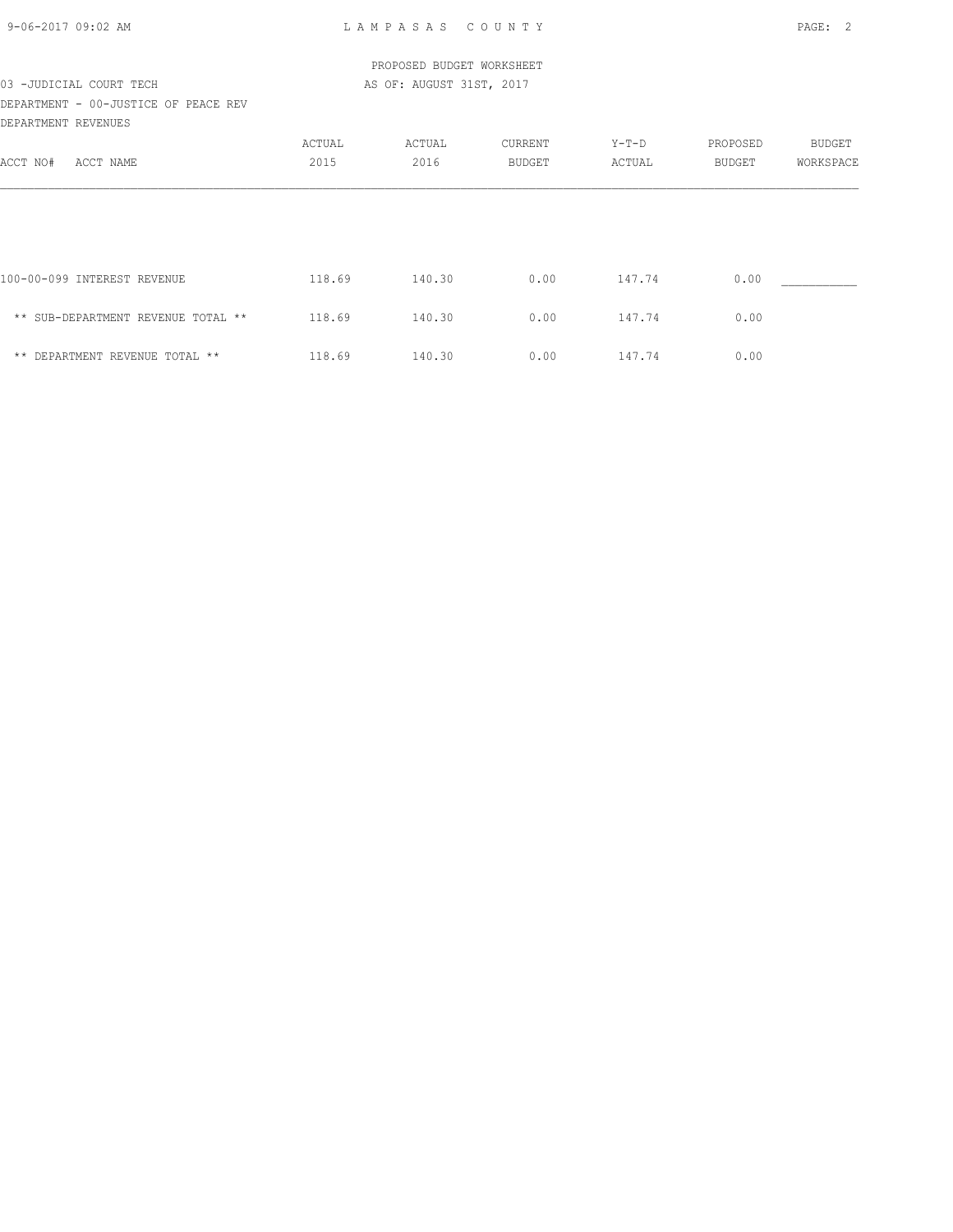| 9-06-2017 09:02 AM |  |
|--------------------|--|
|                    |  |
|                    |  |

 PROPOSED BUDGET WORKSHEET 03 -JUDICIAL COURT TECH **AS OF: AUGUST 31ST, 2017** 

DEPARTMENT - 12-JUSTICE OF PEACE #1 DEPARTMENT REVENUES

|                                    | ACTUAL   | ACTUAL   | CURRENT | $Y-T-D$  | PROPOSED      | BUDGET    |
|------------------------------------|----------|----------|---------|----------|---------------|-----------|
| ACCT NO#<br>ACCT NAME              | 2015     | 2016     | BUDGET  | ACTUAL   | <b>BUDGET</b> | WORKSPACE |
|                                    |          |          |         |          |               |           |
|                                    |          |          |         |          |               |           |
|                                    |          |          |         |          |               |           |
|                                    |          |          |         |          |               |           |
| 112-00-080 JUSTICE OF PEACE #1     | 3,219.06 | 3,716.03 | 0.00    | 3,082.43 | 0.00          |           |
| ** SUB-DEPARTMENT REVENUE TOTAL ** | 3,219.06 | 3,716.03 | 0.00    | 3,082.43 | 0.00          |           |
|                                    |          |          |         |          |               |           |
| ** DEPARTMENT REVENUE TOTAL **     | 3,219.06 | 3,716.03 | 0.00    | 3,082.43 | 0.00          |           |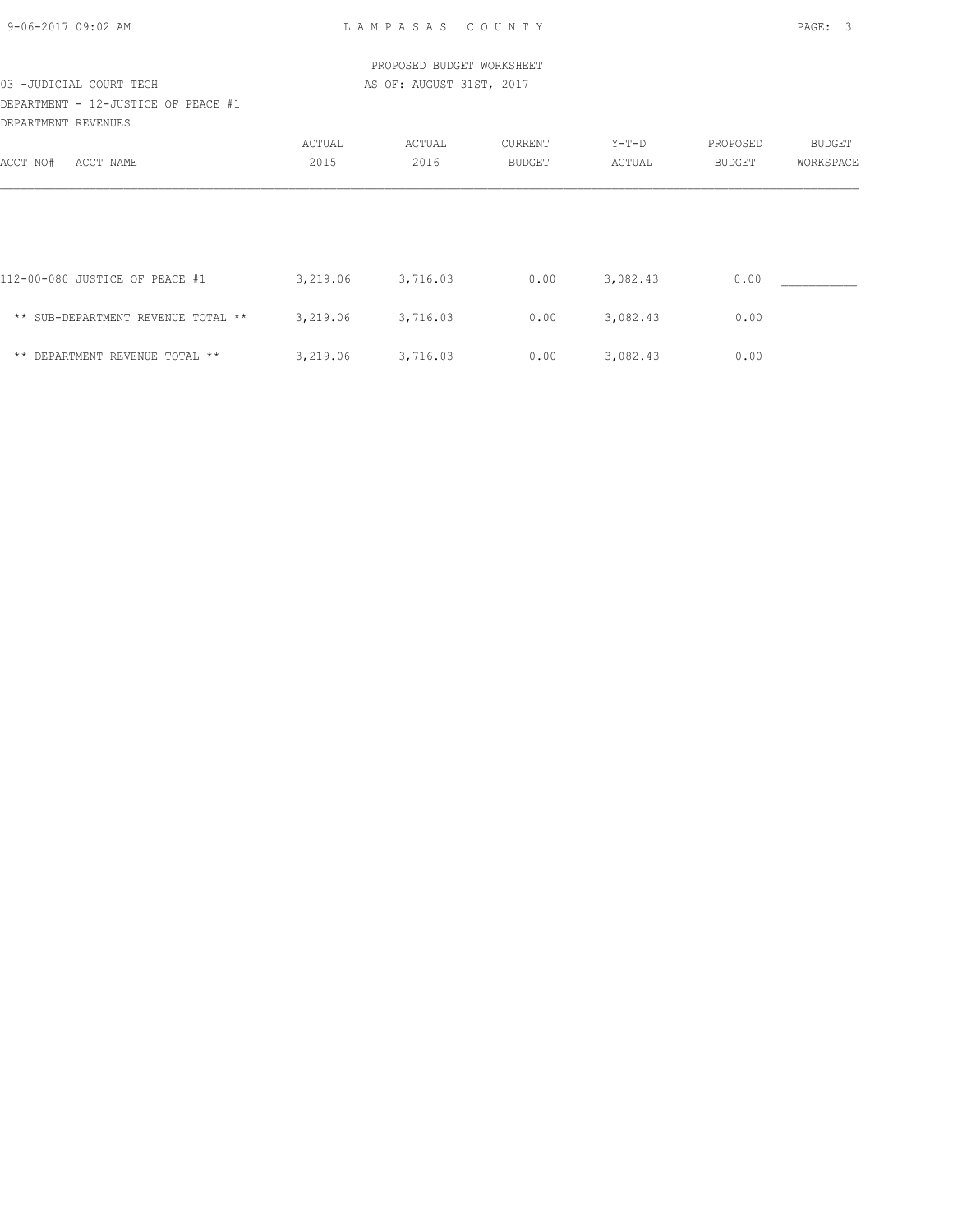| 9-06-2017 09:02 AM |  |
|--------------------|--|
|                    |  |
|                    |  |

# PROPOSED BUDGET WORKSHEET 03 -JUDICIAL COURT TECH **AS OF: AUGUST 31ST, 2017**

DEPARTMENT - 13-JUSTICE OF PEACE #3 DEPARTMENT REVENUES

| DUITININI IU VUNGUO            |                                    |          |               |         |               |           |
|--------------------------------|------------------------------------|----------|---------------|---------|---------------|-----------|
|                                | ACTUAL                             | ACTUAL   | CURRENT       | $Y-T-D$ | PROPOSED      | BUDGET    |
| ACCT NAME                      | 2015                               | 2016     | <b>BUDGET</b> | ACTUAL  | <b>BUDGET</b> | WORKSPACE |
|                                |                                    |          |               |         |               |           |
|                                |                                    |          |               |         |               |           |
|                                |                                    |          |               |         |               |           |
|                                |                                    |          |               |         |               |           |
| 113-00-080 JUSTICE OF PEACE #3 | 1,194.35                           | 1,177.39 | 0.00          | 895.36  | 0.00          |           |
|                                |                                    |          |               |         |               |           |
|                                |                                    |          |               |         |               |           |
| ** DEPARTMENT REVENUE TOTAL ** | 1,194.35                           | 1,177.39 | 0.00          | 895.36  | 0.00          |           |
|                                | ** SUB-DEPARTMENT REVENUE TOTAL ** | 1,194.35 | 1,177.39      | 0.00    | 895.36        | 0.00      |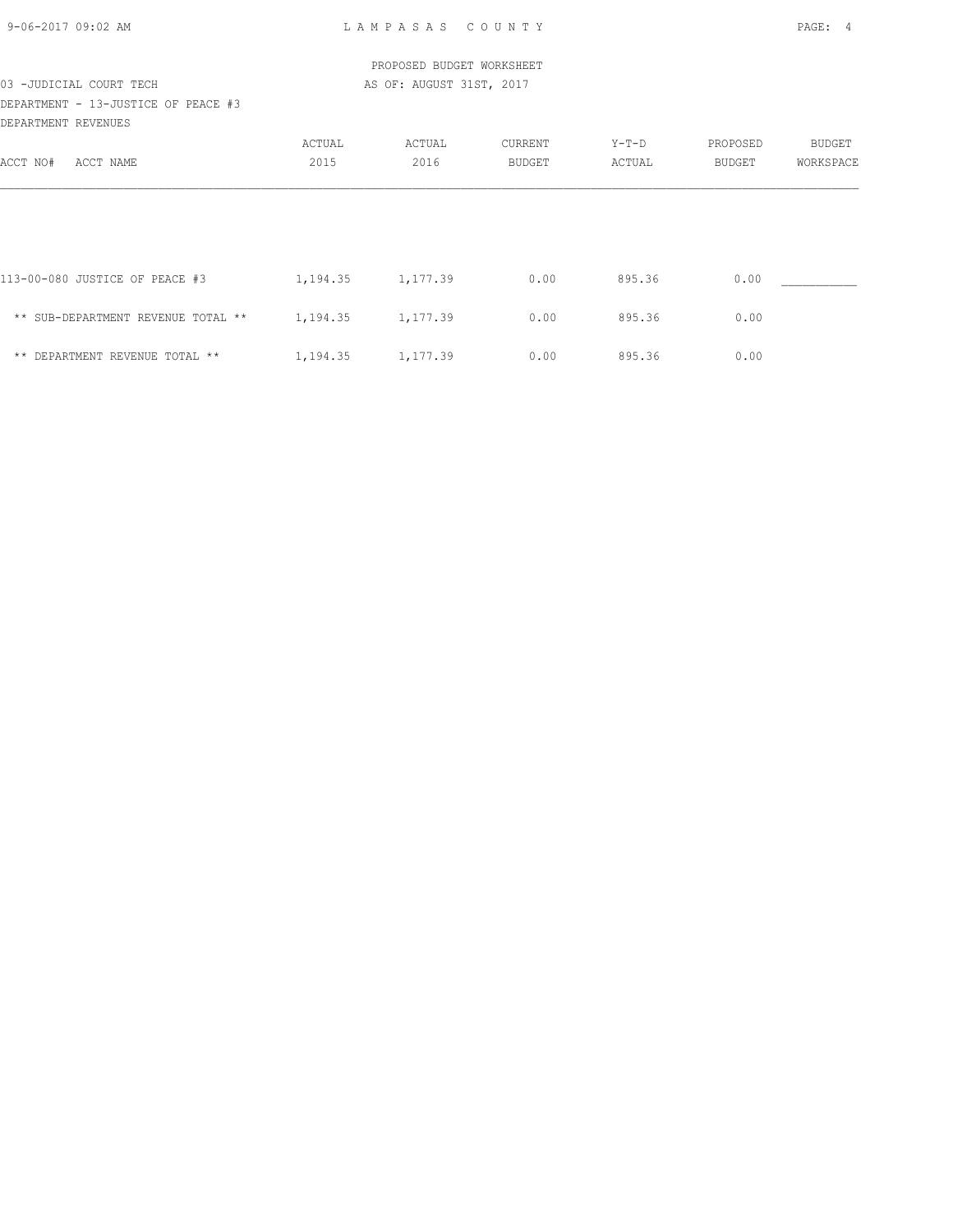| 9-06-2017 09:02 AM |  |
|--------------------|--|
|                    |  |
|                    |  |

 PROPOSED BUDGET WORKSHEET 03 -JUDICIAL COURT TECH AS OF: AUGUST 31ST, 2017

## DEPARTMENT - 14-JUSTICE OF PEACE #4 DEPARTMENT REVENUES

| --------------                     |          |          |         |          |          |               |
|------------------------------------|----------|----------|---------|----------|----------|---------------|
|                                    | ACTUAL   | ACTUAL   | CURRENT | $Y-T-D$  | PROPOSED | <b>BUDGET</b> |
| ACCT NO#<br>ACCT NAME              | 2015     | 2016     | BUDGET  | ACTUAL   | BUDGET   | WORKSPACE     |
|                                    |          |          |         |          |          |               |
|                                    |          |          |         |          |          |               |
| 114-00-080 JUSTICE OF PEACE e4     | 2,327.57 | 2,384.87 | 0.00    | 2,047.64 | 0.00     |               |
| ** SUB-DEPARTMENT REVENUE TOTAL ** | 2,327.57 | 2,384.87 | 0.00    | 2,047.64 | 0.00     |               |
| ** DEPARTMENT REVENUE TOTAL **     | 2,327.57 | 2,384.87 | 0.00    | 2,047.64 | 0.00     |               |
| *** FUND TOTAL REVENUES ***        | 6,859.67 | 7,418.59 | 0.00    | 6,173.17 | 0.00     |               |
|                                    |          |          |         |          |          |               |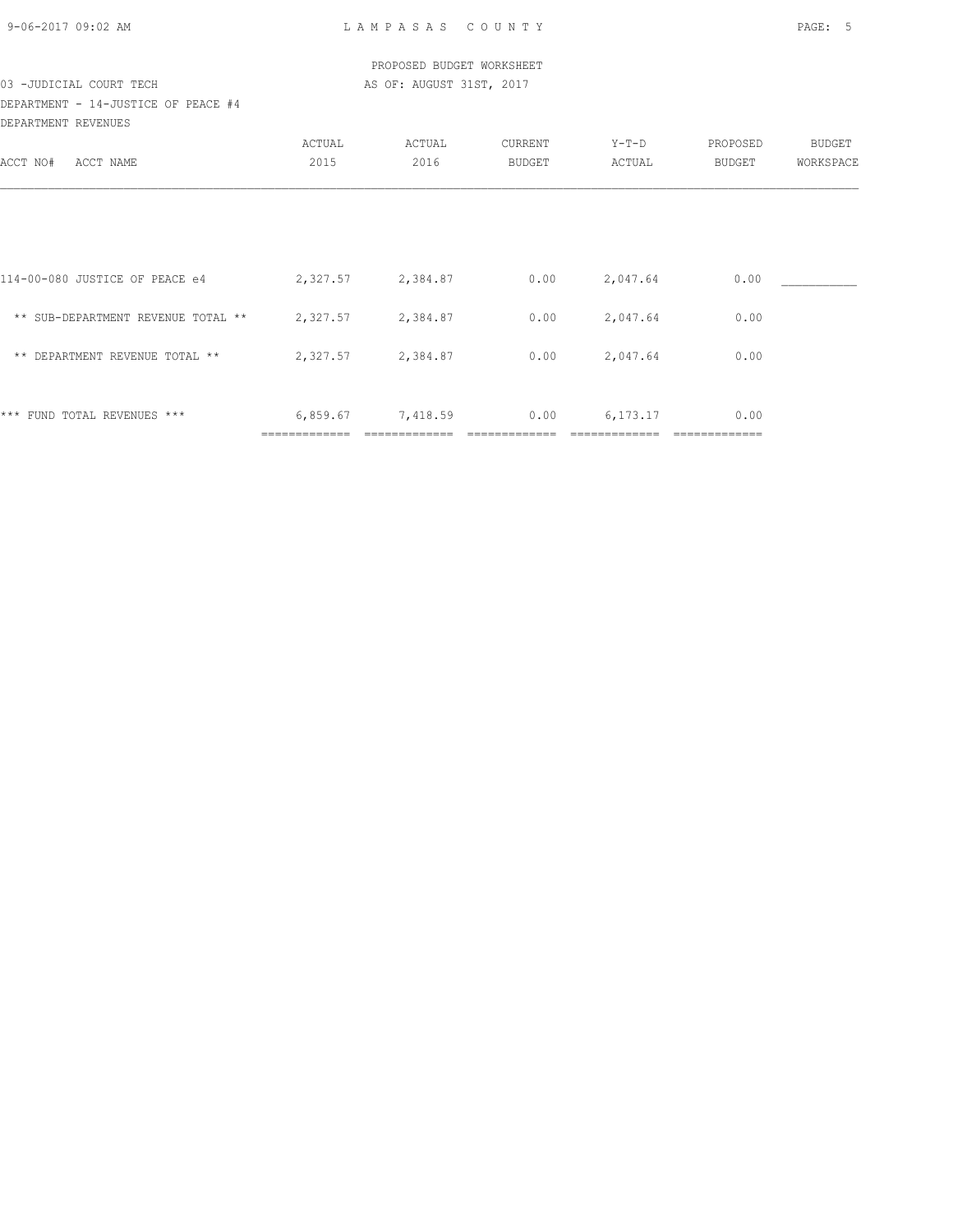|  | 9-06-2017 09:02 AM |  |
|--|--------------------|--|
|  |                    |  |

 PROPOSED BUDGET WORKSHEET 03 -JUDICIAL COURT TECH AS OF: AUGUST 31ST, 2017

## DEPARTMENT - 12-JUSTICE OF PEACE #1 DEPARTMENT EXPENDITURES

| DEFAKTMENT EXFENDITUKES                     |          |        |         |         |          |               |
|---------------------------------------------|----------|--------|---------|---------|----------|---------------|
|                                             | ACTUAL   | ACTUAL | CURRENT | $Y-T-D$ | PROPOSED | <b>BUDGET</b> |
| ACCT NO#<br>ACCT NAME                       | 2015     | 2016   | BUDGET  | ACTUAL  | BUDGET   | WORKSPACE     |
|                                             |          |        |         |         |          |               |
|                                             |          |        |         |         |          |               |
|                                             |          |        |         |         |          |               |
| GENERAL EXPENSES                            |          |        |         |         |          |               |
| 412-00-304 OPERATING SUPPLIES               | 0.00     | 0.00   | 0.00    | 0.00    | 0.00     |               |
| 412-00-312 EQUIPMENT MAINTENANCE CONTR 0.00 |          | 0.00   | 0.00    | 0.00    | 0.00     |               |
| 412-00-389 MISCELLANOUS                     | 1,106.82 | 854.30 | 0.00    | 221.50  | 0.00     |               |
| ** CATEGORY TOTAL **                        | 1,106.82 | 854.30 | 0.00    | 221.50  | 0.00     |               |
| 412-00-500 OPERATING TRANSFER-OUT           | 0.00     | 0.00   | 0.00    | 0.00    | 0.00     |               |
| ** CATEGORY TOTAL **                        | 0.00     | 0.00   | 0.00    | 0.00    | 0.00     |               |
| ** SUB-DEPARTMENT TOTAL **                  | 1,106.82 | 854.30 | 0.00    | 221.50  | 0.00     |               |
| ***<br>DEPARTMENT TOTAL ***                 | 1,106.82 | 854.30 | 0.00    | 221.50  | 0.00     |               |
|                                             |          |        |         |         |          |               |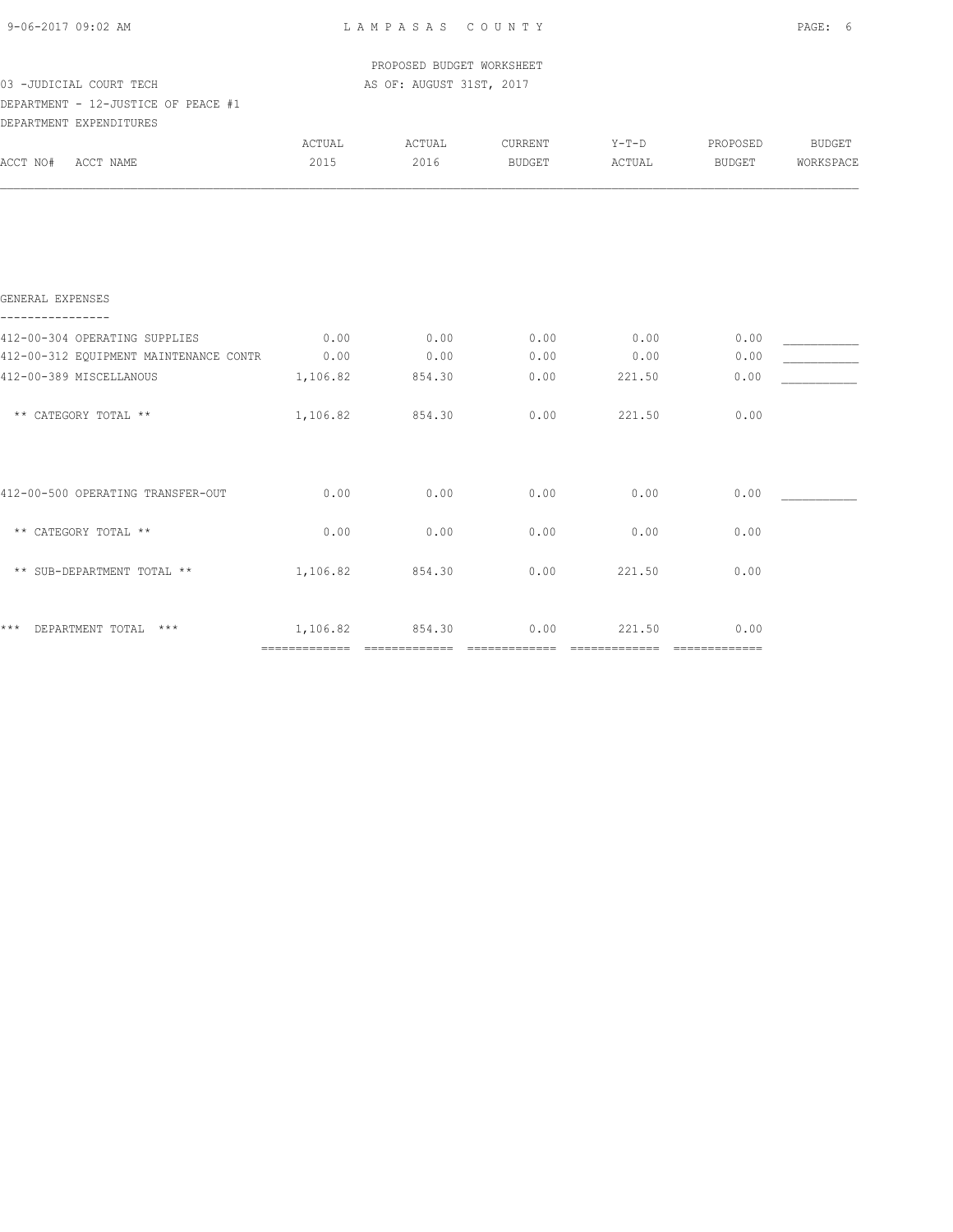|  | 9-06-2017 09:02 AM |  |
|--|--------------------|--|
|  |                    |  |

#### PROPOSED BUDGET WORKSHEET 03 -JUDICIAL COURT TECH **AS OF: AUGUST 31ST, 2017**

## DEPARTMENT - 13-JUSTICE OF PEACE #3 DEPARTMENT EXPENDITURES

|                                        | ACTUAL | ACTUAL | CURRENT | $Y-T-D$ | PROPOSED      | <b>BUDGET</b> |
|----------------------------------------|--------|--------|---------|---------|---------------|---------------|
| ACCT NO#<br>ACCT NAME                  | 2015   | 2016   | BUDGET  | ACTUAL  | <b>BUDGET</b> | WORKSPACE     |
|                                        |        |        |         |         |               |               |
|                                        |        |        |         |         |               |               |
|                                        |        |        |         |         |               |               |
|                                        |        |        |         |         |               |               |
| GENERAL EXPENSES                       |        |        |         |         |               |               |
| 413-00-304 OPERATING SUPPLIES          | 0.00   | 0.00   | 0.00    | 620.00  | 0.00          |               |
| 413-00-312 EQUIPMENT MAINTENANCE CONTR | 0.00   | 0.00   | 0.00    | 0.00    | 0.00          |               |
| 413-00-389 MISCELLANOUSE               | 55.00  | 0.00   | 0.00    | 0.00    | 0.00          |               |
| ** CATEGORY TOTAL **                   | 55.00  | 0.00   | 0.00    | 620.00  | 0.00          |               |
| ** SUB-DEPARTMENT TOTAL **             | 55.00  | 0.00   | 0.00    | 620.00  | 0.00          |               |

\*\*\* DEPARTMENT TOTAL \*\*\* 55.00 0.00 0.00 620.00 0.00 ============= ============= ============= ============= =============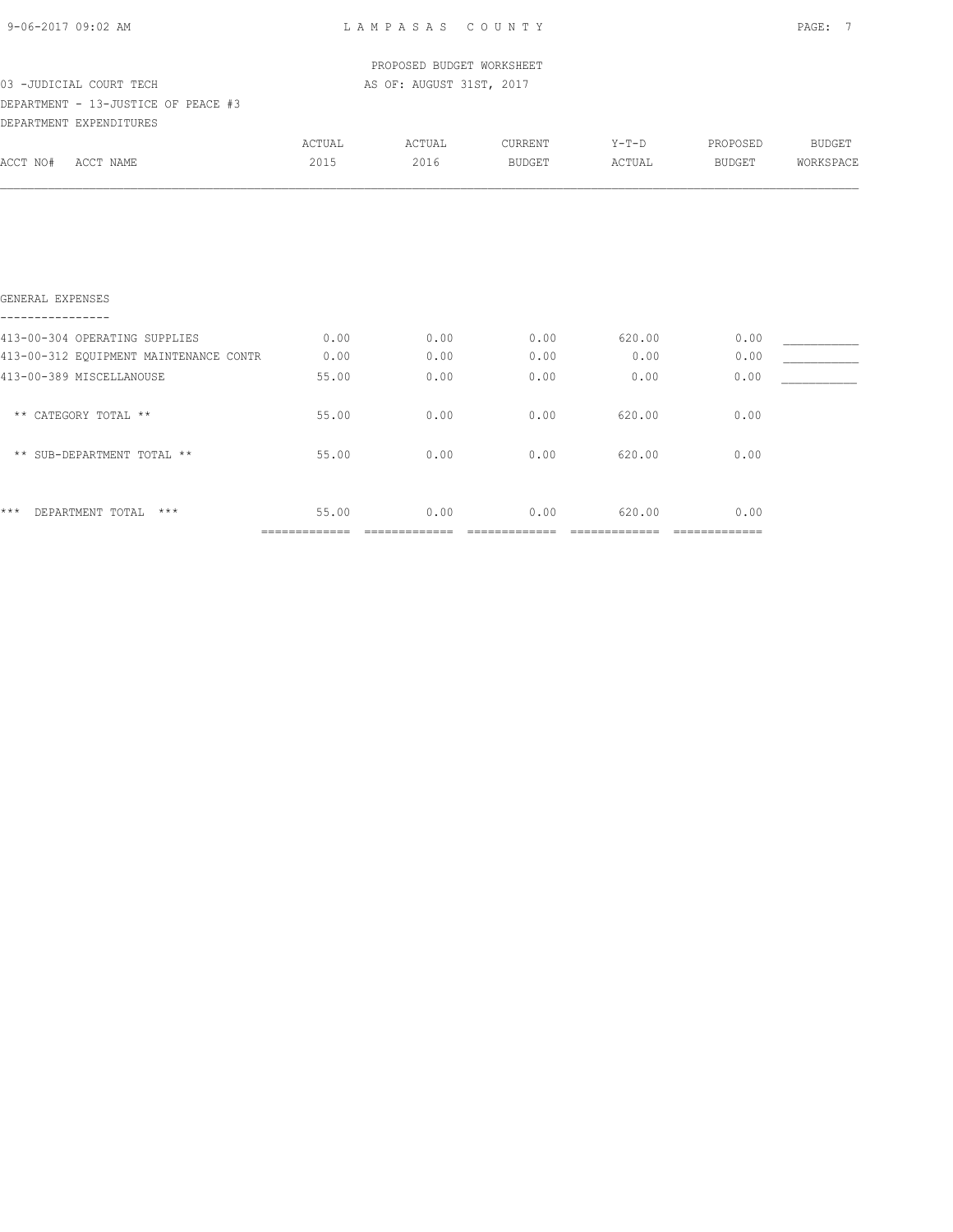|  | 9-06-2017 09:02 AM |  |
|--|--------------------|--|
|  |                    |  |

 PROPOSED BUDGET WORKSHEET 03 -JUDICIAL COURT TECH **AS OF: AUGUST 31ST, 2017** 

## DEPARTMENT - 14-JUSTICE OF PEACE #4 DEPARTMENT EXPENDITURES

| DELWKIMEMI PVLEMNIIAKES                |        |        |               |        |          |               |
|----------------------------------------|--------|--------|---------------|--------|----------|---------------|
|                                        | ACTUAL | ACTUAL | CURRENT       | Y-T-D  | PROPOSED | <b>BUDGET</b> |
| ACCT NO#<br>ACCT NAME                  | 2015   | 2016   | <b>BUDGET</b> | ACTUAL | BUDGET   | WORKSPACE     |
|                                        |        |        |               |        |          |               |
|                                        |        |        |               |        |          |               |
|                                        |        |        |               |        |          |               |
| GENERAL EXPENSES                       |        |        |               |        |          |               |
| 414-00-304 OPERATING SUPPLIES          | 0.00   | 523.68 | 0.00          | 0.00   | 0.00     |               |
| 414-00-312 EQUIPMENT MAINTENANCE CONTR | 0.00   | 0.00   | 0.00          | 0.00   | 0.00     |               |
| 414-00-389 MISCELLANEOUS               | 154.00 | 0.00   | 0.00          | 0.00   | 0.00     |               |
| ** CATEGORY TOTAL **                   | 154.00 | 523.68 | 0.00          | 0.00   | 0.00     |               |
| ** SUB-DEPARTMENT TOTAL **             | 154.00 | 523.68 | 0.00          | 0.00   | 0.00     |               |
| $***$                                  |        |        |               |        |          |               |
| $***$<br>DEPARTMENT TOTAL              | 154.00 | 523.68 | 0.00          | 0.00   | 0.00     |               |

| *** FUND TOTAL EXPENDITURES *** | 1,315.82 | 1,377.98 | 0.00 | 841.50 | 0.00 |
|---------------------------------|----------|----------|------|--------|------|
|                                 |          |          |      |        |      |

\*\*\* END OF REPORT \*\*\*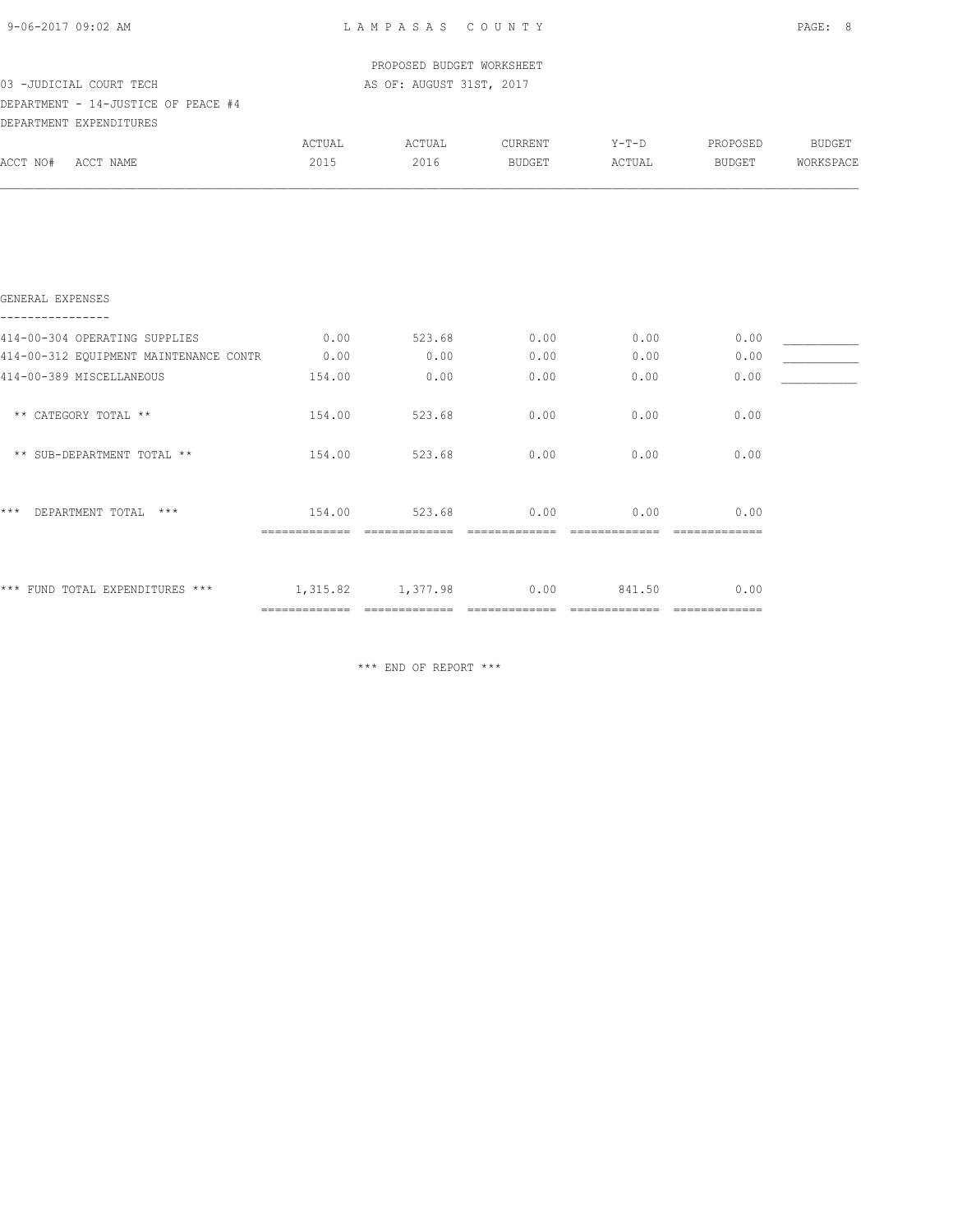PROPOSED BUDGET WORKSHEET 15 -LAMPASAS CO RD & BRIDGE AS OF: AUGUST 31ST, 2017

FINANCIAL SUMMARY

| ACTUAL<br>2015 | ACTUAL<br>2016 | CURRENT<br>BUDGET        | $Y-T-D$<br>ACTUAL                                                      | PROPOSED<br>BUDGET | <b>BUDGET</b><br>WORKSPACE                                                                                                                                                                                                                                                                                                                                                                                                                                                      |
|----------------|----------------|--------------------------|------------------------------------------------------------------------|--------------------|---------------------------------------------------------------------------------------------------------------------------------------------------------------------------------------------------------------------------------------------------------------------------------------------------------------------------------------------------------------------------------------------------------------------------------------------------------------------------------|
|                |                |                          |                                                                        |                    |                                                                                                                                                                                                                                                                                                                                                                                                                                                                                 |
|                |                |                          |                                                                        |                    |                                                                                                                                                                                                                                                                                                                                                                                                                                                                                 |
| 0.00           | 0.00           | 0.00                     |                                                                        | 0.00               |                                                                                                                                                                                                                                                                                                                                                                                                                                                                                 |
| 47,538.28      | 19.80          | 0.00                     | 21,700.00                                                              | 0.00               |                                                                                                                                                                                                                                                                                                                                                                                                                                                                                 |
| 1,203.00       | 0.00           | 0.00                     | 5,553.09                                                               | 0.00               |                                                                                                                                                                                                                                                                                                                                                                                                                                                                                 |
|                | 866.84         | 0.00                     | 0.00                                                                   | 0.00               |                                                                                                                                                                                                                                                                                                                                                                                                                                                                                 |
| 0.00           | 0.00           | 0.00                     | 0.00                                                                   | 0.00               |                                                                                                                                                                                                                                                                                                                                                                                                                                                                                 |
|                |                |                          |                                                                        |                    |                                                                                                                                                                                                                                                                                                                                                                                                                                                                                 |
|                |                |                          |                                                                        |                    |                                                                                                                                                                                                                                                                                                                                                                                                                                                                                 |
|                |                |                          |                                                                        |                    |                                                                                                                                                                                                                                                                                                                                                                                                                                                                                 |
|                |                |                          |                                                                        | 504,565.00         |                                                                                                                                                                                                                                                                                                                                                                                                                                                                                 |
|                |                |                          |                                                                        | 528,406.00         |                                                                                                                                                                                                                                                                                                                                                                                                                                                                                 |
|                |                |                          |                                                                        |                    |                                                                                                                                                                                                                                                                                                                                                                                                                                                                                 |
|                |                | 92,244.00                |                                                                        | 41,000.00          |                                                                                                                                                                                                                                                                                                                                                                                                                                                                                 |
|                |                |                          |                                                                        |                    |                                                                                                                                                                                                                                                                                                                                                                                                                                                                                 |
|                |                |                          |                                                                        |                    |                                                                                                                                                                                                                                                                                                                                                                                                                                                                                 |
|                |                | 119,518.20<br>694,938.96 | 96,084.05<br>REVENUES OVER/(UNDER) EXPENDITURES 128,432.65 (37,397.47) | 0.00               | 2,697,876.61  2,312,225.74  2,326,046.00  2,226,063.67  2,385,529.00<br>8.93<br>2,866,136.09 2,313,112.38 2,326,046.00 2,253,325.69 2,385,529.00<br>570,845.65 598,459.04 568,461.00 454,021.01 556,793.00<br>415,236.99 567,203.04 527,890.00 420,516.55<br>467,644.07 531,025.37 563,796.00 449,075.33<br>589,037.77 557,738.35 573,655.00 558,021.47 584,608.00<br>83, 429.53<br>2,737,703.44 2,350,509.85 2,326,046.00 1,965,063.89 2,215,372.00<br>288, 261.80 170, 157.00 |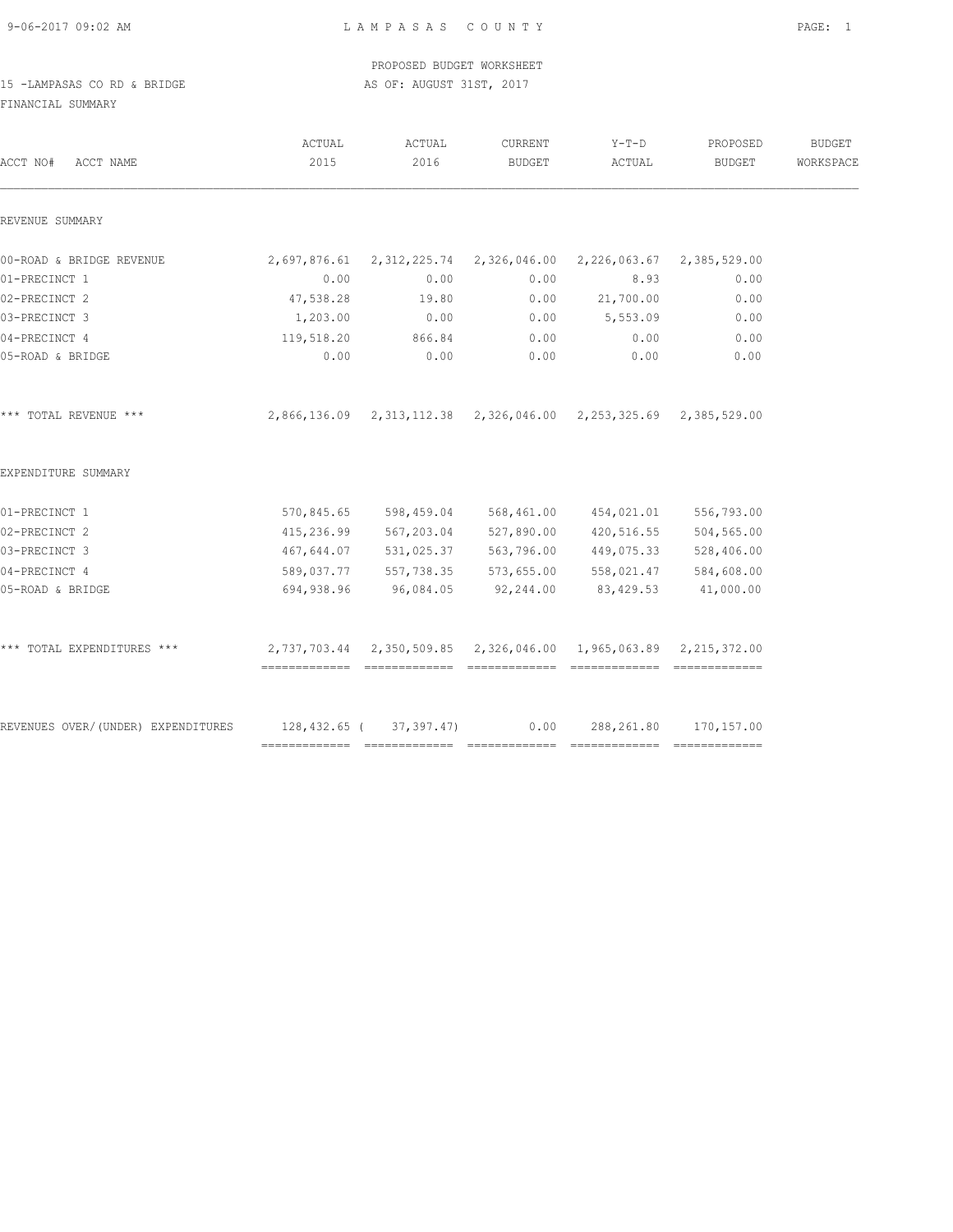## PROPOSED BUDGET WORKSHEET

## 15 -LAMPASAS CO RD & BRIDGE AS OF: AUGUST 31ST, 2017

DEPARTMENT - 00-ROAD & BRIDGE REVENUE

|          | DEPARTMENT REVENUES |        |        |               |         |               |           |
|----------|---------------------|--------|--------|---------------|---------|---------------|-----------|
|          |                     | ACTUAL | ACTUAL | CURRENT       | $Y-T-D$ | PROPOSED      | BUDGET    |
| ACCT NO# | ACCT NAME           | 2015   | 2016   | <b>BUDGET</b> | ACTUAL  | <b>BUDGET</b> | WORKSPACE |

#### 00-ROAD & BRIDGE

| 100-00-001 BEGINNING FUND BALANCE                | 0.00         | 0.00                                                             | 0.00                      | 0.00                      | 0.00         |  |
|--------------------------------------------------|--------------|------------------------------------------------------------------|---------------------------|---------------------------|--------------|--|
| 100-00-010 CURRENT AD VALOREM TAXES 1,475,509.78 |              |                                                                  | 1,525,240.20 1,592,046.00 | 1,557,027.48              | 1,660,529.00 |  |
| 100-00-020 DELINQUENT AD VALOREM TAXES           | 34,058.27    | 24,650.40                                                        | 0.00                      | 20,968.02                 | 0.00         |  |
| 100-00-030 PENALTIES & INT. AD VALOREM           | 0.00         | 7,394.20                                                         | 0.00                      | 19,529.14                 | 0.00         |  |
| 100-00-035 LCAD REFUND                           | 0.00         | 0.00                                                             | 0.00                      | 0.00                      | 0.00         |  |
| 100-00-090 MOTOR VEHICLE REGISTRATION            | 341,450.00   | 348,054.00                                                       | 425,000.00                | 345,652.05                | 425,000.00   |  |
| 100-00-091 STATE SALES TAX REBATE                | 0.00         | 0.00                                                             | 0.00                      | 0.00                      | 0.00         |  |
| 100-00-093 SPECIAL TAX ON VEHICLES               | 227,680.00   | 237,610.00                                                       | 240,000.00                | 217,240.00                | 228,000.00   |  |
| 100-00-099 INTEREST REVENUE                      | 437.91       | 3,045.19                                                         | 2,000.00                  | 6,325.38                  | 3,000.00     |  |
| 100-00-100 SALE OF SURPLUS EQUIP/PROPE           | 2,215.00     | 13,577.40                                                        | 0.00                      | 84.60                     | 0.00         |  |
| 100-00-102 INSURANCE REFUND                      | 0.00         | 0.00                                                             | 0.00                      | 0.00                      | 0.00         |  |
| 100-00-110 LATERAL ROADS                         | 22,973.94    | 22,994.64                                                        | 27,000.00                 | 22,994.64                 | 27,000.00    |  |
| 100-00-116 GRANT REVENUE                         | 0.00         | 0.00                                                             | 0.00                      | 0.00                      | 0.00         |  |
| 100-00-124 GROSS WEIGHT & AXLE WEIGHT            | 42,739.21    | 39,659.71                                                        | 40,000.00                 | 35,990.77                 | 42,000.00    |  |
| 100-00-130 911-ADDRESSING SIGNS                  | 0.00         | 0.00                                                             | 0.00                      | 0.00                      | 0.00         |  |
| 100-00-189 DISCOUNTS TAKEN                       | 0.00         | 0.00                                                             | 0.00                      | 0.00                      | 0.00         |  |
| 100-00-190 MISCELLANEOUS RECEIPTS                | 60.50        | 0.00                                                             | 0.00                      | 251.59                    | 0.00         |  |
| 100-00-191 CITIZENS DONATIONS                    | 0.00         | 0.00                                                             | 0.00                      | 0.00                      | 0.00         |  |
| 200-00-000 OTHER SOURCES - LEASE                 | 410,336.00   | 90,000.00                                                        | 0.00                      | 0.00                      | 0.00         |  |
| 200-00-010 OPERATING TRANSFERS-IN                | 140,416.00   | 0.00                                                             | 0.00                      | 0.00                      | 0.00         |  |
| ** SUB-DEPARTMENT REVENUE TOTAL **               | 2,697,876.61 |                                                                  | 2,312,225.74 2,326,046.00 | 2,226,063.67 2,385,529.00 |              |  |
| ** DEPARTMENT REVENUE TOTAL **                   |              | 2,697,876.61 2,312,225.74 2,326,046.00 2,226,063.67 2,385,529.00 |                           |                           |              |  |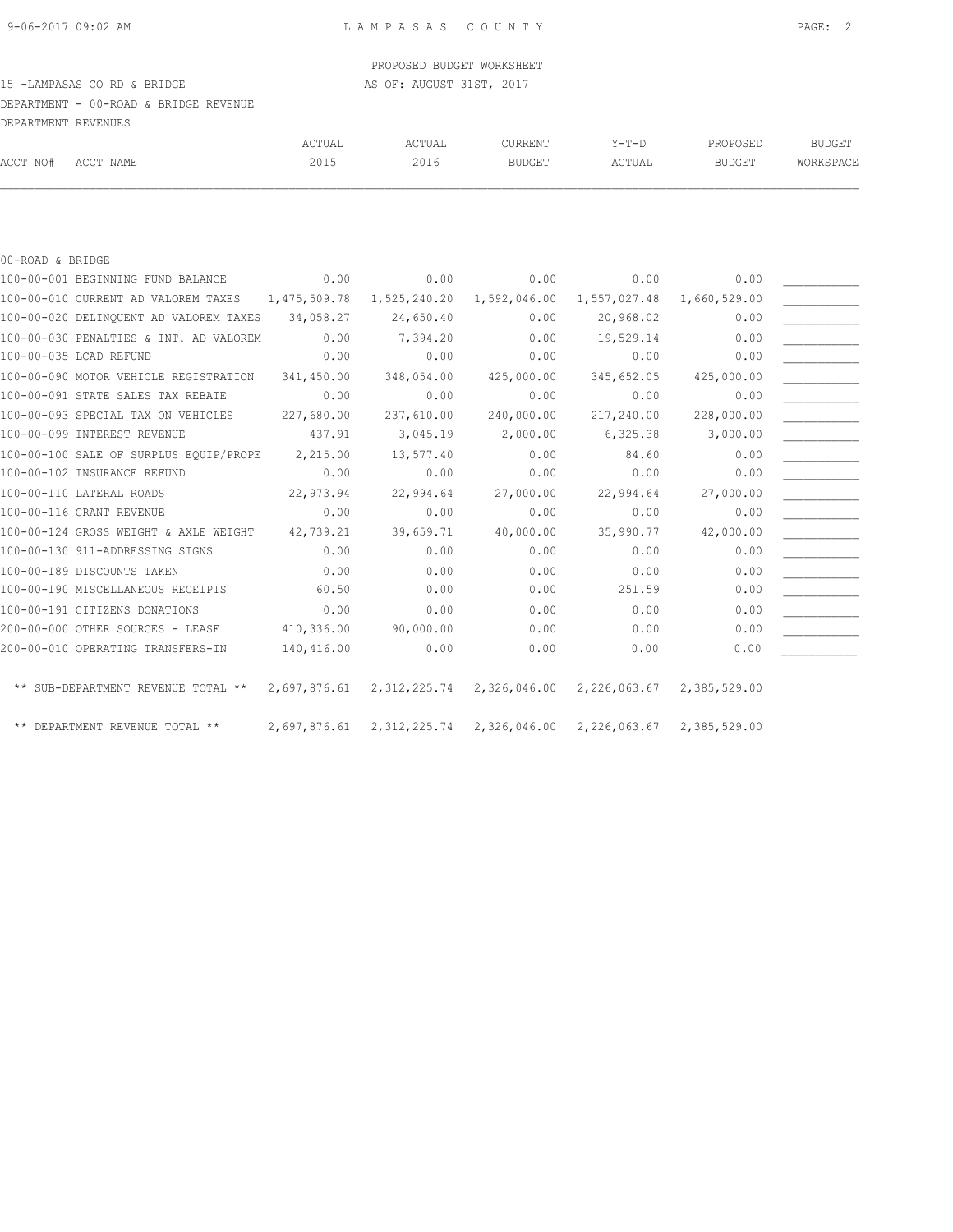## DEPARTMENT - 01-PRECINCT 1 DEPARTMENT REVENUES

| DEFAKIMENI KEVENUES                  |        |        |               |         |               |               |
|--------------------------------------|--------|--------|---------------|---------|---------------|---------------|
|                                      | ACTUAL | ACTUAL | CURRENT       | $Y-T-D$ | PROPOSED      | <b>BUDGET</b> |
| ACCT NO#<br>ACCT NAME                | 2015   | 2016   | <b>BUDGET</b> | ACTUAL  | <b>BUDGET</b> | WORKSPACE     |
|                                      |        |        |               |         |               |               |
|                                      |        |        |               |         |               |               |
|                                      |        |        |               |         |               |               |
|                                      |        |        |               |         |               |               |
| 00-ROAD & BRIDGE                     |        |        |               |         |               |               |
| 101-00-002 EXISTING FUND BALANCE     | 0.00   | 0.00   | 0.00          | 0.00    | 0.00          |               |
| 101-00-100 SALES OF SURPLUS PROPERTY | 0.00   | 0.00   | 0.00          | 0.00    | 0.00          |               |
| 101-00-116 GRANT REVENUE-FEMA        | 0.00   | 0.00   | 0.00          | 0.00    | 0.00          |               |
| 101-00-190 MISCELLANOUS              | 0.00   | 0.00   | 0.00          | 8.93    | 0.00          |               |
| ** SUB-DEPARTMENT REVENUE TOTAL **   | 0.00   | 0.00   | 0.00          | 8.93    | 0.00          |               |
|                                      |        |        |               |         |               |               |
| ** DEPARTMENT REVENUE TOTAL **       | 0.00   | 0.00   | 0.00          | 8.93    | 0.00          |               |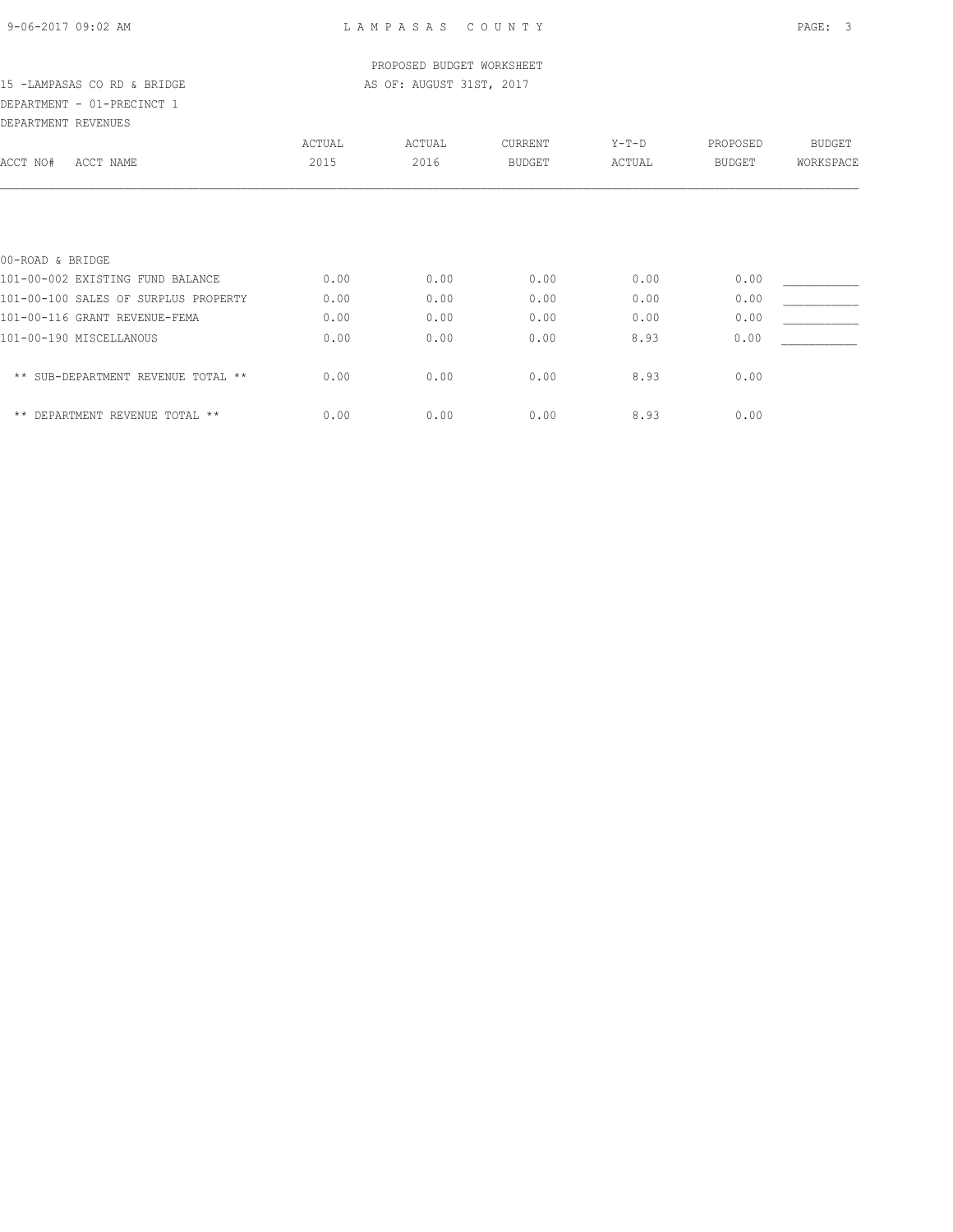## DEPARTMENT - 02-PRECINCT 2 DEPARTMENT REVENUES

| DEFARIMENI KEVENUES                 |           |        |                |           |               |               |
|-------------------------------------|-----------|--------|----------------|-----------|---------------|---------------|
|                                     | ACTUAL    | ACTUAL | <b>CURRENT</b> | $Y-T-D$   | PROPOSED      | <b>BUDGET</b> |
| ACCT NO#<br>ACCT NAME               | 2015      | 2016   | <b>BUDGET</b>  | ACTUAL    | <b>BUDGET</b> | WORKSPACE     |
|                                     |           |        |                |           |               |               |
|                                     |           |        |                |           |               |               |
| 00-ROAD & BRIDGE                    |           |        |                |           |               |               |
| 102-00-100 SALE OF SURPLUS PROPERTY | 47,528.29 | 0.00   | 0.00           | 21,695.00 | 0.00          |               |
| 102-00-116 GRANT REVENUE-FEMA       | 0.00      | 0.00   | 0.00           | 0.00      | 0.00          |               |
| 102-00-190 MISCELLANEOUS            | 9.99      | 19.80  | 0.00           | 5.00      | 0.00          |               |
| ** SUB-DEPARTMENT REVENUE TOTAL **  | 47,538.28 | 19.80  | 0.00           | 21,700.00 | 0.00          |               |
| ** DEPARTMENT REVENUE TOTAL **      | 47,538.28 | 19.80  | 0.00           | 21,700.00 | 0.00          |               |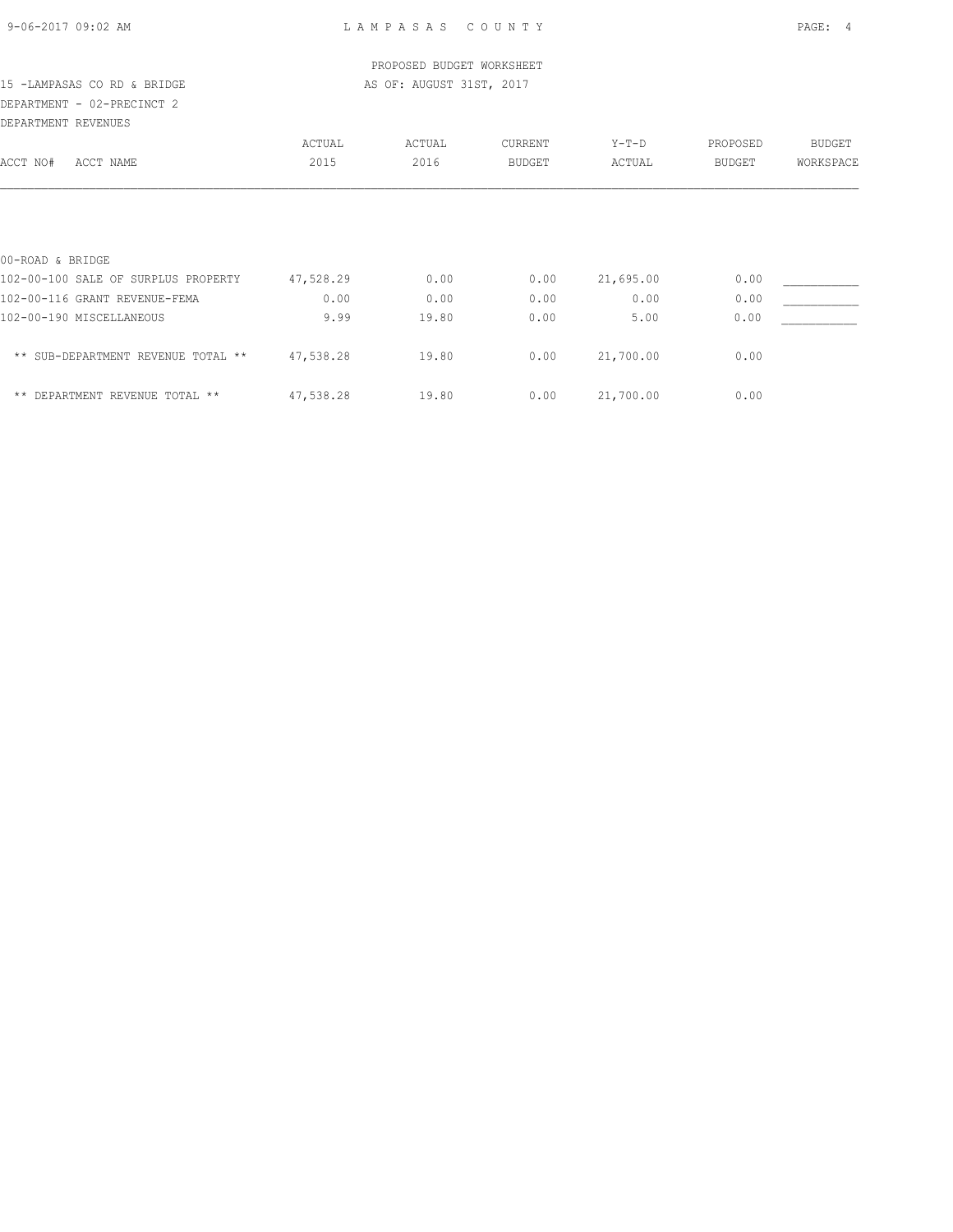## DEPARTMENT - 03-PRECINCT 3

| DEPARTMENT REVENUES                 |          |        |               |          |               |               |
|-------------------------------------|----------|--------|---------------|----------|---------------|---------------|
|                                     | ACTUAL   | ACTUAL | CURRENT       | $Y-T-D$  | PROPOSED      | <b>BUDGET</b> |
| ACCT NO#<br>ACCT NAME               | 2015     | 2016   | <b>BUDGET</b> | ACTUAL   | <b>BUDGET</b> | WORKSPACE     |
|                                     |          |        |               |          |               |               |
| 00-ROAD & BRIDGE                    |          |        |               |          |               |               |
| 103-00-002 EXISTING FUND BALANCE    | 0.00     | 0.00   | 0.00          | 0.00     | 0.00          |               |
| 103-00-100 SALE OF SURPLUS PROPERTY | 596.00   | 0.00   | 0.00          | 5,355.00 | 0.00          |               |
| 103-00-102 INSURANCE REFUND         | 0.00     | 0.00   | 0.00          | 182.95   | 0.00          |               |
| 103-00-116 GRANT REVENUE-FEMA       | 0.00     | 0.00   | 0.00          | 0.00     | 0.00          |               |
| 103-00-190 MISCELLANOUS             | 607.00   | 0.00   | 0.00          | 15.14    | 0.00          |               |
| ** SUB-DEPARTMENT REVENUE TOTAL **  | 1,203.00 | 0.00   | 0.00          | 5,553.09 | 0.00          |               |
| ** DEPARTMENT REVENUE TOTAL **      | 1,203.00 | 0.00   | 0.00          | 5,553.09 | 0.00          |               |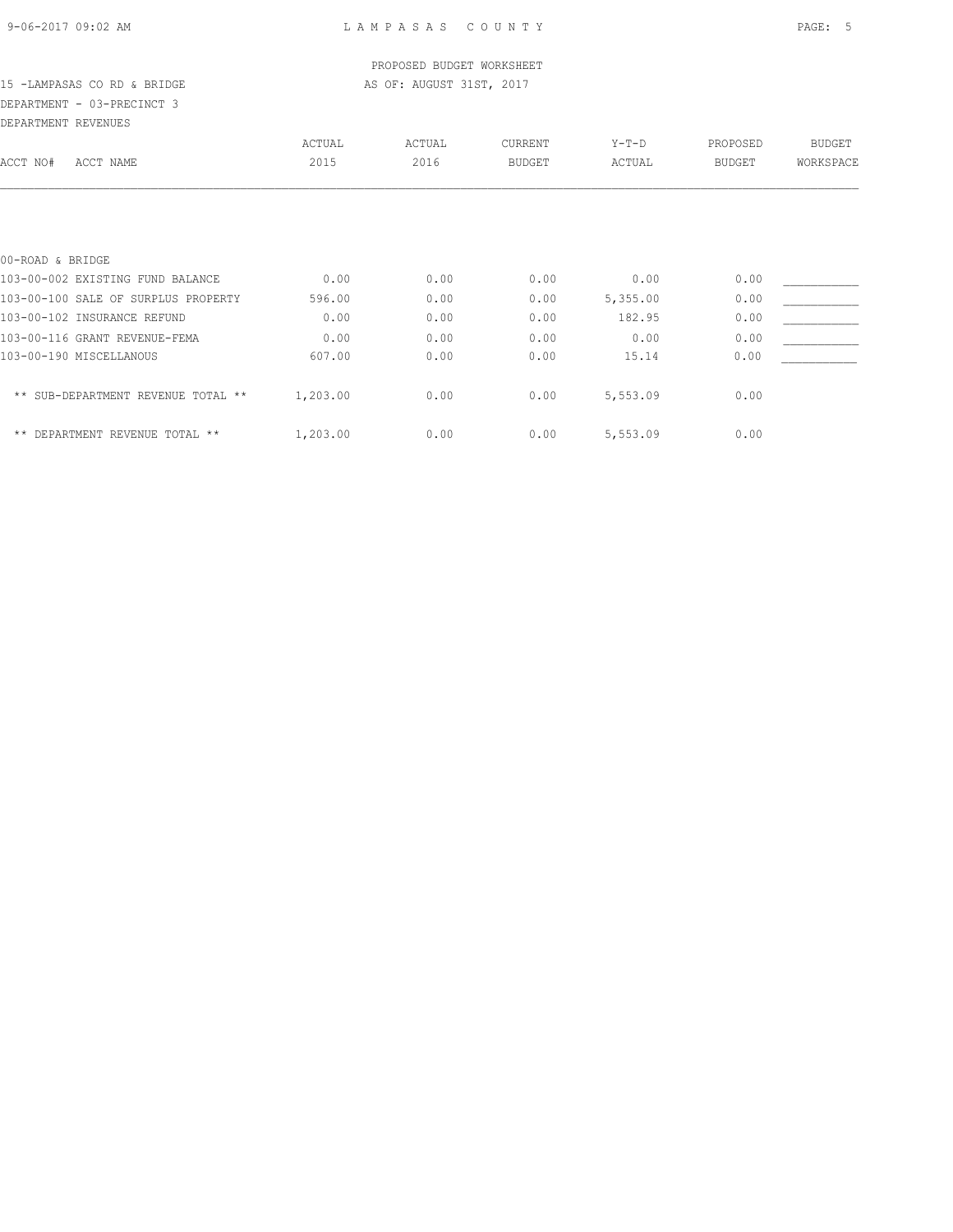## PROPOSED BUDGET WORKSHEET

## 15 -LAMPASAS CO RD & BRIDGE **AS OF: AUGUST 31ST, 2017** DEPARTMENT - 04-PRECINCT 4

DEPARTMENT REVENUES

| DEFARIMENI KEVENUES                  |            |        |               |         |          |               |
|--------------------------------------|------------|--------|---------------|---------|----------|---------------|
|                                      | ACTUAL     | ACTUAL | CURRENT       | $Y-T-D$ | PROPOSED | <b>BUDGET</b> |
| ACCT NO#<br>ACCT NAME                | 2015       | 2016   | <b>BUDGET</b> | ACTUAL  | BUDGET   | WORKSPACE     |
|                                      |            |        |               |         |          |               |
| 00-ROAD & BRIDGE                     |            |        |               |         |          |               |
| 104-00-100 SALES OF SURPLUS PROPERTY | 29,466.85  | 866.84 | 0.00          | 0.00    | 0.00     |               |
| 104-00-116 GRANT REVENUE-FEMA        | 0.00       | 0.00   | 0.00          | 0.00    | 0.00     |               |
| 104-00-117 LCRA REIMBURSEMENT        | 0.00       | 0.00   | 0.00          | 0.00    | 0.00     |               |
| 104-00-190 MISCELLANEOUS             | 773.00     | 0.00   | 0.00          | 0.00    | 0.00     |               |
| 204-00-000 OTHER SOURCES - LEASE     | 89,278.35  | 0.00   | 0.00          | 0.00    | 0.00     |               |
| ** SUB-DEPARTMENT REVENUE TOTAL **   | 119,518.20 | 866.84 | 0.00          | 0.00    | 0.00     |               |
| $***$<br>DEPARTMENT REVENUE TOTAL ** | 119,518.20 | 866.84 | 0.00          | 0.00    | 0.00     |               |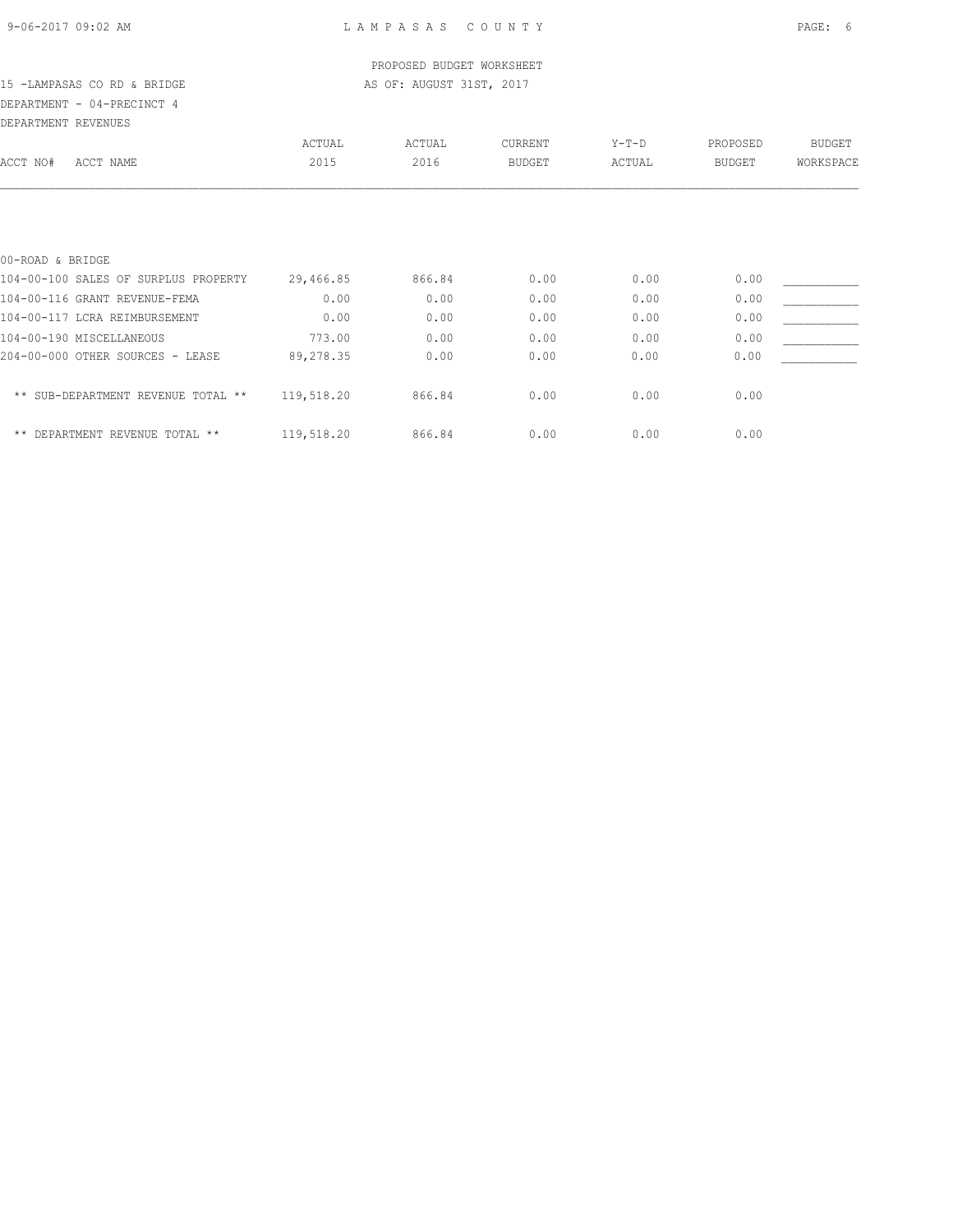## DEPARTMENT - 05-ROAD & BRIDGE DEPARTMENT REVENUES

| DELARITENI REVENUEJ                |               |        |                           |         |                               |           |
|------------------------------------|---------------|--------|---------------------------|---------|-------------------------------|-----------|
|                                    | ACTUAL        | ACTUAL | CURRENT                   | $Y-T-D$ | PROPOSED                      | BUDGET    |
| ACCT NO#<br>ACCT NAME              | 2015          | 2016   | <b>BUDGET</b>             | ACTUAL  | BUDGET                        | WORKSPACE |
|                                    |               |        |                           |         |                               |           |
|                                    |               |        |                           |         |                               |           |
| 00-ROAD & BRIDGE                   |               |        |                           |         |                               |           |
| 105-00-121 ORCA-FEDERAL FUNDS      | 0.00          | 0.00   | 0.00                      | 0.00    | 0.00                          |           |
| 105-00-126 ORCA-STATE FUNDS        | 0.00          | 0.00   | 0.00                      | 0.00    | 0.00                          |           |
| ** SUB-DEPARTMENT REVENUE TOTAL ** | 0.00          | 0.00   | 0.00                      | 0.00    | 0.00                          |           |
| ** DEPARTMENT REVENUE TOTAL **     | 0.00          | 0.00   | 0.00                      | 0.00    | 0.00                          |           |
| *** FUND TOTAL REVENUES ***        | 2,866,136.09  |        | 2,313,112.38 2,326,046.00 |         | 2, 253, 325.69 2, 385, 529.00 |           |
|                                    | ============= |        |                           |         | =============                 |           |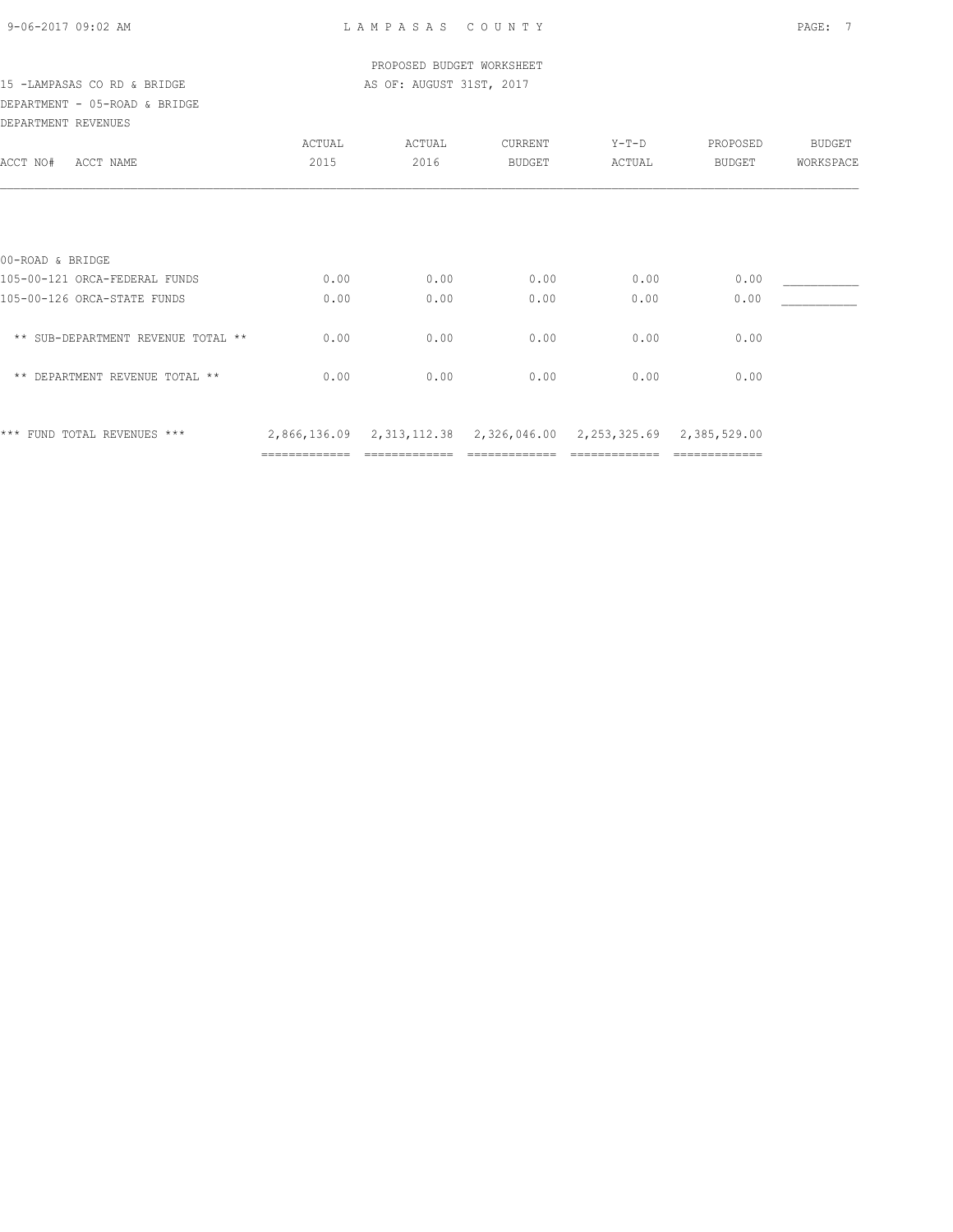DEPARTMENT - 01-PRECINCT 1

|          | DEPARTMENT EXPENDITURES |        |        |               |         |               |           |
|----------|-------------------------|--------|--------|---------------|---------|---------------|-----------|
|          |                         | ACTUAL | ACTUAL | CURRENT       | $Y-T-D$ | PROPOSED      | BUDGET    |
| ACCT NO# | ACCT NAME               | 2015   | 2016   | <b>BUDGET</b> | ACTUAL  | <b>BUDGET</b> | WORKSPACE |
|          |                         |        |        |               |         |               |           |

#### 00-ROAD & BRIDGE

================

WAGES

| 401-00-101 SALARIES & WAGES ELECTED OF | 55, 301.41 | 50,340.37   | 56,019.00  | 51,693.01    | 56,243.00  |  |
|----------------------------------------|------------|-------------|------------|--------------|------------|--|
| 401-00-106 TEMPORARY EMPLOYEE          | 1,130.00   | 13,374.00   | 0.00       | 192.00       | 0.00       |  |
| 401-00-109 SR EQUIPMENT OPERATOR #3498 | 39,007.48  | 35,598.55   | 36,359.00  | 32,065.42    | 38,000.00  |  |
| 401-00-110 PART-TIME EMPLOYEES         | 120.00     | 0.00        | 0.00       | 0.00         | 0.00       |  |
| 401-00-112 JR EQUIPMENT OPERATOR #     | 24,398.19  | 22,707.01   | 31,412.00  | 21,612.65    | 31,879.00  |  |
| 401-00-120 SALARY & WAGES OVERTIME     | 0.00       | 249.18      | 0.00       | 0.00         | 0.00       |  |
| 401-00-139 JR EQUIPMENT OPERATOR #0306 | 30,649.65  | 31, 383.52  | 35,094.00  | 31,370.10    | 35, 214.00 |  |
| 401-00-199 LONGEVITY PAYMENT           | 3,720.00   | 1,440.00    | 1,560.00   | 1,560.00     | 1,680.00   |  |
| ** CATEGORY TOTAL **                   | 154,326.73 | 155,092.63  | 160,444.00 | 138,493.18   | 163,016.00 |  |
| EMPLOYEE BENEFITS                      |            |             |            |              |            |  |
| 401-00-203 FICA BENEFITS               | 12,559.48  | 12,487.13   | 12,383.00  | 10,167.69    | 12,480.00  |  |
| 401-00-204 GROUP MEDICAL INSURANCE     | 22,007.16  | 38,295.16   | 39,320.00  | 41,259.68    | 46,054.00  |  |
| 401-00-205 RETIREMENT                  | 24,388.03  | 23,923.47   | 25,899.00  | 21,761.28    | 26, 102.00 |  |
| 401-00-207 WORKMAN'S COMP              | 4,528.00   | 3,014.00    | 3,100.00   | 3,100.00     | 4,171.00   |  |
| 401-00-208 UNEMPLOYMENT INSURANCE      | 0.00       | 75.00       | 105.00     | 105.00       | 105.00     |  |
| 401-00-210 AUTO ALLOWANCE              | 9,600.00   | 9,600.00    | 9,600.00   | 8,800.00     | 9,600.00   |  |
| 401-00-211 UNIFORM ALLOWANCE           | 1,151.50   | 1,124.20    | 1,970.00   | 1,527.49     | 1,970.00   |  |
| 401-00-212 PHONE ALLOWANCE             | 0.00       | 480.00      | 1,440.00   | 1,680.00     | 1,440.00   |  |
| ** CATEGORY TOTAL **                   | 74,234.17  | 88,998.96   | 93,817.00  | 88,401.14    | 101,922.00 |  |
| GENERAL EXPENSES                       |            |             |            |              |            |  |
| 401-00-301 COMMUNICATIONS              | 2,767.40   | 2,968.94    | 2,500.00   | 1,145.55     | 2,500.00   |  |
| 401-00-302 UTILITIES                   | 2,343.32   | 2,098.27    | 3,000.00   | 1,764.94     | 3,000.00   |  |
| 401-00-304 OPERATING SUPPLIES          | 21, 124.04 | 7,363.11    | 10,000.00  | 5,801.83     | 10,000.00  |  |
| 401-00-305 TRAVEL & INSERVICE TRAINING | 461.49     | 329.02      | 500.00     | 2,199.78     | 1,200.00   |  |
| 401-00-308 REPAIRS & MAINTENANCE EQUIP | 12,946.29  | 43,025.68   | 25,000.00  | 23,906.22    | 25,000.00  |  |
| 401-00-342 GAS & OIL                   | 24,470.35  | 30,698.07   | 30,000.00  | 23, 319.51   | 25,000.00  |  |
| 401-00-347 UNIFORMS                    | 0.00       | 0.00        | 0.00       | 0.00         | 0.00       |  |
| 401-00-370 EQUIPMENT RENTAL            | 0.00       | 0.00        | 0.00       | 0.00         | 0.00       |  |
| 401-00-372 EOUIPMENT LEASE             | 0.00       | 0.00        | 0.00       | 0.00         | 0.00       |  |
| 401-00-381 911-ADDRESSING SIGNS        | 0.00       | 0.00        | 300.00     | 0.00         | 300.00     |  |
| 401-00-391 PREC 1 CATTLE GUARDS        | 0.00       | 0.00        | 0.00       | 0.00         | 1,550.00   |  |
| 401-00-395 PREC 1 ROAD CONSTRUCTION    | 147,966.43 | 137,934.54  | 191,305.00 | 106, 194. 19 | 191,305.00 |  |
| ** CATEGORY TOTAL **                   | 212,079.32 | 224, 417.63 | 262,605.00 | 164, 332.02  | 259,855.00 |  |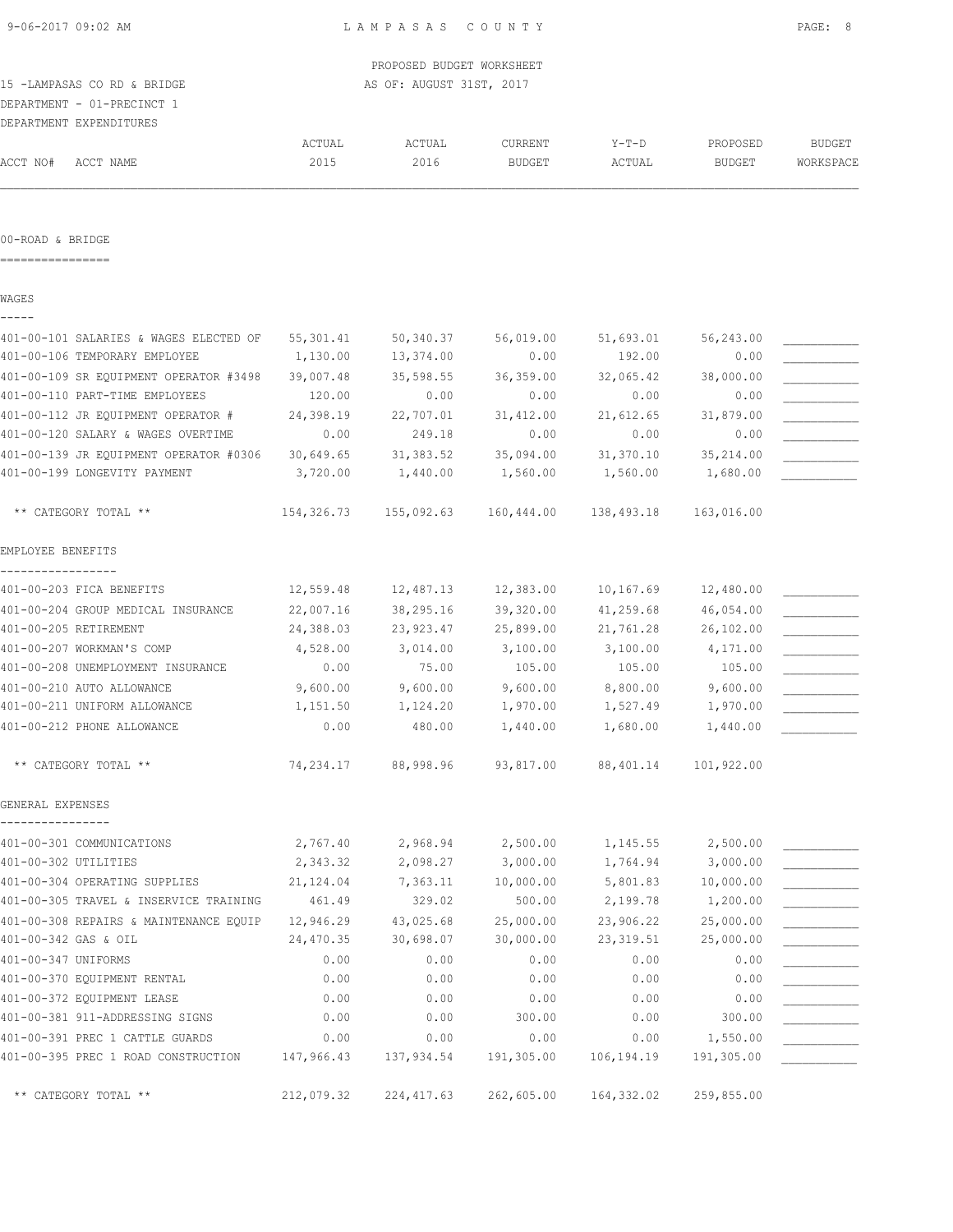PROPOSED BUDGET WORKSHEET 15 -LAMPASAS CO RD & BRIDGE AS OF: AUGUST 31ST, 2017

# DEPARTMENT - 01-PRECINCT 1

DEPARTMENT EXPENDITURES

| ACCT NO# ACCT NAME                                                                                                                                                             | ACTUAL<br>2015 | ACTUAL<br>2016      | CURRENT<br>BUDGET | $Y-T-D$<br>ACTUAL                                      | PROPOSED<br>BUDGET | BUDGET<br>WORKSPACE |
|--------------------------------------------------------------------------------------------------------------------------------------------------------------------------------|----------------|---------------------|-------------------|--------------------------------------------------------|--------------------|---------------------|
| CAPITAL OUTLAY                                                                                                                                                                 |                |                     |                   |                                                        |                    |                     |
| 401-00-402 OPERATING EQUIPMENT                                                                                                                                                 |                |                     |                   | $37,076.86$ $78,355.75$ 0.00 $11,200.00$               | 0.00               |                     |
| ** CATEGORY TOTAL **                                                                                                                                                           |                | 37,076.86 78,355.75 | 0.00              | 11,200.00                                              | 0.00               |                     |
| CAPITAL LEASE                                                                                                                                                                  |                |                     |                   |                                                        |                    |                     |
| -------------<br>401-00-903 CAPITAL PURCHASES - PRINCIP 91,047.42 49,326.04 50,448.00 50,447.53 32,000.00<br>401-00-904 CAPITAL PURCHASES - INTERES 2,081.15 2,268.03 1,147.00 |                |                     |                   | 1, 147.14                                              | 0.00               |                     |
| ** CATEGORY TOTAL **                                                                                                                                                           |                |                     |                   | 93,128.57 51,594.07 51,595.00 51,594.67 32,000.00      |                    |                     |
| ** SUB-DEPARTMENT TOTAL **                                                                                                                                                     |                |                     |                   | 570,845.65 598,459.04 568,461.00 454,021.01 556,793.00 |                    |                     |
| $01-PCT$ #1<br>=========                                                                                                                                                       |                |                     |                   |                                                        |                    |                     |
| GENERAL EXPENSES                                                                                                                                                               |                |                     |                   |                                                        |                    |                     |
| 401-01-395 PREC 1 CONSTRUCTION-FEMA                                                                                                                                            | 0.00           | 0.00                | 0.00              | 0.00                                                   | 0.00               |                     |
| ** CATEGORY TOTAL **                                                                                                                                                           | 0.00           | 0.00                | 0.00              | 0.00                                                   | 0.00               |                     |
| ** SUB-DEPARTMENT TOTAL **                                                                                                                                                     | 0.00           | 0.00                | 0.00              | 0.00                                                   | 0.00               |                     |
| *** DEPARTMENT TOTAL *** 670,845.65 598,459.04 568,461.00 454,021.01 556,793.00                                                                                                |                |                     |                   |                                                        |                    |                     |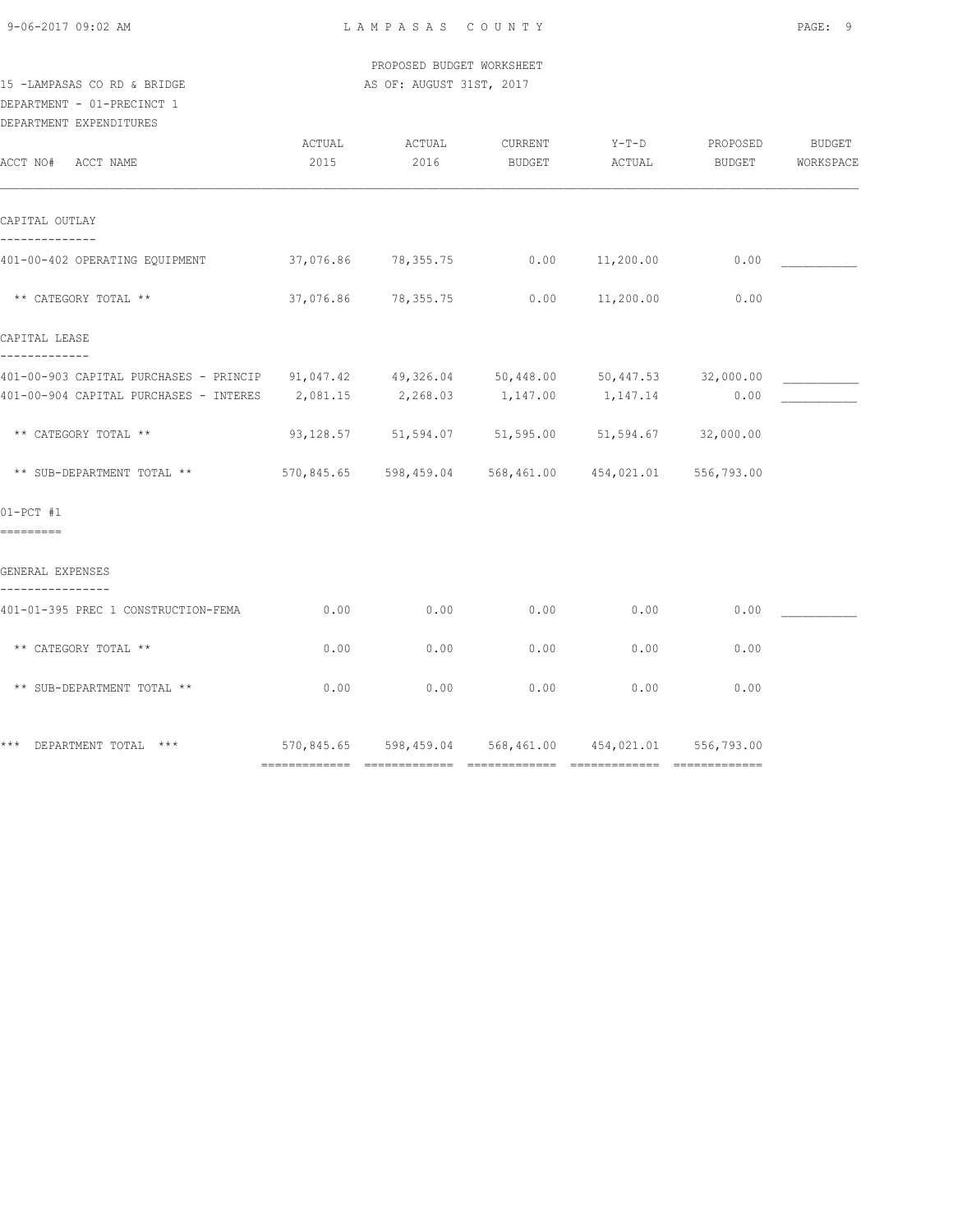DEPARTMENT - 02-PRECINCT 2

|          | DEPARTMENT EXPENDITURES |        |        |         |               |               |           |
|----------|-------------------------|--------|--------|---------|---------------|---------------|-----------|
|          |                         | ACTUAL | ACTUAL | CURRENT | $Y-T-D$       | PROPOSED      | BUDGET    |
| ACCT NO# | ACCT NAME               | 2015   | 2016   | BUDGET  | <b>\CTUAL</b> | <b>BUDGET</b> | WORKSPACE |

#### 00-ROAD & BRIDGE

================

|  | × |  |  |
|--|---|--|--|
|  |   |  |  |

| 402-00-101 SALARIES & WAGES ELECTED OF | 62, 341.43 | 49,849.37   | 56,019.00  | 51,693.01  | 56,243.00  |  |
|----------------------------------------|------------|-------------|------------|------------|------------|--|
| 402-00-106 TEMPORARY EMPLOYEE          | 0.00       | 0.00        | 0.00       | 0.00       | 0.00       |  |
| 402-00-109 SR EQUIPMENT OPERATOR       | 0.00       | 0.00        | 0.00       | 0.00       | 0.00       |  |
| 402-00-110 PART-TIME EMPLOYEES         | 0.00       | 0.00        | 0.00       | 0.00       | 0.00       |  |
| 402-00-112 JR EQUIPMENT OPERATOR #0129 | 32,915.89  | 33, 193. 11 | 34,954.00  | 31,289.28  | 35, 214.00 |  |
| 402-00-138 SR EQUIPMENT OPERATOR #2340 | 36,887.84  | 37,242.80   | 41,715.00  | 37,936.89  | 41,715.00  |  |
| 402-00-139 JR EQUIPMENT OPERATOR #1993 | 35,972.50  | 36, 174. 75 | 39,737.00  | 35,328.64  | 39,918.00  |  |
| 402-00-199 LONGEVITY PAYMENT           | 4,200.00   | 4,320.00    | 5,040.00   | 5,040.00   | 5,280.00   |  |
| ** CATEGORY TOTAL **                   | 172,317.66 | 160,780.03  | 177,465.00 | 161,287.82 | 178,370.00 |  |
| EMPLOYEE BENEFITS                      |            |             |            |            |            |  |
| 402-00-203 FICA BENEFITS               | 13,164.92  | 13,333.30   | 13,576.00  | 12,874.58  | 13,645.00  |  |
| 402-00-204 GROUP MEDICAL INSURANCE     | 13, 141.92 | 14,873.44   | 16,747.00  | 16,733.35  | 18,004.00  |  |
| 402-00-205 RETIREMENT                  | 26,390.49  | 27, 224.85  | 28,394.00  | 26, 417.17 | 28,539.00  |  |
| 402-00-207 WORKMEN'S COMP              | 4,668.00   | 3,152.00    | 3,243.00   | 3,243.00   | 4,560.00   |  |
| 402-00-208 UNEMPLOYMENT INSURANCE      | 0.00       | 77.00       | 118.00     | 118.00     | 123.00     |  |
| 402-00-210 AUTO ALLOWANCE              | 2,400.00   | 9,600.00    | 9,600.00   | 8,800.00   | 9,600.00   |  |
| 402-00-211 UNIFORM ALLOWANCE           | 772.20     | 772.20      | 1,470.00   | 1,384.18   | 1,470.00   |  |
| 402-00-212 PHONE ALLOWANCE             | 1,440.00   | 1,440.00    | 1,440.00   | 1,400.00   | 1,440.00   |  |
| ** CATEGORY TOTAL **                   | 61,977.53  | 70,472.79   | 74,588.00  | 70,970.28  | 77,381.00  |  |
| GENERAL EXPENSES                       |            |             |            |            |            |  |
| 402-00-301 COMMUNICATIONS              | 624.96     | 0.00        | 0.00       | 0.00       | 0.00       |  |
| 402-00-302 UTILITIES                   | 1,338.67   | 1,443.23    | 1,300.00   | 1,294.24   | 1,500.00   |  |
| 402-00-304 OPERATING SUPPLIES          | 15,864.03  | 12,765.15   | 8,000.00   | 8,811.49   | 13,000.00  |  |
| 402-00-305 TRAVEL & INSERVICE TRAINING | 1,148.90   | 530.10      | 500.00     | 705.70     | 800.00     |  |
| 402-00-308 REPAIRS & MAINTENANCE EQUIP | 28,613.36  | 30,109.77   | 7,500.00   | 17,437.27  | 7,500.00   |  |
| 402-00-333 CONRACTED SERVICES          | 0.00       | 1,950.00    | 0.00       | 1,650.00   | 0.00       |  |
| 402-00-342 GAS & OIL                   | 14,698.86  | 12, 124.94  | 12,000.00  | 11,889.81  | 12,000.00  |  |
| 402-00-347 UNIFORMS                    | 0.00       | 0.00        | 0.00       | 0.00       | 0.00       |  |
| 402-00-350 BARN CONSTRUCTION           | 47,476.00  | 12,633.84   | 0.00       | 1,188.45   | 500.00     |  |
| 402-00-370 EQUIPMENT RENTAL            | 0.00       | 0.00        | 0.00       | 14,848.40  | 0.00       |  |
| 402-00-372 EOUIPMENT LEASE             | 0.00       | 0.00        | 0.00       | 0.00       | 0.00       |  |
| 402-00-381 911-ADDRESSING SIGNS        | 0.00       | 0.00        | 0.00       | 0.00       | 0.00       |  |
| 402-00-392 PREC 2 CATTLE GUARDS        | 0.00       | 0.00        | 650.00     | 1,550.00   | 2,500.00   |  |

402-00-396 PREC 2 ROAD CONSTRUCTION 43,147.08 64,347.18 191,305.00 69,301.03 191,305.00 \_\_\_\_\_\_\_\_\_\_\_

\*\* CATEGORY TOTAL \*\* 152,911.86 135,904.21 221,255.00 128,676.39 229,105.00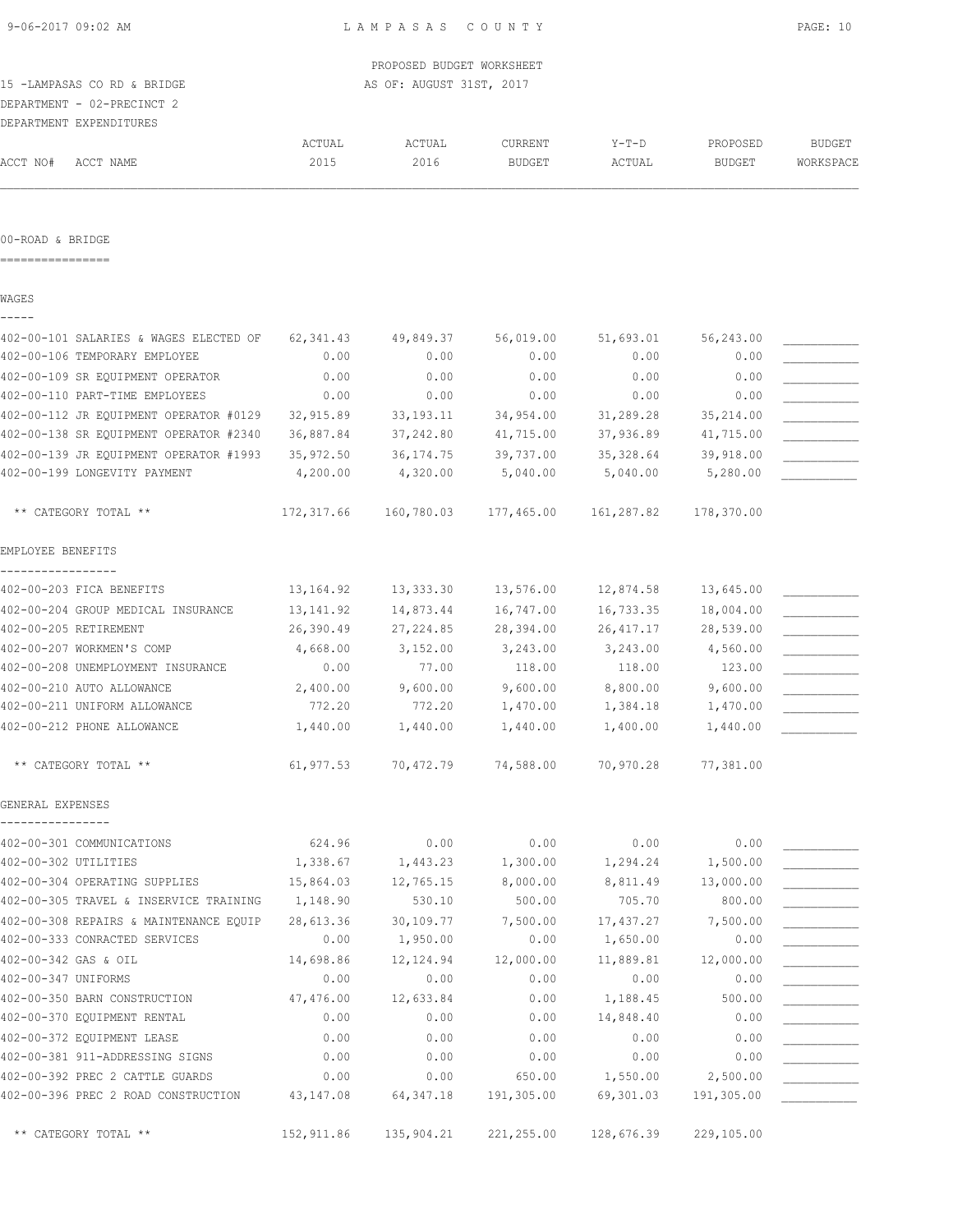PROPOSED BUDGET WORKSHEET 15 -LAMPASAS CO RD & BRIDGE AS OF: AUGUST 31ST, 2017

DEPARTMENT - 02-PRECINCT 2

DEPARTMENT EXPENDITURES

| ACCT NO# ACCT NAME                                                                                                                                                  | ACTUAL<br>2015 | ACTUAL<br>2016                                             | CURRENT<br>BUDGET | $Y-T-D$<br>ACTUAL | PROPOSED<br>BUDGET | <b>BUDGET</b><br>WORKSPACE |
|---------------------------------------------------------------------------------------------------------------------------------------------------------------------|----------------|------------------------------------------------------------|-------------------|-------------------|--------------------|----------------------------|
| CAPITAL OUTLAY                                                                                                                                                      |                |                                                            |                   |                   |                    |                            |
| 402-00-402 OPERATING EQUIPMENT 2,930.00 165,172.01 0.00                                                                                                             |                |                                                            |                   | 5,000.00          | 0.00               |                            |
| ** CATEGORY TOTAL **                                                                                                                                                |                | 2,930.00 165,172.01 0.00                                   |                   | 5,000.00          | 0.00               |                            |
| CAPITAL LEASE                                                                                                                                                       |                |                                                            |                   |                   |                    |                            |
| -------------<br>402-00-903 CAPITAL PURCHASES - PRINCIP 24,300.39 33,519.80 51,108.00 51,108.26 17,443.00<br>402-00-904 CAPITAL PURCHASES - INTERES 799.55 1,354.20 |                |                                                            | 3,474.00          |                   | 3,473.80 2,266.00  |                            |
| ** CATEGORY TOTAL **                                                                                                                                                |                | 25,099.94 34,874.00 54,582.00 54,582.06 19,709.00          |                   |                   |                    |                            |
| ** SUB-DEPARTMENT TOTAL **                                                                                                                                          |                | 415,236.99 567,203.04 527,890.00                           |                   | 420,516.55        | 504,565.00         |                            |
| $02-PCT$ #2<br>=========                                                                                                                                            |                |                                                            |                   |                   |                    |                            |
| GENERAL EXPENSES                                                                                                                                                    |                |                                                            |                   |                   |                    |                            |
| 402-02-396 PREC 2 CONSTRUCTION-FEMA                                                                                                                                 | 0.00           | 0.00                                                       | 0.00              | 0.00              | 0.00               |                            |
| ** CATEGORY TOTAL **                                                                                                                                                | 0.00           | 0.00                                                       | 0.00              | 0.00              | 0.00               |                            |
| ** SUB-DEPARTMENT TOTAL **                                                                                                                                          | 0.00           | 0.00                                                       | 0.00              | 0.00              | 0.00               |                            |
| *** DEPARTMENT TOTAL ***                                                                                                                                            |                | 415,236.99  567,203.04  527,890.00  420,516.55  504,565.00 |                   |                   |                    |                            |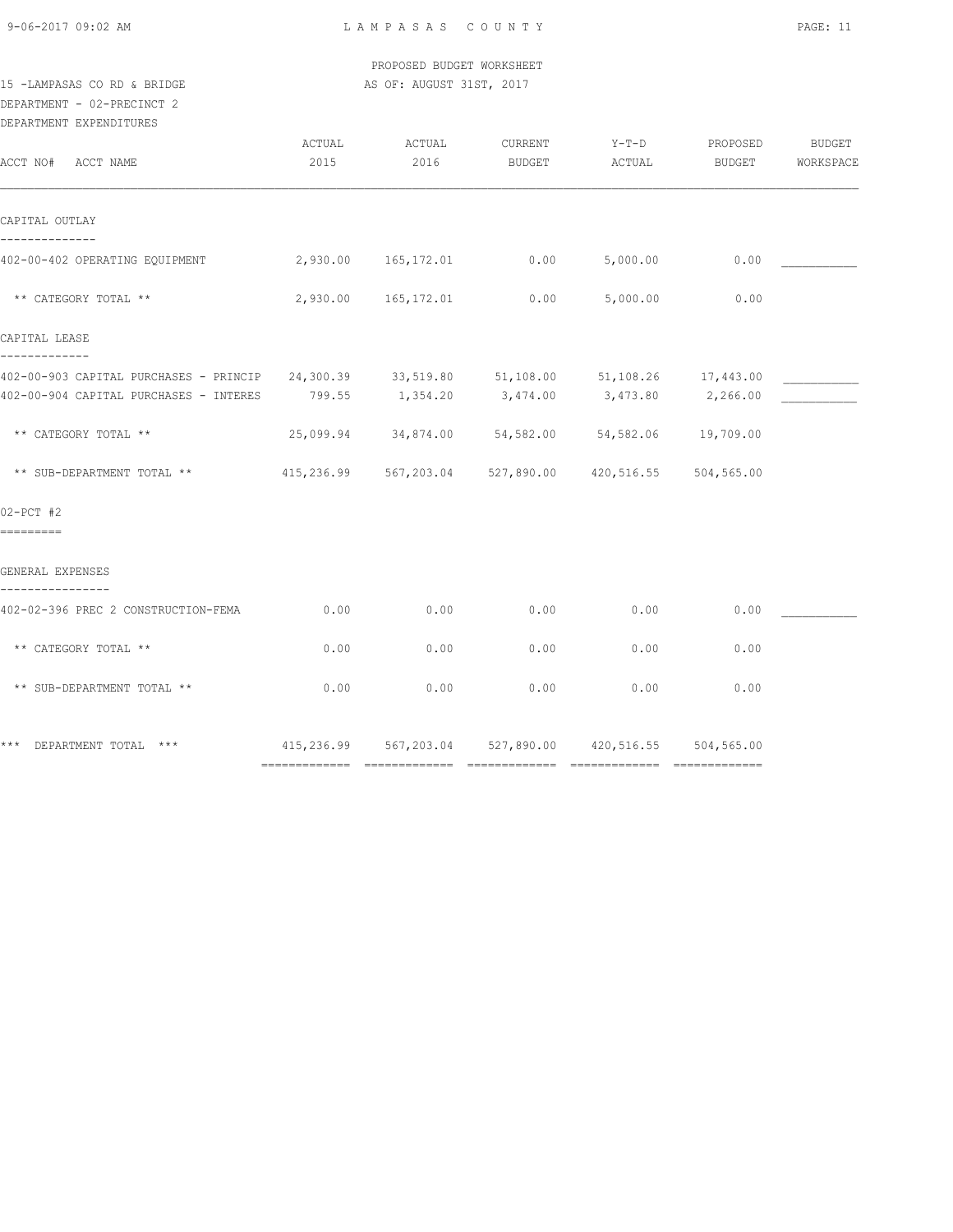# DEPARTMENT - 03-PRECINCT 3

|          | DEPARTMENT EXPENDITURES |        |        |               |         |               |           |
|----------|-------------------------|--------|--------|---------------|---------|---------------|-----------|
|          |                         | ACTUAL | ACTUAL | CURRENT       | $Y-T-D$ | PROPOSED      | BUDGET    |
| ACCT NO# | ACCT NAME               | 2015   | 2016   | <b>BUDGET</b> | ACTUAL  | <b>BUDGET</b> | WORKSPACE |

### 00-ROAD & BRIDGE

================

### WAGES

| - | __ | $\overline{\phantom{a}}$ |  |
|---|----|--------------------------|--|
|   |    |                          |  |

| 403-00-101 SALARIES & WAGES ELECTED OF | 55, 211.41 | 49,872.37    | 56,019.00  | 51,651.02  | 56,243.00  |  |
|----------------------------------------|------------|--------------|------------|------------|------------|--|
| 403-00-106 TEMPORARY EMPLOYEE          | 0.00       | 2,700.00     | 0.00       | 3,735.00   | 0.00       |  |
| 403-00-109 SR EQUIPMENT OPERATOR #2438 | 38,784.41  | 39, 318.74   | 41,715.00  | 34,340.60  | 36,800.00  |  |
| 403-00-110 PART-TIME EMPLOYEES         | 0.00       | 0.00         | 0.00       | 0.00       | 0.00       |  |
| 403-00-112 JR EQUIPMENT OPERATOR #0929 | 32,771.05  | 33, 193. 12  | 34,934.00  | 34,053.36  | 32,358.00  |  |
| 403-00-139 JR EQUIPMENT OPERATOR #0850 | 36, 444.35 | 37,170.04    | 39,919.00  | 36,358.60  | 39,919.00  |  |
| 403-00-199 LONGEVITY PAYMENT           | 2,880.00   | 3,120.00     | 3,360.00   | 3,360.00   | 2,760.00   |  |
| ** CATEGORY TOTAL **                   | 166,091.22 | 165, 374. 27 | 175,947.00 | 163,498.58 | 168,080.00 |  |
| EMPLOYEE BENEFITS                      |            |              |            |            |            |  |
|                                        |            |              |            |            |            |  |
| 403-00-203 FICA BENEFITS               | 11,884.97  | 12,719.13    | 13,460.00  | 12, 137.65 | 12,858.00  |  |
| 403-00-204 GROUP MEDICAL INSURANCE     | 27, 119.88 | 41,006.40    | 41,879.00  | 42,031.15  | 48,154.00  |  |
| 403-00-205 RETIREMENT                  | 26,536.12  | 27,447.43    | 28,152.00  | 25,874.49  | 26,899.00  |  |
| 403-00-207 WORKMEN'S COMP              | 4,725.00   | 3,210.00     | 3,303.00   | 3,303.00   | 4,381.00   |  |
| 403-00-208 UNEMPLOYMENT INSURANCE      | 0.00       | 85.00        | 116.00     | 116.00     | 169.00     |  |
| 403-00-210 AUTO ALLOWANCE              | 9,600.00   | 9,600.00     | 9,600.00   | 8,800.00   | 9,600.00   |  |
| 403-00-211 UNIFORM ALLOWANCE           | 811.20     | 801.30       | 1,000.00   | 1,223.19   | 1,000.00   |  |
| 403-00-212 PHONE ALLOWANCE             | 960.00     | 960.00       | 960.00     | 880.00     | 960.00     |  |
| ** CATEGORY TOTAL **                   | 81,637.17  | 95,829.26    | 98,470.00  | 94,365.48  | 104,021.00 |  |
| GENERAL EXPENSES                       |            |              |            |            |            |  |
| 403-00-301 COMMUNICATIONS              | 599.93     | 601.59       | 600.00     | 117.22     | 0.00       |  |
| 403-00-302 UTILITIES                   | 2,487.50   | 2,472.34     | 2,500.00   | 2,204.98   | 2,500.00   |  |
| 403-00-304 OPERATING SUPPLIES          | 4,859.52   | 7,429.47     | 8,500.00   | 5,530.17   | 8,500.00   |  |
| 403-00-305 TRAVEL & INSERVICE TRAINING | 625.94     | 637.99       | 1,500.00   | 2,031.62   | 1,500.00   |  |
| 403-00-308 REPAIRS & MAINTENANCE EQUIP | 11,279.35  | 14,946.34    | 12,000.00  | 31, 146.94 | 12,000.00  |  |
| 403-00-315 DUES                        | 0.00       | 0.00         | 0.00       | 0.00       | 0.00       |  |
| 403-00-342 GAS & OIL                   | 21,442.76  | 16,375.88    | 18,000.00  | 18,277.74  | 18,000.00  |  |
| 403-00-347 UNIFORMS                    | 0.00       | 0.00         | 0.00       | 0.00       | 0.00       |  |
| 403-00-370 EQUIPMENT RENTAL            | 20,792.83  | 38,972.91    | 0.00       | 4,156.46   | 0.00       |  |
| 403-00-372 EQUIPMENT LEASE             | 0.00       | 0.00         | 17,000.00  | 16,282.99  | 20,000.00  |  |
| 403-00-381 911-ADDRESSING SIGNS        | 2,501.61   | 965.05       | 2,500.00   | 456.60     | 1,500.00   |  |
| 403-00-393 PREC 3 CATTLE GUARDS        | 0.00       | 0.00         | 600.00     | 0.00       | 1,000.00   |  |
| 403-00-397 PREC 3 ROAD CONSTRUCTION    | 155,326.24 | 152,546.27   | 191,305.00 | 76, 132.55 | 191,305.00 |  |
| ** CATEGORY TOTAL **                   | 219,915.68 | 234,947.84   | 254,505.00 | 156,337.27 | 256,305.00 |  |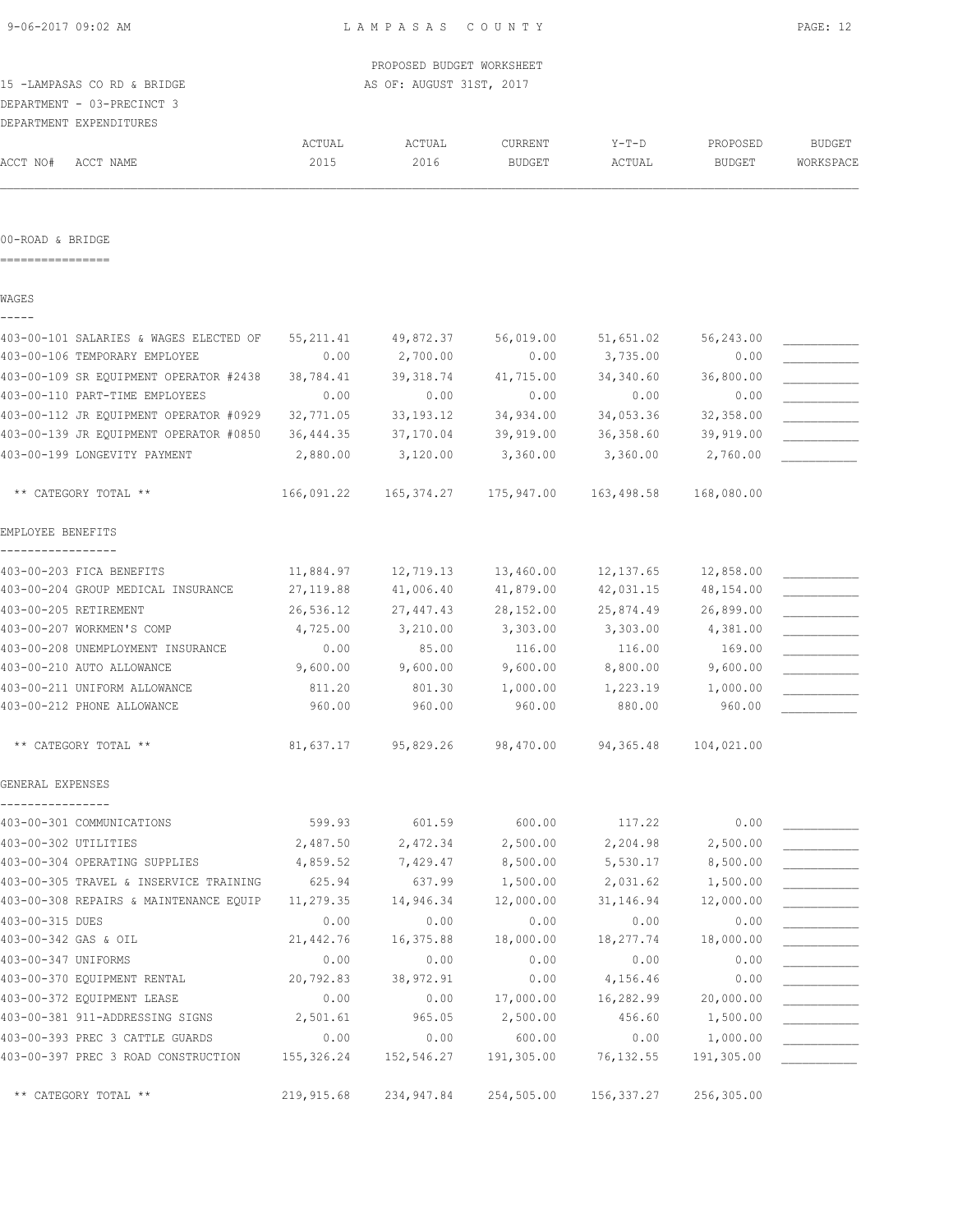PROPOSED BUDGET WORKSHEET

15 -LAMPASAS CO RD & BRIDGE AS OF: AUGUST 31ST, 2017 DEPARTMENT - 03-PRECINCT 3

DEPARTMENT EXPENDITURES

| ACCT NO# ACCT NAME                                                               | ACTUAL<br>2015 | ACTUAL<br>2016 | CURRENT<br>BUDGET | $Y-T-D$<br>ACTUAL                                      | PROPOSED<br>BUDGET | BUDGET<br>WORKSPACE |
|----------------------------------------------------------------------------------|----------------|----------------|-------------------|--------------------------------------------------------|--------------------|---------------------|
| CAPITAL OUTLAY                                                                   |                |                |                   |                                                        |                    |                     |
| 403-00-402 OPERATING EQUIPMENT                                                   | 0.00           | 0.00           | 0.00              | 0.00                                                   | 0.00               |                     |
| ** CATEGORY TOTAL **                                                             | 0.00           | 0.00           | 0.00              | 0.00                                                   | 0.00               |                     |
| CAPITAL LEASE<br>-------------                                                   |                |                |                   |                                                        |                    |                     |
| 403-00-903 CAPITAL PURCHASES - PRINCIP<br>403-00-904 CAPITAL PURCHASES - INTERES | 0.00<br>0.00   | 1,354.20       | 684.00            | 33,519.80 34,190.00 34,190.20<br>683.80                | 0.00<br>0.00       |                     |
|                                                                                  |                |                |                   |                                                        |                    |                     |
| ** CATEGORY TOTAL **                                                             | 0.00           |                |                   | 34,874.00 34,874.00 34,874.00                          | 0.00               |                     |
| ** SUB-DEPARTMENT TOTAL ** $467,644.07$                                          |                |                |                   | 531,025.37 563,796.00 449,075.33 528,406.00            |                    |                     |
| 03-PCT #3<br>---------                                                           |                |                |                   |                                                        |                    |                     |
| GENERAL EXPENSES                                                                 |                |                |                   |                                                        |                    |                     |
| ----------------<br>403-03-397 PREC 3 CONSTRUCTION-FEMA                          | 0.00           | 0.00           | 0.00              | 0.00                                                   | 0.00               |                     |
| ** CATEGORY TOTAL **                                                             | 0.00           | 0.00           | 0.00              | 0.00                                                   | 0.00               |                     |
| ** SUB-DEPARTMENT TOTAL **                                                       | 0.00           | 0.00           | 0.00              | 0.00                                                   | 0.00               |                     |
| *** DEPARTMENT TOTAL ***                                                         |                |                |                   | 467,644.07 531,025.37 563,796.00 449,075.33 528,406.00 |                    |                     |
|                                                                                  |                |                |                   |                                                        |                    |                     |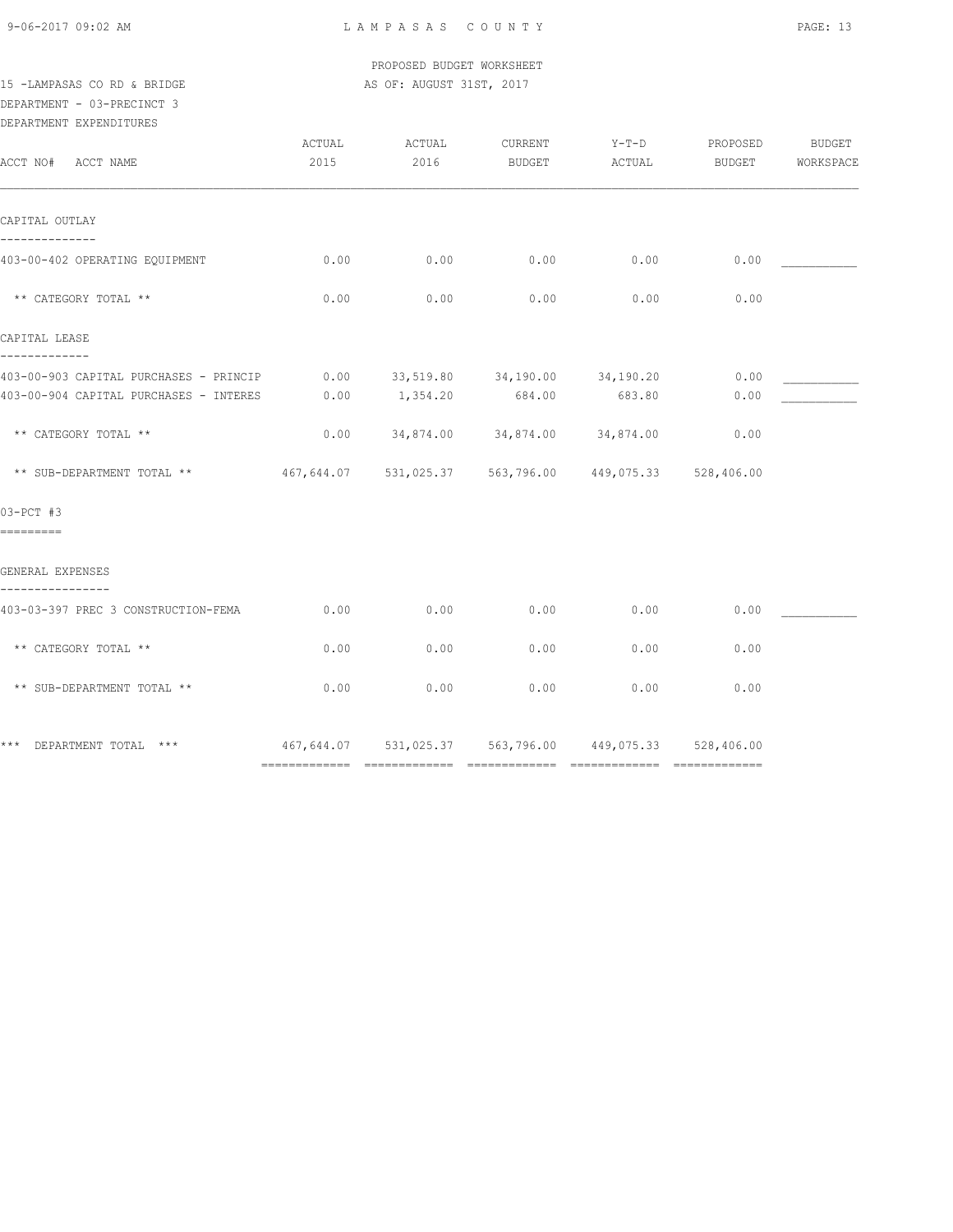DEPARTMENT - 04-PRECINCT 4

|          | DEPARTMENT EXPENDITURES |        |               |                |            |          |               |
|----------|-------------------------|--------|---------------|----------------|------------|----------|---------------|
|          |                         | ACTUAL | <b>ACTUAL</b> | <b>TURRENT</b> | $Y-T-D$    | PROPOSED | <b>BUDGET</b> |
| ACCT NO# | ACCT NAME               | 2015   | 2016          | BUDGET         | ה התדרי ה' | BUDGET   | WORKSPACE     |
|          |                         |        |               |                |            |          |               |

#### 00-ROAD & BRIDGE

================

|  | ×<br>۰, |  |  |
|--|---------|--|--|
|  |         |  |  |

| 404-00-101 SALARIES & WAGES ELECTED OF        | 62,774.43  | 49,881.37                                                  | 56,019.00  | 51,693.01   | 56,243.00  |  |
|-----------------------------------------------|------------|------------------------------------------------------------|------------|-------------|------------|--|
| 404-00-106 TEMPORARY EMPLOYEE                 | 0.00       | 0.00                                                       | 0.00       | 0.00        | 0.00       |  |
| 404-00-109 SR EQUIPMENT OPERATOR #2880        | 35,456.93  | 36, 158. 11                                                | 41,122.00  | 38,464.60   | 41,714.00  |  |
| 404-00-110 PART-TIME EMPLOYEES                | 0.00       | 0.00                                                       | 0.00       | 0.00        | 0.00       |  |
| 404-00-112 JR EQUIPMENT OPERATOR #3478        | 32,596.63  | 33, 372.67                                                 | 34,994.00  | 31,511.11   | 35, 214.00 |  |
| 404-00-139 JR EQUIPMENT OPERATOR OPEN         | 31,023.64  | 31,431.16                                                  | 34,979.00  | 16,939.48   | 32,023.00  |  |
| 404-00-198 JR EQUIPMENT OPERATOR              | 0.00       | 0.00                                                       | 0.00       | 0.00        | 0.00       |  |
| 404-00-199 LONGEVITY PAYMENT                  | 2,040.00   | 2,280.00                                                   | 2,520.00   | 2,520.00    | 2,760.00   |  |
| ** CATEGORY TOTAL **                          |            | 163,891.63  153,123.31  169,634.00  141,128.20  167,954.00 |            |             |            |  |
| EMPLOYEE BENEFITS                             |            |                                                            |            |             |            |  |
| -----------------<br>404-00-203 FICA BENEFITS | 12,554.27  | 12,732.77                                                  | 12,962.00  | 11,377.66   | 12,849.00  |  |
| 404-00-204 GROUP MEDICAL INSURANCE            | 23,050.04  | 29,450.24                                                  | 32,879.00  | 29,515.38   | 41,146.00  |  |
| 404-00-205 RETIREMENT                         | 25,012.32  | 26,071.45                                                  | 27,108.00  | 23, 267. 29 | 26,871.00  |  |
| 404-00-207 WORKMEN'S COMP                     | 991.00     | 2,955.00                                                   | 3,013.00   | 3,013.00    | 4,293.00   |  |
| 404-00-208 UNEMPLOYMENT INSURANCE             | 0.00       | 73.00                                                      | 107.00     | 107.00      | 113.00     |  |
| 404-00-210 AUTO ALLOWANCE                     | 2,400.00   | 9,600.00                                                   | 9,600.00   | 8,800.00    | 9,600.00   |  |
| 404-00-211 UNIFORM ALLOWANCE                  | 806.00     | 806.00                                                     | 1,720.00   | 1,120.91    | 1,720.00   |  |
| 404-00-212 PHONE ALLOWANCE                    | 1,520.00   | 1,920.00                                                   | 960.00     | 1,600.00    | 960.00     |  |
| ** CATEGORY TOTAL **                          | 66,333.63  | 83,608.46                                                  | 88,349.00  | 78,801.24   | 97,552.00  |  |
| GENERAL EXPENSES                              |            |                                                            |            |             |            |  |
| 404-00-301 COMMUNICATIONS                     | 594.15     | 216.63                                                     | 2,000.00   | 0.00        | 1,000.00   |  |
| 404-00-302 UTILITIES                          | 1,542.16   | 1,114.23                                                   | 1,070.00   | 1,975.56    | 1,500.00   |  |
| 404-00-304 OPERATING SUPPLIES                 | 10, 250.67 | 15,613.78                                                  | 8,000.00   | 4,821.50    | 8,000.00   |  |
| 404-00-305 TRAVEL & INSERVICE TRAINING        | 879.80     | 646.10                                                     | 900.00     | 705.70      | 900.00     |  |
| 404-00-308 REPAIRS & MAINTENANCE EQUIP        | 16,974.57  | 33,949.52                                                  | 16,000.00  | 31,928.77   | 20,000.00  |  |
| 404-00-333 CONTRACTED SERVICE                 | 0.00       | 0.00                                                       | 0.00       | 0.00        | 0.00       |  |
| 404-00-342 GAS & OIL                          | 18,906.63  | 15, 181. 71                                                | 15,000.00  | 20,009.88   | 15,000.00  |  |
| 404-00-347 UNIFORMS                           | 0.00       | 0.00                                                       | 0.00       | 0.00        | 0.00       |  |
| 404-00-350 BARN CONSTRUCTION                  | 20,225.99  | 0.00                                                       | 0.00       | 0.00        | 0.00       |  |
| 404-00-370 EQUIPMENT RENTAL                   | 0.00       | 0.00                                                       | 0.00       | 50,548.68   | 0.00       |  |
| 404-00-372 EQUIPMENT LEASE                    | 0.00       | 0.00                                                       | 0.00       | 0.00        | 0.00       |  |
| 404-00-381 911-ADDRESSING SIGNS               | 0.00       | 0.00                                                       | 0.00       | 0.00        | 0.00       |  |
| 404-00-394 PREC 4 CATTLE GUARDS               | 0.00       | 0.00                                                       | 0.00       | 0.00        | 0.00       |  |
| 404-00-398 PREC 4 ROAD CONSTRUCTION           | 89, 234.12 | 122,889.23                                                 | 191,305.00 | 146,705.29  | 191,305.00 |  |

\*\* CATEGORY TOTAL \*\* 158,608.09 189,611.20 234,275.00 256,695.38 237,705.00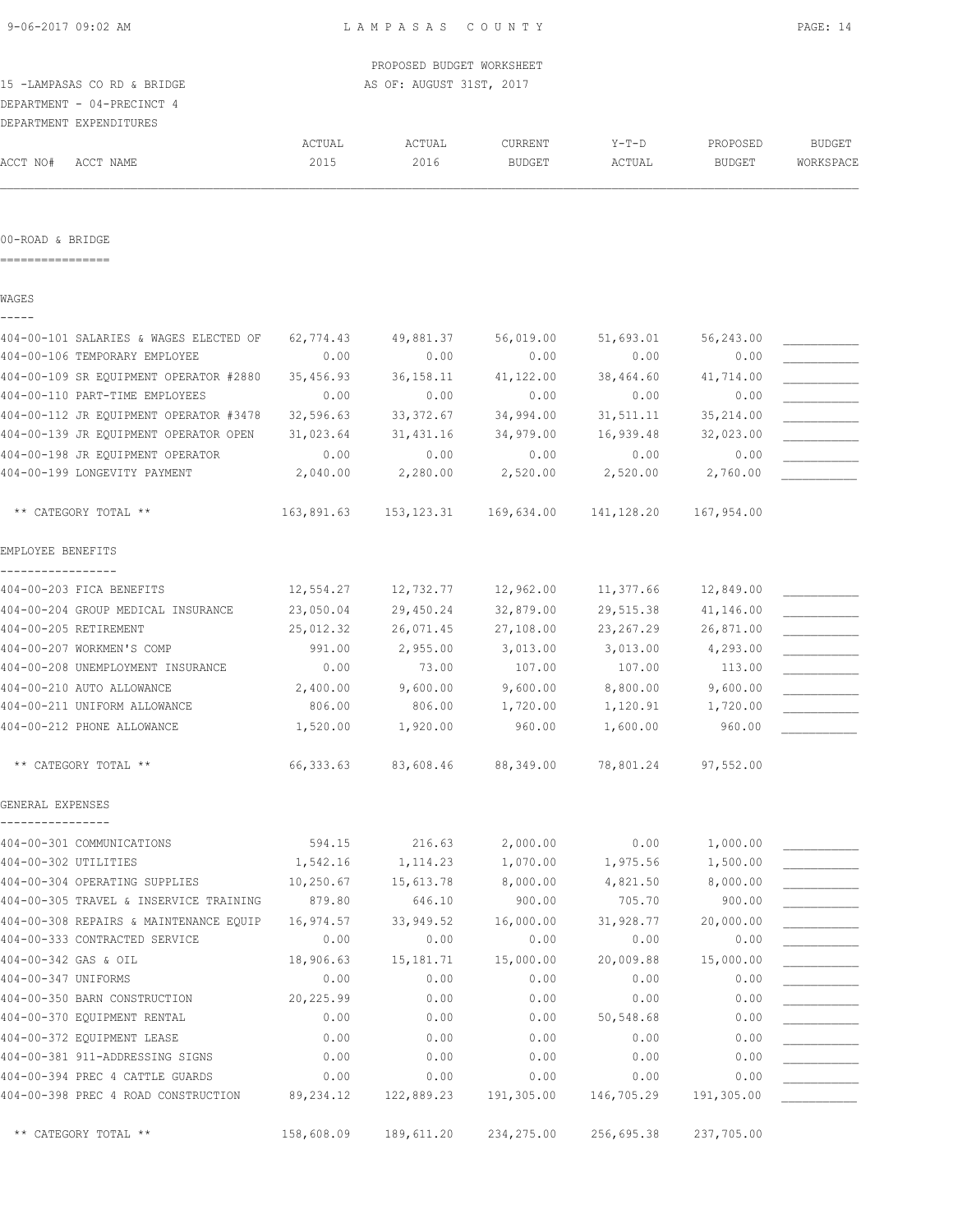PROPOSED BUDGET WORKSHEET 15 -LAMPASAS CO RD & BRIDGE AS OF: AUGUST 31ST, 2017

DEPARTMENT - 04-PRECINCT 4

DEPARTMENT EXPENDITURES

| ACCT NO# ACCT NAME                                                                                                                                           | ACTUAL<br>2015 | ACTUAL<br>2016                                         | CURRENT<br>BUDGET | $Y-T-D$<br>ACTUAL | PROPOSED<br><b>BUDGET</b> | <b>BUDGET</b><br>WORKSPACE |
|--------------------------------------------------------------------------------------------------------------------------------------------------------------|----------------|--------------------------------------------------------|-------------------|-------------------|---------------------------|----------------------------|
| CAPITAL OUTLAY                                                                                                                                               |                |                                                        |                   |                   |                           |                            |
| 404-00-402 OPERATING EQUIPMENT 135,801.00 96,521.38 0.00                                                                                                     |                |                                                        |                   |                   | $0.00$ $81,397.00$        |                            |
| ** CATEGORY TOTAL **                                                                                                                                         |                | 135,801.00 96,521.38                                   | 0.00              |                   | $0.00$ $81,397.00$        |                            |
| CAPITAL LEASE                                                                                                                                                |                |                                                        |                   |                   |                           |                            |
| 404-00-903 CAPITAL PURCHASES - PRINCIP 62,649.24 33,519.80 79,446.00 79,445.69<br>404-00-904 CAPITAL PURCHASES - INTERES 1,754.18 1,354.20 1,951.00 1,950.96 |                |                                                        |                   |                   | 0.00<br>0.00              |                            |
| ** CATEGORY TOTAL **                                                                                                                                         |                | $64,403.42$ $34,874.00$ $81,397.00$ $81,396.65$        |                   |                   | 0.00                      |                            |
| ** SUB-DEPARTMENT TOTAL **                                                                                                                                   |                | 589,037.77 557,738.35 573,655.00 558,021.47 584,608.00 |                   |                   |                           |                            |
| $04-PCT$ #4                                                                                                                                                  |                |                                                        |                   |                   |                           |                            |
| =========                                                                                                                                                    |                |                                                        |                   |                   |                           |                            |
| GENERAL EXPENSES                                                                                                                                             |                |                                                        |                   |                   |                           |                            |
| 404-04-398 PREC 4 CONSTRUCTION-FEMA                                                                                                                          | 0.00           | 0.00                                                   | 0.00              | 0.00              | 0.00                      |                            |
| ** CATEGORY TOTAL **                                                                                                                                         | 0.00           | 0.00                                                   | 0.00              | 0.00              | 0.00                      |                            |
| ** SUB-DEPARTMENT TOTAL **                                                                                                                                   | 0.00           | 0.00                                                   | 0.00              | 0.00              | 0.00                      |                            |
| *** DEPARTMENT TOTAL *** 589,037.77 557,738.35 573,655.00 558,021.47 584,608.00                                                                              |                |                                                        |                   |                   |                           |                            |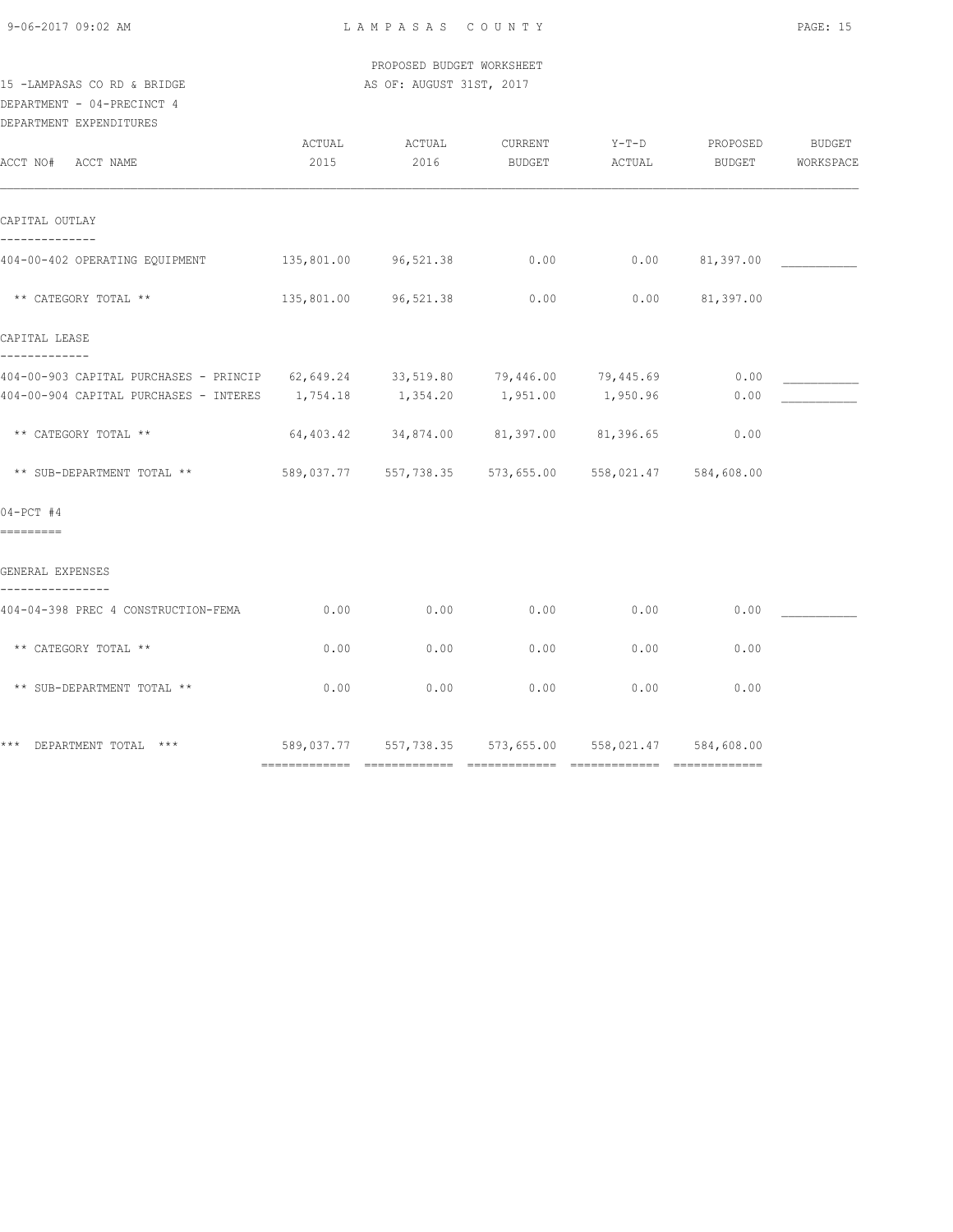PROPOSED BUDGET WORKSHEET 15 -LAMPASAS CO RD & BRIDGE AS OF: AUGUST 31ST, 2017

## DEPARTMENT - 05-ROAD & BRIDGE DEPARTMENT EXPENDITURES

| ACCT NO#<br>ACCT NAME                       | ACTUAL<br>2015 | ACTUAL<br>2016 | CURRENT<br><b>BUDGET</b> | $Y-T-D$<br>ACTUAL | PROPOSED<br><b>BUDGET</b> | <b>BUDGET</b><br>WORKSPACE |
|---------------------------------------------|----------------|----------------|--------------------------|-------------------|---------------------------|----------------------------|
|                                             |                |                |                          |                   |                           |                            |
| 00-ROAD & BRIDGE                            |                |                |                          |                   |                           |                            |
| ----------------                            |                |                |                          |                   |                           |                            |
| WAGES<br>-----                              |                |                |                          |                   |                           |                            |
| 405-00-106 TEMPORARY EMPLOYEE               | 0.00           | 0.00           | 0.00                     | 0.00              | 0.00                      |                            |
| 405-00-110 PART-TIME EMPLOYEES              | 0.00           | 0.00           | 0.00                     | 0.00              | 0.00                      |                            |
| ** CATEGORY TOTAL **                        | 0.00           | 0.00           | 0.00                     | 0.00              | 0.00                      |                            |
| EMPLOYEE BENEFITS                           |                |                |                          |                   |                           |                            |
| 405-00-203 FICA BENEFITS                    | 0.00           | 0.00           | 0.00                     | 0.00              | 0.00                      |                            |
| 405-00-205 RETIREMENT                       | 0.00           | 0.00           | 0.00                     | 0.00              | 0.00                      |                            |
| 405-00-207 WORKMEN'S COMP                   | 0.00           | 0.00           | 0.00                     | 0.00              | 0.00                      |                            |
| 405-00-208 UNEMPLOYMENT INSURANCE           | 0.00           | 0.00           | 0.00                     | 0.00              | 0.00                      |                            |
| ** CATEGORY TOTAL **                        | 0.00           | 0.00           | 0.00                     | 0.00              | 0.00                      |                            |
| GENERAL EXPENSES                            |                |                |                          |                   |                           |                            |
| ----------<br>405-00-304 OPERATING SUPPLIES | 0.00           | 0.00           | 0.00                     | 330.98            | 0.00                      |                            |
| 405-00-305 TRAVEL & INSERVICE TRAINING      | 0.00           | 188.96         | 0.00                     | 44.90             | 0.00                      |                            |
| 405-00-307 INSURANCE & BONDS                | 0.00           | 0.00           | 0.00                     | 0.00              | 0.00                      |                            |
| 405-00-308 REPAIRS & MAINTENANCE EQUIP      | 22,161.30      | 23,648.90      | 20,000.00                | 10,409.46         | 20,000.00                 |                            |
| 405-00-328 CONTINGENCY                      | 0.00           | 0.00           | 0.00                     | 0.00              | 0.00                      |                            |
| 405-00-331 PAYING AGENT FEES                | 0.00           | 0.00           | 0.00                     | 0.00              | 0.00                      |                            |
| 405-00-333 CONTRACTED SERVICES-LCAD         | 0.00           | 0.00           | 0.00                     | 0.00              | 0.00                      |                            |
| 405-00-356 ADMINISTRATIVE COST              | 0.00           | 0.00           | 0.00                     | 0.00              | 0.00                      |                            |
| 405-00-372 EQUIPMENT LEASE                  | 0.00           | 0.00           | 0.00                     | 0.00              | 0.00                      |                            |
| 405-00-374 GRANT MATCH - SIGNS              | 0.00           | 0.00           | 0.00                     | 0.00              | 0.00                      |                            |
| 405-00-375 BANK CHARGES                     | 0.00           | 2.00           | 0.00                     | 0.00              | 0.00                      |                            |
| 405-00-389 MISCELLANEOUS EXPENSE            | 0.00           | 0.00           | 0.00                     | 400.00            | 0.00                      |                            |
| ** CATEGORY TOTAL **                        | 22,161.30      | 23,839.86      | 20,000.00                | 11,185.34         | 20,000.00                 |                            |
| CAPITAL OUTLAY                              |                |                |                          |                   |                           |                            |
| 405-00-402 OPERATING EQUIPMENT              | 591,741.94     | 0.00           | 0.00                     | 0.00              | 0.00                      |                            |
| ** CATEGORY TOTAL **                        | 591,741.94     | 0.00           | 0.00                     | 0.00              | 0.00                      |                            |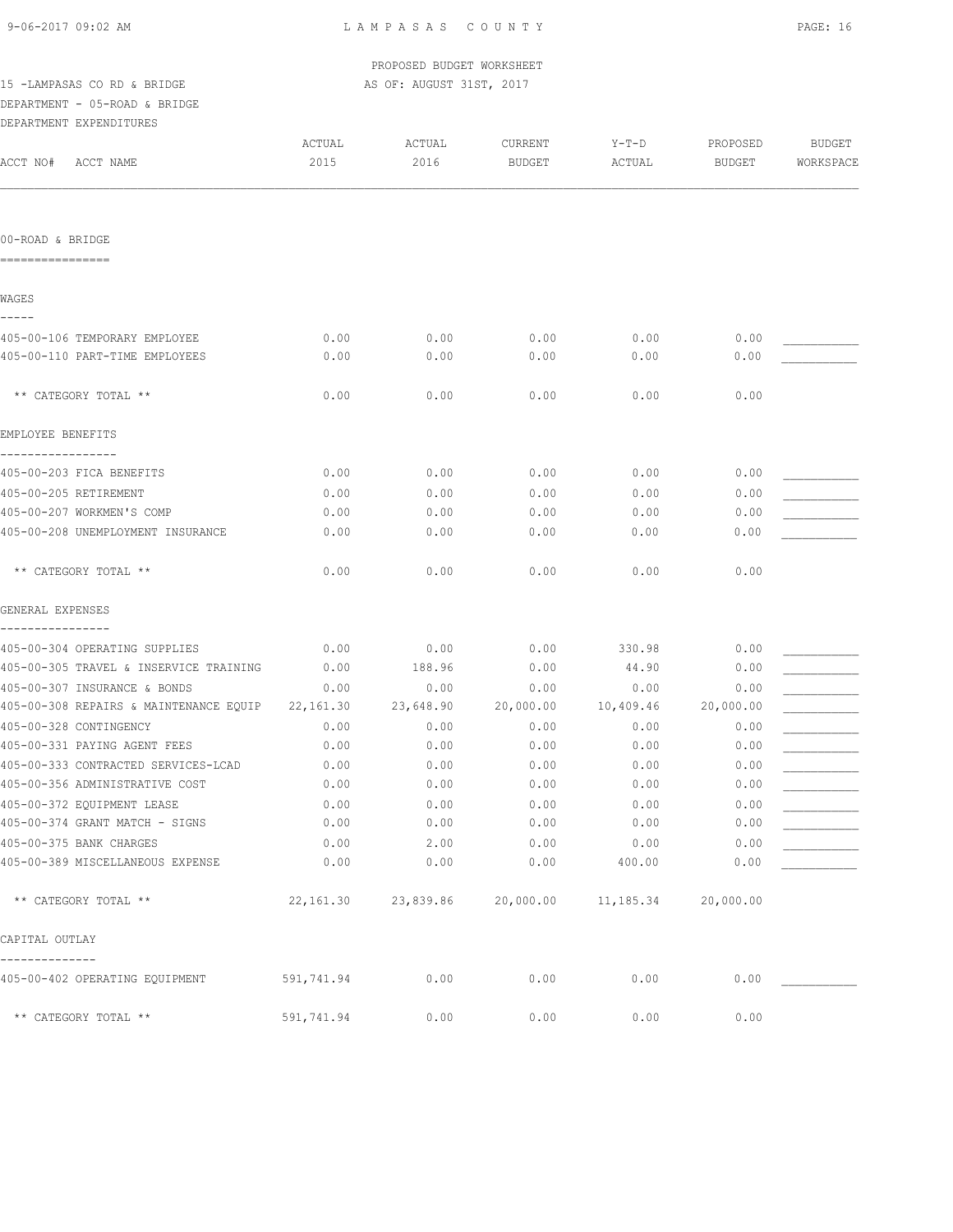PROPOSED BUDGET WORKSHEET 15 -LAMPASAS CO RD & BRIDGE AS OF: AUGUST 31ST, 2017

DEPARTMENT - 05-ROAD & BRIDGE

| DEPARTMENT EXPENDITURES                                                        |                |                                 |                     |                                                                               |                    |                     |
|--------------------------------------------------------------------------------|----------------|---------------------------------|---------------------|-------------------------------------------------------------------------------|--------------------|---------------------|
| ACCT NAME<br>ACCT NO#                                                          | ACTUAL<br>2015 | ACTUAL<br>2016                  | CURRENT<br>BUDGET   | Y-T-D<br>ACTUAL                                                               | PROPOSED<br>BUDGET | BUDGET<br>WORKSPACE |
|                                                                                |                |                                 |                     |                                                                               |                    |                     |
| 405-00-500 OPERATING TRANSFERS-OUT                                             | 0.00           |                                 | 21,000.00 21,000.00 | 21,000.00                                                                     | 21,000.00          |                     |
| ** CATEGORY TOTAL **                                                           | 0.00           |                                 | 21,000.00 21,000.00 | 21,000.00                                                                     | 21,000.00          |                     |
| CAPITAL LEASE                                                                  |                |                                 |                     |                                                                               |                    |                     |
| 405-00-903 CAPITAL PURCHAESS - PRINCIP 79,652.32 48,585.17 49,897.00 49,896.97 |                |                                 |                     |                                                                               | 0.00               |                     |
| 405-00-904 CAPITAL PURCHASES - INTERES                                         | 1,383.40       | 2,659.02 1,347.00               |                     | 1,347.22                                                                      | 0.00               |                     |
| ** CATEGORY TOTAL **                                                           | 81,035.72      | 51,244.19                       | 51,244.00           | 51,244.19                                                                     | 0.00               |                     |
| ** SUB-DEPARTMENT TOTAL **                                                     | 694,938.96     |                                 | 96,084.05 92,244.00 | 83,429.53                                                                     | 41,000.00          |                     |
| DEPARTMENT TOTAL ***<br>***                                                    |                | ------------------------------- |                     | $694,938.96$ $96,084.05$ $92,244.00$ $83,429.53$ $41,000.00$<br>============= |                    |                     |
| *** FUND TOTAL EXPENDITURES ***                                                |                |                                 |                     |                                                                               |                    |                     |

\*\*\* END OF REPORT \*\*\*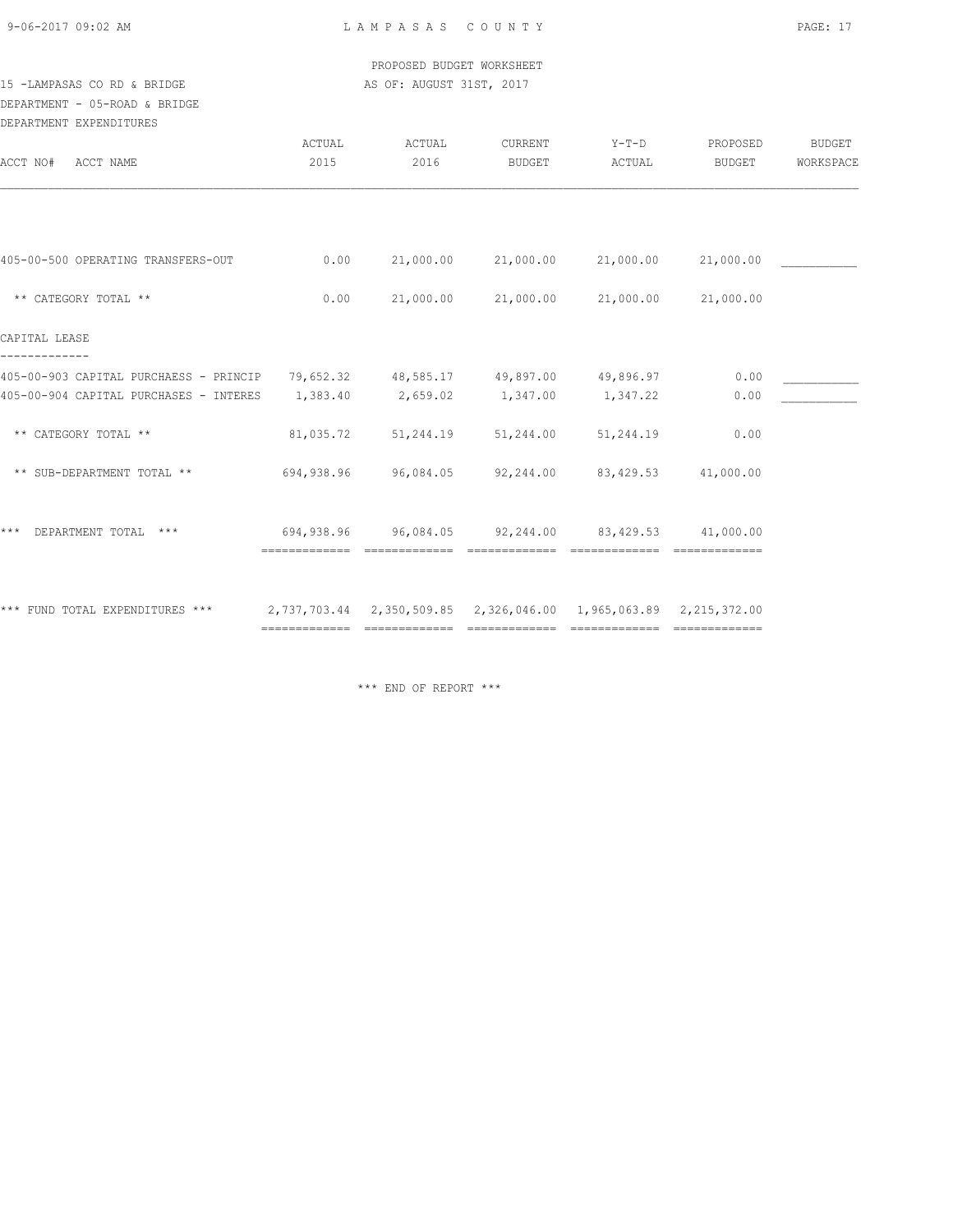## PROPOSED BUDGET WORKSHEET 16 -LAMPASAS CO F M & L R AS OF: AUGUST 31ST, 2017

FINANCIAL SUMMARY

| ACCT NO# ACCT NAME                                                    | ACTUAL<br>2015 | ACTUAL<br>2016 | CURRENT<br>BUDGET | $Y-T-D$<br>ACTUAL              | PROPOSED<br>BUDGET | BUDGET<br>WORKSPACE |
|-----------------------------------------------------------------------|----------------|----------------|-------------------|--------------------------------|--------------------|---------------------|
| REVENUE SUMMARY                                                       |                |                |                   |                                |                    |                     |
| 00 F M & L R REVENUE                                                  | 290.62         | 626.78         |                   | $0.00$ 1, 132.07               | 0.00               |                     |
| *** TOTAL REVENUE ***                                                 | 290.62         | 626.78         |                   | $0.00$ $1,132.07$              | 0.00               |                     |
| EXPENDITURE SUMMARY                                                   |                |                |                   |                                |                    |                     |
| 01 F M & L R EXPENDITURE                                              | 140,416.00     | 0.00           | 0.00              | 0.00                           | 0.00               |                     |
| *** TOTAL EXPENDITURES ***                                            | 140,416.00     | 0.00           | 0.00              | 0.00                           | 0.00               |                     |
| REVENUES OVER/(UNDER) EXPENDITURES ( 140,125.38) 626.78 0.00 1,132.07 |                |                |                   | ------------------------------ | 0.00               |                     |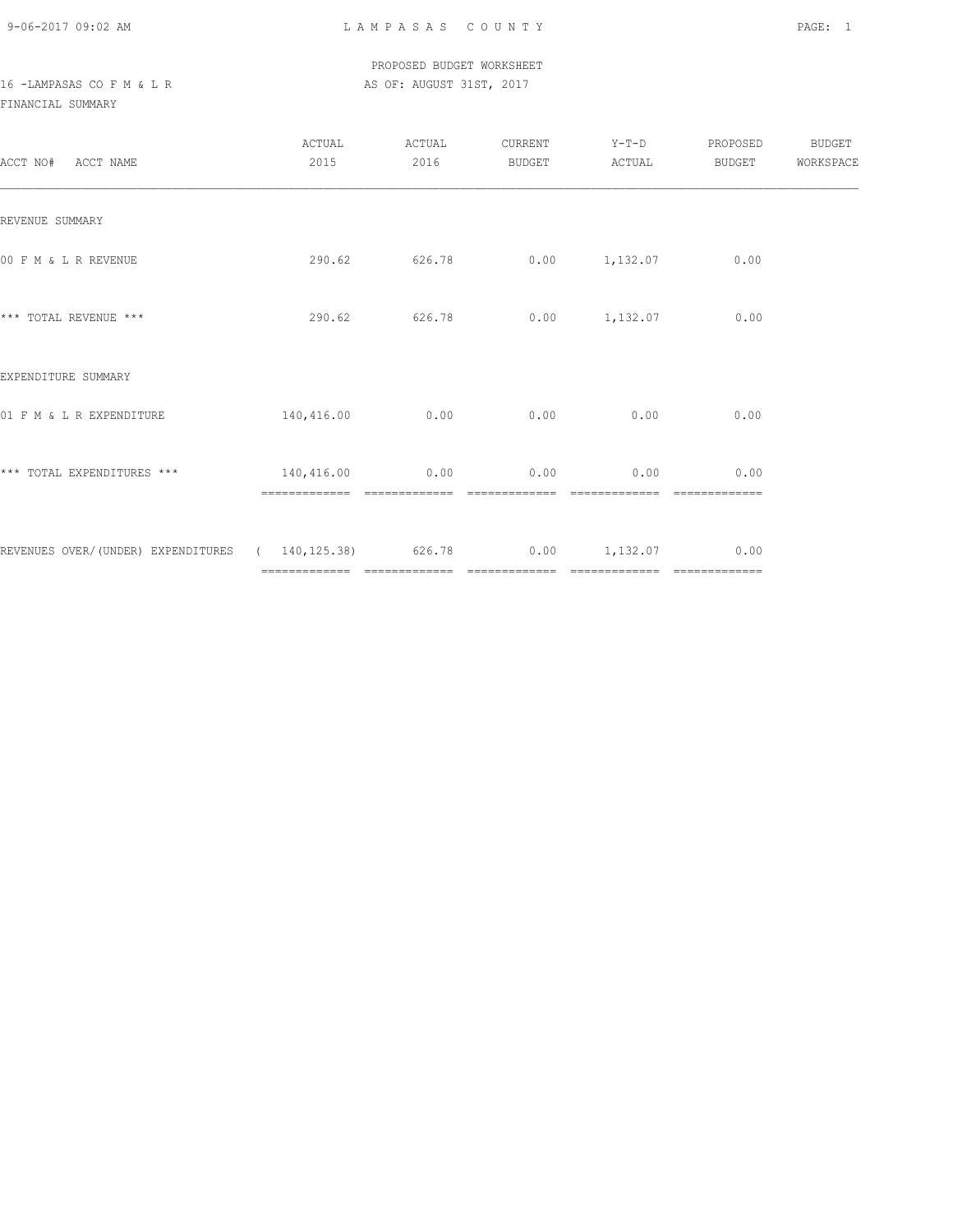## DEPARTMENT - 00 F M & L R REVENUE DEPARTMENT REVENUES

| DIILINLEILINI INDVIDNOIDU              |               |        |                |          |               |               |
|----------------------------------------|---------------|--------|----------------|----------|---------------|---------------|
|                                        | <b>ACTUAL</b> | ACTUAL | <b>CURRENT</b> | $Y-T-D$  | PROPOSED      | <b>BUDGET</b> |
| ACCT NAME                              | 2015          | 2016   | <b>BUDGET</b>  | ACTUAL   | <b>BUDGET</b> | WORKSPACE     |
|                                        |               |        |                |          |               |               |
| 100-00-010 CURRENT AD VALOREM TAXES    | 0.00          | 0.00   | 0.00           | 0.00     | 0.00          |               |
| 100-00-020 DELINOUENT AD VALOREM TAXES | 0.00          | 0.00   | 0.00           | 0.00     | 0.00          |               |
| 100-00-030 PENALTIES & INT. AD VALOREM | 0.00          | 0.00   | 0.00           | 0.00     | 0.00          |               |
| 100-00-099 INTEREST REVENUE            | 290.62        | 626.78 | 0.00           | 1,132.07 | 0.00          |               |
| 100-00-110 LATERAL ROADS               | 0.00          | 0.00   | 0.00           | 0.00     | 0.00          |               |
| 100-00-115 SERIES 1997 LIMITED TAX NOT | 0.00          | 0.00   | 0.00           | 0.00     | 0.00          |               |
| 100-00-123 STATE REIMBURSEMENT         | 0.00          | 0.00   | 0.00           | 0.00     | 0.00          |               |
| 100-00-189 DISCOUNTS TAKEN             | 0.00          | 0.00   | 0.00           | 0.00     | 0.00          |               |
| 100-00-190 MISCELLANEOUS RECEIPTS      | 0.00          | 0.00   | 0.00           | 0.00     | 0.00          |               |
| 200-00-010 OPERATING TRANSFERS-IN      | 0.00          | 0.00   | 0.00           | 0.00     | 0.00          |               |
| ** SUB-DEPARTMENT REVENUE TOTAL **     | 290.62        | 626.78 | 0.00           | 1,132.07 | 0.00          |               |
| ** DEPARTMENT REVENUE TOTAL **         | 290.62        | 626.78 | 0.00           | 1,132.07 | 0.00          |               |
| *** FUND TOTAL REVENUES ***            | 290.62        | 626.78 | 0.00           | 1,132.07 | 0.00          |               |
|                                        |               |        |                |          |               | ============= |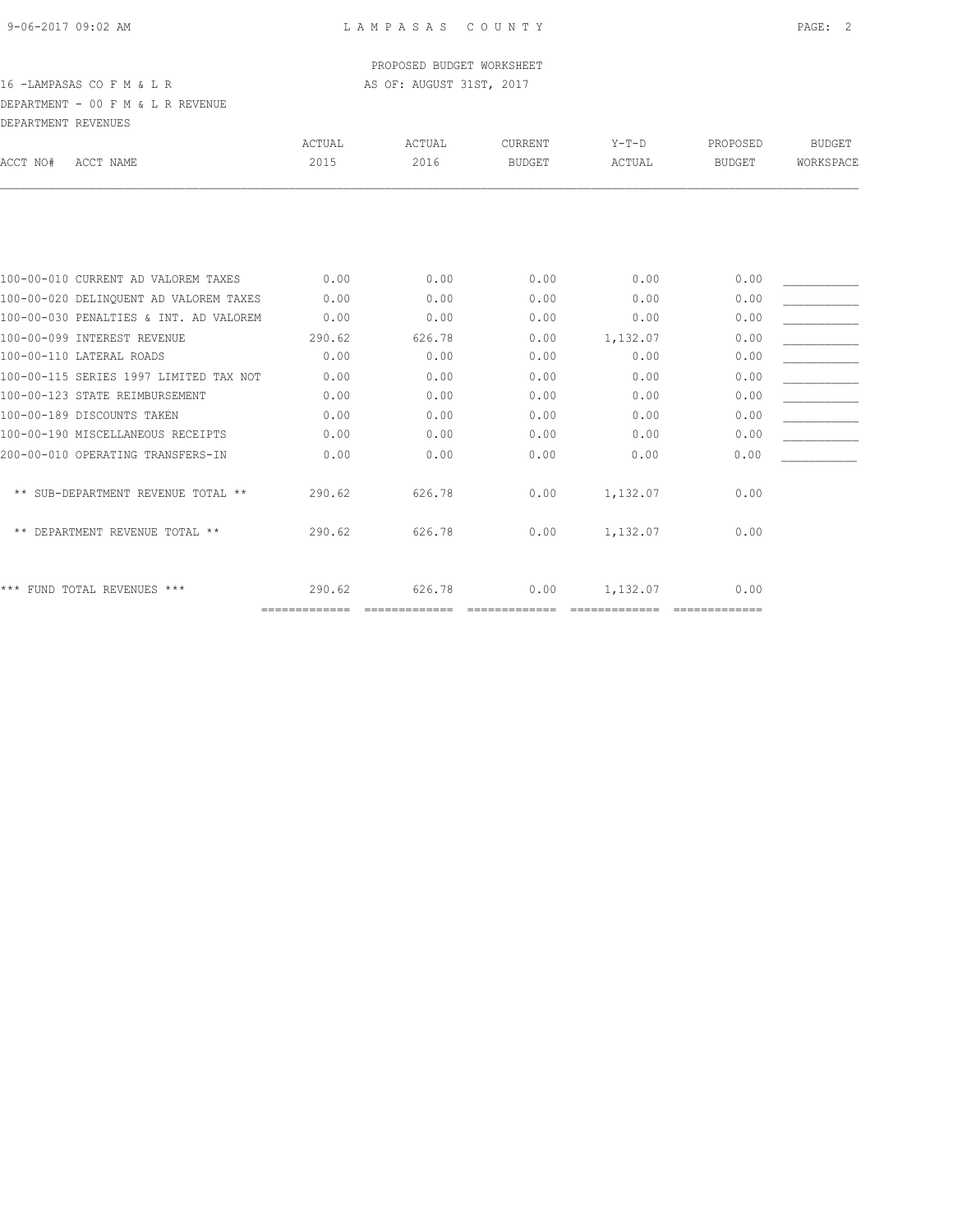| 9-06-2017 09:02 AM |  |
|--------------------|--|
|                    |  |

 PROPOSED BUDGET WORKSHEET 16 -LAMPASAS CO F M & L R AS OF: AUGUST 31ST, 2017

## DEPARTMENT - 01 F M & L R EXPENDITURE

| DEPARTMENT EXPENDITURES            |                               |                |                   |                   |                                                                                                                                                                                                                                                                                                                                                                                                                                                                               |                            |
|------------------------------------|-------------------------------|----------------|-------------------|-------------------|-------------------------------------------------------------------------------------------------------------------------------------------------------------------------------------------------------------------------------------------------------------------------------------------------------------------------------------------------------------------------------------------------------------------------------------------------------------------------------|----------------------------|
| ACCT NO#<br>ACCT NAME              | ACTUAL<br>2015                | ACTUAL<br>2016 | CURRENT<br>BUDGET | $Y-T-D$<br>ACTUAL | PROPOSED<br>BUDGET                                                                                                                                                                                                                                                                                                                                                                                                                                                            | <b>BUDGET</b><br>WORKSPACE |
|                                    |                               |                |                   |                   |                                                                                                                                                                                                                                                                                                                                                                                                                                                                               |                            |
|                                    |                               |                |                   |                   |                                                                                                                                                                                                                                                                                                                                                                                                                                                                               |                            |
| GENERAL EXPENSES                   |                               |                |                   |                   |                                                                                                                                                                                                                                                                                                                                                                                                                                                                               |                            |
|                                    |                               |                |                   |                   |                                                                                                                                                                                                                                                                                                                                                                                                                                                                               |                            |
| 401-00-375 BANK CHARGES            | 0.00                          | 0.00           | 0.00              | 0.00              | 0.00                                                                                                                                                                                                                                                                                                                                                                                                                                                                          |                            |
| ** CATEGORY TOTAL **               | 0.00                          | 0.00           | 0.00              | 0.00              | 0.00                                                                                                                                                                                                                                                                                                                                                                                                                                                                          |                            |
| CAPITAL OUTLAY                     |                               |                |                   |                   |                                                                                                                                                                                                                                                                                                                                                                                                                                                                               |                            |
| 401-00-408 ROAD RIGHT OF WAY       | 0.00                          | 0.00           | 0.00              | 0.00              | 0.00                                                                                                                                                                                                                                                                                                                                                                                                                                                                          |                            |
| 401-00-421 FENCE                   | 0.00                          | 0.00           | 0.00              | 0.00              | 0.00                                                                                                                                                                                                                                                                                                                                                                                                                                                                          |                            |
| ** CATEGORY TOTAL **               | 0.00                          | 0.00           | 0.00              | 0.00              | 0.00                                                                                                                                                                                                                                                                                                                                                                                                                                                                          |                            |
|                                    |                               |                |                   |                   |                                                                                                                                                                                                                                                                                                                                                                                                                                                                               |                            |
| 401-00-500 OPERATING TRANSFERS OUT | 140,416.00                    | 0.00           | 0.00              | 0.00              | 0.00                                                                                                                                                                                                                                                                                                                                                                                                                                                                          |                            |
| ** CATEGORY TOTAL **               | 140,416.00                    | 0.00           | 0.00              | 0.00              | 0.00                                                                                                                                                                                                                                                                                                                                                                                                                                                                          |                            |
| ** SUB-DEPARTMENT TOTAL **         | 140,416.00                    | 0.00           | 0.00              | 0.00              | 0.00                                                                                                                                                                                                                                                                                                                                                                                                                                                                          |                            |
| *** DEPARTMENT TOTAL ***           | 140,416.00 0.00               |                | 0.00              | 0.00              | 0.00                                                                                                                                                                                                                                                                                                                                                                                                                                                                          |                            |
|                                    |                               |                |                   |                   | $\begin{array}{cccccc} \multicolumn{2}{c}{{\color{red}z}} & \multicolumn{2}{c}{{\color{red}z}} & \multicolumn{2}{c}{{\color{red}z}} & \multicolumn{2}{c}{{\color{red}z}} & \multicolumn{2}{c}{{\color{red}z}} & \multicolumn{2}{c}{{\color{red}z}} & \multicolumn{2}{c}{{\color{red}z}} & \multicolumn{2}{c}{{\color{red}z}} & \multicolumn{2}{c}{{\color{red}z}} & \multicolumn{2}{c}{{\color{red}z}} & \multicolumn{2}{c}{{\color{red}z}} & \multicolumn{2}{c}{{\color{red$ |                            |
| *** FUND TOTAL EXPENDITURES ***    | 140,416.00                    | 0.00           | 0.00              | 0.00              | 0.00                                                                                                                                                                                                                                                                                                                                                                                                                                                                          |                            |
|                                    | ============================= |                |                   |                   |                                                                                                                                                                                                                                                                                                                                                                                                                                                                               |                            |

\*\*\* END OF REPORT \*\*\*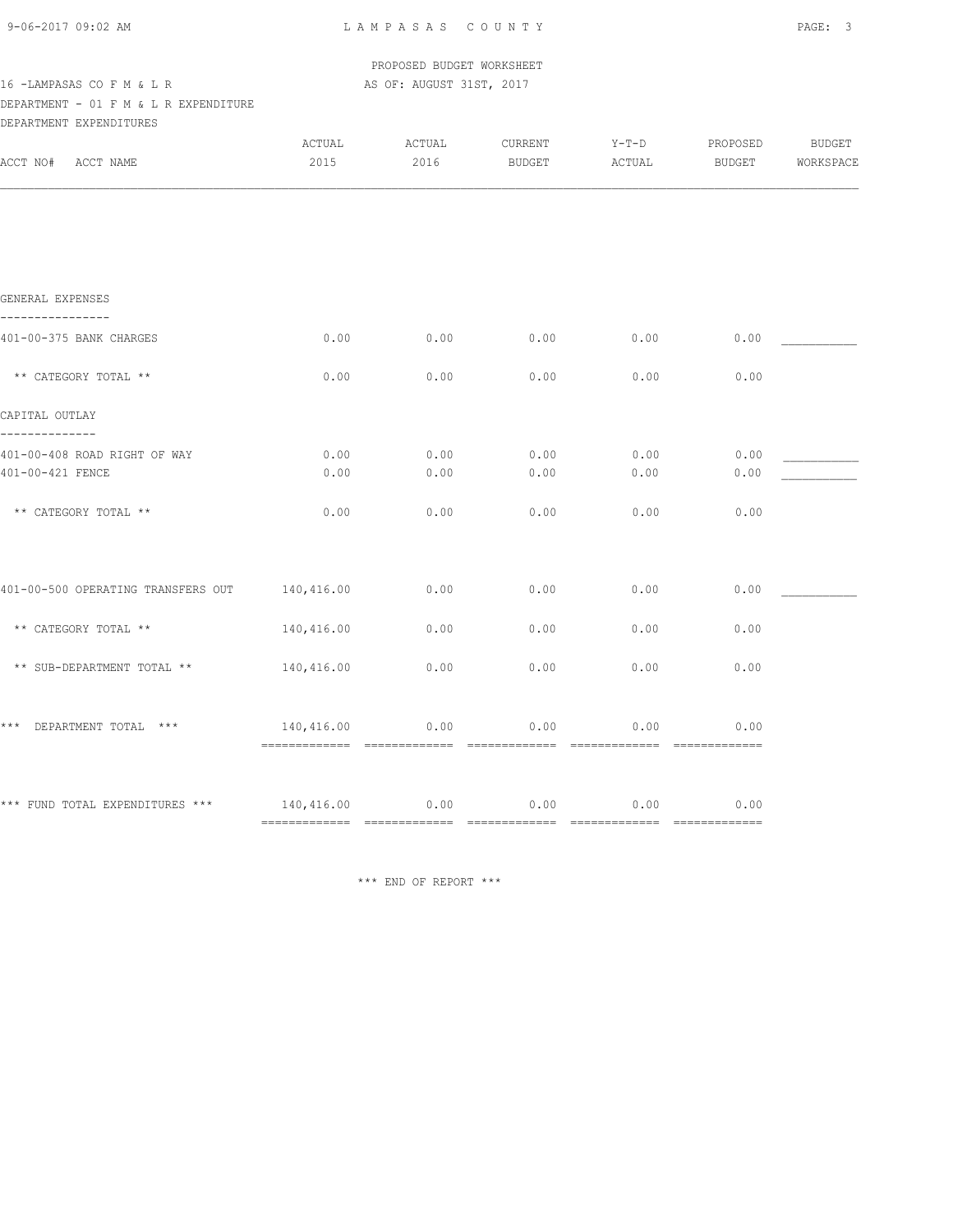### PROPOSED BUDGET WORKSHEET 17 -LAMPASAS CO CLEARING ACCT AS OF: AUGUST 31ST, 2017

# FINANCIAL SUMMARY

| ACCT NO# ACCT NAME                      | ACTUAL<br>2015        | ACTUAL<br>2016        | CURRENT<br>BUDGET     | $Y-T-D$<br>ACTUAL     | PROPOSED<br>BUDGET    | BUDGET<br>WORKSPACE |
|-----------------------------------------|-----------------------|-----------------------|-----------------------|-----------------------|-----------------------|---------------------|
| REVENUE SUMMARY                         |                       |                       |                       |                       |                       |                     |
| 00-REVENUE<br>01-EXPENDITURES           | 0.02<br>0.00          | 0.22<br>0.00          | 0.00<br>0.00          | 64.07<br>0.00         | 0.00<br>0.00          |                     |
| *** TOTAL REVENUE ***                   | 0.02                  | 0.22                  | 0.00                  | 64.07                 | 0.00                  |                     |
| EXPENDITURE SUMMARY                     |                       |                       |                       |                       |                       |                     |
| 01-EXPENDITURES                         | 0.00                  | 0.00                  | 0.00                  | 0.00                  | 0.00                  |                     |
| *** TOTAL EXPENDITURES ***              | 0.00<br>============= | 0.00<br>============= | 0.00<br>============= | 0.00<br>============= | 0.00<br>============= |                     |
| REVENUES OVER/(UNDER) EXPENDITURES 0.02 |                       | 0.22                  | 0.00                  | 64.07                 | 0.00                  |                     |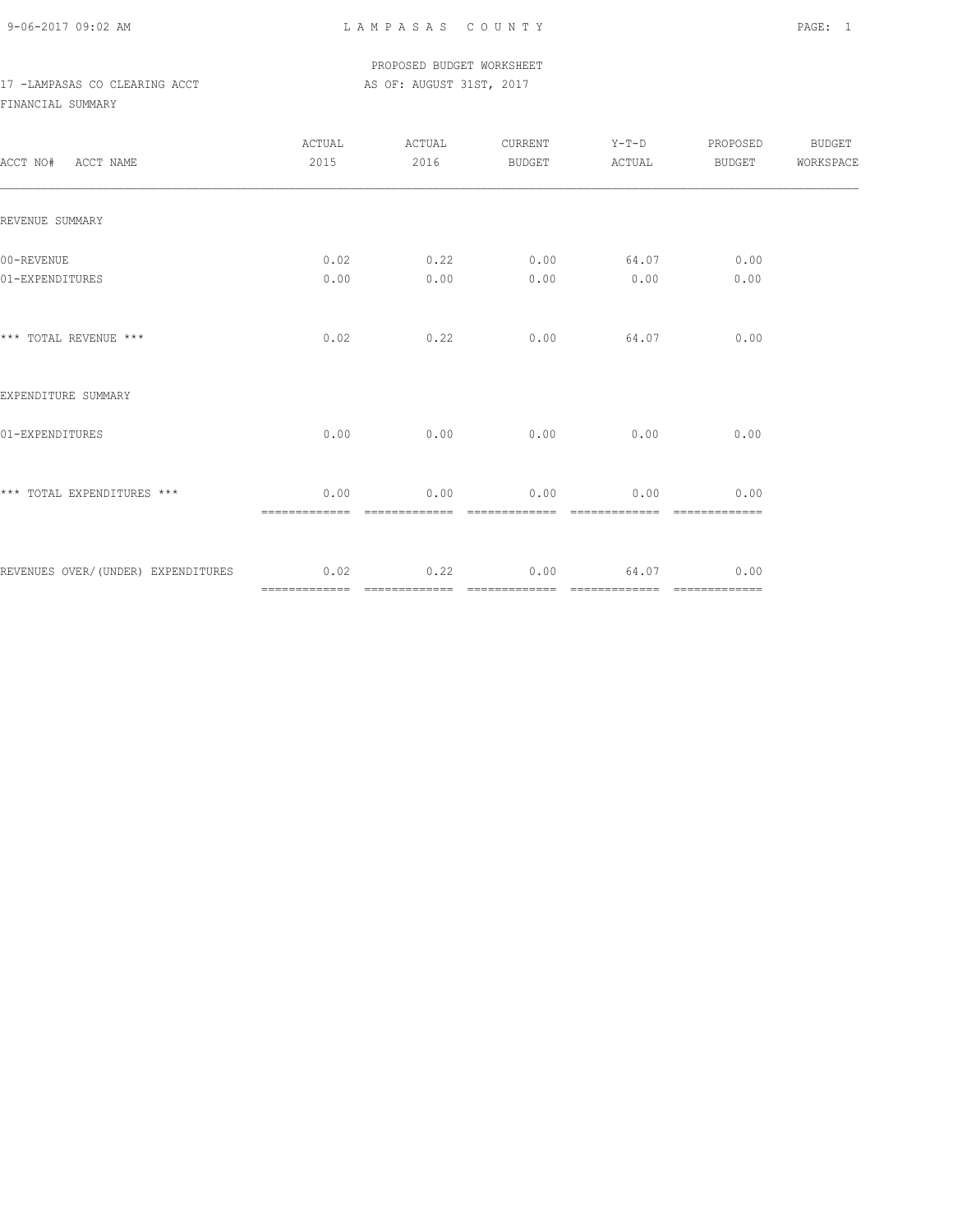## PROPOSED BUDGET WORKSHEET 17 -LAMPASAS CO CLEARING ACCT AS OF: AUGUST 31ST, 2017

## DEPARTMENT - 00-REVENUE

| DEPARTMENT REVENUES                |        |        |               |         |               |               |
|------------------------------------|--------|--------|---------------|---------|---------------|---------------|
|                                    | ACTUAL | ACTUAL | CURRENT       | $Y-T-D$ | PROPOSED      | <b>BUDGET</b> |
| ACCT NO#<br>ACCT NAME              | 2015   | 2016   | <b>BUDGET</b> | ACTUAL  | <b>BUDGET</b> | WORKSPACE     |
|                                    |        |        |               |         |               |               |
|                                    |        |        |               |         |               |               |
| 100-00-099 INTEREST REVENUE        | 0.02   | 0.00   | $0.00$ (      | 0.94)   | 0.00          |               |
| 100-00-190 MISCELLANEOUS RECEIPTS  | 0.00   | 0.22   | 0.00          | 65.01   | 0.00          |               |
| ** SUB-DEPARTMENT REVENUE TOTAL ** | 0.02   | 0.22   | 0.00          | 64.07   | 0.00          |               |
| ** DEPARTMENT REVENUE TOTAL **     | 0.02   | 0.22   | 0.00          | 64.07   | 0.00          |               |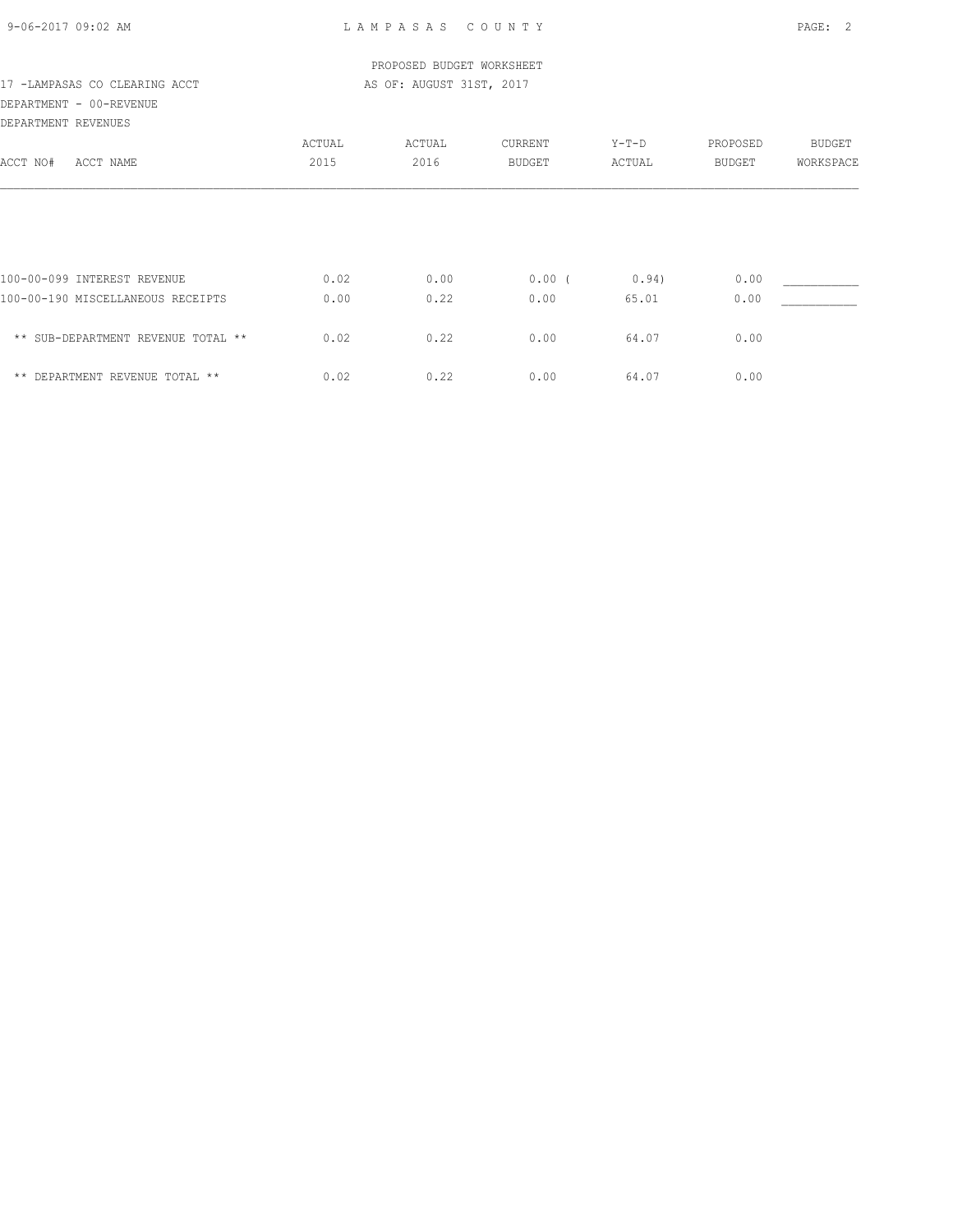### PROPOSED BUDGET WORKSHEET 17 -LAMPASAS CO CLEARING ACCT AS OF: AUGUST 31ST, 2017

## DEPARTMENT - 01-EXPENDITURES DEPARTMENT REVENUES

| DELWULMENT VENOEO                  |        |        |               |         |               |               |
|------------------------------------|--------|--------|---------------|---------|---------------|---------------|
|                                    | ACTUAL | ACTUAL | CURRENT       | $Y-T-D$ | PROPOSED      | <b>BUDGET</b> |
| ACCT NO#<br>ACCT NAME              | 2015   | 2016   | <b>BUDGET</b> | ACTUAL  | BUDGET        | WORKSPACE     |
|                                    |        |        |               |         |               |               |
|                                    |        |        |               |         |               |               |
|                                    |        |        |               |         |               |               |
| 201-00-010 OPERATING TRANSFER - IN | 0.00   | 0.00   | 0.00          | 0.00    | 0.00          |               |
|                                    |        |        |               |         |               |               |
| ** SUB-DEPARTMENT REVENUE TOTAL ** | 0.00   | 0.00   | 0.00          | 0.00    | 0.00          |               |
| ** DEPARTMENT REVENUE TOTAL **     | 0.00   | 0.00   | 0.00          | 0.00    | 0.00          |               |
|                                    |        |        |               |         |               |               |
|                                    |        |        |               |         |               |               |
| *** FUND TOTAL REVENUES ***        | 0.02   | 0.22   | 0.00          | 64.07   | 0.00          |               |
|                                    |        |        |               |         | ============= |               |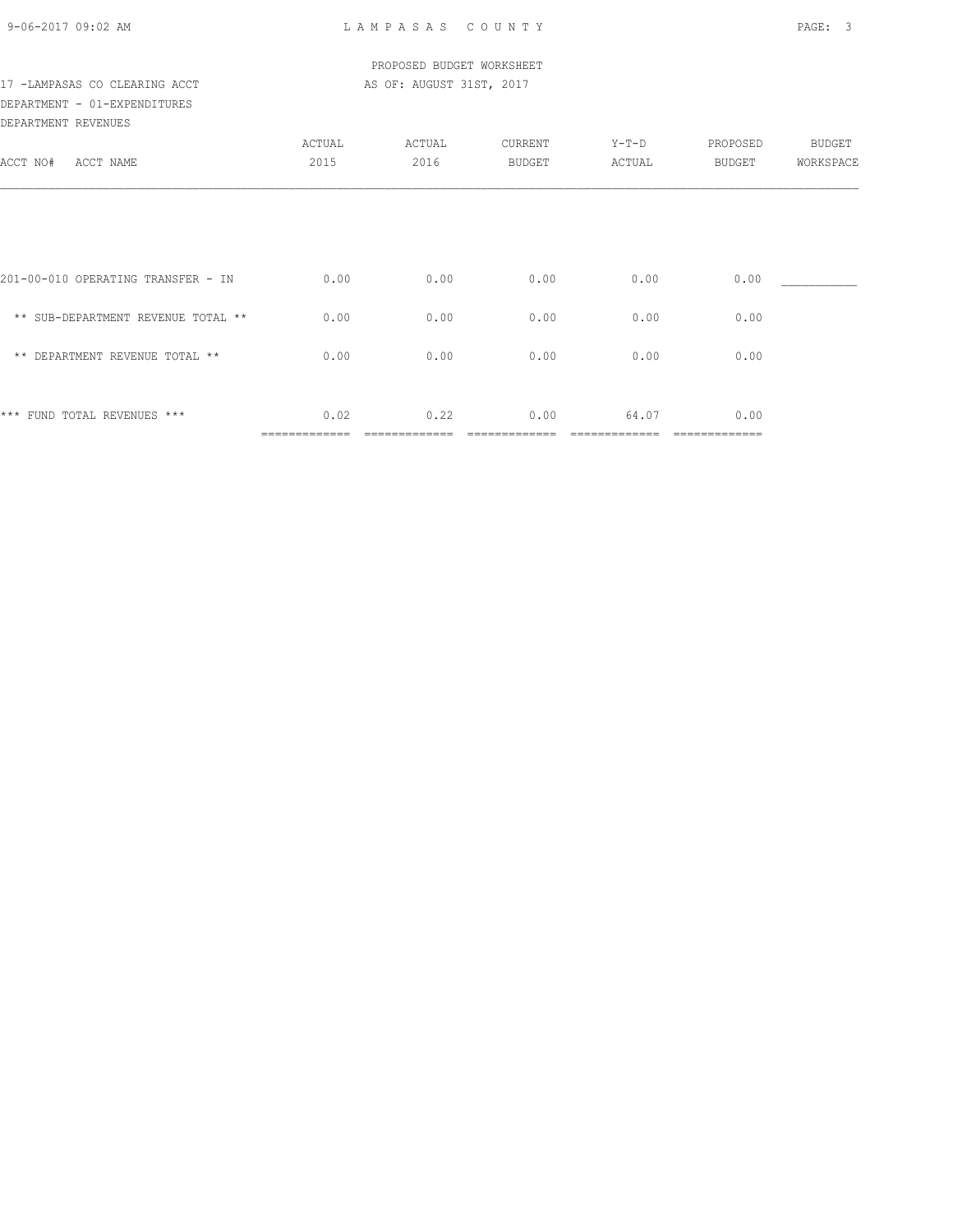| 9-06-2017 09:02 AM |  |  |
|--------------------|--|--|
|--------------------|--|--|

 PROPOSED BUDGET WORKSHEET 17 -LAMPASAS CO CLEARING ACCT AS OF: AUGUST 31ST, 2017

## DEPARTMENT - 01-EXPENDITURES DEPARTMENT EXPENDITURES

| DEPARTMENT EXPENDITURES              |                |                |                   |                        |                                                                                                                                                                                                                                                                                                                                                                                                                                                                                                |                     |
|--------------------------------------|----------------|----------------|-------------------|------------------------|------------------------------------------------------------------------------------------------------------------------------------------------------------------------------------------------------------------------------------------------------------------------------------------------------------------------------------------------------------------------------------------------------------------------------------------------------------------------------------------------|---------------------|
| ACCT NO# ACCT NAME                   | ACTUAL<br>2015 | ACTUAL<br>2016 | CURRENT<br>BUDGET | $Y-T-D$<br>ACTUAL      | PROPOSED<br>BUDGET                                                                                                                                                                                                                                                                                                                                                                                                                                                                             | BUDGET<br>WORKSPACE |
|                                      |                |                |                   |                        |                                                                                                                                                                                                                                                                                                                                                                                                                                                                                                |                     |
|                                      |                |                |                   |                        |                                                                                                                                                                                                                                                                                                                                                                                                                                                                                                |                     |
|                                      |                |                |                   |                        |                                                                                                                                                                                                                                                                                                                                                                                                                                                                                                |                     |
| GENERAL EXPENSES                     |                |                |                   |                        |                                                                                                                                                                                                                                                                                                                                                                                                                                                                                                |                     |
| 401-00-375 BANK CHARGES              | 0.00           | 0.00           | 0.00              | 0.00                   | 0.00                                                                                                                                                                                                                                                                                                                                                                                                                                                                                           |                     |
| ** CATEGORY TOTAL **                 | 0.00           | 0.00           | 0.00              | 0.00                   | 0.00                                                                                                                                                                                                                                                                                                                                                                                                                                                                                           |                     |
|                                      |                |                |                   |                        |                                                                                                                                                                                                                                                                                                                                                                                                                                                                                                |                     |
| 401-00-500 OPERATING TRANSFERS-OUT   | 0.00           | 0.00           | 0.00              | 0.00                   | 0.00                                                                                                                                                                                                                                                                                                                                                                                                                                                                                           |                     |
| ** CATEGORY TOTAL **                 | 0.00           | 0.00           | 0.00              | 0.00                   | 0.00                                                                                                                                                                                                                                                                                                                                                                                                                                                                                           |                     |
| ** SUB-DEPARTMENT TOTAL **           | 0.00           | 0.00           | 0.00              | 0.00                   | 0.00                                                                                                                                                                                                                                                                                                                                                                                                                                                                                           |                     |
|                                      |                |                |                   |                        |                                                                                                                                                                                                                                                                                                                                                                                                                                                                                                |                     |
| *** DEPARTMENT TOTAL ***             | 0.00           | 0.00           | 0.00              | 0.00<br>-------------- | 0.00<br>$\begin{array}{cccccccccccccc} \multicolumn{2}{c}{} & \multicolumn{2}{c}{} & \multicolumn{2}{c}{} & \multicolumn{2}{c}{} & \multicolumn{2}{c}{} & \multicolumn{2}{c}{} & \multicolumn{2}{c}{} & \multicolumn{2}{c}{} & \multicolumn{2}{c}{} & \multicolumn{2}{c}{} & \multicolumn{2}{c}{} & \multicolumn{2}{c}{} & \multicolumn{2}{c}{} & \multicolumn{2}{c}{} & \multicolumn{2}{c}{} & \multicolumn{2}{c}{} & \multicolumn{2}{c}{} & \multicolumn{2}{c}{} & \multicolumn{2}{c}{} & \$ |                     |
|                                      |                |                |                   |                        |                                                                                                                                                                                                                                                                                                                                                                                                                                                                                                |                     |
| *** FUND TOTAL EXPENDITURES *** 0.00 |                | 0.00           | 0.00              | 0.00                   | 0.00                                                                                                                                                                                                                                                                                                                                                                                                                                                                                           |                     |
|                                      |                |                |                   |                        |                                                                                                                                                                                                                                                                                                                                                                                                                                                                                                |                     |

\*\*\* END OF REPORT \*\*\*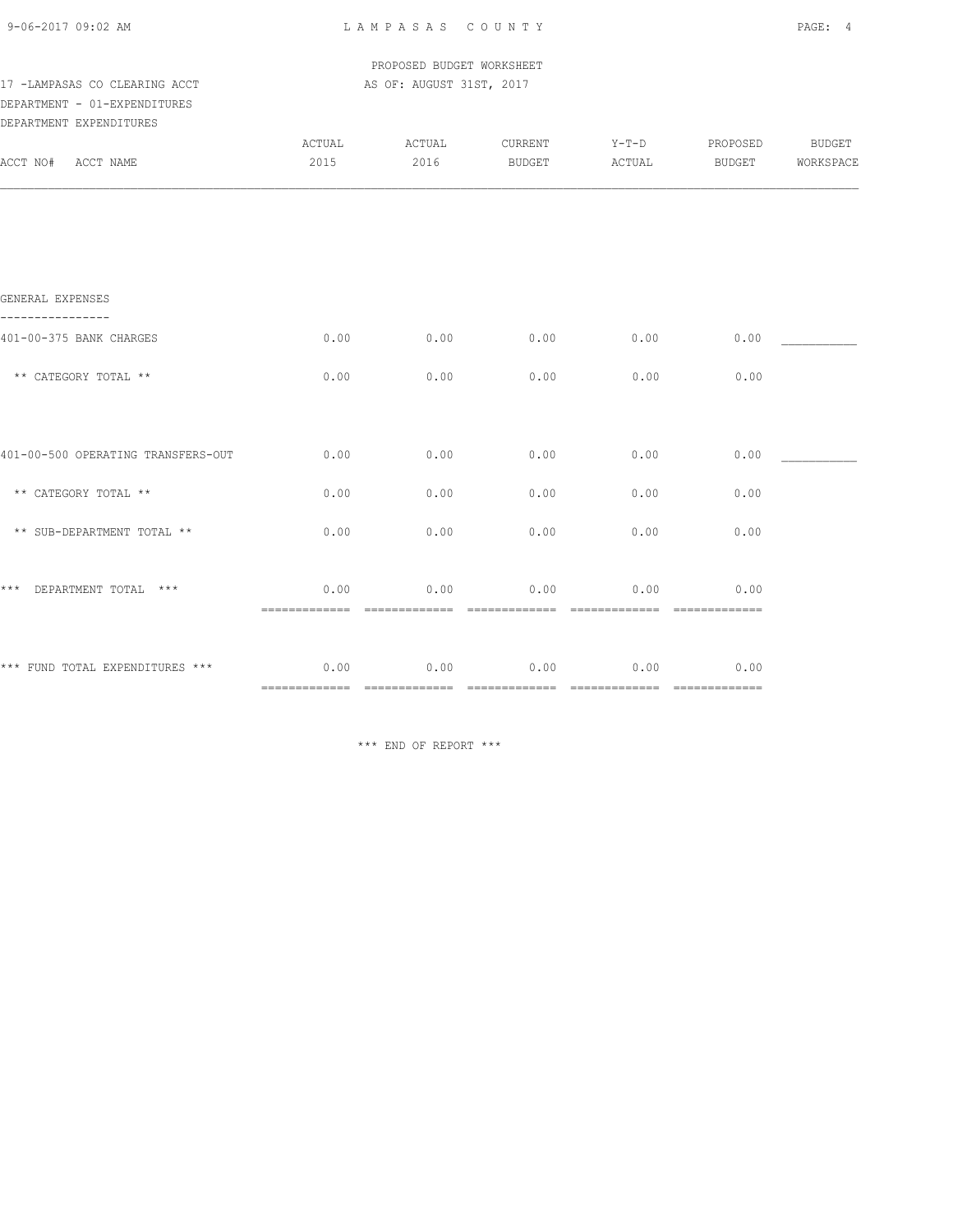### PROPOSED BUDGET WORKSHEET 19 -LAMPASAS CO ADULT PROB AS OF: AUGUST 31ST, 2017

### FINANCIAL SUMMARY

| ACCT NO# ACCT NAME                                         | ACTUAL<br>2015 | ACTUAL<br>2016 |                            | CURRENT Y-T-D                     | PROPOSED<br>BUDGET ACTUAL BUDGET WORKSPACE | <b>BUDGET</b> |
|------------------------------------------------------------|----------------|----------------|----------------------------|-----------------------------------|--------------------------------------------|---------------|
| REVENUE SUMMARY                                            |                |                |                            |                                   |                                            |               |
| 00-REVENUE                                                 |                |                | 89.84 112.81 0.00 18.28    |                                   | 0.00                                       |               |
| *** TOTAL REVENUE ***                                      |                |                | 89.84 112.81 0.00 18.28    |                                   | 0.00                                       |               |
| EXPENDITURE SUMMARY                                        |                |                |                            |                                   |                                            |               |
| 01-EXPENDITURES                                            |                |                | $0.00$ 0.00 0.00 0.00 0.00 |                                   | 0.00                                       |               |
| *** TOTAL EXPENDITURES ***                                 | 0.00           | 0.00           | 0.00                       | 0.00                              | 0.00                                       |               |
| REVENUES OVER/(UNDER) EXPENDITURES 89.84 112.81 0.00 18.28 |                |                |                            | _________________________________ | 0.00                                       |               |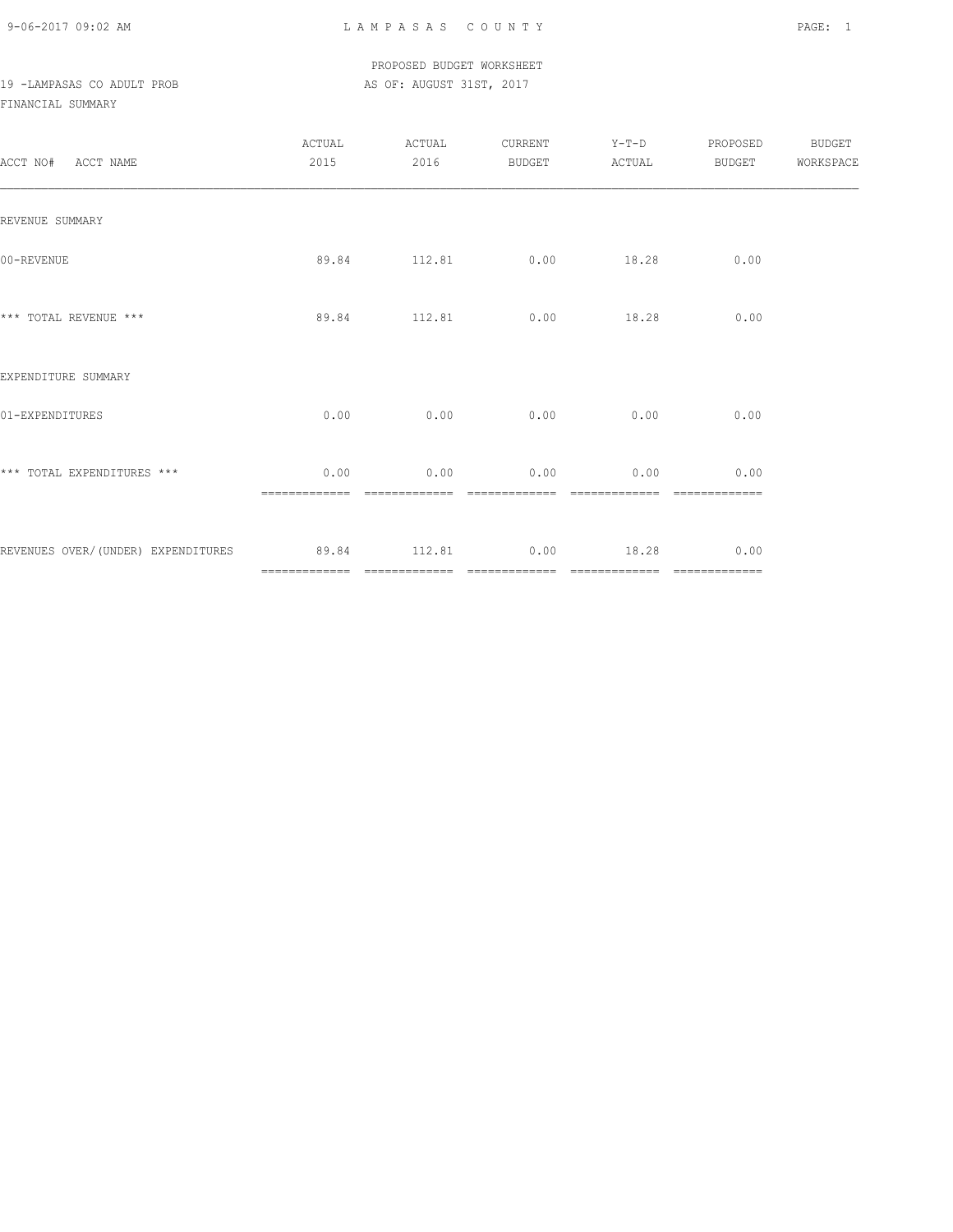| 9-06-2017 09:02 AM |  |
|--------------------|--|
|                    |  |

### PROPOSED BUDGET WORKSHEET 19 -LAMPASAS CO ADULT PROB AS OF: AUGUST 31ST, 2017

# DEPARTMENT - 00-REVENUE

| DEPARTMENT REVENUES                |               |        |         |        |               |               |
|------------------------------------|---------------|--------|---------|--------|---------------|---------------|
|                                    | ACTUAL        | ACTUAL | CURRENT | Y-T-D  | PROPOSED      | <b>BUDGET</b> |
| ACCT NO#<br>ACCT NAME              | 2015          | 2016   | BUDGET  | ACTUAL | BUDGET        | WORKSPACE     |
|                                    |               |        |         |        |               |               |
|                                    |               |        |         |        |               |               |
|                                    |               |        |         |        |               |               |
| 100-00-099 INTEREST REVENUE        | 89.84         | 112.81 | 0.00    | 18.28  | 0.00          |               |
| 200-00-010 OPERATING TRANSFERS IN  | 0.00          | 0.00   | 0.00    | 0.00   | 0.00          |               |
| ** SUB-DEPARTMENT REVENUE TOTAL ** | 89.84         | 112.81 | 0.00    | 18.28  | 0.00          |               |
| ** DEPARTMENT REVENUE TOTAL **     | 89.84         | 112.81 | 0.00    | 18.28  | 0.00          |               |
|                                    |               |        |         |        |               |               |
| *** FUND TOTAL REVENUES ***        | 89.84         | 112.81 | 0.00    | 18.28  | 0.00          |               |
|                                    | ------------- |        |         |        | ============= |               |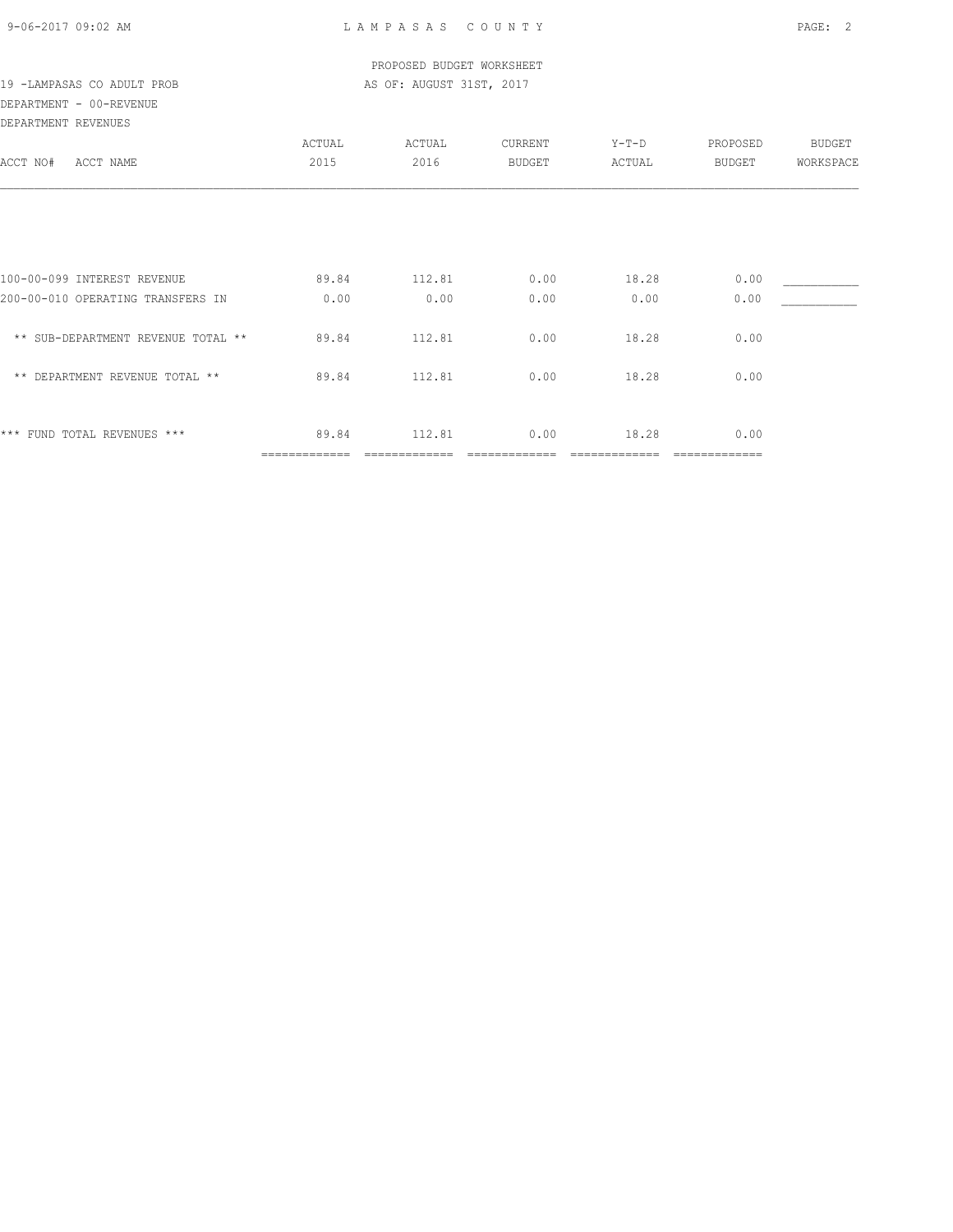PROPOSED BUDGET WORKSHEET 19 -LAMPASAS CO ADULT PROB **AS OF: AUGUST 31ST, 2017** 

## DEPARTMENT - 01-EXPENDITURES

|          | DEPARTMENT EXPENDITURES |        |        |               |         |          |           |
|----------|-------------------------|--------|--------|---------------|---------|----------|-----------|
|          |                         | ACTUAL | ACTUAL | CURRENT       | $Y-T-D$ | PROPOSED | BUDGET    |
| ACCT NO# | ACCT NAME               | 2015   | 2016   | <b>BUDGET</b> | ACTUAL  | BUDGET   | WORKSPACE |
|          |                         |        |        |               |         |          |           |
|          |                         |        |        |               |         |          |           |
|          |                         |        |        |               |         |          |           |
|          |                         |        |        |               |         |          |           |
|          |                         |        |        |               |         |          |           |
|          |                         |        |        |               |         |          |           |

### GENERAL EXPENSES

| 401-00-375 BANK CHARGES            | 0.00 | 0.00 | 0.00 | 0.00 | 0.00            |  |
|------------------------------------|------|------|------|------|-----------------|--|
| ** CATEGORY TOTAL **               | 0.00 | 0.00 | 0.00 | 0.00 | 0.00            |  |
|                                    |      |      |      |      |                 |  |
| 401-00-500 OPERATING TRANSFERS-OUT | 0.00 | 0.00 | 0.00 | 0.00 | 0.00            |  |
| ** CATEGORY TOTAL **               | 0.00 | 0.00 | 0.00 | 0.00 | 0.00            |  |
| ** SUB-DEPARTMENT TOTAL **         | 0.00 | 0.00 | 0.00 | 0.00 | 0.00            |  |
| $***$<br>DEPARTMENT TOTAL<br>$***$ | 0.00 | 0.00 | 0.00 | 0.00 | 0.00            |  |
| *** FUND TOTAL EXPENDITURES ***    | 0.00 | 0.00 | 0.00 | 0.00 | 0.00<br>======= |  |

\*\*\* END OF REPORT \*\*\*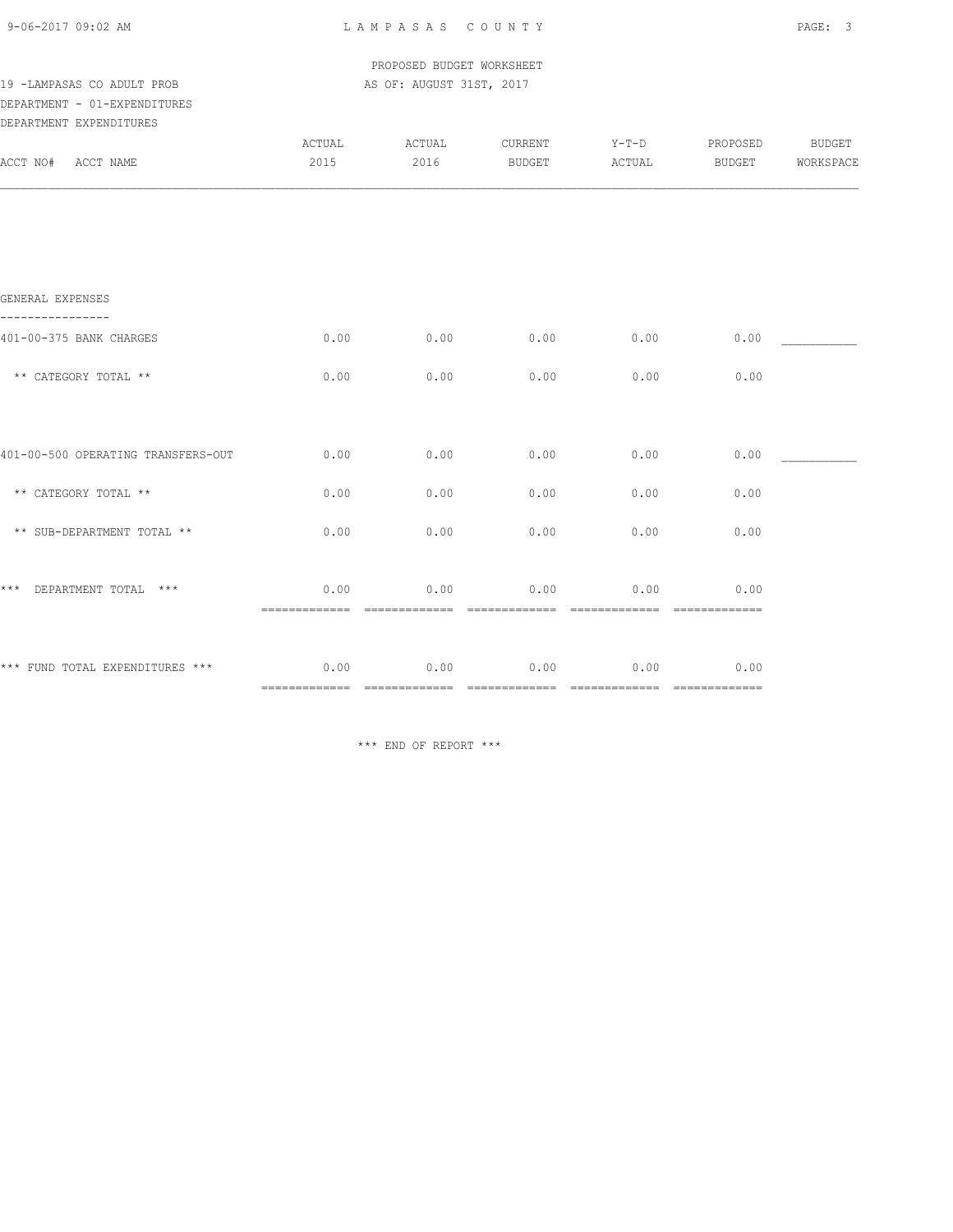## PROPOSED BUDGET WORKSHEET 20 -LAMPASAS CO LAW LIBRARY AS OF: AUGUST 31ST, 2017

### FINANCIAL SUMMARY

| ACCT NO# ACCT NAME                                                               | ACTUAL<br>2015 | ACTUAL<br>2016 | CURRENT<br>BUDGET | Y-T-D PROPOSED<br>ACTUAL                                    | BUDGET | BUDGET<br>WORKSPACE |
|----------------------------------------------------------------------------------|----------------|----------------|-------------------|-------------------------------------------------------------|--------|---------------------|
| REVENUE SUMMARY                                                                  |                |                |                   |                                                             |        |                     |
| 00-LAW LIBRARY REVENUE                                                           |                |                |                   | $14,421.57$ $15,183.11$ $11,550.00$ $13,163.23$ $11,550.00$ |        |                     |
| *** TOTAL REVENUE ***                                                            |                |                |                   | $14,421.57$ $15,183.11$ $11,550.00$ $13,163.23$ $11,550.00$ |        |                     |
| EXPENDITURE SUMMARY                                                              |                |                |                   |                                                             |        |                     |
| 01-LAW LIBRARY EXPENSES                                                          |                |                |                   | $9,282.00$ 10,677.02 0.00 8,362.00 12,000.00                |        |                     |
| *** TOTAL EXPENDITURES ***                                                       |                |                | =============     |                                                             |        |                     |
| REVENUES OVER/(UNDER) EXPENDITURES 5,139.57 4,506.09 11,550.00 4,801.23 (350.00) |                |                |                   |                                                             |        |                     |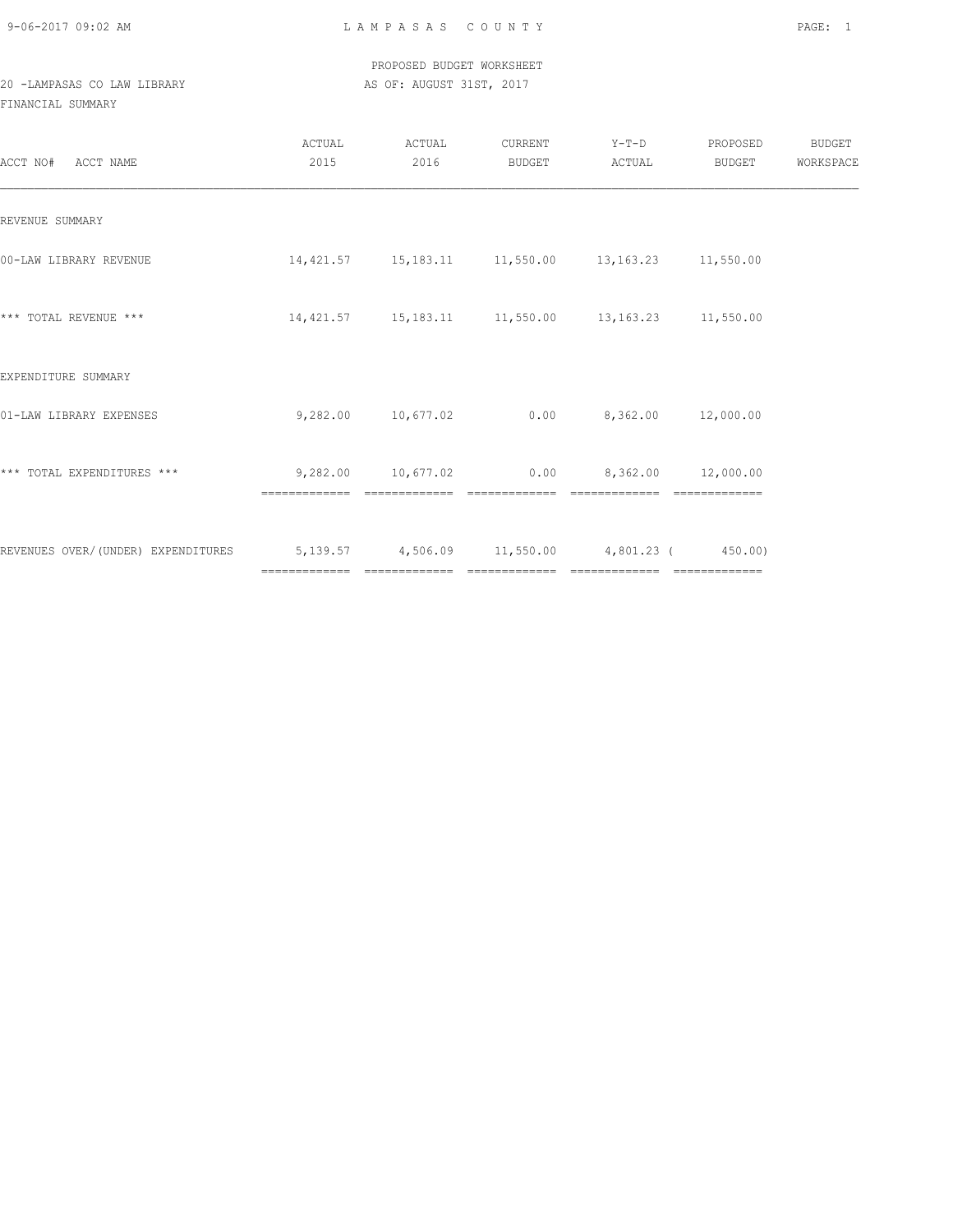### PROPOSED BUDGET WORKSHEET 20 -LAMPASAS CO LAW LIBRARY AS OF: AUGUST 31ST, 2017

## DEPARTMENT - 00-LAW LIBRARY REVENUE DEPARTMENT REVENUES

| DELARINENI KEVENUEJ                |           |           |                |                        |               |               |
|------------------------------------|-----------|-----------|----------------|------------------------|---------------|---------------|
|                                    | ACTUAL    | ACTUAL    | <b>CURRENT</b> | $Y-T-D$                | PROPOSED      | <b>BUDGET</b> |
| ACCT NAME                          | 2015      | 2016      | <b>BUDGET</b>  | ACTUAL                 | <b>BUDGET</b> | WORKSPACE     |
|                                    |           |           |                |                        |               |               |
|                                    |           |           |                |                        |               |               |
| 100-00-094 DISTRICT CLERK          | 9,843.00  | 9,492.00  | 7,500.00       | 8,735.00               | 7,500.00      |               |
| 100-00-099 INTEREST REVENUE        | 63.57     | 77.11     | 50.00          | 18.21                  | 50.00         |               |
| 100-00-106 COUNTY CLERK            | 4,515.00  | 5,285.00  | 4,000.00       | 4,410.00               | 4,000.00      |               |
| 100-00-190 MISCELLANEOUS RECEIPTS  | 0.00      | 329.00    | 0.00           | 0.02                   | 0.00          |               |
| 200-00-010 OPERATING TRANSFERS IN  | 0.00      | 0.00      | 0.00           | 0.00                   | 0.00          |               |
| ** SUB-DEPARTMENT REVENUE TOTAL ** | 14,421.57 |           | 11,550.00      | 13, 163. 23            | 11,550.00     |               |
| ** DEPARTMENT REVENUE TOTAL **     | 14,421.57 |           | 11,550.00      | 13, 163. 23            | 11,550.00     |               |
| *** FUND TOTAL REVENUES ***        | 14,421.57 | 15,183.11 | 11,550.00      | 13, 163. 23            | 11,550.00     |               |
|                                    |           |           |                | 15,183.11<br>15,183.11 |               |               |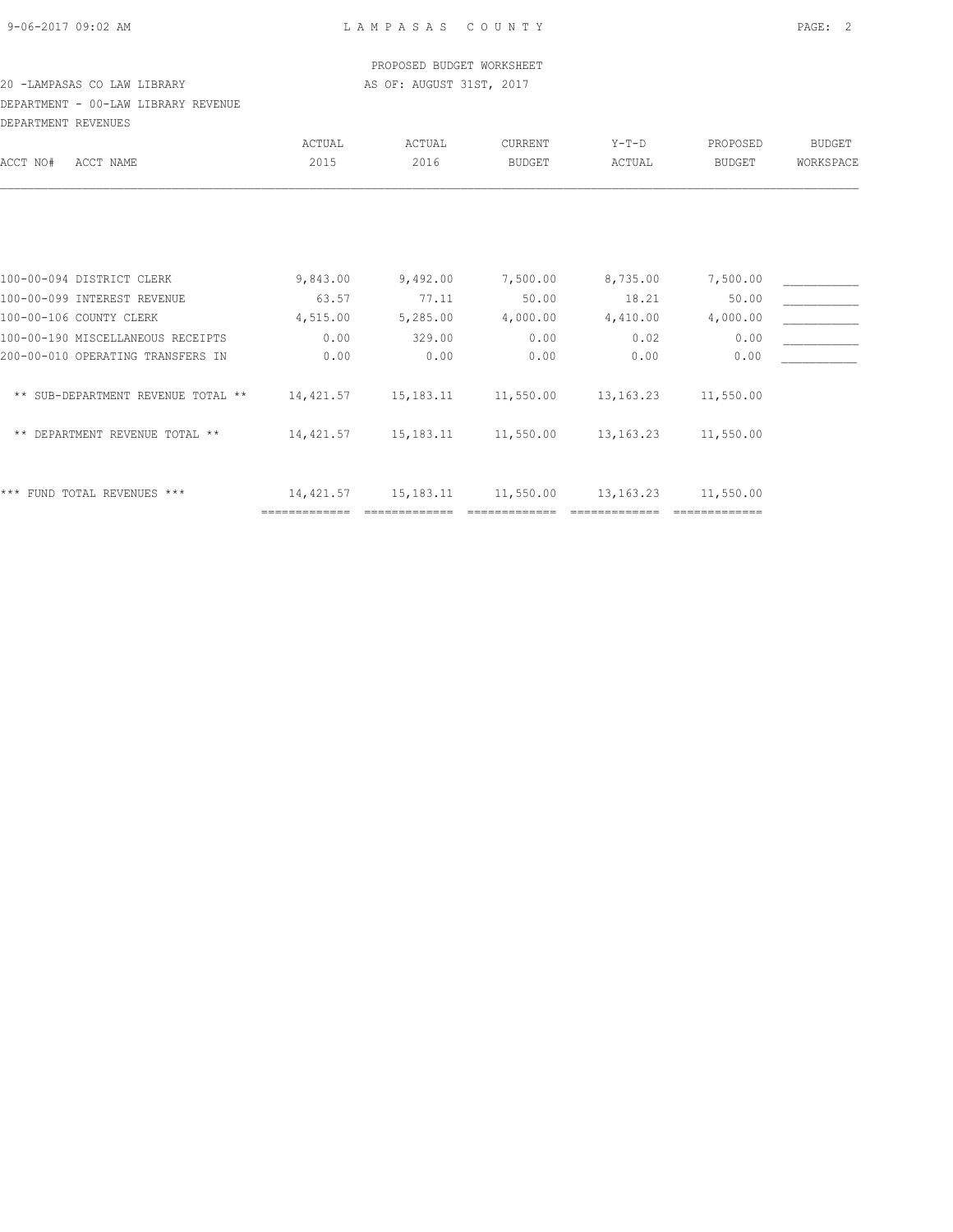| 9-06-2017 09:02 AM |  |
|--------------------|--|
|                    |  |

 PROPOSED BUDGET WORKSHEET 20 -LAMPASAS CO LAW LIBRARY AS OF: AUGUST 31ST, 2017

## DEPARTMENT - 01-LAW LIBRARY EXPENSES

| DEPARTMENT EXPENDITURES           |                |                    |                   |                               |                    |                            |
|-----------------------------------|----------------|--------------------|-------------------|-------------------------------|--------------------|----------------------------|
| ACCT NO#<br>ACCT NAME             | ACTUAL<br>2015 | ACTUAL<br>2016     | CURRENT<br>BUDGET | $Y-T-D$<br>ACTUAL             | PROPOSED<br>BUDGET | <b>BUDGET</b><br>WORKSPACE |
|                                   |                |                    |                   |                               |                    |                            |
| GENERAL EXPENSES                  |                |                    |                   |                               |                    |                            |
| 401-00-354 LAW LIBRARY            | 9,282.00       | 10,677.02          | 0.00              | 8,362.00 12,000.00            |                    |                            |
| 401-00-375 BANK CHARGES           | 0.00           | 0.00               | 0.00              | 0.00                          | 0.00               |                            |
| ** CATEGORY TOTAL **              | 9,282.00       | 10,677.02          | 0.00              |                               | 8,362.00 12,000.00 |                            |
| 401-00-500 OPERATING TRANSFER-OUT | 0.00           | 0.00               | 0.00              | 0.00                          | 0.00               |                            |
| ** CATEGORY TOTAL **              | 0.00           | 0.00               | 0.00              | 0.00                          | 0.00               |                            |
| ** SUB-DEPARTMENT TOTAL **        | 9,282.00       | 10,677.02          | 0.00              |                               | 8,362.00 12,000.00 |                            |
| DEPARTMENT TOTAL ***<br>***       |                | 9,282.00 10,677.02 |                   | $0.00$ $8,362.00$ $12,000.00$ |                    |                            |
|                                   |                |                    |                   |                               |                    |                            |

\*\*\* FUND TOTAL EXPENDITURES \*\*\* 9,282.00 10,677.02 0.00 8,362.00 12,000.00

\*\*\* END OF REPORT \*\*\*

============= ============= ============= ============= =============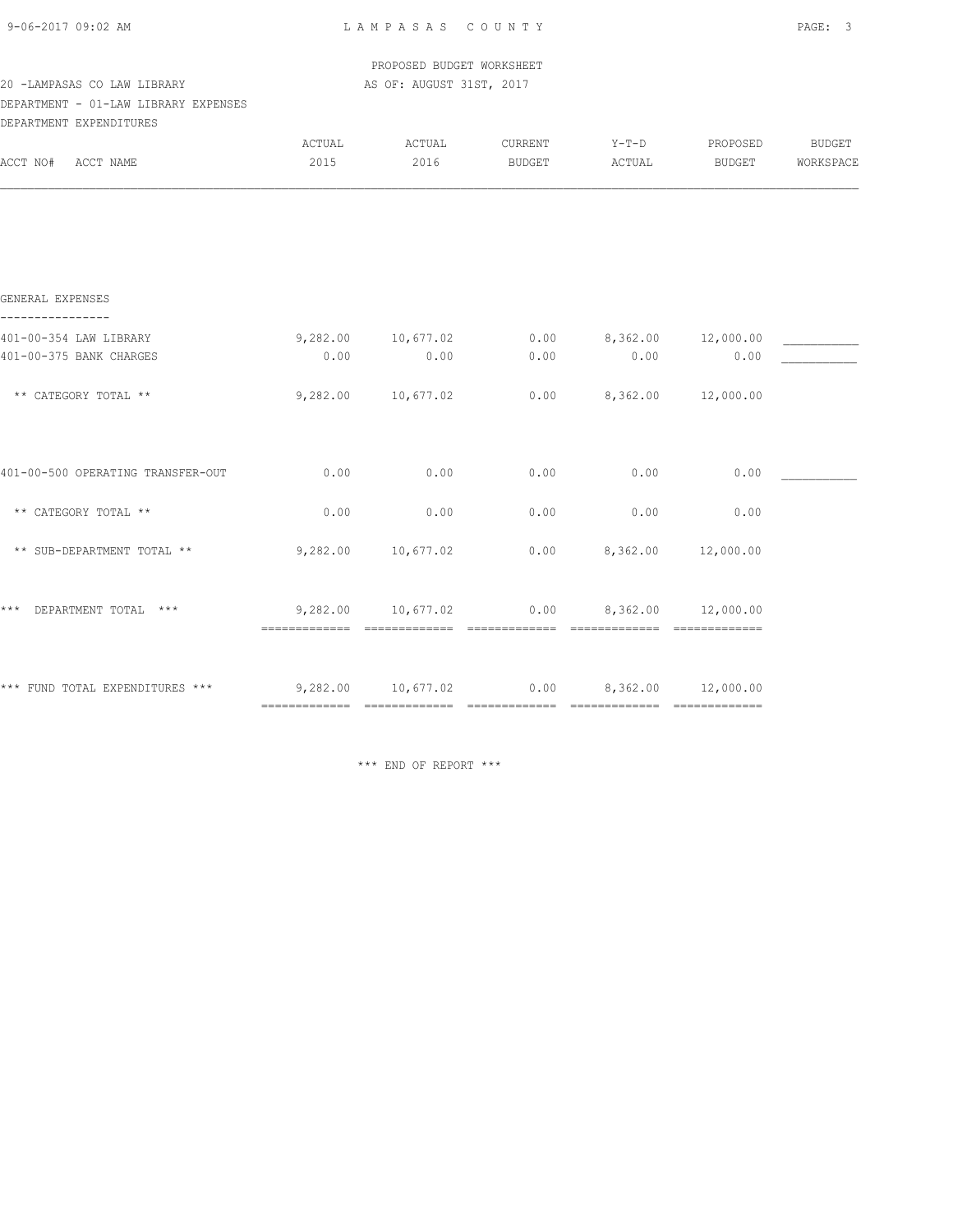## PROPOSED BUDGET WORKSHEET 22 -LAMPASAS CO DOG ORDINANCE AS OF: AUGUST 31ST, 2017

## FINANCIAL SUMMARY

| ACCT NO#<br>ACCT NAME                                                           | ACTUAL<br>2015 | ACTUAL<br>2016 | CURRENT<br>BUDGET             | Y-T-D PROPOSED<br>ACTUAL                               | BUDGET | BUDGET<br>WORKSPACE |
|---------------------------------------------------------------------------------|----------------|----------------|-------------------------------|--------------------------------------------------------|--------|---------------------|
| REVENUE SUMMARY                                                                 |                |                |                               |                                                        |        |                     |
| 00-DOG ORDINANCE REVENUE                                                        |                |                |                               | $4,676.72$ $4,538.13$ $3,000.00$ $3,621.45$ $3,000.00$ |        |                     |
| *** TOTAL REVENUE ***                                                           |                |                |                               | $4,676.72$ $4,538.13$ $3,000.00$ $3,621.45$ $3,000.00$ |        |                     |
| EXPENDITURE SUMMARY                                                             |                |                |                               |                                                        |        |                     |
| 01-DOG ORDINANCE EXPENSE                                                        | 66.90          | 66.90 200.00   |                               | 62.69                                                  | 200.00 |                     |
| *** TOTAL EXPENDITURES ***                                                      | 66.90          |                | 66.90 200.00<br>============= | 62.69                                                  | 200.00 |                     |
| REVENUES OVER/(UNDER) EXPENDITURES 4,609.82 4,471.23 2,800.00 3,558.76 2,800.00 |                |                |                               |                                                        |        |                     |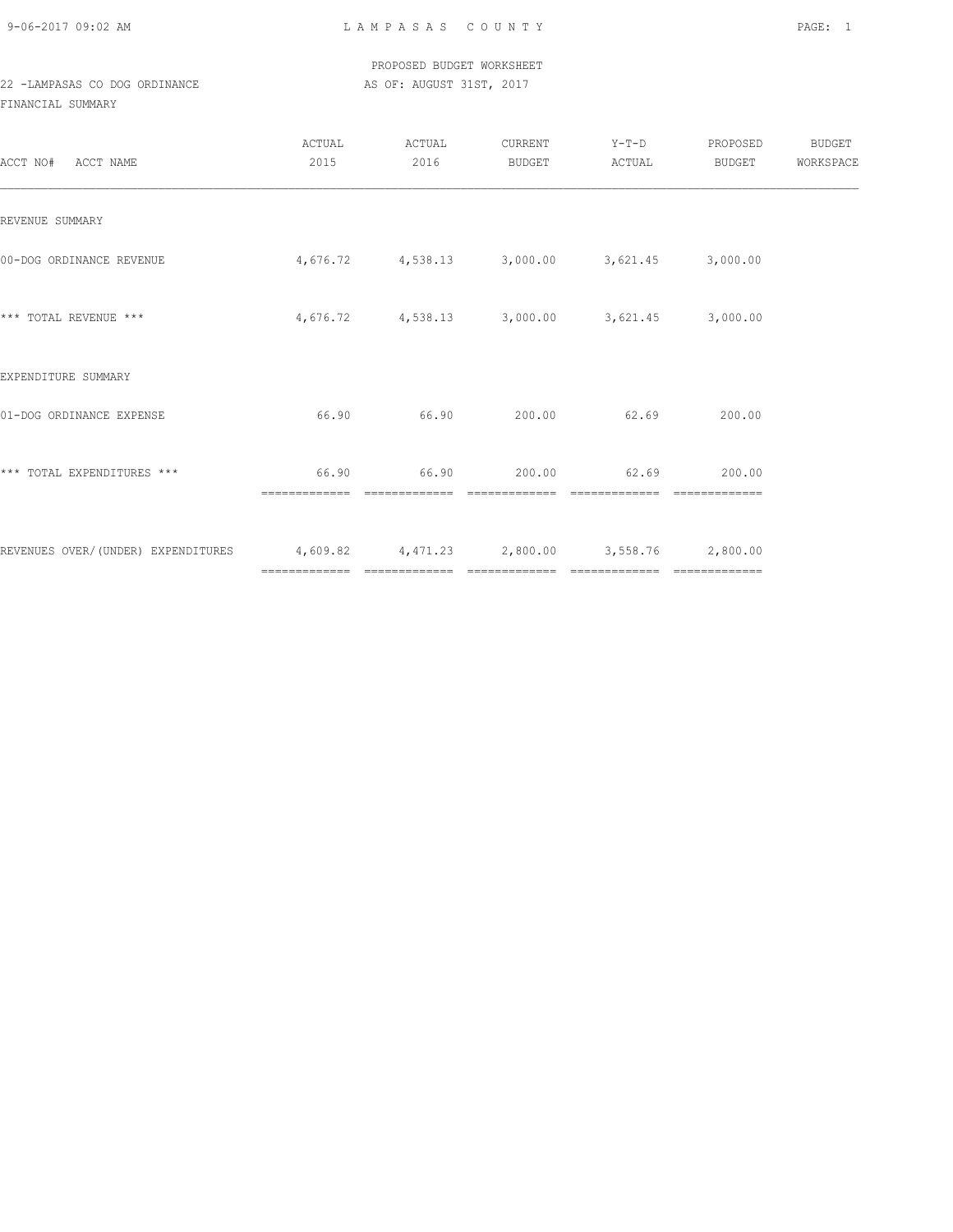### PROPOSED BUDGET WORKSHEET 22 -LAMPASAS CO DOG ORDINANCE AS OF: AUGUST 31ST, 2017

## DEPARTMENT - 00-DOG ORDINANCE REVENUE DEPARTMENT REVENUES

| DBLANINENI KEVENUBU                  |          |          |               |          |               |               |
|--------------------------------------|----------|----------|---------------|----------|---------------|---------------|
|                                      | ACTUAL   | ACTUAL   | CURRENT       | $Y-T-D$  | PROPOSED      | <b>BUDGET</b> |
| ACCT NAME<br>ACCT NO#                | 2015     | 2016     | <b>BUDGET</b> | ACTUAL   | <b>BUDGET</b> | WORKSPACE     |
|                                      |          |          |               |          |               |               |
|                                      |          |          |               |          |               |               |
| 100-00-001 BEGINNING FUND BALANCE    | 0.00     | 0.00     | 0.00          | 0.00     | 0.00          |               |
| 100-00-099 INTEREST REVENUE          | 160.22   | 162.13   | 0.00          | 21.45    | 0.00          |               |
| 100-00-101 DOG LICENSES              | 4,516.50 | 4,376.00 | 3,000.00      | 3,600.00 | 3,000.00      |               |
| ** SUB-DEPARTMENT REVENUE TOTAL **   | 4,676.72 | 4,538.13 | 3,000.00      | 3,621.45 | 3,000.00      |               |
| DEPARTMENT REVENUE TOTAL **<br>$***$ | 4,676.72 | 4,538.13 | 3,000.00      | 3,621.45 | 3,000.00      |               |
|                                      |          |          |               |          |               |               |
| ***<br>FUND TOTAL REVENUES ***       | 4,676.72 | 4,538.13 | 3,000.00      | 3,621.45 | 3,000.00      |               |
|                                      |          |          |               |          |               |               |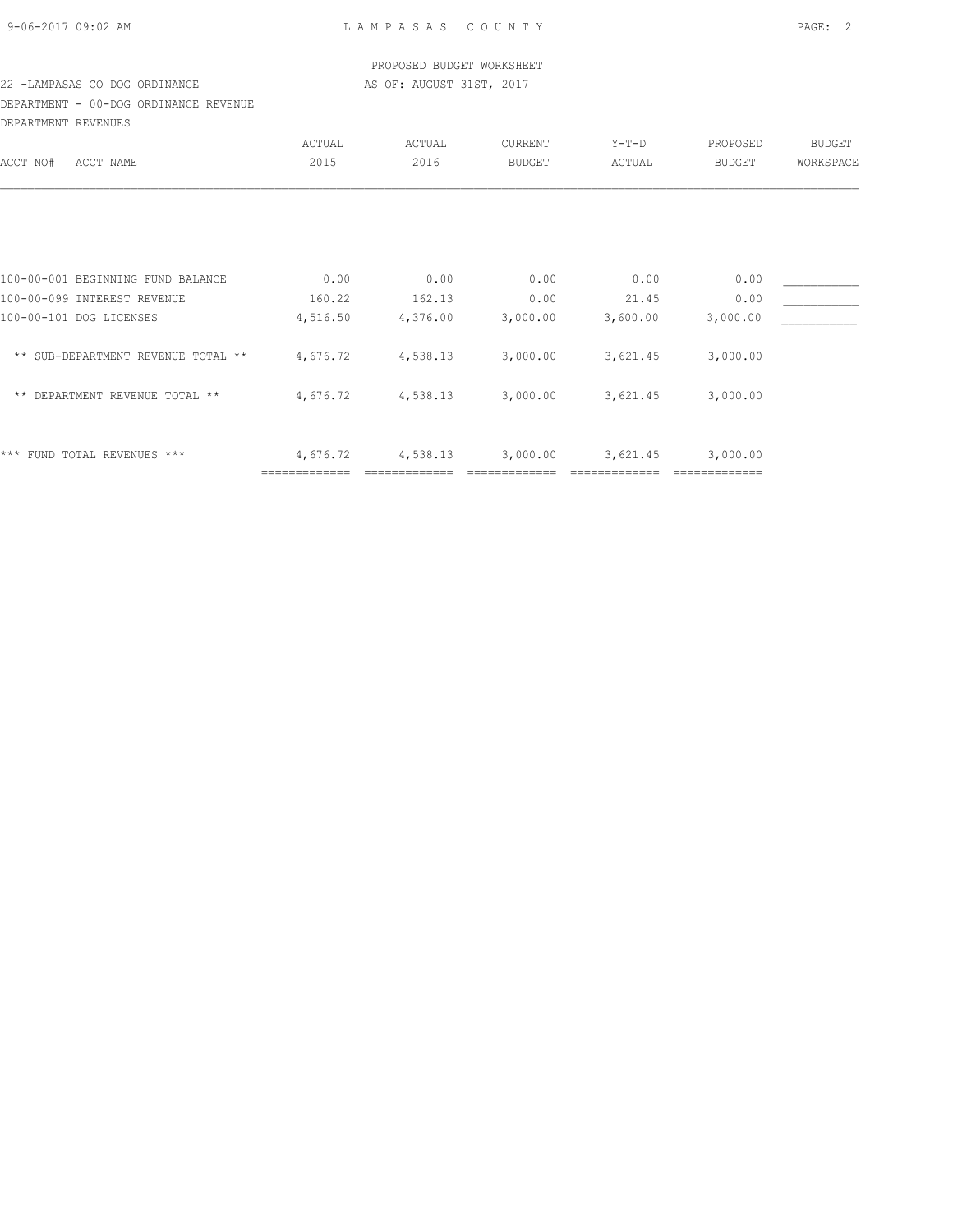| 9-06-2017 09:02 AM |  |
|--------------------|--|
|                    |  |

L A M P A S A S C O U N T Y PAGE: 3

PROPOSED BUDGET WORKSHEET

#### 22 -LAMPASAS CO DOG ORDINANCE AS OF: AUGUST 31ST, 2017 DEPARTMENT - 01-DOG ORDINANCE EXPENSE

| DEPARTMENT - UI-DOG ORDINANCE EXPENSE<br>DEPARTMENT EXPENDITURES |                |                |                   |                 |                    |                            |
|------------------------------------------------------------------|----------------|----------------|-------------------|-----------------|--------------------|----------------------------|
| ACCT NO#<br>ACCT NAME                                            | ACTUAL<br>2015 | ACTUAL<br>2016 | CURRENT<br>BUDGET | Y-T-D<br>ACTUAL | PROPOSED<br>BUDGET | <b>BUDGET</b><br>WORKSPACE |
|                                                                  |                |                |                   |                 |                    |                            |
|                                                                  |                |                |                   |                 |                    |                            |
| GENERAL EXPENSES                                                 |                |                |                   |                 |                    |                            |
| 401-00-304 DOG ORDINANCE                                         | 66.90          | 66.90          | 200.00            | 62.69           | 200.00             |                            |
| 401-00-375 BANK CHARGES                                          | 0.00           | 0.00           | 0.00              | 0.00            | 0.00               |                            |
| ** CATEGORY TOTAL **                                             | 66.90          | 66.90          | 200.00            | 62.69           | 200.00             |                            |
|                                                                  |                |                | 0.00              |                 | 0.00               |                            |
| 401-00-500 OPERATING TRANSFER-OUT                                | 0.00           | 0.00           |                   | 0.00            |                    |                            |
| ** CATEGORY TOTAL **                                             | 0.00           | 0.00           | 0.00              | 0.00            | 0.00               |                            |
| ** SUB-DEPARTMENT TOTAL **                                       | 66.90          | 66.90          | 200.00            | 62.69           | 200.00             |                            |
|                                                                  |                |                |                   |                 |                    |                            |

| $***$ | DEPARTMENT TOTAL ***            |  | 66.90 | 66.90 | 200.00 | 62.69 | 200.00 |
|-------|---------------------------------|--|-------|-------|--------|-------|--------|
|       |                                 |  |       |       |        |       |        |
|       |                                 |  |       |       |        |       |        |
|       |                                 |  |       |       |        |       |        |
|       | *** FUND TOTAL EXPENDITURES *** |  | 66.90 | 66.90 | 200.00 | 62.69 | 200.00 |
|       |                                 |  |       |       |        |       |        |
|       |                                 |  |       |       |        |       |        |

\*\*\* END OF REPORT \*\*\*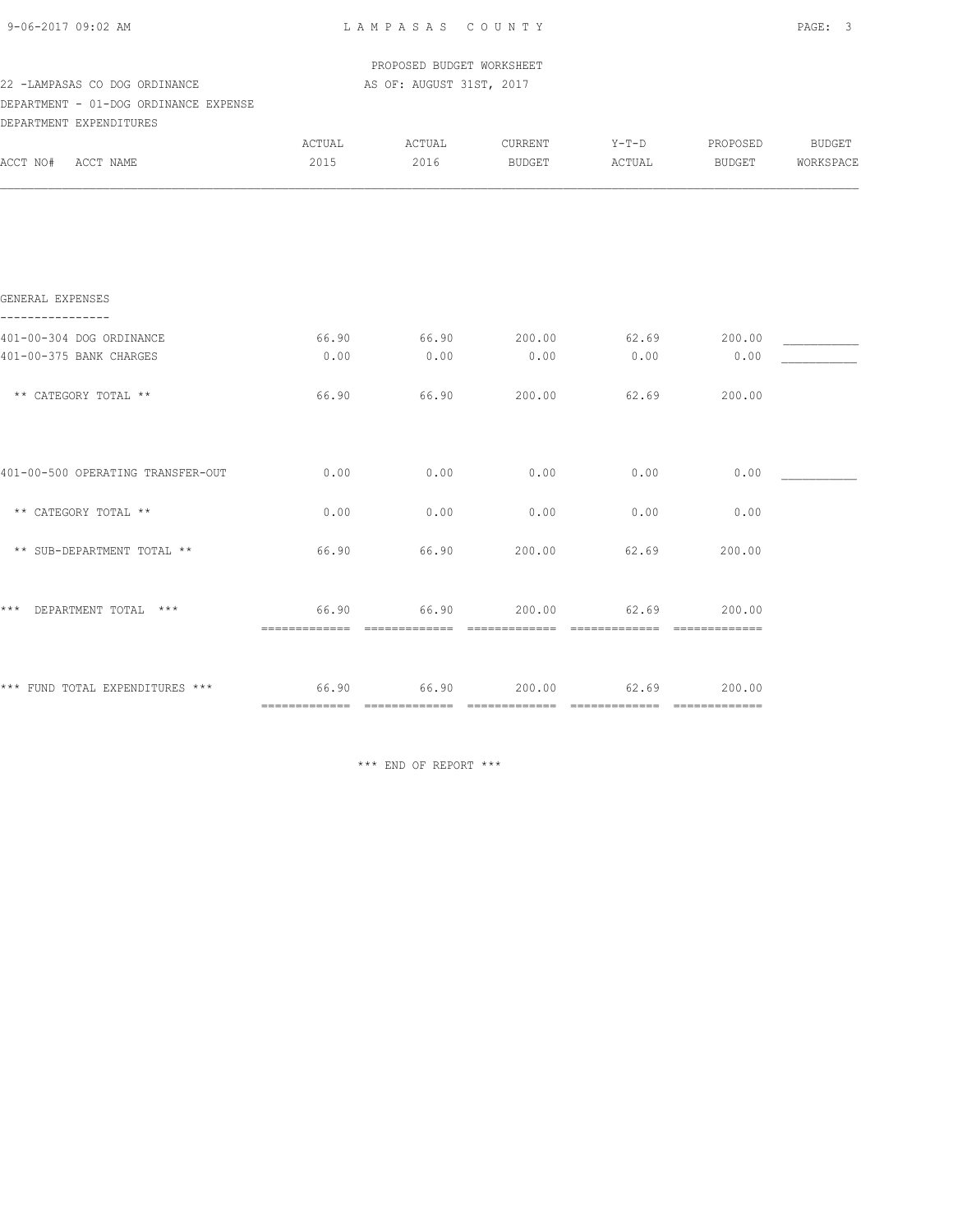### PROPOSED BUDGET WORKSHEET 25 -CONSTRUCTION FUND **AS OF: AUGUST 31ST, 2017**

| ACCT NO# ACCT NAME                                                                     | ACTUAL<br>2015 | ACTUAL<br>2016                    | CURRENT<br>BUDGET                         | $Y-T-D$<br>ACTUAL | PROPOSED<br>BUDGET | BUDGET<br>WORKSPACE |
|----------------------------------------------------------------------------------------|----------------|-----------------------------------|-------------------------------------------|-------------------|--------------------|---------------------|
| REVENUE SUMMARY                                                                        |                |                                   |                                           |                   |                    |                     |
| 00-DEPT REVENUE                                                                        | 75.42          |                                   | 10.14  160,880.00  161,064.98  160,880.00 |                   |                    |                     |
| *** TOTAL REVENUE ***                                                                  | 75.42          |                                   | 10.14  160,880.00  161,064.98  160,880.00 |                   |                    |                     |
| EXPENDITURE SUMMARY                                                                    |                |                                   |                                           |                   |                    |                     |
| 01-DEPT EXPENSE                                                                        | 60,000.00      | 0.00                              |                                           | 0.00 257,820.95   | 0.00               |                     |
| *** TOTAL EXPENDITURES ***                                                             |                | $60,000.00$ 0.00<br>============= | --------------                            | 0.00 257,820.95   | 0.00               |                     |
| REVENUES OVER/(UNDER) EXPENDITURES (69,924.58) 10.14 160,880.00 (96,755.97) 160,880.00 |                |                                   |                                           |                   |                    |                     |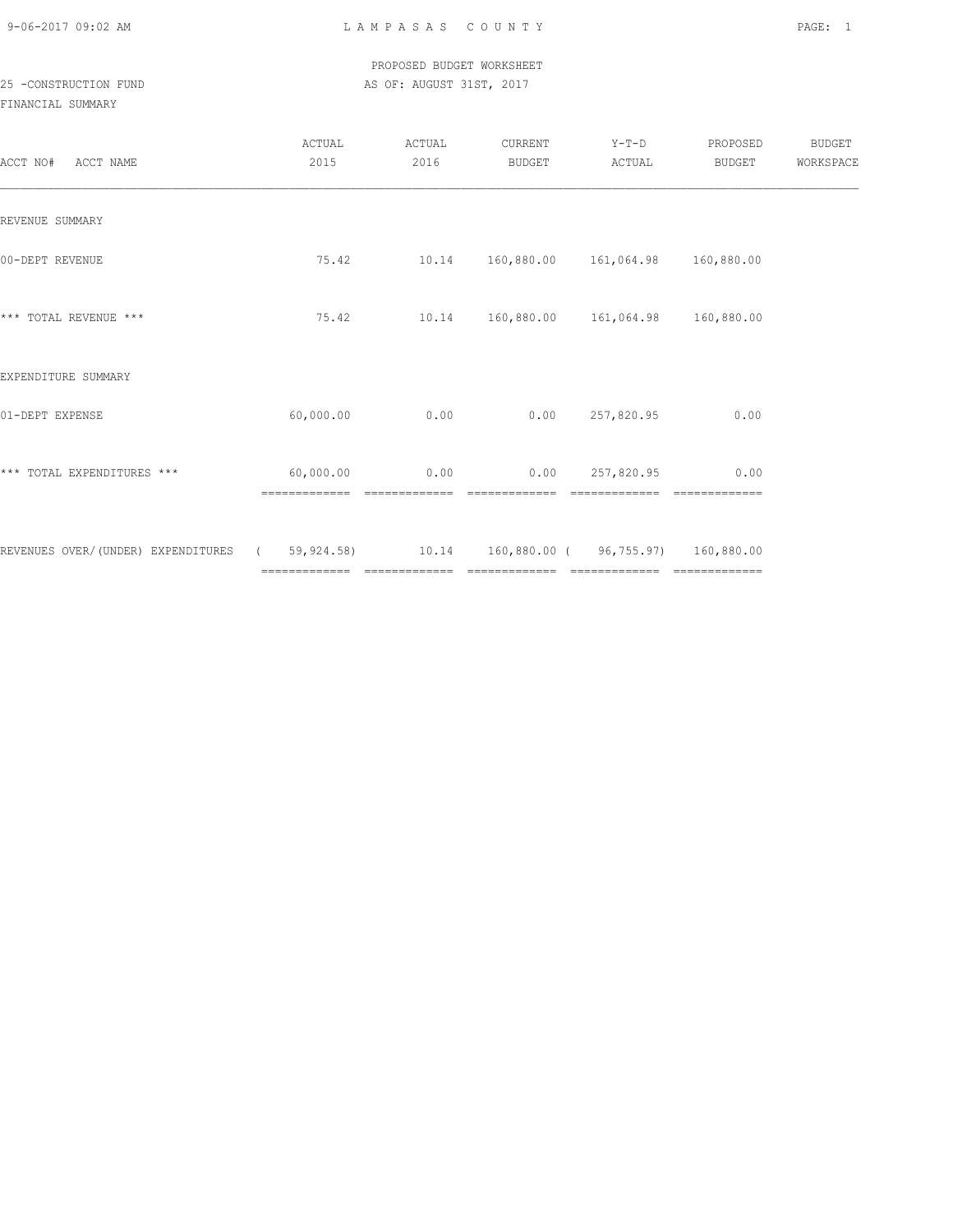PROPOSED BUDGET WORKSHEET 25 -CONSTRUCTION FUND **AS OF: AUGUST 31ST, 2017** 

# DEPARTMENT - 00-DEPT REVENUE

DEPARTMENT REVENUES

| DEFAKIMENI KEVENUES                    |               |               |                |            |               |               |
|----------------------------------------|---------------|---------------|----------------|------------|---------------|---------------|
|                                        | ACTUAL        | ACTUAL        | <b>CURRENT</b> | $Y-T-D$    | PROPOSED      | <b>BUDGET</b> |
| ACCT NAME<br>ACCT NO#                  | 2015          | 2016          | <b>BUDGET</b>  | ACTUAL     | BUDGET        | WORKSPACE     |
|                                        |               |               |                |            |               |               |
| 00-DEPT REVENUE                        |               |               |                |            |               |               |
| 100-00-001 BEGINNING FUND BALANCE      | 0.00          | 0.00          | 0.00           | 0.00       | 0.00          |               |
| 100-00-099 INTEREST REVENUE            | 75.42         | 10.14         | 0.00           | 184.98     | 0.00          |               |
| 100-00-125 CERT OF OBLIGATION SERIES 2 | 0.00          | 0.00          | 0.00           | 0.00       | 0.00          |               |
| 200-00-001 OTHER RESOURCE - TAX NOTE   | 0.00          | 0.00          | 0.00           | 0.00       | 0.00          |               |
| 200-00-010 OPERATING TRANSFER-IN       | 0.00          | 0.00          | 160,880.00     | 160,880.00 | 160,880.00    |               |
| ** SUB-DEPARTMENT REVENUE TOTAL **     | 75.42         | 10.14         | 160,880.00     | 161,064.98 | 160,880.00    |               |
| 01-DEPT EXPENSE                        |               |               |                |            |               |               |
| 100-01-099 INTEREST REVENUE            | 0.00          | 0.00          | 0.00           | 0.00       | 0.00          |               |
| 200-01-001 OTHER RESOURCE-ANIMAL SHELT | 0.00          | 0.00          | 0.00           | 0.00       | 0.00          |               |
| ** SUB-DEPARTMENT REVENUE TOTAL **     | 0.00          | 0.00          | 0.00           | 0.00       | 0.00          |               |
| ** DEPARTMENT REVENUE TOTAL **         | 75.42         | 10.14         | 160,880.00     | 161,064.98 | 160,880.00    |               |
| *** FUND TOTAL REVENUES ***            | 75.42         | 10.14         | 160,880.00     | 161,064.98 | 160,880.00    |               |
|                                        | ------------- | ------------- | -------------- |            | ============= |               |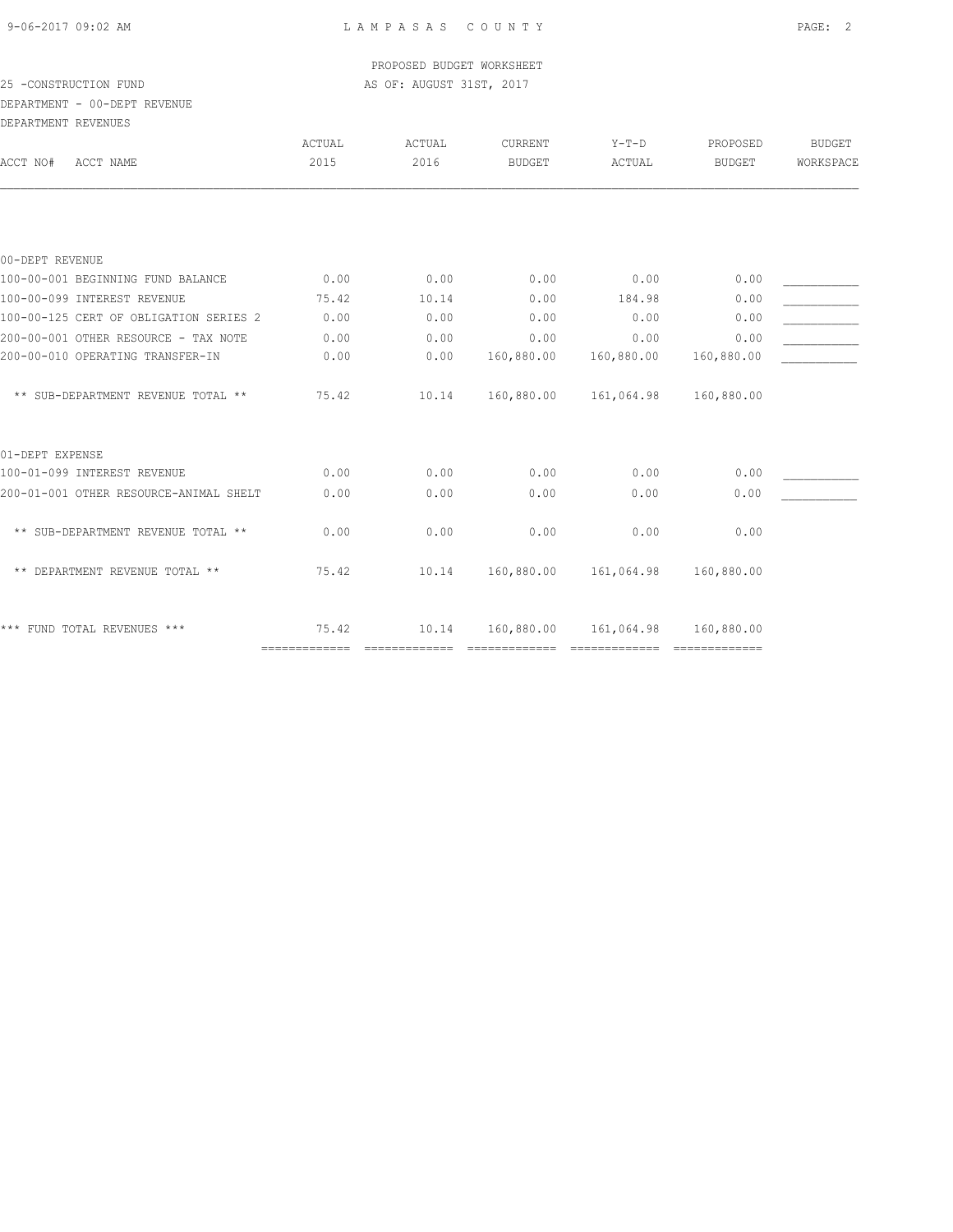PROPOSED BUDGET WORKSHEET 25 -CONSTRUCTION FUND **AS OF: AUGUST 31ST, 2017** 

### DEPARTMENT - 01-DEPT EXPENSE

| DEPARTMENT EXPENDITURES |  |
|-------------------------|--|

| ACCT NO#<br>ACCT NAME       | ACTUAL<br>2015       | ACTUAL<br>2016       | CURRENT<br><b>BUDGET</b> | $Y-T-D$<br>ACTUAL    | PROPOSED<br><b>BUDGET</b> | <b>BUDGET</b><br>WORKSPACE |
|-----------------------------|----------------------|----------------------|--------------------------|----------------------|---------------------------|----------------------------|
|                             |                      |                      |                          |                      |                           |                            |
| 00-DEPT REVENUE             |                      |                      |                          |                      |                           |                            |
| ----------                  |                      |                      |                          |                      |                           |                            |
| GENERAL EXPENSES            |                      |                      |                          |                      |                           |                            |
| 401-00-301 COMMUNICATIONS   | 0.00                 | 0.00                 | 0.00                     | 0.00                 | 0.00                      |                            |
| 401-00-302 UTILITIES        | 0.00                 | 0.00                 | 0.00                     | 0.00                 | 0.00                      |                            |
| 401-00-338 INTEREST PAYMENT | 0.00                 | 0.00                 | 0.00                     | 0.00                 | 0.00                      |                            |
|                             | $\sim$ $\sim$ $\sim$ | $\sim$ $\sim$ $\sim$ | $\sim$ $\sim$ $\sim$     | $\sim$ $\sim$ $\sim$ | $\sim$ $\sim$ $\sim$      |                            |

| 0.00 | 0.00 | 0.00 | 0.00 | 0.00                 |
|------|------|------|------|----------------------|
| 0.00 | 0.00 | 0.00 | 0.00 | 0.00                 |
| 0.00 | 0.00 | 0.00 | 0.00 | 0.00                 |
| 0.00 | 0.00 | 0.00 | 0.00 | 0.00                 |
| 0.00 | 0.00 | 0.00 | 0.00 | 0.00                 |
|      |      |      |      |                      |
| 0.00 |      |      |      | 0.00                 |
|      |      |      |      | 0.00<br>0.00<br>0.00 |

|                       | 401-00-500 OPERATING TRANSFERS-OUT | 60,000.00 | 0.00 | 0.00 | 0.00       | 0.00 |  |
|-----------------------|------------------------------------|-----------|------|------|------------|------|--|
|                       | 501-00-501 GENERAL CONDITIONS      | 0.00      | 0.00 | 0.00 | 0.00       | 0.00 |  |
| 501-00-502 SITEWORK   |                                    | 0.00      | 0.00 | 0.00 | 0.00       | 0.00 |  |
| 501-00-503 CONCRETE   |                                    | 0.00      | 0.00 | 0.00 | 0.00       | 0.00 |  |
| 501-00-504 MASONRY    |                                    | 0.00      | 0.00 | 0.00 | 0.00       | 0.00 |  |
| 501-00-505 METALS     |                                    | 0.00      | 0.00 | 0.00 | 0.00       | 0.00 |  |
| 501-00-506 CARPENTRY  |                                    | 0.00      | 0.00 | 0.00 | 0.00       | 0.00 |  |
|                       | 501-00-507 MOISTURE PROTECTION     | 0.00      | 0.00 | 0.00 | 0.00       | 0.00 |  |
|                       | 501-00-508 DOORS AND WINDOWS       | 0.00      | 0.00 | 0.00 | 0.00       | 0.00 |  |
| 501-00-509 FINISHES   |                                    | 0.00      | 0.00 | 0.00 | 0.00       | 0.00 |  |
|                       | 501-00-510 SPECIALTIES             | 0.00      | 0.00 | 0.00 | 0.00       | 0.00 |  |
| 501-00-511 EOUIPMENT  |                                    | 0.00      | 0.00 | 0.00 | 0.00       | 0.00 |  |
|                       | 501-00-512 FURNISHINGS             | 0.00      | 0.00 | 0.00 | 0.00       | 0.00 |  |
|                       | 501-00-514 CONVEYING SYSTEMS       | 0.00      | 0.00 | 0.00 | 0.00       | 0.00 |  |
| 501-00-515 MECHANICAL |                                    | 0.00      | 0.00 | 0.00 | 0.00       | 0.00 |  |
| 501-00-516 ELECTRICAL |                                    | 0.00      | 0.00 | 0.00 | 0.00       | 0.00 |  |
| 501-00-517 TECHNOLOGY |                                    | 0.00      | 0.00 | 0.00 | 0.00       | 0.00 |  |
|                       | 501-00-518 ARCHITECT FEE           | 0.00      | 0.00 | 0.00 | 0.00       | 0.00 |  |
| 501-00-519 FURNITURE  |                                    | 0.00      | 0.00 | 0.00 | 0.00       | 0.00 |  |
|                       | 501-00-528 CONTINGENCY             | 0.00      | 0.00 | 0.00 | 257,820.95 | 0.00 |  |
|                       | 501-00-589 MISCELLANEOUS EXPENSE   | 0.00      | 0.00 | 0.00 | 0.00       | 0.00 |  |
|                       | ** CATEGORY TOTAL **               | 60,000.00 | 0.00 | 0.00 | 257,820.95 | 0.00 |  |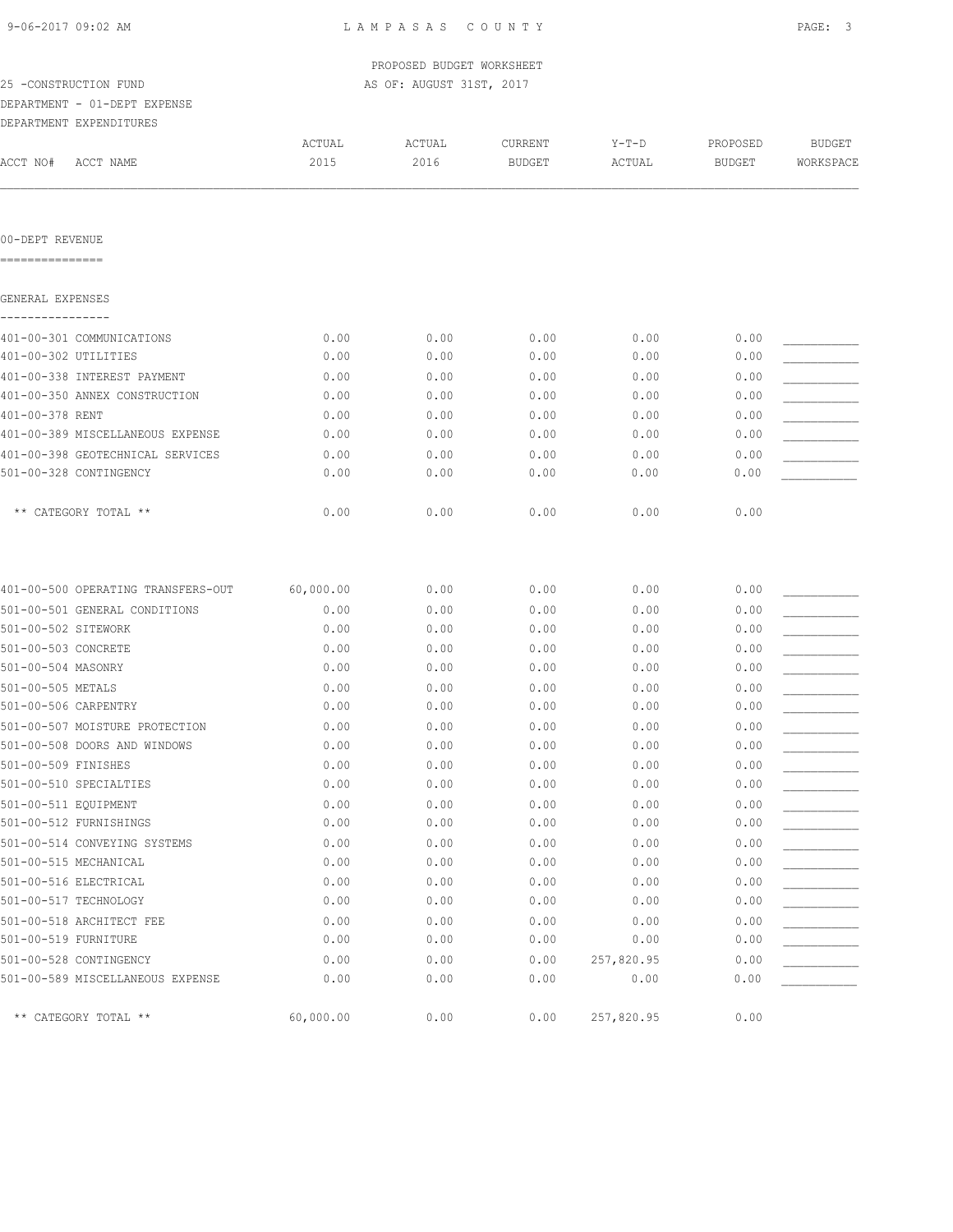PROPOSED BUDGET WORKSHEET 25 -CONSTRUCTION FUND **AS OF: AUGUST 31ST, 2017** 

# DEPARTMENT - 01-DEPT EXPENSE

| DEPARTMENT EXPENDITURES                         |                |                |                   |                   |                    |                            |
|-------------------------------------------------|----------------|----------------|-------------------|-------------------|--------------------|----------------------------|
| ACCT NO#<br>ACCT NAME                           | ACTUAL<br>2015 | ACTUAL<br>2016 | CURRENT<br>BUDGET | $Y-T-D$<br>ACTUAL | PROPOSED<br>BUDGET | <b>BUDGET</b><br>WORKSPACE |
| CAPITAL LEASE                                   |                |                |                   |                   |                    |                            |
| -----------<br>401-00-900 PRINCIPAL PAYMENT     | 0.00           | 0.00           | 0.00              | 0.00              | 0.00               |                            |
| ** CATEGORY TOTAL **                            | 0.00           | 0.00           | 0.00              | 0.00              | 0.00               |                            |
| ** SUB-DEPARTMENT TOTAL **                      | 60,000.00      | 0.00           | 0.00              | 257,820.95        | 0.00               |                            |
| 01-DEPT EXPENSE<br>---------------              |                |                |                   |                   |                    |                            |
| GENERAL EXPENSES                                |                |                |                   |                   |                    |                            |
| 401-01-350 ANIMAL SHELTER CONSTRUCTION          | 0.00           | 0.00           | 0.00              | 0.00              | 0.00               |                            |
| ** CATEGORY TOTAL **                            | 0.00           | 0.00           | 0.00              | 0.00              | 0.00               |                            |
| ** SUB-DEPARTMENT TOTAL **                      | 0.00           | 0.00           | 0.00              | 0.00              | 0.00               |                            |
| 02-MILLICAN WALL<br>================            |                |                |                   |                   |                    |                            |
| GENERAL EXPENSES                                |                |                |                   |                   |                    |                            |
| --------------<br>501-02-350 ANNEX CONSTRUCTION | 0.00           | 0.00           | 0.00              | 0.00              | 0.00               |                            |
| ** CATEGORY TOTAL **                            | 0.00           | 0.00           | 0.00              | 0.00              | 0.00               |                            |
| CAPITAL OUTLAY                                  |                |                |                   |                   |                    |                            |
| --------------<br>401-02-403 REAL ESTATE        | 0.00           | 0.00           | 0.00              | 0.00              | 0.00               |                            |
| ** CATEGORY TOTAL **                            | 0.00           | 0.00           | 0.00              | 0.00              | 0.00               |                            |
| ** SUB-DEPARTMENT TOTAL **                      | 0.00           | 0.00           | 0.00              | 0.00              | 0.00               |                            |
| 03-PARKING LOT<br>==============                |                |                |                   |                   |                    |                            |
| GENERAL EXPENSES                                |                |                |                   |                   |                    |                            |
| 501-03-350 ANNEX CONSTRUCTION                   | 0.00           | 0.00           | 0.00              | 0.00              | 0.00               |                            |
| ** CATEGORY TOTAL **                            | 0.00           | 0.00           | 0.00              | 0.00              | 0.00               |                            |
| ** SUB-DEPARTMENT TOTAL **                      | 0.00           | 0.00           | 0.00              | 0.00              | 0.00               |                            |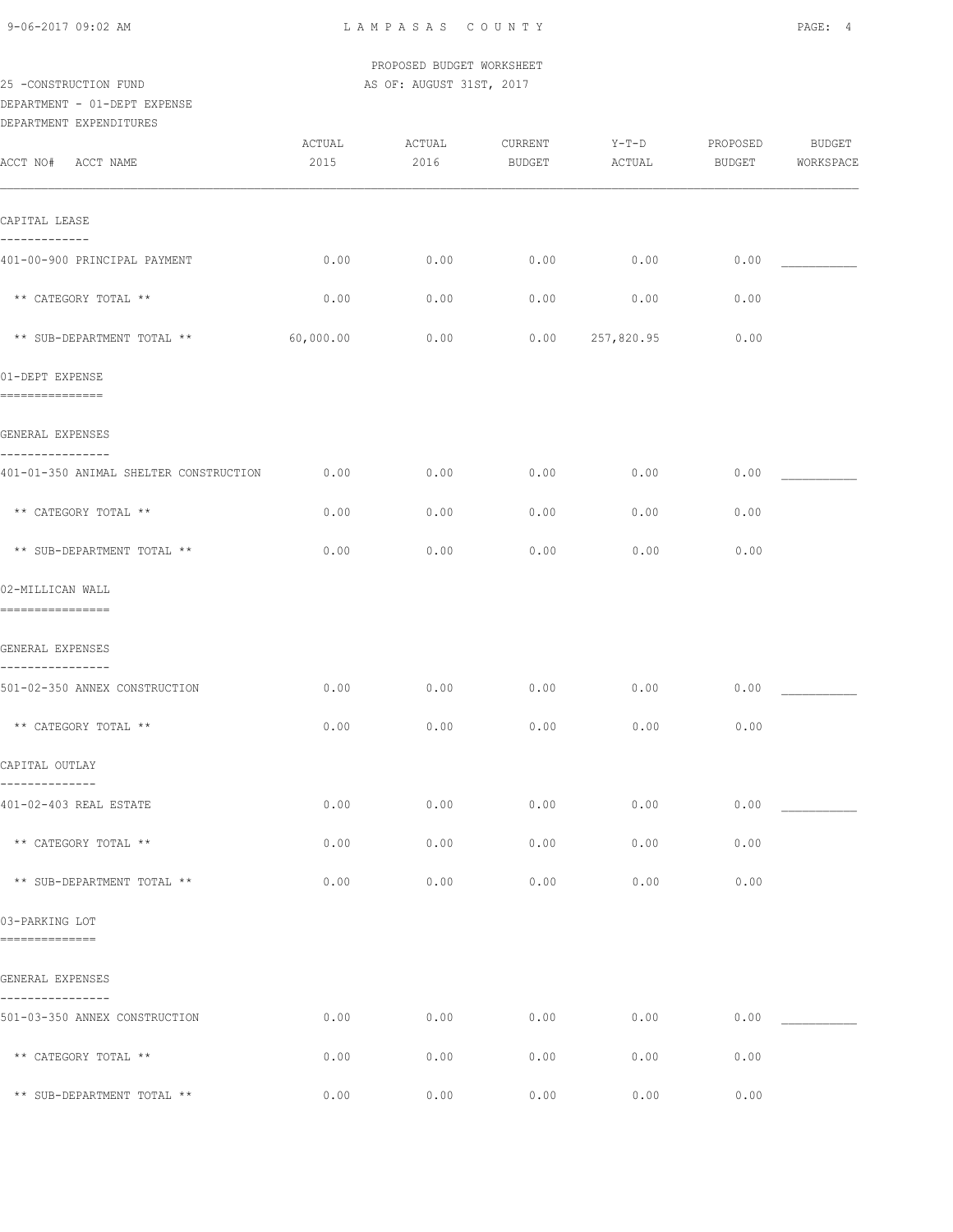PROPOSED BUDGET WORKSHEET 25 -CONSTRUCTION FUND **AS OF: AUGUST 31ST, 2017** 

### DEPARTMENT - 01-DEPT EXPENSE DEPARTMENT EXPENDITURES

| ACCT NO# ACCT NAME                                           | ACTUAL<br>2015 | ACTUAL<br>2016 | CURRENT<br><b>BUDGET</b> | Y-T-D<br>ACTUAL | PROPOSED<br>BUDGET | <b>BUDGET</b><br>WORKSPACE |
|--------------------------------------------------------------|----------------|----------------|--------------------------|-----------------|--------------------|----------------------------|
| 04-PHONE SYSTEM<br>===============                           |                |                |                          |                 |                    |                            |
| GENERAL EXPENSES                                             |                |                |                          |                 |                    |                            |
| ----------------<br>501-04-350 ANNEX CONSTRUCTION            | 0.00           | 0.00           | 0.00                     | 0.00            | 0.00               |                            |
| ** CATEGORY TOTAL **                                         | 0.00           | 0.00           | 0.00                     | 0.00            | 0.00               |                            |
| ** SUB-DEPARTMENT TOTAL **                                   | 0.00           | 0.00           | 0.00                     | 0.00            | 0.00               |                            |
| 05-JUDGE'S BENCH<br>================                         |                |                |                          |                 |                    |                            |
| GENERAL EXPENSES                                             |                |                |                          |                 |                    |                            |
| ----------------<br>501-05-350 ANNEX CONSTRUCTION            | 0.00           | 0.00           | 0.00                     | 0.00            | 0.00               |                            |
| ** CATEGORY TOTAL **                                         | 0.00           | 0.00           | 0.00                     | 0.00            | 0.00               |                            |
| ** SUB-DEPARTMENT TOTAL **                                   | 0.00           | 0.00           | 0.00                     | 0.00            | 0.00               |                            |
| 06-FILING SHELVING/MOVE<br>=======================           |                |                |                          |                 |                    |                            |
| GENERAL EXPENSES                                             |                |                |                          |                 |                    |                            |
| ----------------<br>501-06-350 ANNEX CONSTRUCTION            | 0.00           | 0.00           | 0.00                     | 0.00            | 0.00               |                            |
| ** CATEGORY TOTAL **                                         | 0.00           | 0.00           | 0.00                     | 0.00            | 0.00               |                            |
| $^{\star\,\star\,}$ SUB-DEPARTMENT TOTAL $^{\star\,\star\,}$ | 0.00           | 0.00           | 0.00                     | 0.00            | 0.00               |                            |
| 07-NEW FILING SHELVING<br>=======================            |                |                |                          |                 |                    |                            |
| GENERAL EXPENSES                                             |                |                |                          |                 |                    |                            |
| . <u>.</u> .<br>501-07-350 ANNEX CONSTRUCTION                | 0.00           | 0.00           | 0.00                     | 0.00            | 0.00               |                            |
| ** CATEGORY TOTAL **                                         | 0.00           | 0.00           | 0.00                     | 0.00            | 0.00               |                            |
| ** SUB-DEPARTMENT TOTAL **                                   | 0.00           | 0.00           | 0.00                     | 0.00            | 0.00               |                            |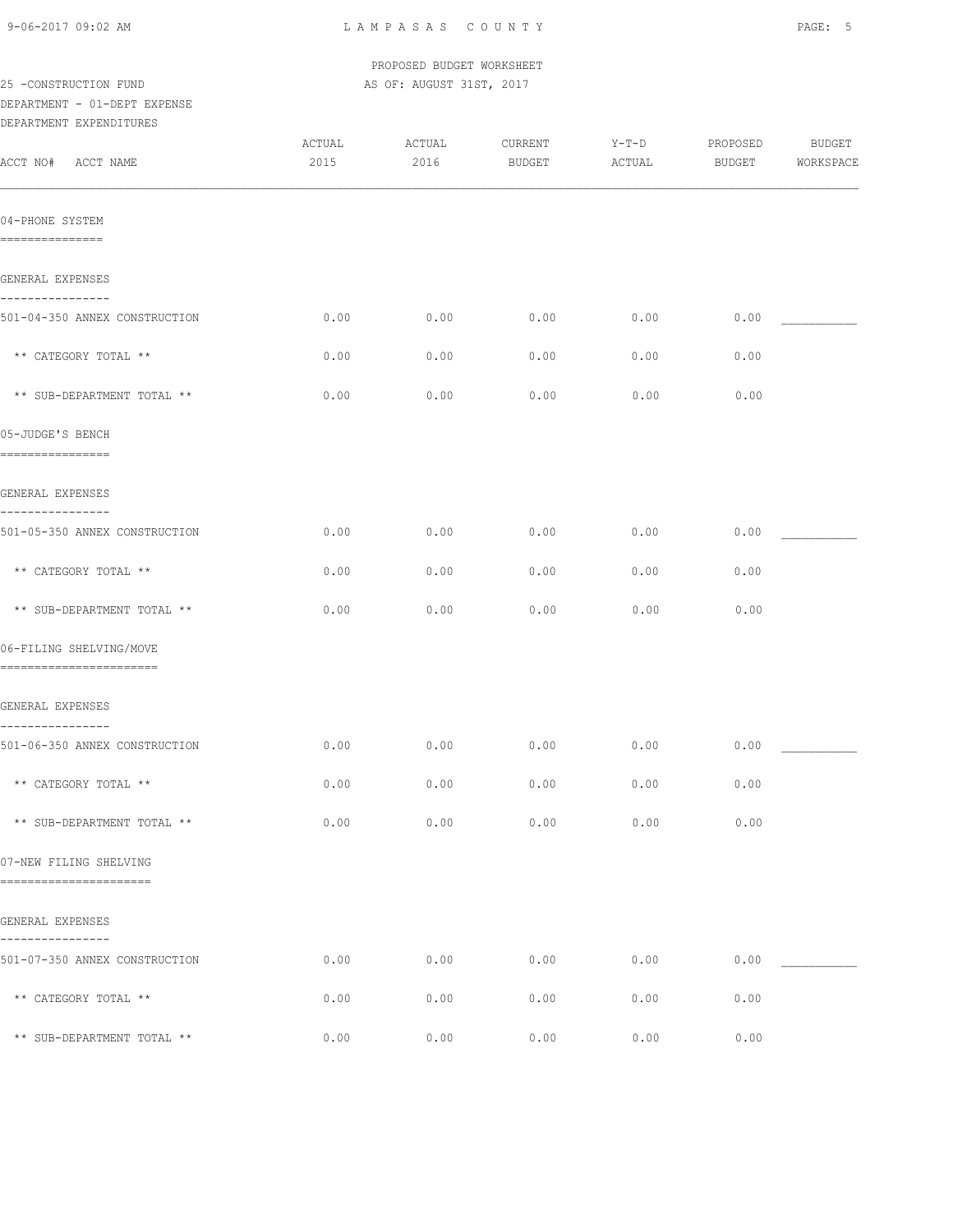| 9-06-2017 09:02 AM |  |
|--------------------|--|
|                    |  |

L A M P A S A S C O U N T Y PAGE: 6

 PROPOSED BUDGET WORKSHEET 25 -CONSTRUCTION FUND **AS OF: AUGUST 31ST, 2017** 

# DEPARTMENT - 01-DEPT EXPENSE

| DEPARTMENT EXPENDITURES                                    |                |                |                   |                   |                    |                     |
|------------------------------------------------------------|----------------|----------------|-------------------|-------------------|--------------------|---------------------|
| ACCT NO# ACCT NAME                                         | ACTUAL<br>2015 | ACTUAL<br>2016 | CURRENT<br>BUDGET | $Y-T-D$<br>ACTUAL | PROPOSED<br>BUDGET | BUDGET<br>WORKSPACE |
| 08-BREEWAY POCKET PARK<br>======================           |                |                |                   |                   |                    |                     |
| GENERAL EXPENSES                                           |                |                |                   |                   |                    |                     |
| ----------------<br>501-08-350 ANNEX CONSTRUCTION          | 0.00           | 0.00           | 0.00              | 0.00              | 0.00               |                     |
| ** CATEGORY TOTAL **                                       | 0.00           | 0.00           | 0.00              | 0.00              | 0.00               |                     |
| ** SUB-DEPARTMENT TOTAL **                                 | 0.00           | 0.00           | 0.00              | 0.00              | 0.00               |                     |
| 09-NEW FIRE DEPT BLDG                                      |                |                |                   |                   |                    |                     |
| =====================<br>GENERAL EXPENSES                  |                |                |                   |                   |                    |                     |
| ----------------<br>501-09-350 NEW FIRE DEPARTMENT BUILDIN | 0.00           | 0.00           | 0.00              | 0.00              | 0.00               |                     |
| ** CATEGORY TOTAL **                                       | 0.00           | 0.00           | 0.00              | 0.00              | 0.00               |                     |
| ** SUB-DEPARTMENT TOTAL **                                 | 0.00           | 0.00           | 0.00              | 0.00              | 0.00               |                     |
| *** DEPARTMENT TOTAL ***                                   | 60,000.00      | 0.00           |                   | 0.00 257,820.95   | 0.00               |                     |
| *** FUND TOTAL EXPENDITURES *** 60,000.00                  |                | 0.00           |                   | 0.00 257,820.95   | 0.00               |                     |

\*\*\* END OF REPORT \*\*\*

============= ============= ============= ============= =============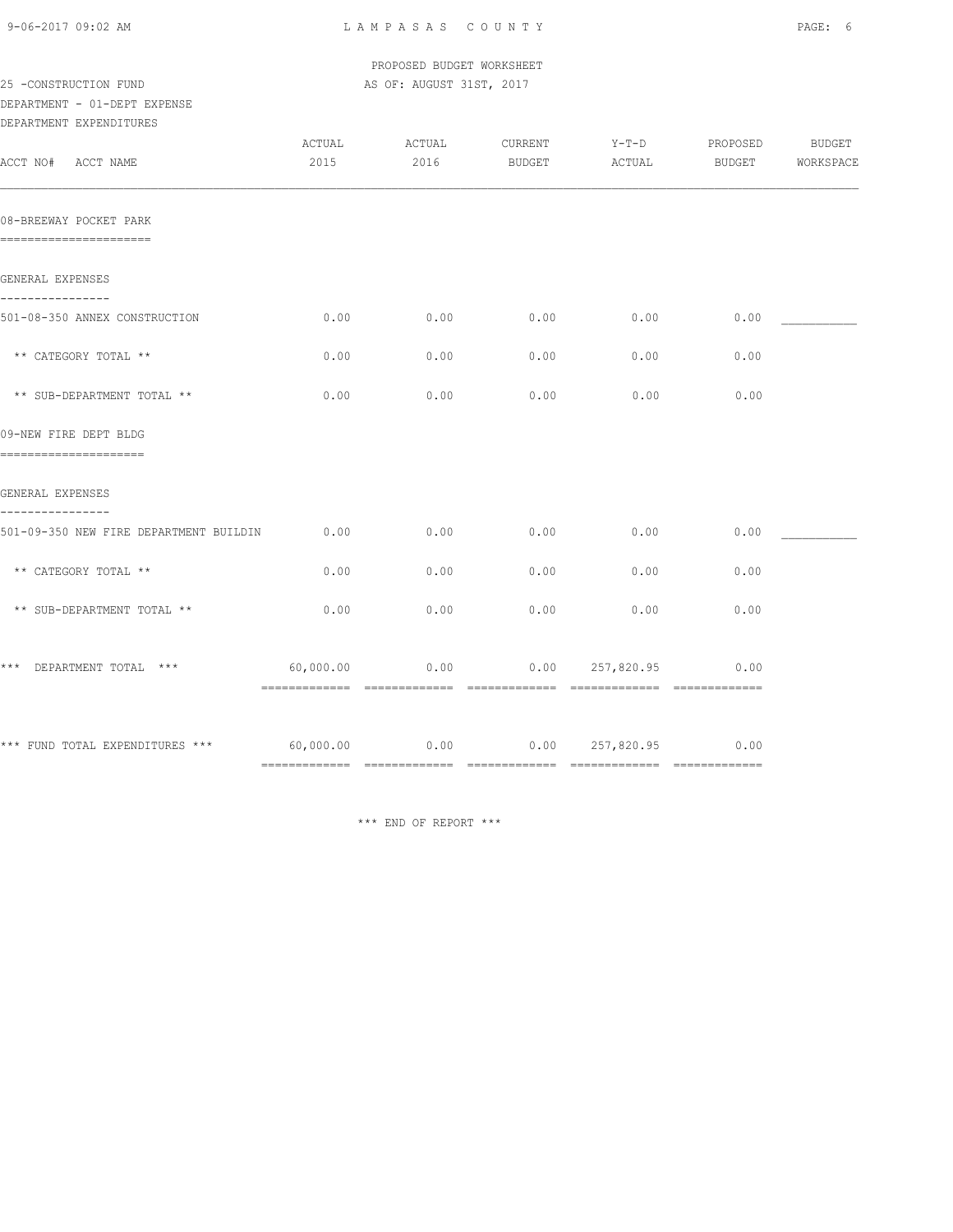### PROPOSED BUDGET WORKSHEET 27 -MAJOR CRIMES ASSIST UNITE AS OF: AUGUST 31ST, 2017

| ACCT NO# ACCT NAME                                | ACTUAL ACTUAL<br>2015 | 2016 | BUDGET ACTUAL                             | CURRENT Y-T-D                 | PROPOSED BUDGET<br>BUDGET | WORKSPACE |
|---------------------------------------------------|-----------------------|------|-------------------------------------------|-------------------------------|---------------------------|-----------|
| REVENUE SUMMARY                                   |                       |      |                                           |                               |                           |           |
| 00-MAJOR CRIME ASST UNIT                          | 0.00                  |      | $0.00$ $0.00$ $0.00$ $0.00$ $0.00$ $0.00$ |                               |                           |           |
| 01-MAJOR CRIME ASST UNIT                          | 0.36                  | 0.36 | 0.00                                      | 0.01                          | 0.00                      |           |
| *** TOTAL REVENUE ***                             | 0.36                  | 0.36 |                                           | $0.00$ 0.01                   | 0.00                      |           |
| EXPENDITURE SUMMARY                               |                       |      |                                           |                               |                           |           |
| 01-MAJOR CRIME ASST UNIT                          | 0.00                  |      | $0.00$ $0.00$ $0.00$ $0.00$               |                               | 0.00                      |           |
| *** TOTAL EXPENDITURES ***                        | 0.00                  | 0.00 |                                           | $0.00$ 0.00<br>-------------- | 0.00<br>=============     |           |
| REVENUES OVER/(UNDER) EXPENDITURES 0.36 0.36 0.00 |                       |      |                                           | $0.01$ 0.00                   |                           |           |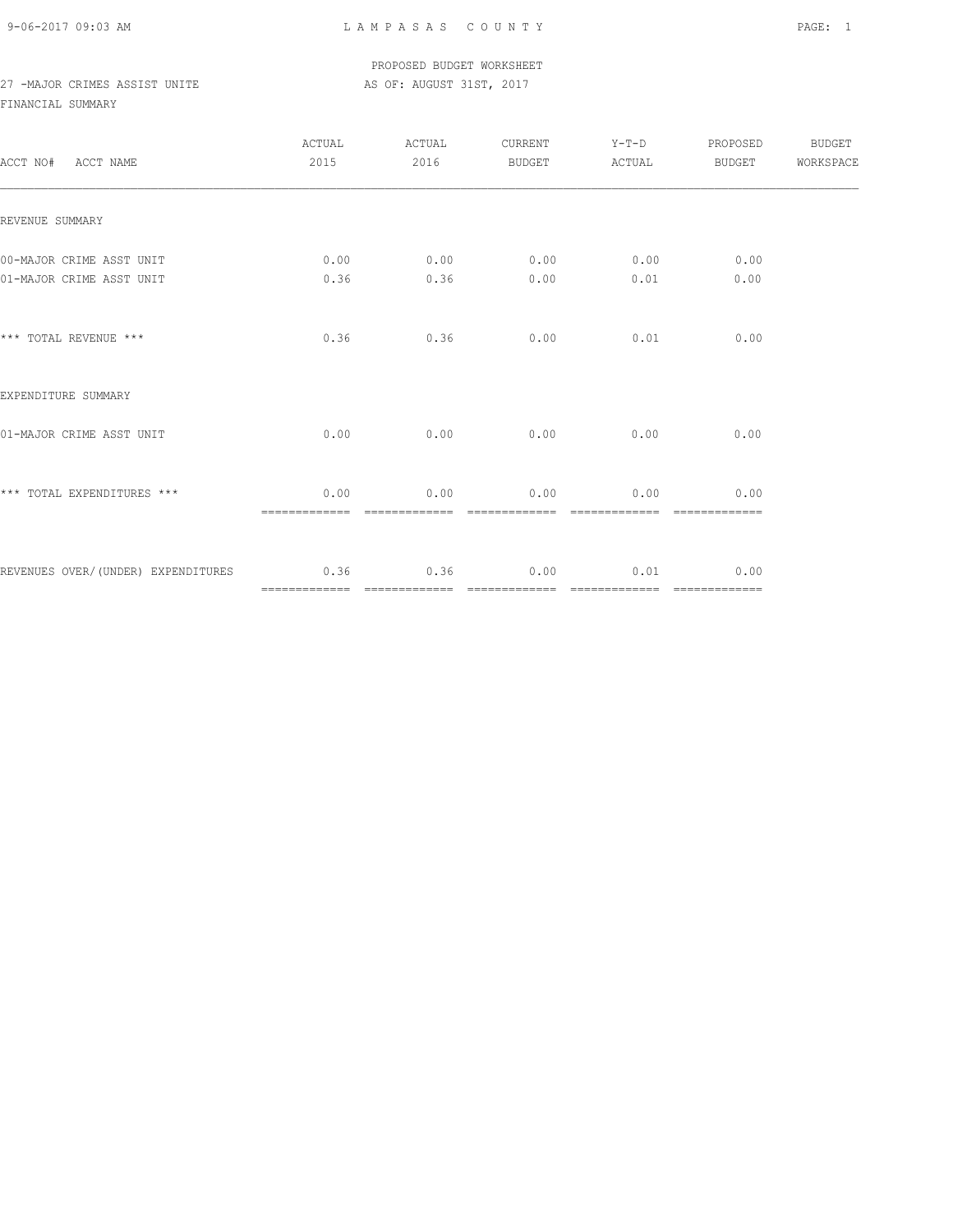### PROPOSED BUDGET WORKSHEET 27 -MAJOR CRIMES ASSIST UNITE AS OF: AUGUST 31ST, 2017

### DEPARTMENT - 00-MAJOR CRIME ASST UNIT DEPARTMENT REVENUES

| DEFARIMENI KEVENUES                |        |        |         |         |          |               |
|------------------------------------|--------|--------|---------|---------|----------|---------------|
|                                    | ACTUAL | ACTUAL | CURRENT | $Y-T-D$ | PROPOSED | <b>BUDGET</b> |
| ACCT NO#<br>ACCT NAME              | 2015   | 2016   | BUDGET  | ACTUAL  | BUDGET   | WORKSPACE     |
|                                    |        |        |         |         |          |               |
|                                    |        |        |         |         |          |               |
|                                    |        |        |         |         |          |               |
| MAJOR CRIMES                       |        |        |         |         |          |               |
| 100-00-187 FORFEITED PROPERTY      | 0.00   | 0.00   | 0.00    | 0.00    | 0.00     |               |
| ** SUB-DEPARTMENT REVENUE TOTAL ** | 0.00   | 0.00   | 0.00    | 0.00    | 0.00     |               |
| ** DEPARTMENT REVENUE TOTAL **     | 0.00   | 0.00   | 0.00    | 0.00    | 0.00     |               |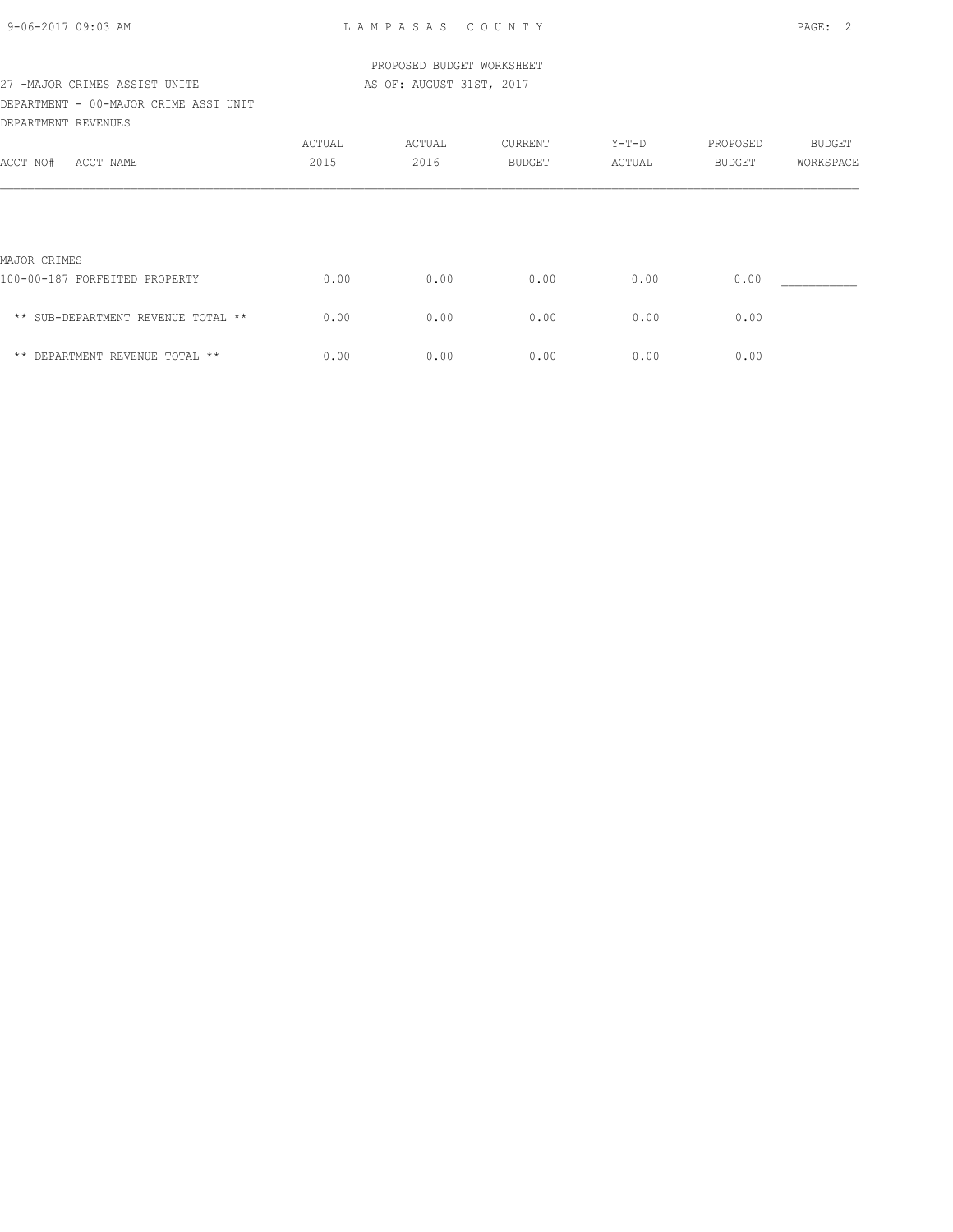# PROPOSED BUDGET WORKSHEET

# 27 -MAJOR CRIMES ASSIST UNITE AS OF: AUGUST 31ST, 2017

DEPARTMENT - 01-MAJOR CRIME ASST UNIT DEPARTMENT REVENUES

|                                    | ACTUAL        | ACTUAL | CURRENT       | Y-T-D  | PROPOSED      | <b>BUDGET</b> |
|------------------------------------|---------------|--------|---------------|--------|---------------|---------------|
| ACCT NO#<br>ACCT NAME              | 2015          | 2016   | <b>BUDGET</b> | ACTUAL | BUDGET        | WORKSPACE     |
|                                    |               |        |               |        |               |               |
|                                    |               |        |               |        |               |               |
| MAJOR CRIMES                       |               |        |               |        |               |               |
| 101-00-099 INTEREST REVENUE        | 0.36          | 0.36   | 0.00          | 0.01   | 0.00          |               |
| 101-00-116 GRANT REVENUE           | 0.00          | 0.00   | 0.00          | 0.00   | 0.00          |               |
| 101-00-190 MISCELLANEOUS           | 0.00          | 0.00   | 0.00          | 0.00   | 0.00          |               |
| 201-00-010 OPERATING TRANSFER - IN | 0.00          | 0.00   | 0.00          | 0.00   | 0.00          |               |
| ** SUB-DEPARTMENT REVENUE TOTAL ** | 0.36          | 0.36   | 0.00          | 0.01   | 0.00          |               |
| ** DEPARTMENT REVENUE TOTAL **     | 0.36          | 0.36   | 0.00          | 0.01   | 0.00          |               |
| *** FUND TOTAL REVENUES ***        | 0.36          | 0.36   | 0.00          | 0.01   | 0.00          |               |
|                                    | ============= |        |               |        | ============= |               |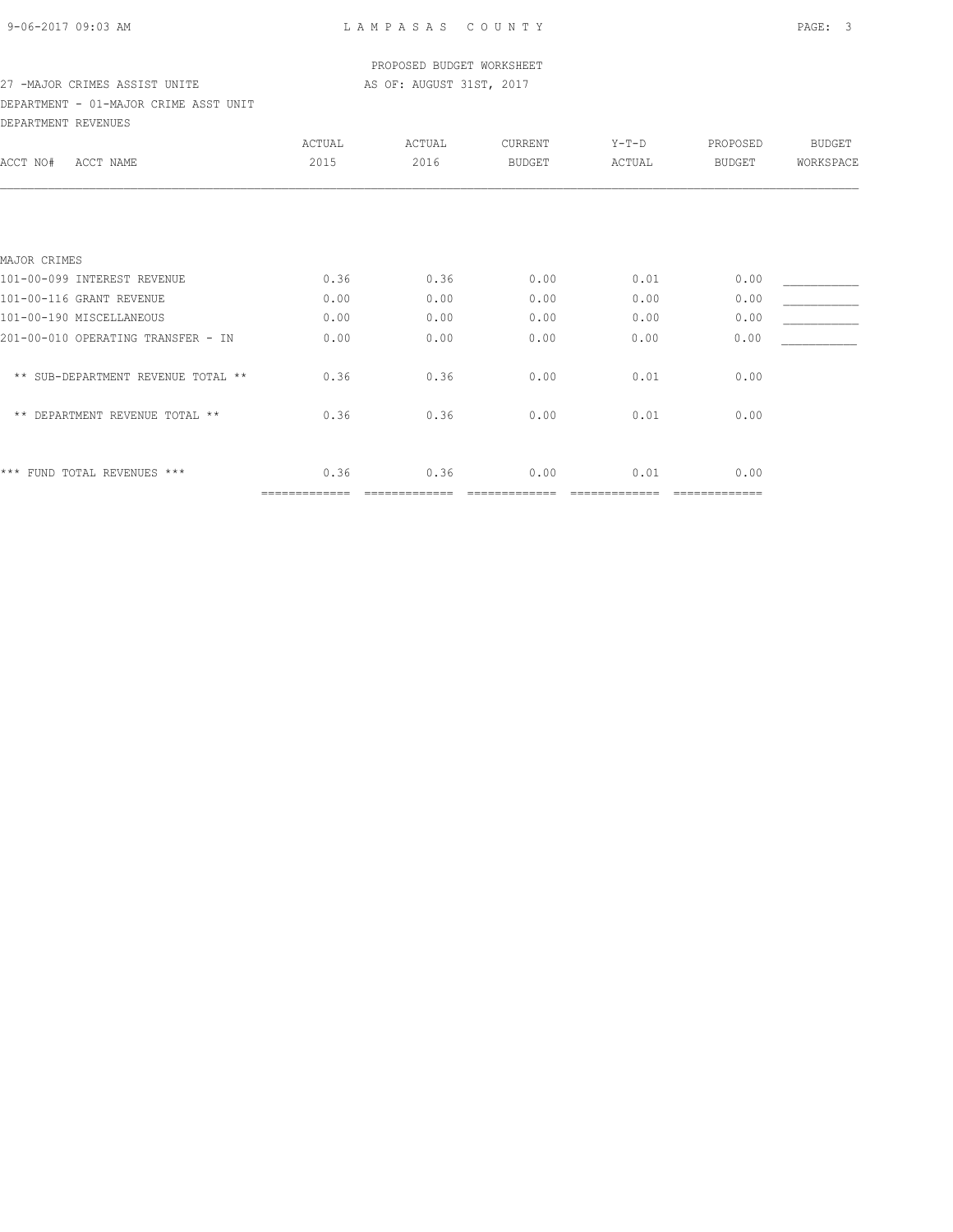|  |  |  | 9-06-2017 09:03 AM |  |
|--|--|--|--------------------|--|
|--|--|--|--------------------|--|

L A M P A S A S C O U N T Y PAGE: 4

PROPOSED BUDGET WORKSHEET

## 27 -MAJOR CRIMES ASSIST UNITE AS OF: AUGUST 31ST, 2017

DEPARTMENT - 01-MAJOR CRIME ASST UNIT DEPARTMENT EXPENDITURES

| ACCT NO#<br>ACCT NAME                                            | ACTUAL<br>2015 | ACTUAL<br>2016 | CURRENT<br><b>BUDGET</b> | $Y-T-D$<br>ACTUAL | PROPOSED<br><b>BUDGET</b> | <b>BUDGET</b><br>WORKSPACE |
|------------------------------------------------------------------|----------------|----------------|--------------------------|-------------------|---------------------------|----------------------------|
|                                                                  |                |                |                          |                   |                           |                            |
| MAJOR CRIMES                                                     |                |                |                          |                   |                           |                            |
| ============                                                     |                |                |                          |                   |                           |                            |
| WAGES                                                            |                |                |                          |                   |                           |                            |
| 401-00-120 SALARY/OVERTIME                                       | 0.00           | 0.00           | 0.00                     | 0.00              | 0.00                      |                            |
| 401-00-132 SALARIES & WAGES INVESTIGAT                           | 0.00           | 0.00           | 0.00                     | 0.00              | 0.00                      |                            |
| ** CATEGORY TOTAL **                                             | 0.00           | 0.00           | 0.00                     | 0.00              | 0.00                      |                            |
| EMPLOYEE BENEFITS                                                |                |                |                          |                   |                           |                            |
| 401-00-203 FICA BENEFITS                                         | 0.00           | 0.00           | 0.00                     | 0.00              | 0.00                      |                            |
| 401-00-204 GROUP MEDICAL INSURANCE                               | 0.00           | 0.00           | 0.00                     | 0.00              | 0.00                      |                            |
| 401-00-205 RETIREMENT                                            | 0.00           | 0.00           | 0.00                     | 0.00              | 0.00                      |                            |
| 401-00-207 WORKMEN'S COMP                                        | 0.00           | 0.00           | 0.00                     | 0.00              | 0.00                      |                            |
| 401-00-208 UNEMPLOYMENT INSURANCE                                | 0.00           | 0.00           | 0.00                     | 0.00              | 0.00                      |                            |
| ** CATEGORY TOTAL **                                             | 0.00           | 0.00           | 0.00                     | 0.00              | 0.00                      |                            |
| GENERAL EXPENSES                                                 |                |                |                          |                   |                           |                            |
|                                                                  |                |                |                          |                   |                           |                            |
| 401-00-301 COMMUNICATIONS                                        | 0.00           | 0.00           | 0.00                     | 0.00              | 0.00                      |                            |
| 401-00-302 UTILITIES                                             | 0.00           | 0.00           | 0.00                     | 0.00              | 0.00                      |                            |
| 401-00-304 OPERATING SUPPLIES<br>401-00-305 TRAVEL AND INSERVICE | 0.00<br>0.00   | 0.00<br>0.00   | 0.00<br>0.00             | 0.00<br>0.00      | 0.00<br>0.00              |                            |
| 401-00-307 INSURANCE AND BONDS                                   | 0.00           | 0.00           | 0.00                     | 0.00              | 0.00                      |                            |
| 401-00-317 IMPOUND FEES                                          | 0.00           | 0.00           | 0.00                     | 0.00              | 0.00                      |                            |
| 401-00-320 SHARED FORFEITURES                                    | 0.00           | 0.00           | 0.00                     | 0.00              | 0.00                      |                            |
| 401-00-325 CONFIDENTIAL FUNDS                                    | 0.00           | 0.00           | 0.00                     | 0.00              | 0.00                      |                            |
| 401-00-333 CONTRACTED SERVICES                                   | 0.00           | 0.00           | 0.00                     | 0.00              | 0.00                      |                            |
| 401-00-342 GAS & OIL                                             | 0.00           | 0.00           | 0.00                     | 0.00              | 0.00                      |                            |
| 401-00-343 REPAIRS & MAINTENANCE VEHIC                           | 0.00           | 0.00           | 0.00                     | 0.00              | 0.00                      |                            |
| 401-00-345 MEDICAL SERVICES                                      | 0.00           | 0.00           | 0.00                     | 0.00              | 0.00                      |                            |
| 401-00-370 EQUIPMENT RENTAL COPIER                               | 0.00           | 0.00           | 0.00                     | 0.00              | 0.00                      |                            |
| 401-00-375 BANK CHARGES                                          | 0.00           | 0.00           | 0.00                     | 0.00              | 0.00                      |                            |
| ** CATEGORY TOTAL **                                             | 0.00           | 0.00           | 0.00                     | 0.00              | 0.00                      |                            |
| CAPITAL OUTLAY                                                   |                |                |                          |                   |                           |                            |
| 401-00-401 OFFICE EQUIPMENT                                      | 0.00           | 0.00           | 0.00                     | 0.00              | 0.00                      |                            |
| 401-00-402 OPERATING EQUIPMENT                                   | 0.00           | 0.00           | 0.00                     | 0.00              | 0.00                      |                            |
| ** CATEGORY TOTAL **                                             | 0.00           | 0.00           | 0.00                     | 0.00              | 0.00                      |                            |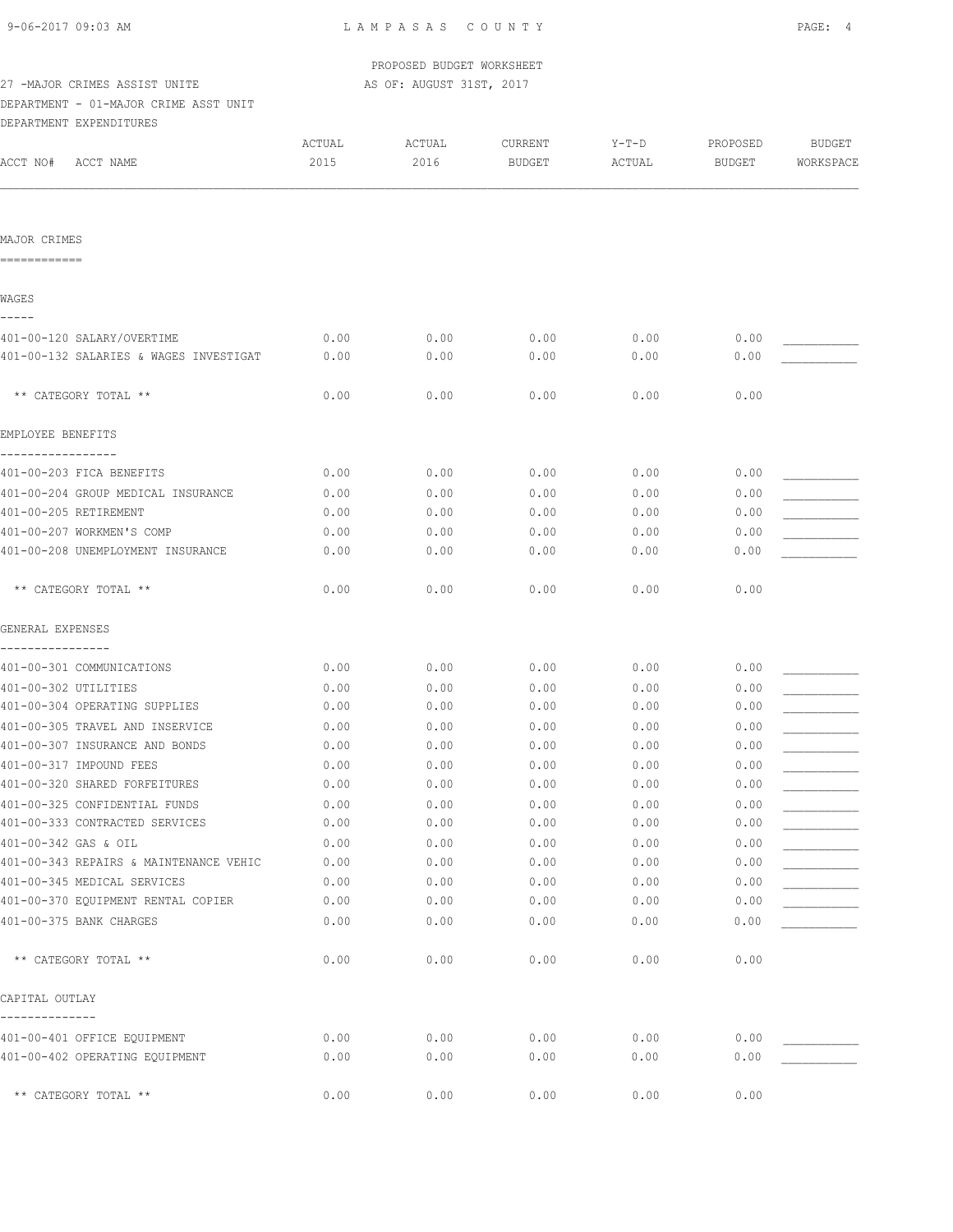### PROPOSED BUDGET WORKSHEET 27 -MAJOR CRIMES ASSIST UNITE AS OF: AUGUST 31ST, 2017

# DEPARTMENT - 01-MAJOR CRIME ASST UNIT

| DEPARTMENT EXPENDITURES         |                       |                |                          |                   |                    |                            |
|---------------------------------|-----------------------|----------------|--------------------------|-------------------|--------------------|----------------------------|
| ACCT NO# ACCT NAME              | ACTUAL<br>2015        | ACTUAL<br>2016 | CURRENT<br><b>BUDGET</b> | $Y-T-D$<br>ACTUAL | PROPOSED<br>BUDGET | <b>BUDGET</b><br>WORKSPACE |
|                                 |                       |                |                          |                   |                    |                            |
| 401-00-500 TRANSFERS OUT        | 0.00                  | 0.00           | 0.00                     | 0.00              | 0.00               |                            |
| ** CATEGORY TOTAL **            | 0.00                  | 0.00           | 0.00                     | 0.00              | 0.00               |                            |
| ** SUB-DEPARTMENT TOTAL **      | 0.00                  | 0.00           | 0.00                     | 0.00              | 0.00               |                            |
| *** DEPARTMENT TOTAL ***        | 0.00                  | 0.00           | 0.00                     | 0.00              | 0.00               |                            |
| *** FUND TOTAL EXPENDITURES *** | 0.00<br>============= | 0.00           | 0.00                     | 0.00              | 0.00               |                            |

\*\*\* END OF REPORT \*\*\*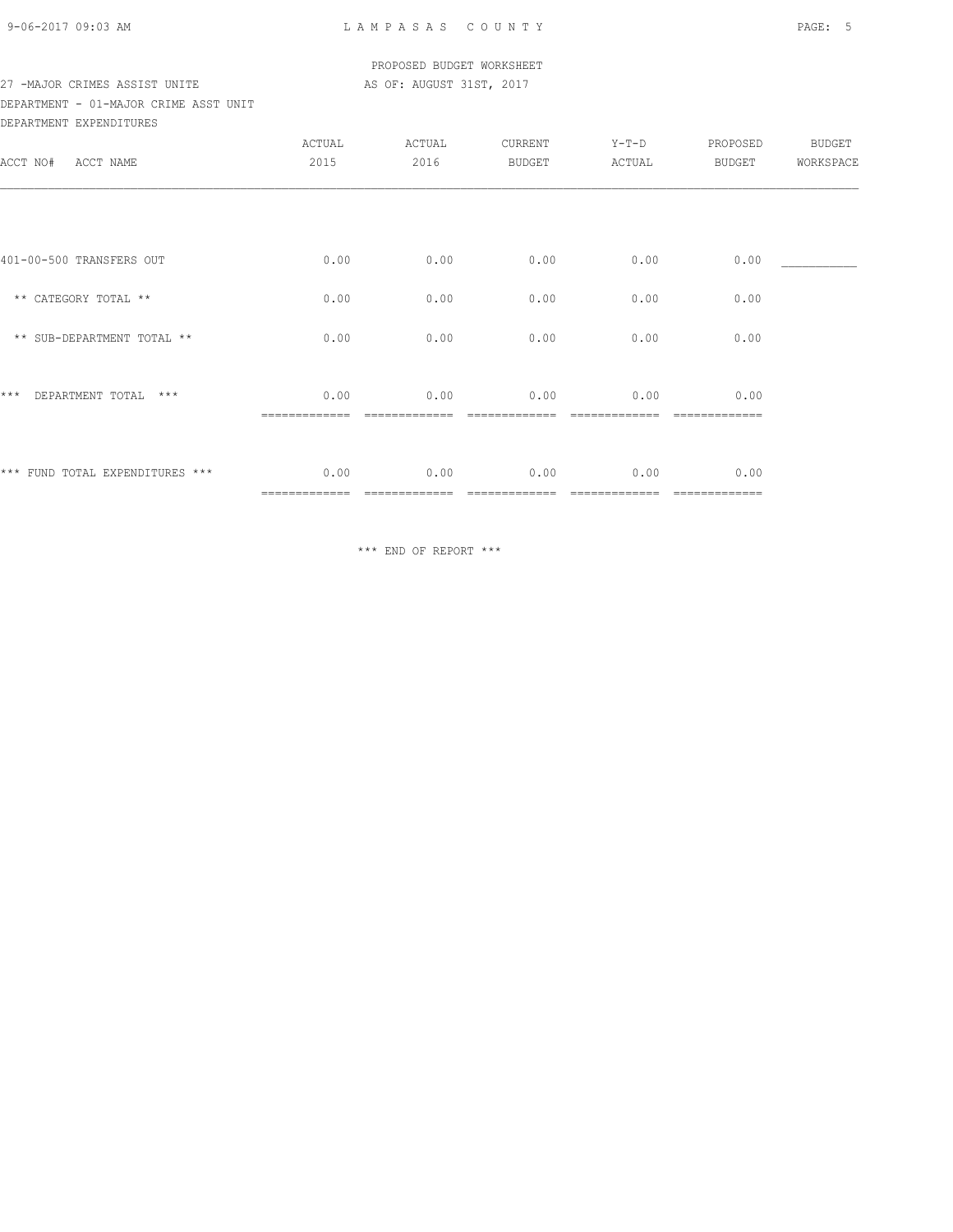### PROPOSED BUDGET WORKSHEET 28 -CHILDREN'S TRUST FUND AS OF: AUGUST 31ST, 2017

| ACCT NO# ACCT NAME                                                       | ACTUAL<br>2015 | ACTUAL<br>2016 | CURRENT<br>BUDGET | $Y-T-D$<br>ACTUAL              | PROPOSED<br><b>BUDGET</b> | <b>BUDGET</b><br>WORKSPACE |
|--------------------------------------------------------------------------|----------------|----------------|-------------------|--------------------------------|---------------------------|----------------------------|
| REVENUE SUMMARY                                                          |                |                |                   |                                |                           |                            |
| 00-DEPT REVENUE                                                          | 0.00           |                |                   | 12.50 1,800.00 824.30 1,800.00 |                           |                            |
| *** TOTAL REVENUE ***                                                    | 0.00           |                |                   | 12.50 1,800.00 824.30 1,800.00 |                           |                            |
| EXPENDITURE SUMMARY                                                      |                |                |                   |                                |                           |                            |
| 01-DEPT EXPENDITURES                                                     | 0.00           | 0.00           | 0.00              | 0.00                           | 0.00                      |                            |
| *** TOTAL EXPENDITURES ***                                               | 0.00           | 0.00           | 0.00              | 0.00                           | 0.00                      |                            |
| REVENUES OVER/(UNDER) EXPENDITURES $0.00$ 12.50 1,800.00 824.30 1,800.00 |                |                |                   |                                | --------------            |                            |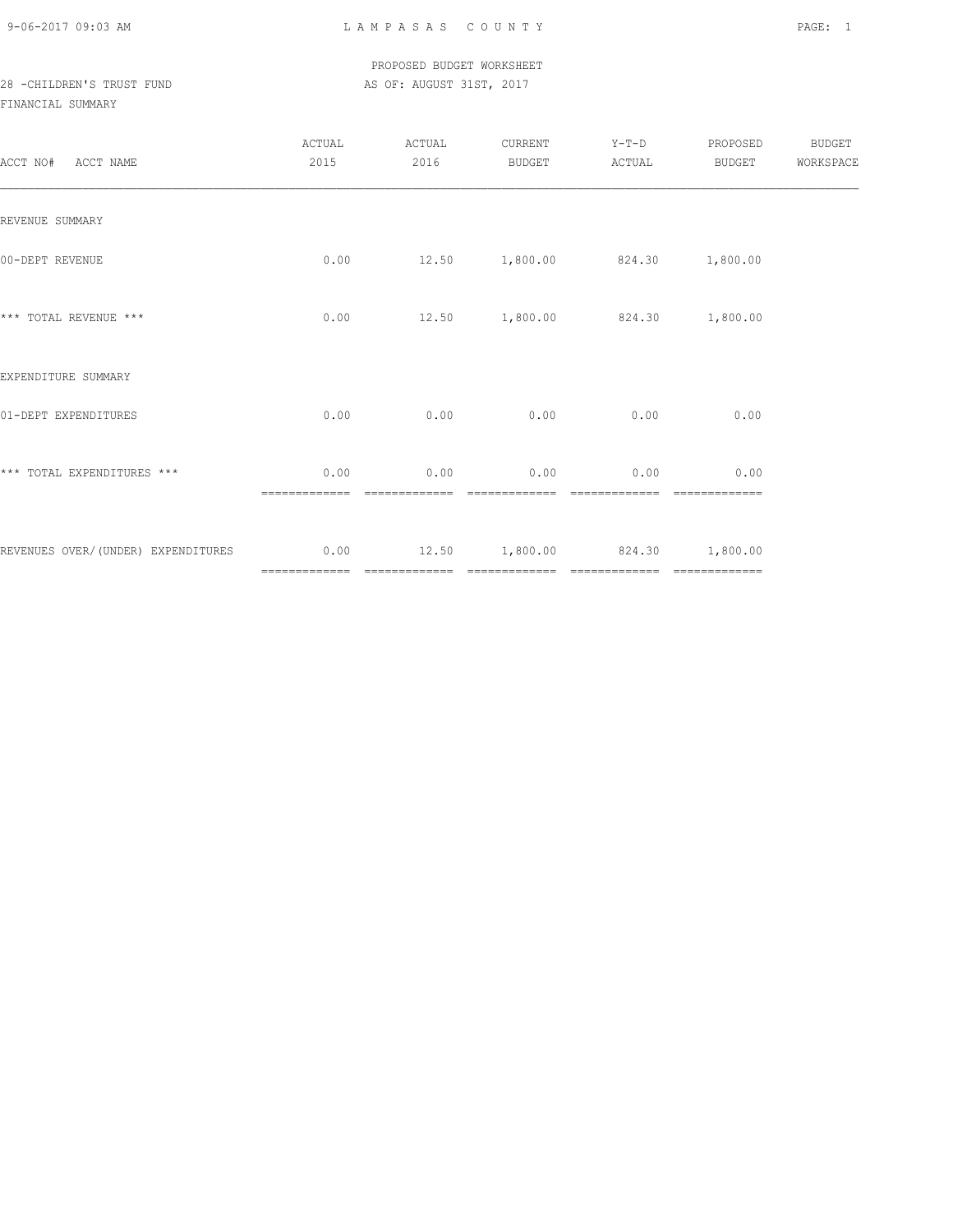### PROPOSED BUDGET WORKSHEET 28 -CHILDREN'S TRUST FUND **AS OF: AUGUST 31ST, 2017**

### DEPARTMENT - 00-DEPT REVENUE DEPARTMENT REVENUES

| DEFARIMENI KEVENUES                |        |        |               |         |                           |               |
|------------------------------------|--------|--------|---------------|---------|---------------------------|---------------|
|                                    | ACTUAL | ACTUAL | CURRENT       | $Y-T-D$ | PROPOSED                  | <b>BUDGET</b> |
| ACCT NO#<br>ACCT NAME              | 2015   | 2016   | <b>BUDGET</b> | ACTUAL  | <b>BUDGET</b>             | WORKSPACE     |
|                                    |        |        |               |         |                           |               |
|                                    |        |        |               |         |                           |               |
| 100-00-099 INTEREST REVENUE        | 0.00   | 0.00   | 0.00          | 0.00    | 0.00                      |               |
| 100-00-106 COUNTY CLERK            | 0.00   | 12.50  | 1,800.00      | 824.30  | 1,800.00                  |               |
| ** SUB-DEPARTMENT REVENUE TOTAL ** | 0.00   | 12.50  | 1,800.00      | 824.30  | 1,800.00                  |               |
| ** DEPARTMENT REVENUE TOTAL **     | 0.00   | 12.50  | 1,800.00      | 824.30  | 1,800.00                  |               |
|                                    |        |        |               |         |                           |               |
| *** FUND TOTAL REVENUES ***        | 0.00   | 12.50  | 1,800.00      | 824.30  | 1,800.00<br>============= |               |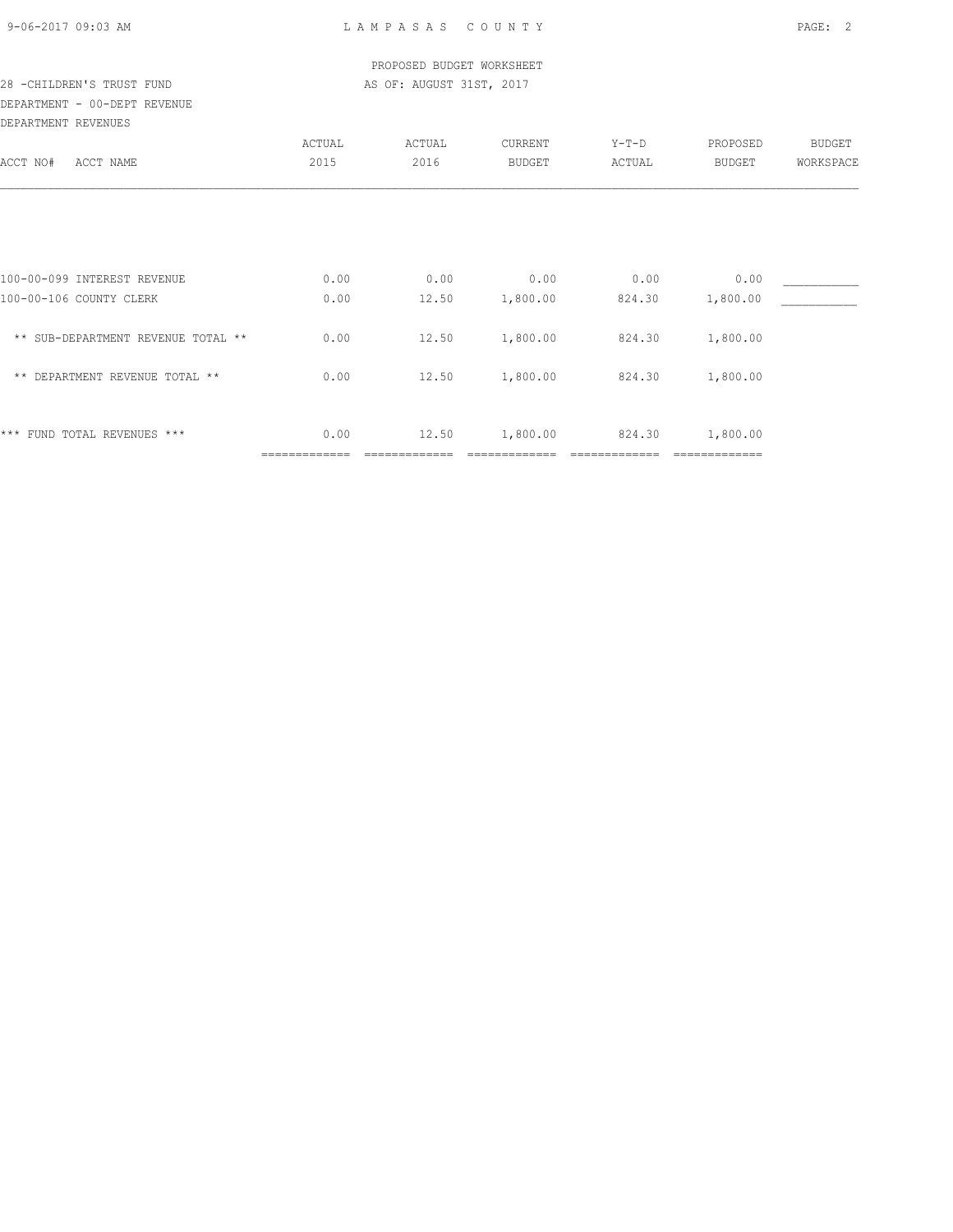L A M P A S A S C O U N T Y PAGE: 3

 PROPOSED BUDGET WORKSHEET 28 -CHILDREN'S TRUST FUND AS OF: AUGUST 31ST, 2017

### DEPARTMENT - 01-DEPT EXPENDITURES

| ---<br>------------           | .<br>$\sim$ |  |  |  |
|-------------------------------|-------------|--|--|--|
|                               |             |  |  |  |
| <b>BRBSSMITHS RUBBUSTBERG</b> |             |  |  |  |

| DEPARTMENT EXPENDITURES    |                |                |                          |                   |                           |                            |
|----------------------------|----------------|----------------|--------------------------|-------------------|---------------------------|----------------------------|
| ACCT NO#<br>ACCT NAME      | ACTUAL<br>2015 | ACTUAL<br>2016 | CURRENT<br><b>BUDGET</b> | $Y-T-D$<br>ACTUAL | PROPOSED<br><b>BUDGET</b> | <b>BUDGET</b><br>WORKSPACE |
|                            |                |                |                          |                   |                           |                            |
|                            |                |                |                          |                   |                           |                            |
|                            |                |                |                          |                   |                           |                            |
| GENERAL EXPENSES           |                |                |                          |                   |                           |                            |
| 401-00-355 STATE TREASURER | 0.00           | 0.00           | 0.00                     | 0.00              | 0.00                      |                            |
| 401-00-375 BANK CHARGES    | 0.00           | 0.00           | 0.00                     | 0.00              | 0.00                      |                            |
| ** CATEGORY TOTAL **       | 0.00           | 0.00           | 0.00                     | 0.00              | 0.00                      |                            |
| ** SUB-DEPARTMENT TOTAL ** | 0.00           | 0.00           | 0.00                     | 0.00              | 0.00                      |                            |
| $***$<br>$***$             |                |                |                          |                   |                           |                            |
| DEPARTMENT TOTAL           | 0.00           | 0.00           | 0.00                     | 0.00              | 0.00                      |                            |

\*\*\* FUND TOTAL EXPENDITURES \*\*\* 0.00 0.00 0.00 0.00 0.00

\*\*\* END OF REPORT \*\*\*

============= ============= ============= ============= =============

============= ============= ============= ============= =============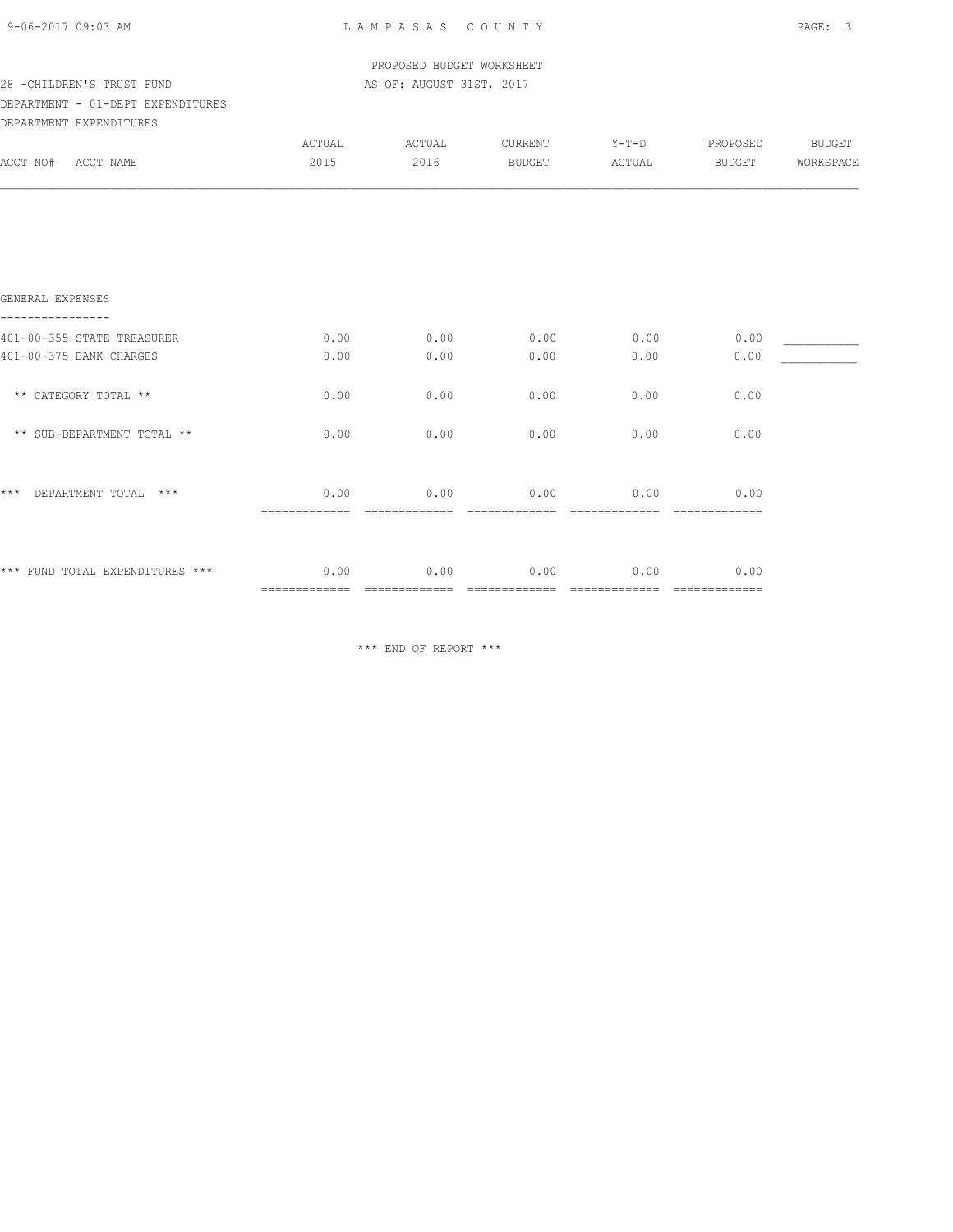### PROPOSED BUDGET WORKSHEET 29 -ELECTION FUND **AS OF: AUGUST 31ST, 2017**

| ACCT NO#<br>ACCT NAME                                  | ACTUAL<br>2015                                                                    | ACTUAL<br>2016 | CURRENT<br>BUDGET | $Y-T-D$<br>ACTUAL                                          | PROPOSED<br>BUDGET | <b>BUDGET</b><br>WORKSPACE |
|--------------------------------------------------------|-----------------------------------------------------------------------------------|----------------|-------------------|------------------------------------------------------------|--------------------|----------------------------|
| REVENUE SUMMARY                                        |                                                                                   |                |                   |                                                            |                    |                            |
| 00- DEPT REVENUE                                       |                                                                                   |                |                   | 104,571.51  137,582.88  171,233.00  139,627.61  172,926.00 |                    |                            |
| *** TOTAL REVENUE ***                                  |                                                                                   |                |                   | 104,571.51  137,582.88  171,233.00  139,627.61  172,926.00 |                    |                            |
| EXPENDITURE SUMMARY                                    |                                                                                   |                |                   |                                                            |                    |                            |
| 01- DEPT EXPENDITURE                                   |                                                                                   |                |                   | 113,704.45 135,016.53 171,233.00 139,139.51 172,926.00     |                    |                            |
| *** TOTAL EXPENDITURES ***                             | $113,704.45$ $135,016.53$ $171,233.00$ $139,139.51$ $172,926.00$<br>============= | -------------  | =============     | =============                                              |                    |                            |
| REVENUES OVER/(UNDER) EXPENDITURES (9,132.94) 2,566.35 |                                                                                   |                | 0.00              | 488.10                                                     | 0.00               |                            |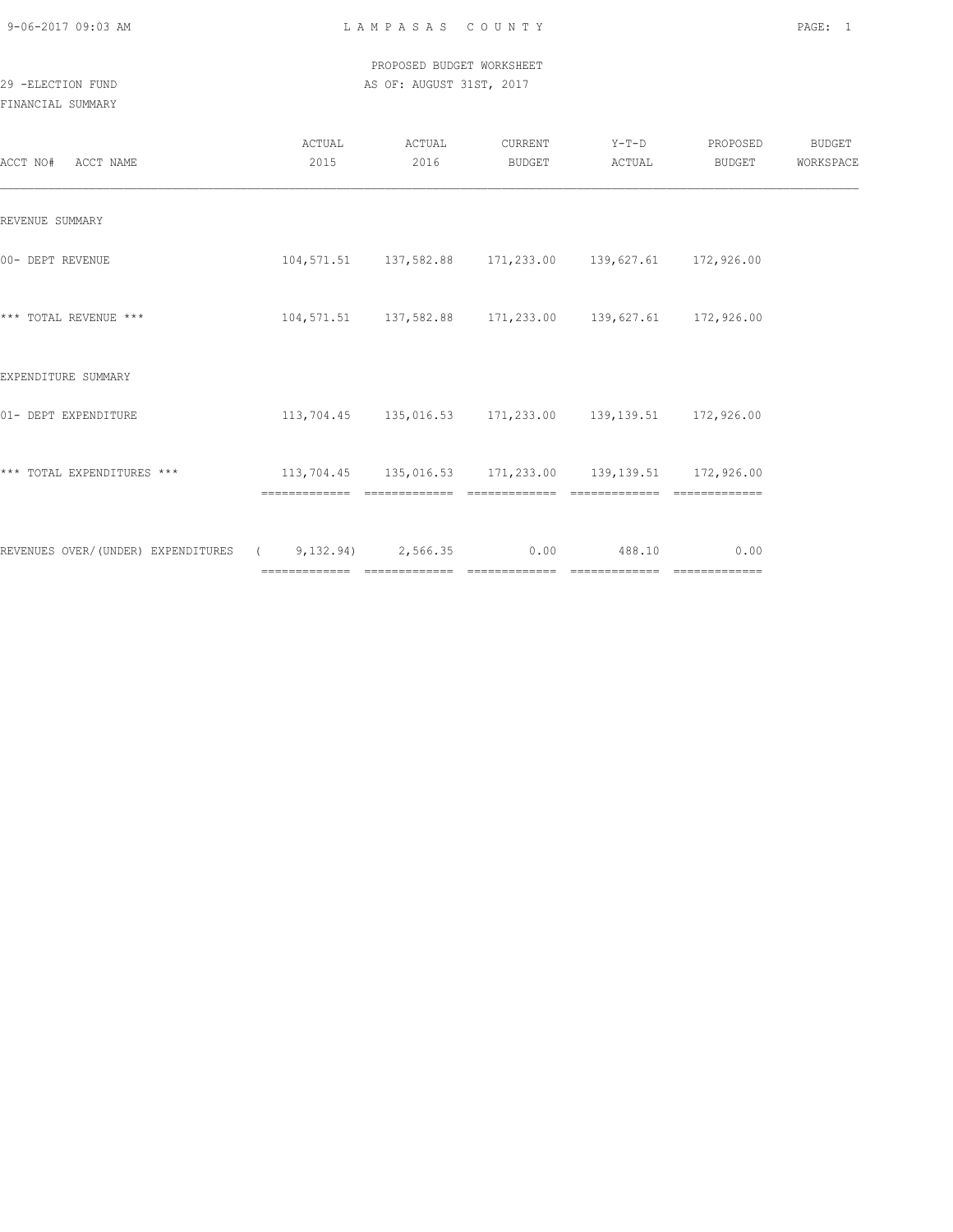### PROPOSED BUDGET WORKSHEET 29 -ELECTION FUND **AS OF: AUGUST 31ST, 2017**

DEPARTMENT - 00- DEPT REVENUE

| DEPARTMENT REVENUES                   |               |            |               |            |            |               |
|---------------------------------------|---------------|------------|---------------|------------|------------|---------------|
|                                       | ACTUAL        | ACTUAL     | CURRENT       | Y-T-D      | PROPOSED   | <b>BUDGET</b> |
| ACCT NO#<br>ACCT NAME                 | 2015          | 2016       | <b>BUDGET</b> | ACTUAL     | BUDGET     | WORKSPACE     |
|                                       |               |            |               |            |            |               |
|                                       |               |            |               |            |            |               |
| 100-00-011 VOTER REGISTRATION         | 0.00          | 0.00       | 0.00          | 0.00       | 0.00       |               |
| 100-00-080 ELECTION FUND TECHNOLOGY   | 0.00          | 0.00       | 800.00        | 85.00      | 800.00     |               |
| 100-00-099 INTEREST REVENUE           | 0.00          | 1.18       | 0.00          | 14.54      | 0.00       |               |
| 100-00-116 GRANT REVENUE - HAVA       | 0.00          | 0.00       | 0.00          | 0.00       | 0.00       |               |
| 100-00-151 CHAPTER 19 STATE REIMBURSE | 1,114.51      | 850.00     | 1,800.00      | 2,012.71   | 1,800.00   |               |
| 100-00-152 ELECTION CONTRACTS         | 16,907.00     | 21,186.70  | 10,000.00     | 18,415.36  | 10,000.00  |               |
| 100-00-190 MISCELLANEOUS RECEIPTS     | 50.00         | 45.00      | 50.00         | 0.00       | 50.00      |               |
| 200-00-010 OPERATING TRANSFERS-IN     | 86,500.00     | 115,500.00 | 158,583.00    | 119,100.00 | 160,276.00 |               |
| ** SUB-DEPARTMENT REVENUE TOTAL **    | 104,571.51    | 137,582.88 | 171,233.00    | 139,627.61 | 172,926.00 |               |
| ** DEPARTMENT REVENUE TOTAL **        | 104,571.51    | 137,582.88 | 171,233.00    | 139,627.61 | 172,926.00 |               |
| *** FUND TOTAL REVENUES ***           | 104,571.51    | 137,582.88 | 171,233.00    | 139,627.61 | 172,926.00 |               |
|                                       | ============= |            |               |            |            |               |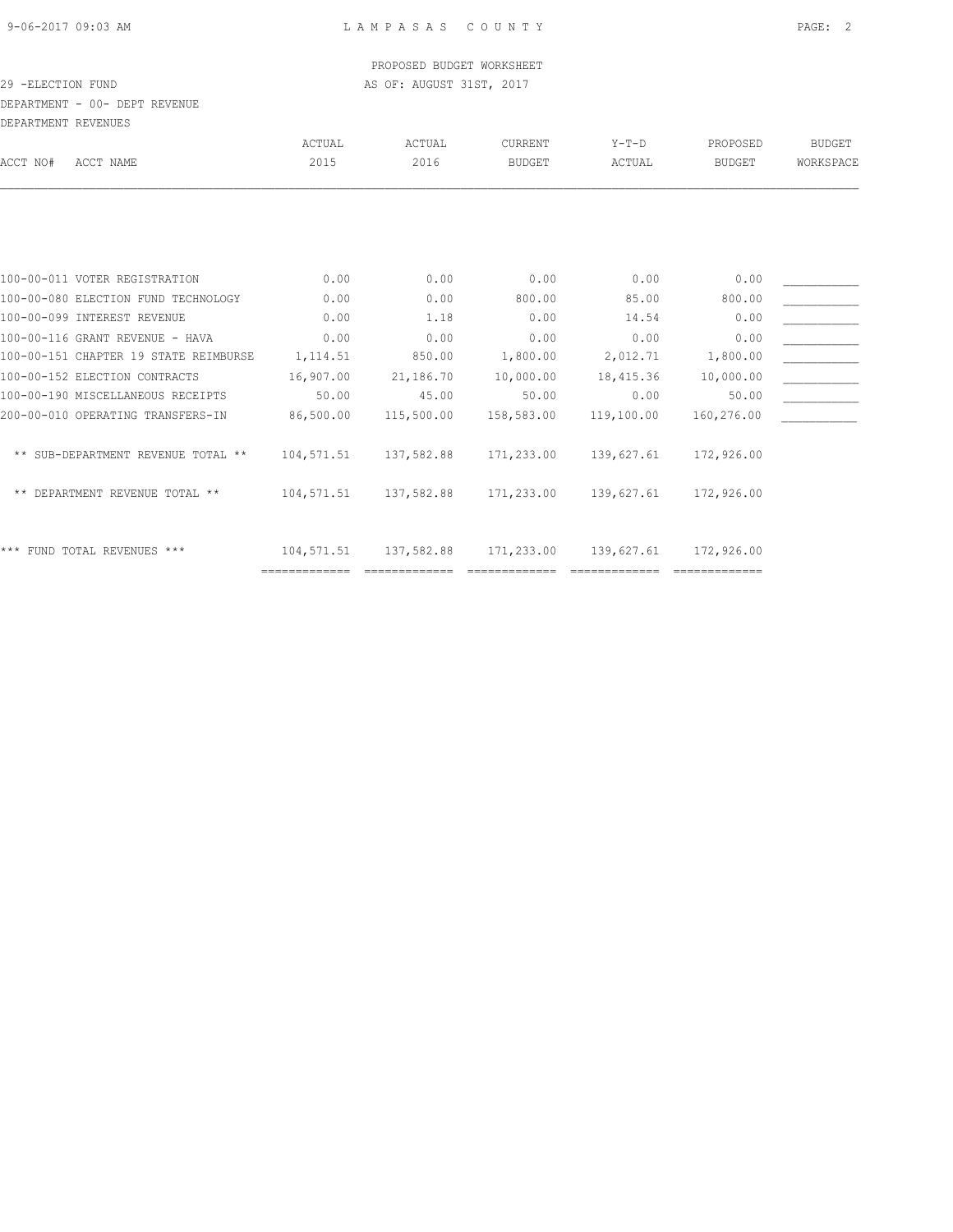L A M P A S A S C O U N T Y PAGE: 3

 PROPOSED BUDGET WORKSHEET 29 -ELECTION FUND **AS OF: AUGUST 31ST, 2017** 

#### DEPARTMENT - 01- DEPT EXPENDITURE DEPARTMENT EXPENDITURES

| DEFAKIMENI EAFENDIIUKES                |           |            |               |           |               |               |
|----------------------------------------|-----------|------------|---------------|-----------|---------------|---------------|
|                                        | ACTUAL    | ACTUAL     | CURRENT       | $Y-T-D$   | PROPOSED      | <b>BUDGET</b> |
| ACCT NO#<br>ACCT NAME                  | 2015      | 2016       | <b>BUDGET</b> | ACTUAL    | <b>BUDGET</b> | WORKSPACE     |
|                                        |           |            |               |           |               |               |
|                                        |           |            |               |           |               |               |
|                                        |           |            |               |           |               |               |
| WAGES                                  |           |            |               |           |               |               |
|                                        |           |            |               |           |               |               |
| 401-00-102 SALARIES & WAGES APPT #0349 | 32,983.89 | 34, 125.85 | 47,476.00     | 43,378.80 | 48,191.00     |               |
| 401-00-104 SALARIES & WAGES DEP #1882  | 24,828.66 | 23, 337.52 | 24,518.00     | 23,446.17 | 25,030.00     |               |
| 401-00-106 TEMPORARY EMLOYEE           | 0.00      | 0.00       | 0.00          | 0.00      | 0.00          |               |
| 401-00-120 SALARY/OVERTIME             | 0.00      | 0.00       | 0.00          | 0.00      | 0.00          |               |
| ** CATEGORY TOTAL **                   | 57,812.55 | 57,463.37  | 71,994.00     | 66,824.97 | 73,221.00     |               |
| EMPLOYEE BENEFITS                      |           |            |               |           |               |               |
|                                        |           |            |               |           |               |               |

| 401-00-203 FICA BENEFITS           | 4,306.08  | 4,340.66  | 5,575.00  | 4,965.39  | 5,601.00  |  |
|------------------------------------|-----------|-----------|-----------|-----------|-----------|--|
| 401-00-204 GROUP MEDICAL INSURANCE | 223.18    | 9,421.16  | 16,439.00 | 16,402.00 | 17,696.00 |  |
| 401-00-205 RETIREMENT              | 9,209.85  | 9,514.77  | 11,660.00 | 10,415.98 | 11,715.00 |  |
| 401-00-207 WORKMEN'S COMP          | 12.00     | 198.00    | 242.00    | 242.00    | 243.00    |  |
| 401-00-208 UNEMPLOYMENT INSURANCE  | 0.00      | 19.00     | 118.00    | 118.00    | 25.00     |  |
| 401-00-212 PHONE ALLOWANCE         | 480.00    | 520.00    | 480.00    | 440.00    | 480.00    |  |
|                                    |           |           |           |           |           |  |
| ** CATEGORY TOTAL **               | 14,231.11 | 24,013.59 | 34,514.00 | 32,583.37 | 35,760.00 |  |
|                                    |           |           |           |           |           |  |

GENERAL EXPENSES

| 401-00-300 INTERPRETER                  | 0.00        | 0.00      | 0.00      | 0.00      | 0.00      |  |
|-----------------------------------------|-------------|-----------|-----------|-----------|-----------|--|
| 401-00-301 COMMUNICATIONS               | 379.90      | 267.00    | 800.00    | 874.53    | 800.00    |  |
| 401-00-303 COMPUTER SUPPLIES            | 525.34      | 521.99    | 800.00    | 0.00      | 600.00    |  |
| 401-00-304 OPERATING SUPPLIES           | 97.60       | 542.60    | 600.00    | 234.95    | 600.00    |  |
| 401-00-305 TRAVEL & INSERVICE TRAINING  | 2,900.18    | 1,219.06  | 2,500.00  | 1,353.16  | 1,500.00  |  |
| 401-00-311 REPAIR/MAINTENANCE           | 152.00      | 0.00      | 1,200.00  | 0.00      | 600.00    |  |
| 401-00-312 EQUIPMENT MAINTENANCE CONT   | 12,077.00   | 9,751.59  | 12,000.00 | 11,255.00 | 12,000.00 |  |
| 401-00-315 DUES                         | 0.00        | 320.00    | 300.00    | 0.00      | 320.00    |  |
| 401-00-333 CONTRACTED SERVICES (BALLOT) | 13,144.92   | 19,726.19 | 18,000.00 | 12,070.77 | 18,000.00 |  |
| 401-00-337 ELECTIONS, JUDGES & SUPPLIE  | 3,074.53    | 4,464.06  | 10,000.00 | 7,538.29  | 10,000.00 |  |
| 401-00-354 VOTER REGISTRATION           | 0.00        | 4,770.29  | 5,000.00  | 1,053.12  | 6,500.00  |  |
| 401-00-361 POSTAGE                      | 48.00       | 120.00    | 300.00    | 6.65      | 300.00    |  |
| 401-00-370 EOUIPMENT RENTAL - COPIER    | 1,960.31    | 1,985.93  | 2,200.00  | 1,413.06  | 2,200.00  |  |
| 401-00-375 BANK CHARGES                 | 0.00        | 0.00      | 25.00     | 0.00      | 25.00     |  |
| 401-00-389 MISCELLANOUS EXPENSE         | 0.00        | 0.00      | 1,000.00  | 0.00      | 500.00    |  |
|                                         |             |           |           |           |           |  |
| ** CATEGORY TOTAL **                    | 34, 359. 78 | 43,688.71 | 54,725.00 | 35,799.53 | 53,945.00 |  |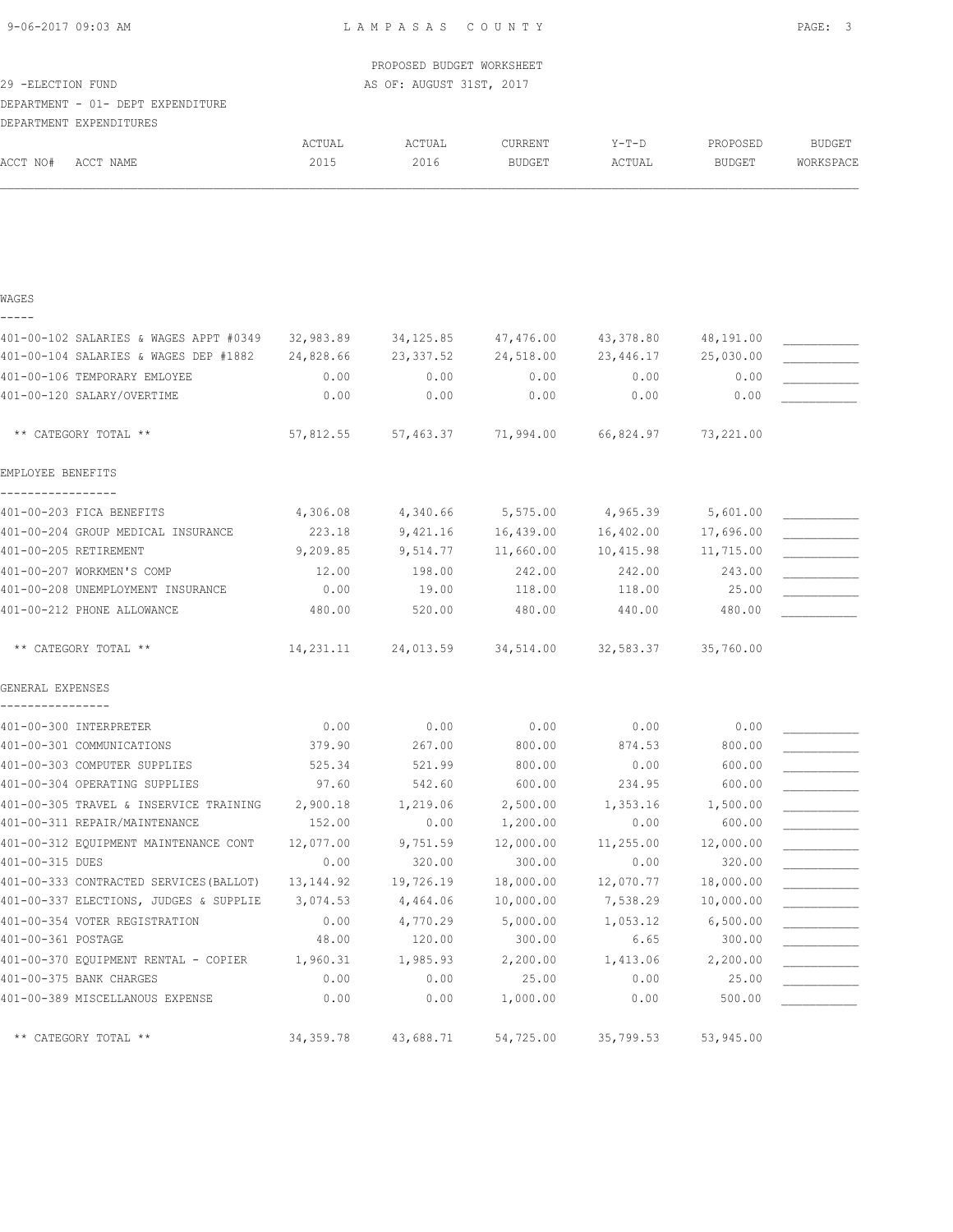PROPOSED BUDGET WORKSHEET 29 -ELECTION FUND **AS OF: AUGUST 31ST, 2017** 

DEPARTMENT - 01- DEPT EXPENDITURE

DEPARTMENT EXPENDITURES

| ACCT NO# ACCT NAME                                                                                                  | ACTUAL<br>2015 | ACTUAL<br>2016 | CURRENT<br><b>BUDGET</b>                                         | $Y-T-D$<br>ACTUAL | PROPOSED<br>BUDGET | <b>BUDGET</b><br>WORKSPACE |
|---------------------------------------------------------------------------------------------------------------------|----------------|----------------|------------------------------------------------------------------|-------------------|--------------------|----------------------------|
| CAPITAL OUTLAY                                                                                                      |                |                |                                                                  |                   |                    |                            |
| 401-00-401 OFFICE MACHINES & EQUIPMENT                                                                              | 0.00           | 0.00           | 0.00                                                             | 0.00              | 0.00               |                            |
| ** CATEGORY TOTAL **                                                                                                | 0.00           | 0.00           | 0.00                                                             | 0.00              | 0.00               |                            |
| 401-00-500 OPERATING TRANSFERS-OUT                                                                                  | 0.00           | 0.00           | 0.00                                                             | 0.00              | 0.00               |                            |
| ** CATEGORY TOTAL **                                                                                                | 0.00           | 0.00           | 0.00                                                             | 0.00              | 0.00               |                            |
| ** SUB-DEPARTMENT TOTAL **                                                                                          |                |                | $106,403.44$ $125,165.67$ $161,233.00$ $135,207.87$ $162,926.00$ |                   |                    |                            |
| WAGES                                                                                                               |                |                |                                                                  |                   |                    |                            |
| 401-01-198 ELECTIONS WAGES                                                                                          | 0.00           | 0.00           | 0.00                                                             | 0.00              | 0.00               |                            |
| ** CATEGORY TOTAL **                                                                                                | 0.00           | 0.00           | 0.00                                                             | 0.00              | 0.00               |                            |
| GENERAL EXPENSES                                                                                                    |                |                |                                                                  |                   |                    |                            |
| 401-01-337 ELECTIONS, JUDGES & PAYROLL       7,301.01         9,850.86      10,000.00        3,931.64     10,000.00 |                |                |                                                                  |                   |                    |                            |
| ** CATEGORY TOTAL **                                                                                                | 7,301.01       |                | $9,850.86$ 10,000.00                                             | 3,931.64          | 10,000.00          |                            |
| ** SUB-DEPARTMENT TOTAL **                                                                                          | 7,301.01       |                | 9,850.86 10,000.00                                               | 3,931.64          | 10,000.00          |                            |
| *** DEPARTMENT TOTAL ***                                                                                            |                |                | 113,704.45 135,016.53 171,233.00 139,139.51 172,926.00           |                   |                    |                            |
| *** FUND TOTAL EXPENDITURES ***                                                                                     |                |                | 113,704.45  135,016.53  171,233.00  139,139.51  172,926.00       |                   |                    |                            |

\*\*\* END OF REPORT \*\*\*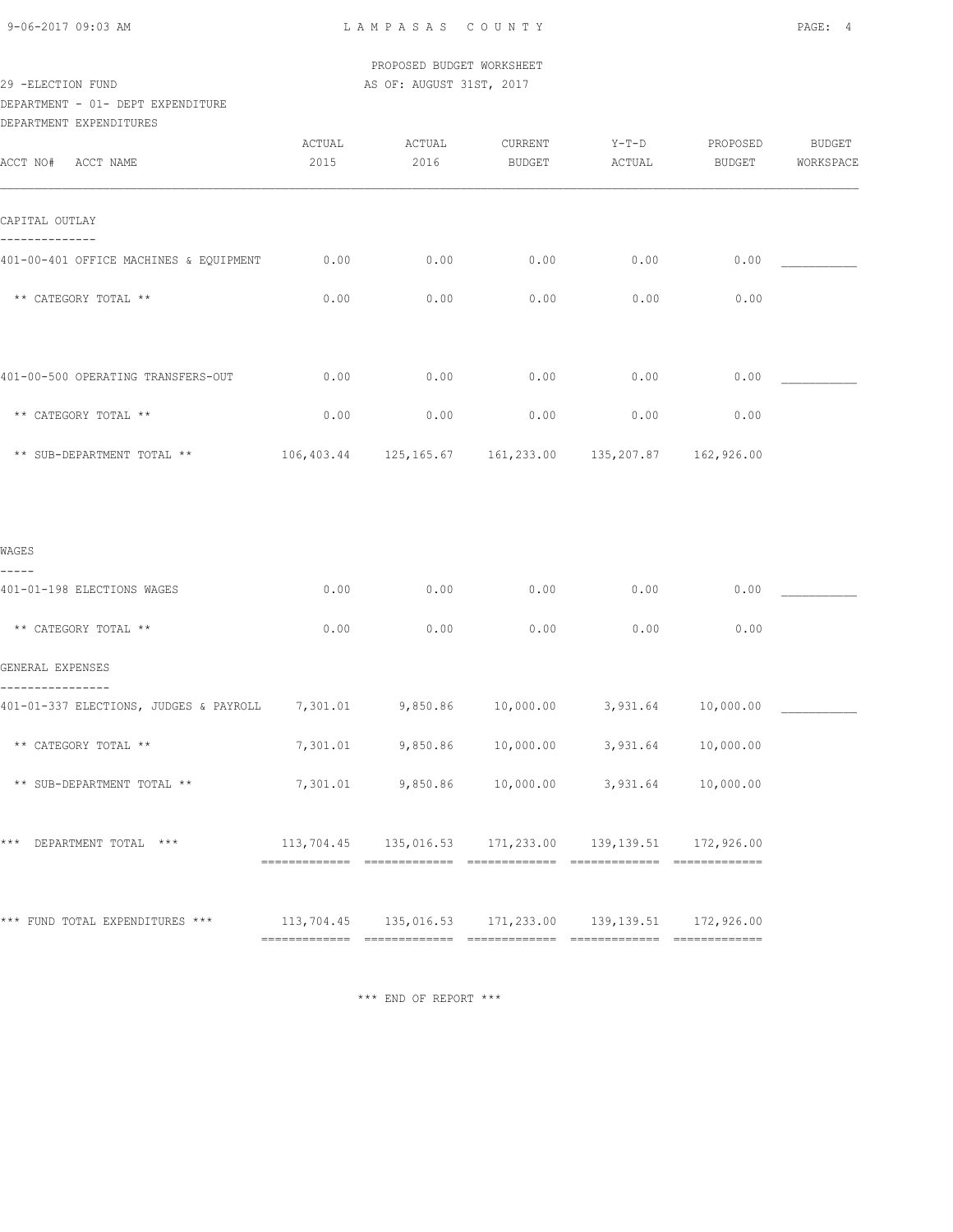### PROPOSED BUDGET WORKSHEET 30 -PRE-TRIAL INTERVENTION **AS OF: AUGUST 31ST, 2017**

| ACCT NO#<br>ACCT NAME                                                   | ACTUAL<br>2015 | ACTUAL<br>2016 | CURRENT<br>BUDGET                                           | $Y-T-D$<br>ACTUAL | PROPOSED<br>BUDGET  | <b>BUDGET</b><br>WORKSPACE |
|-------------------------------------------------------------------------|----------------|----------------|-------------------------------------------------------------|-------------------|---------------------|----------------------------|
| REVENUE SUMMARY                                                         |                |                |                                                             |                   |                     |                            |
| 00-PRE-TRIAL REVENUE                                                    |                |                | $40,395.40$ $54,589.00$ $55,000.00$ $44,728.07$ $55,000.00$ |                   |                     |                            |
| *** TOTAL REVENUE ***                                                   |                |                | $40,395.40$ $54,589.00$ $55,000.00$ $44,728.07$ $55,000.00$ |                   |                     |                            |
| EXPENDITURE SUMMARY                                                     |                |                |                                                             |                   |                     |                            |
| 01-PRE-TRIAL EXPENDITURE                                                | 0.00           |                | 25,000.00 55,000.00 55,000.00 55,000.00                     |                   |                     |                            |
| *** TOTAL EXPENDITURES ***                                              | 0.00           |                | 25,000.00 55,000.00                                         |                   | 55,000.00 55,000.00 |                            |
| REVENUES OVER/(UNDER) EXPENDITURES 40,395.40 29,589.00 0.00 (10,271.93) |                |                |                                                             |                   | 0.00                |                            |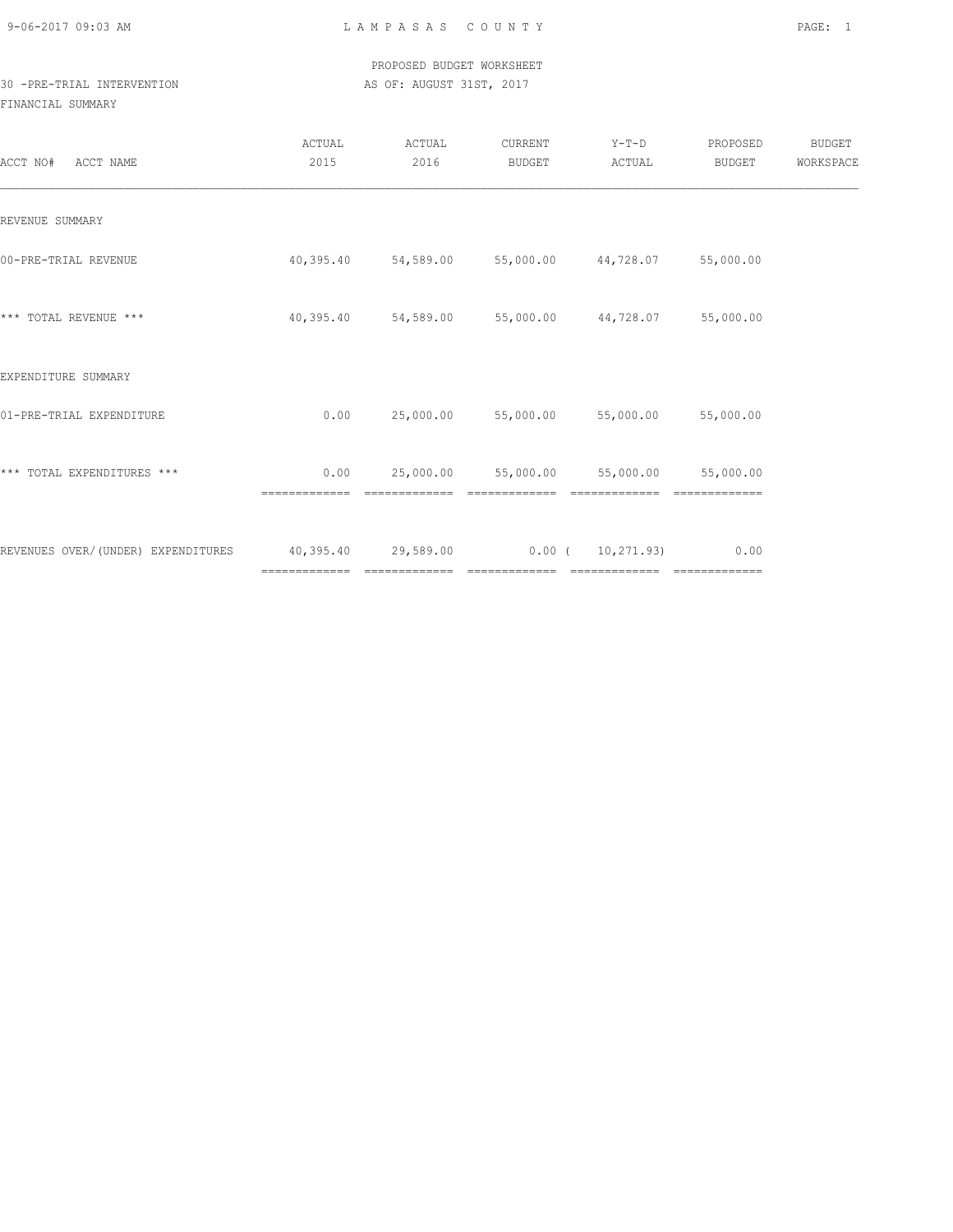### PROPOSED BUDGET WORKSHEET 30 -PRE-TRIAL INTERVENTION **AS OF: AUGUST 31ST, 2017**

## DEPARTMENT - 00-PRE-TRIAL REVENUE

| DEPARTMENT REVENUES |  |  |
|---------------------|--|--|

|                                        | ACTUAL                     | ACTUAL    | <b>CURRENT</b> | $Y-T-D$   | PROPOSED      | <b>BUDGET</b> |
|----------------------------------------|----------------------------|-----------|----------------|-----------|---------------|---------------|
| ACCT NO#<br>ACCT NAME                  | 2015                       | 2016      | <b>BUDGET</b>  | ACTUAL    | <b>BUDGET</b> | WORKSPACE     |
|                                        |                            |           |                |           |               |               |
| 100-00-004 PRE-TRIAL INTERVENTION FEES | 40,395.40                  | 54,589.00 | 55,000.00      | 44,535.00 | 55,000.00     |               |
| 100-00-099 INTEREST REVENUE            | 0.00                       | 0.00      | 0.00           | 193.07    | 0.00          |               |
| 100-00-190 MISCELLANEOUS               | 0.00                       | 0.00      | 0.00           | 0.00      | 0.00          |               |
| ** SUB-DEPARTMENT REVENUE TOTAL **     | 40,395.40                  | 54,589.00 | 55,000.00      | 44,728.07 | 55,000.00     |               |
| DEPARTMENT REVENUE TOTAL **<br>$***$   | 40,395.40                  | 54,589.00 | 55,000.00      | 44,728.07 | 55,000.00     |               |
| ***<br>FUND TOTAL REVENUES ***         | 40,395.40<br>------------- | 54,589.00 | 55,000.00      | 44,728.07 | 55,000.00     |               |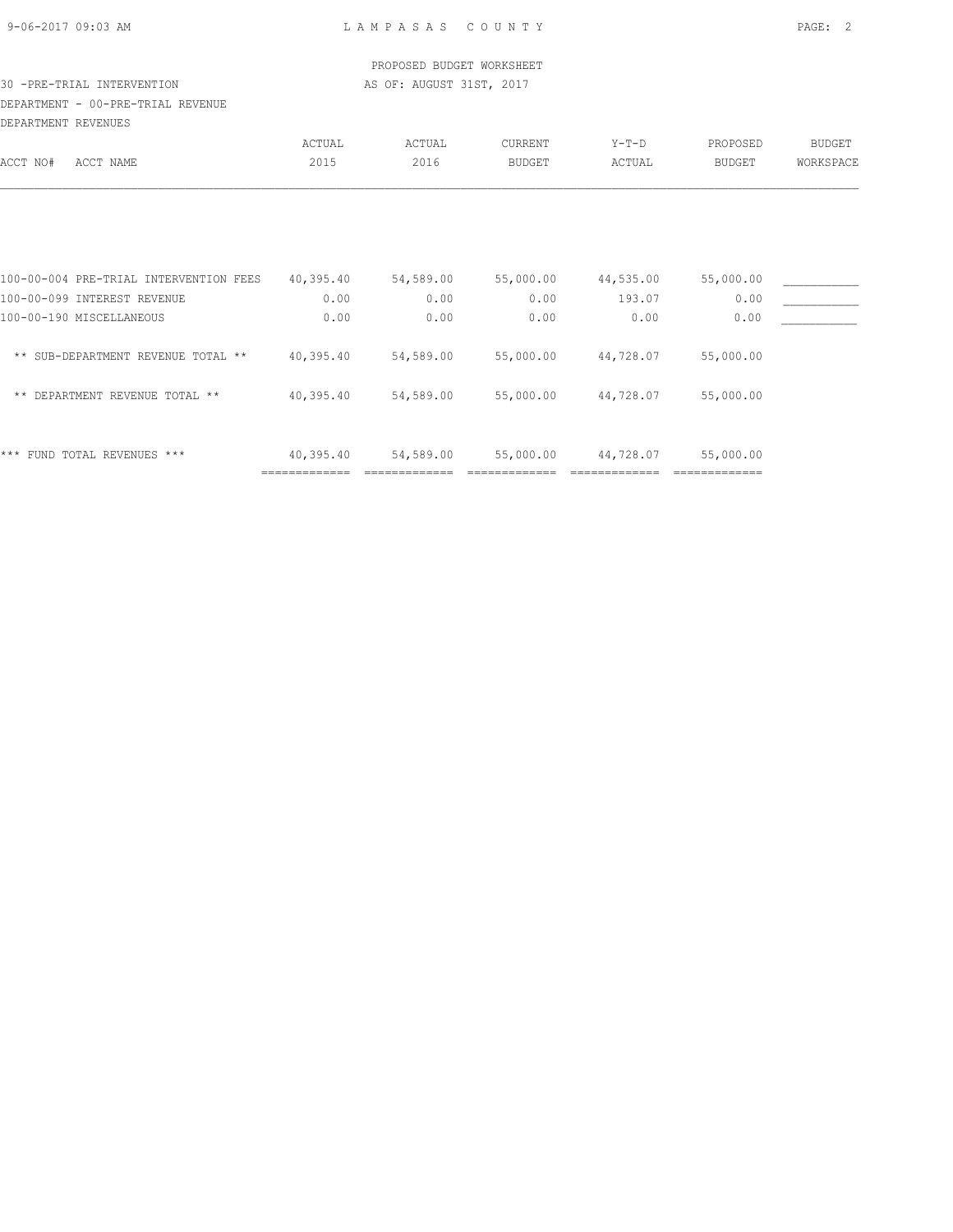L A M P A S A S C O U N T Y PAGE: 3

PROPOSED BUDGET WORKSHEET

### 30 -PRE-TRIAL INTERVENTION **AS OF: AUGUST 31ST, 2017**

DEPARTMENT - 01-PRE-TRIAL EXPENDITURE

| DEPARTMENT EXPENDITURES            |        |                              |                                          |           |                             |               |
|------------------------------------|--------|------------------------------|------------------------------------------|-----------|-----------------------------|---------------|
|                                    | ACTUAL | ACTUAL                       | CURRENT                                  | $Y-T-D$   | PROPOSED                    | <b>BUDGET</b> |
| ACCT NO#<br>ACCT NAME              | 2015   | 2016                         | <b>BUDGET</b>                            | ACTUAL    | <b>BUDGET</b>               | WORKSPACE     |
|                                    |        |                              |                                          |           |                             |               |
| GENERAL EXPENSES                   |        |                              |                                          |           |                             |               |
| 401-00-375 BANK CHARGES            | 0.00   | 0.00                         | 0.00                                     | 0.00      | 0.00                        |               |
| 401-00-389 MISCELLANOUS EXPENSE    | 0.00   | 0.00                         | 0.00                                     | 0.00      | 0.00                        |               |
| ** CATEGORY TOTAL **               | 0.00   | 0.00                         | 0.00                                     | 0.00      | 0.00                        |               |
| 401-00-500 OPERATION TRANSFERS-OUT | 0.00   | 25,000.00                    | 55,000.00                                | 55,000.00 | 55,000.00                   |               |
| ** CATEGORY TOTAL **               | 0.00   | 25,000.00                    | 55,000.00                                | 55,000.00 | 55,000.00                   |               |
| ** SUB-DEPARTMENT TOTAL **         | 0.00   | 25,000.00                    | 55,000.00                                | 55,000.00 | 55,000.00                   |               |
| $***$<br>DEPARTMENT TOTAL ***      | 0.00   |                              | 25,000.00 55,000.00                      | 55,000.00 | 55,000.00                   |               |
| *** FUND TOTAL EXPENDITURES ***    | 0.00   | ============================ | 25,000.00 55,000.00<br>$222222222222222$ | 55,000.00 | 55,000.00<br>-------------- |               |

\*\*\* END OF REPORT \*\*\*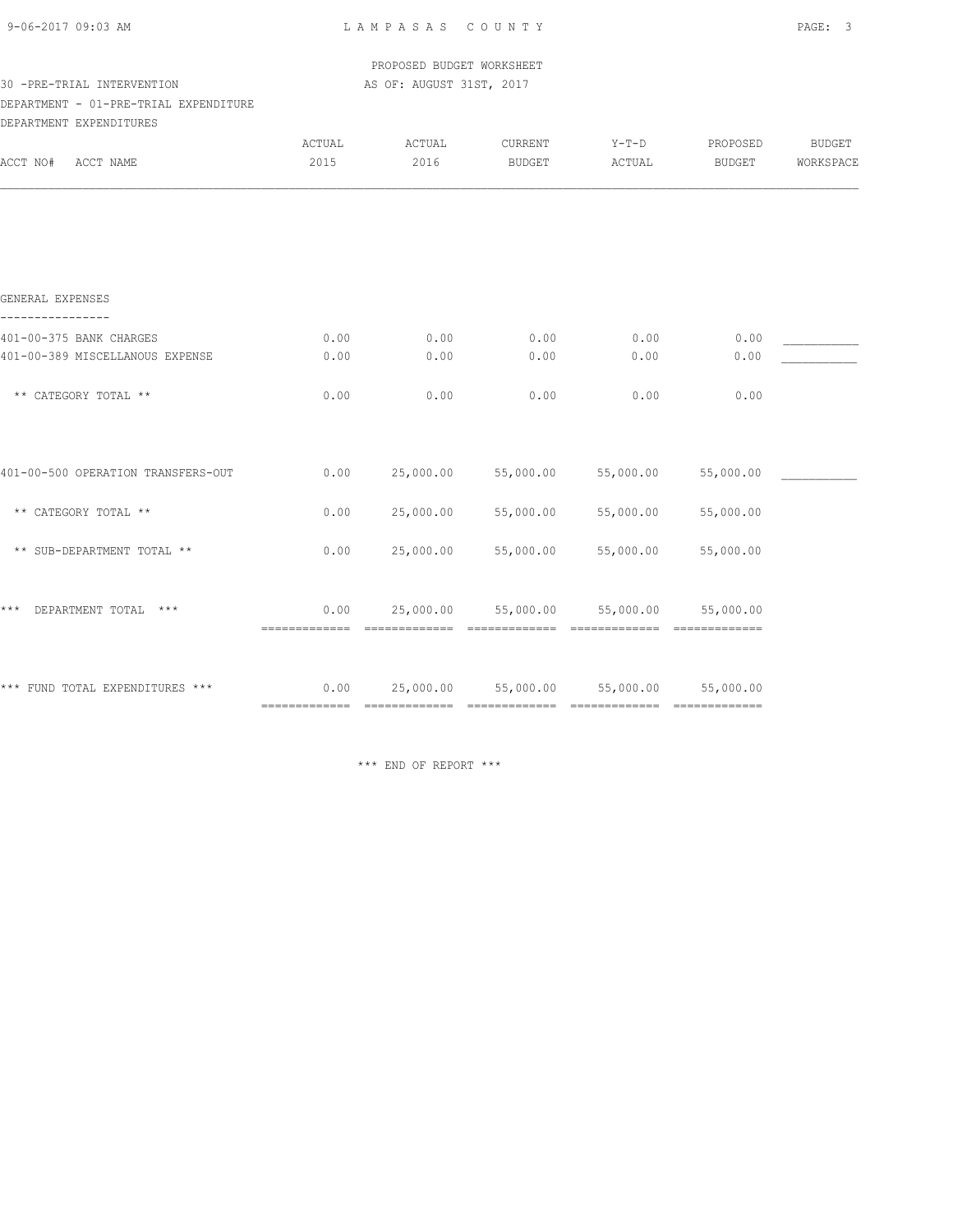### PROPOSED BUDGET WORKSHEET 31 -JUVENILE PROBATION AS OF: AUGUST 31ST, 2017

| ACCT NO#<br>ACCT NAME                                       | ACTUAL<br>2015                                         | ACTUAL<br>2016 | CURRENT<br>BUDGET | Y-T-D<br>ACTUAL                                        | PROPOSED<br>BUDGET | BUDGET<br>WORKSPACE |
|-------------------------------------------------------------|--------------------------------------------------------|----------------|-------------------|--------------------------------------------------------|--------------------|---------------------|
| REVENUE SUMMARY                                             |                                                        |                |                   |                                                        |                    |                     |
| 00-JPO REVENUE                                              |                                                        |                |                   | 553,430.88 523,413.93 500,059.00 459,141.03 506,637.00 |                    |                     |
| *** TOTAL REVENUE ***                                       |                                                        |                |                   | 553,430.88 523,413.93 500,059.00 459,141.03 506,637.00 |                    |                     |
| EXPENDITURE SUMMARY                                         |                                                        |                |                   |                                                        |                    |                     |
| 01-JPO EXPENDITURES                                         |                                                        |                |                   | 560,348.08 518,653.90 500,059.00 451,443.03 506,637.00 |                    |                     |
| *** TOTAL EXPENDITURES ***                                  | 560,348.08 518,653.90 500,059.00 451,443.03 506,637.00 |                |                   |                                                        |                    |                     |
| REVENUES OVER/(UNDER) EXPENDITURES (6,917.20) 4,760.03 0.00 |                                                        |                |                   | 7,698.00                                               | 0.00               |                     |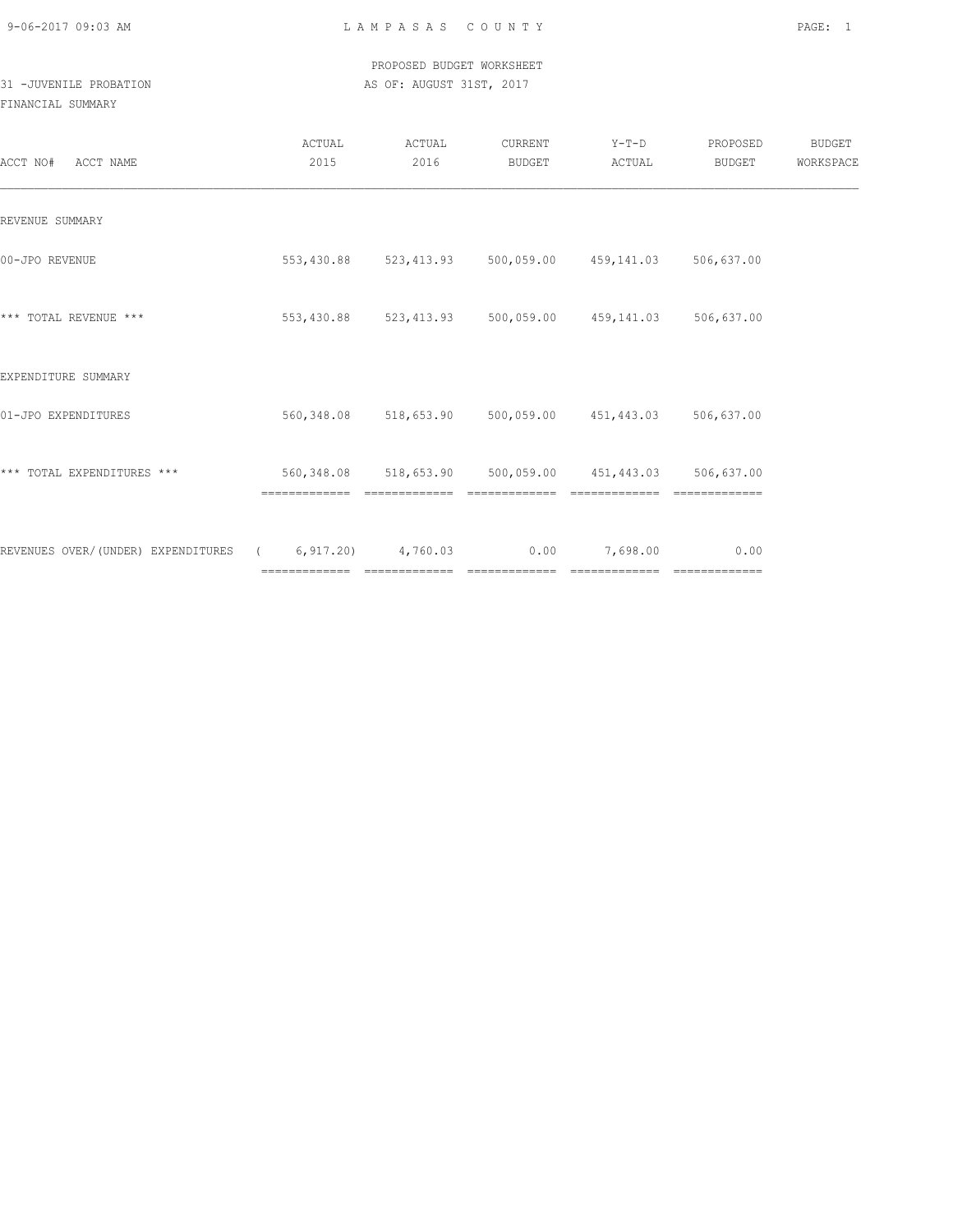## DEPARTMENT - 00-JPO REVENUE

|                     | ----------- |
|---------------------|-------------|
| DEPARTMENT REVENUES |             |

| ACCT NO#           |                                        | <b>ACTUAL</b><br>2015       | ACTUAL<br>2016               | <b>CURRENT</b>              | $Y-T-D$                     | PROPOSED                    | <b>BUDGET</b> |
|--------------------|----------------------------------------|-----------------------------|------------------------------|-----------------------------|-----------------------------|-----------------------------|---------------|
|                    | ACCT NAME                              |                             |                              | <b>BUDGET</b>               | ACTUAL                      | <b>BUDGET</b>               | WORKSPACE     |
|                    |                                        |                             |                              |                             |                             |                             |               |
|                    |                                        |                             |                              |                             |                             |                             |               |
| 100-00-007 BPS     |                                        | 0.00                        | 0.00                         | 0.00                        | 0.00                        | 28,438.00                   |               |
| 100-00-008 GRANT S |                                        | 0.00                        | 0.00                         | 0.00                        | 0.00                        | 3,746.00                    |               |
| 100-00-013 CP      |                                        | 0.00                        | 0.00                         | 0.00                        | 0.00                        | 27,526.00                   |               |
| 100-00-014 PPA     |                                        | 0.00                        | 0.00                         | 0.00                        | 0.00                        | 53,237.00                   |               |
| 100-00-016 CD      |                                        | 0.00                        | 0.00                         | 0.00                        | 0.00                        | 15,677.00                   |               |
| 100-00-017 MHS     |                                        | 0.00                        | 0.00                         | 0.00                        | 0.00                        | 15,466.00                   |               |
|                    | 100-00-019 FLEXIBLE FUNDING            | 0.00                        | 0.00                         | 0.00                        | 0.00                        | 46,782.00                   |               |
|                    | 100-00-099 INTEREST REVENUE            | 5.23                        | 12.55                        | 0.00                        | 72.45                       | 0.00                        |               |
|                    | 100-00-100 SALE OF SURPLUS PROPERTY    | 0.00                        | 6,877.00                     | 0.00                        | 0.00                        | 0.00                        |               |
|                    | 100-00-109 SERVICE FEES                | 0.00                        | 0.00                         | 0.00                        | 0.00                        | 0.00                        |               |
|                    | 100-00-111 NON-RESIDENTIAL GRANT       | 0.00                        | 0.00                         | 0.00                        | 0.00                        | 0.00                        |               |
|                    | 100-00-116 GRANT REVENUE - CJD         | 0.00                        | 0.00                         | 3,435.00                    | 525.00                      | 0.00                        |               |
|                    | 100-00-118 JUVENILE PROBATION FEES     | 6,429.91                    | 5,239.97                     | 6,000.00                    | 3,425.50                    | 6,000.00                    |               |
|                    | 100-00-123 STATE FUNDING - TJPC        | 196,720.00                  | 181,676.00                   | 185,310.00                  | 192,371.00                  | 0.00                        |               |
|                    | 100-00-142 4 E REVENUE                 | 0.00                        | 0.00                         | 0.00                        | 0.00                        | 0.00                        |               |
|                    | 100-00-190 MISCELLANOUS RECEIPTS       | 100.00                      | 12.00                        | 0.00                        | 2,587.50                    | 0.00                        |               |
|                    | 100-00-200 PLACEMENT COST              | 0.00                        | 0.00                         | 0.00                        | 9,882.00                    | 0.00                        |               |
|                    | 100-00-201 CIS GRANT SALARY REIMBURSEM | 0.00                        | 0.00                         | 0.00                        | 0.00                        | 0.00                        |               |
|                    | 100-00-206 RESTITUTION FEES            | 3,675.74                    | 6,596.41                     | 0.00                        | 6, 277.58                   | 3,500.00                    |               |
|                    | 200-00-010 OPERATING TRANSFER-IN       | 346,500.00                  | 323,000.00                   | 305, 314.00                 | 244,000.00                  | 306,265.00                  |               |
|                    | ** SUB-DEPARTMENT REVENUE TOTAL **     | 553,430.88                  | 523, 413.93                  | 500,059.00                  | 459,141.03                  | 506,637.00                  |               |
|                    |                                        |                             |                              |                             |                             |                             |               |
|                    | 100-01-123 STATE FUNDING-SALARIES      | 0.00                        | 0.00                         | 0.00                        | 0.00                        | 0.00                        |               |
|                    | ** SUB-DEPARTMENT REVENUE TOTAL **     | 0.00                        | 0.00                         | 0.00                        | 0.00                        | 0.00                        |               |
|                    |                                        |                             |                              |                             |                             |                             |               |
|                    |                                        |                             |                              |                             |                             |                             |               |
|                    | *** FUND TOTAL REVENUES ***            | 553,430.88                  | 523, 413.93                  | 500,059.00                  | 459,141.03                  | 506,637.00                  |               |
|                    | ** DEPARTMENT REVENUE TOTAL **         | 553,430.88<br>------------- | 523, 413.93<br>============= | 500,059.00<br>============= | 459,141.03<br>============= | 506,637.00<br>============= |               |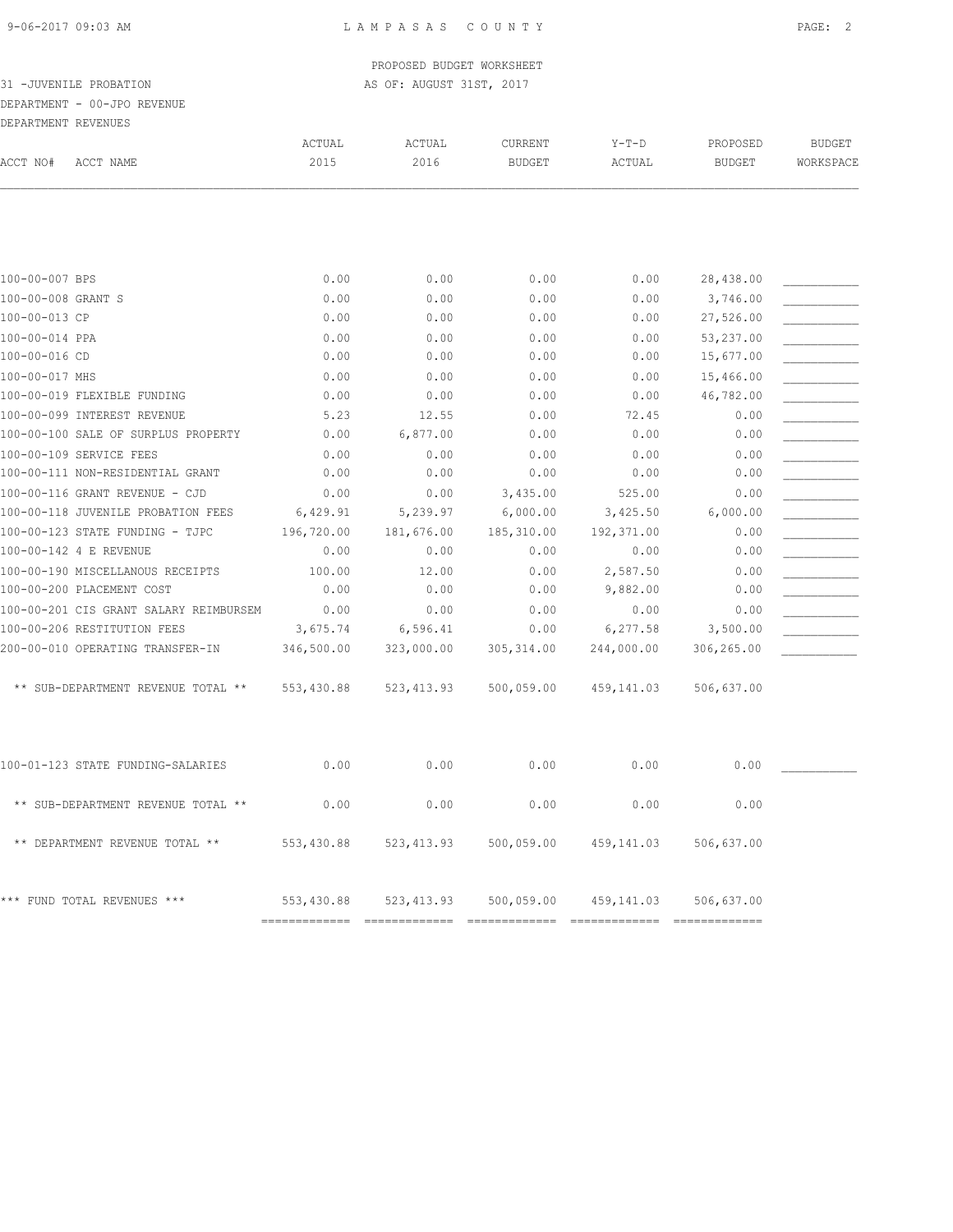# DEPARTMENT - 01-JPO EXPENDITURES

|          | DEPARTMENT EXPENDITURES |        |               |               |         |               |                  |
|----------|-------------------------|--------|---------------|---------------|---------|---------------|------------------|
|          |                         | ACTUAL | <b>\CTUAL</b> | CURRENT       | $Y-T-D$ | PROPOSED      | <b>BUDGET</b>    |
| ACCT NO# | ACCT NAME               | 2015   | 2016          | <b>BUDGET</b> | ACTUAL  | <b>BUDGET</b> | <b>WORKSPACE</b> |

#### WAGES

| - | - | - |  |
|---|---|---|--|
|   |   |   |  |

| 401-00-102 SALARIES & WAGES APPOINTED    | 31,706.66  | 43, 427.28 | 62,000.00  | 56,884.72  | 0.00       |  |
|------------------------------------------|------------|------------|------------|------------|------------|--|
| 401-00-103 SALARIES & WAGES DEP<br>#0502 | 13,368.77  | 13,971.85  | 17,829.00  | 14,718.97  | 50,539.00  |  |
| 401-00-104 SALARIES & WAGES DEP<br>#1406 | 36,300.33  | 37, 174.62 | 39,737.00  | 35,485.77  | 40,508.00  |  |
| 401-00-113 SALARIES & WAGES ASST #3055   | 42,547.24  | 25, 231.81 | 24,457.00  | 22,897.70  | 50,539.00  |  |
| 401-00-199 LONGEVITY PAYMENT             | 1,320.00   | 1,440.00   | 1,560.00   | 1,560.00   | 1,680.00   |  |
|                                          |            |            |            |            |            |  |
| ** CATEGORY TOTAL **                     | 125,243.00 | 121,245.56 | 145,583.00 | 131,547.16 | 143,266.00 |  |
| EMPLOYEE BENEFITS                        |            |            |            |            |            |  |
| 401-00-203 FICA BENEFITS                 | 9,049.56   | 9,130.76   | 14,546.00  | 9,676.02   | 10,960.00  |  |
| 401-00-204 GROUP MEDICAL INSURANCE       | 24, 145.30 | 30,712.24  | 35,279.00  | 35,452.90  | 38,523.00  |  |
| 401-00-205 RETIREMENT                    | 20,162.47  | 20,012.62  | 30,424.00  | 20,453.17  | 22,923.00  |  |
| 401-00-207 WORKMEN'S COMP                | 0.00       | 562.00     | 471.00     | 471.00     | 743.00     |  |
| 401-00-208 UNEMPLOYMENT INSURANCE        | 0.00       | 98.00      | 183.00     | 183.00     | 183.00     |  |
| 401-00-210 AUTO ALLOWANCE                | 0.00       | 0.00       | 0.00       | 0.00       | 0.00       |  |
| 401-00-212 PHONE ALLOWANCE               | 1,440.00   | 1,360.00   | 0.00       | 1,320.00   | 960.00     |  |
| ** CATEGORY TOTAL **                     | 54,797.33  | 61,875.62  | 80,903.00  | 67,556.09  | 74,292.00  |  |
| GENERAL EXPENSES                         |            |            |            |            |            |  |
| 401-00-301 COMMUNICATIONS                | 330.00     | 380.15     | 500.00     | 195.05     | 500.00     |  |
| 401-00-302 UTILITIES                     | 0.00       | 0.00       | 0.00       | 0.00       | 0.00       |  |
| 401-00-304 OPERATING SUPPLIES            | 2,140.58   | 1,773.27   | 1,570.00   | 4,180.73   | 1,570.00   |  |
| 401-00-305 TRAVEL & INSERVICE TRAINING   | 8,287.28   | 7,427.28   | 7,500.00   | 6,856.52   | 6, 250.00  |  |
| 401-00-307 INSURANCE AND BONDS           | 0.00       | 0.00       | 0.00       | 434.00     | 0.00       |  |
| 401-00-311 REPAIRS & MAINTENANCE         | 14.50      | 602.18     | 500.00     | 274.76     | 500.00     |  |
| 401-00-312 EQUIPMENT MAINTENANCE         | 0.00       | 0.00       | 200.00     | 118.20     | 200.00     |  |
| 401-00-315 DUES                          | 0.00       | 0.00       | 100.00     | 105.00     | 100.00     |  |
| 401-00-319 AUDIT                         | 3,700.00   | 4,450.00   | 3,700.00   | 3,800.00   | 3,800.00   |  |
| 401-00-328 CONTINGENCY                   | 0.00       | 0.00       | 500.00     | 496.12     | 500.00     |  |
| 401-00-342 GAS & OIL                     | 1,431.98   | 772.89     | 1,750.00   | 974.95     | 3,000.00   |  |
| 401-00-343 REPAIRS AND MAINTENANCE VEH   | 1,070.36   | 0.00       | 0.00       | 0.00       | 0.00       |  |
| 401-00-345 MEDICAL                       | 10,862.91  | 9,285.45   | 4,000.00   | 1,049.83   | 4,000.00   |  |
| 401-00-357 CP-YOUTH SERVICE EXTERNAL     | 7,948.86   | 14,175.00  | 15,453.00  | 9,447.50   | 15,453.00  |  |
| 401-00-361 POSTAGE                       | 68.00      | 0.00       | 100.00     | 0.00       | 100.00     |  |
| 401-00-364 PUBLICATIONS, BOOKS, MANUALS  | 0.00       | 5.57       | 100.00     | 42.00      | 100.00     |  |
| 401-00-370 EQUIPMENT RENTAL-COPIER       | 1,335.00   | 1,725.09   | 1,650.00   | 1,360.86   | 1,650.00   |  |
| 401-00-375 BANK CHARGES                  | 0.00       | 0.00       | 0.00       | 0.00       | 0.00       |  |
| 401-00-378 RENTAL SPACE                  | 0.00       | 0.00       | 0.00       | 0.00       | 0.00       |  |
| 401-00-382 BPS-INTER-COUNTY CONTRACTS    | 22,470.00  | 16,764.00  | 25,000.00  | 21,332.80  | 15,937.00  |  |
| 401-00-384 PPA-SECURE INTERNAL/EXTERNA   | 33,298.59  | 31,683.00  | 21,945.00  | 21,945.50  | 21,945.00  |  |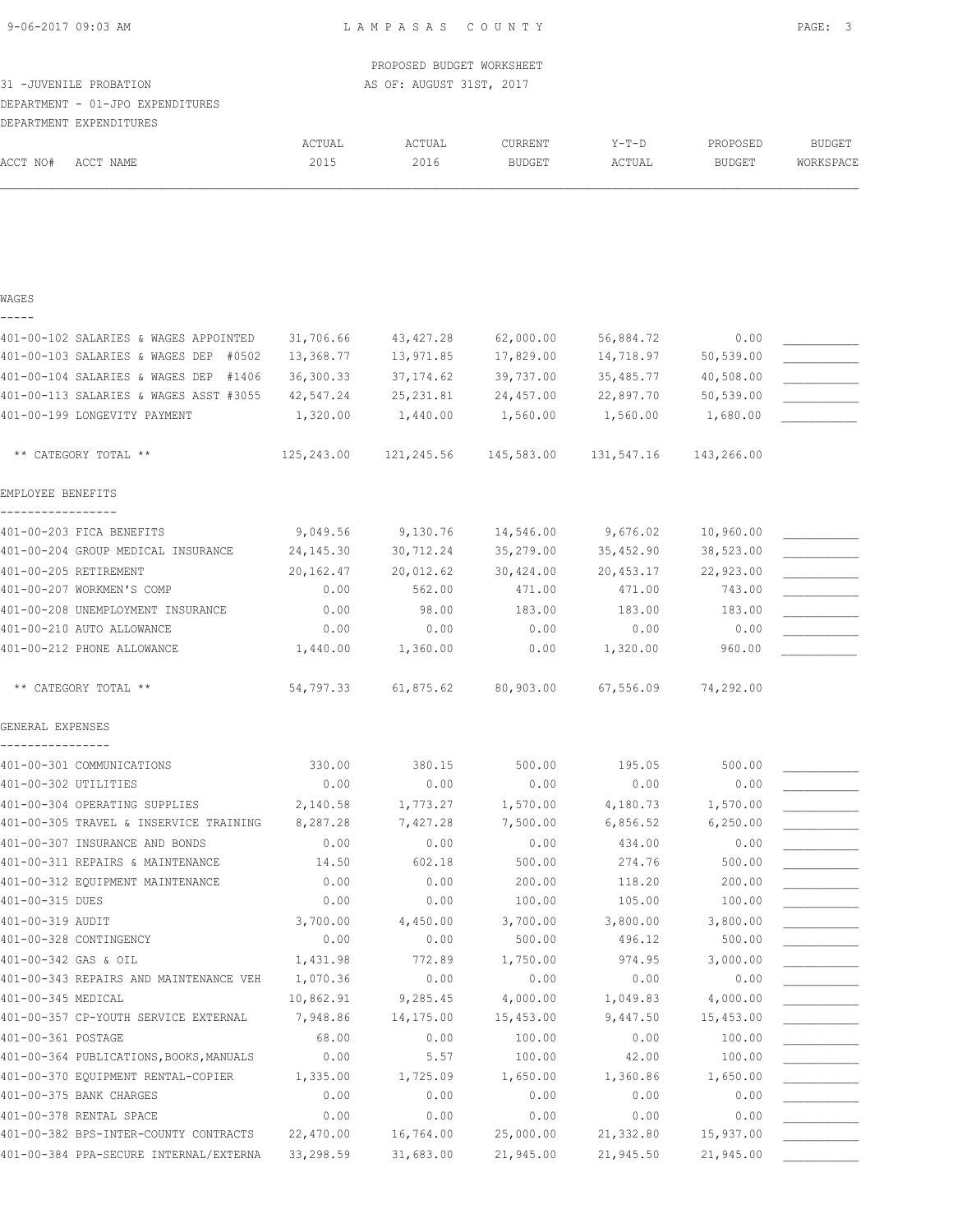DEPARTMENT - 01-JPO EXPENDITURES

| DEPARTMENT EXPENDITURES                          |                |                |                          |                                             |                    |                            |
|--------------------------------------------------|----------------|----------------|--------------------------|---------------------------------------------|--------------------|----------------------------|
| ACCT NO#<br>ACCT NAME                            | ACTUAL<br>2015 | ACTUAL<br>2016 | CURRENT<br><b>BUDGET</b> | $Y-T-D$<br>ACTUAL                           | PROPOSED<br>BUDGET | <b>BUDGET</b><br>WORKSPACE |
| 401-00-389 MISCELLANOUS EXPENSE (RESTIT 4,578.10 |                | 2,142.41       | 1,500.00                 | 6,831.35                                    | 3,500.00           |                            |
| 401-00-390 PLACEMENT COST - COUNTY               | 143,520.38     | 78,360.74      | 60,000.00                | 27,197.80                                   | 60,000.00          |                            |
| ** CATEGORY TOTAL **                             | 241,056.54     | 169,547.03     | 146,068.00               | 106,642.97                                  | 139,105.00         |                            |
| CAPITAL OUTLAY                                   |                |                |                          |                                             |                    |                            |
| 401-00-401 OFFICE MACHINES & EQUIPMENT           | 0.00           | 0.00           | 0.00                     | 0.00                                        | 0.00               |                            |
| 401-00-402 OPERATING EQUIPMENT                   | 0.00           | 28,047.00      | 0.00                     | 33,000.00                                   | 0.00               |                            |
| 401-00-407 OFFICE FURNITURE & FIXTURES           | 0.00           | 0.00           | 0.00                     | 0.00                                        | 0.00               |                            |
| ** CATEGORY TOTAL **                             | 0.00           | 28,047.00      | 0.00                     | 33,000.00                                   | 0.00               |                            |
| 401-00-500 OPERATING TRANSFERS-OUT               | 0.00           | 0.00           | 0.00                     | 0.00                                        | 0.00               |                            |
| ** CATEGORY TOTAL **                             | 0.00           | 0.00           | 0.00                     | 0.00                                        | 0.00               |                            |
| ** SUB-DEPARTMENT TOTAL **                       |                |                |                          | 421,096.87 380,715.21 372,554.00 338,746.22 | 356,663.00         |                            |
| WAGES                                            |                |                |                          |                                             |                    |                            |
|                                                  |                |                |                          |                                             |                    |                            |
| 401-01-102 SALARIES & WAGES APPOINTED            | 50,000.08      | 19,106.44      | 0.00                     | 3,214.20 66,960.00                          |                    |                            |
| 401-01-103 SALARIES & WAGES DEP                  | 19,999.98      |                | 20,553.05 21,613.00      | 19,998.68                                   | 0.00               |                            |
| 401-01-113 SALARIES AND WAGES                    | 0.00           | 0.00           | 20,892.00                | 16,334.13                                   | 0.00               |                            |
| ** CATEGORY TOTAL **                             | 70,000.06      | 39,659.49      | 42,505.00                | 39,547.01                                   | 66,960.00          |                            |
| EMPLOYEE BENEFITS                                |                |                |                          |                                             |                    |                            |
| 401-01-203 FICA                                  | 5,250.29       | 2,954.69       | 0.00                     | 2,670.11                                    | 5,122.00           |                            |
| 401-01-205 RETIREMENT                            | 11, 139.23     | 6,718.12       | 0.00                     | 6,063.89                                    | 10,714.00          |                            |
| 401-01-207 WORKMENS COMP                         | 0.00           | 0.00           | 0.00                     | 0.00                                        | 347.00             |                            |
| 401-01-208 UNEMPLOYEMENT INSURANCE               | 0.00           | 0.00           | 0.00                     | 0.00                                        | 0.00               |                            |
| ** CATEGORY TOTAL **                             | 16,389.52      | 9,672.81       | 0.00                     | 8,734.00                                    | 16,183.00          |                            |
| GENERAL EXPENSES                                 |                |                |                          |                                             |                    |                            |
| 401-01-304 OPERATING SUPPLIES                    | 0.00           |                |                          | 3,079.50                                    |                    |                            |
| 401-01-305 TRAVEL & INSERVICE TRAINING           | 0.00           | 0.00<br>0.00   | 0.00<br>0.00             | 1,737.50                                    | 0.00<br>0.00       |                            |
| 401-01-357 PPA-NON-SECURE EXTERNAL               | 3,038.00       | 21,943.00      | 21,943.00                | 8,764.20                                    | 21,943.00          |                            |
| 401-01-382 ELECTRONIC MONITORING/4E              | 820.00 (       | 820.00)        | 0.00                     | 0.00                                        | 0.00               |                            |
|                                                  |                |                |                          |                                             |                    |                            |

401-01-384 PPA-DETENTION PREADJUDICATI 15,793.41 23,625.00 21,945.00 22,470.00 9,349.00 \_\_\_\_\_\_\_\_\_\_\_ 401-01-390 PLACEMENT COST 0.00 0.00 0.00 0.00 0.00 \_\_\_\_\_\_\_\_\_\_\_

\*\* CATEGORY TOTAL \*\* 19,651.41 44,748.00 43,888.00 36,051.20 31,292.00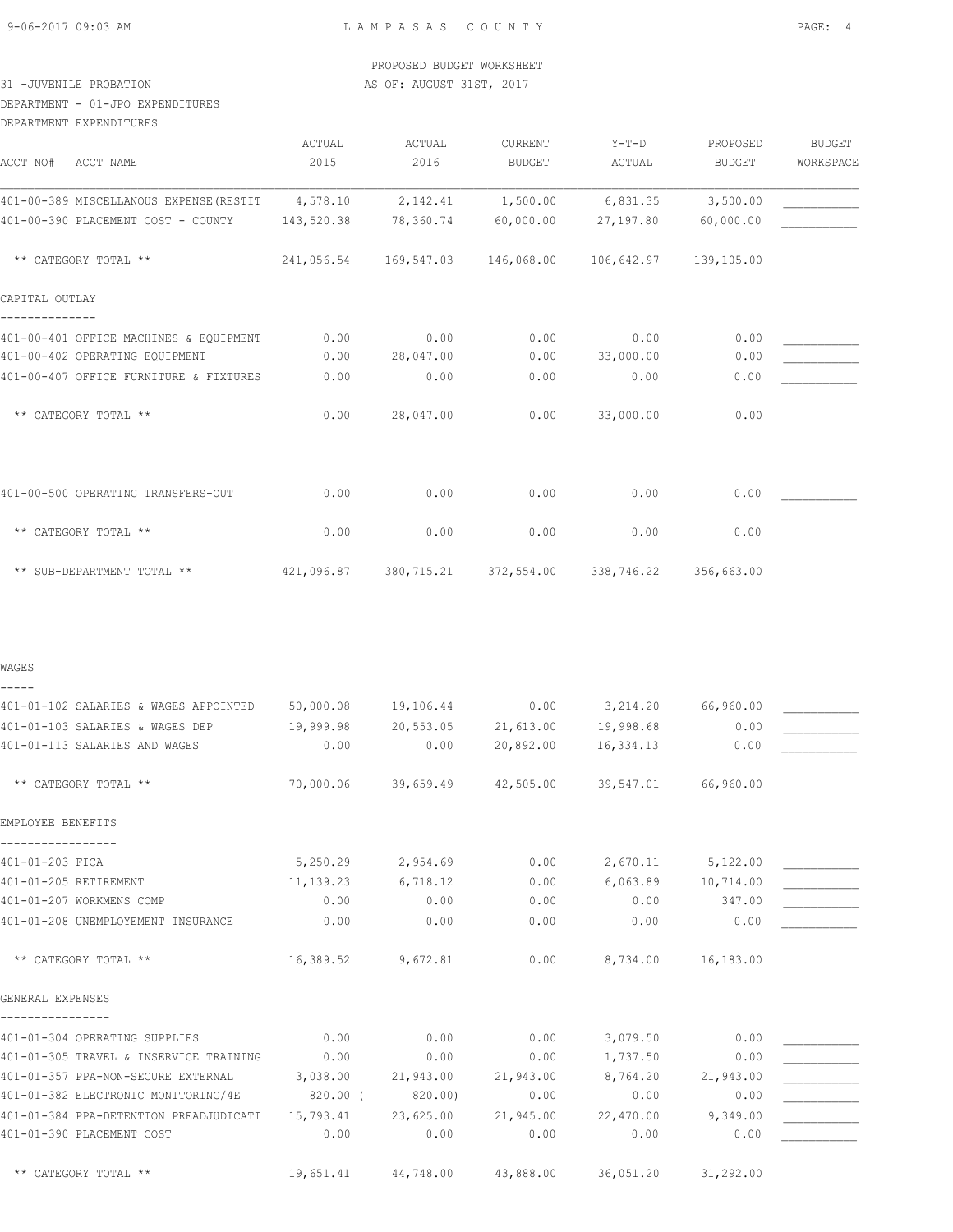# DEPARTMENT - 01-JPO EXPENDITURES

DEPARTMENT EXPENDITURES

|                            | ACTUAL     | ACTUAL    | <b>CURRENT</b> | $Y-T-D$     | PROPOSED   | BUDGET    |
|----------------------------|------------|-----------|----------------|-------------|------------|-----------|
| ACCT NO#<br>ACCT NAME      | 2015       | 2016      | BUDGET         | ACTUAL      | BUDGET     | WORKSPACE |
|                            |            |           |                |             |            |           |
|                            |            |           |                |             |            |           |
| CAPITAL OUTLAY             |            |           |                |             |            |           |
|                            |            |           |                |             |            |           |
| 401-01-418 FLEXIBLE FUNDS  | 0.00       | 0.00      | 0.00           | 0.00        | 4,396.00   |           |
|                            |            |           |                |             |            |           |
| ** CATEGORY TOTAL **       | 0.00       | 0.00      | 0.00           | 0.00        | 4,396.00   |           |
|                            |            |           |                |             |            |           |
| ** SUB-DEPARTMENT TOTAL ** | 106,040.99 | 94,080.30 | 86,393.00      | 84, 332. 21 | 118,831.00 |           |

#### GENERAL EXPENSES

| 401-02-357 MHS-RESIDENTIAL PROGRAM EXT              | 10,755.89     | 23, 158.39 | 20,412.00  | 20,411.90  | 15,466.00     |  |
|-----------------------------------------------------|---------------|------------|------------|------------|---------------|--|
| 401-02-384 CD-POST ADJUDICATION NONSEC              | 22,454.33     | 20,700.00  | 20,700.00  | 7,952.70   | 15,677.00     |  |
| 401-02-390 PLACEMENT COST - COUNTY                  | 0.00          | 0.00       | 0.00       | 0.00       | 0.00          |  |
|                                                     |               |            |            |            |               |  |
| CATEGORY TOTAL **<br>$\star\star$                   | 33, 210.22    | 43,858.39  | 41,112.00  | 28,364.60  | 31, 143.00    |  |
|                                                     |               |            |            |            |               |  |
| SUB-DEPARTMENT TOTAL **<br>$***$                    | 33, 210.22    | 43,858.39  | 41, 112.00 | 28,364.60  | 31, 143.00    |  |
|                                                     |               |            |            |            |               |  |
|                                                     |               |            |            |            |               |  |
| $***$<br>$***$<br>DEPARTMENT TOTAL                  | 560,348.08    | 518,653.90 | 500,059.00 | 451,443.03 | 506,637.00    |  |
|                                                     | ============= |            |            |            | ============= |  |
|                                                     |               |            |            |            |               |  |
|                                                     |               |            |            |            |               |  |
| ***<br><b>EXPENDITURES</b><br>***<br>FUND<br>TOTAI. | 560,348.08    | 518,653.90 | 500,059.00 | 451,443.03 | 506,637.00    |  |
|                                                     |               |            |            |            | ------------  |  |

\*\*\* END OF REPORT \*\*\*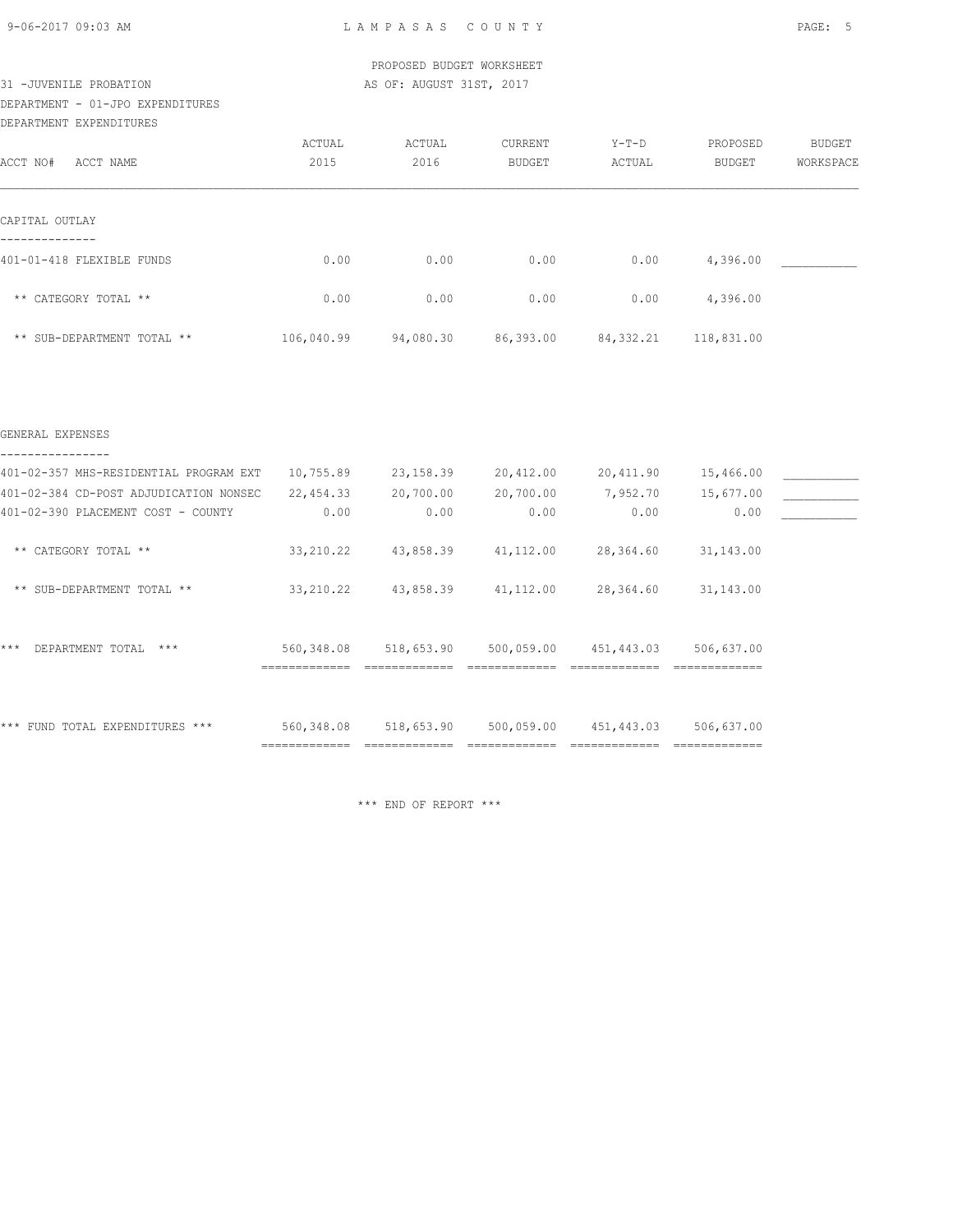### PROPOSED BUDGET WORKSHEET 32 -CHAPTER 59 FUND AS OF: AUGUST 31ST, 2017

| ACCT NO# ACCT NAME                                                                 | ACTUAL<br>2015                            | ACTUAL<br>2016 | BUDGET | CURRENT Y-T-D PROPOSED<br>ACTUAL      | BUDGET                | BUDGET<br>WORKSPACE |
|------------------------------------------------------------------------------------|-------------------------------------------|----------------|--------|---------------------------------------|-----------------------|---------------------|
| REVENUE SUMMARY                                                                    |                                           |                |        |                                       |                       |                     |
| CHAPTER 59 FUND<br>CHAPTER 59 FUND                                                 | 22,363.79 55.88 0.00<br>0.00              | 0.00           | 0.00   | 54.28<br>0.00                         | 0.00<br>0.00          |                     |
| *** TOTAL REVENUE ***                                                              | 22,363.79 55.88                           |                |        | $0.00$ 54.28                          | 0.00                  |                     |
| EXPENDITURE SUMMARY                                                                |                                           |                |        |                                       |                       |                     |
| CHAPTER 59 FUND                                                                    |                                           |                |        | $33,481.00$ $4,737.99$ 0.00 28,477.00 | 0.00                  |                     |
| *** TOTAL EXPENDITURES ***                                                         | $33,481.00$ $4,737.99$ $0.00$ $28,477.00$ |                |        | =============                         | 0.00<br>============= |                     |
| REVENUES OVER/(UNDER) EXPENDITURES ( 11,117.21) ( 4,682.11) 0.00 ( 28,422.72) 0.00 |                                           |                |        |                                       |                       |                     |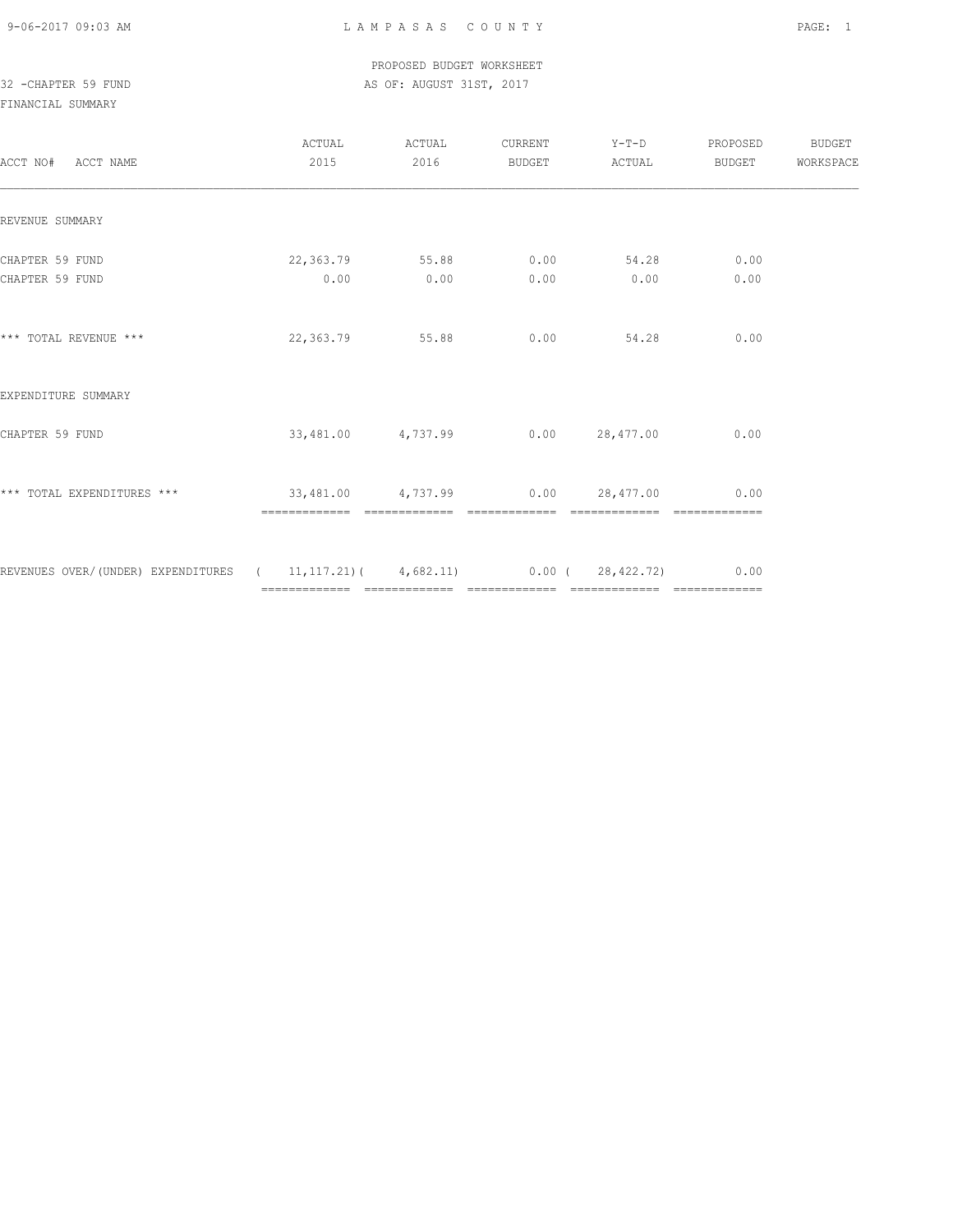### PROPOSED BUDGET WORKSHEET 32 -CHAPTER 59 FUND AS OF: AUGUST 31ST, 2017

### DEPARTMENT - CHAPTER 59 FUND DEPARTMENT REVENUES

| DEFAKTMENT KEVENUES                                                              |           |              |                |              |               |               |
|----------------------------------------------------------------------------------|-----------|--------------|----------------|--------------|---------------|---------------|
|                                                                                  | ACTUAL    | ACTUAL       | <b>CURRENT</b> | $Y-T-D$      | PROPOSED      | <b>BUDGET</b> |
| ACCT NO#<br>ACCT NAME                                                            | 2015      | 2016         | <b>BUDGET</b>  | ACTUAL       | <b>BUDGET</b> | WORKSPACE     |
|                                                                                  |           |              |                |              |               |               |
| 100-00-099 INTEREST REVENUE-CONF PROPE                                           | 14.00     | 0.00         | 0.00           | 54.28        | 0.00          |               |
| 100-00-187 FORFEITED PROPERTY-CO ATTOR                                           | 0.00      | 0.00         | 0.00           | 0.00         | 0.00          |               |
| 100-00-188 FORFEITED PROPERTY-CO SHERI                                           | 60.93     | 0.00         | 0.00           | 0.00         | 0.00          |               |
| ** SUB-DEPARTMENT REVENUE TOTAL **                                               | 74.93     | 0.00         | 0.00           | 54.28        | 0.00          |               |
| 100-01-099 INTEREST REVENUE-CO SHERIFF                                           | 33.86     | 55.88        | 0.00           | 0.00         | 0.00          |               |
| 100-01-188 FORFEITED PROPERTY-CO SHERI                                           | 0.00      | 0.00         | 0.00           | 0.00         | 0.00          |               |
| ** SUB-DEPARTMENT REVENUE TOTAL **                                               | 33.86     | 55.88        | 0.00           | 0.00         | 0.00          |               |
|                                                                                  | 252.00    |              | 0.00           |              | 0.00          |               |
| 100-02-099 INTEREST REVENUE-CO ATTORNE<br>100-02-187 FORFEITED PROPERTY-CO ATTOR | 22,003.00 | 0.00<br>0.00 | 0.00           | 0.00<br>0.00 | 0.00          |               |
|                                                                                  |           |              |                |              |               |               |
| ** SUB-DEPARTMENT REVENUE TOTAL **                                               | 22,255.00 | 0.00         | 0.00           | 0.00         | 0.00          |               |
| ** DEPARTMENT REVENUE TOTAL **                                                   | 22,363.79 | 55.88        | 0.00           | 54.28        | 0.00          |               |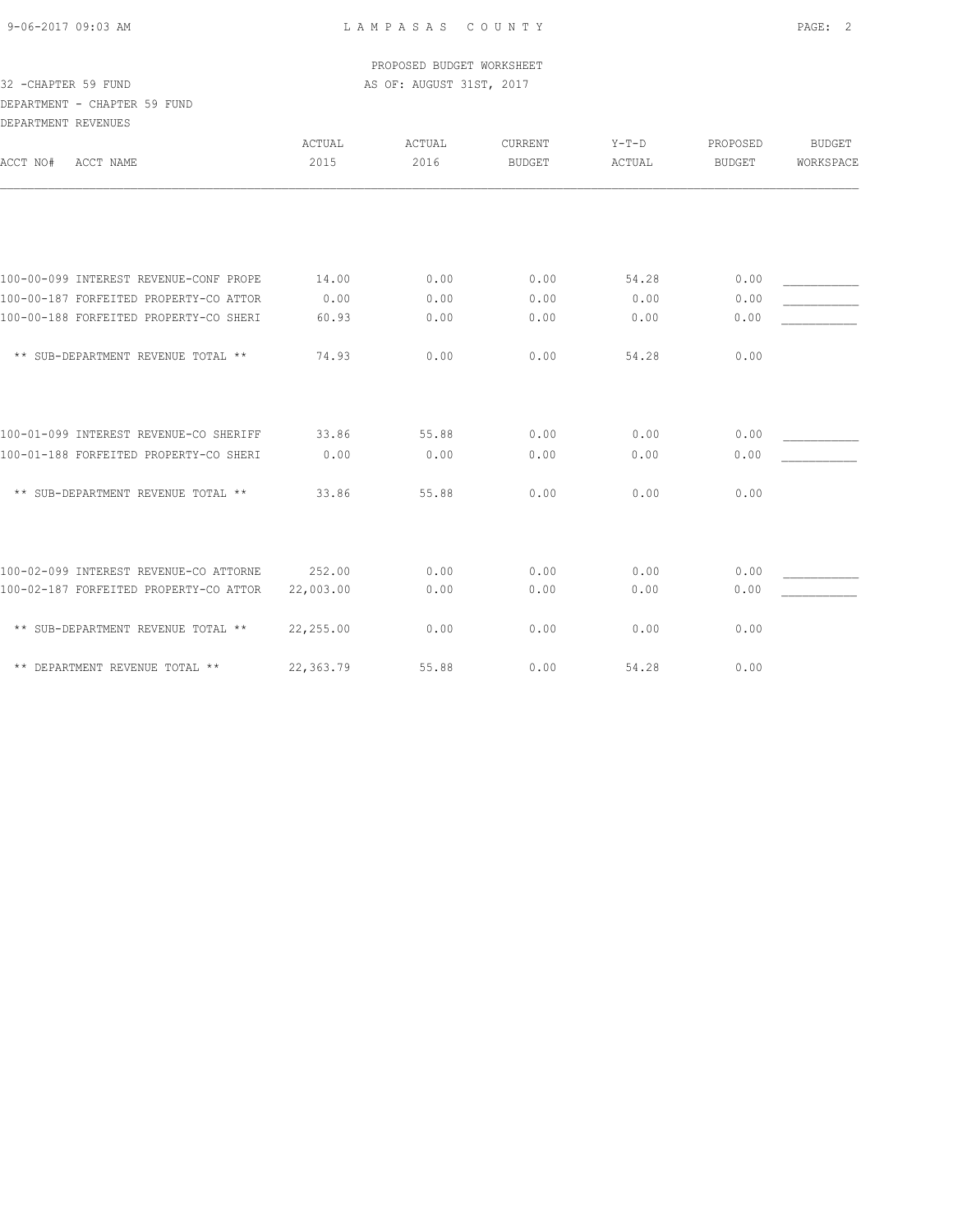### PROPOSED BUDGET WORKSHEET 32 -CHAPTER 59 FUND AS OF: AUGUST 31ST, 2017

### DEPARTMENT - CHAPTER 59 FUND DEPARTMENT REVENUES

| DEFAKIMENI KEVENUES                |               |        |         |         |               |               |
|------------------------------------|---------------|--------|---------|---------|---------------|---------------|
|                                    | ACTUAL        | ACTUAL | CURRENT | $Y-T-D$ | PROPOSED      | <b>BUDGET</b> |
| ACCT NO#<br>ACCT NAME              | 2015          | 2016   | BUDGET  | ACTUAL  | BUDGET        | WORKSPACE     |
|                                    |               |        |         |         |               |               |
|                                    |               |        |         |         |               |               |
|                                    |               |        |         |         |               |               |
| 201-00-010 OPERATING TRANSFERS-IN  | 0.00          | 0.00   | 0.00    | 0.00    | 0.00          |               |
|                                    |               |        |         |         |               |               |
| ** SUB-DEPARTMENT REVENUE TOTAL ** | 0.00          | 0.00   | 0.00    | 0.00    | 0.00          |               |
|                                    |               |        |         |         |               |               |
| ** DEPARTMENT REVENUE TOTAL **     | 0.00          | 0.00   | 0.00    | 0.00    | 0.00          |               |
|                                    |               |        |         |         |               |               |
| *** FUND TOTAL REVENUES ***        | 22,363.79     | 55.88  | 0.00    | 54.28   | 0.00          |               |
|                                    | ============= |        |         |         | ============= |               |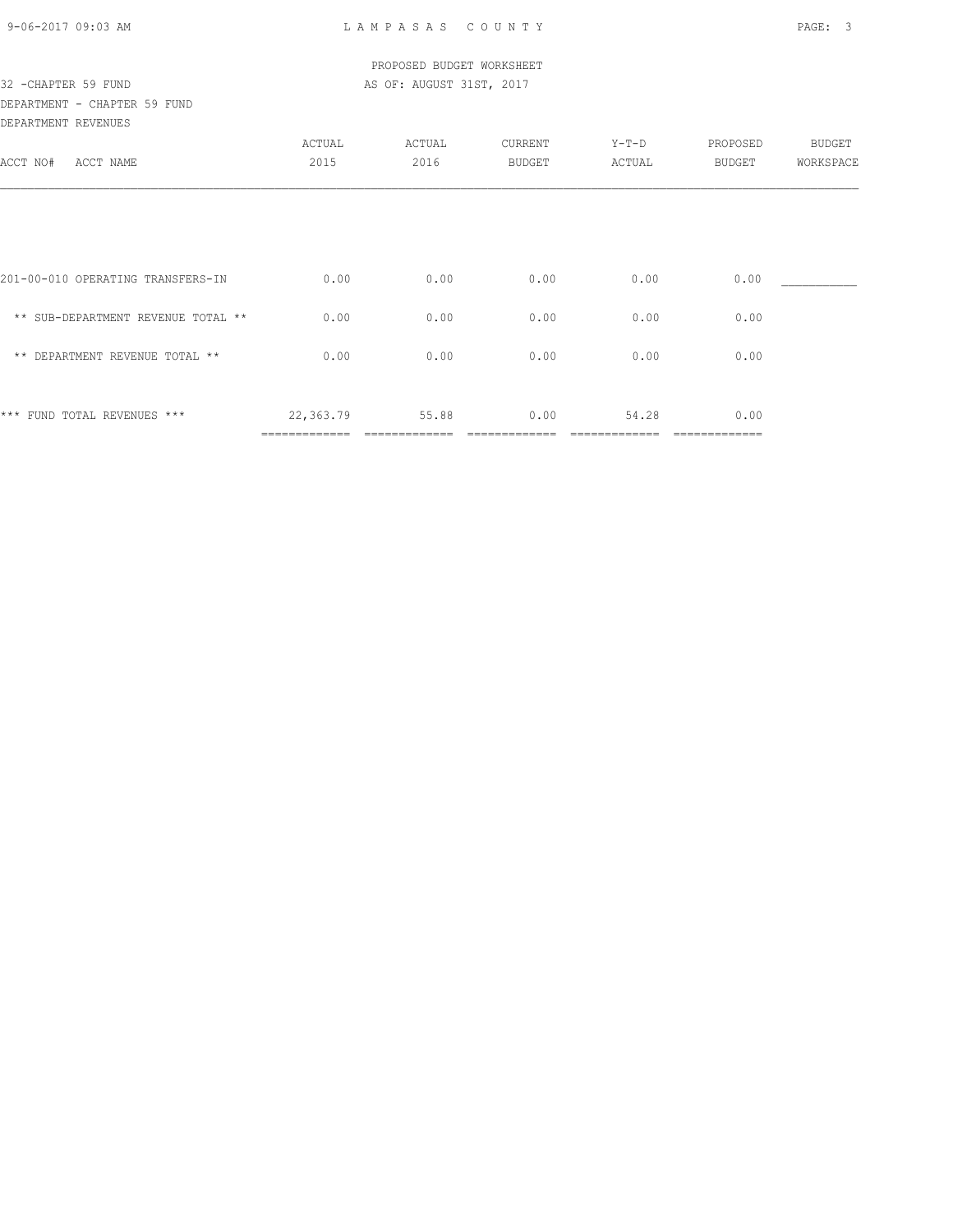L A M P A S A S C O U N T Y PAGE: 4

|                     | PROPOSED BUDGET WORKSHEET |
|---------------------|---------------------------|
| 32 -CHAPTER 59 FUND | AS OF: AUGUST 31ST, 2017  |

#### DEPARTMENT - CHAPTER 59 FUND DEPARTMENT EXPENDITURES

| 1. JP . P A K . PIP . IV . | <i>BAFBNDII</i> UKBƏ |        |       |         |         |               |           |
|----------------------------|----------------------|--------|-------|---------|---------|---------------|-----------|
|                            |                      | ACTUAL | CTUAL | CURRENT | $Y-T-D$ | PROPOSED      | BUDGET    |
| ACCT NO#                   | ACCT NAME            | 2015   | 2016  | BUDGET  | ACTUAL  | <b>BUDGET</b> | WORKSPACE |
|                            |                      |        |       |         |         |               |           |

| GENERAL EXPENSES                    |           |          |      |           |      |  |
|-------------------------------------|-----------|----------|------|-----------|------|--|
|                                     |           |          |      |           |      |  |
| 401-00-320 SHARED FORFEITURES       | 0.00      | 4,737.99 | 0.00 | 28,477.00 | 0.00 |  |
| 401-00-375 BANK CHARGES             | 0.00      | 0.00     | 0.00 | 0.00      | 0.00 |  |
| 401-00-379 INVESTIGATION EXPENSE    | 33,481.00 | 0.00     | 0.00 | 0.00      | 0.00 |  |
| 401-00-380 PREVENTION OF DRUG ABUSE | 0.00      | 0.00     | 0.00 | 0.00      | 0.00 |  |
|                                     |           |          |      |           |      |  |
| ** CATEGORY TOTAL **                | 33,481.00 | 4,737.99 | 0.00 | 28,477.00 | 0.00 |  |
|                                     |           |          |      |           |      |  |
| ** SUB-DEPARTMENT TOTAL **          | 33,481.00 | 4,737.99 | 0.00 | 28,477.00 | 0.00 |  |

| GENERAL EXPENSES           |      |      |      |      |      |
|----------------------------|------|------|------|------|------|
| 401-01-375 BANK CHARGES    | 0.00 | 0.00 | 0.00 | 0.00 | 0.00 |
| ** CATEGORY TOTAL **       | 0.00 | 0.00 | 0.00 | 0.00 | 0.00 |
| ** SUB-DEPARTMENT TOTAL ** | 0.00 | 0.00 | 0.00 | 0.00 | 0.00 |

| GENERAL EXPENSES                   |           |          |      |           |      |  |
|------------------------------------|-----------|----------|------|-----------|------|--|
| 401-02-375 BANK CHARGES            | 0.00      | 0.00     | 0.00 | 0.00      | 0.00 |  |
| ** CATEGORY TOTAL **               | 0.00      | 0.00     | 0.00 | 0.00      | 0.00 |  |
| ** SUB-DEPARTMENT TOTAL **         | 0.00      | 0.00     | 0.00 | 0.00      | 0.00 |  |
| $***$<br>DEPARTMENT TOTAL<br>$***$ | 33,481.00 | 4,737.99 | 0.00 | 28,477.00 | 0.00 |  |
| *** FUND TOTAL EXPENDITURES ***    | 33,481.00 | 4,737.99 | 0.00 | 28,477.00 | 0.00 |  |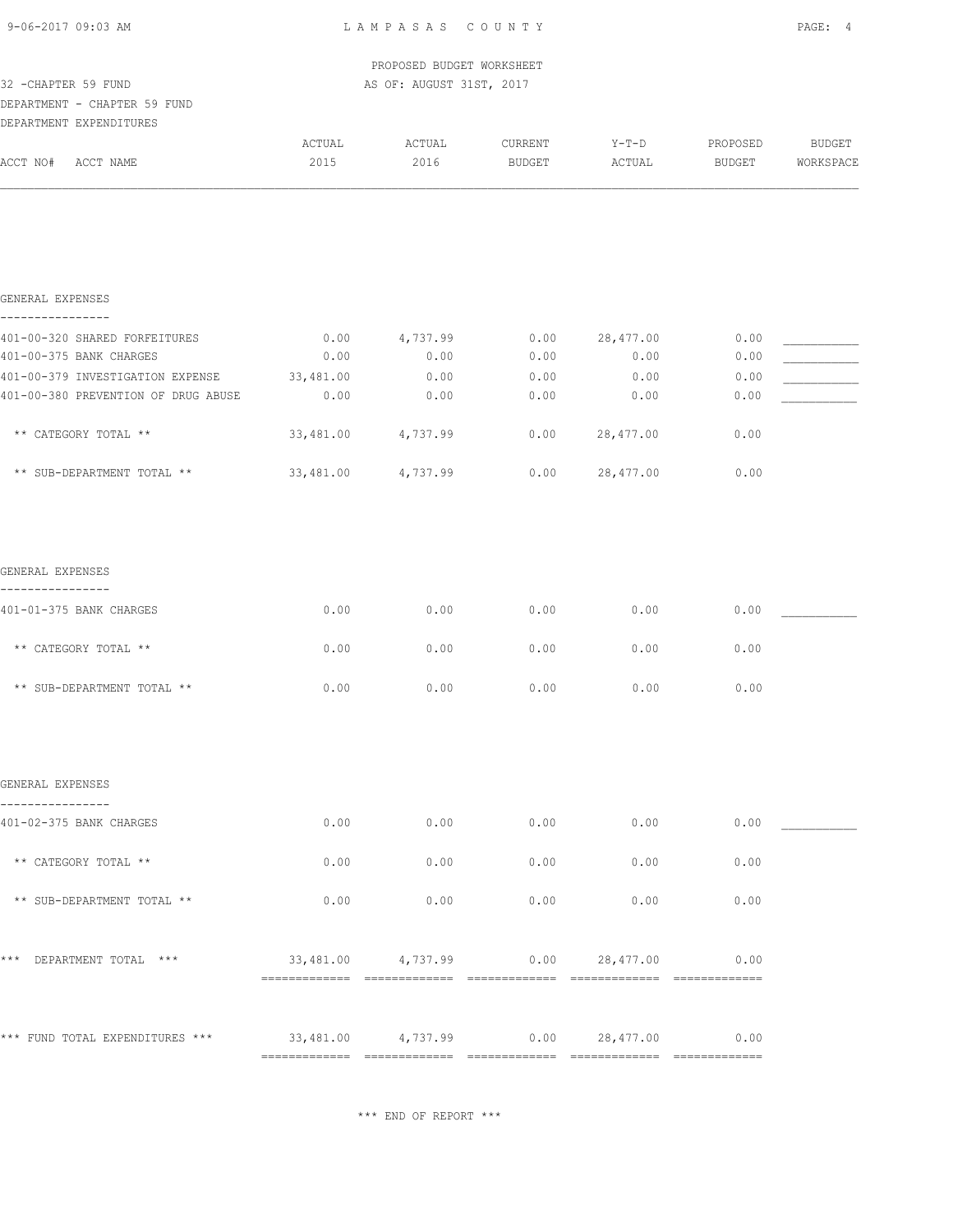### PROPOSED BUDGET WORKSHEET 36 -CO CLK RECORDS MGT & PRES AS OF: AUGUST 31ST, 2017

| ACCT NO#<br>ACCT NAME                                                                | ACTUAL<br>2015        | ACTUAL<br>2016        | CURRENT<br>BUDGET | $Y-T-D$<br>ACTUAL                                      | PROPOSED<br>BUDGET | BUDGET<br>WORKSPACE |
|--------------------------------------------------------------------------------------|-----------------------|-----------------------|-------------------|--------------------------------------------------------|--------------------|---------------------|
| REVENUE SUMMARY                                                                      |                       |                       |                   |                                                        |                    |                     |
| 00-DEPT REVENUE                                                                      |                       |                       |                   | 21, 236.66 23, 633.17 18, 500.00 22, 400.33 18, 500.00 |                    |                     |
| *** TOTAL REVENUE ***                                                                |                       |                       |                   | 21,236.66 23,633.17 18,500.00 22,400.33 18,500.00      |                    |                     |
| EXPENDITURE SUMMARY                                                                  |                       |                       |                   |                                                        |                    |                     |
| 01-DEPT EXPENDITURES                                                                 | 0.00                  | 0.00                  |                   | $0.00$ 11, 244.25                                      | 0.00               |                     |
| *** TOTAL EXPENDITURES ***                                                           | 0.00<br>============= | 0.00<br>============= | =============     | $0.00$ 11,244.25                                       | 0.00               |                     |
| REVENUES OVER/(UNDER) EXPENDITURES 21,236.66 23,633.17 18,500.00 11,156.08 18,500.00 |                       |                       |                   |                                                        |                    |                     |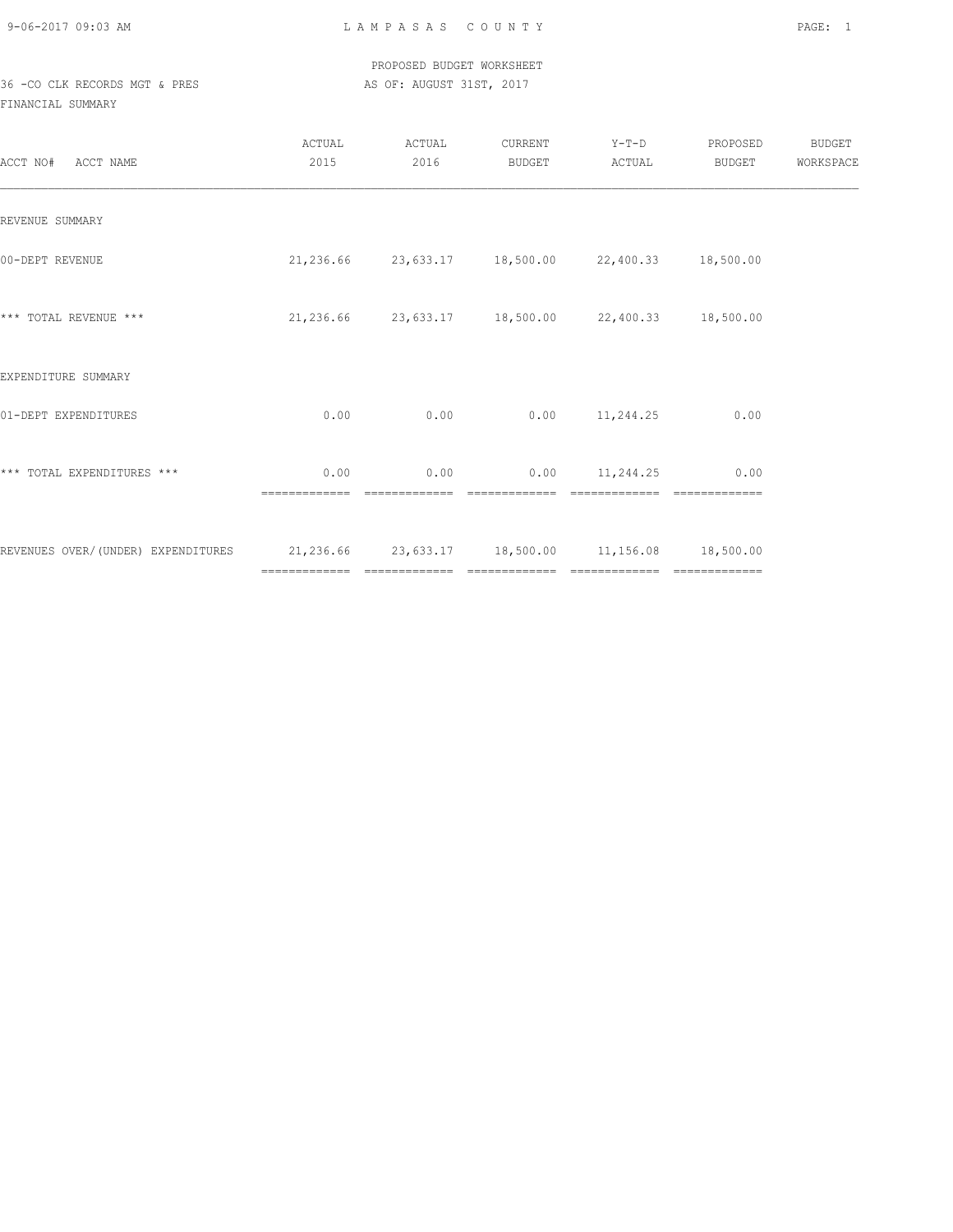### PROPOSED BUDGET WORKSHEET 36 -CO CLK RECORDS MGT & PRES AS OF: AUGUST 31ST, 2017

DEPARTMENT - 00-DEPT REVENUE DEPARTMENT REVENUES

| UULINLIUUNI IUUVUUU                  |               |           |                |           |               |           |
|--------------------------------------|---------------|-----------|----------------|-----------|---------------|-----------|
|                                      | ACTUAL        | ACTUAL    | <b>CURRENT</b> | $Y-T-D$   | PROPOSED      | BUDGET    |
| ACCT NO#<br>ACCT NAME                | 2015          | 2016      | <b>BUDGET</b>  | ACTUAL    | BUDGET        | WORKSPACE |
|                                      |               |           |                |           |               |           |
|                                      |               |           |                |           |               |           |
| 100-00-099 INTEREST REVENUE          | 1,449.16      | 1,003.17  | 500.00         | 1,503.83  | 500.00        |           |
| 100-00-106 COUNTY CLERK              | 19,787.50     | 22,630.00 | 18,000.00      | 20,896.50 | 18,000.00     |           |
| ** SUB-DEPARTMENT REVENUE TOTAL **   | 21,236.66     | 23,633.17 | 18,500.00      | 22,400.33 | 18,500.00     |           |
| DEPARTMENT REVENUE TOTAL **<br>$***$ | 21,236.66     | 23,633.17 | 18,500.00      | 22,400.33 | 18,500.00     |           |
| * * *<br>FUND TOTAL REVENUES ***     | 21,236.66     | 23,633.17 | 18,500.00      | 22,400.33 | 18,500.00     |           |
|                                      | ============= |           |                |           | _____________ |           |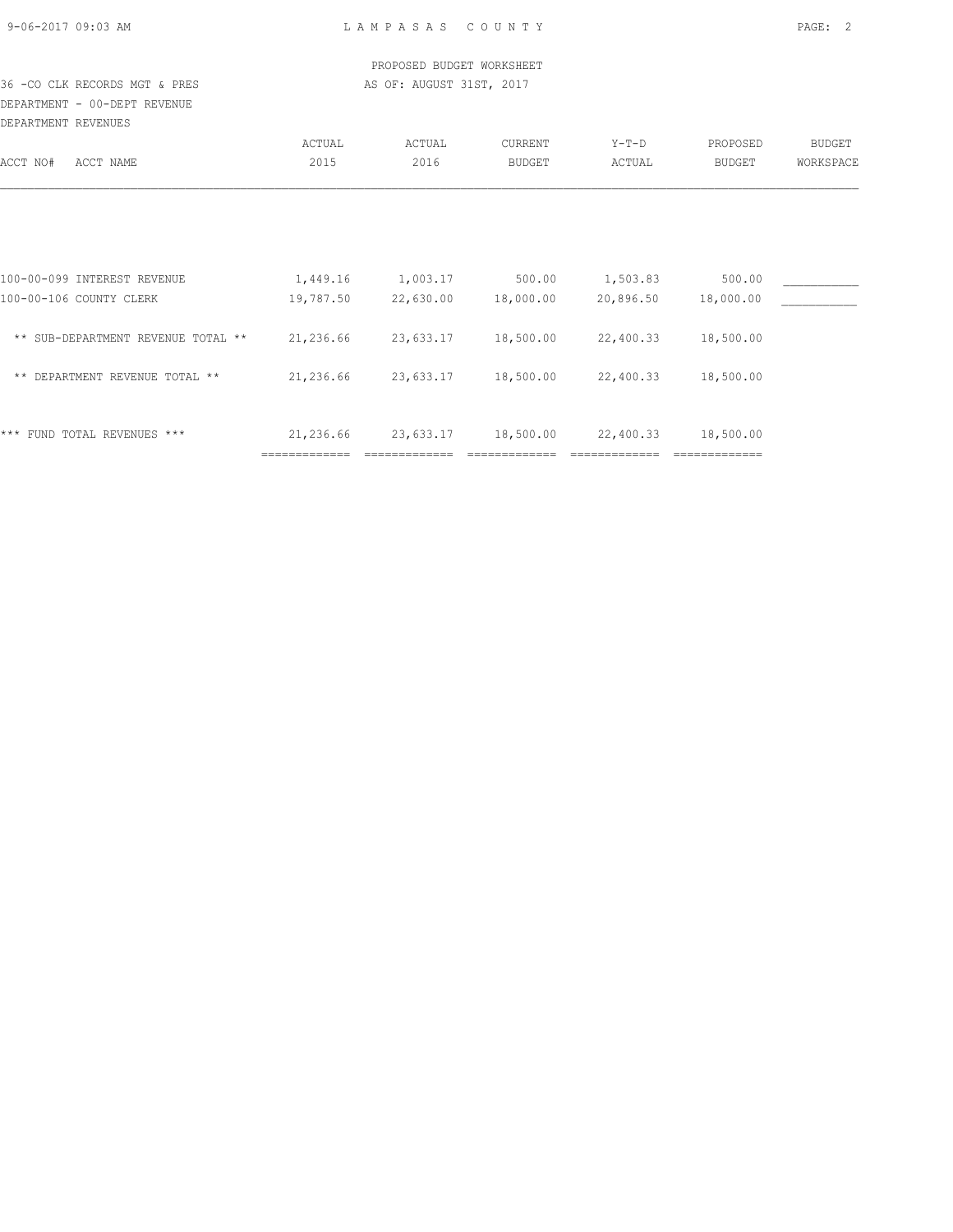| 9-06-2017 09:03 AM |  |
|--------------------|--|
|                    |  |

L A M P A S A S C O U N T Y PAGE: 3

 PROPOSED BUDGET WORKSHEET 36 -CO CLK RECORDS MGT & PRES AS OF: AUGUST 31ST, 2017

#### DEPARTMENT - 01-DEPT EXPENDITURES DEPARTMENT EXPENDITURES

| DEPARTMENT EXPENDITURES                                                 |                |                |                   |                         |                           |                     |
|-------------------------------------------------------------------------|----------------|----------------|-------------------|-------------------------|---------------------------|---------------------|
| ACCT NO#<br>ACCT NAME                                                   | ACTUAL<br>2015 | ACTUAL<br>2016 | CURRENT<br>BUDGET | $Y-T-D$<br>ACTUAL       | PROPOSED<br><b>BUDGET</b> | BUDGET<br>WORKSPACE |
|                                                                         |                |                |                   |                         |                           |                     |
|                                                                         |                |                |                   |                         |                           |                     |
| GENERAL EXPENSES                                                        |                |                |                   |                         |                           |                     |
| 401-00-308 REPAIR - RESTORING BOOKS                                     | 0.00           | 0.00           | 0.00              | 0.00                    | 0.00                      |                     |
| ** CATEGORY TOTAL **                                                    | 0.00           | 0.00           | 0.00              | 0.00                    | 0.00                      |                     |
| CAPITAL OUTLAY<br>--------------                                        |                |                |                   |                         |                           |                     |
| 401-00-407 OFFICE FURNITURE & FIXTURES                                  | 0.00           | 0.00           | 0.00              | 11,244.25               | 0.00                      |                     |
| ** CATEGORY TOTAL **                                                    | 0.00           | 0.00           | 0.00              | 11,244.25               | 0.00                      |                     |
|                                                                         |                |                |                   |                         |                           |                     |
| 401-00-500 OPERATING TRANSFER-OUT                                       | 0.00           | 0.00           | 0.00              | 0.00                    | 0.00                      |                     |
| ** CATEGORY TOTAL **                                                    | 0.00           | 0.00           | 0.00              | 0.00                    | 0.00                      |                     |
| ** SUB-DEPARTMENT TOTAL **                                              | 0.00           | 0.00           |                   | $0.00$ $11,244.25$      | 0.00                      |                     |
| *** DEPARTMENT TOTAL ***                                                | 0.00           | 0.00           |                   | $0.00$ 11, 244. 25 0.00 |                           |                     |
|                                                                         |                |                |                   |                         |                           |                     |
| *** FUND TOTAL EXPENDITURES *** $0.00$ $0.00$ $0.00$ $11,244.25$ $0.00$ |                |                |                   |                         |                           |                     |
|                                                                         |                |                |                   |                         |                           |                     |

\*\*\* END OF REPORT \*\*\*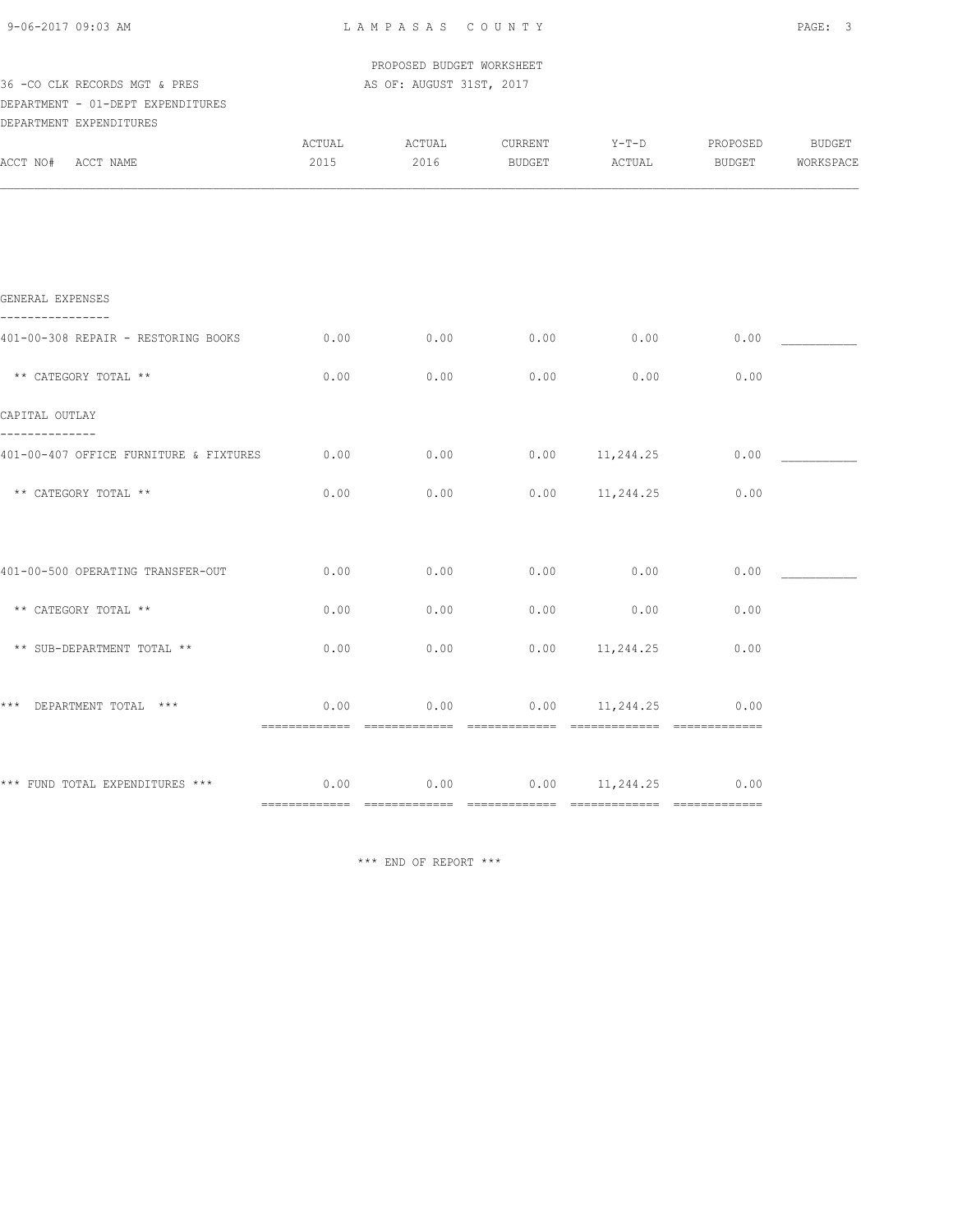### PROPOSED BUDGET WORKSHEET 37 -DIST CLK RECORDS MGT AS OF: AUGUST 31ST, 2017

| ACCT NO# ACCT NAME                                                      | 2015                  | ACTUAL ACTUAL<br>2016 |             | CURRENT Y-T-D PROPOSED BUDGET<br>BUDGET ACTUAL | BUDGET                                                                                                                                                                                                                                                                                                                                                                                                                                                                                         | WORKSPACE |
|-------------------------------------------------------------------------|-----------------------|-----------------------|-------------|------------------------------------------------|------------------------------------------------------------------------------------------------------------------------------------------------------------------------------------------------------------------------------------------------------------------------------------------------------------------------------------------------------------------------------------------------------------------------------------------------------------------------------------------------|-----------|
| REVENUE SUMMARY                                                         |                       |                       |             |                                                |                                                                                                                                                                                                                                                                                                                                                                                                                                                                                                |           |
| 00-DEPT REVENUE<br>06-DEPT REVENUE                                      |                       | 1,693.67 1,565.00     |             | $75.00$ $95.00$ 0.00 $95.00$<br>0.00 1,522.51  | 0.00<br>0.00                                                                                                                                                                                                                                                                                                                                                                                                                                                                                   |           |
|                                                                         |                       |                       |             |                                                |                                                                                                                                                                                                                                                                                                                                                                                                                                                                                                |           |
| *** TOTAL REVENUE ***                                                   |                       |                       |             | $1,768.67$ $1,660.00$ $0.00$ $1,617.51$        | 0.00                                                                                                                                                                                                                                                                                                                                                                                                                                                                                           |           |
| EXPENDITURE SUMMARY                                                     |                       |                       |             |                                                |                                                                                                                                                                                                                                                                                                                                                                                                                                                                                                |           |
| 01-DEPT EXPENDITURE                                                     | 0.00                  | 0.00                  |             | $0.00$ 0.00                                    | 0.00                                                                                                                                                                                                                                                                                                                                                                                                                                                                                           |           |
| *** TOTAL EXPENDITURES ***                                              | 0.00<br>============= |                       | $0.00$ 0.00 | 0.00                                           | 0.00<br>$\begin{array}{cccccccccccccc} \multicolumn{2}{c}{} & \multicolumn{2}{c}{} & \multicolumn{2}{c}{} & \multicolumn{2}{c}{} & \multicolumn{2}{c}{} & \multicolumn{2}{c}{} & \multicolumn{2}{c}{} & \multicolumn{2}{c}{} & \multicolumn{2}{c}{} & \multicolumn{2}{c}{} & \multicolumn{2}{c}{} & \multicolumn{2}{c}{} & \multicolumn{2}{c}{} & \multicolumn{2}{c}{} & \multicolumn{2}{c}{} & \multicolumn{2}{c}{} & \multicolumn{2}{c}{} & \multicolumn{2}{c}{} & \multicolumn{2}{c}{} & \$ |           |
| REVENUES OVER/(UNDER) EXPENDITURES 1,768.67 1,660.00 0.00 1,617.51 0.00 |                       |                       |             |                                                |                                                                                                                                                                                                                                                                                                                                                                                                                                                                                                |           |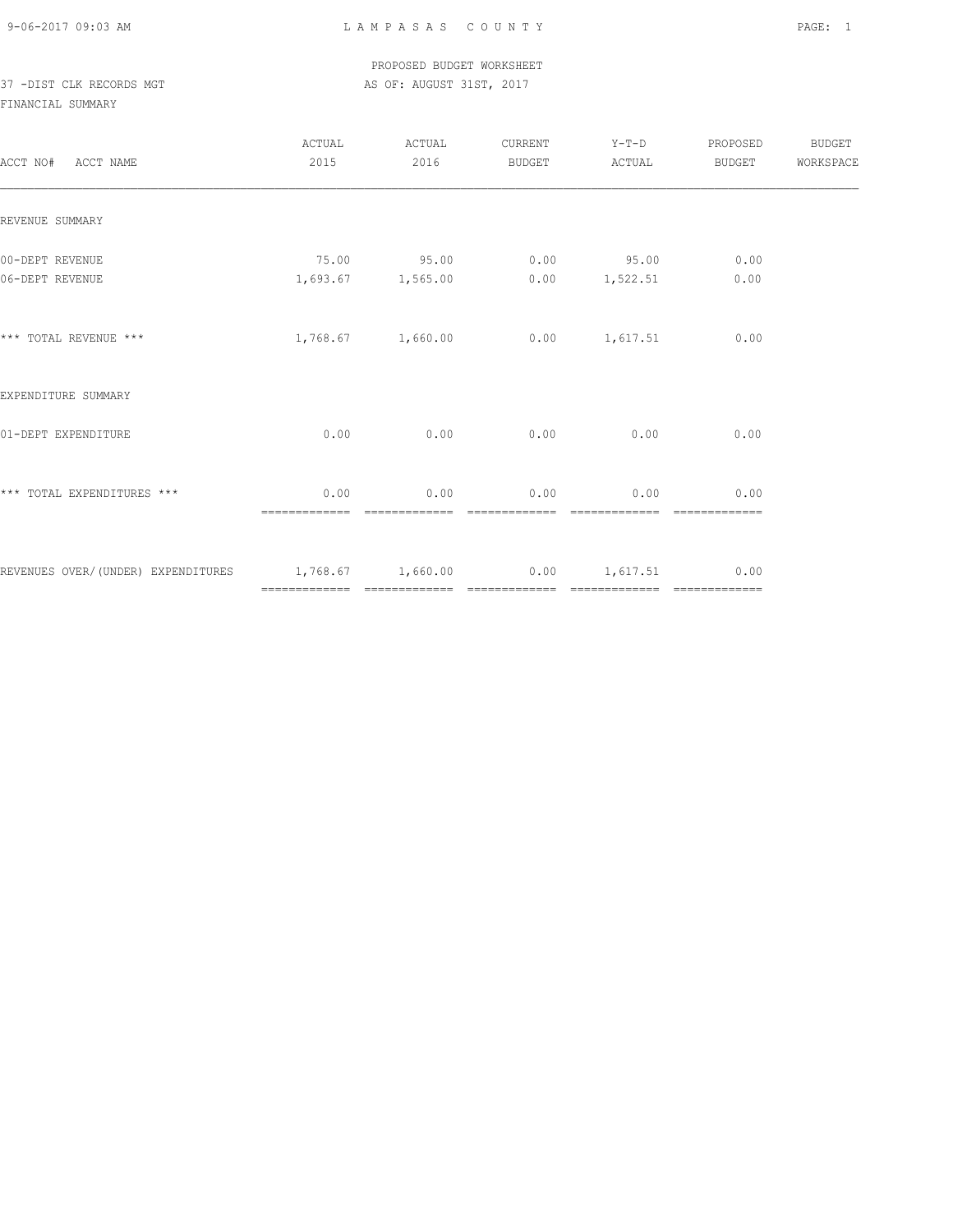# PROPOSED BUDGET WORKSHEET 37 -DIST CLK RECORDS MGT AS OF: AUGUST 31ST, 2017 DEPARTMENT - 00-DEPT REVENUE DEPARTMENT REVENUES ACTUAL ACTUAL CURRENT Y-T-D PROPOSED BUDGET ACCT NO# ACCT NAME 2015 2016 BUDGET ACTUAL BUDGET WORKSPACE 00-REVENUE 100-00-037 DIST CLERK RECORDS MGMT  $75.00$  95.00 0.00 95.00 95.00 0.00 \_\_\_ 100-00-099 INTEREST REVENUE 0.00 0.00 0.00 0.00 0.00 \_\_\_\_\_\_\_\_\_\_\_

\*\* SUB-DEPARTMENT REVENUE TOTAL \*\* 75.00 95.00 0.00 95.00 0.00

\*\* DEPARTMENT REVENUE TOTAL \*\* 75.00 95.00 0.00 95.00 0.00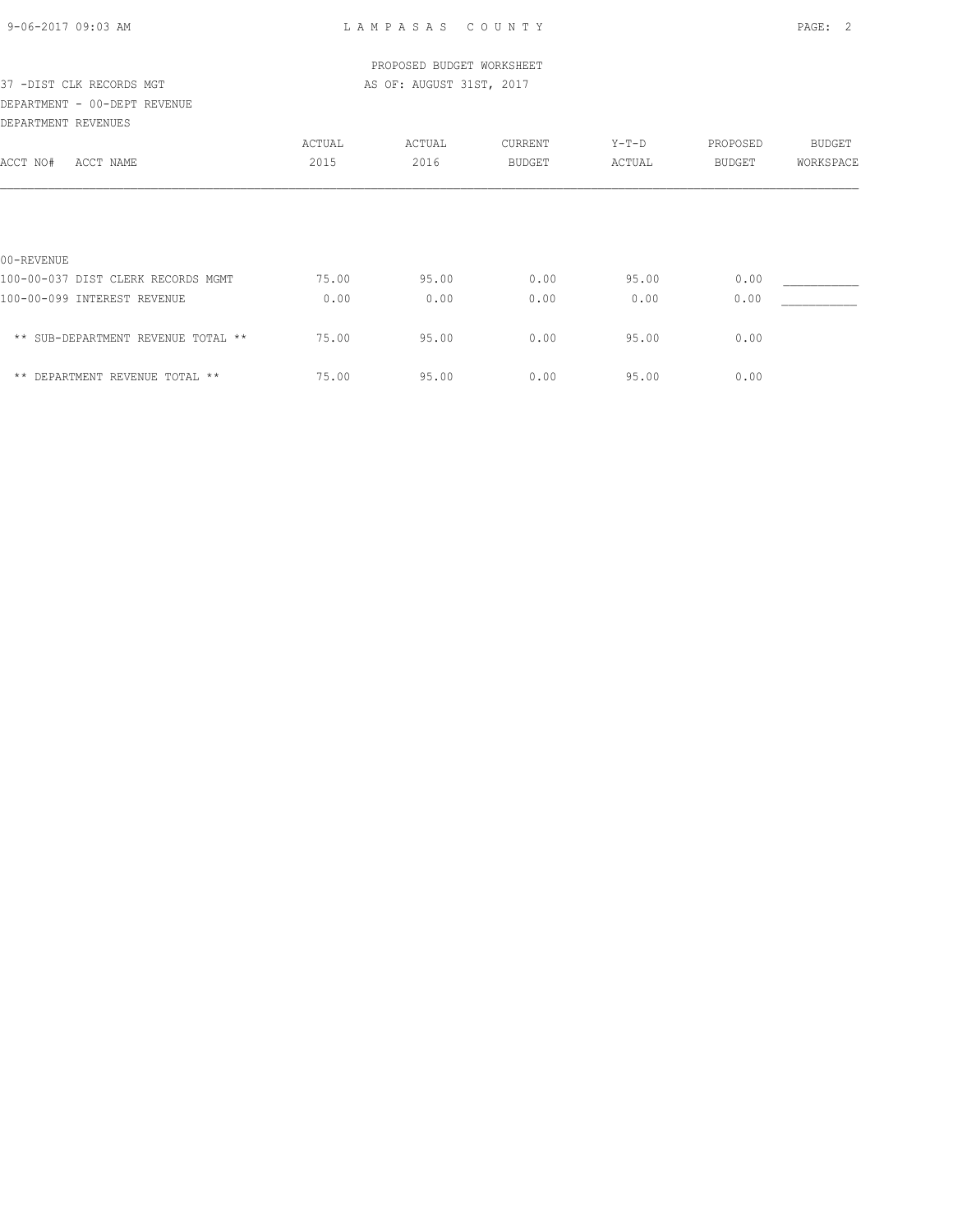| 9-06-2017 09:03 AM |  |
|--------------------|--|
|                    |  |

|                                                      |               | PROPOSED BUDGET WORKSHEET             |               |          |                       |           |
|------------------------------------------------------|---------------|---------------------------------------|---------------|----------|-----------------------|-----------|
| 37 -DIST CLK RECORDS MGT                             |               | AS OF: AUGUST 31ST, 2017              |               |          |                       |           |
| DEPARTMENT - 06-DEPT REVENUE                         |               |                                       |               |          |                       |           |
| DEPARTMENT REVENUES                                  |               |                                       |               |          |                       |           |
|                                                      | ACTUAL        | ACTUAL                                | CURRENT       | Y-T-D    | PROPOSED              | BUDGET    |
| ACCT NO#<br>ACCT NAME                                | 2015          | 2016                                  | <b>BUDGET</b> | ACTUAL   | BUDGET                | WORKSPACE |
|                                                      |               |                                       |               |          |                       |           |
| 00-REVENUE                                           |               |                                       |               |          |                       |           |
| 106-00-037 DIST CLERK RECORDS MGMT 1,693.67 1,565.00 |               |                                       | 0.00          | 1,522.51 | 0.00                  |           |
| ** SUB-DEPARTMENT REVENUE TOTAL ** 1,693.67 1,565.00 |               |                                       | 0.00          | 1,522.51 | 0.00                  |           |
| ** DEPARTMENT REVENUE TOTAL **                       |               | 1,693.67 1,565.00                     | 0.00          | 1,522.51 | 0.00                  |           |
|                                                      |               |                                       |               |          |                       |           |
| *** FUND TOTAL REVENUES ***                          | ============= | $1,768.67$ $1,660.00$ 0.00 $1,617.51$ |               |          | 0.00<br>============= |           |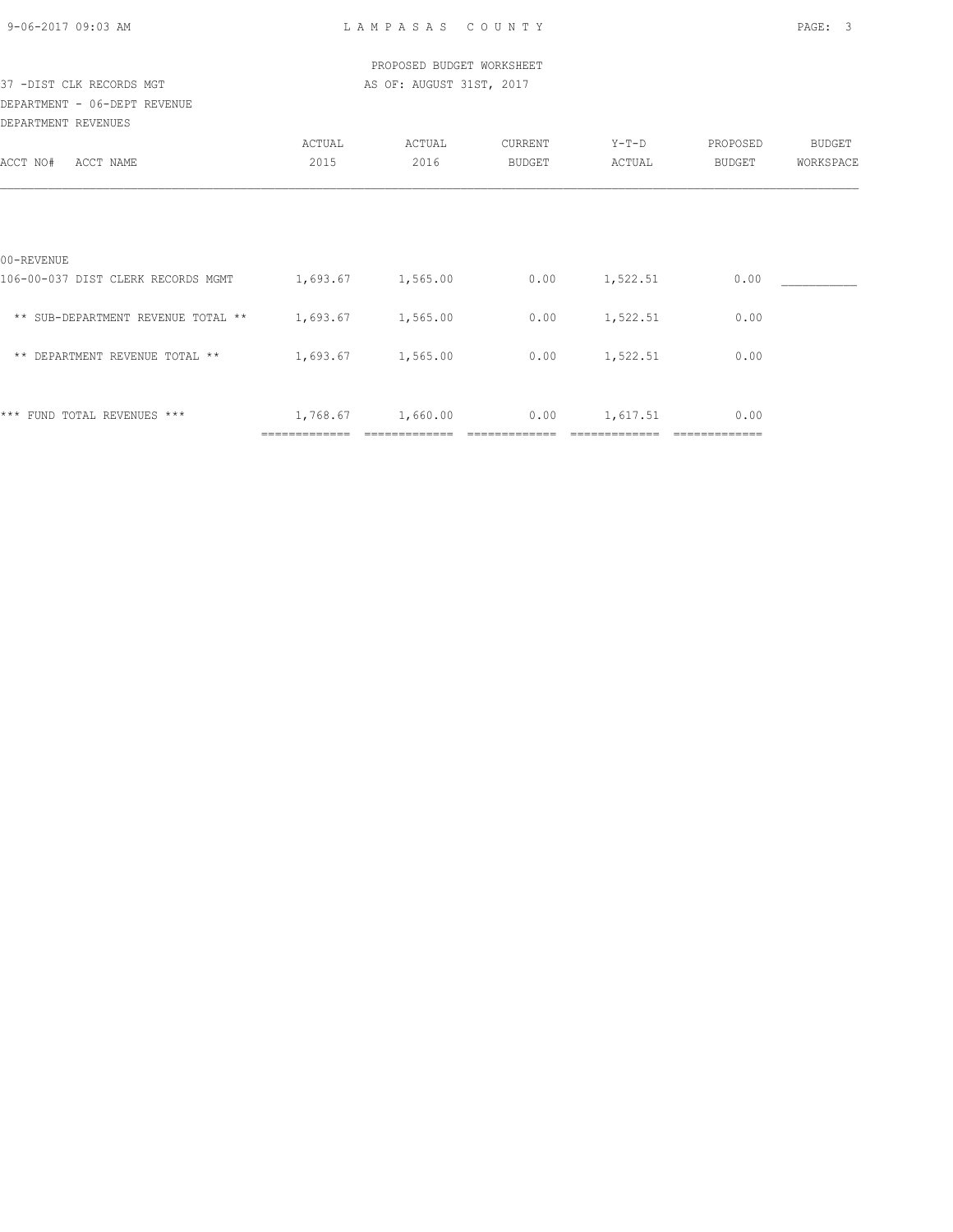|  | 9-06-2017 09:03 AM |  |
|--|--------------------|--|
|  |                    |  |

 PROPOSED BUDGET WORKSHEET 37 -DIST CLK RECORDS MGT AS OF: AUGUST 31ST, 2017

## DEPARTMENT - 01-DEPT EXPENDITURE

| DEPARTMENT EXPENDITURES             |        |        |         |         |                                                                                                                                                                                                                                                                                                                                                                                                                                                                                                |           |
|-------------------------------------|--------|--------|---------|---------|------------------------------------------------------------------------------------------------------------------------------------------------------------------------------------------------------------------------------------------------------------------------------------------------------------------------------------------------------------------------------------------------------------------------------------------------------------------------------------------------|-----------|
|                                     | ACTUAL | ACTUAL | CURRENT | $Y-T-D$ | PROPOSED                                                                                                                                                                                                                                                                                                                                                                                                                                                                                       | BUDGET    |
| ACCT NO# ACCT NAME                  | 2015   | 2016   | BUDGET  | ACTUAL  | BUDGET                                                                                                                                                                                                                                                                                                                                                                                                                                                                                         | WORKSPACE |
|                                     |        |        |         |         |                                                                                                                                                                                                                                                                                                                                                                                                                                                                                                |           |
| $00 -$ REVENUE                      |        |        |         |         |                                                                                                                                                                                                                                                                                                                                                                                                                                                                                                |           |
| ----------                          |        |        |         |         |                                                                                                                                                                                                                                                                                                                                                                                                                                                                                                |           |
| GENERAL EXPENSES                    |        |        |         |         |                                                                                                                                                                                                                                                                                                                                                                                                                                                                                                |           |
| 401-00-308 REPAIR - RESTORING BOOKS | 0.00   | 0.00   | 0.00    | 0.00    | 0.00                                                                                                                                                                                                                                                                                                                                                                                                                                                                                           |           |
| 401-00-375 BANK CHARGES             | 0.00   | 0.00   | 0.00    | 0.00    | 0.00                                                                                                                                                                                                                                                                                                                                                                                                                                                                                           |           |
| ** CATEGORY TOTAL **                | 0.00   | 0.00   | 0.00    | 0.00    | 0.00                                                                                                                                                                                                                                                                                                                                                                                                                                                                                           |           |
| ** SUB-DEPARTMENT TOTAL **          | 0.00   | 0.00   | 0.00    | 0.00    | 0.00                                                                                                                                                                                                                                                                                                                                                                                                                                                                                           |           |
|                                     |        |        |         |         |                                                                                                                                                                                                                                                                                                                                                                                                                                                                                                |           |
| *** DEPARTMENT TOTAL ***            | 0.00   | 0.00   | 0.00    | 0.00    | 0.00<br>$\begin{array}{cccccccccc} \multicolumn{2}{c}{} & \multicolumn{2}{c}{} & \multicolumn{2}{c}{} & \multicolumn{2}{c}{} & \multicolumn{2}{c}{} & \multicolumn{2}{c}{} & \multicolumn{2}{c}{} & \multicolumn{2}{c}{} & \multicolumn{2}{c}{} & \multicolumn{2}{c}{} & \multicolumn{2}{c}{} & \multicolumn{2}{c}{} & \multicolumn{2}{c}{} & \multicolumn{2}{c}{} & \multicolumn{2}{c}{} & \multicolumn{2}{c}{} & \multicolumn{2}{c}{} & \multicolumn{2}{c}{} & \multicolumn{2}{c}{} & \mult$ |           |
|                                     |        |        |         |         |                                                                                                                                                                                                                                                                                                                                                                                                                                                                                                |           |
| *** FUND TOTAL EXPENDITURES ***     | 0.00   | 0.00   | 0.00    | 0.00    | 0.00                                                                                                                                                                                                                                                                                                                                                                                                                                                                                           |           |
|                                     |        |        |         |         |                                                                                                                                                                                                                                                                                                                                                                                                                                                                                                |           |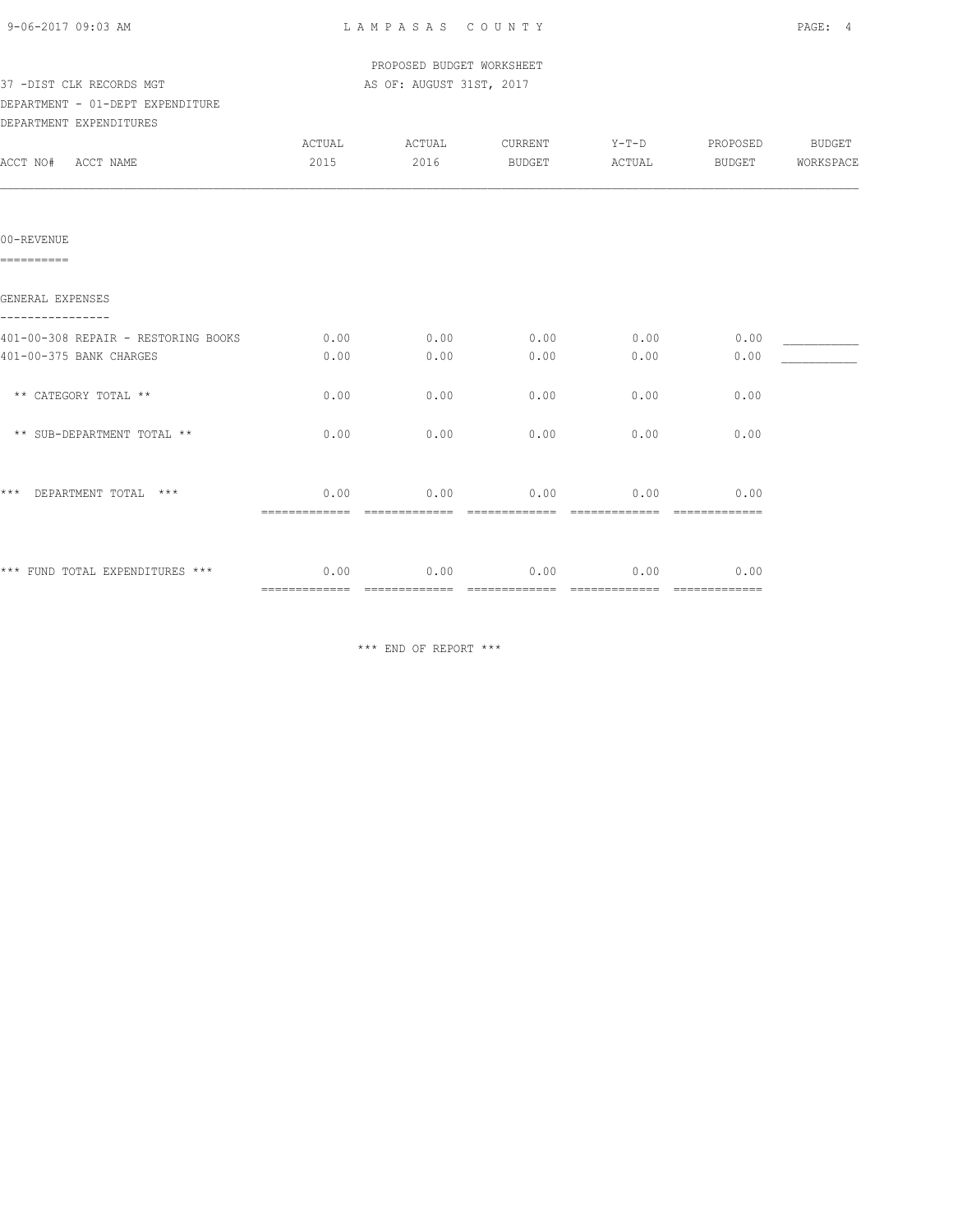9-06-2017 09:03 AM L A M P A S A S C O U N T Y PAGE: 1

### PROPOSED BUDGET WORKSHEET 38 -COURTHOUSE SECURITY FUND AS OF: AUGUST 31ST, 2017

| ACCT NAME<br>ACCT NO#                                                               | ACTUAL<br>2015 | ACTUAL<br>2016 | CURRENT<br>BUDGET | $Y-T-D$<br>ACTUAL                                         | PROPOSED<br>BUDGET | BUDGET<br>WORKSPACE |
|-------------------------------------------------------------------------------------|----------------|----------------|-------------------|-----------------------------------------------------------|--------------------|---------------------|
| REVENUE SUMMARY                                                                     |                |                |                   |                                                           |                    |                     |
| 00-DEPT REVENUE                                                                     |                |                |                   | $12,675.08$ $13,585.63$ $7,900.00$ $11,749.30$ $7,900.00$ |                    |                     |
| *** TOTAL REVENUE ***                                                               |                |                |                   | $12,675.08$ $13,585.63$ $7,900.00$ $11,749.30$ $7,900.00$ |                    |                     |
| EXPENDITURE SUMMARY                                                                 |                |                |                   |                                                           |                    |                     |
| 01-DEPT EXPENDITURES                                                                | 0.00           | 23,474.91 0.00 |                   | 385.00                                                    | 0.00               |                     |
| *** TOTAL EXPENDITURES ***                                                          | 0.00           | 23,474.91 0.00 |                   | 385.00                                                    | 0.00               |                     |
| REVENUES OVER/(UNDER) EXPENDITURES 12,675.08 (9,889.28) 7,900.00 11,364.30 7,900.00 |                |                |                   |                                                           |                    |                     |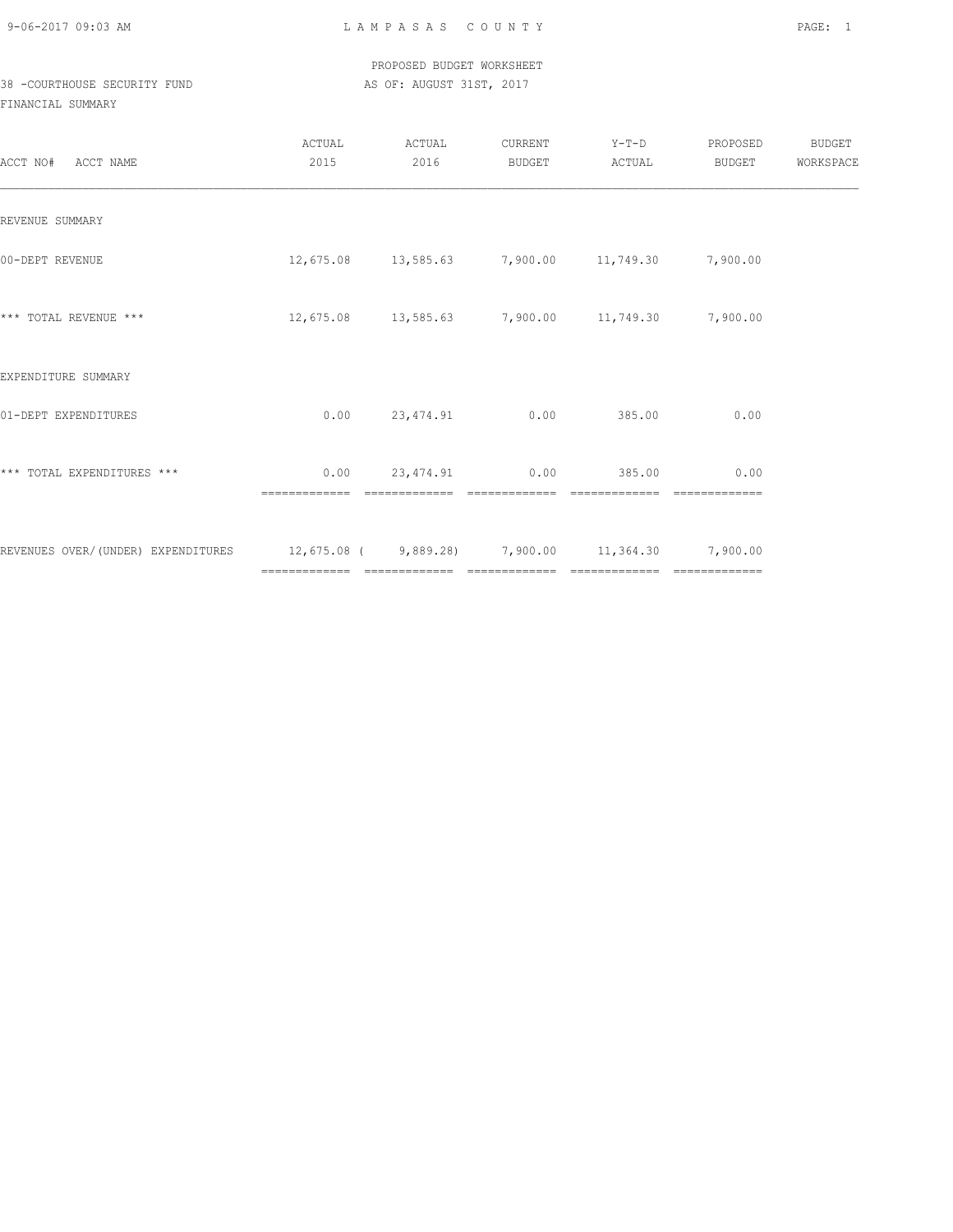### PROPOSED BUDGET WORKSHEET 38 -COURTHOUSE SECURITY FUND AS OF: AUGUST 31ST, 2017

## DEPARTMENT - 00-DEPT REVENUE DEPARTMENT REVENUES

| ACCT NO#<br>ACCT NAME               | ACTUAL<br>2015 | ACTUAL<br>2016 | <b>CURRENT</b><br><b>BUDGET</b> | $Y-T-D$<br>ACTUAL | PROPOSED<br><b>BUDGET</b> | <b>BUDGET</b><br>WORKSPACE |
|-------------------------------------|----------------|----------------|---------------------------------|-------------------|---------------------------|----------------------------|
|                                     |                |                |                                 |                   |                           |                            |
|                                     |                |                |                                 |                   |                           |                            |
| 100-00-001 BEGINNING FUND BALANCE   | 0.00           | 0.00           | 0.00                            | 0.00              | 0.00                      |                            |
| 100-00-094 DISTRICT CLERK           | 1,787.00       | 1,610.00       | 1,500.00                        | 1,482.00          | 1,500.00                  |                            |
| 100-00-095 JP #1                    | 2,385.43       | 2,819.84       | 4,000.00                        | 2,281.01          | 4,000.00                  |                            |
| 100-00-096 JP #3                    | 895.75         | 883.05         | 0.00                            | 714.34            | 0.00                      |                            |
| 100-00-097 JP #4                    | 1,745.66       | 1,788.63       | 1,500.00                        | 1,535.71          | 1,500.00                  |                            |
| 100-00-099 INTEREST REVENUE         | 671.24         | 660.41         | 50.00                           | 435.94            | 50.00                     |                            |
| 100-00-106 COUNTY CLERK             | 4,725.00       | 5,421.00       | 700.00                          | 4,969.00          | 700.00                    |                            |
| 100-00-107 COUNTY CLERK-PROBATION   | 123.00         | 168.00         | 50.00                           | 139.00            | 50.00                     |                            |
| 100-00-108 DISTRICT CLERK-PROBATION | 342.00         | 234.70         | 100.00                          | 192.30            | 100.00                    |                            |
| 100-00-190 MISCELLANEOUS            | 0.00           | 0.00           | 0.00                            | 0.00              | 0.00                      |                            |
| 200-00-010 OPERATING TRANSFERS IN   | 0.00           | 0.00           | 0.00                            | 0.00              | 0.00                      |                            |
|                                     |                |                |                                 |                   |                           |                            |
| ** SUB-DEPARTMENT REVENUE TOTAL **  | 12,675.08      | 13,585.63      | 7,900.00                        | 11,749.30         | 7,900.00                  |                            |
| ** DEPARTMENT REVENUE TOTAL **      | 12,675.08      | 13,585.63      | 7,900.00                        | 11,749.30         | 7,900.00                  |                            |
| *** FUND TOTAL REVENUES ***         | 12,675.08      | 13,585.63      | 7,900.00                        | 11,749.30         | 7,900.00                  |                            |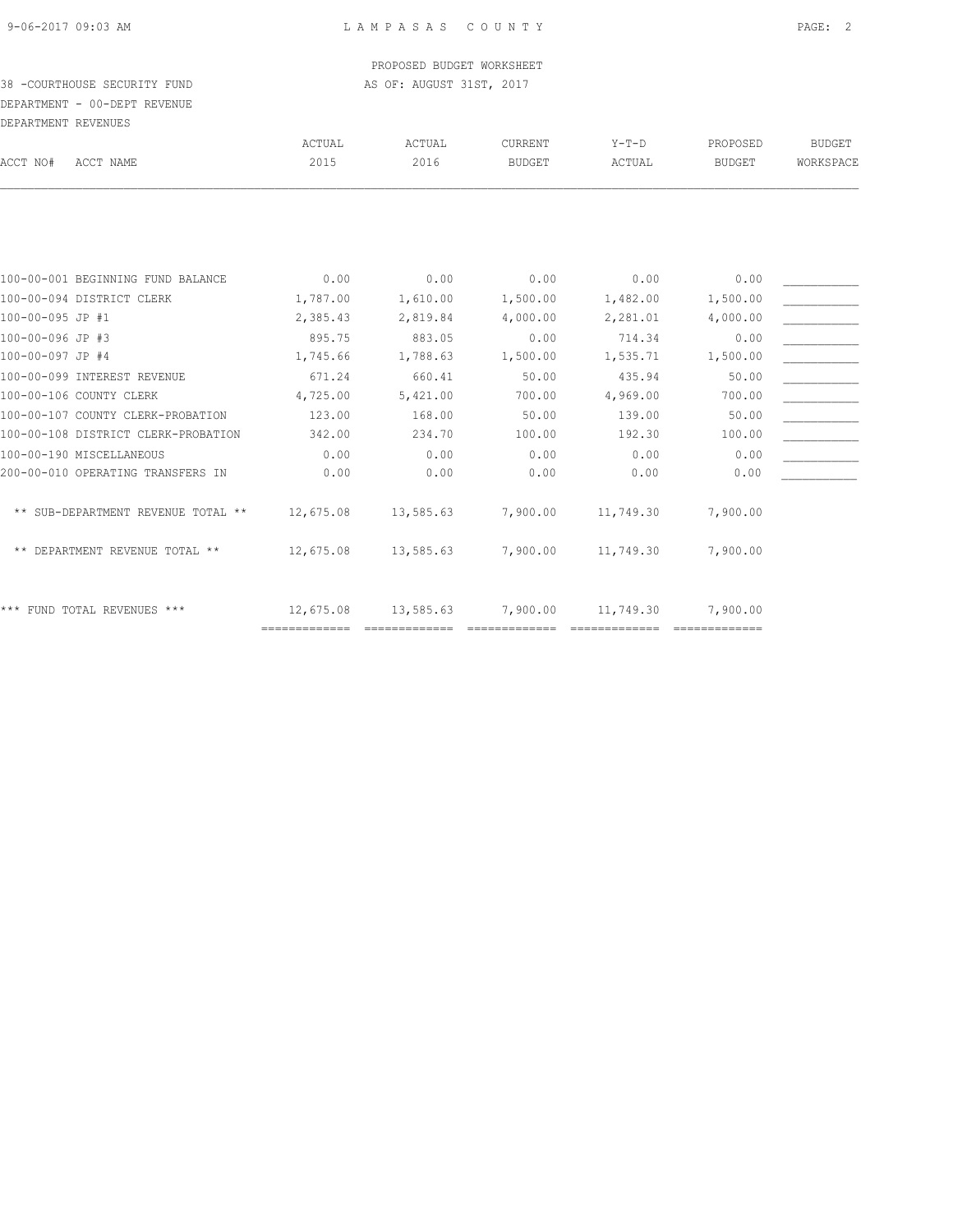|  | 9-06-2017 09:03 AM |  |
|--|--------------------|--|
|  |                    |  |

 PROPOSED BUDGET WORKSHEET 38 -COURTHOUSE SECURITY FUND AS OF: AUGUST 31ST, 2017

### DEPARTMENT - 01-DEPT EXPENDITURES DEPARTMENT EXPENDITURES

| DEFAKIMENI EYLEMDIIUKES                                            |      |                       |                              |                |             |                     |
|--------------------------------------------------------------------|------|-----------------------|------------------------------|----------------|-------------|---------------------|
| ACCT NO# ACCT NAME                                                 | 2015 | ACTUAL ACTUAL<br>2016 | BUDGET ACTUAL BUDGET         | CURRENT Y-T-D  | PROPOSED    | BUDGET<br>WORKSPACE |
|                                                                    |      |                       |                              |                |             |                     |
|                                                                    |      |                       |                              |                |             |                     |
| CAPITAL OUTLAY                                                     |      |                       |                              |                |             |                     |
| 401-00-402 OPERATING EQUIPMENT                                     |      |                       | $0.00$ 23,474.91 0.00 385.00 |                | 0.00        |                     |
| ** CATEGORY TOTAL **                                               |      |                       | $0.00$ 23,474.91 0.00        | 385.00         | 0.00        |                     |
|                                                                    |      |                       |                              |                |             |                     |
| 401-00-500 OPERATING TRANSFER-OUT                                  | 0.00 | 0.00                  | 0.00                         | 0.00           | 0.00        |                     |
| ** CATEGORY TOTAL **                                               | 0.00 | 0.00                  | 0.00                         | 0.00           | 0.00        |                     |
| ** SUB-DEPARTMENT TOTAL **                                         |      | $0.00$ 23,474.91      | 0.00                         | 385.00         | 0.00        |                     |
| *** DEPARTMENT TOTAL ***                                           |      |                       | $0.00$ 23,474.91 0.00        | -------------- | 385.00 0.00 |                     |
| *** FUND TOTAL EXPENDITURES *** $0.00$ $23,474.91$ $0.00$ $385.00$ |      |                       |                              |                | 0.00        |                     |
|                                                                    |      |                       |                              |                |             |                     |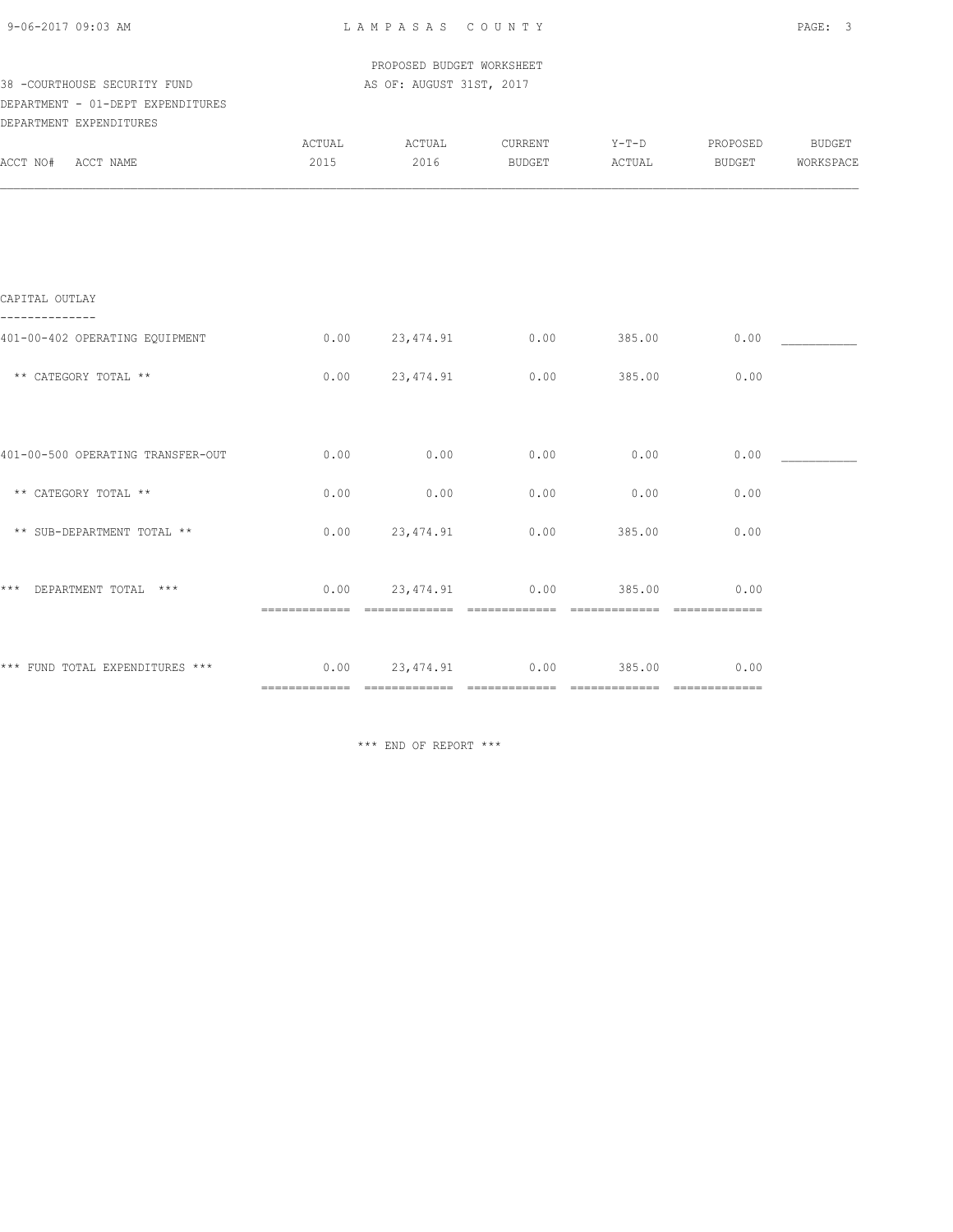9-06-2017 09:03 AM L A M P A S A S C O U N T Y PAGE: 1

 PROPOSED BUDGET WORKSHEET 39 -CO RECORDS MGMT & PRESERV AS OF: AUGUST 31ST, 2017

| ACCT NO# ACCT NAME                                                                                | 2015 | ACTUAL ACTUAL<br>2016 | CURRENT Y-T-D PROPOSED BUDGET<br>BUDGET ACTUAL BUDGET | WORKSPACE |
|---------------------------------------------------------------------------------------------------|------|-----------------------|-------------------------------------------------------|-----------|
| REVENUE SUMMARY                                                                                   |      |                       |                                                       |           |
| CO RECORDS MGMT & PRESEV 8,635.57 7,868.61 6,400.00 7,232.74 6,400.00<br>CO RECORDS MGMT & PRESEV |      |                       | $0.00$ $0.00$ $0.00$ $0.00$ $0.00$ $0.00$ $0.00$      |           |
| *** TOTAL REVENUE ***                                                                             |      |                       | 8,635.57 7,868.61 6,400.00 7,232.74 6,400.00          |           |
| EXPENDITURE SUMMARY                                                                               |      |                       |                                                       |           |
| CO RECORDS MGMT & PRESEV                                                                          |      |                       | $0.00$ $0.00$ $0.00$ $0.00$ $0.00$ $0.00$ $0.00$      |           |
| *** TOTAL EXPENDITURES ***                                                                        | 0.00 |                       | $0.00$ $0.00$ $0.00$ $0.00$ $0.00$ $0.00$             |           |
| REVENUES OVER/(UNDER) EXPENDITURES 8,635.57 7,868.61 6,400.00 7,232.74 6,400.00                   |      |                       |                                                       |           |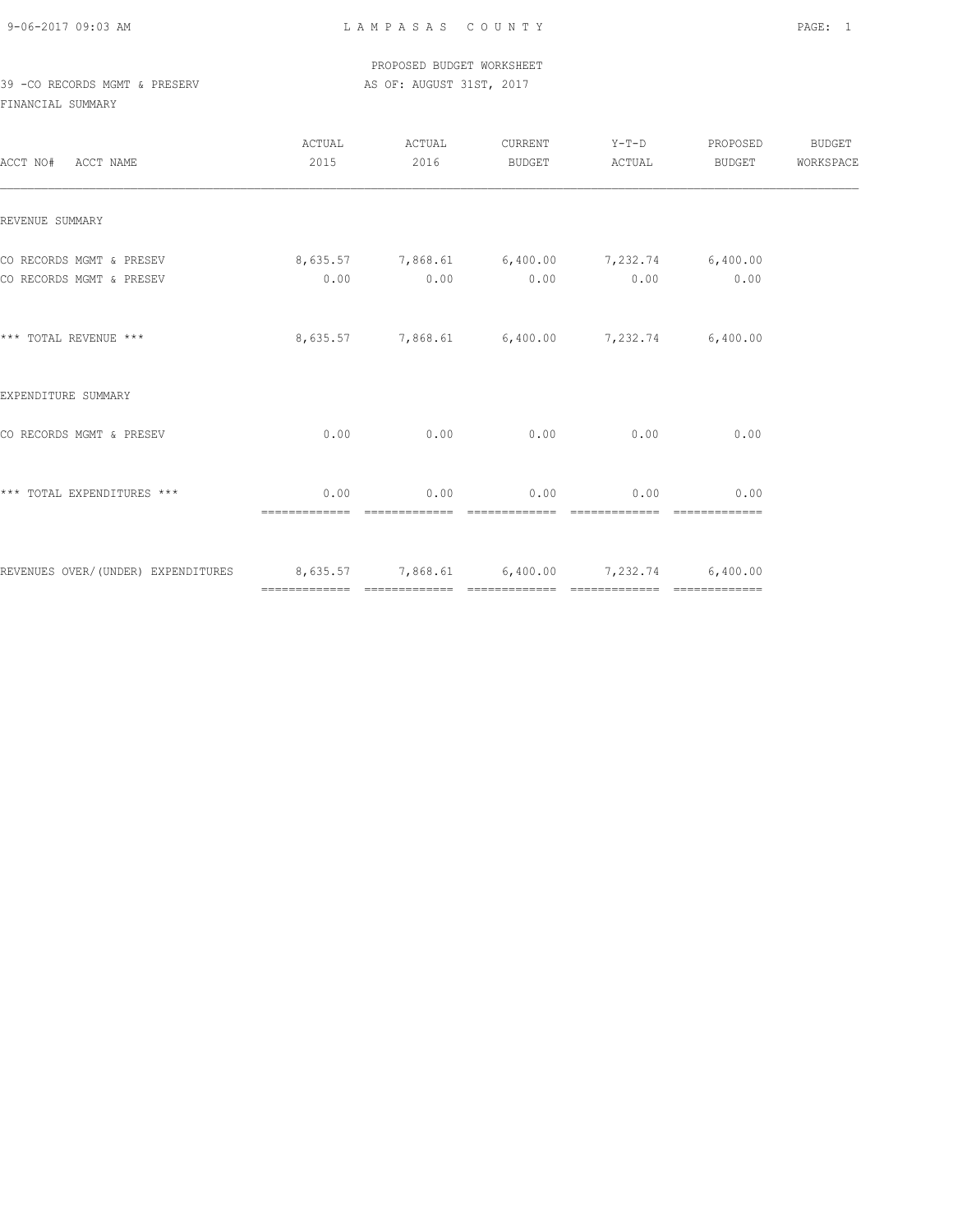### PROPOSED BUDGET WORKSHEET

### 39 -CO RECORDS MGMT & PRESERV AS OF: AUGUST 31ST, 2017

DEPARTMENT - CO RECORDS MGMT & PRESEV DEPARTMENT REVENUES

| DBIANINDNI KBVBNOBO |                                        |          |          |               |          |               |               |
|---------------------|----------------------------------------|----------|----------|---------------|----------|---------------|---------------|
|                     |                                        | ACTUAL   | ACTUAL   | CURRENT       | $Y-T-D$  | PROPOSED      | <b>BUDGET</b> |
| ACCT NO#            | ACCT NAME                              | 2015     | 2016     | <b>BUDGET</b> | ACTUAL   | <b>BUDGET</b> | WORKSPACE     |
|                     |                                        |          |          |               |          |               |               |
|                     |                                        |          |          |               |          |               |               |
|                     | 100-00-001 BEGINNING FUND BALANCE      | 0.00     | 0.00     | 0.00          | 0.00     | 0.00          |               |
|                     | 100-00-033 PRESERVATION CLERK ACCOUNT  | 0.00     | 0.00     | 0.00          | 0.00     | 0.00          |               |
|                     | 100-00-094 DISTRICT CLERK              | 2,953.67 | 2,582.00 | 1,000.00      | 2,532.49 | 1,000.00      |               |
|                     | 100-00-099 INTEREST REVENUE            | 844.40   | 126.11   | 100.00        | 62.75    | 100.00        |               |
|                     | 100-00-105 DISTRICT CLK AG CHILD SUPPO | 0.00     | 0.00     | 0.00          | 0.00     | 0.00          |               |
|                     | 100-00-106 COUNTY CLERK                | 2,080.00 | 2,597.50 | 5,000.00      | 2,352.50 | 5,000.00      |               |
|                     | 100-00-107 COUNTY CLERK-PROBATION      | 906.50   | 1,170.50 | 300.00        | 1,140.00 | 300.00        |               |
|                     | 100-00-108 DISTRICK CLERK-PROBATION    | 1,478.00 | 1,088.50 | 0.00          | 831.00   | 0.00          |               |
|                     | 100-00-190 MISCELLANEOUS               | 373.00   | 304.00   | 0.00          | 314.00   | 0.00          |               |
|                     | ** SUB-DEPARTMENT REVENUE TOTAL **     | 8,635.57 | 7,868.61 | 6,400.00      | 7,232.74 | 6,400.00      |               |
|                     | ** DEPARTMENT REVENUE TOTAL **         | 8,635.57 | 7,868.61 | 6,400.00      | 7,232.74 | 6,400.00      |               |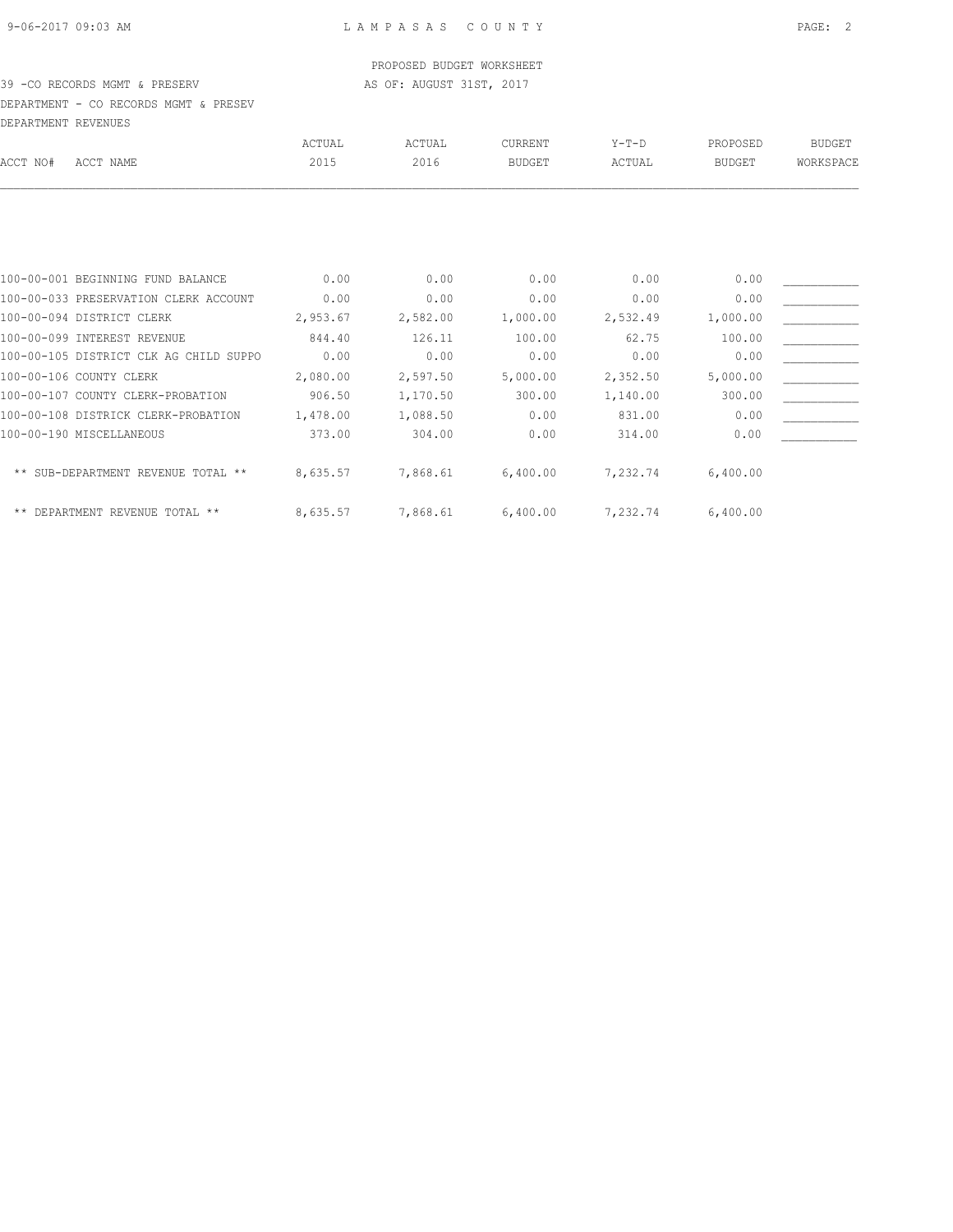### PROPOSED BUDGET WORKSHEET 39 - CO RECORDS MGMT & PRESERV AS OF: AUGUST 31ST, 2017

### DEPARTMENT - CO RECORDS MGMT & PRESEV DEPARTMENT REVENUES

|                                    | ACTUAL   | ACTUAL   | CURRENT       | $Y-T-D$  | PROPOSED | <b>BUDGET</b> |
|------------------------------------|----------|----------|---------------|----------|----------|---------------|
| ACCT NO#<br>ACCT NAME              | 2015     | 2016     | <b>BUDGET</b> | ACTUAL   | BUDGET   | WORKSPACE     |
|                                    |          |          |               |          |          |               |
|                                    |          |          |               |          |          |               |
|                                    |          |          |               |          |          |               |
|                                    |          |          |               |          |          |               |
| 101-00-080 COUNTY CLERK TECHNOLOGY | 0.00     | 0.00     | 0.00          | 0.00     | 0.00     |               |
| 101-00-106 COUNTY CLERK-CIVIL FEE  | 0.00     | 0.00     | 0.00          | 0.00     | 0.00     |               |
| ** SUB-DEPARTMENT REVENUE TOTAL ** | 0.00     | 0.00     | 0.00          | 0.00     | 0.00     |               |
| ** DEPARTMENT REVENUE TOTAL **     | 0.00     | 0.00     | 0.00          | 0.00     | 0.00     |               |
|                                    |          |          |               |          |          |               |
| *** FUND TOTAL REVENUES ***        | 8,635.57 | 7,868.61 | 6,400.00      | 7,232.74 | 6,400.00 |               |
|                                    |          |          |               |          |          |               |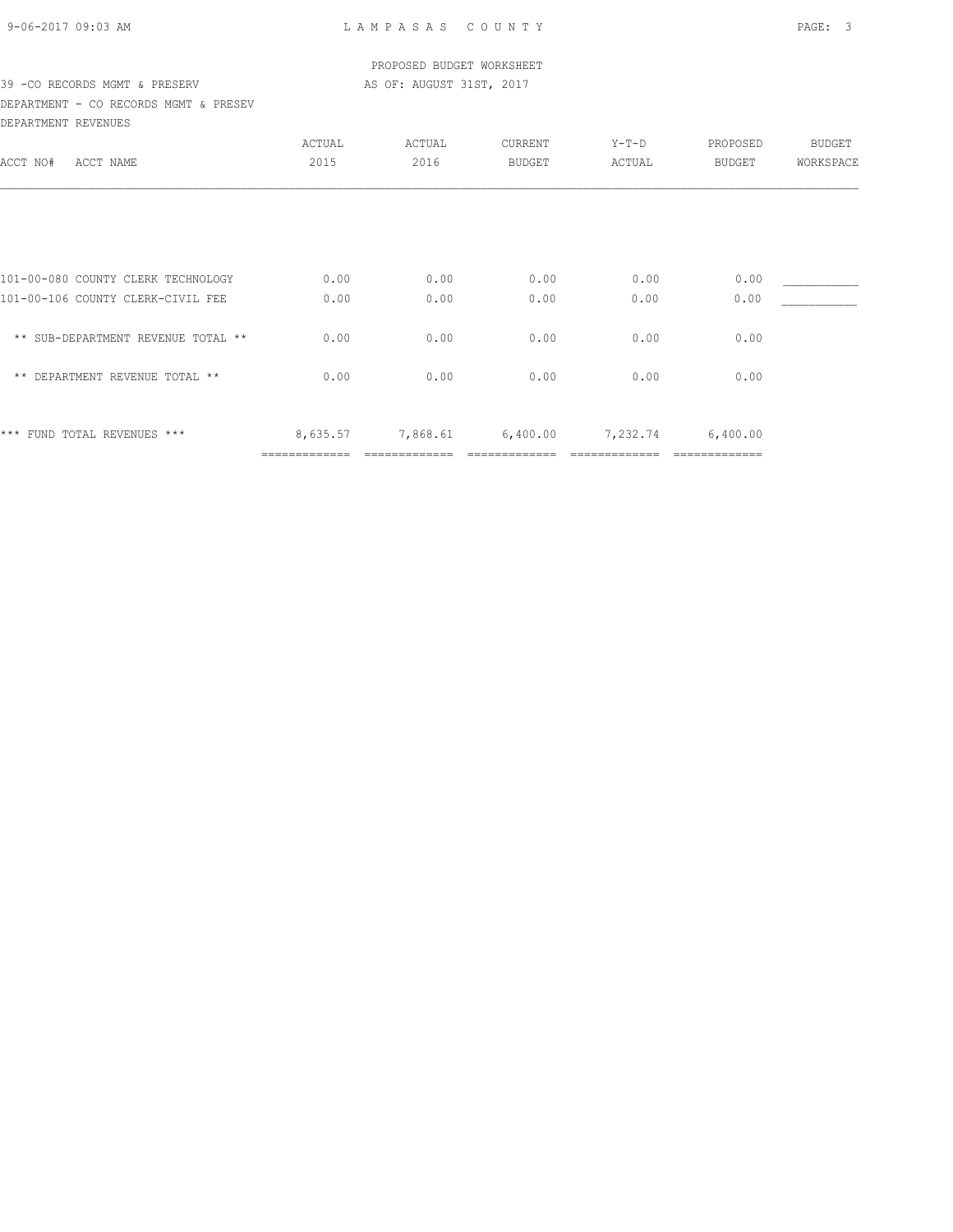PROPOSED BUDGET WORKSHEET

### 39 - CO RECORDS MGMT & PRESERV AS OF: AUGUST 31ST, 2017 DEPARTMENT - CO RECORDS MGMT & PRESEV

|          | DEPARTMENT EXPENDITURES |       |               |               |             |               |           |
|----------|-------------------------|-------|---------------|---------------|-------------|---------------|-----------|
|          |                         | CTUAL | <b>\CTUAL</b> | ~URRENT       | $V - T - D$ | PROPOSED      | BUDGET    |
| ACCT NO# | ACCT NAME               | 2015  | 2016          | <b>BUDGET</b> | ACTUAL      | <b>BUDGET</b> | WORKSPACE |

| GENERAL EXPENSES                  |                                       |                       |                       |                       |                                                                                                                                                                                                                                                                                                                                                                                                                                                                                                |  |
|-----------------------------------|---------------------------------------|-----------------------|-----------------------|-----------------------|------------------------------------------------------------------------------------------------------------------------------------------------------------------------------------------------------------------------------------------------------------------------------------------------------------------------------------------------------------------------------------------------------------------------------------------------------------------------------------------------|--|
| 401-00-353 CHILD SUPPORT EXPENSE  | 0.00                                  | 0.00                  | 0.00                  | 0.00                  | 0.00                                                                                                                                                                                                                                                                                                                                                                                                                                                                                           |  |
| ** CATEGORY TOTAL **              | 0.00                                  | 0.00                  | 0.00                  | 0.00                  | 0.00                                                                                                                                                                                                                                                                                                                                                                                                                                                                                           |  |
|                                   |                                       |                       |                       |                       |                                                                                                                                                                                                                                                                                                                                                                                                                                                                                                |  |
| 401-00-500 OPERATING TRANSFER-OUT | 0.00                                  | 0.00                  | 0.00                  | 0.00                  | 0.00                                                                                                                                                                                                                                                                                                                                                                                                                                                                                           |  |
| ** CATEGORY TOTAL **              | 0.00                                  | 0.00                  | 0.00                  | 0.00                  | 0.00                                                                                                                                                                                                                                                                                                                                                                                                                                                                                           |  |
| ** SUB-DEPARTMENT TOTAL **        | 0.00                                  | 0.00                  | 0.00                  | 0.00                  | 0.00                                                                                                                                                                                                                                                                                                                                                                                                                                                                                           |  |
|                                   |                                       |                       |                       |                       |                                                                                                                                                                                                                                                                                                                                                                                                                                                                                                |  |
| *** DEPARTMENT TOTAL<br>***       | 0.00<br>-------------                 | 0.00<br>============= | 0.00<br>============= | 0.00<br>============= | 0.00<br>=============                                                                                                                                                                                                                                                                                                                                                                                                                                                                          |  |
|                                   |                                       |                       |                       |                       |                                                                                                                                                                                                                                                                                                                                                                                                                                                                                                |  |
| *** FUND TOTAL EXPENDITURES ***   | 0.00<br>----------------------------- | 0.00                  | 0.00                  | 0.00<br>============= | 0.00<br>$\begin{array}{cccccccccccccc} \multicolumn{2}{c}{} & \multicolumn{2}{c}{} & \multicolumn{2}{c}{} & \multicolumn{2}{c}{} & \multicolumn{2}{c}{} & \multicolumn{2}{c}{} & \multicolumn{2}{c}{} & \multicolumn{2}{c}{} & \multicolumn{2}{c}{} & \multicolumn{2}{c}{} & \multicolumn{2}{c}{} & \multicolumn{2}{c}{} & \multicolumn{2}{c}{} & \multicolumn{2}{c}{} & \multicolumn{2}{c}{} & \multicolumn{2}{c}{} & \multicolumn{2}{c}{} & \multicolumn{2}{c}{} & \multicolumn{2}{c}{} & \$ |  |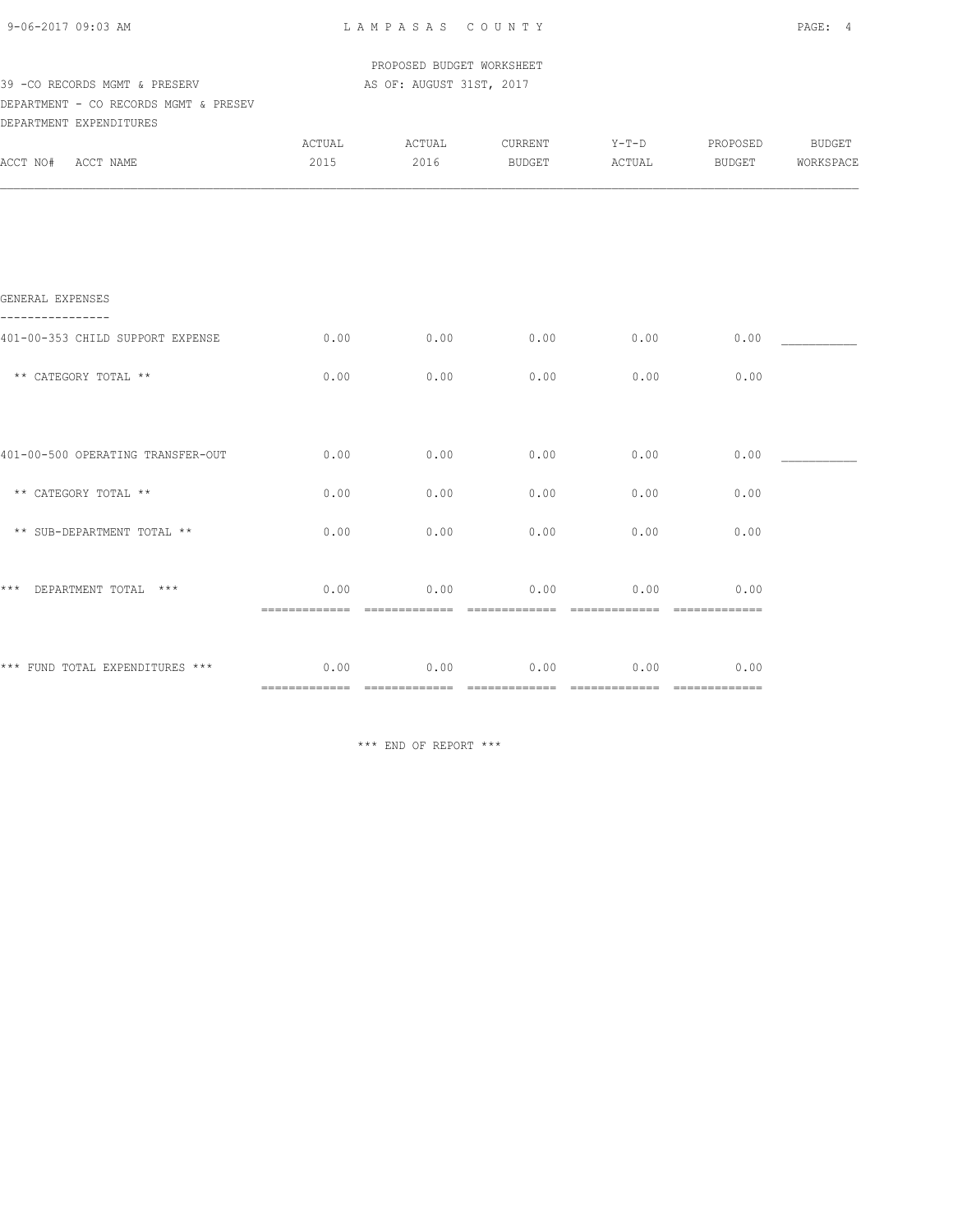9-06-2017 09:03 AM L A M P A S A S C O U N T Y PAGE: 1

### PROPOSED BUDGET WORKSHEET 47 -COUNTY HEALTH CARE HRA **AS OF: AUGUST 31ST, 2017**

| ACCT NO# ACCT NAME                      | ACTUAL<br>2015        | ACTUAL<br>2016        | CURRENT<br>BUDGET     | $Y-T-D$<br>ACTUAL     | PROPOSED<br>BUDGET    | BUDGET<br>WORKSPACE |
|-----------------------------------------|-----------------------|-----------------------|-----------------------|-----------------------|-----------------------|---------------------|
| REVENUE SUMMARY                         |                       |                       |                       |                       |                       |                     |
| 47 COUNTY HEALTH CARE                   | 0.00                  | 0.00                  | 0.00                  | 0.00                  | 0.00                  |                     |
| *** TOTAL REVENUE ***                   | 0.00                  | 0.00                  | 0.00                  | 0.00                  | 0.00                  |                     |
| EXPENDITURE SUMMARY                     |                       |                       |                       |                       |                       |                     |
| 47 COUNTY HEALTH CARE                   | 0.00                  | 0.00                  | 0.00                  | 0.00                  | 0.00                  |                     |
| *** TOTAL EXPENDITURES ***              | 0.00<br>============= | 0.00<br>============= | 0.00<br>============= | 0.00                  | 0.00                  |                     |
| REVENUES OVER/(UNDER) EXPENDITURES 0.00 |                       | $0.00$ 0.00           |                       | 0.00<br>============= | 0.00<br>============= |                     |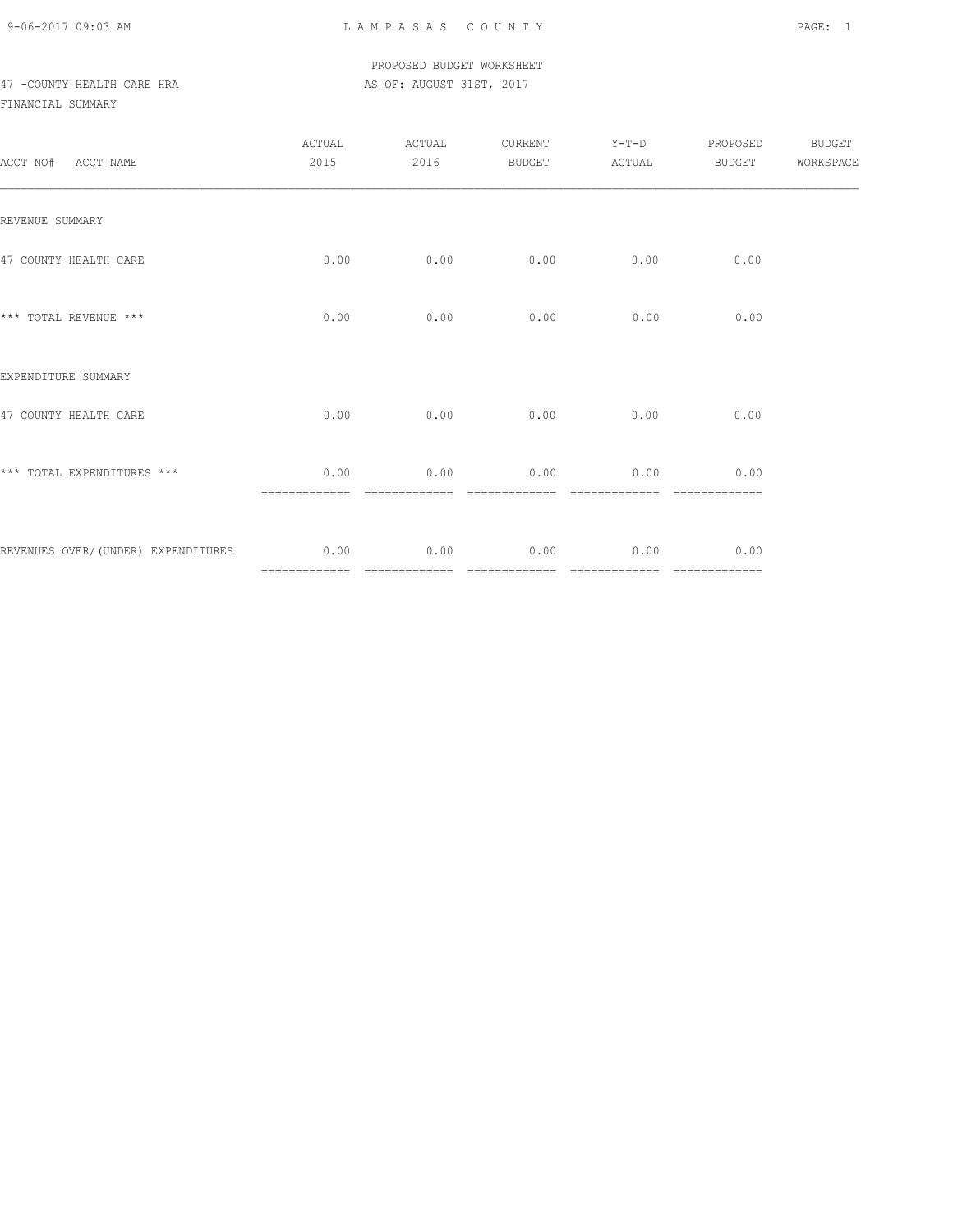### PROPOSED BUDGET WORKSHEET 47 -COUNTY HEALTH CARE HRA **AS OF: AUGUST 31ST, 2017**

### DEPARTMENT - 47 COUNTY HEALTH CARE DEPARTMENT REVENUES

| DELARITENI REVENUEJ                |                       |        |               |         |               |               |
|------------------------------------|-----------------------|--------|---------------|---------|---------------|---------------|
|                                    | ACTUAL                | ACTUAL | CURRENT       | $Y-T-D$ | PROPOSED      | <b>BUDGET</b> |
| ACCT NO#<br>ACCT NAME              | 2015                  | 2016   | <b>BUDGET</b> | ACTUAL  | <b>BUDGET</b> | WORKSPACE     |
|                                    |                       |        |               |         |               |               |
|                                    |                       |        |               |         |               |               |
| 101-00-099 INTEREST REVENUE        | 0.00                  | 0.00   | 0.00          | 0.00    | 0.00          |               |
| 101-00-190 MISCELLANEOUS RECEIPTS  | 0.00                  | 0.00   | 0.00          | 0.00    | 0.00          |               |
| 201-00-010 OPERATING TRANSFERS-IN  | 0.00                  | 0.00   | 0.00          | 0.00    | 0.00          |               |
| ** SUB-DEPARTMENT REVENUE TOTAL ** | 0.00                  | 0.00   | 0.00          | 0.00    | 0.00          |               |
| ** DEPARTMENT REVENUE TOTAL **     | 0.00                  | 0.00   | 0.00          | 0.00    | 0.00          |               |
|                                    |                       |        |               |         |               |               |
| *** FUND TOTAL REVENUES ***        | 0.00<br>============= | 0.00   | 0.00          | 0.00    | 0.00          |               |
|                                    |                       |        |               |         |               |               |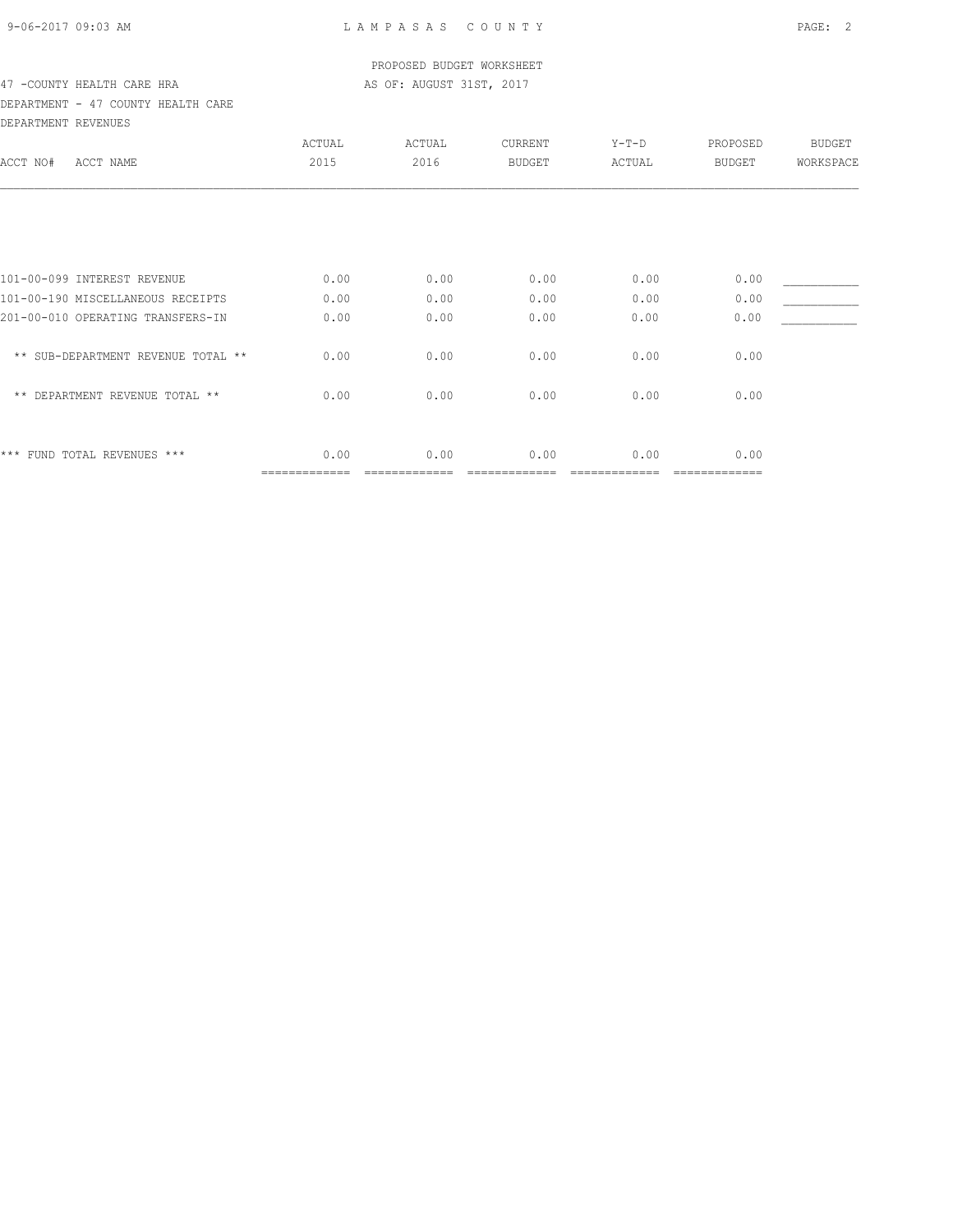PROPOSED BUDGET WORKSHEET 47 -COUNTY HEALTH CARE HRA AS OF: AUGUST 31ST, 2017

## DEPARTMENT - 47 COUNTY HEALTH CARE

|          | DEPARTMENT EXPENDITURES |        |       |          |        |          |          |
|----------|-------------------------|--------|-------|----------|--------|----------|----------|
|          |                         | ACTUAL | CTUAL | TURRENT. | Y-T-D  | PROPOSED | BUDGET   |
| ACCT NO# | ACCT NAME               | 2015   | 2016  | RUDGET   | ACTUAL | BUDGET   | ORKSPACE |
|          |                         |        |       |          |        |          |          |

| GENERAL EXPENSES                   |                       |      |      |      |      |  |
|------------------------------------|-----------------------|------|------|------|------|--|
| 401-00-333 CONTRACTED SERVICES     | 0.00                  | 0.00 | 0.00 | 0.00 | 0.00 |  |
| 401-00-356 ADMINISTRATIVE COST     | 0.00                  | 0.00 | 0.00 | 0.00 | 0.00 |  |
| 401-00-375 BANK CHARGES            | 0.00                  | 0.00 | 0.00 | 0.00 | 0.00 |  |
| 401-00-389 MISCELLANEOUS EXPENSE   | 0.00                  | 0.00 | 0.00 | 0.00 | 0.00 |  |
| ** CATEGORY TOTAL **               | 0.00                  | 0.00 | 0.00 | 0.00 | 0.00 |  |
| ** SUB-DEPARTMENT TOTAL **         | 0.00                  | 0.00 | 0.00 | 0.00 | 0.00 |  |
| $***$<br>$***$<br>DEPARTMENT TOTAL | 0.00                  | 0.00 | 0.00 | 0.00 | 0.00 |  |
| *** FUND TOTAL EXPENDITURES ***    | 0.00<br>============= | 0.00 | 0.00 | 0.00 | 0.00 |  |

\*\*\* END OF REPORT \*\*\*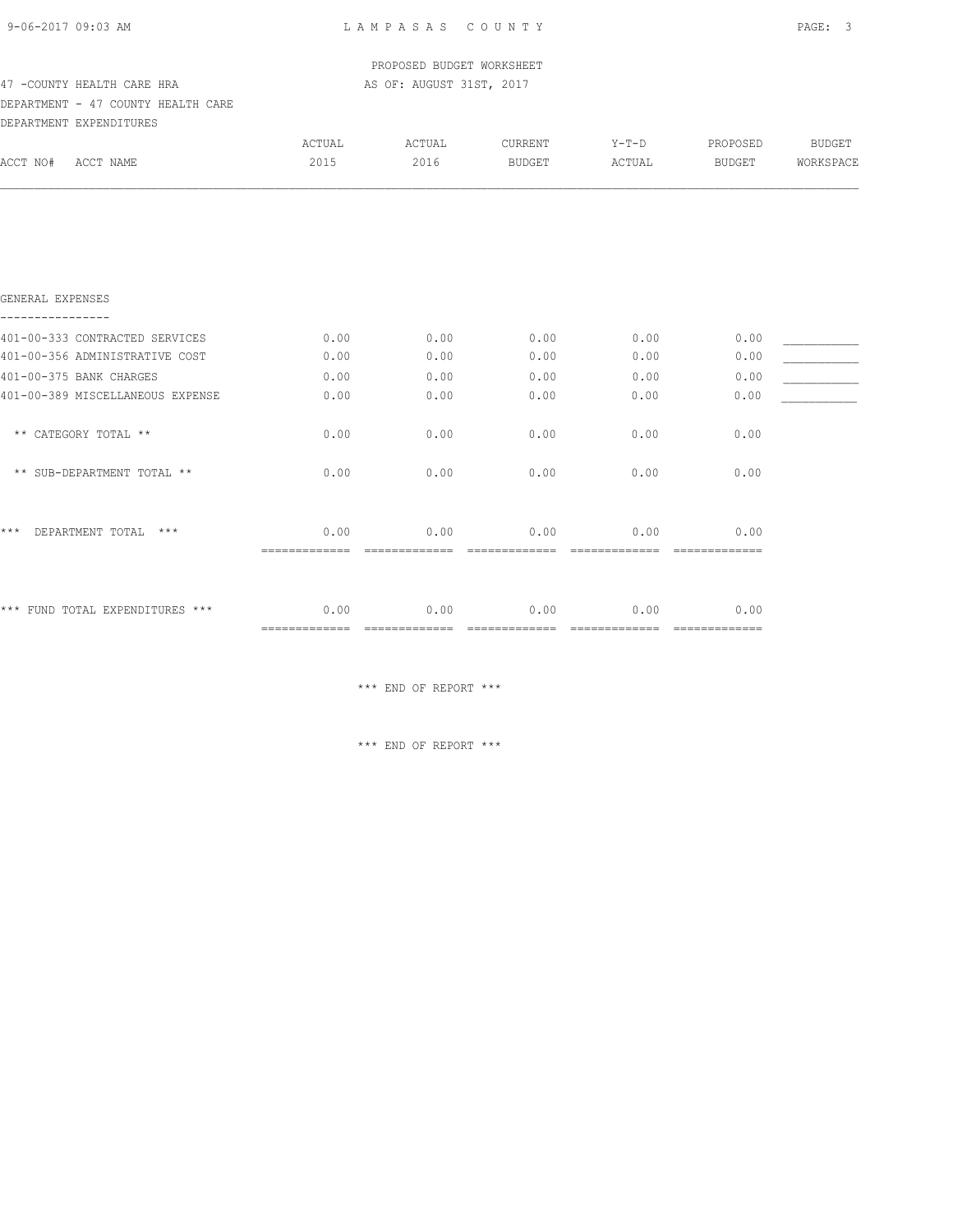9-06-2017 09:04 AM L A M P A S A S C O U N T Y PAGE: 1

### PROPOSED BUDGET WORKSHEET 55 -INTEREST & SINKING FUND **AS OF: AUGUST 31ST, 2017**

| ACCT NO#<br>ACCT NAME                                                       | ACTUAL<br>2015                                               | ACTUAL<br>2016 | CURRENT<br>BUDGET                                            | $Y-T-D$<br>ACTUAL | PROPOSED<br>BUDGET | BUDGET<br>WORKSPACE |
|-----------------------------------------------------------------------------|--------------------------------------------------------------|----------------|--------------------------------------------------------------|-------------------|--------------------|---------------------|
| REVENUE SUMMARY                                                             |                                                              |                |                                                              |                   |                    |                     |
| 00-I&S REVENUE                                                              |                                                              |                | 782,674.29  969,602.89  834,697.00  697,660.66  1,334,714.00 |                   |                    |                     |
| *** TOTAL REVENUE ***                                                       |                                                              |                | 782,674.29  969,602.89  834,697.00  697,660.66  1,334,714.00 |                   |                    |                     |
| EXPENDITURE SUMMARY                                                         |                                                              |                |                                                              |                   |                    |                     |
| 01-I&S EXPENDITURES                                                         |                                                              |                | 835,044.25 835,928.50 834,697.00 834,630.59 1,334,714.00     |                   |                    |                     |
| *** TOTAL EXPENDITURES ***                                                  | 835,044.25  835,928.50  834,697.00  834,630.59  1,334,714.00 |                |                                                              |                   |                    |                     |
| REVENUES OVER/(UNDER) EXPENDITURES (52,369.96) 133,674.39 0.00 (136,969.93) |                                                              |                |                                                              |                   | 0.00               |                     |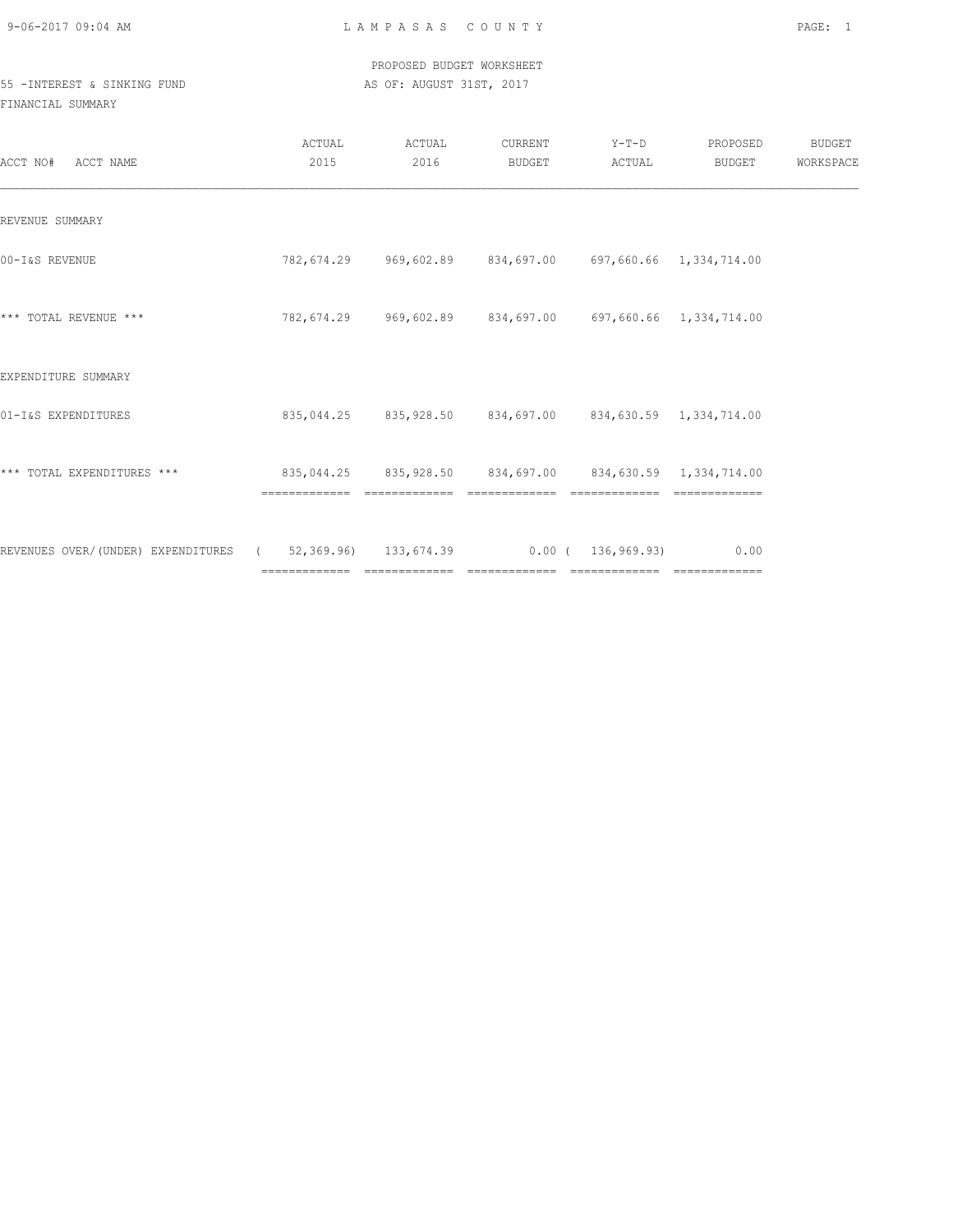### PROPOSED BUDGET WORKSHEET 55 -INTEREST & SINKING FUND **AS OF: AUGUST 31ST, 2017**

### DEPARTMENT - 00-I&S REVENUE DEPARTMENT REVENUES

|          |                                        | ACTUAL     | ACTUAL     | <b>CURRENT</b> | $Y-T-D$    | PROPOSED                | <b>BUDGET</b> |
|----------|----------------------------------------|------------|------------|----------------|------------|-------------------------|---------------|
| ACCT NO# | ACCT NAME                              | 2015       | 2016       | <b>BUDGET</b>  | ACTUAL     | <b>BUDGET</b>           | WORKSPACE     |
|          |                                        |            |            |                |            |                         |               |
|          |                                        |            |            |                |            |                         |               |
|          | 100-00-001 BEGINNING FUND BALANCE      | 0.00       | 0.00       | 143,233.00     | 0.00       | 0.00                    |               |
|          | 100-00-010 CURRENT AD VALOREM TAXES    | 700,449.37 | 950,478.80 | 674,964.00     | 674,675.02 | 1,318,214.00            |               |
|          | 100-00-020 DELIQUENT AD VALOREM TAXES  | 21,168.33  | 13,578.34  | 12,000.00      | 12,229.09  | 12,000.00               |               |
|          | 100-00-030 PENALTIES & INT. AD VALOREM | 0.00       | 4,742.02   | 4,000.00       | 9,905.06   | 4,000.00                |               |
|          | 100-00-035 LCAD REFUND                 | 0.00       | 0.00       | 0.00           | 0.00       | 0.00                    |               |
|          | 100-00-099 INTEREST REVENUE            | 1,056.59   | 803.73     | 500.00         | 524.51     | 500.00                  |               |
|          | 100-00-101 INC/DEC IN INVEST MARKET    | 0.00       | 0.00       | 0.00           | 0.00       | 0.00                    |               |
|          | 100-00-125 LIMITED TAX BONDS SERIES 20 | 0.00       | 0.00       | 0.00           | 0.00       | 0.00                    |               |
|          | 100-00-190 MISCELLANEOUS RECEIPTS      | 0.00       | 0.00       | 0.00           | 326.98     | 0.00                    |               |
|          | 200-00-010 OPERATING TRANSFERS-IN      | 60,000.00  | 0.00       | 0.00           | 0.00       | 0.00                    |               |
|          | ** SUB-DEPARTMENT REVENUE TOTAL **     | 782,674.29 | 969,602.89 | 834,697.00     | 697,660.66 | 1,334,714.00            |               |
|          | ** DEPARTMENT REVENUE TOTAL **         | 782,674.29 | 969,602.89 | 834,697.00     |            | 697,660.66 1,334,714.00 |               |
|          | *** FUND TOTAL REVENUES ***            | 782,674.29 | 969,602.89 | 834,697.00     |            | 697,660.66 1,334,714.00 |               |
|          |                                        |            |            |                |            |                         |               |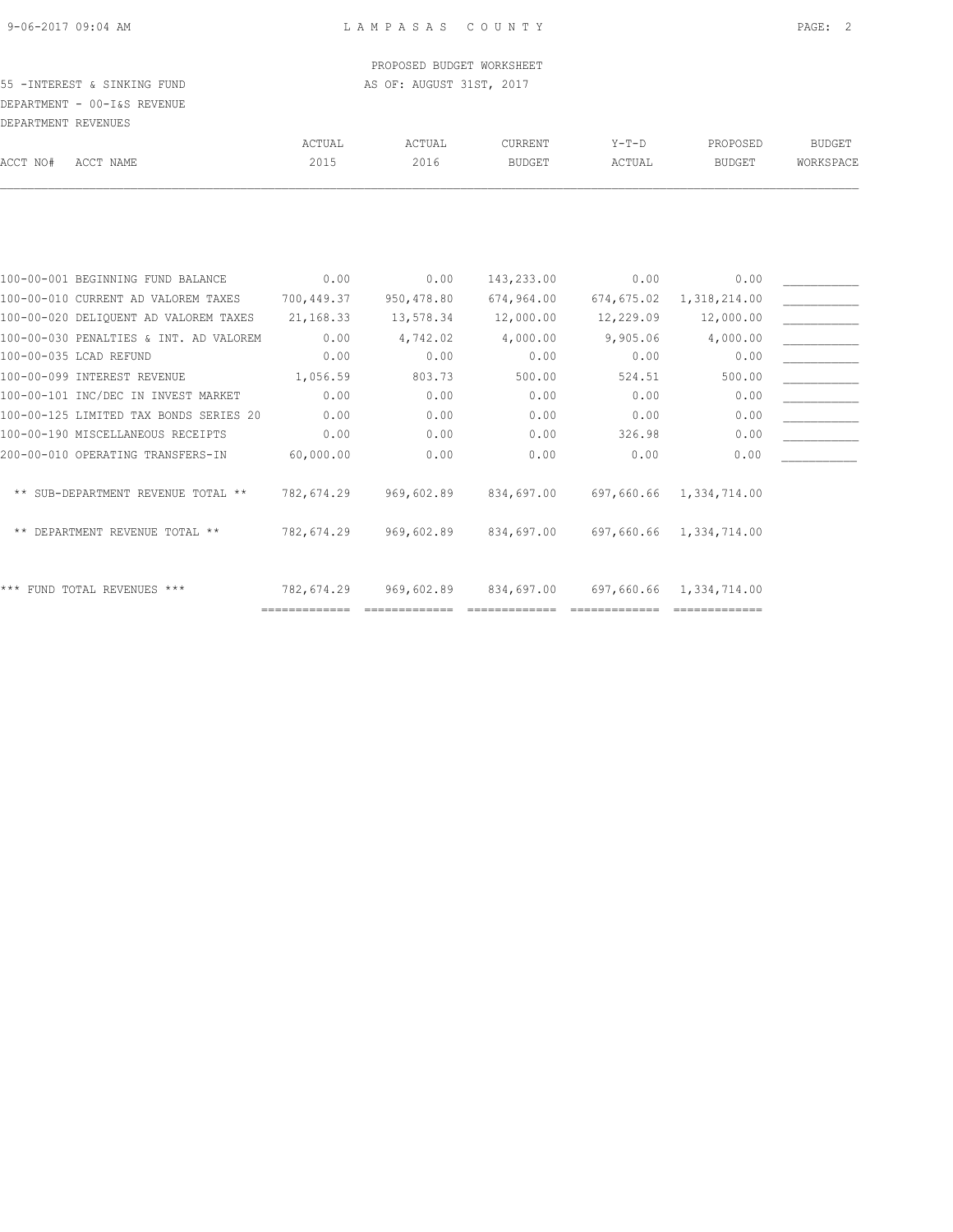|                             |  |                          | PROPOSED BUDGET WORKSHEET |
|-----------------------------|--|--------------------------|---------------------------|
| 55 -INTEREST & SINKING FUND |  | AS OF: AUGUST 31ST, 2017 |                           |

## DEPARTMENT - 01-I&S EXPENDITURES

|  | ____ |  |
|--|------|--|
|  |      |  |
|  |      |  |
|  |      |  |
|  |      |  |

|          | DEPARTMENT EXPENDITURES |        |        |         |        |          |           |
|----------|-------------------------|--------|--------|---------|--------|----------|-----------|
|          |                         | ACTUAL | ACTUAL | CURRENT | Y-T-D  | PROPOSED | BUDGET    |
| ACCT NO# | ACCT NAME               | 2015   | 2016   | BUDGET  | ACTUAL | BUDGET   | WORKSPACE |
|          |                         |        |        |         |        |          |           |
|          |                         |        |        |         |        |          |           |

| GENERAL EXPENSES                                                                  |                                                        |                                                          |      |           |            |  |
|-----------------------------------------------------------------------------------|--------------------------------------------------------|----------------------------------------------------------|------|-----------|------------|--|
| 401-00-306 OTHER SOURCES C/O                                                      | 0.00                                                   | 0.00                                                     | 0.00 | 0.00      | 0.00       |  |
| 401-00-318 LEGAL FEES-C/O ISSUANCE                                                | 0.00                                                   | 0.00                                                     | 0.00 | 683.42    | 0.00       |  |
| 401-00-331 PAYING AGENT FEES                                                      | 950.00                                                 | 950.00 950.00                                            |      | 0.00      | 950.00     |  |
| 401-00-338 INTEREST PAYMENT                                                       | 159,094.25 134,978.50 78,747.00 8,568.00 398,764.00    |                                                          |      |           |            |  |
| 401-00-375 BANK CHARGES                                                           | 0.00                                                   | $0.00$ 0.00                                              |      | 0.00      | 0.00       |  |
|                                                                                   |                                                        |                                                          |      |           |            |  |
| ** CATEGORY TOTAL **                                                              |                                                        | $160,044.25$ $135,928.50$ $79,697.00$ $9,251.42$         |      |           | 399,714.00 |  |
| 401-00-500 OPERATING TRANSFERS OUT                                                | 0.00                                                   | 0.00                                                     | 0.00 | 0.00      | 0.00       |  |
| ** CATEGORY TOTAL **                                                              | 0.00                                                   | 0.00                                                     | 0.00 | 0.00      | 0.00       |  |
| NOT USED 8                                                                        |                                                        |                                                          |      |           |            |  |
| 401-00-800 PMT REFUNDING ESCROW AGENT                                             | 0.00                                                   | 0.00                                                     | 0.00 | 0.00      | 0.00       |  |
| ** CATEGORY TOTAL **                                                              | 0.00                                                   | 0.00                                                     | 0.00 | 0.00      | 0.00       |  |
| CAPITAL LEASE<br>-------------                                                    |                                                        |                                                          |      |           |            |  |
| 401-00-900 PRINCIPAL PAYMENT                                                      | 675,000.00 700,000.00 755,000.00 755,000.00 935,000.00 |                                                          |      |           |            |  |
| 401-00-901 SHERIFFS VEHICLES                                                      | 0.00                                                   | 0.00                                                     | 0.00 | 0.00      | 0.00       |  |
| 401-00-902 CAPITAL PURCHASES                                                      | 0.00                                                   | 0.00                                                     | 0.00 | 0.00      | 0.00       |  |
| 401-00-903 CAPITAL PURCHASES - PRIN                                               | 0.00                                                   | 0.00                                                     | 0.00 | 0.00      | 0.00       |  |
| 401-00-904 CAPITAL PURCHASES - INT                                                | 0.00                                                   | 0.00                                                     | 0.00 | 70,379.17 | 0.00       |  |
| ** CATEGORY TOTAL **                                                              | 675,000.00                                             | 700,000.00 755,000.00 825,379.17 935,000.00              |      |           |            |  |
| ** SUB-DEPARTMENT TOTAL **                                                        |                                                        | 835,044.25 835,928.50 834,697.00 834,630.59 1,334,714.00 |      |           |            |  |
| *** DEPARTMENT TOTAL *** 635,044.25 835,928.50 834,697.00 834,630.59 1,334,714.00 |                                                        |                                                          |      |           |            |  |

\*\*\* FUND TOTAL EXPENDITURES \*\*\* 835,044.25 835,928.50 834,697.00 834,630.59 1,334,714.00 ============= ============= ============= ============= =============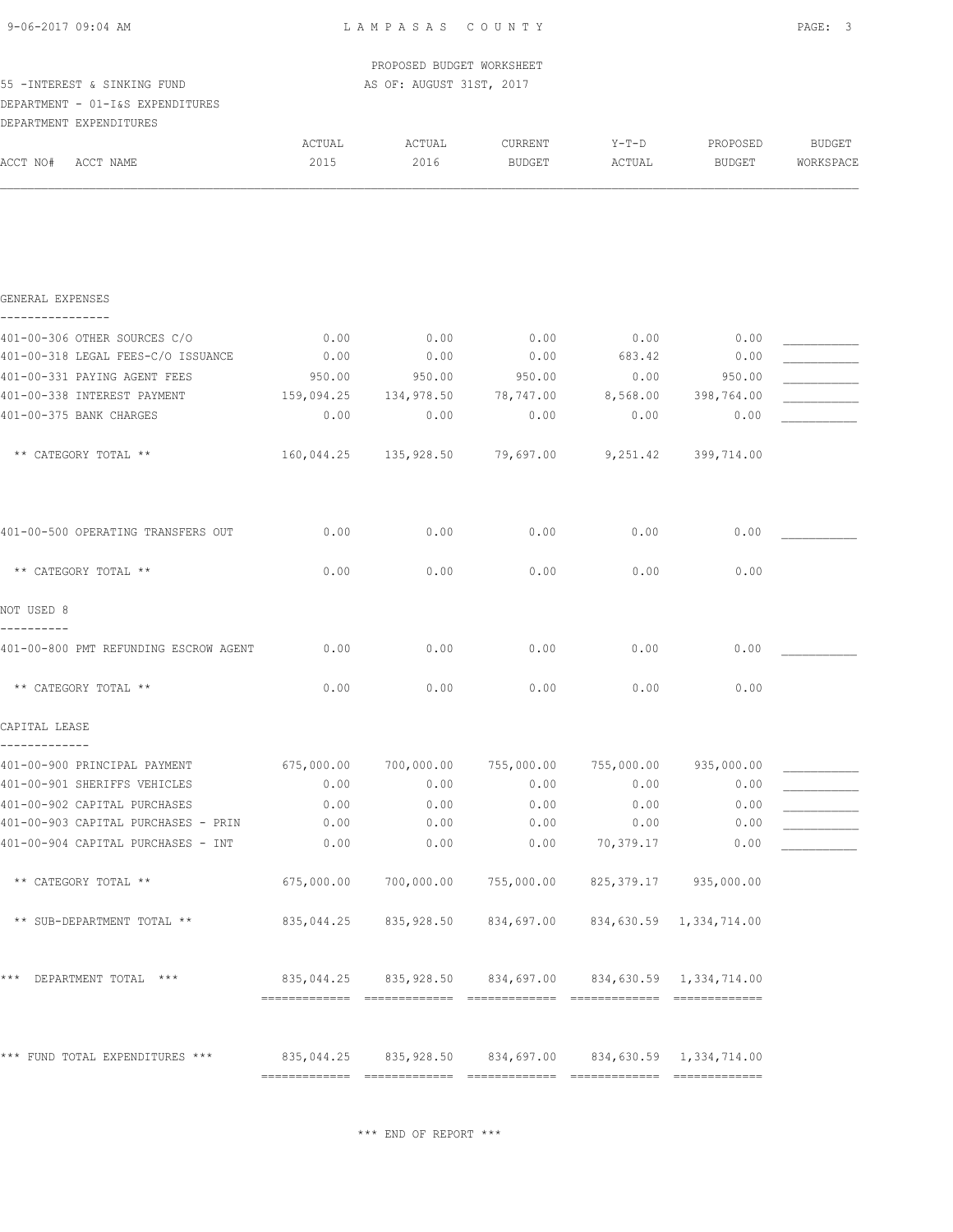### PROPOSED BUDGET WORKSHEET 60 -FIXED ASSETS \$5000/ABOVE AS OF: AUGUST 31ST, 2017

FINANCIAL SUMMARY

| ACCT NO# ACCT NAME                                                           | ACTUAL<br>2015 | ACTUAL CURRENT Y-T-D PROPOSED<br>2016            |               | BUDGET ACTUAL                                       | BUDGET        | <b>BUDGET</b><br>WORKSPACE |
|------------------------------------------------------------------------------|----------------|--------------------------------------------------|---------------|-----------------------------------------------------|---------------|----------------------------|
| EXPENDITURE SUMMARY                                                          |                |                                                  |               |                                                     |               |                            |
| *** TOTAL EXPENDITURES ***                                                   |                | $0.00$ $0.00$ $0.00$ $0.00$ $0.00$ $0.00$ $0.00$ |               |                                                     |               |                            |
| REVENUES OVER/(UNDER) EXPENDITURES $0.00$ $0.00$ $0.00$ $0.00$ $0.00$ $0.00$ |                |                                                  |               |                                                     |               |                            |
| *** FUND TOTAL EXPENDITURES *** 0.00                                         | =============  | -------------                                    | ============= | $0.00$ $0.00$ $0.00$ $0.00$ $0.00$<br>------------- | ============= |                            |

\*\*\* END OF REPORT \*\*\*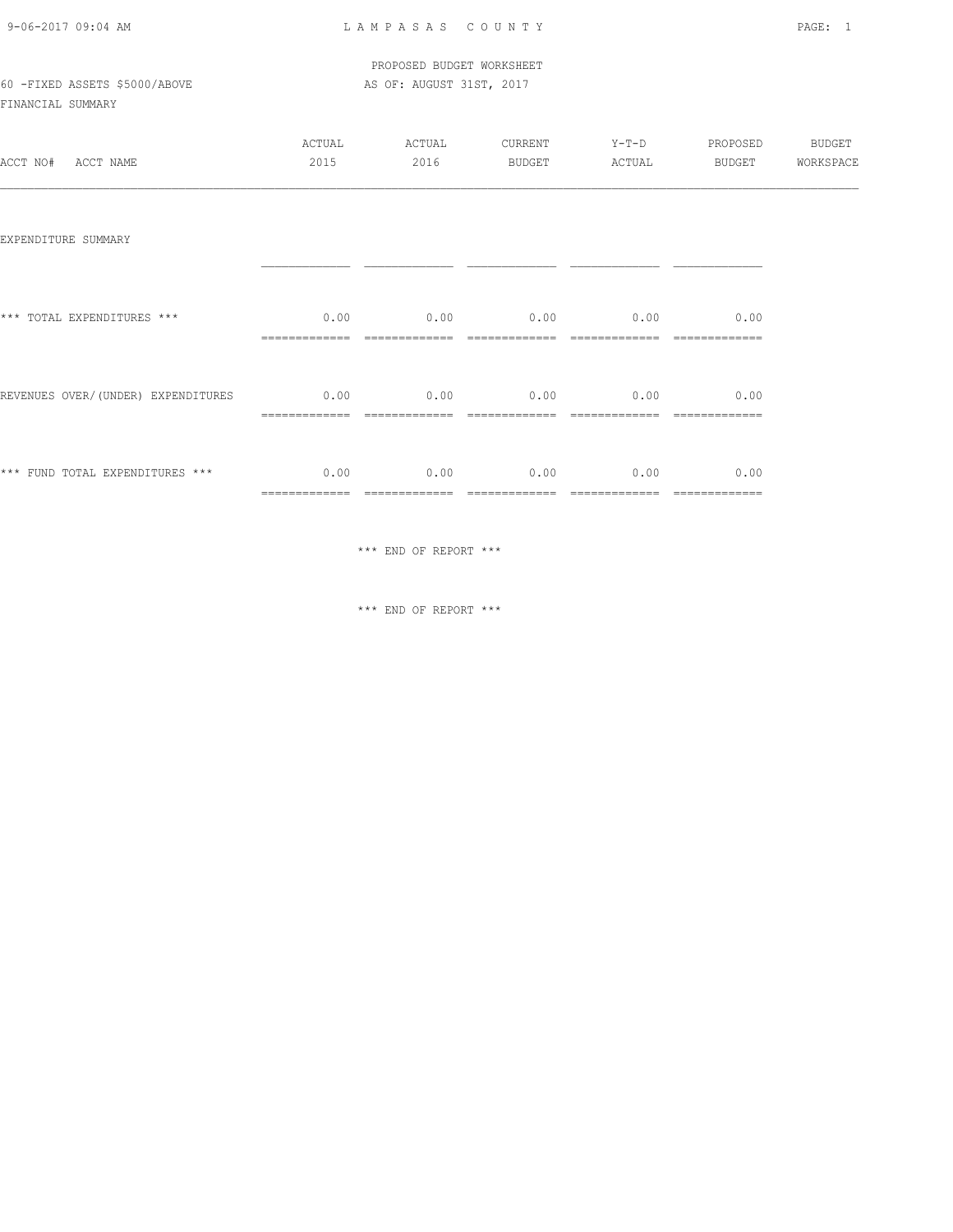9-06-2017 09:04 AM L A M P A S A S C O U N T Y PAGE: 1

### PROPOSED BUDGET WORKSHEET 88 -LAMP CO STATE COURT COST AS OF: AUGUST 31ST, 2017

| ACCT NO# ACCT NAME                                           | ACTUAL<br>2015 | ACTUAL<br>2016 | CURRENT<br>BUDGET | ACTUAL           | Y-T-D PROPOSED<br><b>BUDGET</b> | BUDGET<br>WORKSPACE |
|--------------------------------------------------------------|----------------|----------------|-------------------|------------------|---------------------------------|---------------------|
| REVENUE SUMMARY                                              |                |                |                   |                  |                                 |                     |
| 00-DEPT REVENUE                                              |                | 316.56 412.94  |                   | $0.00$ 271.99    | 0.00                            |                     |
| *** TOTAL REVENUE ***                                        |                | 316.56 412.94  |                   | $0.00$ 271.99    | 0.00                            |                     |
| EXPENDITURE SUMMARY                                          |                |                |                   |                  |                                 |                     |
| 01-DEPT EXPENDITURES                                         | 0.00           |                |                   | $0.00$ 0.00 0.00 | 0.00                            |                     |
| *** TOTAL EXPENDITURES ***                                   | 0.00           | 0.00           | 0.00              | 0.00             | 0.00                            |                     |
| REVENUES OVER/(UNDER) EXPENDITURES 316.56 412.94 0.00 271.99 |                |                | --------------    | $22222222222222$ | 0.00<br>=============           |                     |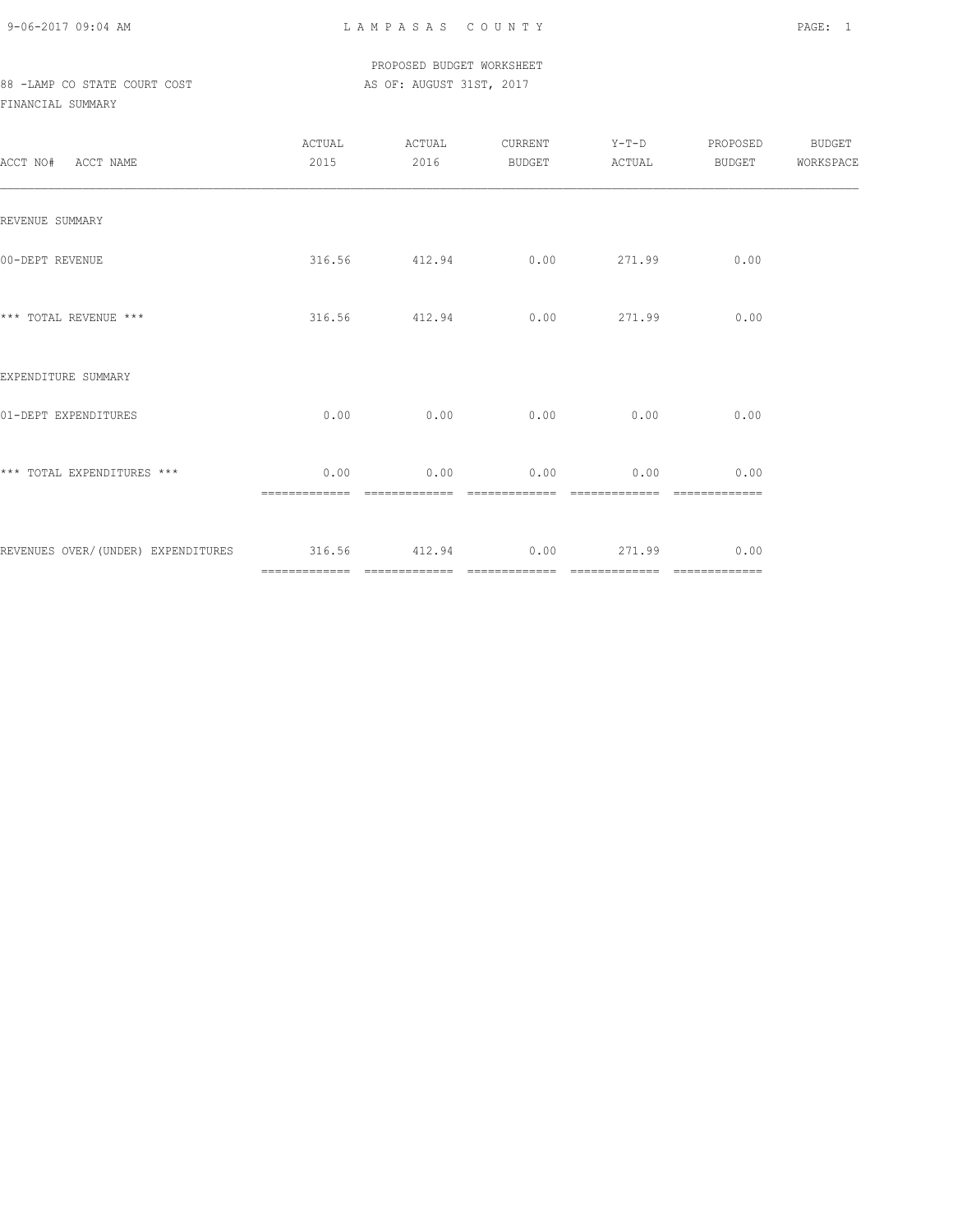### PROPOSED BUDGET WORKSHEET 88 -LAMP CO STATE COURT COST AS OF: AUGUST 31ST, 2017

DEPARTMENT - 00-DEPT REVENUE DEPARTMENT REVENUES

|                                    | ACTUAL | ACTUAL | CURRENT | $Y-T-D$ | PROPOSED | BUDGET    |
|------------------------------------|--------|--------|---------|---------|----------|-----------|
| ACCT NO#<br>ACCT NAME              | 2015   | 2016   | BUDGET  | ACTUAL  | BUDGET   | WORKSPACE |
|                                    |        |        |         |         |          |           |
|                                    |        |        |         |         |          |           |
|                                    |        |        |         |         |          |           |
|                                    |        |        |         |         |          |           |
|                                    |        |        |         |         |          |           |
| 100-00-099 INTEREST REVENUE        | 316.56 | 412.94 | 0.00    | 271.99  | 0.00     |           |
| ** SUB-DEPARTMENT REVENUE TOTAL ** | 316.56 | 412.94 | 0.00    | 271.99  | 0.00     |           |
|                                    |        |        |         |         |          |           |
| ** DEPARTMENT REVENUE TOTAL **     | 316.56 | 412.94 | 0.00    | 271.99  | 0.00     |           |
|                                    |        |        |         |         |          |           |
|                                    |        |        |         |         |          |           |
| *** FUND TOTAL REVENUES ***        | 316.56 | 412.94 | 0.00    | 271.99  | 0.00     |           |
|                                    |        |        |         |         |          |           |